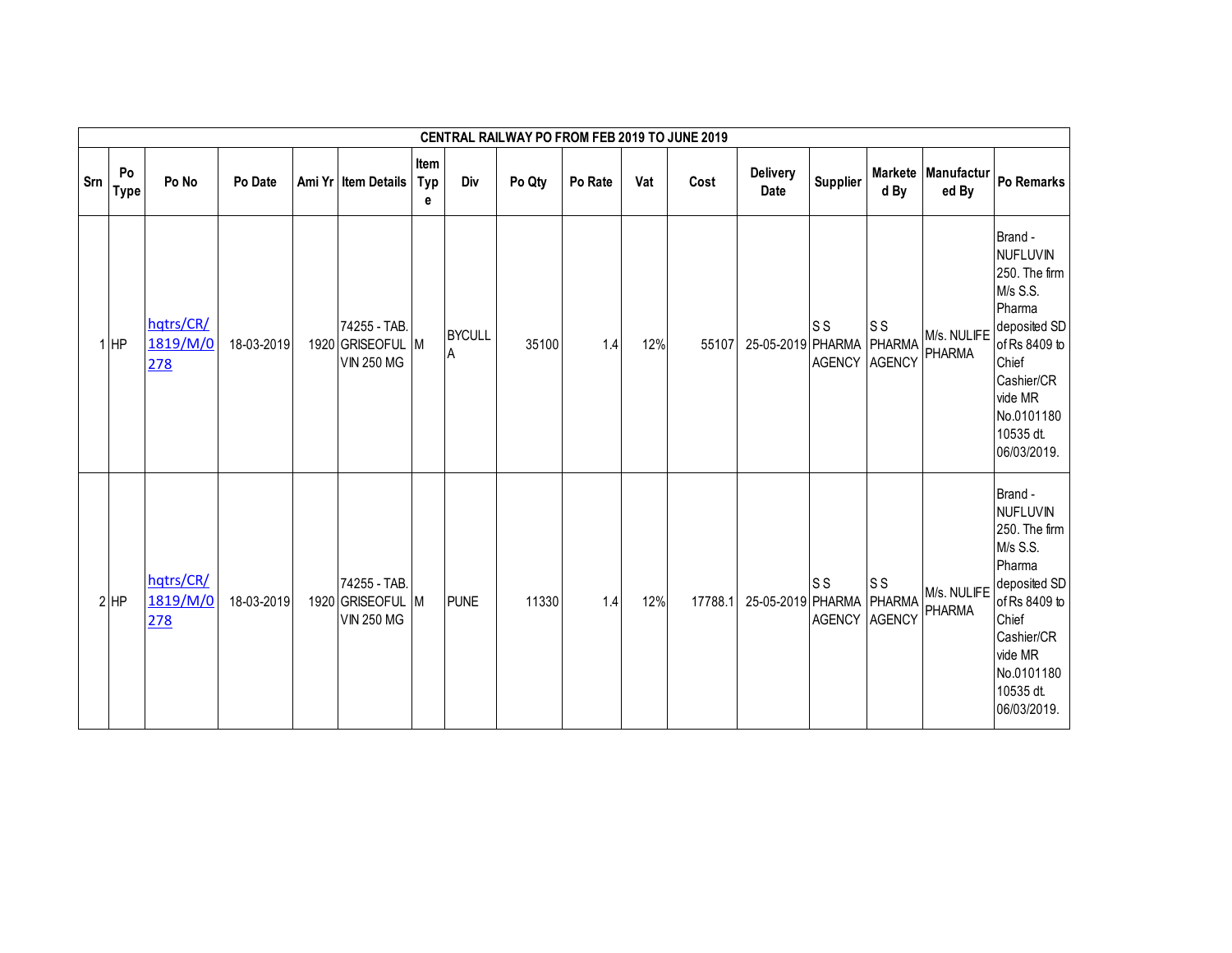| 3 HP     | hqtrs/CR/<br>1819/M/0<br>278 | 18-03-2019 | 74255 - TAB<br>1920 GRISEOFUL M<br><b>VIN 250 MG</b>                              | <b>KALYAN</b>              | 7200    | 1.4  | 12% | 11304    | 25-05-2019 PHARMA | ls s<br><b>AGENCY</b> | <b>SS</b><br><b>PHARMA</b><br><b>AGENCY</b> | M/s. NULIFE<br><b>PHARMA</b>                                       | Brand -<br><b>NUFLUVIN</b><br>250. The firm<br>M/s S.S.<br>Pharma<br>deposited SD<br>of Rs 8409 to<br>Chief<br>Cashier/CR<br>vide MR<br>No.0101180<br>10535 dt.<br>06/03/2019. |
|----------|------------------------------|------------|-----------------------------------------------------------------------------------|----------------------------|---------|------|-----|----------|-------------------|-----------------------|---------------------------------------------|--------------------------------------------------------------------|--------------------------------------------------------------------------------------------------------------------------------------------------------------------------------|
| 4 HP     | hqtrs/CR/<br>1819/M/0<br>385 | 15-02-2019 | 62311 -<br><b>METFORMIN</b><br>1920 HYDROCHL M<br><b>ORIDE 500</b><br><b>MG</b>   | <b>BYCULL</b><br>A         | 1462510 | 0.24 | 12% | 394877.7 |                   | Zim<br>es Ltd         | Zim<br>ies Ltd                              | ZIM<br>22-04-2019 Laboratori Laborator LABORATO<br><b>RIES LTD</b> | <b>BRAND-</b><br>METZIM 500.<br>PACK OF<br>10s.                                                                                                                                |
| $5$ $HP$ | hqtrs/CR/<br>1819/M/0<br>385 | 15-02-2019 | $62311 -$<br><b>METFORMIN</b><br>1920 HYDROCHL M<br><b>ORIDE 500</b><br><b>MG</b> | <b>BHUSA</b><br><b>WAL</b> | 1500020 | 0.24 | 12% | 405005.4 |                   | Zim<br>es Ltd         | Zim<br>ies Ltd                              | ZIM<br>22-04-2019 Laboratori Laborator LABORATO<br><b>RIES LTD</b> | <b>BRAND-</b><br>METZIM 500.<br>PACK OF<br>10s.                                                                                                                                |
| 6 HP     | hqtrs/CR/<br>1819/M/0<br>385 | 15-02-2019 | 62311 -<br><b>METFORMIN</b><br>1920 HYDROCHL M<br><b>ORIDE 500</b><br><b>MG</b>   | <b>PUNE</b>                | 711350  | 0.24 | 12% | 192064.5 |                   | Zim<br>es Ltd         | Zim<br>ies Ltd                              | ZIM<br>22-04-2019 Laboratori Laborator LABORATO<br><b>RIES LTD</b> | <b>BRAND-</b><br>METZIM 500.<br>PACK OF<br>10s.                                                                                                                                |
| 7 HP     | hqtrs/CR/<br>1819/M/0<br>385 | 15-02-2019 | $62311 -$<br><b>METFORMIN</b><br>1920 HYDROCHL M<br><b>ORIDE 500</b><br><b>MG</b> | <b>KALYAN</b>              | 2455190 | 0.24 | 12% | 662901.3 |                   | Zim<br>es Ltd         | Zim<br>ies Ltd                              | ZIM<br>22-04-2019 Laboratori Laborator LABORATO<br><b>RIES LTD</b> | <b>BRAND-</b><br>METZIM 500.<br><b>PACK OF</b><br>10s.                                                                                                                         |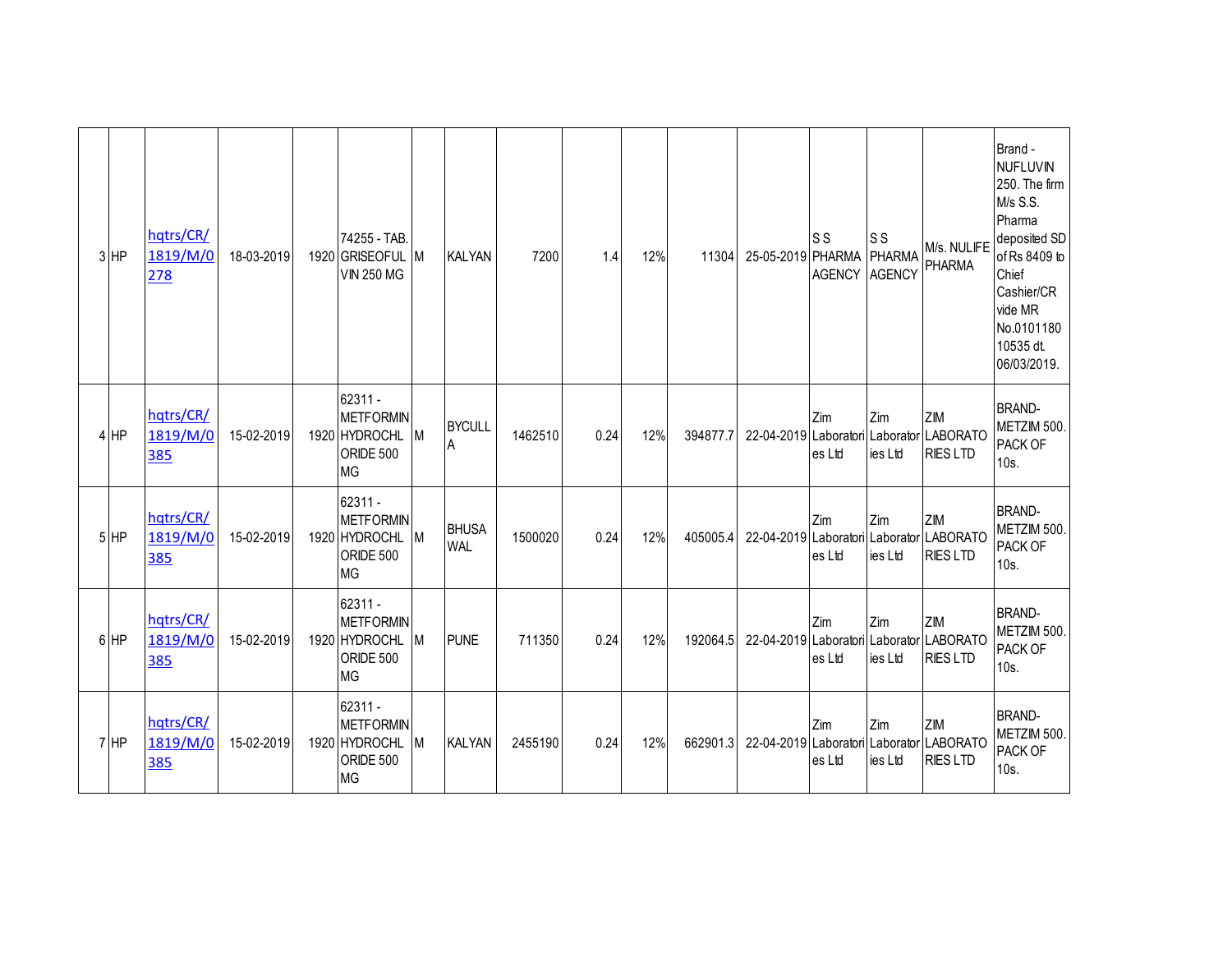|         | 8 HP   | hqtrs/CR/<br>1819/M/0<br>385 | 15-02-2019 |      | 62311 -<br><b>METFORMIN</b><br>1920 HYDROCHL M<br>ORIDE 500<br><b>MG</b>                                                              |          | <b>NAGPU</b><br>R  | 1472100 | 0.24 | 12% | 397467  |                    | Zim<br>es Ltd              | Zim<br>ies Ltd              | ZM<br>22-04-2019 Laboratori Laborator LABORATO<br><b>RIES LTD</b> | <b>BRAND-</b><br>METZIM 500.<br>PACK OF<br>10s.                                                                                                                                                                                                                        |
|---------|--------|------------------------------|------------|------|---------------------------------------------------------------------------------------------------------------------------------------|----------|--------------------|---------|------|-----|---------|--------------------|----------------------------|-----------------------------|-------------------------------------------------------------------|------------------------------------------------------------------------------------------------------------------------------------------------------------------------------------------------------------------------------------------------------------------------|
|         | $9$ HP | hqtrs/CR/<br>1819/S/0<br>149 | 13-02-2019 | 1920 | 13650 -<br><b>ALDEHYDE</b><br>FREE<br><b>INSTRUMEN</b><br><b>DISINFECTA</b><br><b>NT</b><br>(KORSOLEX<br><b>OR SIMILER</b><br>250 ML) | <b>S</b> | <b>BYCULL</b><br>A | 600     | 149  | 12% | 100128  | 20-04-2019 MEDICAR | <b>KEPS</b><br>Е           | <b>UPS</b><br><b>HYGINE</b> | <b>ASUWALDI</b><br>PHARMA                                         | <b>BRAND-</b><br><b>INFECTROL</b><br>GF 250 ML                                                                                                                                                                                                                         |
| $10$ HP |        | hqtrs/CR/<br>1819/M/0<br>423 | 20-02-2019 |      | 74590 -<br><b>DEXTROSE</b><br>$5% +$<br>1920 SODIUM<br><b>CHLORIDE</b><br>0.9% 500ML<br>(DNS)                                         | M        | <b>BYCULL</b><br>Α | 202     | 19.5 | 12% | 4411.68 | 19-02-2020         | <b>KEPS</b><br>PHARMA, Lab | Denis<br>Chem<br>Limited    | M/S DENIS<br>CHEM LAB<br><b>LTD</b>                               | <b>BRAND-DNS</b><br>Aqua Pulse<br>500ml.<br>Delivery<br>schedule:50<br>% of AMI<br>quantity on or<br>before March<br>2019 &<br>Remaining<br>50% on As<br>and when<br>basis before<br>19/02/2020.<br>Rate=Basic<br>rate Rs 18.5<br>+ Freight Rs<br>$1.0 = Rs$<br>19.50. |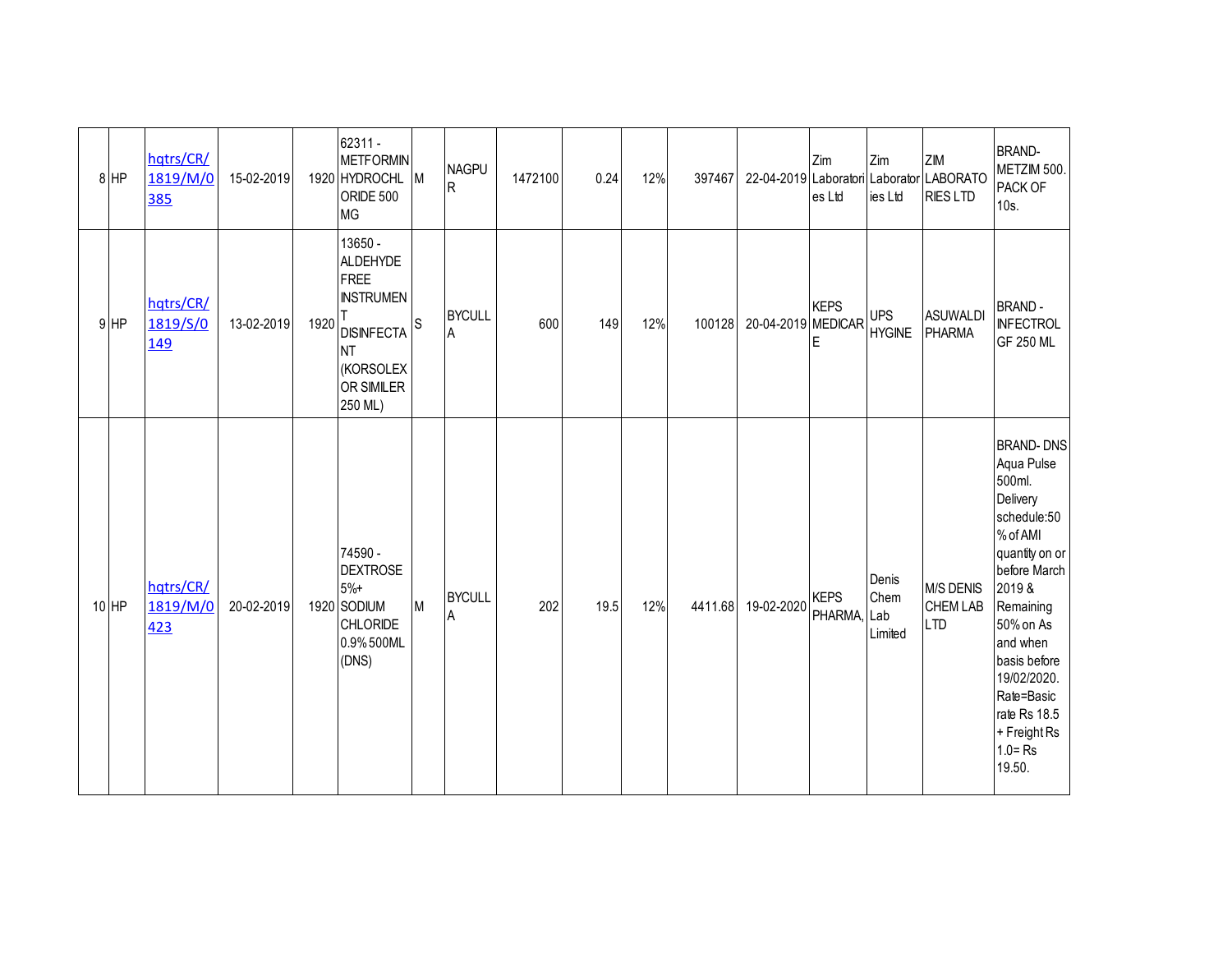|  | $11$ HP | hqtrs/CR/<br>1819/M/0<br>423 | 20-02-2019 |  | 74590 -<br><b>DEXTROSE</b><br>$5%+$<br>1920 SODIUM<br><b>CHLORIDE</b><br>0.9% 500ML<br>(DNS) | M | <b>PUNE</b> | 2818 | 19.5 | 12% | 61545.12 | 19-02-2020 | <b>KEPS</b><br>PHARMA, Lab | Denis<br>Chem<br>Limited | <b>M/S DENIS</b><br><b>CHEM LAB</b><br><b>LTD</b> | <b>BRAND-DNS</b><br>Aqua Pulse<br>500ml.<br>Delivery<br>schedule:50<br>% of AMI<br>quantity on or<br>before March<br>2019&<br>Remaining<br>50% on As<br>and when<br>basis before<br>19/02/2020.<br>Rate=Basic<br>rate Rs 18.5<br>+ Freight Rs<br>$1.0 = Rs$<br>19.50. |
|--|---------|------------------------------|------------|--|----------------------------------------------------------------------------------------------|---|-------------|------|------|-----|----------|------------|----------------------------|--------------------------|---------------------------------------------------|-----------------------------------------------------------------------------------------------------------------------------------------------------------------------------------------------------------------------------------------------------------------------|
|--|---------|------------------------------|------------|--|----------------------------------------------------------------------------------------------|---|-------------|------|------|-----|----------|------------|----------------------------|--------------------------|---------------------------------------------------|-----------------------------------------------------------------------------------------------------------------------------------------------------------------------------------------------------------------------------------------------------------------------|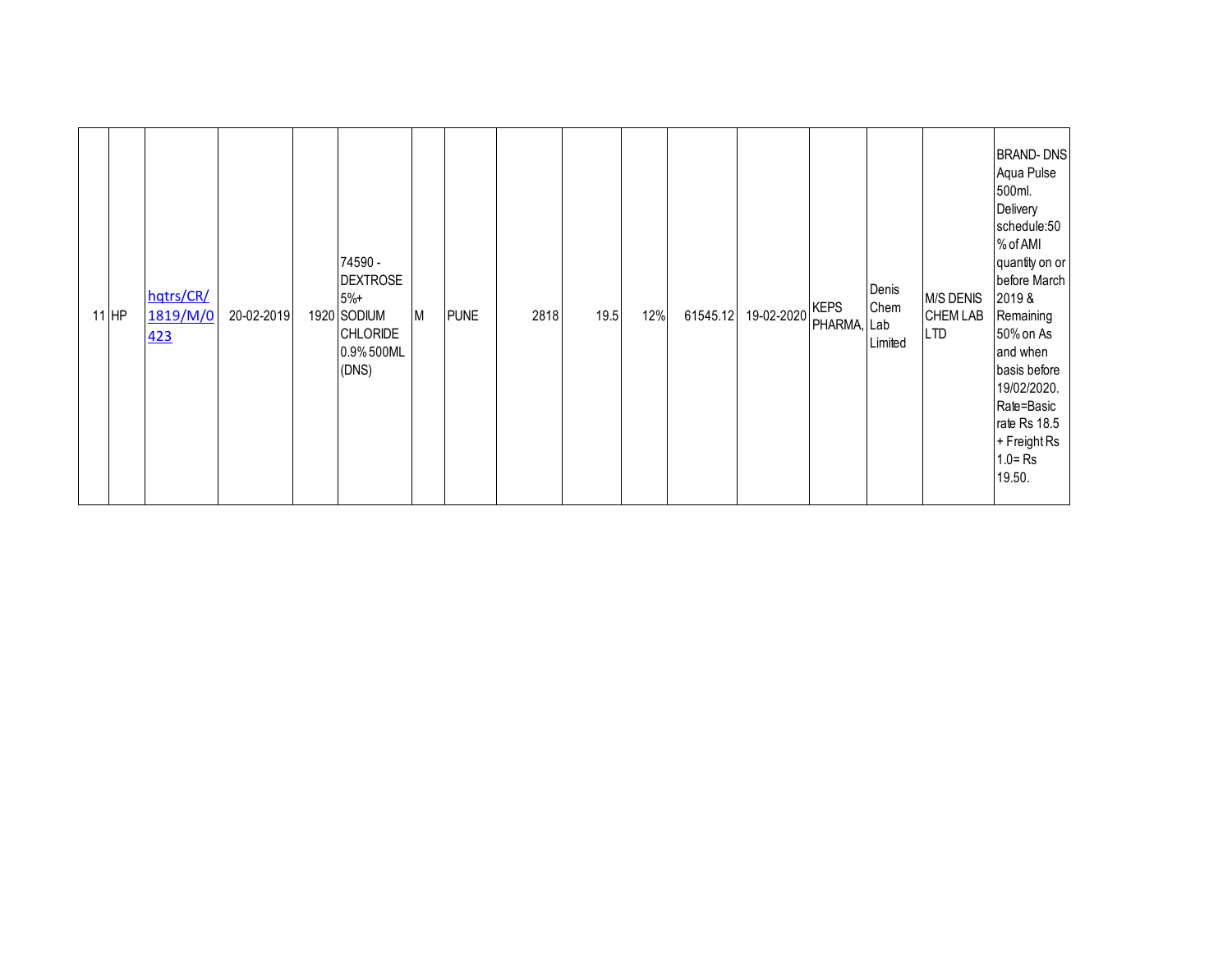|  | $12$ HP | hqtrs/CR/<br>1819/M/0<br>423 | 20-02-2019 |  | 74590 -<br><b>DEXTROSE</b><br>$5%+$<br>1920 SODIUM<br><b>CHLORIDE</b><br>0.9% 500ML<br>(DNS) | M | <b>KALYAN</b> | 5000 | 19.5 | 12% | 109200 | 19-02-2020 | <b>KEPS</b><br>PHARMA, Lab | Denis<br>Chem<br>Limited | <b>M/S DENIS</b><br><b>CHEM LAB</b><br><b>LTD</b> | <b>BRAND-DNS</b><br>Aqua Pulse<br>500ml.<br>Delivery<br>schedule:50<br>% of AMI<br>quantity on or<br>before March<br>2019&<br>Remaining<br>50% on As<br>and when<br>basis before<br>19/02/2020.<br>Rate=Basic<br>rate Rs 18.5<br>+ Freight Rs<br>$1.0 = Rs$<br>19.50. |
|--|---------|------------------------------|------------|--|----------------------------------------------------------------------------------------------|---|---------------|------|------|-----|--------|------------|----------------------------|--------------------------|---------------------------------------------------|-----------------------------------------------------------------------------------------------------------------------------------------------------------------------------------------------------------------------------------------------------------------------|
|--|---------|------------------------------|------------|--|----------------------------------------------------------------------------------------------|---|---------------|------|------|-----|--------|------------|----------------------------|--------------------------|---------------------------------------------------|-----------------------------------------------------------------------------------------------------------------------------------------------------------------------------------------------------------------------------------------------------------------------|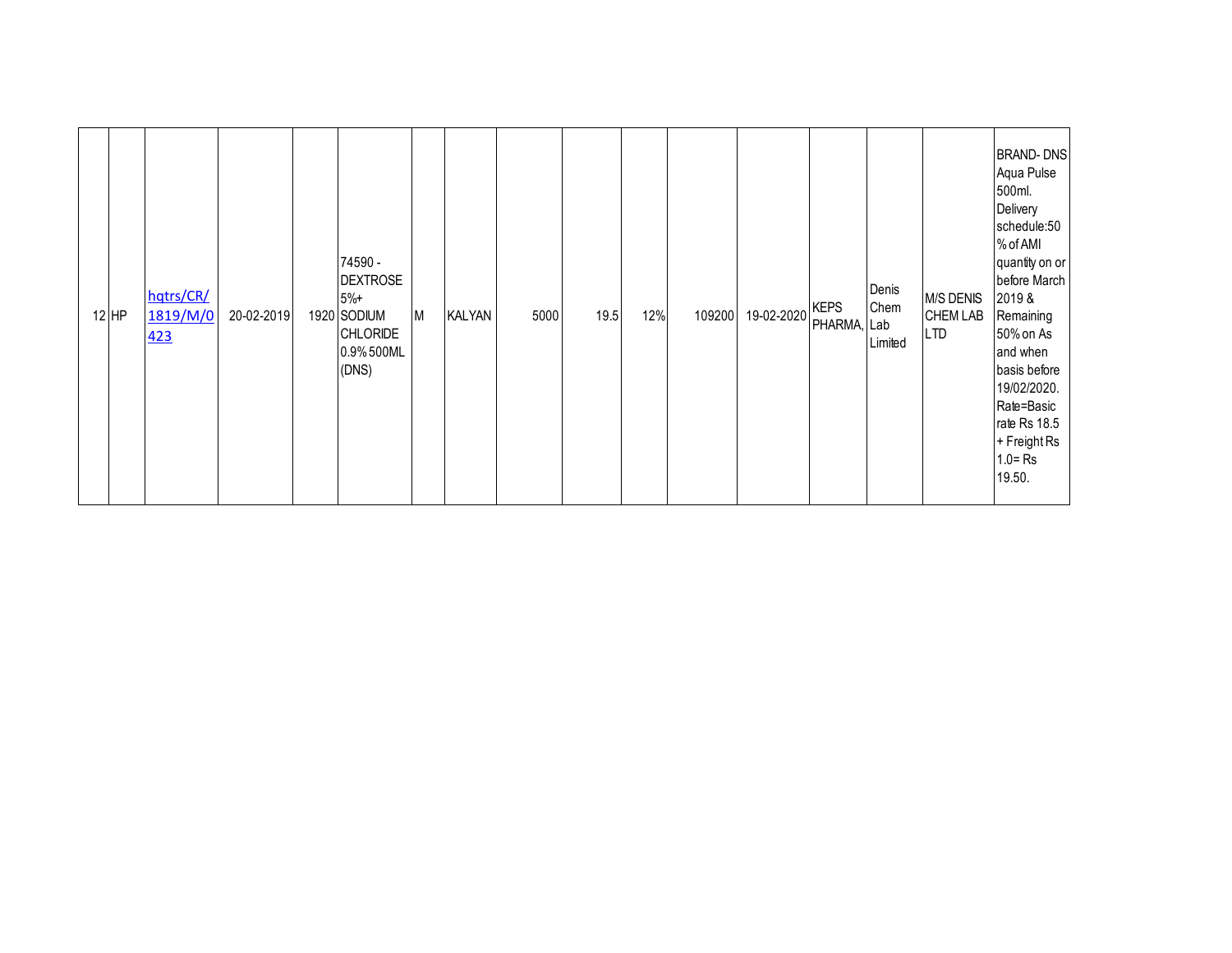|  | $13$ HP | hqtrs/CR/<br>1819/M/0<br>423 | 20-02-2019 |  | 74590 -<br><b>DEXTROSE</b><br>$5%+$<br>1920 SODIUM<br><b>CHLORIDE</b><br>0.9% 500ML<br>(DNS) | M | SOLAPU<br>$\mathsf{R}$ | 3861 | 19.5 | 12% | 84324.24 | 19-02-2020 | <b>KEPS</b><br>PHARMA, Lab | Denis<br>Chem<br>Limited | <b>M/S DENIS</b><br><b>CHEM LAB</b><br><b>LTD</b> | <b>BRAND-DNS</b><br>Aqua Pulse<br>500ml.<br>Delivery<br>schedule:50<br>% of AMI<br>quantity on or<br>before March<br>2019&<br>Remaining<br>50% on As<br>and when<br>basis before<br>19/02/2020.<br>Rate=Basic<br>rate Rs 18.5<br>+ Freight Rs<br>$1.0 = Rs$<br>19.50. |
|--|---------|------------------------------|------------|--|----------------------------------------------------------------------------------------------|---|------------------------|------|------|-----|----------|------------|----------------------------|--------------------------|---------------------------------------------------|-----------------------------------------------------------------------------------------------------------------------------------------------------------------------------------------------------------------------------------------------------------------------|
|--|---------|------------------------------|------------|--|----------------------------------------------------------------------------------------------|---|------------------------|------|------|-----|----------|------------|----------------------------|--------------------------|---------------------------------------------------|-----------------------------------------------------------------------------------------------------------------------------------------------------------------------------------------------------------------------------------------------------------------------|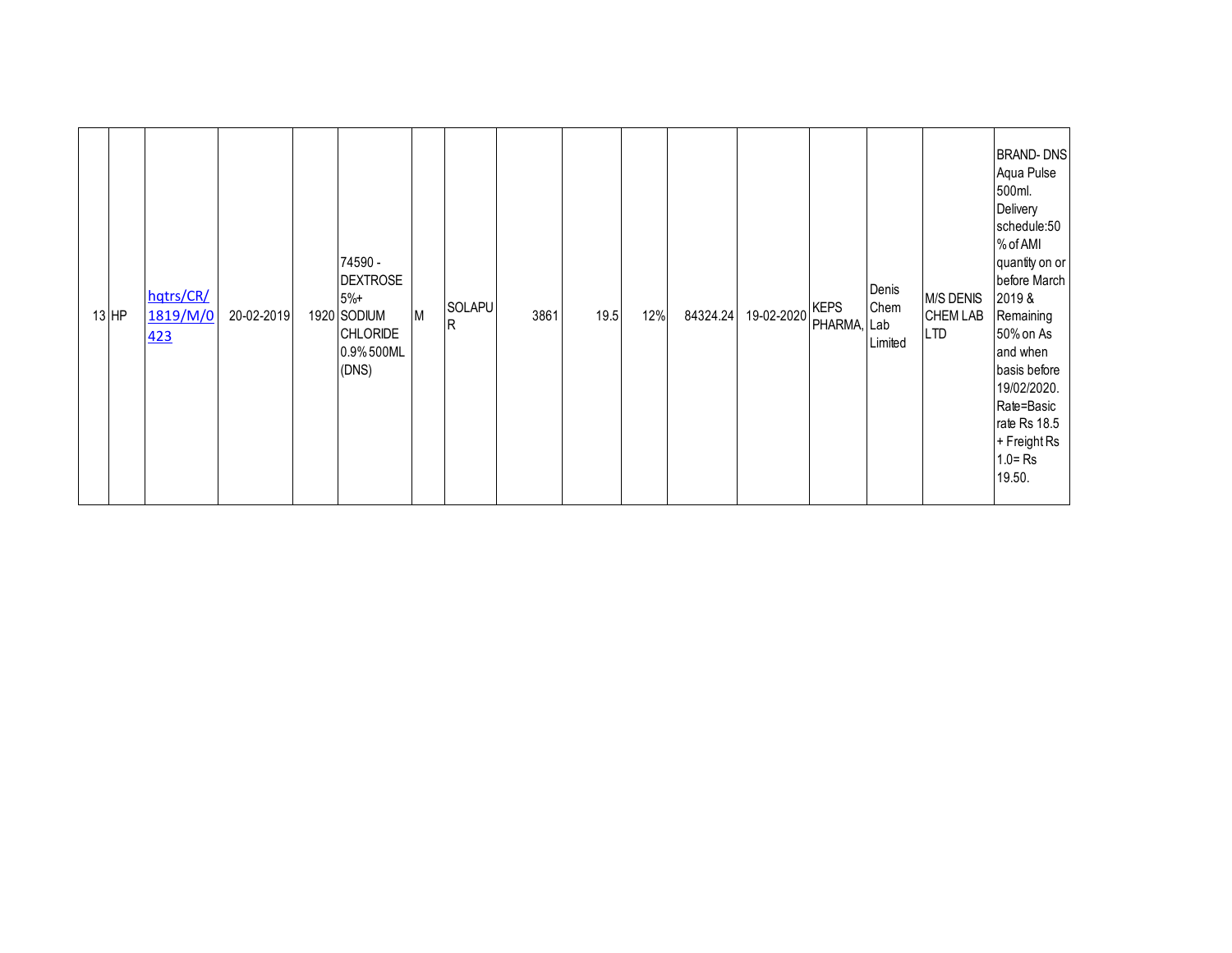| 14 HP   | hqtrs/CR/<br>1819/M/0<br>423 | 20-02-2019 | 74590 -<br><b>DEXTROSE</b><br>$5% +$<br>1920 SODIUM<br>CHLORIDE<br>0.9% 500ML<br>(DNS)             | M | <b>NAGPU</b><br>R          | 2500 | 19.5  | 12% | 54600    | 19-02-2020 | <b>KEPS</b><br>PHARMA, | Denis<br>Chem<br>Lab<br>Limited         | <b>M/S DENIS</b><br>CHEM LAB<br><b>LTD</b>                 | <b>BRAND-DNS</b><br>Aqua Pulse<br>500ml.<br>Delivery<br>schedule:50<br>% of AMI<br>quantity on or<br>before March<br>2019&<br>Remaining<br>50% on As<br>and when<br>basis before<br>19/02/2020.<br>Rate=Basic<br>rate Rs 18.5<br>+ Freight Rs<br>$1.0 = Rs$<br>19.50. |
|---------|------------------------------|------------|----------------------------------------------------------------------------------------------------|---|----------------------------|------|-------|-----|----------|------------|------------------------|-----------------------------------------|------------------------------------------------------------|-----------------------------------------------------------------------------------------------------------------------------------------------------------------------------------------------------------------------------------------------------------------------|
| $15$ HP | hqtrs/CR/<br>1819/M/0<br>429 | 07-03-2019 | 12296 -<br>PIPERACILLI<br>N SODIUM 4<br>1920 GM+TAZOB M<br><b>ACTAM</b><br>SODIUM 500<br><b>MG</b> |   | <b>BYCULL</b><br>A         | 7560 | 63.87 | 12% | 540766.8 | 13-05-2019 | Saims<br>Pharma        | Theon<br>Pharmac<br>euticals<br>Limited | <b>M/S THEON</b><br>PHARMACE<br><b>UTICALS</b><br>LIMITED. | <b>BRAND-</b><br><b>THEOBACTU</b><br>M                                                                                                                                                                                                                                |
| 16 HP   | hqtrs/CR/<br>1819/M/0<br>429 | 07-03-2019 | 12296 -<br>PIPERACILLI<br>N SODIUM 4<br>1920 GM+TAZOB M<br><b>ACTAM</b><br>SODIUM 500<br><b>MG</b> |   | <b>BHUSA</b><br><b>WAL</b> | 1550 | 63.87 | 12% | 110871.5 | 13-05-2019 | Saims<br>Pharma        | Theon<br>Pharmac<br>euticals<br>Limited | <b>M/S THEON</b><br>PHARMACE<br><b>UTICALS</b><br>LIMITED. | <b>BRAND-</b><br>THEOBACTU<br>M                                                                                                                                                                                                                                       |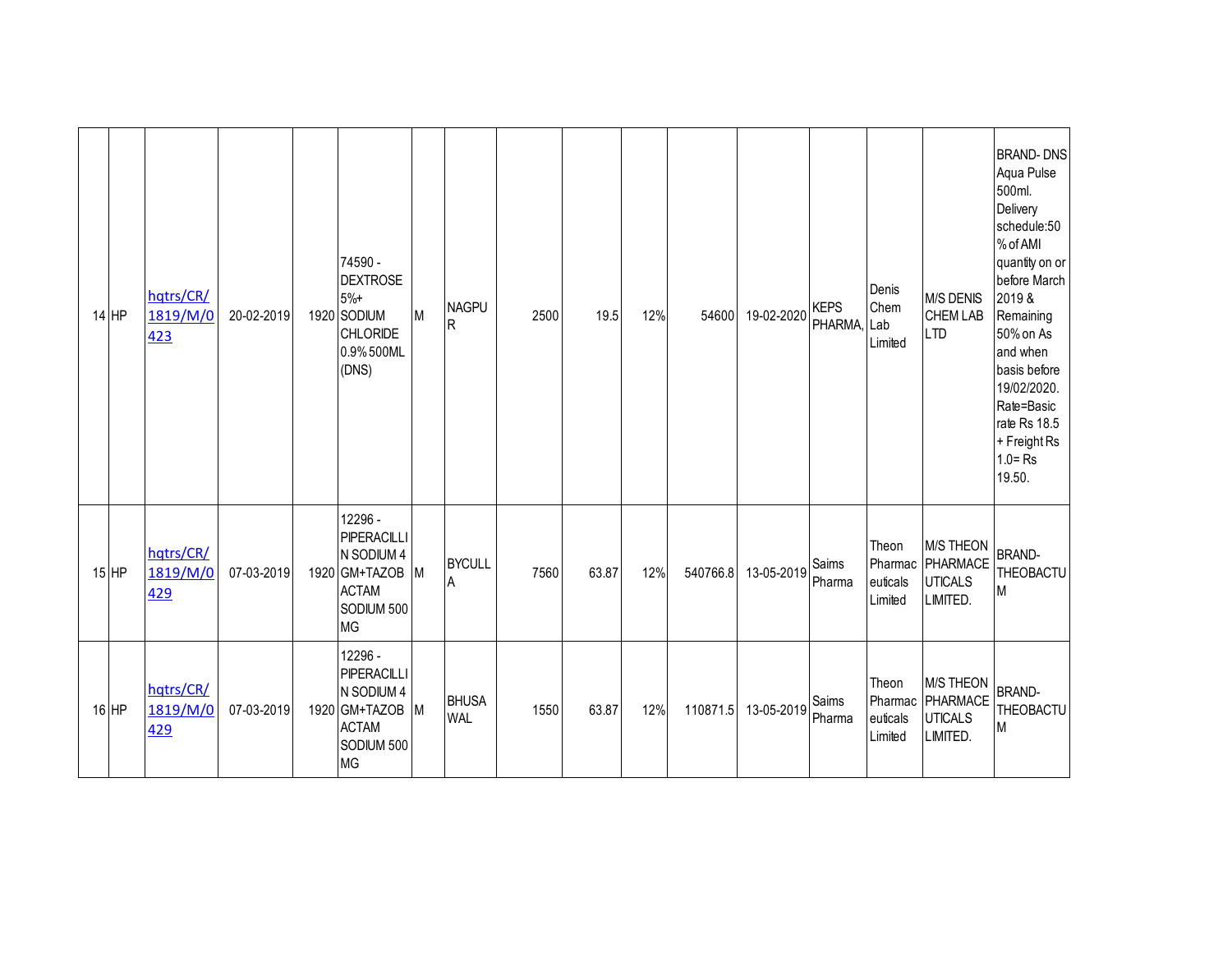| $17$ HP | hqtrs/CR/<br>1819/M/0<br>429 | 07-03-2019 | 12296 -<br>PIPERACILLI<br>N SODIUM 4<br>1920 GM+TAZOB<br><b>ACTAM</b><br>SODIUM 500<br><b>MG</b>   | M | <b>PUNE</b>                  | 54   | 63.87 | 12% | 3862.62  | 13-05-2019 | Saims<br>Pharma | Theon<br>euticals<br>Limited | <b>M/S THEON</b><br>Pharmac PHARMACE<br><b>UTICALS</b><br>LIMITED.   | <b>BRAND-</b><br>THEOBACTU<br>M |
|---------|------------------------------|------------|----------------------------------------------------------------------------------------------------|---|------------------------------|------|-------|-----|----------|------------|-----------------|------------------------------|----------------------------------------------------------------------|---------------------------------|
| $18$ HP | hqtrs/CR/<br>1819/M/0<br>429 | 07-03-2019 | 12296 -<br>PIPERACILLI<br>N SODIUM 4<br>1920 GM+TAZOB<br><b>ACTAM</b><br>SODIUM 500<br><b>MG</b>   | M | <b>KALYAN</b>                | 1860 | 63.87 | 12% | 133045.8 | 13-05-2019 | Saims<br>Pharma | Theon<br>euticals<br>Limited | <b>M/S THEON</b><br>Pharmac   PHARMACE<br><b>UTICALS</b><br>LIMITED. | <b>BRAND-</b><br>THEOBACTU<br>M |
| 19 HP   | hqtrs/CR/<br>1819/M/0<br>429 | 07-03-2019 | 12296 -<br>PIPERACILLI<br>N SODIUM 4<br>1920 GM+TAZOB M<br><b>ACTAM</b><br>SODIUM 500<br><b>MG</b> |   | <b>SOLAPU</b><br>$\sf R$     | 500  | 63.87 | 12% | 35765    | 13-05-2019 | Saims<br>Pharma | Theon<br>euticals<br>Limited | <b>M/S THEON</b><br>Pharmac   PHARMACE<br><b>UTICALS</b><br>LIMITED. | <b>BRAND-</b><br>THEOBACTU<br>M |
| 20 HP   | hqtrs/CR/<br>1819/M/0<br>429 | 07-03-2019 | 12296 -<br>PIPERACILLI<br>N SODIUM 4<br>1920 GM+TAZOB<br><b>ACTAM</b><br>SODIUM 500<br><b>MG</b>   | M | <b>NAGPU</b><br>$\mathsf{R}$ | 200  | 63.87 | 12% | 14306    | 13-05-2019 | Saims<br>Pharma | Theon<br>euticals<br>Limited | <b>M/S THEON</b><br>Pharmac PHARMACE<br><b>UTICALS</b><br>LIMITED.   | <b>BRAND-</b><br>THEOBACTU<br>M |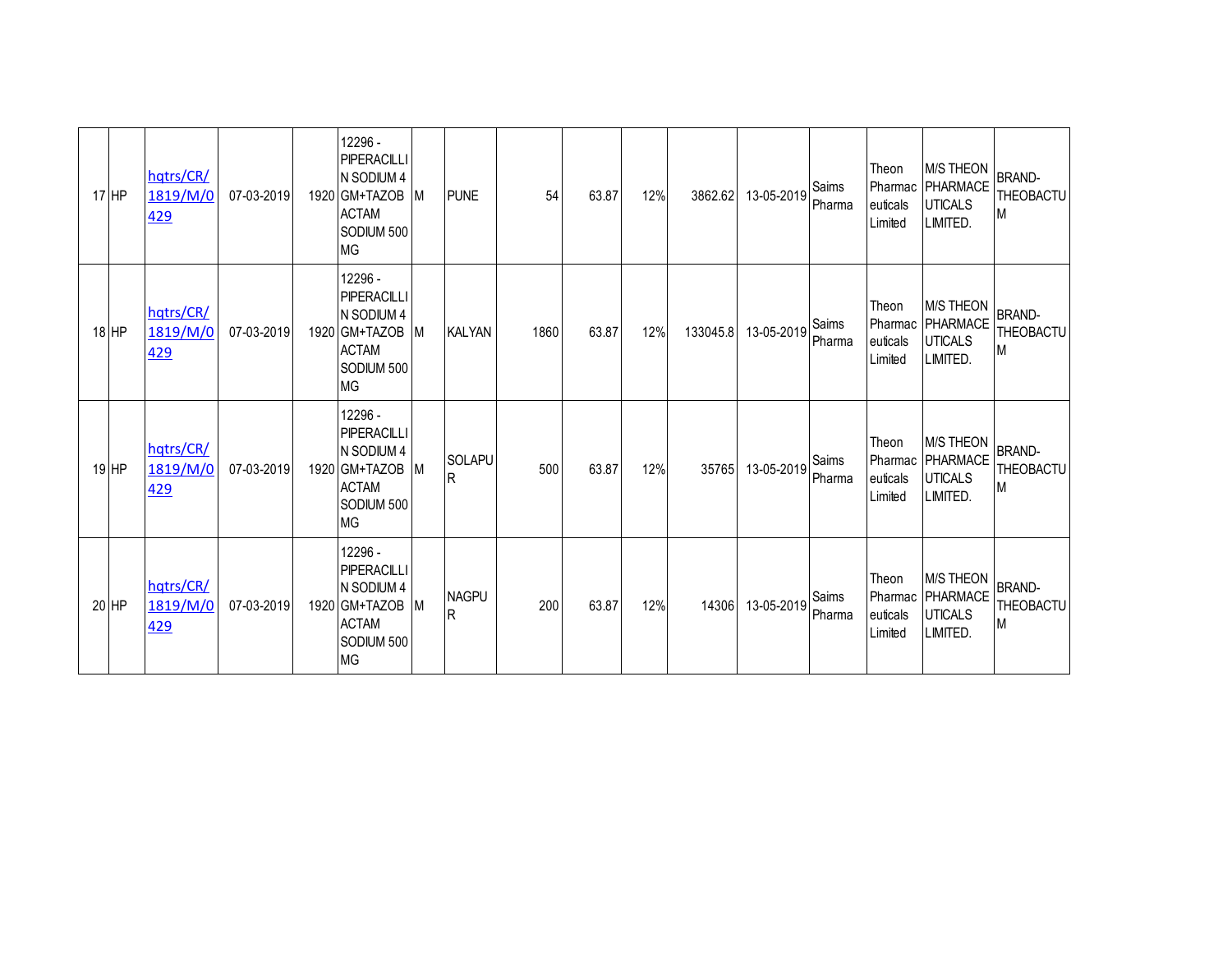| $21$ HP | hqtrs/CR/<br>1819/M/0<br>436 | 06-02-2019 | 1920 | 15135 -<br><b>INFLIXIMAB</b><br><b>RECOMBINA</b><br><b>NT100 MG</b> |   | <b>BYCULL</b><br>A         | 57    | 14500 | 12% | 925680  | 05-02-2020 | <b>SPAN</b><br><b>ENTERP</b><br><b>RISES</b> | <b>SUN</b><br>eutical<br>Limited-<br><b>MUMBAI</b> | Pharmac RELIANCE<br>LIFE<br>Industries SCIENCE<br><b>PVT LTD</b> | <b>BRAND-</b><br><b>INFIMAB INJ.</b><br>Delivery: As<br>and when<br>required by<br>consignee<br>upto 1 year<br>from PO date.                      |
|---------|------------------------------|------------|------|---------------------------------------------------------------------|---|----------------------------|-------|-------|-----|---------|------------|----------------------------------------------|----------------------------------------------------|------------------------------------------------------------------|---------------------------------------------------------------------------------------------------------------------------------------------------|
| 22 HP   | hqtrs/CR/<br>1819/M/0<br>443 | 04-02-2019 | 1920 | $20015 -$<br><b>TIOTROPIU</b><br>M 9 MCG<br><b>INHALER</b>          | M | <b>BYCULL</b><br>A         | 300   | 118   | 12% | 39648   | 29-03-2019 | <b>SHREE</b><br><b>PHARMA</b>                | Macleod<br>Pharmac<br>euticals<br>Ltd.             | M/S OXALIS<br><b>LABS</b>                                        | <b>BRAND-</b><br><b>AEROTROP</b><br><b>INHALATION.</b><br>Delivery<br>Schedule:On<br>or after<br>01/03/2019<br>but On or<br>before<br>29/03/2019. |
| 23 HP   | hqtrs/CR/<br>1819/M/0<br>444 | 04-02-2019 | 1920 | 68024 -<br><b>DICLOFENA</b><br>C 1.16%30<br><b>GM</b>               | M | <b>BYCULL</b><br>A         | 4312  | 7.05  | 12% | 34064.8 | 11-04-2019 | <b>NANDAN</b><br><b>SURGICA</b><br>LS        | Scott Edil<br>Pharmaci<br>a Ltd                    | M/S SCOTT<br><b>EDIL</b><br>PHARMACIA<br><b>LTD</b>              | <b>BRAND-</b><br><b>VOLIGESIC</b><br>30GM.                                                                                                        |
| 24 HP   | hqtrs/CR/<br>1819/M/0<br>444 | 04-02-2019 | 1920 | 68024 -<br><b>DICLOFENA</b><br>C 1.16%30<br><b>GM</b>               | M | <b>BHUSA</b><br><b>WAL</b> | 18000 | 7.05  | 12% | 142200  | 11-04-2019 | <b>NANDAN</b><br><b>SURGICA</b><br>-S        | Scott Edil<br>Pharmaci<br>a Ltd                    | M/S SCOTT<br><b>EDIL</b><br>PHARMACIA<br>LTD                     | <b>BRAND-</b><br><b>VOLIGESIC</b><br>30GM.                                                                                                        |
| $25$ HP | hatrs/CR/<br>1819/M/0<br>444 | 04-02-2019 | 1920 | 68024 -<br><b>DICLOFENA</b><br>C 1.16%30<br><b>GM</b>               | M | <b>PUNE</b>                | 3281  | 7.05  | 12% | 25919.9 | 11-04-2019 | <b>NANDAN</b><br><b>SURGICA</b><br>LS        | Scott Edil<br>Pharmaci<br>a Ltd                    | M/S SCOTT<br><b>EDIL</b><br>PHARMACIA<br><b>LTD</b>              | <b>BRAND-</b><br><b>VOLIGESIC</b><br>30GM.                                                                                                        |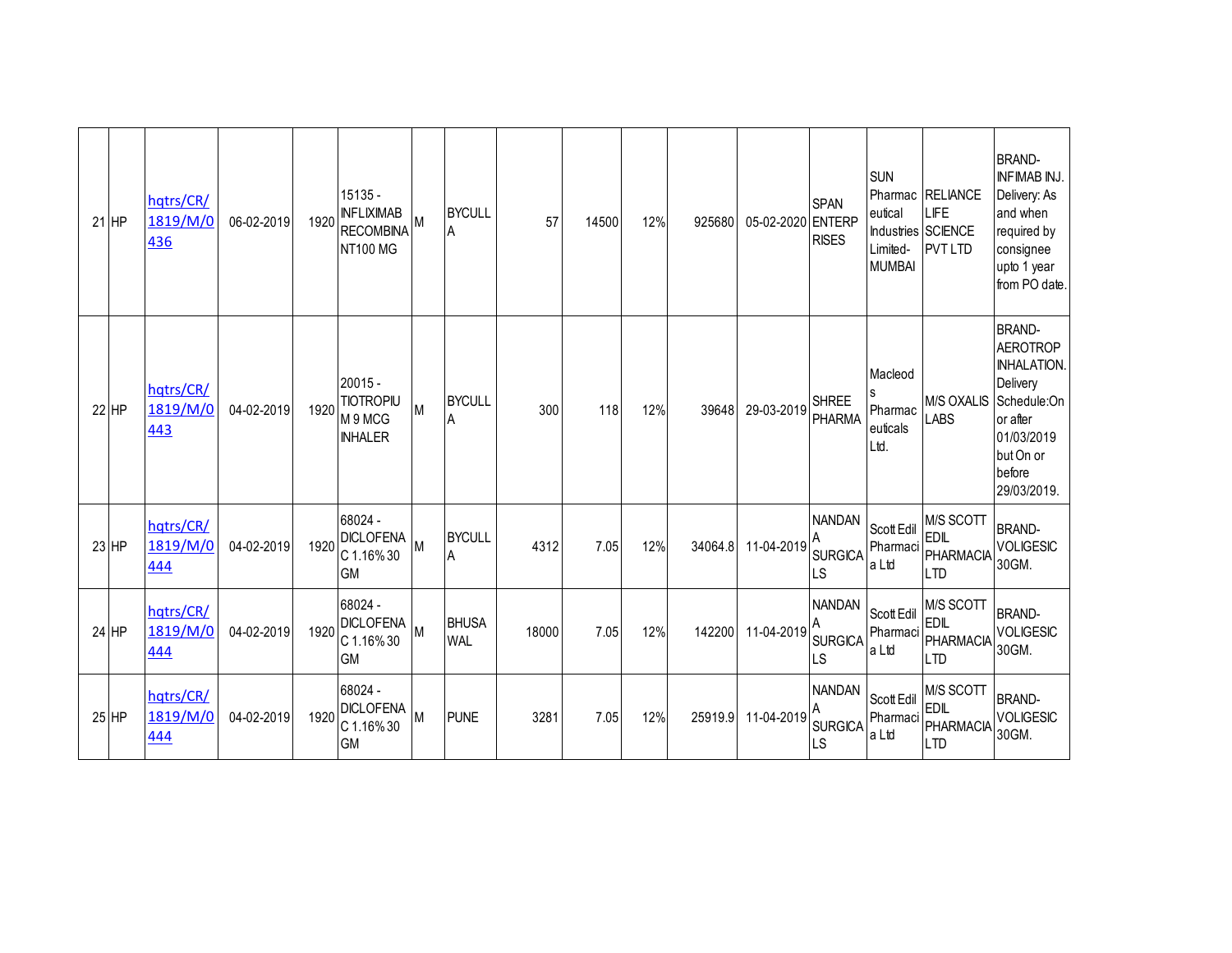| 26 HP   | hqtrs/CR/<br>1819/M/0<br>444 | 04-02-2019 | 1920 | 68024 -<br><b>DICLOFENA</b><br>$C$ 1.16% 30<br><b>GM</b>                          | <b>IM</b> | <b>KALYAN</b>              | 20000 | 7.05 | 12% | 158000   | 11-04-2019 | <b>NANDAN</b><br><b>SURGICA</b><br>LS | Scott Edil<br>Pharmaci<br>la Ltd | M/S SCOTT<br><b>EDIL</b><br>PHARMACIA<br><b>LTD</b>                   | <b>BRAND-</b><br><b>VOLIGESIC</b><br>30GM.                            |
|---------|------------------------------|------------|------|-----------------------------------------------------------------------------------|-----------|----------------------------|-------|------|-----|----------|------------|---------------------------------------|----------------------------------|-----------------------------------------------------------------------|-----------------------------------------------------------------------|
| 27 HP   | hqtrs/CR/<br>1819/M/0<br>444 | 04-02-2019 | 1920 | 68024 -<br><b>DICLOFENA</b><br>C 1.16%30<br><b>GM</b>                             | M         | <b>SOLAPU</b><br>R         | 3811  | 7.05 | 12% | 30106.9  | 11-04-2019 | <b>NANDAN</b><br><b>SURGICA</b><br>LS | Scott Edil<br>Pharmaci<br>la Ltd | M/S SCOTT<br><b>EDIL</b><br>PHARMACIA<br>I TD                         | <b>BRAND-</b><br><b>VOLIGESIC</b><br>30GM.                            |
| 28 HP   | hqtrs/CR/<br>1819/M/0<br>444 | 04-02-2019 | 1920 | 68024 -<br><b>DICLOFENA</b><br>C 1.16%30<br><b>GM</b>                             | M         | <b>NAGPU</b><br>R          | 15558 | 7.05 | 12% | 122908.2 | 11-04-2019 | <b>NANDAN</b><br><b>SURGICA</b><br>LS | Scott Edil<br>Pharmaci<br>a Ltd  | M/S SCOTT<br><b>EDIL</b><br><b>PHARMACIA</b><br><b>LTD</b>            | <b>BRAND-</b><br><b>VOLIGESIC</b><br>30GM.                            |
| 29 HP   | hqtrs/CR/<br>1819/M/0<br>445 | 04-02-2019 |      | 13412 -<br><b>ATORVASTA</b><br>1920 TIN 10 MG + M<br>FENOFIBRA<br><b>TE 160MG</b> |           | <b>BYCULL</b><br>Α         | 28000 | 1.55 | 12% | 48720    | 11-04-2019 | <b>KEPS</b><br>PHARMA,                | Morepen M/S<br>lies<br>Limited   | Laborator MOREPEN<br><b>LABORATIRI</b> total AMI<br><b>ES LIMITED</b> | <b>BRAND-</b><br><b>ORVASTIN</b><br>F.(50% of<br>2019-20<br>quantity) |
| 30 HP   | hqtrs/CR/<br>1819/M/0<br>445 | 04-02-2019 |      | 13412 -<br><b>ATORVASTA</b><br>1920 TIN 10 MG + M<br>FENOFIBRA<br><b>TE 160MG</b> |           | <b>BHUSA</b><br><b>WAL</b> | 1100  | 1.55 | 12% | 1914     | 11-04-2019 | <b>KEPS</b><br><b>PHARMA</b>          | Morepen M/S<br>lies<br>Limited   | Laborator MOREPEN<br>LABORATIRI total AMI<br><b>ES LIMITED</b>        | <b>BRAND-</b><br>ORVASTIN<br>F.(50% of<br>2019-20<br>quantity)        |
| $31$ HP | hqtrs/CR/<br>1819/M/0<br>445 | 04-02-2019 |      | 13412 -<br><b>ATORVASTA</b><br>1920 TIN 10 MG + M<br>FENOFIBRA<br><b>TE 160MG</b> |           | <b>PUNE</b>                | 1840  | 1.55 | 12% | 3201.6   | 11-04-2019 | <b>KEPS</b><br>PHARMA, ies            | Morepen M/S<br>Limited           | Laborator MOREPEN<br>LABORATIRI total AMI<br><b>ES LIMITED</b>        | <b>BRAND-</b><br><b>ORVASTIN</b><br>F.(50% of<br>2019-20<br>quantity) |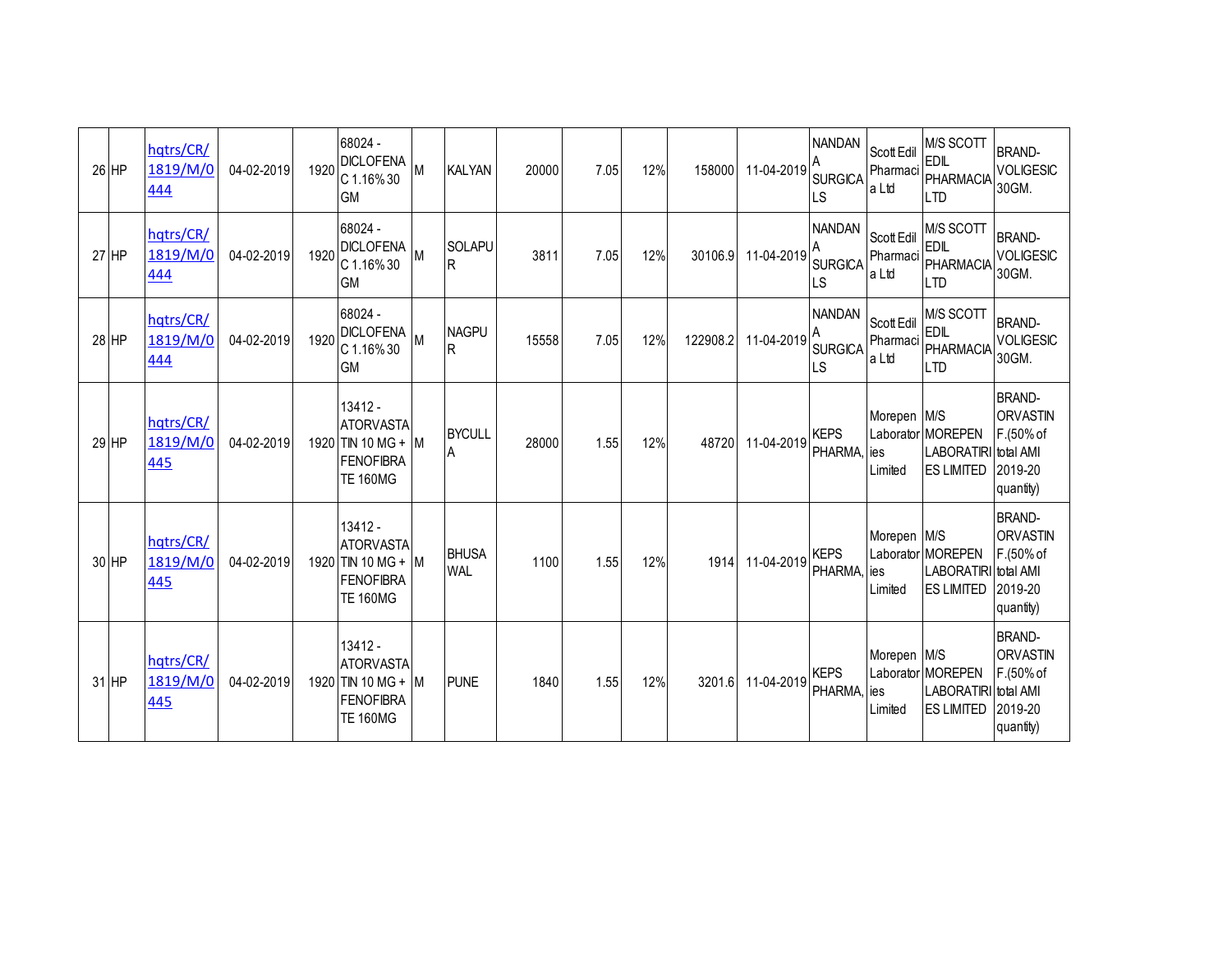| 32 HP | hqtrs/CR/<br>1819/M/0<br>445 | 04-02-2019 | 13412 -<br><b>ATORVASTA</b><br>1920 TIN 10 MG + M<br><b>FENOFIBRA</b><br><b>TE 160MG</b>   | <b>KALYAN</b>                | 3550  | 1.55 | 12% | 6177   | 11-04-2019        | <b>KEPS</b><br>PHARMA,       | Morepen M/S<br>ies<br>Limited    | Laborator MOREPEN<br>LABORATIRI total AMI<br><b>ES LIMITED</b> | <b>BRAND-</b><br><b>ORVASTIN</b><br>F.(50% of<br>2019-20<br>quantity)                       |
|-------|------------------------------|------------|--------------------------------------------------------------------------------------------|------------------------------|-------|------|-----|--------|-------------------|------------------------------|----------------------------------|----------------------------------------------------------------|---------------------------------------------------------------------------------------------|
| 33 HP | hqtrs/CR/<br>1819/M/0<br>445 | 04-02-2019 | 13412 -<br><b>ATORVASTA</b><br>1920 TIN 10 MG + M<br><b>FENOFIBRA</b><br><b>TE 160MG</b>   | <b>NAGPU</b><br>$\mathsf{R}$ | 18400 | 1.55 | 12% | 32016  | 11-04-2019        | <b>KEPS</b><br><b>PHARMA</b> | Morepen M/S<br>ies<br>Limited    | Laborator MOREPEN<br>LABORATIRI total AMI<br><b>ES LIMITED</b> | <b>BRAND-</b><br><b>ORVASTIN</b><br>F.(50% of<br>2019-20<br>quantity)                       |
| 34 HP | hqtrs/CR/<br>1819/M/0<br>446 | 04-02-2019 | $13412 -$<br><b>ATORVASTA</b><br>1920 TIN 10 MG + M<br><b>FENOFIBRA</b><br><b>TE 160MG</b> | <b>BYCULL</b><br>A           | 28000 | 1.55 | 12% | 48720  | 11-04-2019 ENTERP | <b>SPAN</b><br><b>RISES</b>  | <b>USV</b><br>Private<br>Limited | M/S USV<br>PRIVATE<br><b>LIMITED</b>                           | <b>BRAND-</b><br><b>LIPICARD</b><br>AV. (50% of<br><b>Total AMI</b><br>2019-20<br>quantity) |
| 35 HP | hqtrs/CR/<br>1819/M/0<br>446 | 04-02-2019 | 13412 -<br><b>ATORVASTA</b><br>1920 TIN 10 MG + M<br><b>FENOFIBRA</b><br><b>TE 160MG</b>   | <b>BHUSA</b><br><b>WAL</b>   | 1100  | 1.55 | 12% | 1914   | 11-04-2019 ENTERP | <b>SPAN</b><br><b>RISES</b>  | <b>USV</b><br>Private<br>Limited | M/S USV<br><b>PRIVATE</b><br><b>LIMITED</b>                    | <b>BRAND-</b><br><b>LIPICARD</b><br>AV. (50% of<br><b>Total AMI</b><br>2019-20<br>quantity) |
| 36 HP | hqtrs/CR/<br>1819/M/0<br>446 | 04-02-2019 | 13412 -<br><b>ATORVASTA</b><br>1920 TIN 10 MG + M<br><b>FENOFIBRA</b><br><b>TE 160MG</b>   | <b>PUNE</b>                  | 1840  | 1.55 | 12% | 3201.6 | 11-04-2019 ENTERP | <b>SPAN</b><br><b>RISES</b>  | <b>USV</b><br>Private<br>Limited | M/S USV<br><b>PRIVATE</b><br><b>LIMITED</b>                    | <b>BRAND-</b><br><b>LIPICARD</b><br>AV. (50% of<br><b>Total AMI</b><br>2019-20<br>quantity) |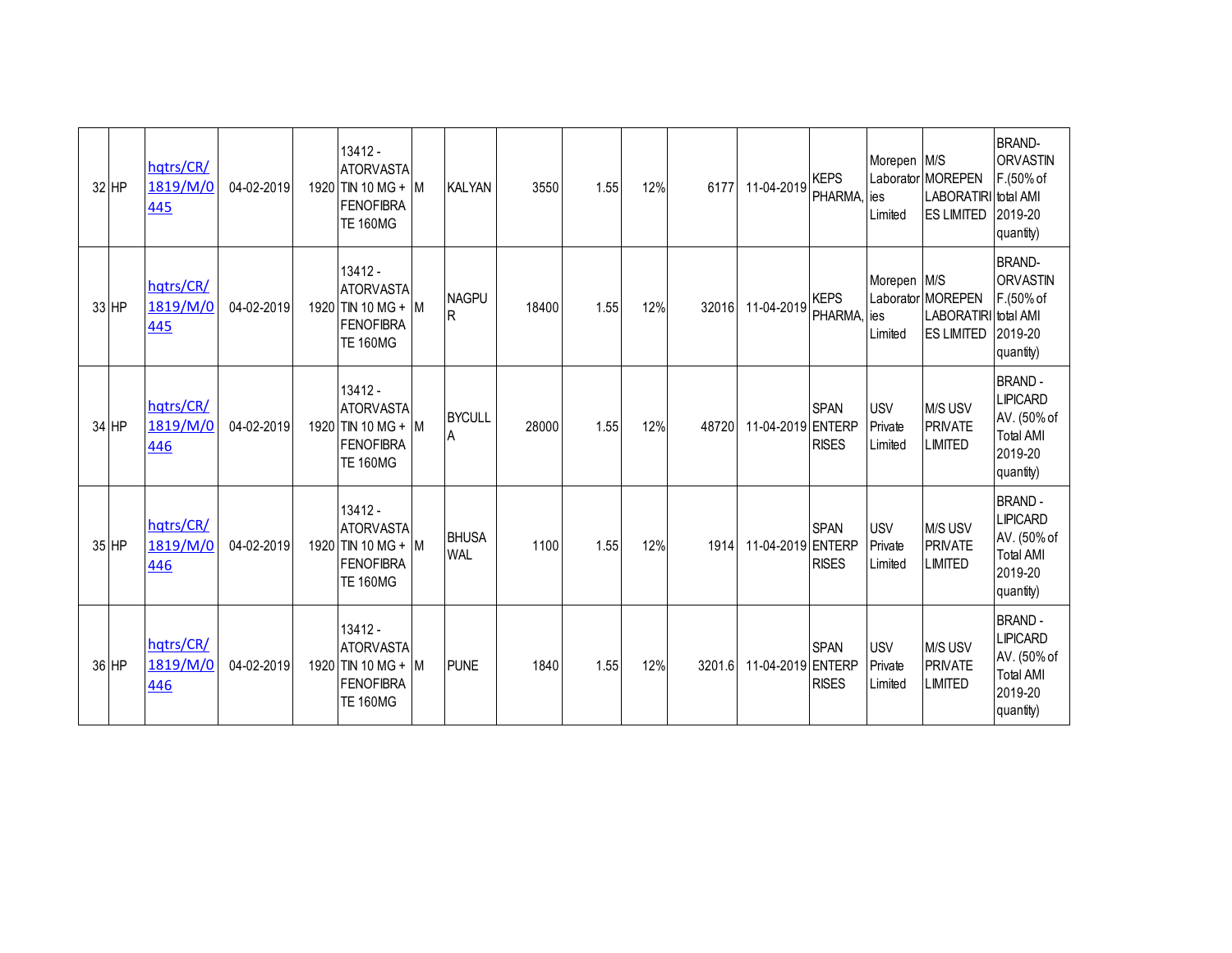| 37 HP | hqtrs/CR/<br>1819/M/0<br>446 | 04-02-2019 |      | 13412 -<br><b>ATORVASTA</b><br>1920 TIN 10 MG + M<br><b>FENOFIBRA</b><br><b>TE 160MG</b> |   | <b>KALYAN</b>              | 3550  | 1.55 | 12% | 6177    | 11-04-2019 ENTERP            | <b>SPAN</b><br><b>RISES</b>                                                                                  | <b>USV</b><br>Private<br>Limited | M/S USV<br><b>PRIVATE</b><br><b>LIMITED</b> | <b>BRAND-</b><br><b>LIPICARD</b><br>AV. (50% of<br><b>Total AMI</b><br>2019-20<br>quantity) |
|-------|------------------------------|------------|------|------------------------------------------------------------------------------------------|---|----------------------------|-------|------|-----|---------|------------------------------|--------------------------------------------------------------------------------------------------------------|----------------------------------|---------------------------------------------|---------------------------------------------------------------------------------------------|
| 38 HP | hqtrs/CR/<br>1819/M/0<br>446 | 04-02-2019 |      | 13412 -<br><b>ATORVASTA</b><br>1920 TIN 10 MG + M<br><b>FENOFIBRA</b><br><b>TE 160MG</b> |   | <b>NAGPU</b><br>R          | 18400 | 1.55 | 12% | 32016   | 11-04-2019 ENTERP            | <b>SPAN</b><br><b>RISES</b>                                                                                  | <b>USV</b><br>Private<br>Limited | M/S USV<br><b>PRIVATE</b><br><b>LIMITED</b> | <b>BRAND-</b><br><b>LIPICARD</b><br>AV. (50% of<br><b>Total AMI</b><br>2019-20<br>quantity) |
| 39 HP | hqtrs/CR/<br>1819/M/0<br>447 | 06-02-2019 | 1920 | 52002 -<br><b>CONJUGAT</b><br>E TYPHOID<br><b>VACCINE</b>                                | M | <b>BYCULL</b><br>A         | 300   | 749  | 5%  | 235935  | 11-04-2019 ENTERP            | <b>RISES</b>                                                                                                 | Cadila<br>e Limited RE LTD       | Healthcar HEALTHCA   INJECTION              | Brand -<br>M/s. CADILA ZYVAC TCV<br>(PACK 1 x<br>0.5 ML VIAL)                               |
| 40 HP | hqtrs/CR/<br>1819/M/0<br>448 | 06-02-2019 | 1920 | 10158 -<br>SODIUM<br>VALPORATE<br>+VALPROIC<br>ACID 500<br><b>MG CR</b>                  |   | <b>BHUSA</b><br><b>WAL</b> | 15960 | 2.07 | 12% | 37027.2 | 11-04-2019 CEUTICA Cipla Ltd | <b>DELPHA</b><br><b>DRUGS</b><br><b>AND</b><br>PHARMA<br><b>LS INDIA</b><br>PVT LTD,<br><b>GHATKO</b><br>PAR |                                  | M/s. CIPLA<br><b>LTD</b>                    | <b>BRAND-</b><br>VALTEC CR-<br><b>500 TAB</b>                                               |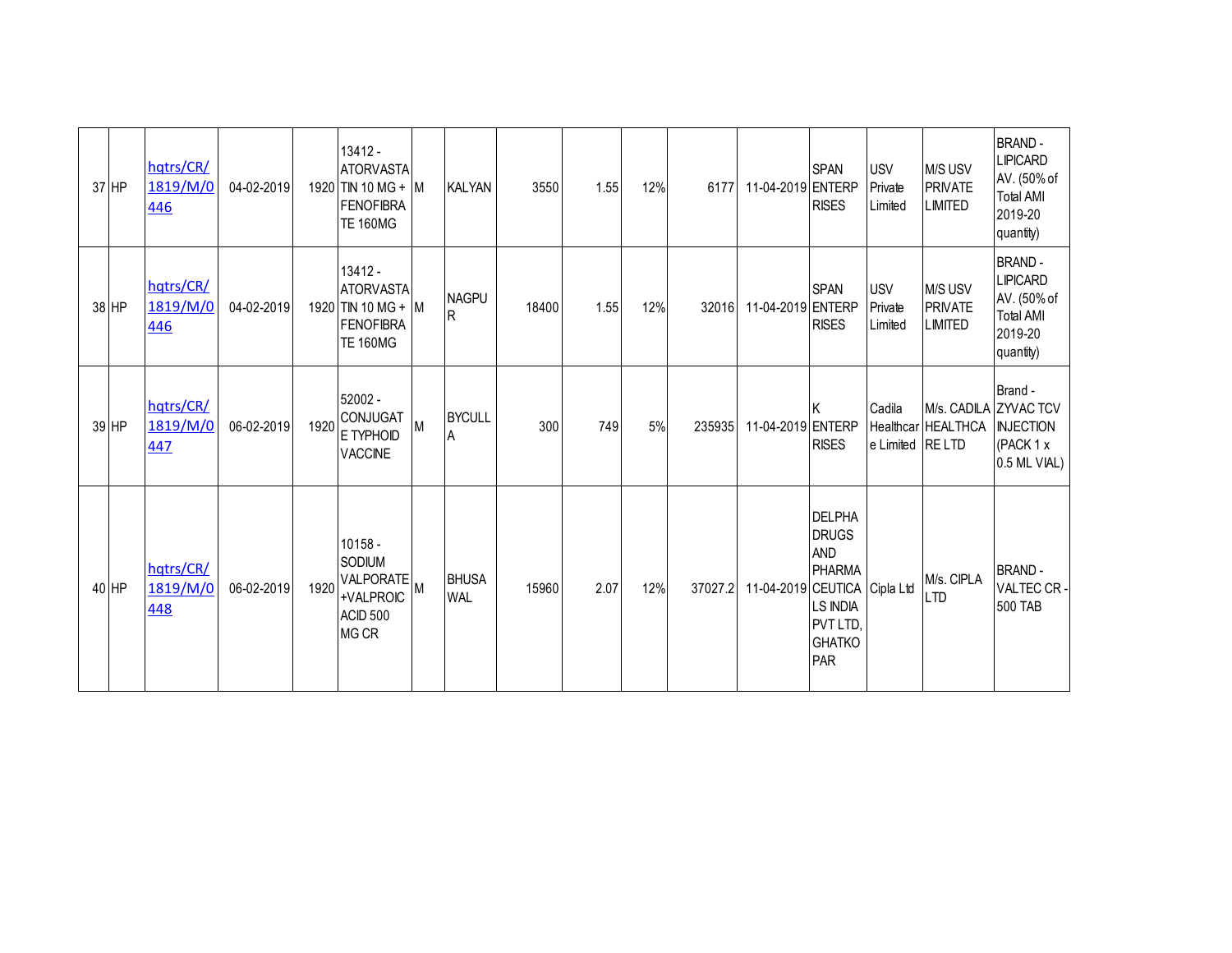| $41$ HP | hqtrs/CR/<br>1819/M/0<br>448 | 06-02-2019 | 1920 | 10158 -<br>SODIUM<br>VALPORATE<br>+VALPROIC<br>ACID 500<br>MG CR   | <b>PUNE</b>        | 3000  | 2.07 | 12% | 6960  | 11-04-2019 CEUTICA Cipla Ltd | <b>DELPHA</b><br><b>DRUGS</b><br><b>AND</b><br><b>PHARMA</b><br><b>LS INDIA</b><br>PVT LTD,<br><b>GHATKO</b><br>PAR | M/s. CIPLA<br><b>LTD</b> | <b>BRAND-</b><br>VALTEC CR-<br>500 TAB        |
|---------|------------------------------|------------|------|--------------------------------------------------------------------|--------------------|-------|------|-----|-------|------------------------------|---------------------------------------------------------------------------------------------------------------------|--------------------------|-----------------------------------------------|
| 42 HP   | hqtrs/CR/<br>1819/M/0<br>448 | 06-02-2019 | 1920 | 10158 -<br>SODIUM<br>VALPORATE M<br>+VALPROIC<br>ACID 500<br>MG CR | <b>KALYAN</b>      | 10000 | 2.07 | 12% | 23200 | 11-04-2019 CEUTICA Cipla Ltd | <b>DELPHA</b><br><b>DRUGS</b><br><b>AND</b><br><b>PHARMA</b><br><b>LS INDIA</b><br>PVT LTD,<br><b>GHATKO</b><br>PAR | M/s. CIPLA<br><b>LTD</b> | <b>BRAND-</b><br>VALTEC CR-<br><b>500 TAB</b> |
| 43 HP   | hqtrs/CR/<br>1819/M/0<br>448 | 06-02-2019 | 1920 | 10158 -<br>SODIUM<br>VALPORATE<br>+VALPROIC<br>ACID 500<br>MG CR   | <b>SOLAPU</b><br>R | 4500  | 2.07 | 12% | 10440 | 11-04-2019 CEUTICA Cipla Ltd | <b>DELPHA</b><br><b>DRUGS</b><br><b>AND</b><br><b>PHARMA</b><br><b>LS INDIA</b><br>PVT LTD,<br><b>GHATKO</b><br>PAR | M/s. CIPLA<br><b>LTD</b> | <b>BRAND-</b><br>VALTEC CR-<br><b>500 TAB</b> |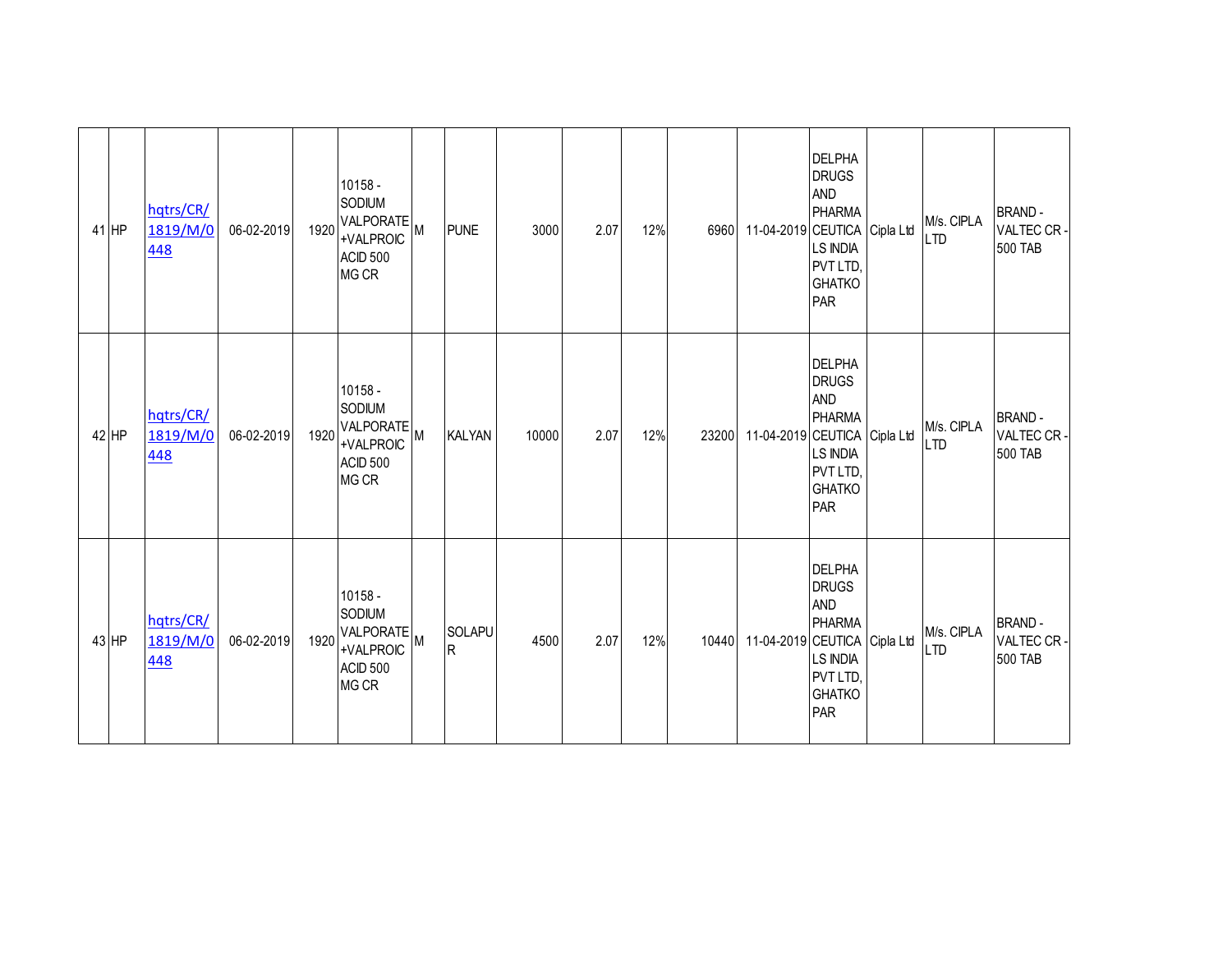| 44 HP | hqtrs/CR/<br>1819/M/0<br><u>449</u> | 06-02-2019 | 10084 -<br>1920   AMOXYCILLI   M<br>N 500 MG | <b>PUNE</b>         | 38020 | 1.72 | 12% | 73378.6 | 11-04-2019 | <b>KEPS</b><br><b>PHARMA</b> | Akums<br>Drugs &<br>Pharmac<br>euticals<br>Limited | M/s. AKUMS<br><b>DRUGS</b><br><b>AND</b><br><b>PHARMACE</b><br><b>UTICALS</b><br><b>LTD</b> | <b>BRAND-</b><br><b>MOXRAY</b><br>500 |
|-------|-------------------------------------|------------|----------------------------------------------|---------------------|-------|------|-----|---------|------------|------------------------------|----------------------------------------------------|---------------------------------------------------------------------------------------------|---------------------------------------|
| 45 HP | hqtrs/CR/<br>1819/M/0<br>449        | 06-02-2019 | 10084 -<br>1920 AMOXYCILLI M<br>N 500 MG     | KALYAN              | 54000 | 1.72 | 12% | 104220  | 11-04-2019 | <b>KEPS</b><br>PHARMA,       | Akums<br>Drugs &<br>Pharmac<br>euticals<br>Limited | M/s. AKUMS<br><b>DRUGS</b><br><b>AND</b><br><b>PHARMACE</b><br><b>UTICALS</b><br><b>LTD</b> | <b>BRAND-</b><br><b>MOXRAY</b><br>500 |
| 46 HP | hqtrs/CR/<br>1819/M/0<br>449        | 06-02-2019 | 10084 -<br>1920   AMOXYCILLI   M<br>N 500 MG | <b>NAGPU</b><br>lR. | 80000 | 1.72 | 12% | 154400  | 11-04-2019 | <b>KEPS</b><br><b>PHARMA</b> | Akums<br>Drugs &<br>Pharmac<br>euticals<br>Limited | M/s. AKUMS<br><b>DRUGS</b><br><b>AND</b><br><b>PHARMACE</b><br><b>UTICALS</b><br><b>LTD</b> | <b>BRAND-</b><br><b>MOXRAY</b><br>500 |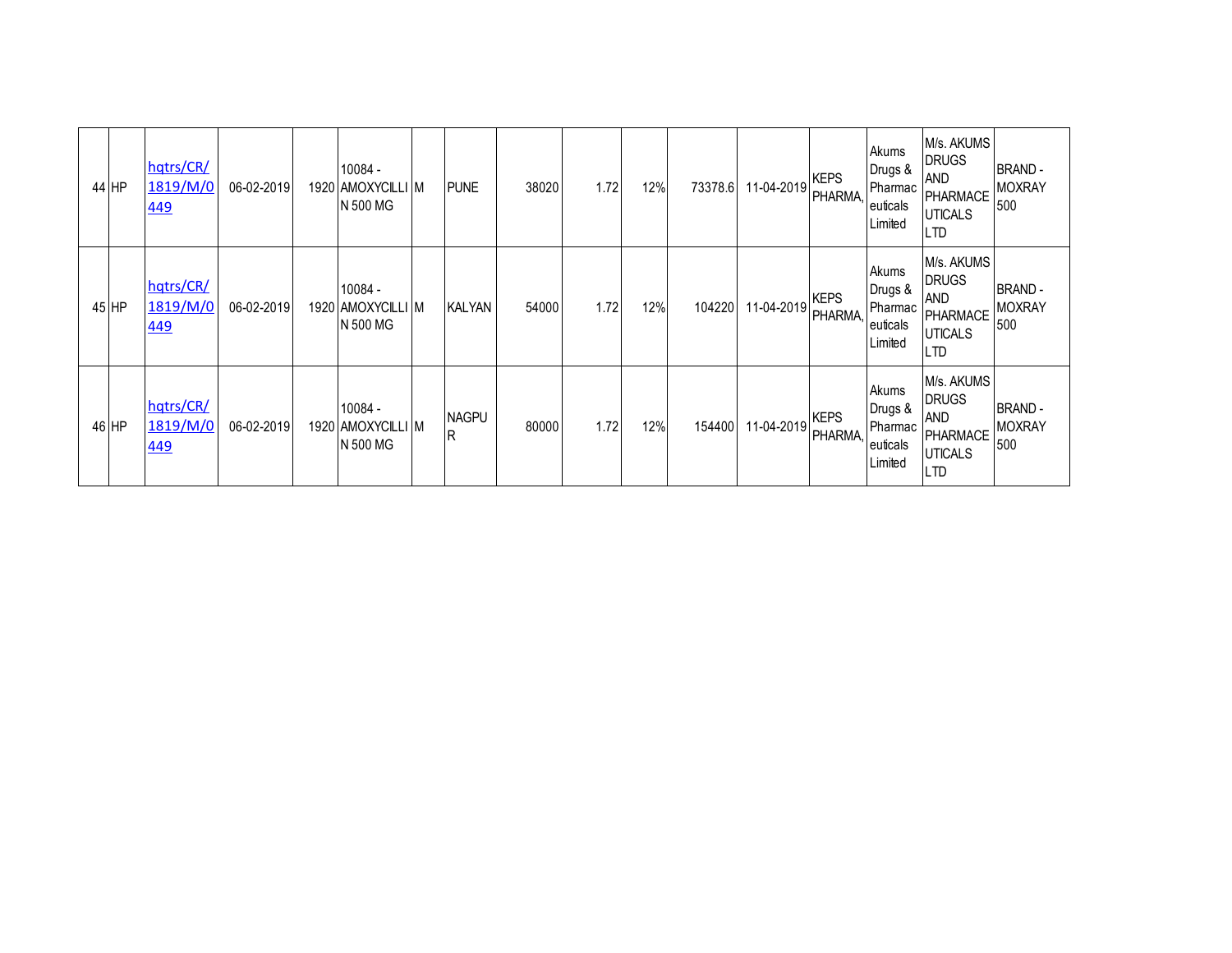| $47$ HP | hqtrs/CR/<br>1819/S/0<br>160 | 06-02-2019 | 34058 -<br><b>COMBINED</b><br><b>SPINAL</b><br><b>EPIDURAL</b><br>SET-<br><b>NEEDLE</b><br><b>WITHIN</b><br><b>NEEDLE</b><br><b>TECHNIQUE</b><br>(16G)<br>EPIDULRAL<br>NEEDLE +<br>1920 EPIDURAL<br><b>CATHETER</b><br>$+27G$<br><b>SPINAL</b><br>NEEDLE +<br><b>INTRODUCE</b><br>$R +$<br><b>ADAPTER</b><br><b>FOR</b><br><b>SYRINGE</b><br><b>ATTACHME</b><br>NT + 10 CC<br>SYRINGE) | S | <b>BYCULL</b><br>Α | 120 | 610 | 12% | 81984 | 11-04-2019 MEDICAR MEDICA | <b>KEPS</b><br>Е               | <b>KEPS</b><br><b>RE</b> | M/s. SMITH                                                  | <b>BRAND-</b><br><b>PORTEX</b>                                                                                                    |
|---------|------------------------------|------------|----------------------------------------------------------------------------------------------------------------------------------------------------------------------------------------------------------------------------------------------------------------------------------------------------------------------------------------------------------------------------------------|---|--------------------|-----|-----|-----|-------|---------------------------|--------------------------------|--------------------------|-------------------------------------------------------------|-----------------------------------------------------------------------------------------------------------------------------------|
| $48$ HP | hqtrs/CR/<br>1819/M/0<br>455 | 22-02-2019 | 10393 -<br>1920 GEMCITABIN M<br>E1000 MG                                                                                                                                                                                                                                                                                                                                               |   | <b>BYCULL</b><br>Α | 70  | 395 | 12% | 30968 | 22-02-2020                | <b>KEPS</b><br>PHARMA, ies Pvt | Celon<br>Ltd             | M/s. CELON<br>Laborator LABORATO<br>RIES PVT.<br><b>LTD</b> | <b>BRAND-</b><br><b>CELZAR</b><br>1000<br>(Delivery :- As<br>and when<br>required by<br>consignee<br>upto 1 year<br>from PO date. |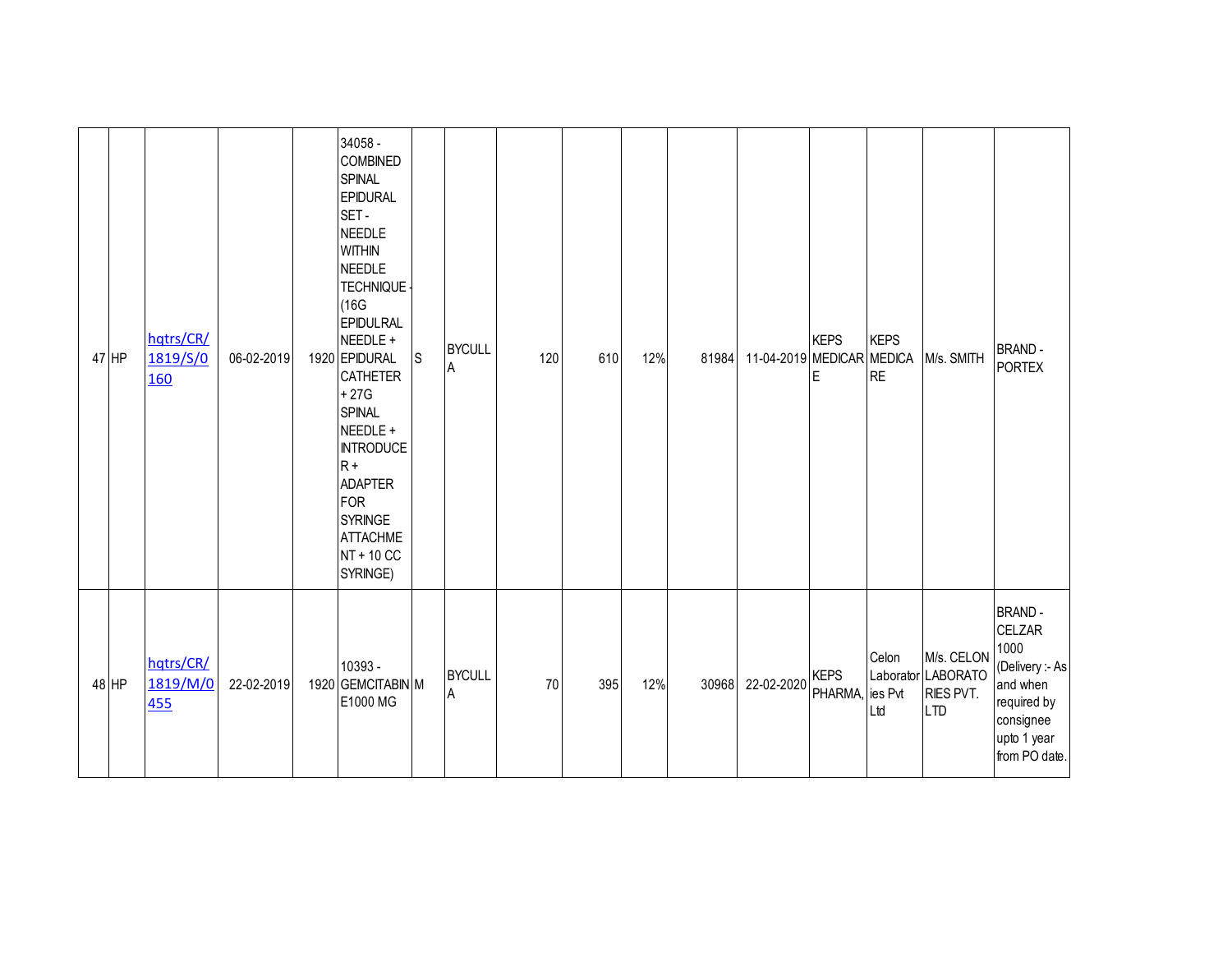| 49 HP | hqtrs/CR/<br>1819/S/0<br><u>161</u> | 07-02-2019 | 1920 | 12460 -<br><b>HOLLOW</b><br><b>FIBRE LOW</b><br><b>FLUX</b><br><b>DILYSER</b><br>(POLYSULP<br><b>HONE-1.3</b><br>M2, UF.<br><b>COEFICIENT</b><br>$>= 5.5$<br>ML/H/MMHG<br>KoA>=578. | <sub>S</sub> | <b>BYCULL</b><br>A | 136            | 574   | 5%  | 81967.2 | 13-04-2019         | <b>HI-TECH</b><br><b>SURGICA</b><br>SYSTEM, | <b>FRESENIUS FRESENIUS</b>  | <b>BRAND-</b><br>F <sub>6</sub> |
|-------|-------------------------------------|------------|------|-------------------------------------------------------------------------------------------------------------------------------------------------------------------------------------|--------------|--------------------|----------------|-------|-----|---------|--------------------|---------------------------------------------|-----------------------------|---------------------------------|
| 50 HP | hqtrs/CR/<br>1819/S/0<br><u>162</u> | 07-02-2019 |      | 16858 - ENT<br><b>ANGLED</b><br><b>HANDPIECE</b><br>1920 FOR<br><b>DRILLLING</b><br><b>AND</b><br><b>CUTTING</b>                                                                    | ls           | <b>BYCULL</b><br>A | $\overline{2}$ | 60000 | 12% | 134400  | 13-04-2019 NTERNA  | <b>IMPEX</b><br><b>TIONAL</b>               | <b>NSK JAPAN</b>            |                                 |
| 51 HP | hqtrs/CR/<br>1819/S/0<br><u>163</u> | 07-02-2019 | 1819 | 10686 -<br><b>HAEMODIAL</b><br>YSIS BLOOD<br><b>TUBLINGS</b>                                                                                                                        | ls           | <b>BYCULL</b><br>A | 6000           | 109   | 12% | 732480  | 08-02-2020 SURGICA | <b>MEHTA</b>                                | <b>BROWNDO</b><br><b>VE</b> | AS & WHEN<br><b>REQUIRED</b>    |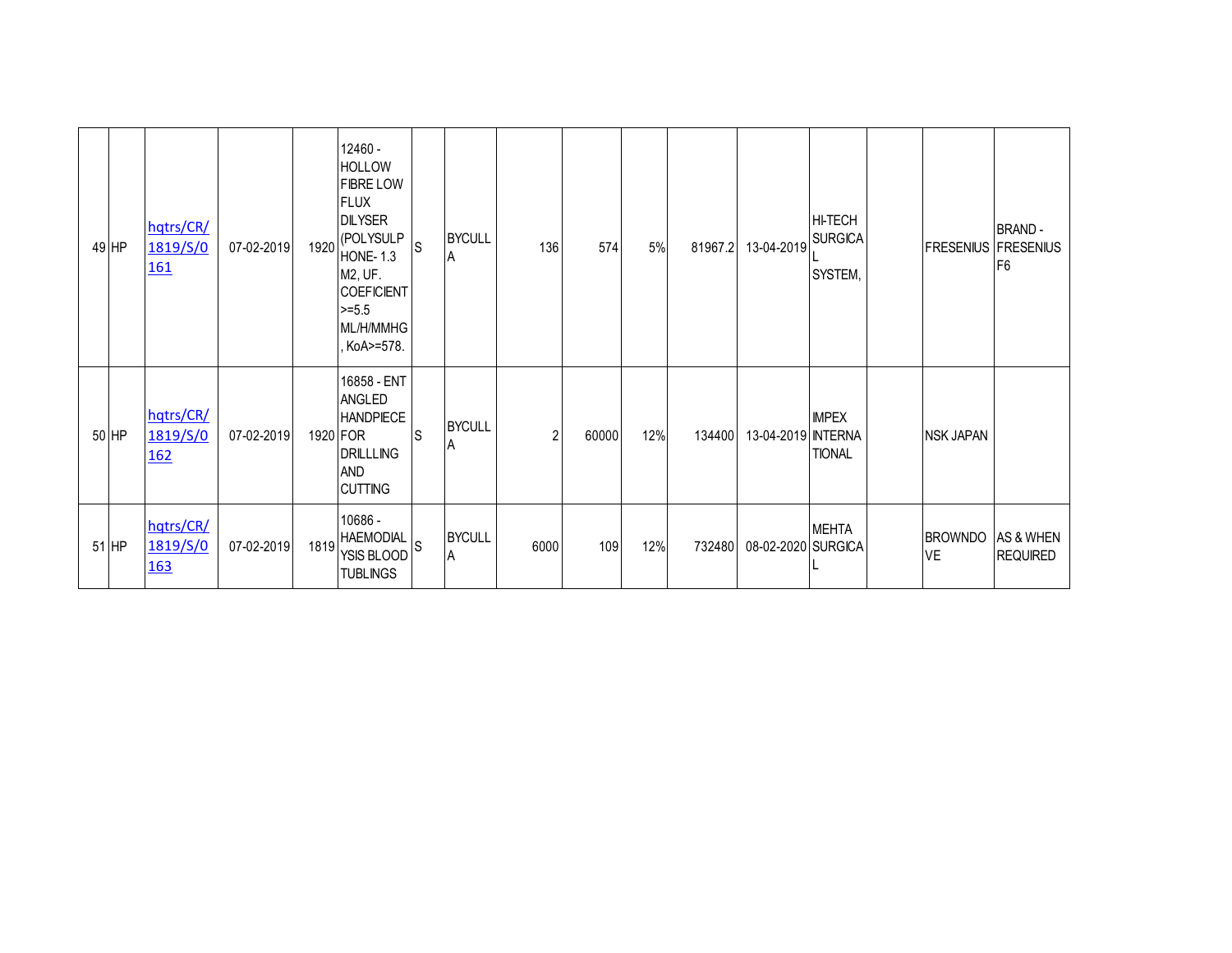| 52 HP | hqtrs/CR/<br>1819/S/0<br><b>164</b> | 12-02-2019 | 1819 | 91870 -<br><b>DISSTAL</b><br><b>FEMUR NCB</b><br><b>PALTE</b><br><b>VARIABLE</b><br>ANGLE,<br><b>LONG</b><br><b>LOCKING</b><br>PLATE 10<br><b>LOCKING</b><br>5.5 MM<br><b>SCREW</b><br><b>WITH</b><br><b>LOCKING</b><br>CAPS(OR<br><b>AS PER</b><br><b>SPECIFICATI</b><br>ON) | S        | <b>BYCULL</b><br>Α         | 5      | 88630 | 5%  | 465307.5 | 11-02-2020        | <b>OZONE</b><br>INDIA.       |                          | <b>DEPUY</b><br>SYNTHES (J<br>& J)      | <b>BRAND OF</b><br><b>DEPUY</b><br>SYNTHES (J<br>& J). |
|-------|-------------------------------------|------------|------|-------------------------------------------------------------------------------------------------------------------------------------------------------------------------------------------------------------------------------------------------------------------------------|----------|----------------------------|--------|-------|-----|----------|-------------------|------------------------------|--------------------------|-----------------------------------------|--------------------------------------------------------|
| 53 HP | hqtrs/CR/<br>1819/M/0<br>461        | 11-02-2019 |      | 11682 -<br>1920 GLIMEPIRID<br>E 2 MG                                                                                                                                                                                                                                          | M        | <b>BHUSA</b><br><b>WAL</b> | 307000 | 0.22  | 12% | 76750    | 11-04-2019 ENTERP | <b>SAHIL</b><br><b>RISES</b> | Bal<br>Pharma<br>Limited | M/s. BAL<br><b>PHARMA</b><br><b>LTD</b> | <b>BRAND-</b><br><b>SECRETAG</b><br>2.                 |
| 54 HP | hqtrs/CR/<br>1819/M/0<br>461        | 11-02-2019 |      | 11682 -<br>1920 GLIMEPIRID<br>E 2 MG                                                                                                                                                                                                                                          | M        | <b>PUNE</b>                | 94070  | 0.22  | 12% | 23517.5  | 11-04-2019 ENTERP | <b>SAHIL</b><br><b>RISES</b> | Bal<br>Pharma<br>Limited | M/s. BAL<br><b>PHARMA</b><br><b>LTD</b> | <b>BRAND-</b><br><b>SECRETAG</b><br>2.                 |
| 55 HP | hqtrs/CR/<br>1819/M/0<br>461        | 11-02-2019 |      | 11682 -<br>1920 GLIMEPIRID<br>E <sub>2</sub> MG                                                                                                                                                                                                                               | IM       | <b>KALYAN</b>              | 180000 | 0.22  | 12% | 45000    | 11-04-2019 ENTERP | <b>SAHIL</b><br><b>RISES</b> | Bal<br>Pharma<br>Limited | M/s. BAL<br><b>PHARMA</b><br><b>LTD</b> | <b>BRAND-</b><br><b>SECRETAG</b><br>2.                 |
| 56 HP | hqtrs/CR/<br>1819/M/0<br>461        | 11-02-2019 |      | 11682 -<br>1920 GLIMEPIRID<br>E 2 MG                                                                                                                                                                                                                                          | M        | SOLAPU<br>R                | 121500 | 0.22  | 12% | 30375    | 11-04-2019 ENTERP | <b>SAHIL</b><br><b>RISES</b> | Bal<br>Pharma<br>Limited | M/s. BAL<br><b>PHARMA</b><br><b>LTD</b> | <b>BRAND-</b><br><b>SECRETAG</b><br>2.                 |
| 57 HP | hqtrs/CR/<br>1819/M/0<br>461        | 11-02-2019 |      | 11682 -<br>1920 GLIMEPIRID<br>E 2 MG                                                                                                                                                                                                                                          | <b>M</b> | <b>NAGPU</b><br>R          | 240000 | 0.22  | 12% | 60000    | 11-04-2019 ENTERP | <b>SAHIL</b><br><b>RISES</b> | Bal<br>Pharma<br>Limited | M/s. BAL<br><b>PHARMA</b><br><b>LTD</b> | <b>BRAND-</b><br><b>SECRETAG</b><br>2.                 |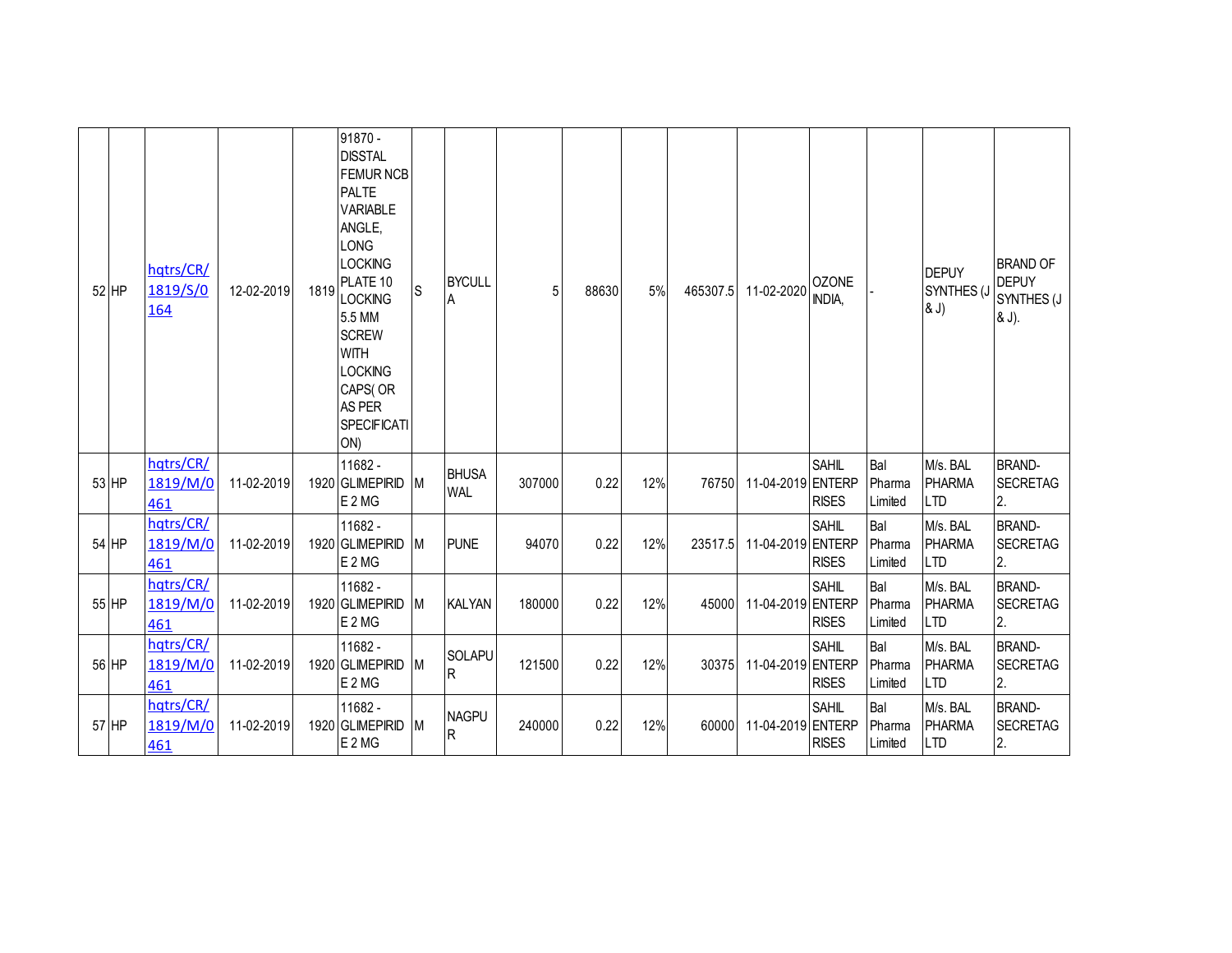| 58 HP | hqtrs/CR/<br>1819/S/0<br><b>165</b> | 11-02-2019 | 1920 | 12465 -<br><b>DOUBLE</b><br><b>LUMEN</b><br><b>JUGULAR</b><br><b>CURVED</b><br><b>DIALYSIS</b><br>CATHETER<br>KIT<br>(DIALATOR<br>+ GUIDE<br>WIRE+<br><b>INTRODUCE</b><br>R > 135<br>MM) MAKE<br><b>OF</b><br><b>MAHURKAR</b><br><b>OR</b><br>QUINTON | S           | <b>BYCULL</b><br>ΙA | 215    | 1630    | 12% | 392504   | 11-04-2019 SURGICA | <b>NIYATI</b>                    |                                         | M/s.<br><b>COVIDIEN</b>             | <b>BRAND-</b><br><b>MAHURKAR</b> |
|-------|-------------------------------------|------------|------|-------------------------------------------------------------------------------------------------------------------------------------------------------------------------------------------------------------------------------------------------------|-------------|---------------------|--------|---------|-----|----------|--------------------|----------------------------------|-----------------------------------------|-------------------------------------|----------------------------------|
| 59 HP | hqtrs/CR/<br>1819/S/0<br>166        | 11-02-2019 |      | 13319 -<br>SUTURE -<br>1/2 CIRCLE<br><b>REVERSE</b><br><b>CUTTING</b><br>1819 OS, 1, 40<br>MM, VICRYL<br><b>VIOLET</b><br><b>BRAIDED 90</b><br>CM-CODE<br>2421                                                                                        | $\mathsf S$ | <b>BYCULL</b><br>۱A | 100    | 4013.04 | 12% | 449460   | 11-04-2019 SURGICA | <b>NIYATI</b>                    | Johnson<br>&<br><b>Pvt Ltd</b>          | M/S.<br>Johnson ETHICON             | <b>BRAND-</b><br>VP2421          |
| 60 HP | hqtrs/CR/<br>1819/M/0<br>462        | 12-03-2019 |      | 63537 - B<br>1920 COMPLEX<br>WITH VIT C                                                                                                                                                                                                               | М           | <b>BYCULL</b><br>ΙA | 168410 | 0.68    | 12% | 127991.6 | 20-05-2019 MEDICUS | M <sub>H</sub><br><b>PVT LTD</b> | Hindusth<br>an<br>Laborator RIES<br>ies | <b>HINDUSTAN</b><br><b>LABORATO</b> | <b>BRAND-</b><br>HICOMINE-B.     |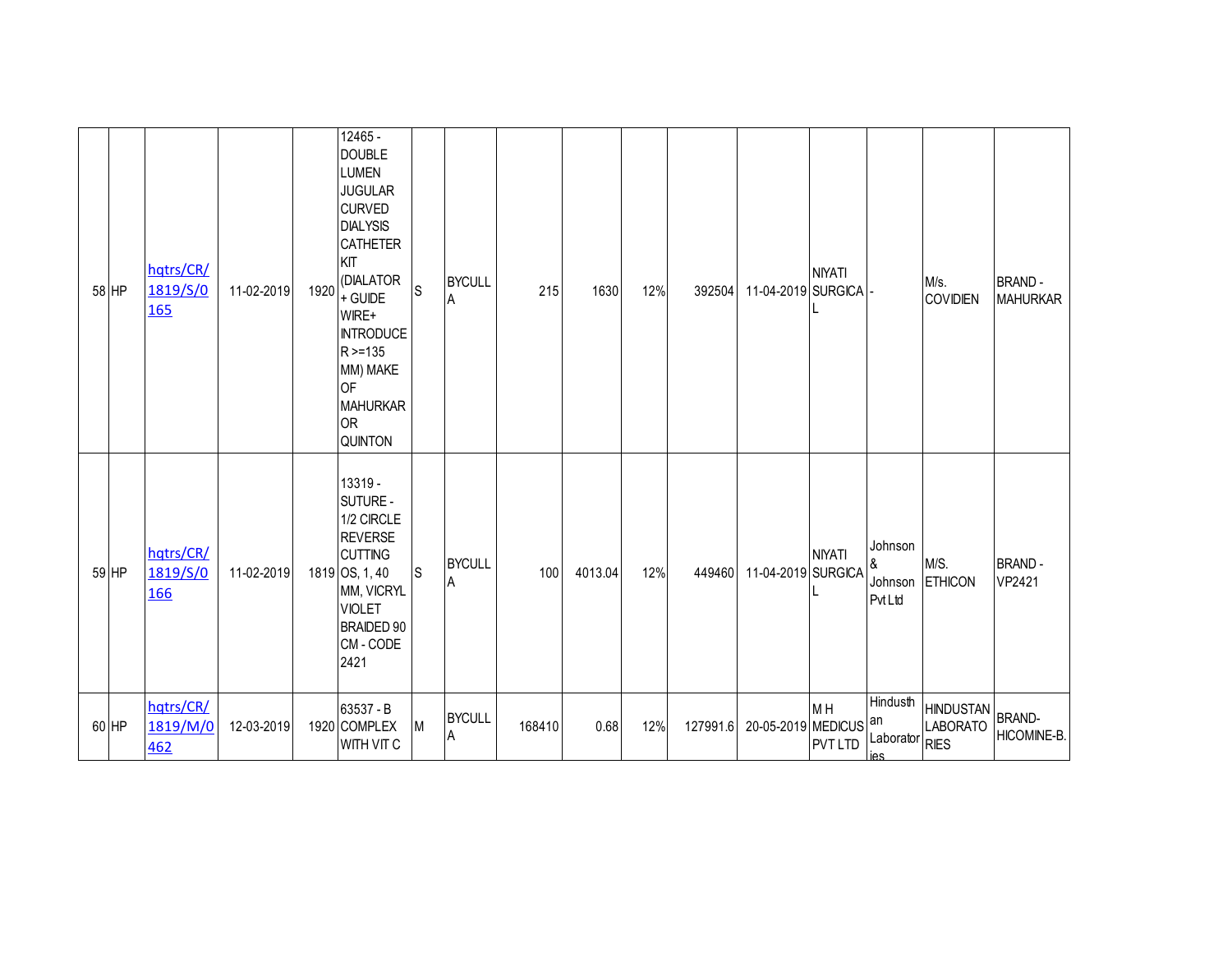| 61 HP |       | hqtrs/CR/<br>1819/M/0<br><u>462</u> | 12-03-2019 | 63537 - B<br>1920 I COMPLEX<br><b>WITH VIT C</b> |   | <b>BHUSA</b><br><b>WAL</b> | 650000 | 0.68 | 12% | 494000   | 20-05-2019 MEDICUS               | M <sub>H</sub><br><b>PVT LTD</b> | Hindusth<br>lan<br>Laborator<br>ies        | <b>HINDUSTAN</b><br><b>LABORATO</b><br>RIES       | <b>BRAND-</b><br>HICOMINE-B.        |
|-------|-------|-------------------------------------|------------|--------------------------------------------------|---|----------------------------|--------|------|-----|----------|----------------------------------|----------------------------------|--------------------------------------------|---------------------------------------------------|-------------------------------------|
| 62 HP |       | hqtrs/CR/<br>1819/M/0<br><u>462</u> | 12-03-2019 | 63537 - B<br>1920 I COMPLEX<br><b>WITH VIT C</b> | M | <b>PUNE</b>                | 182490 | 0.68 | 12% | 138692.4 | 20-05-2019 MEDICUS               | M <sub>H</sub><br><b>PVT LTD</b> | Hindusth<br>lan<br>Laborator<br><b>IAS</b> | <b>HINDUSTAN</b><br>LABORATO<br><b>RIES</b>       | <b>BRAND-</b><br><b>HICOMINE-B</b>  |
| 63 HP |       | hqtrs/CR/<br>1819/M/0<br><u>462</u> | 12-03-2019 | 63537 - B<br>1920 I COMPLEX<br>WITH VIT C        |   | KALYAN                     | 559900 | 0.68 | 12% | 425524   | 20-05-2019 MEDICUS <sup>an</sup> | M <sub>H</sub><br><b>PVT LTD</b> | Hindusth<br>Laborator<br>ies               | <b>HINDUSTAN</b><br><b>ABORATO</b><br><b>RIES</b> | <b>BRAND-</b><br>HICOMINE-B.        |
|       | 64 HP | hqtrs/CR/<br>1819/M/0<br><u>462</u> | 12-03-2019 | 63537 - B<br>1920 I COMPLEX<br>WITH VIT C        | M | <b>SOLAPU</b><br>R         | 15000  | 0.68 | 12% | 11400    | 20-05-2019 MEDICUS               | M <sub>H</sub><br><b>PVT LTD</b> | Hindusth<br>lan<br>Laborator<br>ies        | <b>HINDUSTAN</b><br>LABORATO<br><b>RIES</b>       | BRAND-<br>HICOMINE-B.               |
| 65 HP |       | hqtrs/CR/<br>1819/M/0<br><u>462</u> | 12-03-2019 | 63537 - B<br>1920 COMPLEX<br>WITH VIT C          |   | <b>NAGPU</b><br>R          | 150000 | 0.68 | 12% | 114000   | 20-05-2019 MEDICUS               | M <sub>H</sub><br><b>PVT LTD</b> | Hindusth<br>lan<br>Laborator<br>ies        | <b>HINDUSTAN</b><br><b>ABORATO</b><br><b>RIES</b> | <b>BRAND-</b><br><b>HICOMINE-B.</b> |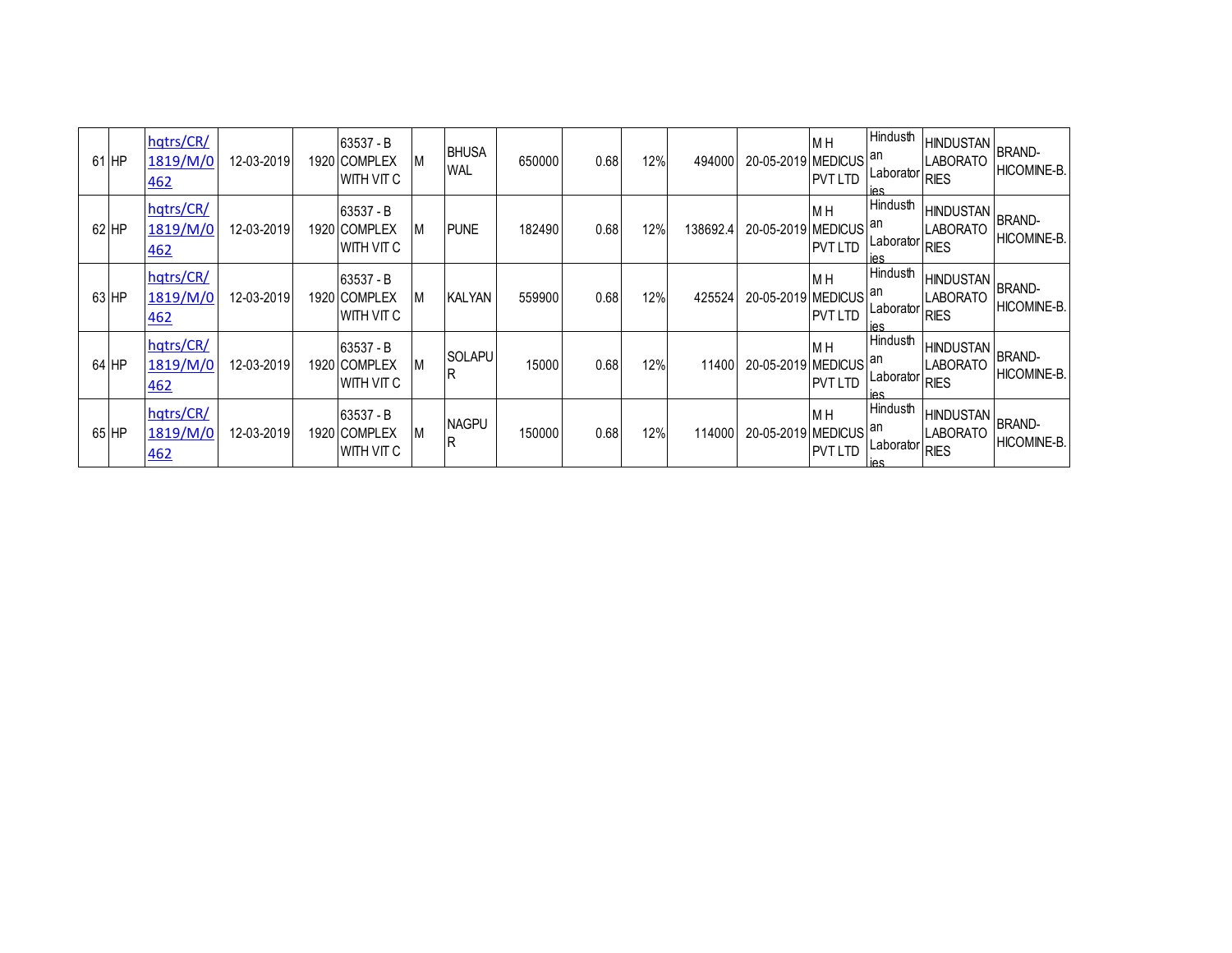| 66 HP | hqtrs/CR/<br>1819/S/0<br><b>167</b> | 14-02-2019 | 12747 -<br><b>LEAD</b><br><b>APRON</b><br>(SIZE 110 X<br>60 CM) FDA<br>APPROVED,<br><b>CE</b><br>CERTIFIED,<br><b>COMPLETE</b><br>1920 COVERAGE S<br><b>ALONG</b><br><b>WITH NECK</b><br>GAURD,<br><b>BACK</b><br><b>VELCRO</b><br>STRAP,<br><b>STANDARD</b><br><b>LEAD</b><br>THICKNESS. | <b>BYCULL</b><br>A | $10$ | 9800 | 12% | 109760 | 20-04-2019 INTERNA | <b>IMPEX</b><br><b>TIONAL</b> | <b>TECHSET</b> | BRAND-<br><b>TECHSET</b> |
|-------|-------------------------------------|------------|-------------------------------------------------------------------------------------------------------------------------------------------------------------------------------------------------------------------------------------------------------------------------------------------|--------------------|------|------|-----|--------|--------------------|-------------------------------|----------------|--------------------------|
|       |                                     |            |                                                                                                                                                                                                                                                                                           |                    |      |      |     |        |                    |                               |                |                          |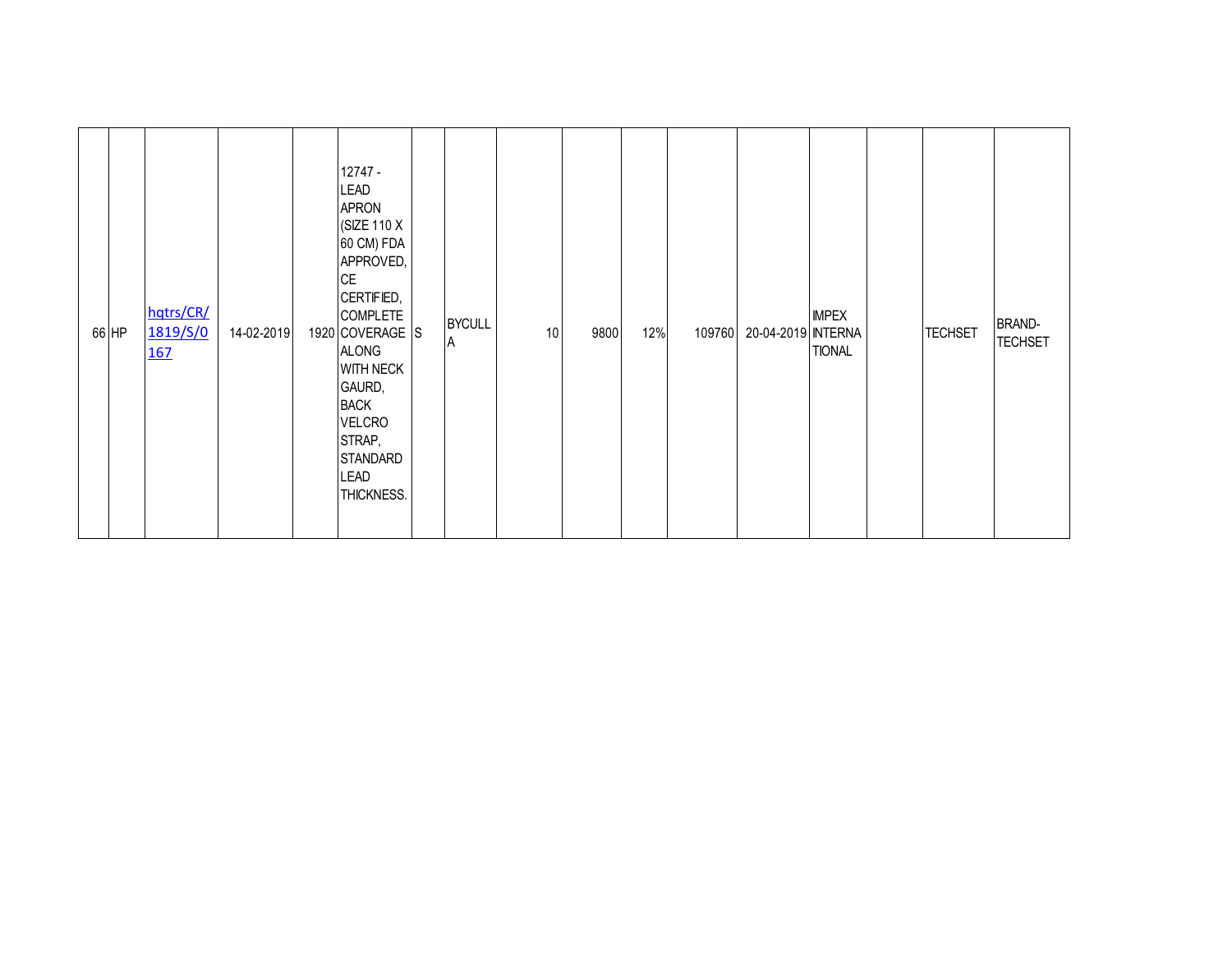| 67 HP | hqtrs/CR/<br>1819/S/0<br><u>167</u> | 14-02-2019 | 12747 -<br><b>LEAD</b><br><b>APRON</b><br>(SIZE 110 X<br>60 CM) FDA<br>APPROVED,<br><b>CE</b><br>CERTIFIED,<br><b>COMPLETE</b><br>1920 COVERAGE S<br><b>ALONG</b><br><b>WITH NECK</b><br>GAURD,<br><b>BACK</b><br><b>VELCRO</b><br>STRAP,<br><b>STANDARD</b><br><b>LEAD</b><br>THICKNESS. | <b>KALYAN</b> | 11 | 9800 | 12% | 120736 | 20-04-2019 INTERNA | <b>IMPEX</b><br><b>TIONAL</b> | <b>TECHSET</b> | <b>BRAND-</b><br><b>TECHSET</b> |
|-------|-------------------------------------|------------|-------------------------------------------------------------------------------------------------------------------------------------------------------------------------------------------------------------------------------------------------------------------------------------------|---------------|----|------|-----|--------|--------------------|-------------------------------|----------------|---------------------------------|
|       |                                     |            |                                                                                                                                                                                                                                                                                           |               |    |      |     |        |                    |                               |                |                                 |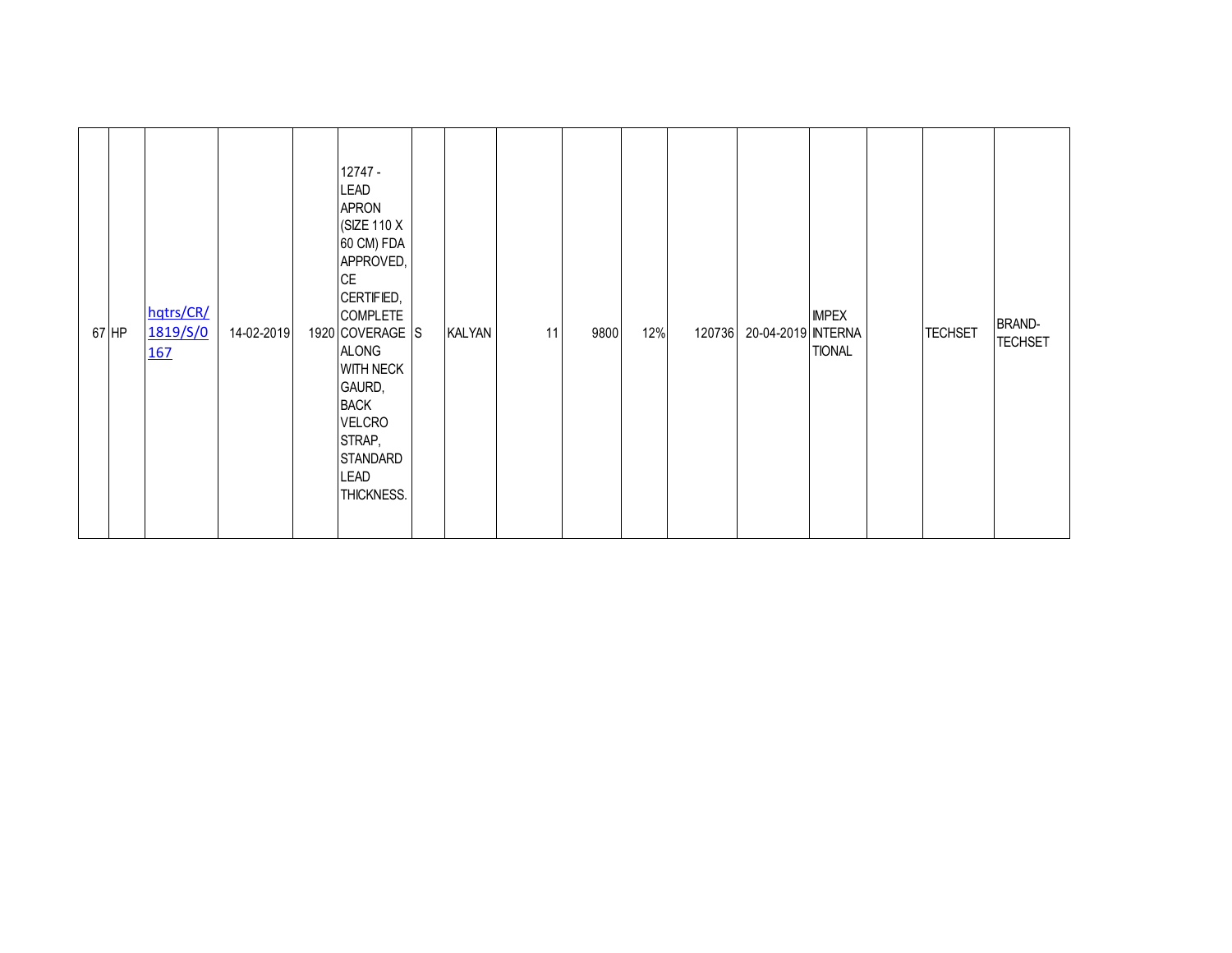| 68 HP | hqtrs/CR/<br>1819/S/0<br>167 | 14-02-2019 |      | 12747 -<br><b>LEAD</b><br><b>APRON</b><br>(SIZE 110 X<br>60 CM) FDA<br>APPROVED,<br><b>CE</b><br>CERTIFIED,<br><b>COMPLETE</b><br>1920 COVERAGE S<br><b>ALONG</b><br><b>WITH NECK</b><br>GAURD,<br><b>BACK</b><br><b>VELCRO</b><br>STRAP,<br><b>STANDARD</b><br><b>LEAD</b><br>THICKNESS. | <b>NAGPU</b><br>R   | 3     | 9800 | 12% | 32928   | 20-04-2019 INTERNA | <b>IMPEX</b><br><b>TIONAL</b>    |                      | <b>TECHSET</b>                                              | <b>BRAND-</b><br><b>TECHSET</b>                                                                             |
|-------|------------------------------|------------|------|-------------------------------------------------------------------------------------------------------------------------------------------------------------------------------------------------------------------------------------------------------------------------------------------|---------------------|-------|------|-----|---------|--------------------|----------------------------------|----------------------|-------------------------------------------------------------|-------------------------------------------------------------------------------------------------------------|
| 69 HP | hqtrs/CR/<br>1819/M/0<br>463 | 15-03-2019 | 1920 | $60025 -$<br>CIPROFLOX M<br><b>ACIN 500</b><br><b>MG</b>                                                                                                                                                                                                                                  | <b>BHUSA</b><br>WAL | 40030 | 1.58 | 12% | 70853.1 | 22-05-2019 MEDICUS | M <sub>H</sub><br><b>PVT LTD</b> | Unicure<br>India Ltd | M/s.<br><b>UNICURE</b><br><b>INDIA LTD,</b><br><b>NOIDA</b> | Brand -<br><b>CIPCURE</b><br>500 (PACK<br>OF 10 PER<br>STRIP). 50%<br>of Total<br>accepted AMI<br>quantity. |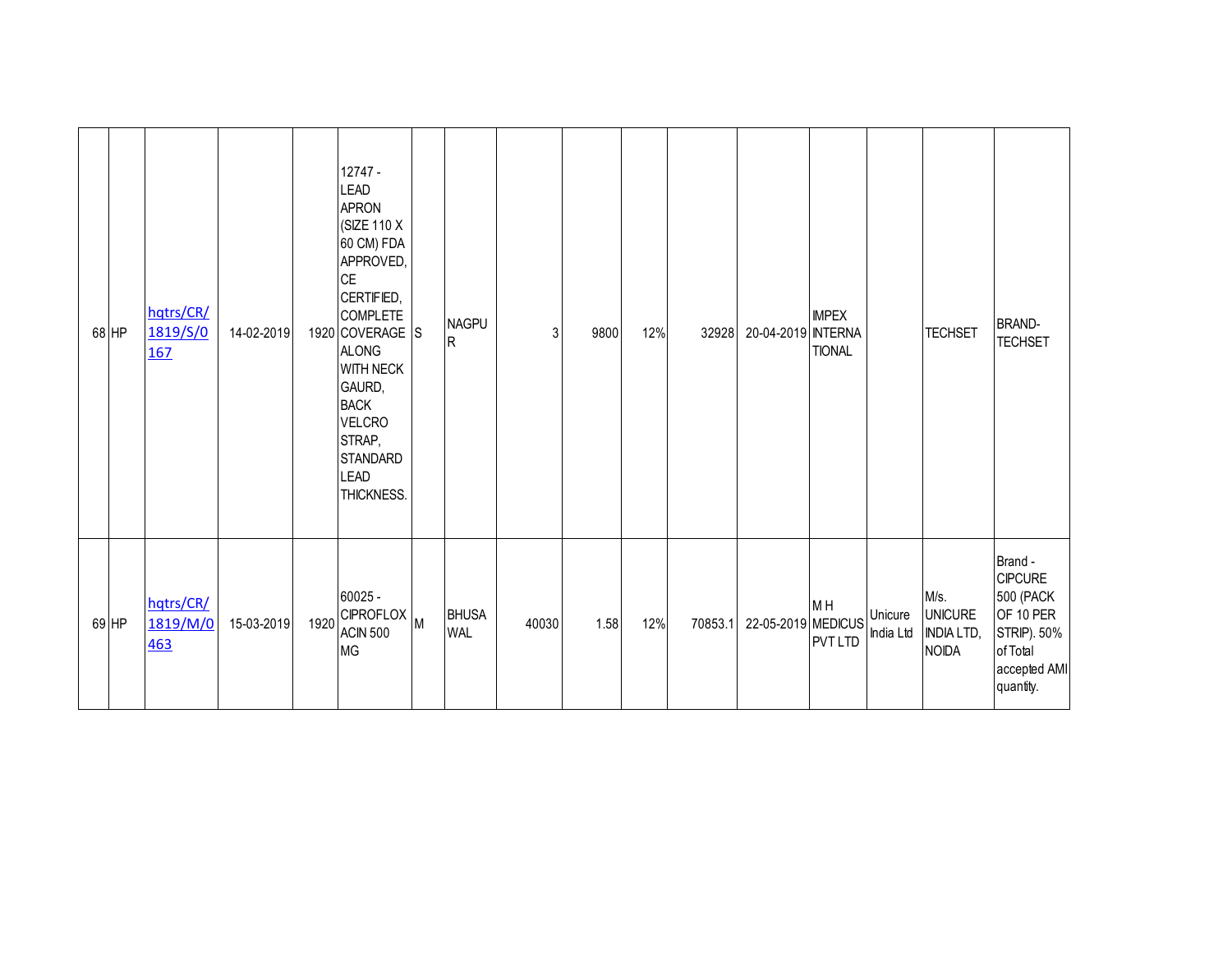| 70 HP   | hqtrs/CR/<br>1819/M/0<br>463 | 15-03-2019 | 1920 | $60025 -$<br><b>CIPROFLOX</b><br><b>ACIN 500</b><br><b>MG</b> | M | <b>PUNE</b>       | 2000  | 1.58 | 12% | 3540  | 22-05-2019 MEDICUS | M <sub>H</sub><br><b>PVT LTD</b> | Unicure<br>India Ltd | M/s.<br><b>UNICURE</b><br><b>INDIA LTD,</b><br><b>NOIDA</b> | Brand -<br><b>CIPCURE</b><br><b>500 (PACK</b><br>OF 10 PER<br>STRIP). 50%<br>of Total<br>accepted AMI<br>quantity. |
|---------|------------------------------|------------|------|---------------------------------------------------------------|---|-------------------|-------|------|-----|-------|--------------------|----------------------------------|----------------------|-------------------------------------------------------------|--------------------------------------------------------------------------------------------------------------------|
| 71 HP   | hqtrs/CR/<br>1819/M/0<br>463 | 15-03-2019 | 1920 | $60025 -$<br><b>CIPROFLOX</b><br><b>ACIN 500</b><br><b>MG</b> | M | SOLAPU<br>R       | 22400 | 1.58 | 12% | 39648 | 22-05-2019 MEDICUS | M <sub>H</sub><br><b>PVT LTD</b> | Unicure<br>India Ltd | M/s.<br><b>UNICURE</b><br><b>INDIA LTD,</b><br><b>NOIDA</b> | Brand -<br><b>CIPCURE</b><br>500 (PACK<br>OF 10 PER<br>STRIP). 50%<br>of Total<br>accepted AMI<br>quantity.        |
| $72$ HP | hqtrs/CR/<br>1819/M/0<br>463 | 15-03-2019 | 1920 | $60025 -$<br><b>CIPROFLOX</b><br><b>ACIN 500</b><br><b>MG</b> | M | <b>NAGPU</b><br>R | 20000 | 1.58 | 12% | 35400 | 22-05-2019 MEDICUS | M <sub>H</sub><br><b>PVT LTD</b> | Unicure<br>India Ltd | M/s.<br><b>UNICURE</b><br><b>INDIA LTD,</b><br><b>NOIDA</b> | Brand -<br><b>CIPCURE</b><br><b>500 (PACK</b><br>OF 10 PER<br>STRIP). 50%<br>of Total<br>accepted AMI<br>quantity. |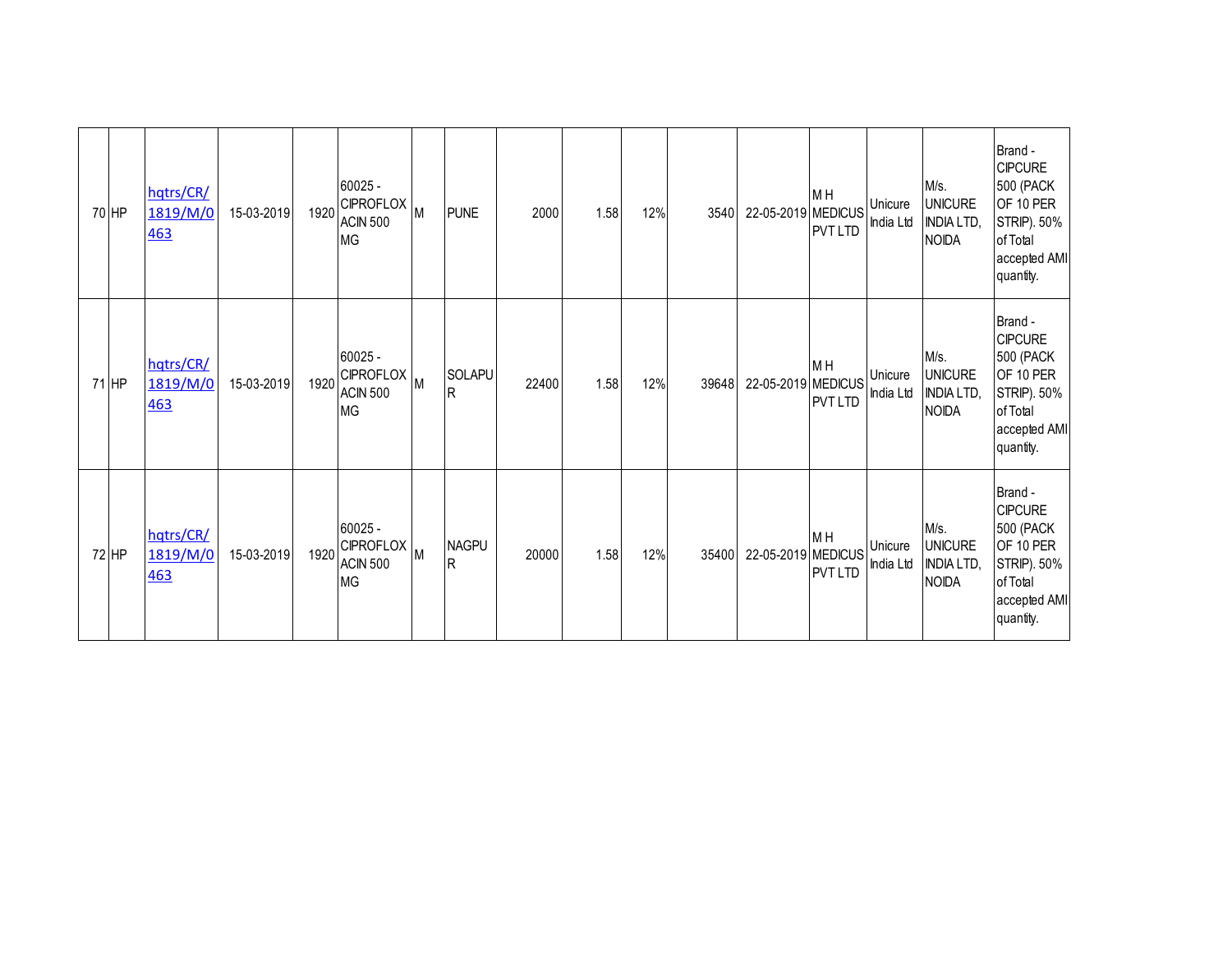| 73 HP | hqtrs/CR/<br>1819/M/0<br>464 | 08-04-2019 | 13401 -<br><b>LAMIVUDINE</b><br>$150 +$<br>1920 ZIDOVUDIN<br>E 300<br>+EFAVIREN<br>Z 600   | <b>IM</b> | <b>BYCULL</b><br>A         | 16200 | 29.9 | 12% | 542538 | 14-06-2019 CEUTICA Cipla Ltd | <b>DELPHA</b><br><b>DRUGS</b><br><b>AND</b><br><b>PHARMA</b><br><b>LS INDIA</b><br>PVT LTD,<br><b>GHATKO</b><br>PAR | M/S CIPLA<br><b>LIMITED</b> | <b>BRAND-</b><br><b>DUOVIR E</b><br>KIT, PACK -1<br>KIT. |
|-------|------------------------------|------------|--------------------------------------------------------------------------------------------|-----------|----------------------------|-------|------|-----|--------|------------------------------|---------------------------------------------------------------------------------------------------------------------|-----------------------------|----------------------------------------------------------|
| 74 HP | hqtrs/CR/<br>1819/M/0<br>464 | 08-04-2019 | 13401 -<br><b>LAMIVUDINE</b><br>$150 +$<br>1920 ZIDOVUDIN M<br>E 300<br>+EFAVIREN<br>Z 600 |           | <b>BHUSA</b><br><b>WAL</b> | 2000  | 29.9 | 12% | 66980  | 14-06-2019 CEUTICA Cipla Ltd | <b>DELPHA</b><br><b>DRUGS</b><br><b>AND</b><br><b>PHARMA</b><br><b>LS INDIA</b><br>PVT LTD,<br><b>GHATKO</b><br>PAR | M/S CIPLA<br><b>LIMITED</b> | <b>BRAND-</b><br><b>DUOVIRE</b><br>KIT, PACK -1<br>KIT.  |
| 75 HP | hqtrs/CR/<br>1819/M/0<br>464 | 08-04-2019 | 13401 -<br><b>LAMIVUDINE</b><br>$150 +$<br>1920 ZIDOVUDIN<br>E 300<br>+EFAVIREN<br>Z 600   | <b>IM</b> | <b>KALYAN</b>              | 1800  | 29.9 | 12% | 60282  | 14-06-2019 CEUTICA Cipla Ltd | <b>DELPHA</b><br><b>DRUGS</b><br><b>AND</b><br><b>PHARMA</b><br>LS INDIA<br>PVT LTD,<br><b>GHATKO</b><br>PAR        | M/S CIPLA<br><b>LIMITED</b> | <b>BRAND-</b><br><b>DUOVIR E</b><br>KIT, PACK -1<br>KIT. |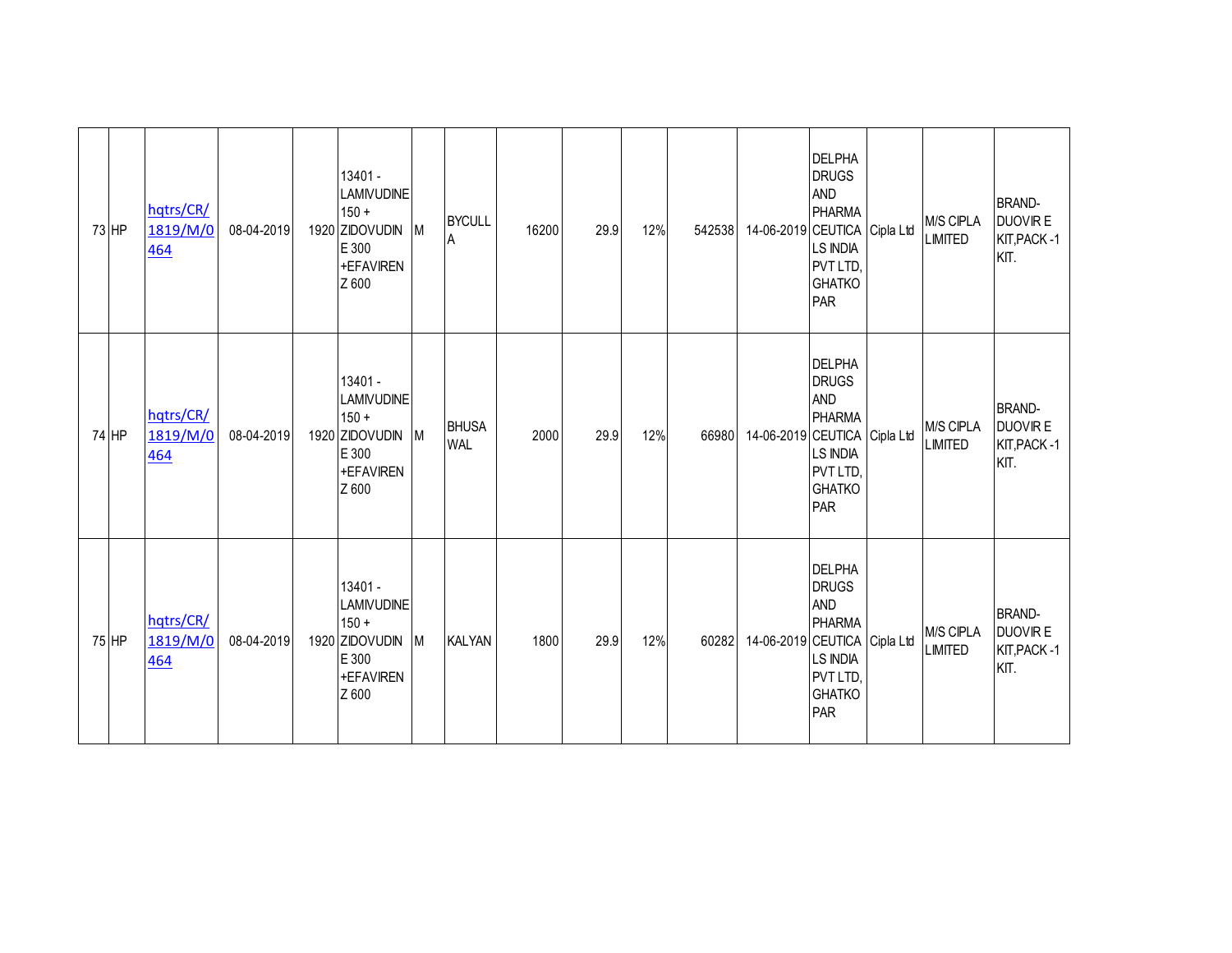| 76 HP | hqtrs/CR/<br>1819/M/0<br>465        | 20-02-2019 | 1920 | 60025 -<br>CIPROFLOX M<br><b>ACIN 500</b><br><b>MG</b>      |   | <b>BHUSA</b><br><b>WAL</b> | 40000 | 1.58 | 12% | 70800 | 25-04-2019 ENTERP | <b>SAHIL</b><br><b>RISES</b> | Bal<br>Pharma<br>Limited | M/s. BAL<br><b>PHARMA</b><br><b>LTD</b> | Brand -<br><b>ULTRAFLOX</b><br>500 (PACK<br>SIZE 20 x 10<br>TABLETS).<br>50% of Total<br>accepted AMI<br>quantity. |
|-------|-------------------------------------|------------|------|-------------------------------------------------------------|---|----------------------------|-------|------|-----|-------|-------------------|------------------------------|--------------------------|-----------------------------------------|--------------------------------------------------------------------------------------------------------------------|
| 77 HP | hqtrs/CR/<br>1819/M/0<br><b>465</b> | 20-02-2019 | 1920 | 60025 -<br><b>CIPROFLOX</b><br><b>ACIN 500</b><br><b>MG</b> | M | <b>PUNE</b>                | 2000  | 1.58 | 12% | 3540  | 25-04-2019 ENTERP | <b>SAHIL</b><br><b>RISES</b> | Bal<br>Pharma<br>Limited | M/s. BAL<br><b>PHARMA</b><br><b>LTD</b> | Brand -<br><b>ULTRAFLOX</b><br>500 (PACK<br>SIZE 20 x 10<br>TABLETS).<br>50% of Total<br>accepted AMI<br>quantity. |
| 78 HP | hqtrs/CR/<br>1819/M/0<br><b>465</b> | 20-02-2019 | 1920 | 60025 -<br><b>CIPROFLOX</b><br><b>ACIN 500</b><br><b>MG</b> | M | SOLAPU<br>$\sf R$          | 22600 | 1.58 | 12% | 40002 | 25-04-2019 ENTERP | <b>SAHIL</b><br><b>RISES</b> | Bal<br>Pharma<br>Limited | M/s. BAL<br><b>PHARMA</b><br><b>LTD</b> | Brand -<br><b>ULTRAFLOX</b><br>500 (PACK<br>SIZE 20 x 10<br>TABLETS).<br>50% of Total<br>accepted AMI<br>quantity. |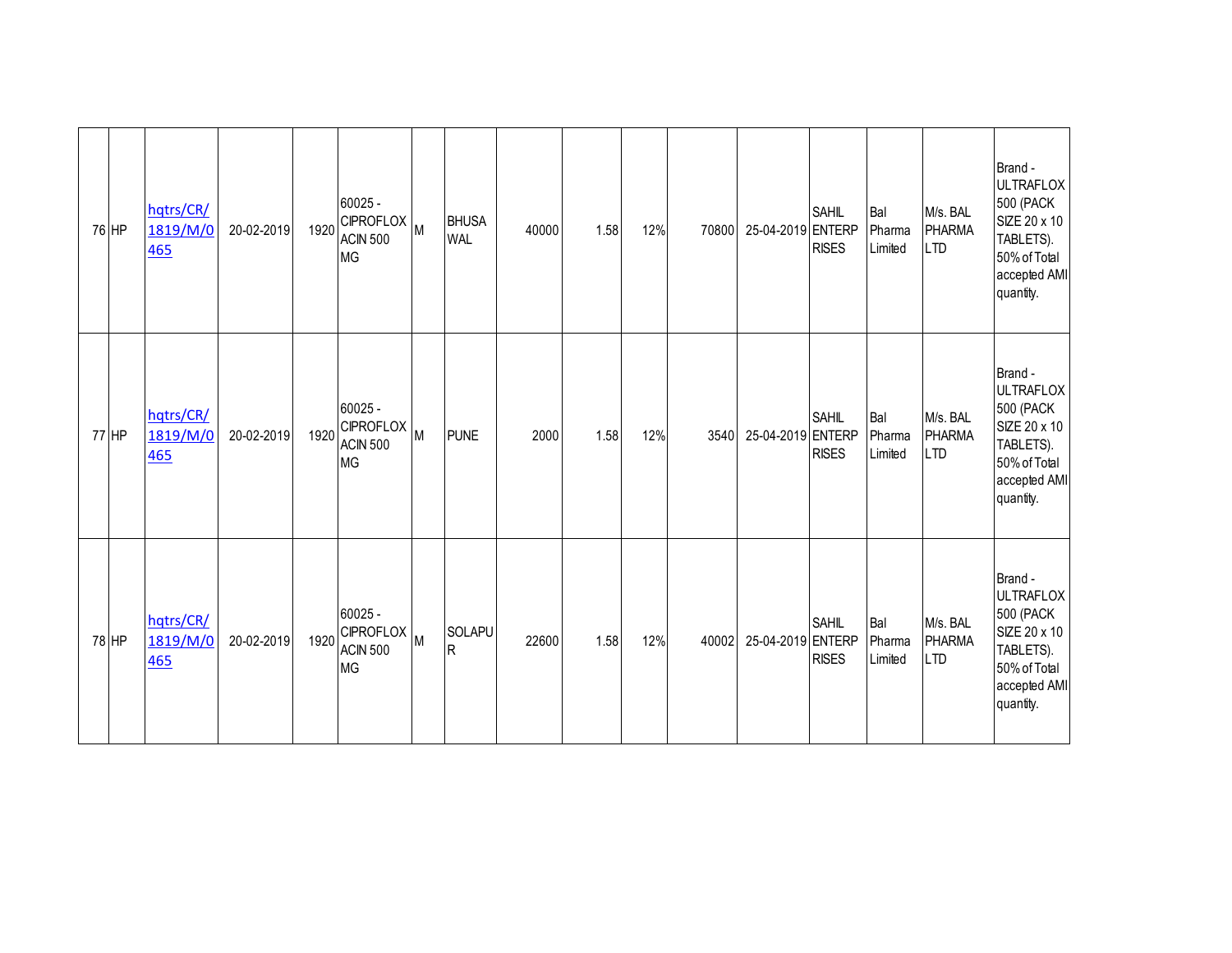| 79 HP | hqtrs/CR/<br>1819/M/0<br>465 | 20-02-2019 | 1920 | $60025 -$<br>CIPROFLOX M<br><b>ACIN 500</b><br><b>MG</b>                                                                                      |   | <b>NAGPU</b><br>R          | 20000 | 1.58  | 12% | 35400    | 25-04-2019 ENTERP | SAHIL<br><b>RISES</b> | Bal<br>Pharma<br>Limited                                             | M/s. BAL<br><b>PHARMA</b><br><b>LTD</b>                                                                           | Brand -<br><b>ULTRAFLOX</b><br>500 (PACK<br>SIZE 20 x 10<br>TABLETS).<br>50% of Total<br>accepted AMI<br>quantity. |
|-------|------------------------------|------------|------|-----------------------------------------------------------------------------------------------------------------------------------------------|---|----------------------------|-------|-------|-----|----------|-------------------|-----------------------|----------------------------------------------------------------------|-------------------------------------------------------------------------------------------------------------------|--------------------------------------------------------------------------------------------------------------------|
| 80 HP | hqtrs/CR/<br>1819/M/0<br>466 | 15-03-2019 |      | 13378 -<br><b>INSULIN</b><br>LISPRO 25%<br>+ INSULIN<br><b>LISPRO</b><br>1920 PROTAMIN<br>75%<br><b>SUSPENSIO</b><br>N<br>(HUMALOG<br>MIX 25) | M | <b>BYCULL</b><br>A         | 1150  | 448.8 | 5%  | 541926   | 21-05-2019 ENTERP | <b>RISES</b>          | ELILILLY<br><b>AND</b><br><b>COMPAN</b><br>Y INDIA<br><b>PVT LTD</b> | M/S ELI<br><b>LILLY ITALIA</b><br>S.P.A.via<br>Gramsci 731<br>733,50019<br>Sesto<br>Firentino -<br>Firenze, Italy | <b>BRAND-</b><br><b>HUMALOG</b><br><b>MIX 25</b><br>(PACK OF 5<br>CARTRIDGE<br>S OF 3ML<br>EACH)                   |
| 81 HP | hqtrs/CR/<br>1819/M/0<br>466 | 15-03-2019 |      | 13378 -<br><b>INSULIN</b><br>LISPRO 25%<br>+ INSULIN<br><b>LISPRO</b><br>1920 PROTAMIN<br>75%<br><b>SUSPENSIO</b><br>N<br>(HUMALOG<br>MIX 25) | M | <b>BHUSA</b><br><b>WAL</b> | 295   | 448.8 | 5%  | 139015.8 | 21-05-2019 ENTERP | <b>RISES</b>          | ELILILLY<br><b>AND</b><br><b>COMPAN</b><br>Y INDIA<br><b>PVT LTD</b> | M/S ELI<br><b>LILLY ITALIA</b><br>S.P.A.via<br>Gramsci 731<br>733,50019<br>Sesto<br>Firentino -<br>Firenze, Italy | <b>BRAND-</b><br><b>HUMALOG</b><br><b>MIX 25</b><br>(PACK OF 5<br>CARTRIDGE<br>S OF 3ML<br>EACH)                   |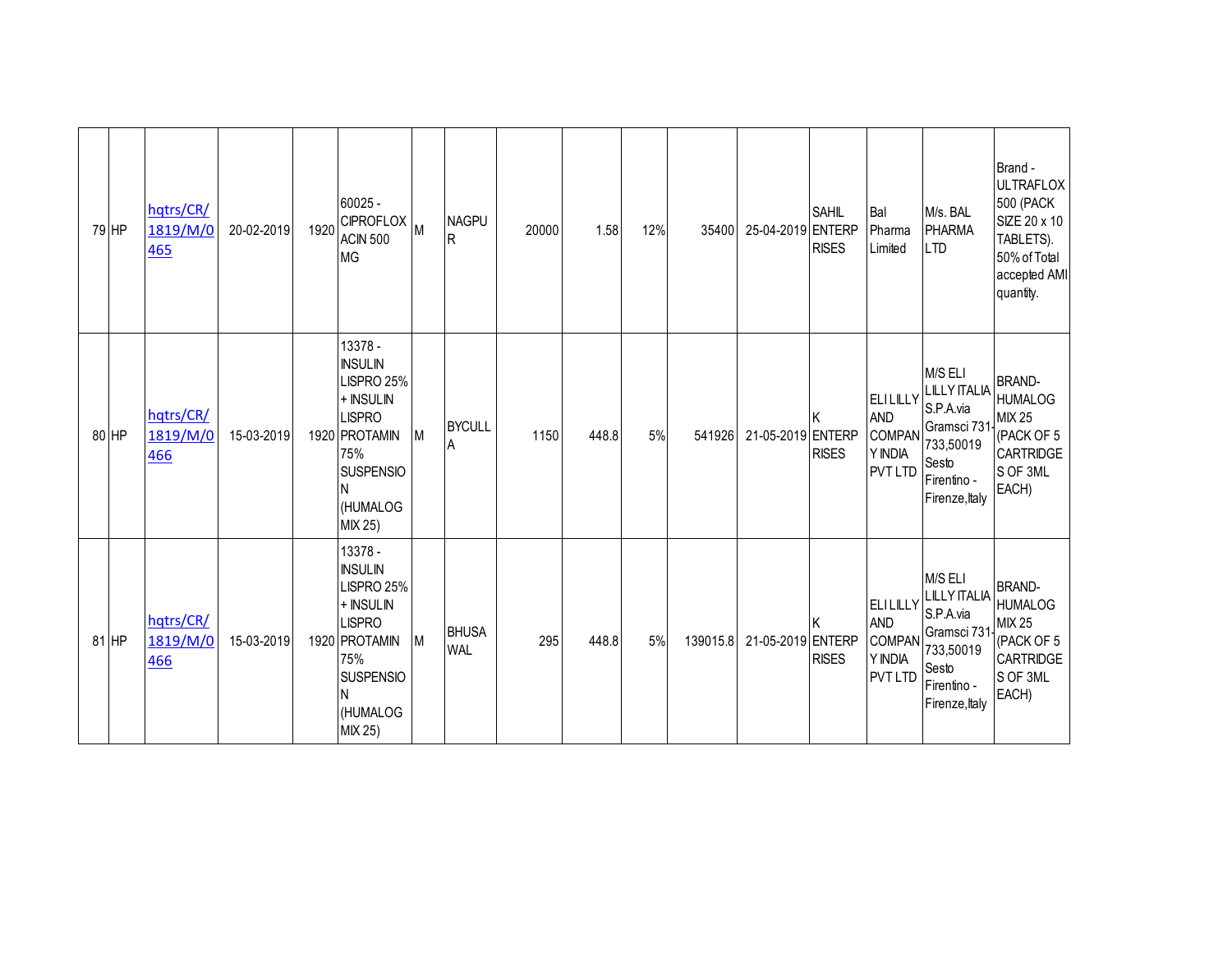| 82 HP | hqtrs/CR/<br>1819/M/0<br>466 | 15-03-2019 | 13378 -<br><b>INSULIN</b><br>LISPRO 25%<br>+ INSULIN<br><b>LISPRO</b><br>1920 PROTAMIN<br>75%<br><b>SUSPENSIO</b><br>N<br>(HUMALOG<br>MIX 25) | M | <b>PUNE</b>                   | 770 | 448.8 | 5% | 362854.8 | 21-05-2019 ENTERP | <b>RISES</b> | <b>ELILILLY</b><br><b>AND</b><br><b>COMPAN</b><br>Y INDIA<br><b>PVT LTD</b> | M/S ELI<br><b>LILLY ITALIA</b><br>S.P.A.via<br>Gramsci 731<br>733,50019<br>Sesto<br>Firentino -<br>Firenze, Italy | <b>BRAND-</b><br><b>HUMALOG</b><br><b>MIX 25</b><br>(PACK OF 5<br><b>CARTRIDGE</b><br>S OF 3ML<br>EACH) |
|-------|------------------------------|------------|-----------------------------------------------------------------------------------------------------------------------------------------------|---|-------------------------------|-----|-------|----|----------|-------------------|--------------|-----------------------------------------------------------------------------|-------------------------------------------------------------------------------------------------------------------|---------------------------------------------------------------------------------------------------------|
| 83 HP | hqtrs/CR/<br>1819/M/0<br>466 | 15-03-2019 | 13378 -<br><b>INSULIN</b><br>LISPRO 25%<br>+ INSULIN<br><b>LISPRO</b><br>1920 PROTAMIN<br>75%<br><b>SUSPENSIO</b><br>N<br>(HUMALOG<br>MIX 25) | M | <b>KALYAN</b>                 | 490 | 448.8 | 5% | 230907.6 | 21-05-2019 ENTERP | <b>RISES</b> | <b>ELILILLY</b><br><b>AND</b><br><b>COMPAN</b><br>Y INDIA<br><b>PVT LTD</b> | M/S ELI<br><b>LILLY ITALIA</b><br>S.P.A.via<br>Gramsci 731<br>733,50019<br>Sesto<br>Firentino -<br>Firenze, Italy | <b>BRAND-</b><br><b>HUMALOG</b><br><b>MIX 25</b><br>(PACK OF 5<br>CARTRIDGE<br>S OF 3ML<br>EACH)        |
| 84 HP | hqtrs/CR/<br>1819/M/0<br>466 | 15-03-2019 | 13378 -<br><b>INSULIN</b><br>LISPRO 25%<br>+ INSULIN<br><b>LISPRO</b><br>1920 PROTAMIN<br>75%<br><b>SUSPENSIO</b><br>N<br>(HUMALOG<br>MIX 25) | M | <b>SOLAPU</b><br>$\mathsf{R}$ | 90  | 448.8 | 5% | 42411.6  | 21-05-2019 ENTERP | <b>RISES</b> | <b>ELILILLY</b><br><b>AND</b><br><b>COMPAN</b><br>Y INDIA<br><b>PVT LTD</b> | M/S ELI<br><b>LILLY ITALIA</b><br>S.P.A.via<br>Gramsci 731<br>733,50019<br>Sesto<br>Firentino -<br>Firenze, Italy | <b>BRAND-</b><br><b>HUMALOG</b><br><b>MIX 25</b><br>(PACK OF 5<br>CARTRIDGE<br>S OF 3ML<br>EACH)        |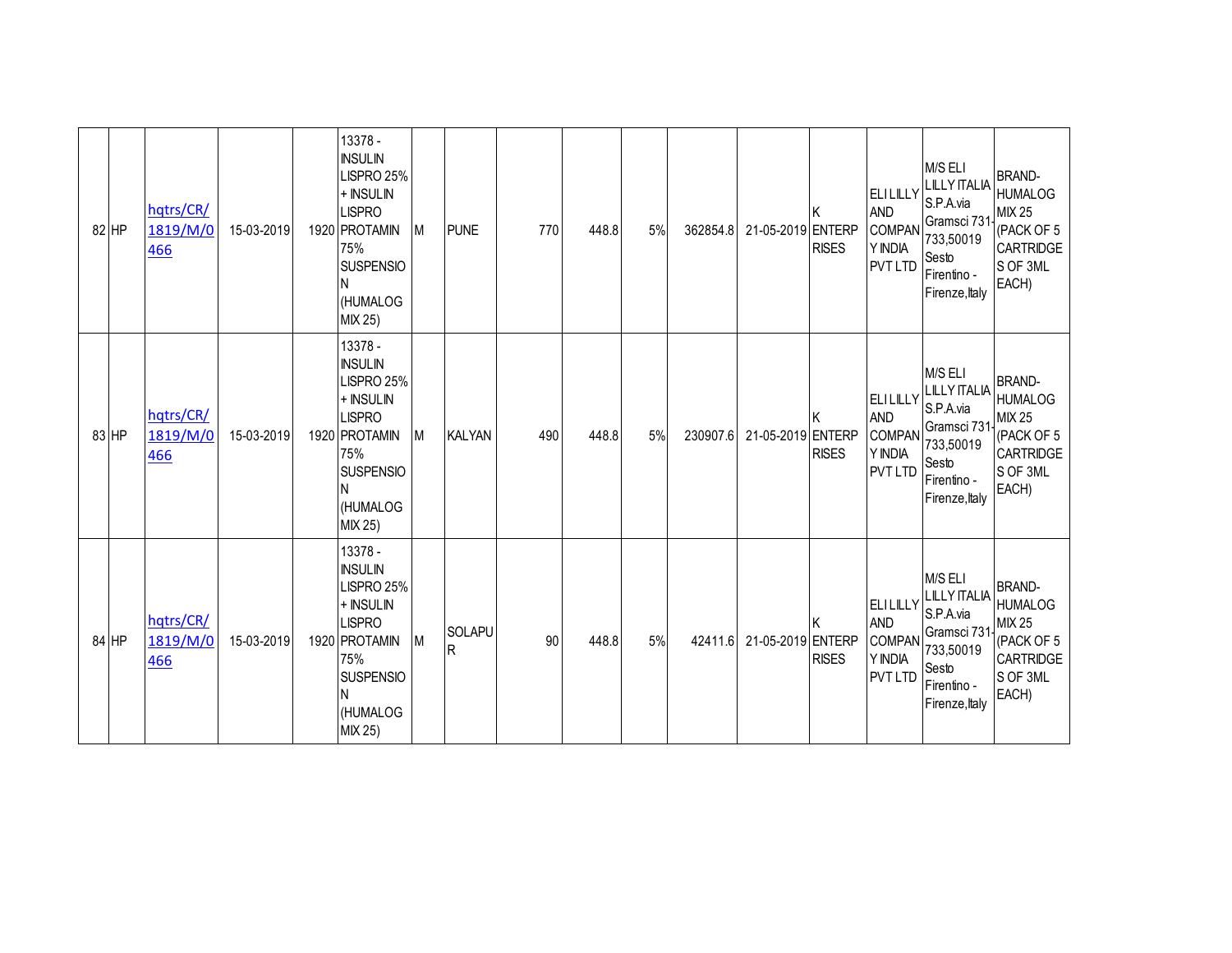| 85 HP | hqtrs/CR/<br>1819/M/0<br>467 | 08-04-2019 | 15086 -<br>TAB/CAP<br><b>METOPROL</b><br>1920 OL 12.5 MG M<br><b>XL/ER/XR</b><br>(EXTENDED<br>RELEASE)      |     | <b>BYCULL</b><br>Α | 109995 | 0.58 | 12% | 71496.75 | 14-06-2019 CEUTICA Cipla Ltd | <b>DELPHA</b><br><b>DRUGS</b><br><b>AND</b><br><b>PHARMA</b><br><b>LS INDIA</b><br>PVT LTD,<br><b>GHATKO</b><br>PAR | M/s. CIPLA<br><b>LTD</b> | <b>BRAND-</b><br><b>METOLAR</b><br><b>XR 12.5 CAP</b><br>(PACK SIZE:<br>15 CAPS<br>PER STRIP). |
|-------|------------------------------|------------|-------------------------------------------------------------------------------------------------------------|-----|--------------------|--------|------|-----|----------|------------------------------|---------------------------------------------------------------------------------------------------------------------|--------------------------|------------------------------------------------------------------------------------------------|
| 86 HP | hqtrs/CR/<br>1819/M/0<br>467 | 08-04-2019 | 15086 -<br>TAB/CAP<br><b>METOPROL</b><br>1920 OL 12.5 MG<br>XL/ER/XR<br>(EXTENDED<br><b>RELEASE)</b>        | M   | <b>PUNE</b>        | 5190   | 0.58 | 12% | 3373.5   | 14-06-2019 CEUTICA Cipla Ltd | <b>DELPHA</b><br><b>DRUGS</b><br><b>AND</b><br><b>PHARMA</b><br>LS INDIA<br>PVT LTD,<br><b>GHATKO</b><br>PAR        | M/s. CIPLA<br><b>LTD</b> | <b>BRAND-</b><br><b>METOLAR</b><br><b>XR 12.5 CAP</b><br>(PACK SIZE:<br>15 CAPS<br>PER STRIP). |
| 87 HP | hqtrs/CR/<br>1819/M/0<br>467 | 08-04-2019 | 15086 -<br>TAB/CAP<br><b>METOPROL</b><br>1920 OL 12.5 MG<br><b>XL/ER/XR</b><br>(EXTENDED<br><b>RELEASE)</b> | IM. | <b>KALYAN</b>      | 49995  | 0.58 | 12% | 32496.75 | 14-06-2019 CEUTICA Cipla Ltd | <b>DELPHA</b><br><b>DRUGS</b><br><b>AND</b><br><b>PHARMA</b><br>LS INDIA<br>PVT LTD,<br><b>GHATKO</b><br>PAR        | M/s. CIPLA<br><b>LTD</b> | <b>BRAND-</b><br><b>METOLAR</b><br><b>XR 12.5 CAP</b><br>(PACK SIZE:<br>15 CAPS<br>PER STRIP). |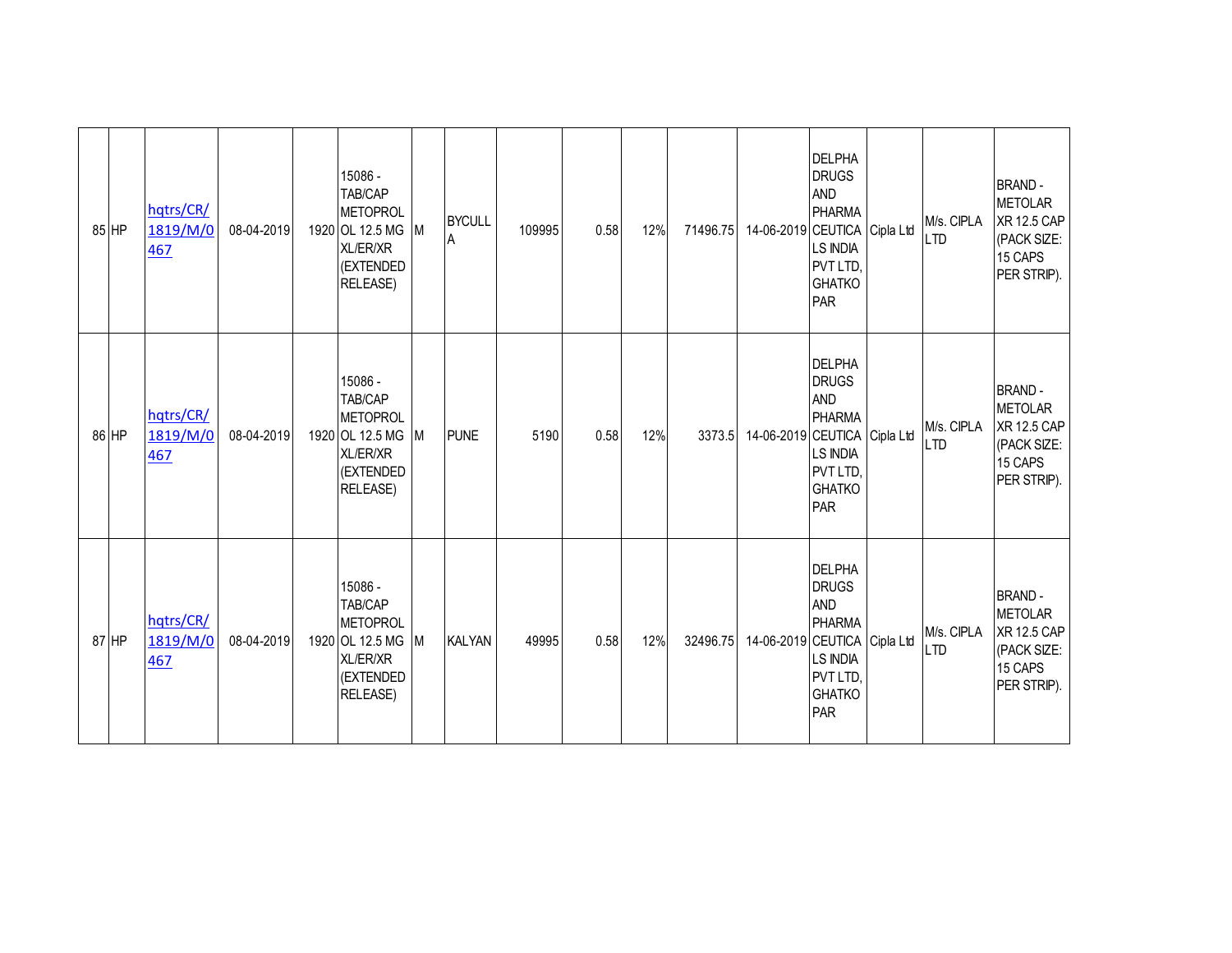| 88 HP | hqtrs/CR/<br>1819/M/0<br>467 | 08-04-2019 | 15086 -<br>TAB/CAP<br><b>METOPROL</b><br>1920 OL 12.5 MG<br>XL/ER/XR<br>(EXTENDED<br><b>RELEASE)</b> | IM. | <b>NAGPU</b><br>R          | 8490  | 0.58 | 12% | 5518.5  | 14-06-2019 CEUTICA Cipla Ltd | <b>DELPHA</b><br><b>DRUGS</b><br><b>AND</b><br><b>PHARMA</b><br><b>LS INDIA</b><br>PVT LTD,<br><b>GHATKO</b><br>PAR |                                       | M/s. CIPLA<br><b>LTD</b>                                                                               | <b>BRAND-</b><br><b>METOLAR</b><br><b>XR 12.5 CAP</b><br>(PACK SIZE:<br>15 CAPS<br>PER STRIP). |
|-------|------------------------------|------------|------------------------------------------------------------------------------------------------------|-----|----------------------------|-------|------|-----|---------|------------------------------|---------------------------------------------------------------------------------------------------------------------|---------------------------------------|--------------------------------------------------------------------------------------------------------|------------------------------------------------------------------------------------------------|
| 89 HP | hqtrs/CR/<br>1819/M/0<br>468 | 19-03-2019 | 10060 -<br>1920 TIZANIDINE<br>2 MG                                                                   | M   | <b>BHUSA</b><br><b>WAL</b> | 1640  | 7.71 | 12% | 14169.6 | 25-05-2019 HOSPICA           | <b>DOSHI</b><br><b>RE</b>                                                                                           | Sun<br>Pharmac<br>eutical<br>ies Ltd. | M/S SUN<br>PHARMALA BRAND-<br>BORATORIE TIZAN -2,<br>Laborator S LIMITED-<br><b>MUMBAI</b>             | PACK OF 10                                                                                     |
| 90 HP | hqtrs/CR/<br>1819/M/0<br>468 | 19-03-2019 | 10060 -<br>1920 TIZANIDINE<br>2 MG                                                                   | M   | <b>PUNE</b>                | 5650  | 7.71 | 12% | 48816   | 25-05-2019 HOSPICA           | <b>DOSHI</b><br><b>RE</b>                                                                                           | Sun<br>eutical<br>ies Ltd.            | M/S SUN<br>Pharmac   PHARMALA   BRAND-<br>BORATORIE TIZAN -2,<br>Laborator S LIMITED-<br><b>MUMBAI</b> | PACK OF 10                                                                                     |
| 91 HP | hqtrs/CR/<br>1819/M/0<br>468 | 19-03-2019 | 10060 -<br>1920 TIZANIDINE<br>2 MG                                                                   | М   | <b>KALYAN</b>              | 11000 | 7.71 | 12% | 95040   | 25-05-2019 HOSPICA           | <b>DOSHI</b><br><b>RE</b>                                                                                           | Sun<br>eutical<br>ies Ltd.            | M/S SUN<br>Pharmac PHARMALA BRAND-<br>BORATORIE TIZAN -2,<br>Laborator S LIMITED-<br><b>MUMBAI</b>     | <b>PACK OF 10</b>                                                                              |
| 92 HP | hqtrs/CR/<br>1819/M/0<br>468 | 19-03-2019 | $10060 -$<br>1920 TIZANIDINE<br>2 MG                                                                 | M   | SOLAPU<br>R                | 2280  | 7.71 | 12% | 19699.2 | 25-05-2019 HOSPICA           | <b>DOSHI</b><br><b>RE</b>                                                                                           | Sun<br>eutical<br>ies Ltd.            | M/S SUN<br>Pharmac PHARMALA BRAND-<br>BORATORIE TIZAN -2,<br>Laborator S LIMITED-<br><b>MUMBAI</b>     | PACK OF 10                                                                                     |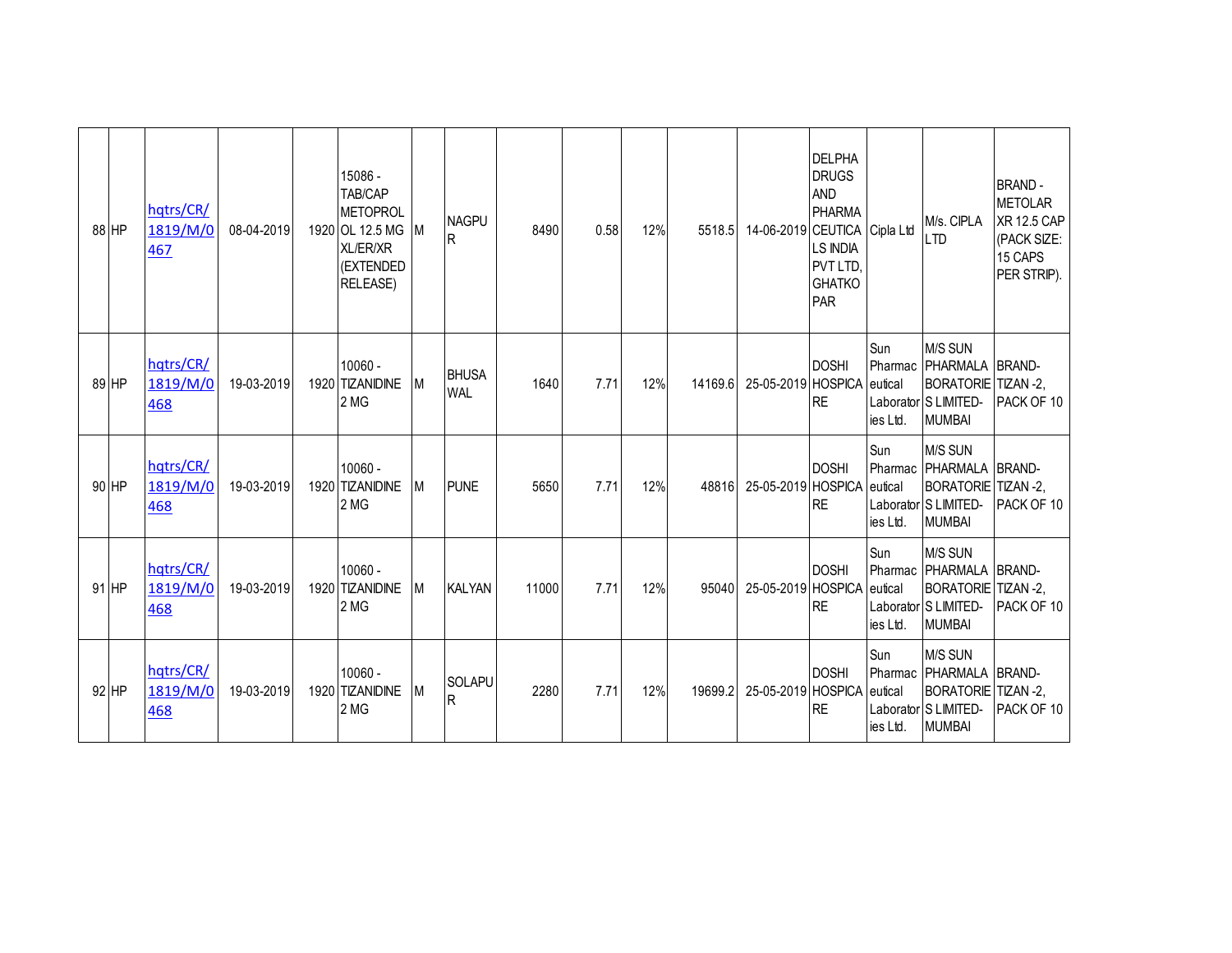| 93 HP   | hqtrs/CR/<br>1819/M/0<br>469 | 03-04-2019 | 1920 | 12387 -<br>LEUPROLID<br>E ACETATE<br>3.75 MG                                 |           | <b>BYCULL</b><br>۱A  | 60    | 1440 | 12% | 96768  | 10-06-2019 MEDICUS | M H<br><b>PVT LTD</b>            | <b>BDR</b><br>euticals<br>nal Pvt<br>I H | M/s. BDR<br>Pharmac PHARMACE<br><b>UTICALS</b><br>Internatio   INTERNATIO bdsure<br><b>NAL PVT</b><br>חד ו | <b>BRAND-</b>                                       |
|---------|------------------------------|------------|------|------------------------------------------------------------------------------|-----------|----------------------|-------|------|-----|--------|--------------------|----------------------------------|------------------------------------------|------------------------------------------------------------------------------------------------------------|-----------------------------------------------------|
| 94 HP   | hqtrs/CR/<br>1819/M/0<br>469 | 03-04-2019 | 1920 | 12387 -<br>LEUPROLID<br>E ACETATE<br>3.75 MG                                 | М         | <b>KALYAN</b>        | 80    | 1440 | 12% | 129024 | 10-06-2019 MEDICUS | M <sub>H</sub><br><b>PVT LTD</b> | <b>BDR</b><br>euticals<br>nal Pvt<br>I H | M/s. BDR<br>Pharmac PHARMACE<br><b>UTICALS</b><br>Internatio   INTERNATIO bdsure<br><b>NAL PVT</b><br>I TD | <b>BRAND-</b>                                       |
| $95$ HP | hqtrs/CR/<br>1819/M/0<br>470 | 05-04-2019 |      | $12413 -$<br><b>CLOPIDOGR</b><br>1920 EL 75 MG +<br>ASPIRIN 150<br><b>MG</b> | М         | <b>BYCULL</b><br>ΙA  | 20000 | 1.11 | 12% | 24800  | 15-06-2019         | <b>KEPS</b><br><b>PHARMA</b>     | Akums<br>Drugs &<br>euticals<br>Limited  | <b>M/S AKUMS</b><br>DRUGS&<br>Pharmac PHARMACE<br><b>UTICALS</b><br><b>LTD</b>                             | <b>BRAND-</b><br><b>PLVEXIN</b><br>PLUS 150.        |
| 96 HP   | hqtrs/CR/<br>1819/M/0<br>470 | 05-04-2019 |      | $12413 -$<br><b>CLOPIDOGR</b><br>1920 EL 75 MG +<br>ASPIRIN 150<br><b>MG</b> | <b>IM</b> | <b>PUNF</b>          | 70000 | 1.11 | 12% | 86800  | 15-06-2019         | <b>KEPS</b><br><b>PHARMA</b>     | Akums<br>Drugs &<br>euticals<br>Limited  | <b>M/S AKUMS</b><br><b>DRUGS&amp;</b><br>Pharmac PHARMACE<br><b>UTICALS</b><br><b>LTD</b>                  | <b>BRAND-</b><br><b>PLVEXIN</b><br><b>PLUS 150.</b> |
| 97 HP   | hqtrs/CR/<br>1819/M/0<br>470 | 05-04-2019 |      | 12413 -<br><b>CLOPIDOGR</b><br>1920 EL 75 MG +<br>ASPIRIN 150<br><b>MG</b>   | M         | <b>KALYAN</b>        | 50000 | 1.11 | 12% | 62000  | 15-06-2019         | <b>KEPS</b><br><b>PHARMA</b>     | Akums<br>Drugs &<br>euticals<br>Limited  | <b>M/S AKUMS</b><br><b>DRUGS&amp;</b><br>Pharmac PHARMACE<br><b>UTICALS</b><br><b>LTD</b>                  | <b>BRAND-</b><br><b>PLVEXIN</b><br><b>PLUS 150.</b> |
| 98 HP   | hqtrs/CR/<br>1819/M/0<br>470 | 05-04-2019 |      | $12413 -$<br><b>CLOPIDOGR</b><br>1920 EL 75 MG +<br>ASPIRIN 150<br><b>MG</b> | <b>IM</b> | <b>SOLAPU</b><br>lR. | 64400 | 1.11 | 12% | 79856  | 15-06-2019         | <b>KFPS</b><br>PHARMA            | Akums<br>Drugs &<br>euticals<br>Limited  | <b>M/S AKUMS</b><br><b>DRUGS&amp;</b><br>Pharmac   PHARMACE   PLVEXIN<br><b>UTICALS</b><br><b>LTD</b>      | <b>BRAND-</b><br><b>PLUS 150.</b>                   |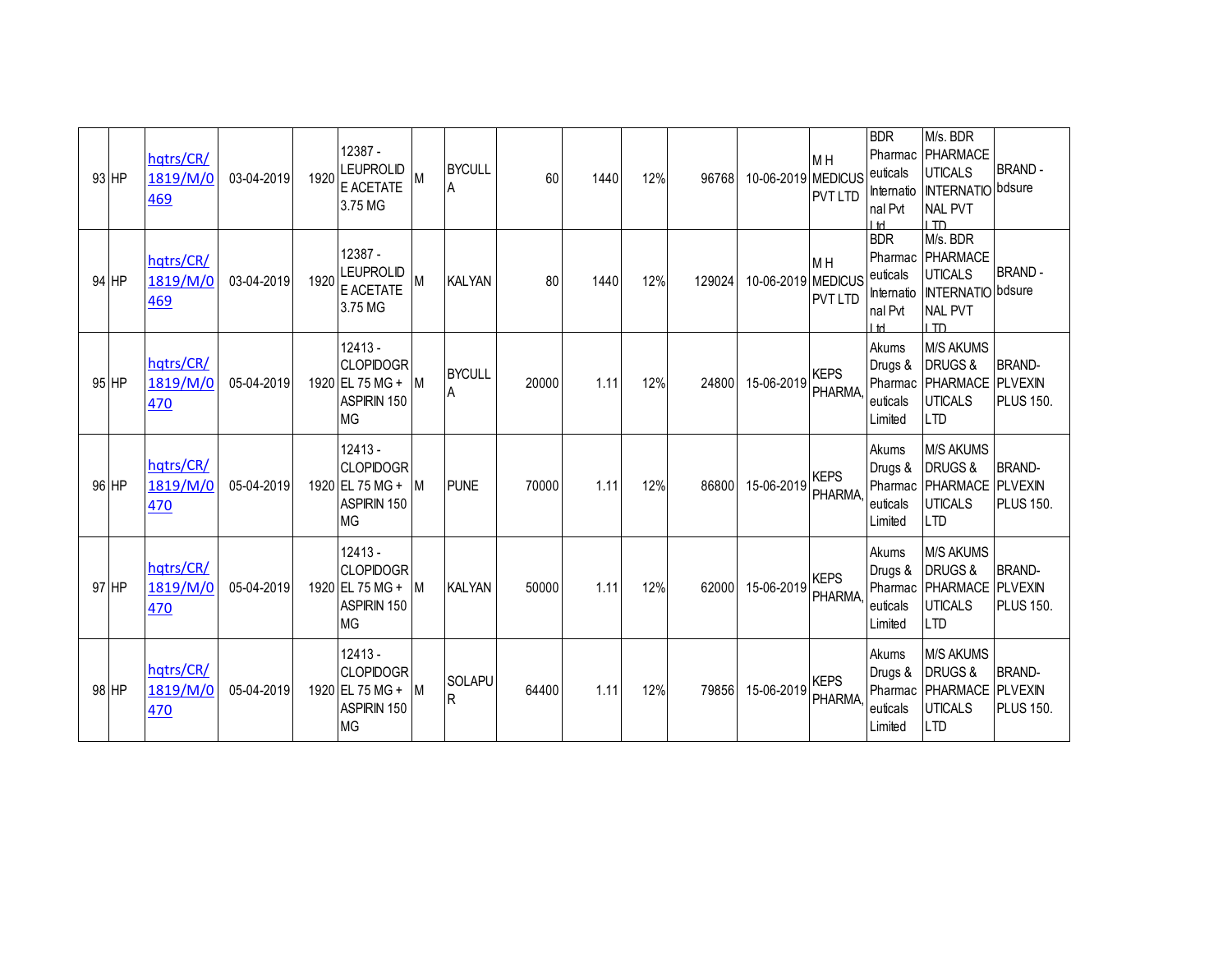| 99 HP  | hqtrs/CR/<br>1819/M/0<br>470 | 05-04-2019 | $12413 -$<br><b>CLOPIDOGR</b><br>1920 EL 75 MG +<br>ASPIRIN 150<br><b>MG</b>                                      | IM. | <b>NAGPU</b><br>$\mathsf R$  | 100000 | 1.11 | 12% | 124000    | 15-06-2019        | <b>KEPS</b><br><b>PHARMA</b> | Akums<br>Drugs &<br>euticals<br>Limited   | <b>M/S AKUMS</b><br><b>DRUGS&amp;</b><br>Pharmac   PHARMACE   PLVEXIN<br><b>UTICALS</b><br><b>LTD</b> | <b>BRAND-</b><br><b>PLUS 150.</b>                                                                         |
|--------|------------------------------|------------|-------------------------------------------------------------------------------------------------------------------|-----|------------------------------|--------|------|-----|-----------|-------------------|------------------------------|-------------------------------------------|-------------------------------------------------------------------------------------------------------|-----------------------------------------------------------------------------------------------------------|
| 100 HP | hqtrs/CR/<br>1819/M/0<br>471 | 23-04-2019 | 65813 -<br><b>ENTERIC</b><br><b>COATED</b><br>1920 ACETYL<br><b>SALICYLIC</b><br>ACID <sub>150</sub><br><b>MG</b> | M   | <b>BYCULL</b><br>ΙA          | 156534 | 0.41 | 12% | 72005.64  | 29-06-2019 ENTERP | <b>SPAN</b><br><b>RISES</b>  | Aristo<br>Pharmac<br>euticals<br>pvt.Ltd. | M/s. ARISTO<br>PHARMACE<br><b>UTICAL PVT</b><br>LTD.,                                                 | <b>BRAND-</b><br><b>DELISPRIN</b><br>150MG<br><b>TABLET</b><br>(PACK SIZE<br>14 TABS<br>PER STRIP)        |
| 101 HP | hqtrs/CR/<br>1819/M/0<br>471 | 23-04-2019 | 65813 -<br><b>ENTERIC</b><br><b>COATED</b><br>1920 ACETYL<br><b>SALICYLIC</b><br>ACID 150<br><b>MG</b>            | Iм. | <b>PUNE</b>                  | 73500  | 0.41 | 12% | 33810     | 29-06-2019 ENTERP | <b>SPAN</b><br><b>RISES</b>  | Aristo<br>Pharmac<br>euticals<br>pvt.Ltd. | M/s. ARISTO<br>PHARMACE<br><b>UTICAL PVT</b><br>LTD.,                                                 | <b>BRAND-</b><br><b>DELISPRIN</b><br><b>150MG</b><br><b>TABLET</b><br>(PACK SIZE<br>14 TABS<br>PER STRIP) |
| 102 HP | hqtrs/CR/<br>1819/M/0<br>471 | 23-04-2019 | 65813 -<br><b>ENTERIC</b><br><b>COATED</b><br>1920 ACETYL<br><b>SALICYLIC</b><br>ACID <sub>150</sub><br><b>MG</b> | M   | <b>KALYAN</b>                | 299992 | 0.41 | 12% | 137996.32 | 29-06-2019 ENTERP | <b>SPAN</b><br><b>RISES</b>  | Aristo<br>Pharmac<br>euticals<br>pvt.Ltd. | M/s. ARISTO<br>PHARMACE<br><b>UTICAL PVT</b><br>LTD.                                                  | <b>BRAND-</b><br><b>DELISPRIN</b><br>150MG<br><b>TABLET</b><br>(PACK SIZE<br>14 TABS<br>PER STRIP)        |
| 103 HP | hqtrs/CR/<br>1819/M/0<br>471 | 23-04-2019 | 65813 -<br><b>ENTERIC</b><br><b>COATED</b><br>1920 ACETYL<br><b>SALICYLIC</b><br>ACID <sub>150</sub><br><b>MG</b> | M   | <b>NAGPU</b><br>$\mathsf{R}$ | 259000 | 0.41 | 12% | 119140    | 29-06-2019 ENTERP | <b>SPAN</b><br><b>RISES</b>  | Aristo<br>Pharmac<br>euticals<br>pvt.Ltd. | M/s. ARISTO<br>PHARMACE<br><b>UTICAL PVT</b><br>LTD.                                                  | <b>BRAND-</b><br><b>DELISPRIN</b><br>150MG<br><b>TABLET</b><br>(PACK SIZE<br>14 TABS<br>PER STRIP)        |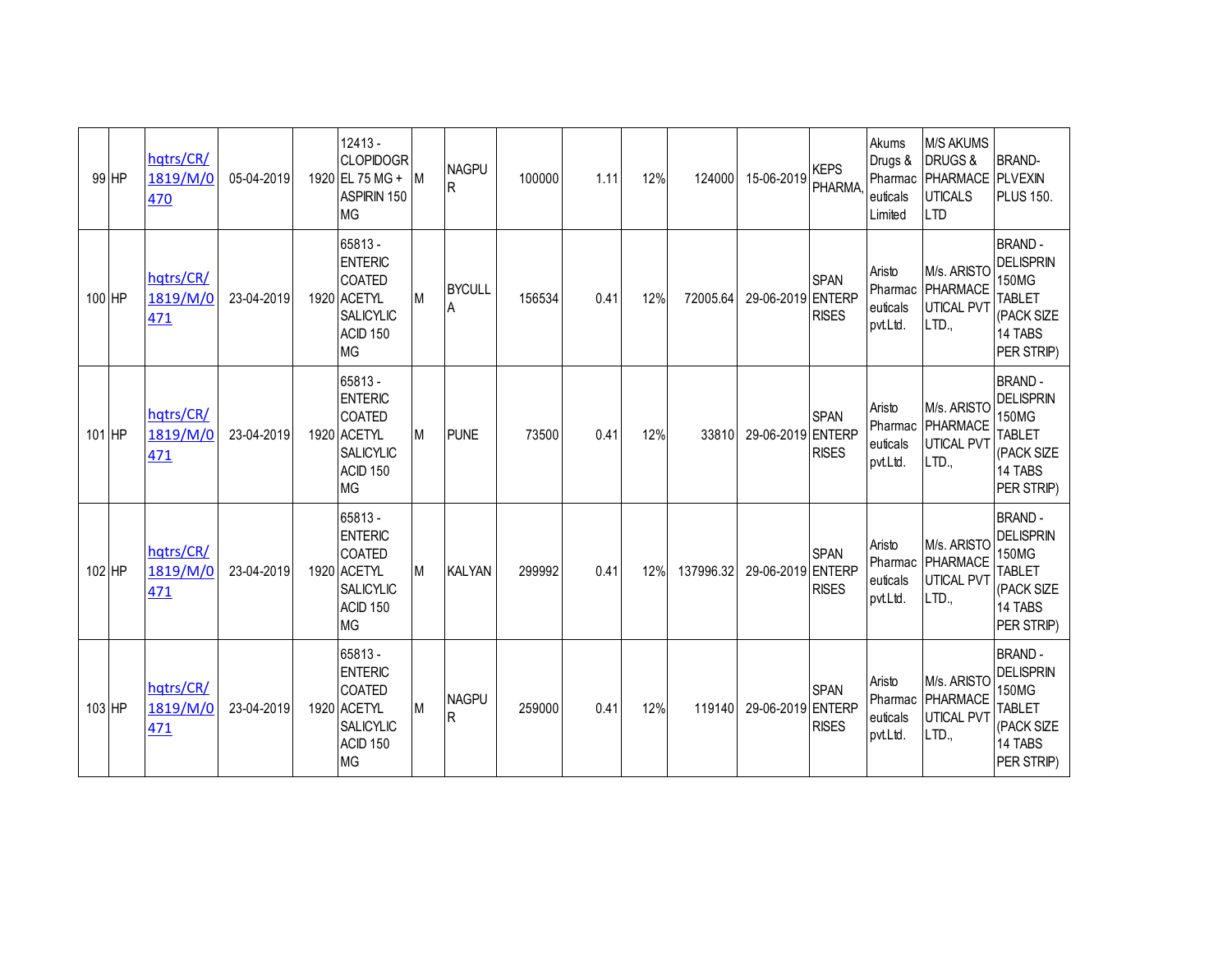| 104 HP | hqtrs/CR/<br>1819/M/0<br>472 | 08-04-2019 | 1920 | 75715 -<br><b>SALBUTAM</b><br><b>OL</b><br><b>ALUMIMIUM</b><br><b>AEROSOL</b><br><b>100 MCG</b> |   | <b>BHUSA</b><br><b>WAL</b> | 3000 | 51.79 | 12% | 174000 | 07-06-2019 | <b>DELPHA</b><br><b>DRUGS</b><br>AND<br>PHARMA<br><b>CEUTICA</b><br>LS<br>(INDIA),<br><b>DADAR</b>               | Cipla Ltd | M/S CIPLA<br><b>LIMITED</b> | <b>BRAND-</b><br><b>ASTHALIN</b><br><b>CFC FREE</b><br>INH. |
|--------|------------------------------|------------|------|-------------------------------------------------------------------------------------------------|---|----------------------------|------|-------|-----|--------|------------|------------------------------------------------------------------------------------------------------------------|-----------|-----------------------------|-------------------------------------------------------------|
| 105 HP | hqtrs/CR/<br>1819/M/0<br>472 | 08-04-2019 | 1920 | 75715 -<br>SALBUTAM<br>OL<br><b>ALUMIMIUM</b><br><b>AEROSOL</b><br><b>100 MCG</b>               | M | <b>PUNE</b>                | 1000 | 51.79 | 12% | 58000  | 07-06-2019 | <b>DELPHA</b><br><b>DRUGS</b><br><b>AND</b><br><b>PHARMA</b><br><b>CEUTICA</b><br>LS<br>(INDIA),<br><b>DADAR</b> | Cipla Ltd | M/S CIPLA<br><b>LIMITED</b> | <b>BRAND-</b><br><b>ASTHALIN</b><br><b>CFC FREE</b><br>INH. |
| 106 HP | hqtrs/CR/<br>1819/M/0<br>472 | 08-04-2019 | 1920 | 75715 -<br><b>SALBUTAM</b><br>OL<br><b>ALUMIMIUM</b><br><b>AEROSOL</b><br><b>100 MCG</b>        | M | <b>KALYAN</b>              | 2000 | 51.79 | 12% | 116000 | 07-06-2019 | <b>DELPHA</b><br><b>DRUGS</b><br><b>AND</b><br>PHARMA<br><b>CEUTICA</b><br><b>LS</b><br>(INDIA),<br><b>DADAR</b> | Cipla Ltd | M/S CIPLA<br><b>LIMITED</b> | <b>BRAND-</b><br><b>ASTHALIN</b><br><b>CFC FREE</b><br>INH. |
| 107 HP | hqtrs/CR/<br>1819/M/0<br>472 | 08-04-2019 | 1920 | 75715 -<br><b>SALBUTAM</b><br>OL<br><b>ALUMIMIUM</b><br><b>AEROSOL</b><br><b>100 MCG</b>        | M | <b>NAGPU</b><br>R.         | 1500 | 51.79 | 12% | 87000  | 07-06-2019 | <b>DELPHA</b><br><b>DRUGS</b><br><b>AND</b><br>PHARMA<br>CEUTICA<br>LS<br>(INDIA),<br><b>DADAR</b>               | Cipla Ltd | M/S CIPLA<br><b>LIMITED</b> | <b>BRAND-</b><br><b>ASTHALIN</b><br><b>CFC FREE</b><br>INH. |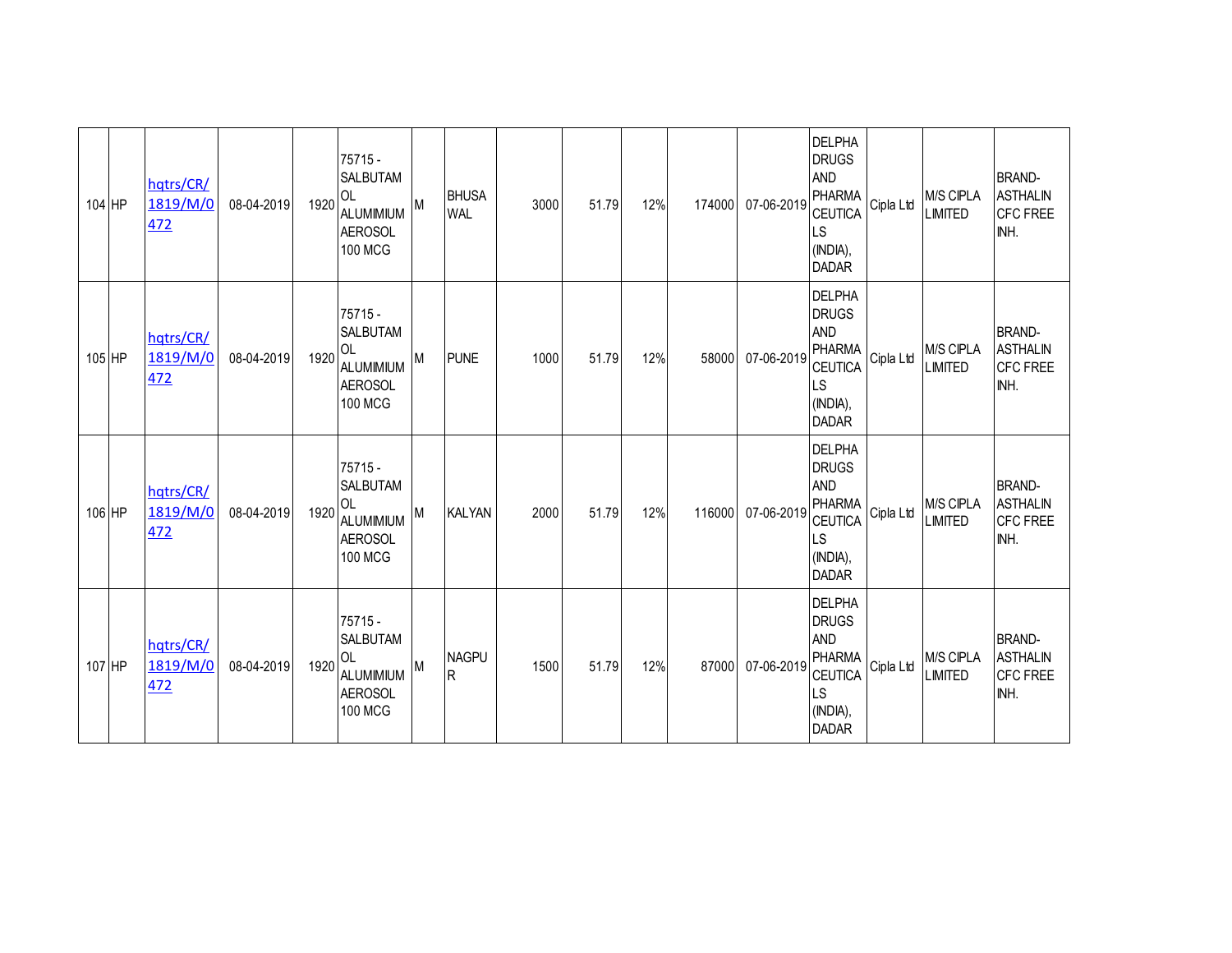| 108 HP | hqtrs/CR/<br>1819/M/0<br>473 | 20-02-2019 | 73300 -<br>1920 LACTULOSE M<br>100 ML                                                                                           | <b>BYCULL</b><br>A           | 1748 | 42.74  | 5%  | 78450.24 | 25-04-2019 SURGICA | <b>ASHISH</b><br><b>LS</b>           | Shreya<br>Life<br>Sciences<br>Pvt I td       | Shreya Life<br>Sciences Pvt<br>Ltd                        | <b>BRAND-</b><br>SWIFTOLAC.                                                 |
|--------|------------------------------|------------|---------------------------------------------------------------------------------------------------------------------------------|------------------------------|------|--------|-----|----------|--------------------|--------------------------------------|----------------------------------------------|-----------------------------------------------------------|-----------------------------------------------------------------------------|
| 109 HP | hqtrs/CR/<br>1819/M/0<br>473 | 20-02-2019 | 73300 -<br>1920 LACTULOSE M<br>100 ML                                                                                           | <b>PUNE</b>                  | 234  | 42.74  | 5%  | 10501.92 | 25-04-2019 SURGICA | <b>ASHISH</b><br>LS                  | Shreya<br>Life<br>Sciences<br>Pvt I td       | Shreya Life<br>Sciences Pvt<br>Ltd                        | <b>BRAND-</b><br>SWIFTOLAC.                                                 |
| 110 HP | hqtrs/CR/<br>1819/M/0<br>473 | 20-02-2019 | 73300 -<br>1920 LACTULOSE M<br>100 ML                                                                                           | <b>KALYAN</b>                | 663  | 42.74  | 5%  | 29755.44 | 25-04-2019 SURGICA | <b>ASHISH</b><br>LS                  | Shreya<br>Life<br>Sciences<br>PvtLtd         | Shreya Life<br>Sciences Pvt<br>Ltd                        | <b>BRAND-</b><br>SWIFTOLAC.                                                 |
| 111 HP | hqtrs/CR/<br>1819/M/0<br>473 | 20-02-2019 | 73300 -<br>1920 LACTULOSE M<br>100 ML                                                                                           | <b>SOLAPU</b><br>$\mathsf R$ | 705  | 42.74  | 5%  | 31640.4  | 25-04-2019 SURGICA | <b>ASHISH</b><br>LS                  | Shreya<br>Life<br>Sciences<br>Pvt I td       | Shreya Life<br>Sciences Pvt<br>Ltd                        | <b>BRAND-</b><br>SWIFTOLAC.                                                 |
| 112 HP | hqtrs/CR/<br>1819/M/0<br>473 | 20-02-2019 | 73300 -<br>1920 LACTULOSE M<br>100 ML                                                                                           | <b>NAGPU</b><br>$\mathsf{R}$ | 718  | 42.74  | 5%  | 32223.84 | 25-04-2019 SURGICA | <b>ASHISH</b><br>LS                  | Shreya<br>Life<br>Sciences<br><b>Pvt Ltd</b> | Shreya Life<br>Sciences Pvt<br>Ltd                        | <b>BRAND-</b><br>SWIFTOLAC.                                                 |
| 113 HP | hqtrs/CR/<br>1819/M/0<br>474 | 18-02-2019 | 20034 -<br><b>FERRIC</b><br>1920 CARBOXYM M<br>ALTOSE 100<br><b>MG</b>                                                          | <b>BYCULL</b><br>Α           | 350  | 333.93 | 12% | 130900   | 25-04-2019         | Emcure<br>Pharmac<br>euitcals<br>Ltd | Emcure<br>Pharmac<br>euitcals<br>Ltd         | <b>EMCURE</b><br>PHARMACE<br><b>UTICALS</b><br><b>LTD</b> | <b>BRAND-</b><br><b>ENCICARB</b><br>100MG/2ML<br><b>INJECTION.</b>          |
| 114 HP | hqtrs/CR/<br>1819/M/0<br>475 | 19-03-2019 | 12901 -<br><b>ETHINYL</b><br><b>ESTRADIOL</b><br>.035MG&<br>1920 CYPROTER<br><b>ENONE</b><br><b>ACETATE 2</b><br>MG PK OF<br>21 | <b>BYCULL</b><br>A           | 300  | 271.44 | 0%  | 81432    | 25-05-2019         | <b>SHREE</b><br><b>PHARMA</b>        | Macleod<br>s<br>Pharmac<br>euticals<br>Ltd.  | Synochem<br>Pharmaceuti<br>cals                           | <b>BRAND-</b><br>ELESTRA.<br>The rate is for<br>each pack of<br>21 tablets. |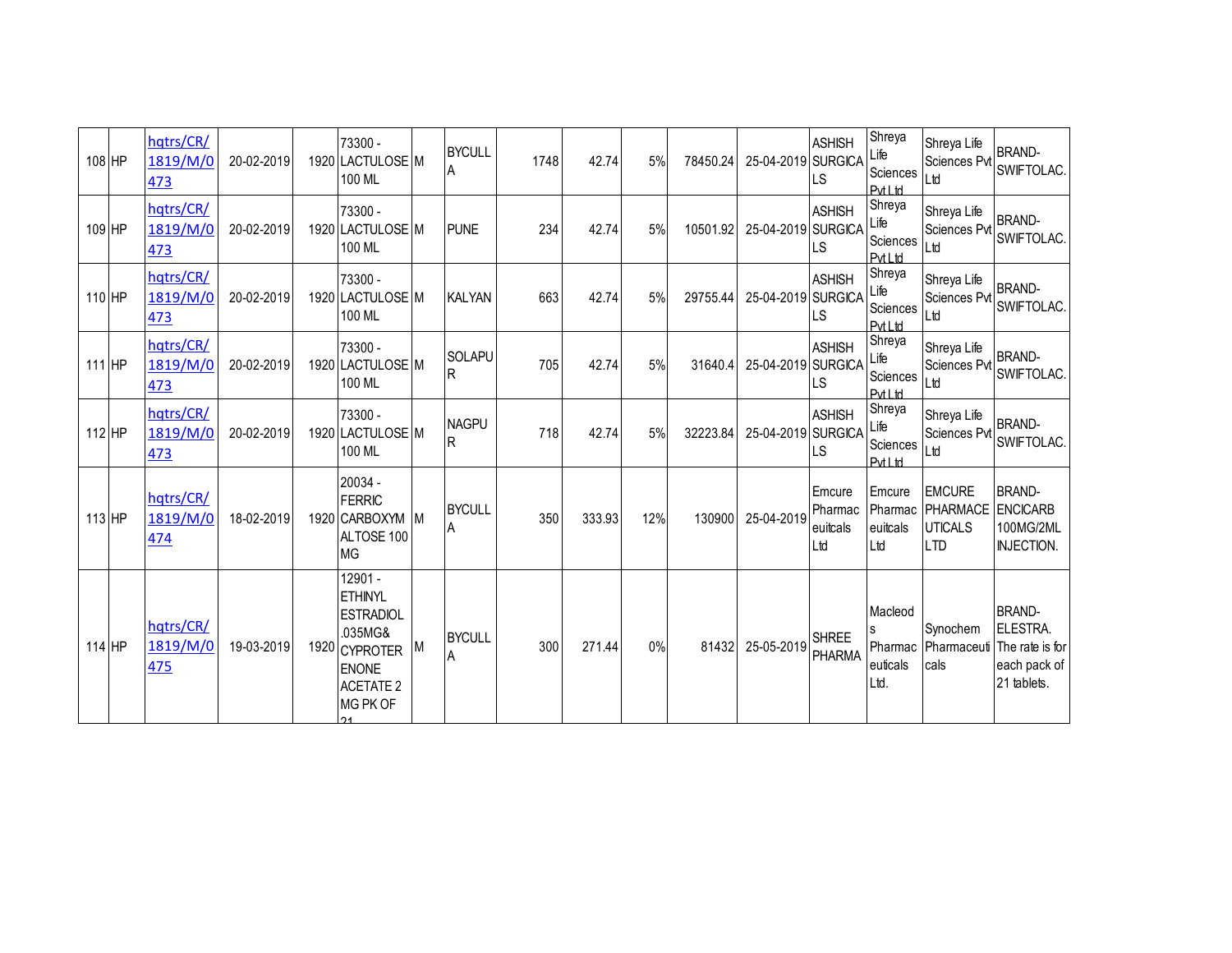| $115$ HP | hqtrs/CR/<br>1819/M/0<br>475 | 19-03-2019 | 12901 -<br><b>ETHINYL</b><br><b>ESTRADIOL</b><br>.035MG&<br>1920 CYPROTER<br><b>ENONE</b><br><b>ACETATE 2</b><br>MG PK OF<br>$\mathbf{A}$ | M | <b>BHUSA</b><br><b>WAL</b> | 200   | 271.44 | 0%  | 54288    | 25-05-2019         | <b>SHREE</b><br><b>PHARMA</b> | Macleod<br>Pharmac<br>euticals<br>Ltd. | Synochem<br>Pharmaceuti<br>cals | <b>BRAND-</b><br>ELESTRA.<br>The rate is for<br>each pack of<br>21 tablets. |
|----------|------------------------------|------------|-------------------------------------------------------------------------------------------------------------------------------------------|---|----------------------------|-------|--------|-----|----------|--------------------|-------------------------------|----------------------------------------|---------------------------------|-----------------------------------------------------------------------------|
| $116$ HP | hqtrs/CR/<br>1819/M/0<br>475 | 19-03-2019 | 12901 -<br><b>ETHINYL</b><br><b>ESTRADIOL</b><br>.035MG&<br>1920 CYPROTER<br><b>ENONE</b><br><b>ACETATE 2</b><br>MG PK OF                 | M | <b>KALYAN</b>              | 250   | 271.44 | 0%  | 67860    | 25-05-2019         | <b>SHREE</b><br><b>PHARMA</b> | Macleod<br>Pharmac<br>euticals<br>Ltd. | Synochem<br>Pharmaceuti<br>cals | <b>BRAND-</b><br>ELESTRA.<br>The rate is for<br>each pack of<br>21 tablets. |
| $117$ HP | hqtrs/CR/<br>1819/M/0<br>475 | 19-03-2019 | 12901 -<br><b>ETHINYL</b><br><b>ESTRADIOL</b><br>.035MG&<br>1920 CYPROTER<br><b>ENONE</b><br><b>ACETATE 2</b><br>MG PK OF                 | M | <b>NAGPU</b><br>R          | 51    | 271.44 | 0%  | 13843.44 | 25-05-2019         | <b>SHREE</b><br><b>PHARMA</b> | Macleod<br>Pharmac<br>euticals<br>Ltd. | Synochem<br>Pharmaceuti<br>cals | <b>BRAND-</b><br>ELESTRA.<br>The rate is for<br>each pack of<br>21 tablets. |
| $118$ HP | hqtrs/CR/<br>1819/M/0<br>476 | 07-03-2019 | 14170 -<br><b>RITONAVIR</b><br>1920 50 MG +<br><b>LOPINAVIR</b><br>200 MG                                                                 | M | <b>BYCULL</b><br>A         | 90600 | 13.1   | 12% | 1329102  | 13-05-2019 MEDITEC | <b>ARIHANT</b><br>Η           | Mylan<br>Laborator<br>ies<br>Limited   | Mylan<br>Laboratories<br>Ltd    | <b>BRAND-</b><br>ALLTERA.<br>Bottle of 120<br>tabs.                         |
| $119$ HP | hqtrs/CR/<br>1819/M/0<br>476 | 07-03-2019 | 14170 -<br><b>RITONAVIR</b><br>1920 50 MG +<br>LOPINAVIR<br>200 MG                                                                        | M | <b>BHUSA</b><br><b>WAL</b> | 5400  | 13.1   | 12% | 79218    | 13-05-2019 MEDITEC | <b>ARIHANT</b><br>ΙH          | Mylan<br>Laborator<br>ies<br>Limited   | Mylan<br>Laboratories<br>Ltd    | <b>BRAND-</b><br>ALLTERA.<br>Bottle of 120<br>tabs.                         |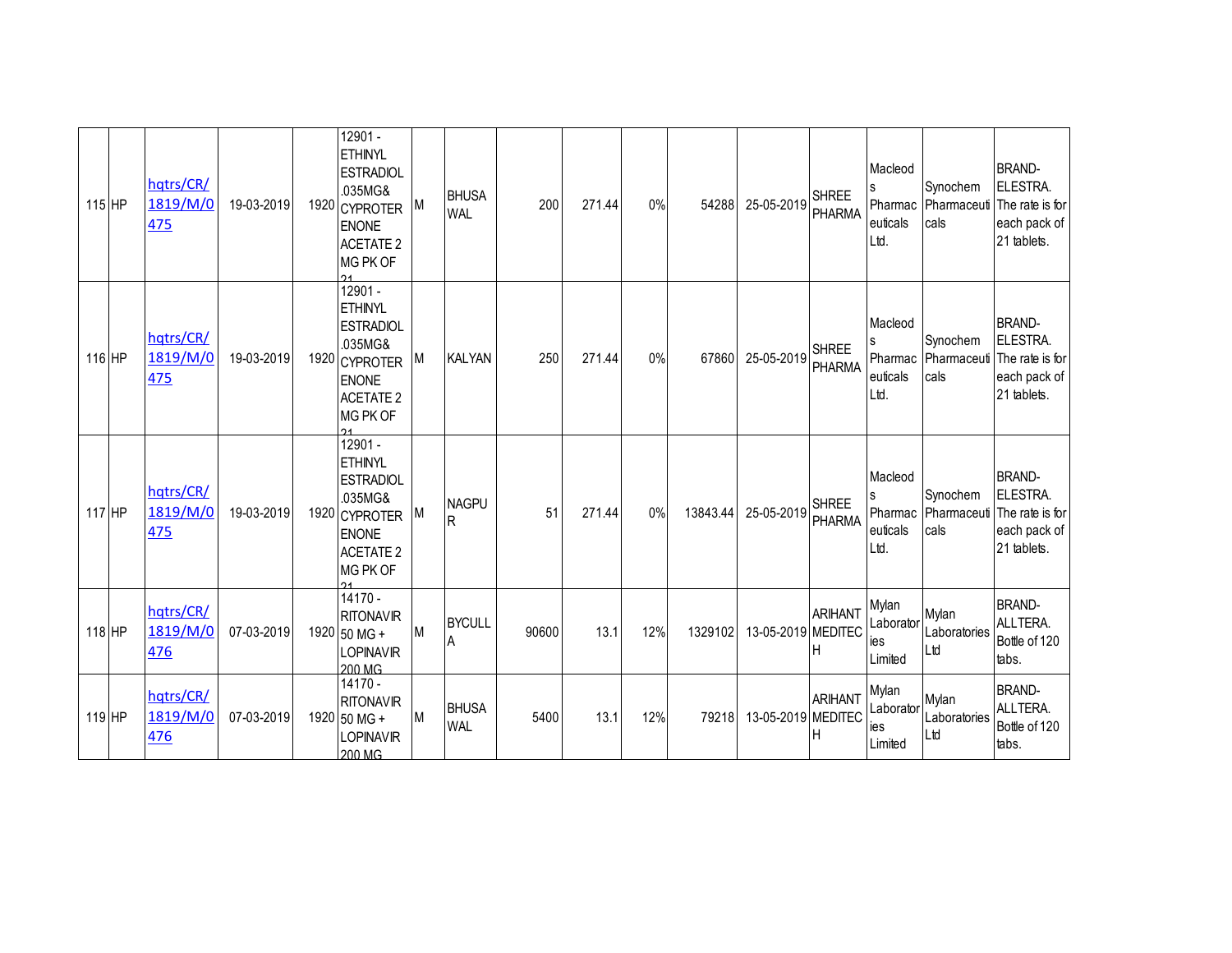| 120 HP   | hqtrs/CR/<br>1819/M/0<br>476 | 07-03-2019 |      | 14170 -<br><b>RITONAVIR</b><br>1920 50 MG +<br><b>LOPINAVIR</b><br>200 MG | IM.      | SOLAPU<br>$\mathsf{R}$       | 3000 | 13.1 | 12% | 44010    | 13-05-2019 MEDITEC | <b>ARIHANT</b><br>н | Mylan<br>Laborator<br>ies<br>Limited | Mylan<br>Laboratories<br>Ltd          | <b>BRAND-</b><br>ALLTERA.<br>Bottle of 120<br>tabs.               |
|----------|------------------------------|------------|------|---------------------------------------------------------------------------|----------|------------------------------|------|------|-----|----------|--------------------|---------------------|--------------------------------------|---------------------------------------|-------------------------------------------------------------------|
| 121 HP   | hqtrs/CR/<br>1819/M/0<br>476 | 07-03-2019 |      | 14170 -<br><b>RITONAVIR</b><br>1920 50 MG +<br><b>LOPINAVIR</b><br>200 MG | M        | <b>NAGPU</b><br>$\mathsf{R}$ | 840  | 13.1 | 12% | 12322.8  | 13-05-2019 MEDITEC | <b>ARIHANT</b>      | Mylan<br>Laborator<br>ies<br>Limited | Mylan<br>Laboratories<br>Ltd          | <b>BRAND-</b><br>ALLTERA.<br>Bottle of 120<br>tabs.               |
| 122 HP   | hqtrs/CR/<br>1819/M/0<br>477 | 20-02-2019 | 1920 | 11488 -<br><b>CLOTRIMAZ</b><br>OLE 1% 100<br><b>GM</b>                    |          | <b>BYCULL</b><br>A           | 3000 | 33.8 | 12% | 113580   | 26-04-2019 ENTERP  | <b>RISES</b>        | Indoco<br>Remedie<br>s Ltd.          | Biodeal<br>Pharmaceuti<br>cals        | <b>BRAND-</b><br>Cloben<br>Dusting<br>Powder 100<br>$\mathsf{nm}$ |
| 123 HP   | hatrs/CR/<br>1819/M/0<br>477 | 20-02-2019 | 1920 | 11488 -<br><b>CLOTRIMAZ</b><br>OLE 1% 100<br><b>GM</b>                    |          | <b>BHUSA</b><br><b>WAL</b>   | 554  | 33.8 | 12% | 20974.44 | 26-04-2019 ENTERP  | K<br><b>RISES</b>   | Indoco<br>Remedie<br>s Ltd.          | Biodeal<br>Pharmaceuti<br>cals        | BRAND-<br>Cloben<br>Dusting<br>Powder 100<br>αm                   |
| 124 HP   | hqtrs/CR/<br>1819/M/0<br>477 | 20-02-2019 | 1920 | 11488 -<br><b>CLOTRIMAZ</b><br>OLE 1% 100<br><b>GM</b>                    |          | <b>PUNE</b>                  | 155  | 33.8 | 12% | 5868.3   | 26-04-2019 ENTERP  | <b>RISES</b>        | Indoco<br>Remedie<br>s Ltd.          | <b>Biodeal</b><br>Pharmaceuti<br>cals | <b>BRAND-</b><br>Cloben<br>Dusting<br>Powder 100<br>пm            |
| $125$ HP | hqtrs/CR/<br>1819/M/0<br>477 | 20-02-2019 | 1920 | 11488 -<br><b>CLOTRIMAZ</b><br>OLE 1% 100<br><b>GM</b>                    |          | <b>KALYAN</b>                | 2000 | 33.8 | 12% | 75720    | 26-04-2019 ENTERP  | <b>RISES</b>        | Indoco<br>Remedie<br>s Ltd.          | Biodeal<br>Pharmaceuti<br>cals        | <b>BRAND-</b><br>Cloben<br>Dusting<br>Powder 100                  |
| 126 HP   | hqtrs/CR/<br>1819/M/0<br>477 | 20-02-2019 | 1920 | 11488 -<br><b>CLOTRIMAZ</b><br>OLE 1% 100<br><b>GM</b>                    | <b>M</b> | <b>SOLAPU</b><br><b>R</b>    | 600  | 33.8 | 12% | 22716    | 26-04-2019 ENTERP  | <b>RISES</b>        | Indoco<br>Remedie<br>s Ltd.          | <b>Biodeal</b><br>Pharmaceuti<br>cals | <b>BRAND-</b><br>Cloben<br>Dusting<br>Powder 100<br>$\mathsf{nm}$ |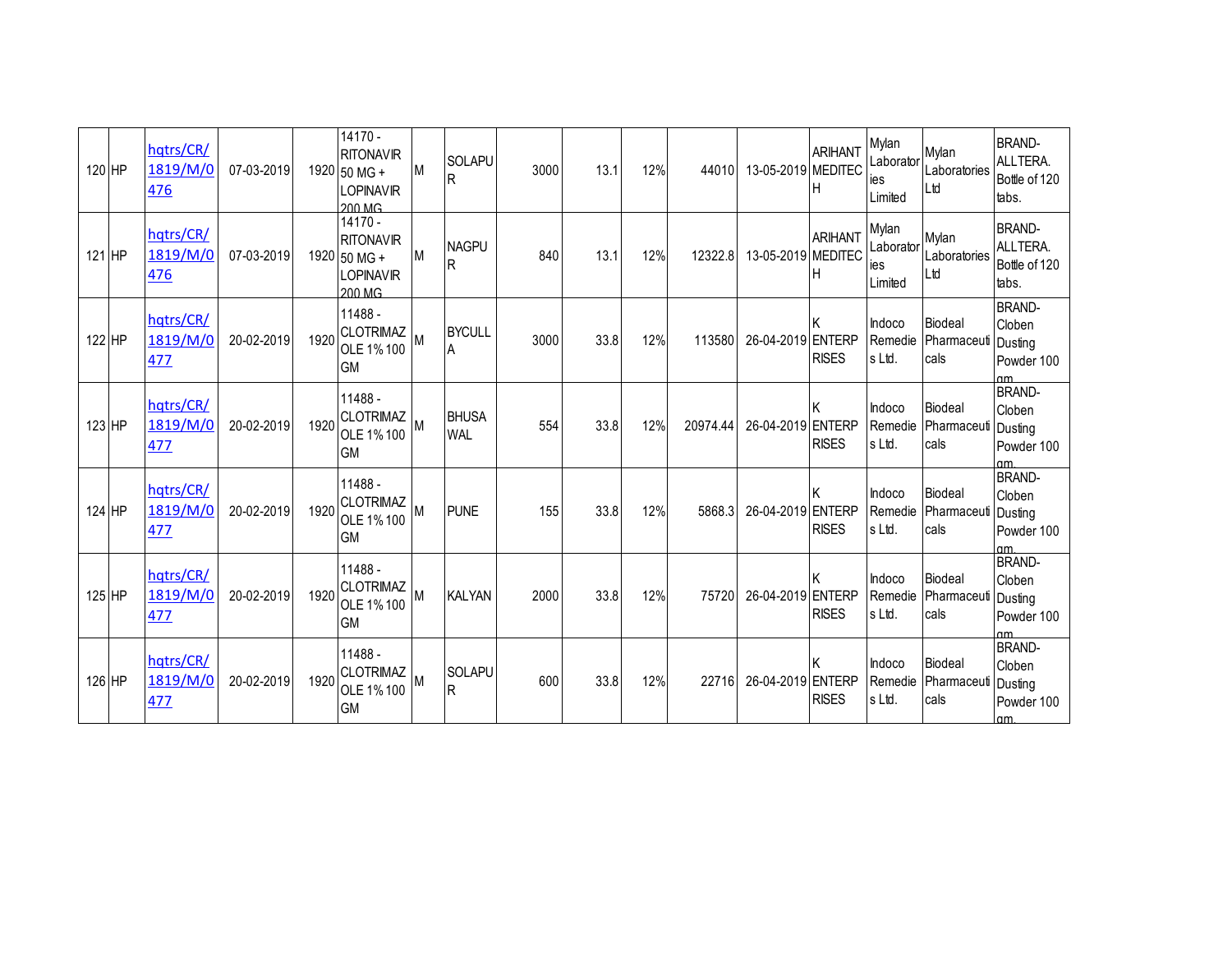| 127 HP | hqtrs/CR/<br>1819/M/0<br>477        | 20-02-2019 | 1920 | 11488 -<br><b>CLOTRIMAZ</b><br>OLE 1% 100<br><b>GM</b>           |   | <b>NAGPU</b><br>IR.        | 60   | 33.8  | 12% | 2271.6    | 26-04-2019 ENTERP | <b>RISES</b>                 | Indoco<br>Remedie<br>s Ltd.                | <b>Biodeal</b><br>Pharmaceuti<br>cals                              | <b>BRAND-</b><br>Cloben<br>Dusting<br>Powder 100<br>αm |
|--------|-------------------------------------|------------|------|------------------------------------------------------------------|---|----------------------------|------|-------|-----|-----------|-------------------|------------------------------|--------------------------------------------|--------------------------------------------------------------------|--------------------------------------------------------|
| 128 HP | hqtrs/CR/<br>1819/M/0<br><u>478</u> | 20-02-2019 | 1920 | $12155 -$<br>ENOXAPARI M<br>N SOD. 60<br>MG / 0.6 ML             |   | <b>BYCULL</b><br>A         | 1735 | 115   | 5%  | 209501.25 | 26-04-2019        | <b>KEPS</b><br>PHARMA,       | Celon<br>Laborator CELON<br>ies Pvt<br>Ltd | <b>LABS</b>                                                        | <b>BRAND-</b><br><b>ENCOXEL</b><br>60.                 |
| 129 HP | hqtrs/CR/<br>1819/M/0<br>478        | 20-02-2019 | 1920 | $12155 -$<br><b>ENOXAPARI</b><br><b>N SOD.60</b><br>MG / 0.6 ML  |   | <b>BHUSA</b><br><b>WAL</b> | 300  | 115   | 5%  | 36225     | 26-04-2019        | <b>KEPS</b><br><b>PHARMA</b> | Celon<br>Laborator CELON<br>ies Pvt<br>Ltd | <b>LABS</b>                                                        | <b>BRAND-</b><br><b>ENCOXEL</b><br>60.                 |
| 130 HP | hqtrs/CR/<br>1819/M/0<br>478        | 20-02-2019 | 1920 | 12155 -<br><b>ENOXAPARI</b><br><b>N SOD.60</b><br>MG / 0.6 ML    |   | <b>PUNE</b>                | 228  | 115   | 5%  | 27531     | 26-04-2019        | <b>KEPS</b><br><b>PHARMA</b> | Celon<br>Laborator CELON<br>ies Pvt<br>Ltd | <b>LABS</b>                                                        | <b>BRAND-</b><br><b>ENCOXEL</b><br>60.                 |
| 131 HP | hqtrs/CR/<br>1819/M/0<br><u>478</u> | 20-02-2019 | 1920 | $12155 -$<br><b>ENOXAPARI</b><br>N SOD. 60<br>MG / 0.6 ML        |   | <b>KALYAN</b>              | 1461 | 115   | 5%  | 176415.75 | 26-04-2019        | <b>KEPS</b><br><b>PHARMA</b> | Celon<br>Laborator CELON<br>ies Pvt<br>Ltd | <b>LABS</b>                                                        | <b>BRAND-</b><br><b>ENCOXEL</b><br>60.                 |
| 132 HP | hqtrs/CR/<br>1819/M/0<br>478        | 20-02-2019 | 1920 | $12155 -$<br><b>ENOXAPARI</b><br>N SOD. 60<br>MG / 0.6 ML        |   | <b>NAGPU</b><br>lR.        | 737  | 115   | 5%  | 88992.75  | 26-04-2019        | <b>KEPS</b><br><b>PHARMA</b> | Celon<br>Laborator CELON<br>ies Pvt<br>Ltd | <b>LABS</b>                                                        | <b>BRAND-</b><br><b>ENCOXEL</b><br>60.                 |
| 133 HP | hqtrs/CR/<br>1819/M/0<br>479        | 12-03-2019 |      | 17730 -<br><b>SECUKINUM</b><br>1920 AB 150<br>MG/ML (<br>SCAPHO) | M | <b>BYCULL</b><br>A         | 24   | 12857 | 12% | 345596.16 | 20-05-2019 ENTERP | <b>RISES</b>                 | S<br><b>HEALTH</b><br>CARE<br>PVT LTD ND   | NOVARTI NOVARTIS<br>PHARMA<br><b>STEIN AG.</b><br><b>SWITZERLA</b> | <b>BRAND-</b><br><b>SCAPHO</b><br>150MG/ML<br>INJ.     |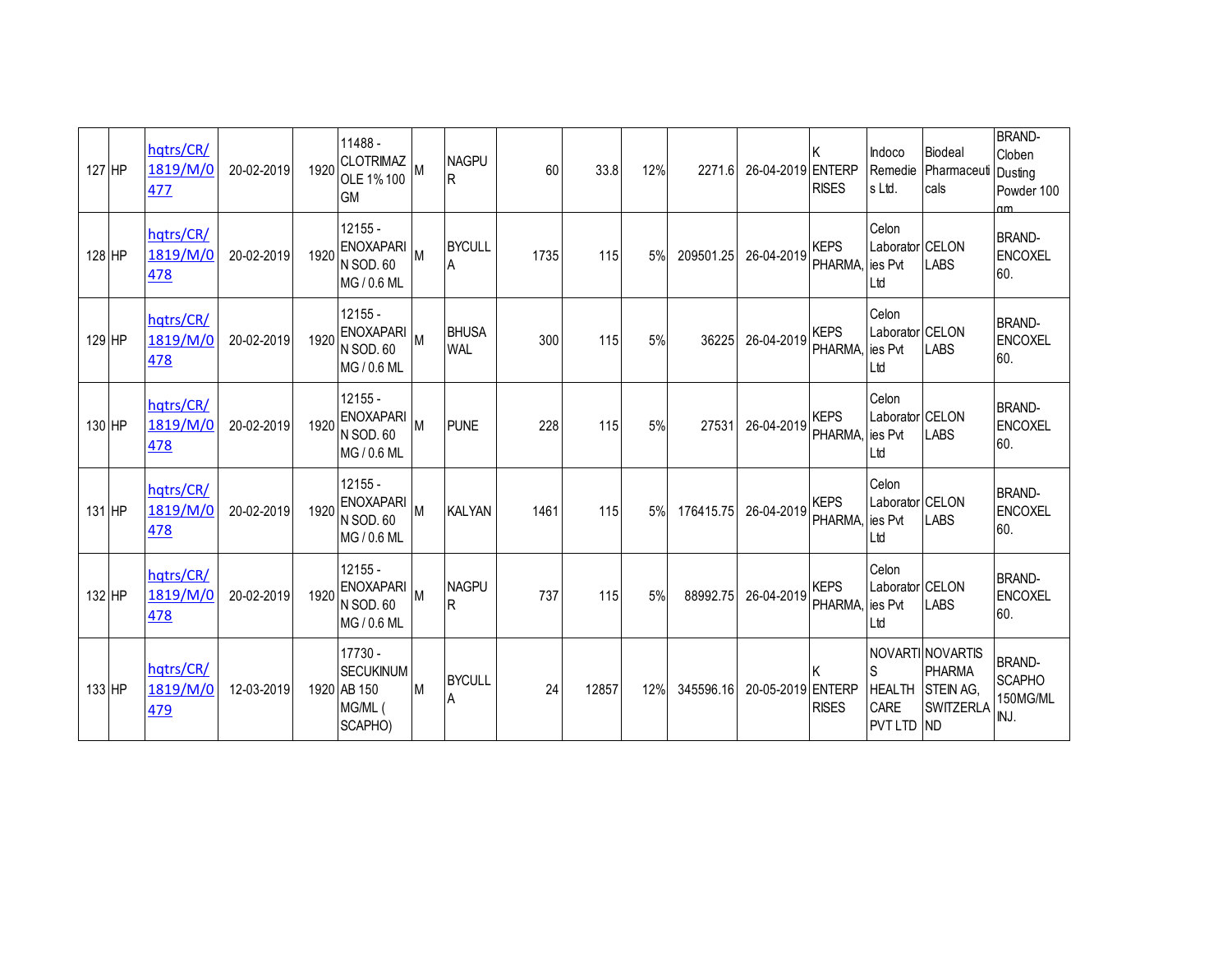| 134 HP | hqtrs/CR/<br>1819/M/0<br>479        | 12-03-2019 | 17730 -<br><b>SECUKINUM</b><br>1920 AB 150<br>MG/ML (<br>SCAPHO)  | M | <b>KALYAN</b>      | 30   | 12857 | 12% | 431995.2 | 20-05-2019 ENTERP | <b>RISES</b>               | lS<br><b>HEALTH</b><br>CARE<br>PVT LTD ND | NOVARTI NOVARTIS<br><b>PHARMA</b><br>STEIN AG,<br>SWITZERLA | <b>BRAND-</b><br><b>SCAPHO</b><br>150MG/ML<br>INJ.                                                                                                                                                                                  |
|--------|-------------------------------------|------------|-------------------------------------------------------------------|---|--------------------|------|-------|-----|----------|-------------------|----------------------------|-------------------------------------------|-------------------------------------------------------------|-------------------------------------------------------------------------------------------------------------------------------------------------------------------------------------------------------------------------------------|
| 135 HP | hqtrs/CR/<br>1819/M/0<br><b>480</b> | 22-02-2019 | 11503 -<br><b>DEXTROSE</b><br>1920 5% IN 500<br>ML BOTTLE<br>(D5) | M | <b>BYCULL</b><br>A | 1855 | 19.5  | 12% | 40513.2  | 22-02-2020        | <b>KEPS</b><br>PHARMA, Lab | Denis<br>Chem<br>Limited                  | <b>DENIS</b><br><b>CHEM LAB</b><br><b>LTD</b>               | BRAND-5D<br>Aqua Pulse<br>500ml.<br>Delivery<br>schedule: As<br>and when<br>required<br>basis upto 1<br>year from PO<br>date.<br>Rate=Basic<br>rate Rs<br>$18.50+$<br>Freight Rs<br>$1.00 = Rs$<br>19.50 (12%<br><b>GST EXTRA).</b> |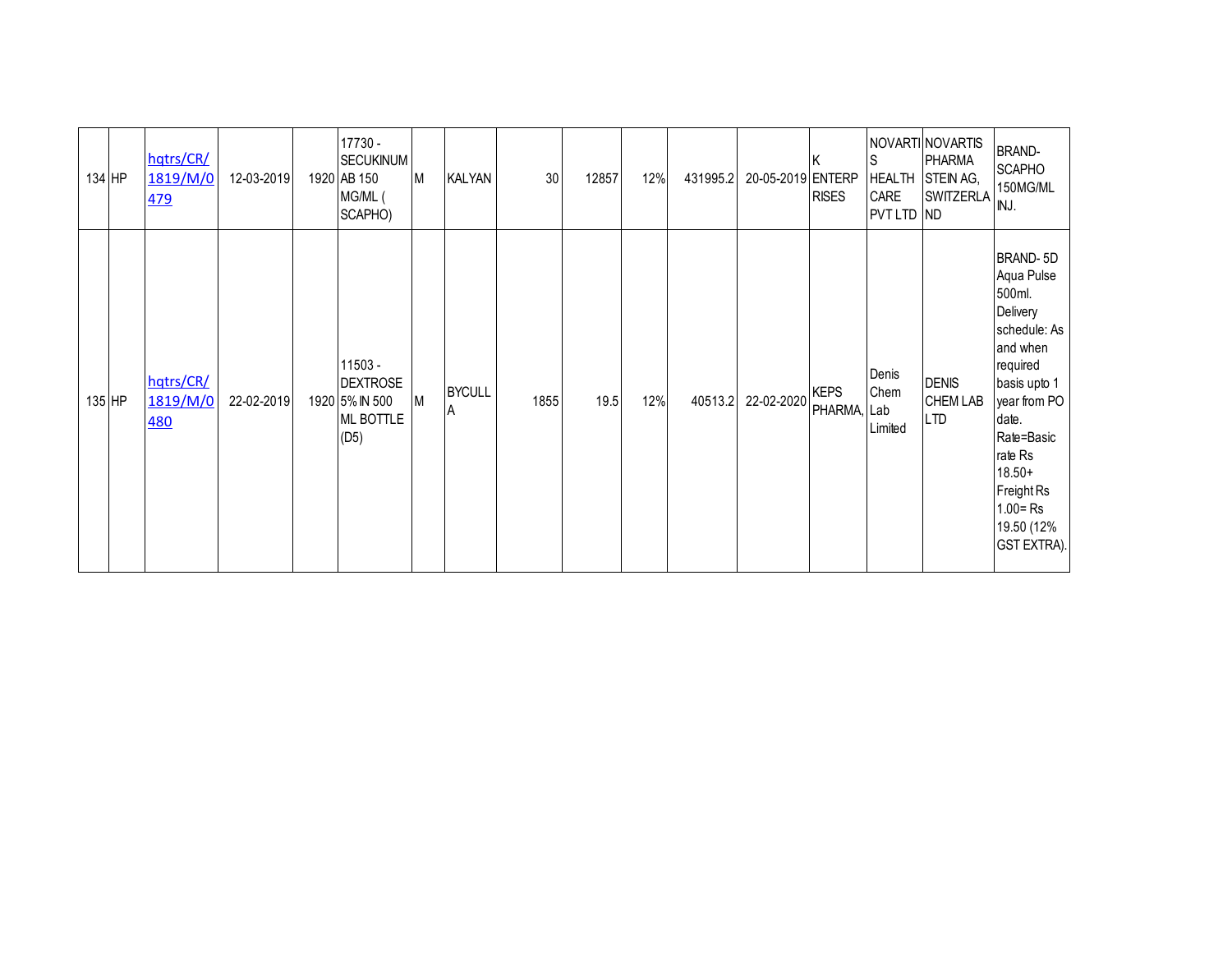| 136 HP | hqtrs/CR/<br>1819/M/0<br>480 | 22-02-2019 |  | 11503 -<br><b>DEXTROSE</b><br>1920 5% IN 500<br>ML BOTTLE<br>(D5) | M | <b>PUNE</b> | 453 | 19.5 | 12% | 9893.52 | 22-02-2020 | <b>KEPS</b><br>PHARMA, Lab | Denis<br>Chem<br>Limited | <b>DENIS</b><br><b>CHEM LAB</b><br><b>LTD</b> | BRAND-5D<br>Aqua Pulse<br>500ml.<br>Delivery<br>schedule: As<br>and when<br>required<br>basis upto 1<br>year from PO<br>date.<br>Rate=Basic<br>rate Rs<br>$18.50+$<br>Freight Rs<br>$1.00 = Rs$<br>19.50 (12%<br>GST EXTRA). |
|--------|------------------------------|------------|--|-------------------------------------------------------------------|---|-------------|-----|------|-----|---------|------------|----------------------------|--------------------------|-----------------------------------------------|------------------------------------------------------------------------------------------------------------------------------------------------------------------------------------------------------------------------------|
|--------|------------------------------|------------|--|-------------------------------------------------------------------|---|-------------|-----|------|-----|---------|------------|----------------------------|--------------------------|-----------------------------------------------|------------------------------------------------------------------------------------------------------------------------------------------------------------------------------------------------------------------------------|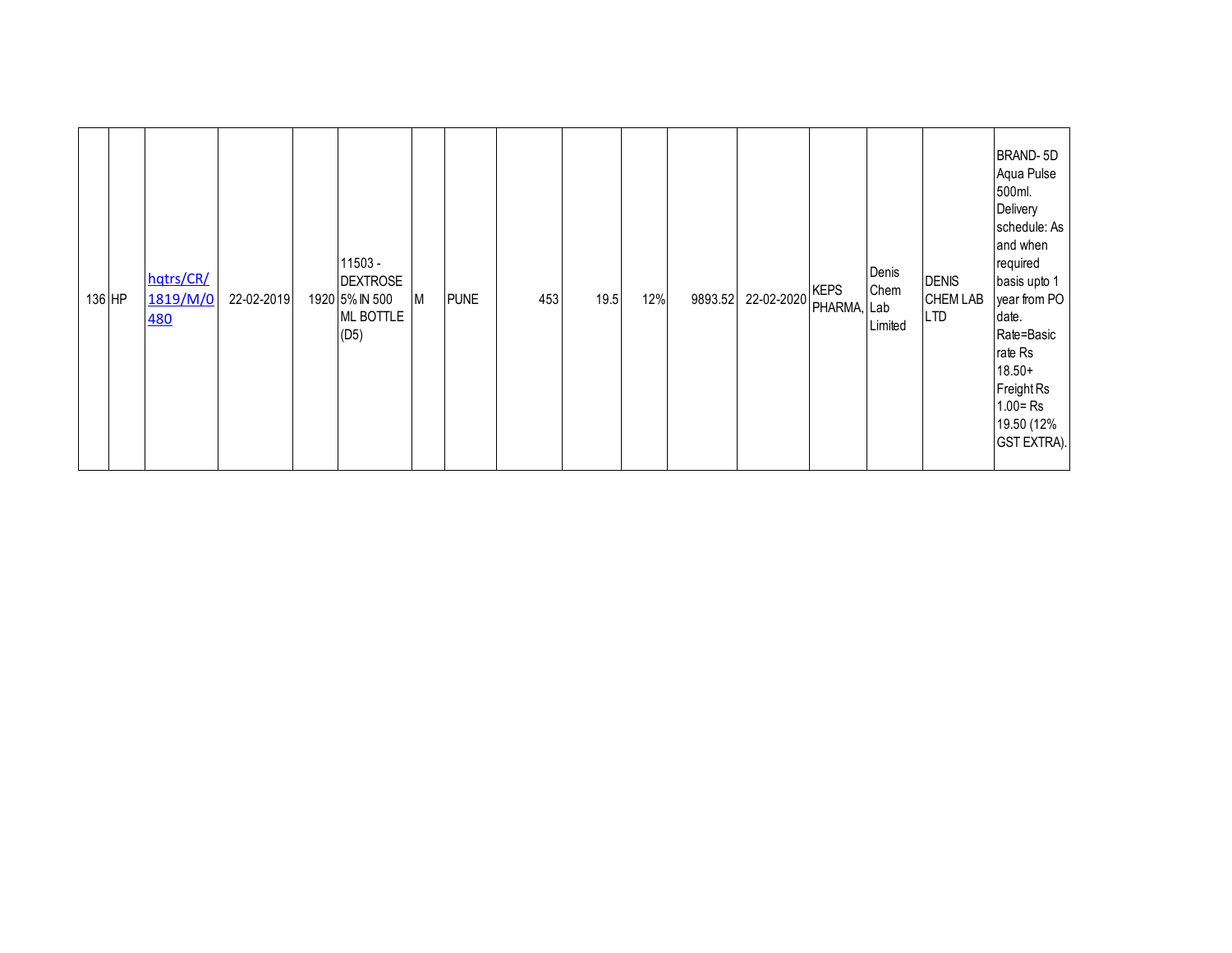| 137 HP |  | hqtrs/CR/<br>1819/M/0<br>480 | 22-02-2019 |  | 11503 -<br><b>DEXTROSE</b><br>1920 5% IN 500<br>ML BOTTLE<br>(D5) | M | <b>KALYAN</b> | 1500 | 19.5 | 12% | 32760 | 22-02-2020 | <b>KEPS</b><br>PHARMA, Lab | Denis<br>Chem<br>Limited | <b>DENIS</b><br><b>CHEM LAB</b><br><b>LTD</b> | BRAND-5D<br>Aqua Pulse<br>500ml.<br>Delivery<br>schedule: As<br>and when<br>required<br>basis upto 1<br>year from PO<br>date.<br>Rate=Basic<br>rate Rs<br>$18.50+$<br>Freight Rs<br>$1.00 = Rs$<br>19.50 (12%<br>GST EXTRA). |
|--------|--|------------------------------|------------|--|-------------------------------------------------------------------|---|---------------|------|------|-----|-------|------------|----------------------------|--------------------------|-----------------------------------------------|------------------------------------------------------------------------------------------------------------------------------------------------------------------------------------------------------------------------------|
|--------|--|------------------------------|------------|--|-------------------------------------------------------------------|---|---------------|------|------|-----|-------|------------|----------------------------|--------------------------|-----------------------------------------------|------------------------------------------------------------------------------------------------------------------------------------------------------------------------------------------------------------------------------|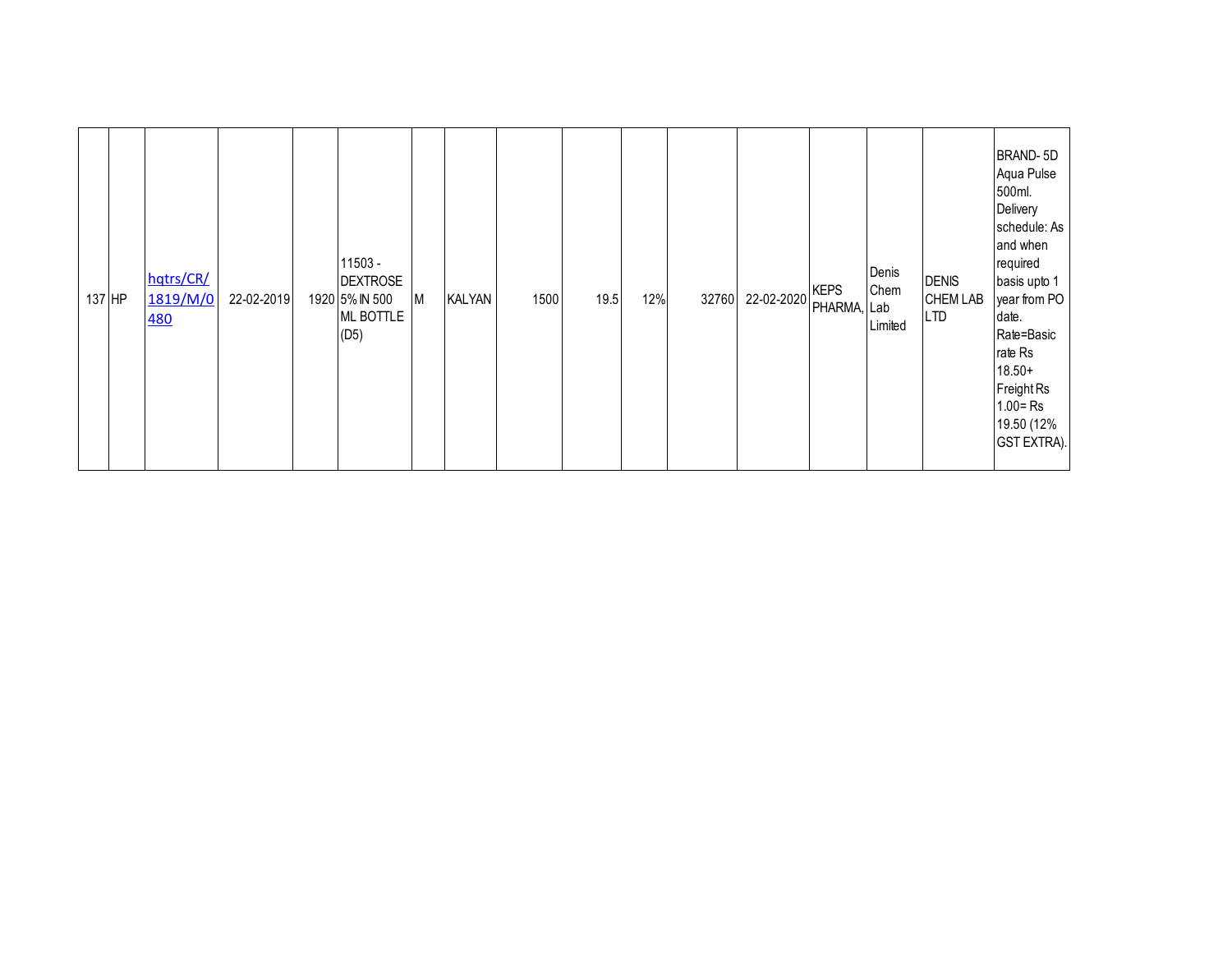| 138 HP | hqtrs/CR/<br>1819/M/0<br><b>480</b> | 22-02-2019 |  | 11503 -<br><b>DEXTROSE</b><br>1920 5% IN 500<br>ML BOTTLE<br>(D5) | M | SOLAPU<br>R | 1200 | 19.5 | 12% | 26208 | 22-02-2020 | <b>KEPS</b><br>PHARMA, Lab | Denis<br>Chem<br>Limited | <b>DENIS</b><br><b>CHEM LAB</b><br><b>LTD</b> | BRAND-5D<br>Aqua Pulse<br>500ml.<br>Delivery<br>schedule: As<br>and when<br>required<br>basis upto 1<br>year from PO<br>date.<br>Rate=Basic<br>rate Rs<br>$18.50+$<br>Freight Rs<br>$1.00 = Rs$<br>19.50 (12%<br>GST EXTRA). |
|--------|-------------------------------------|------------|--|-------------------------------------------------------------------|---|-------------|------|------|-----|-------|------------|----------------------------|--------------------------|-----------------------------------------------|------------------------------------------------------------------------------------------------------------------------------------------------------------------------------------------------------------------------------|
|--------|-------------------------------------|------------|--|-------------------------------------------------------------------|---|-------------|------|------|-----|-------|------------|----------------------------|--------------------------|-----------------------------------------------|------------------------------------------------------------------------------------------------------------------------------------------------------------------------------------------------------------------------------|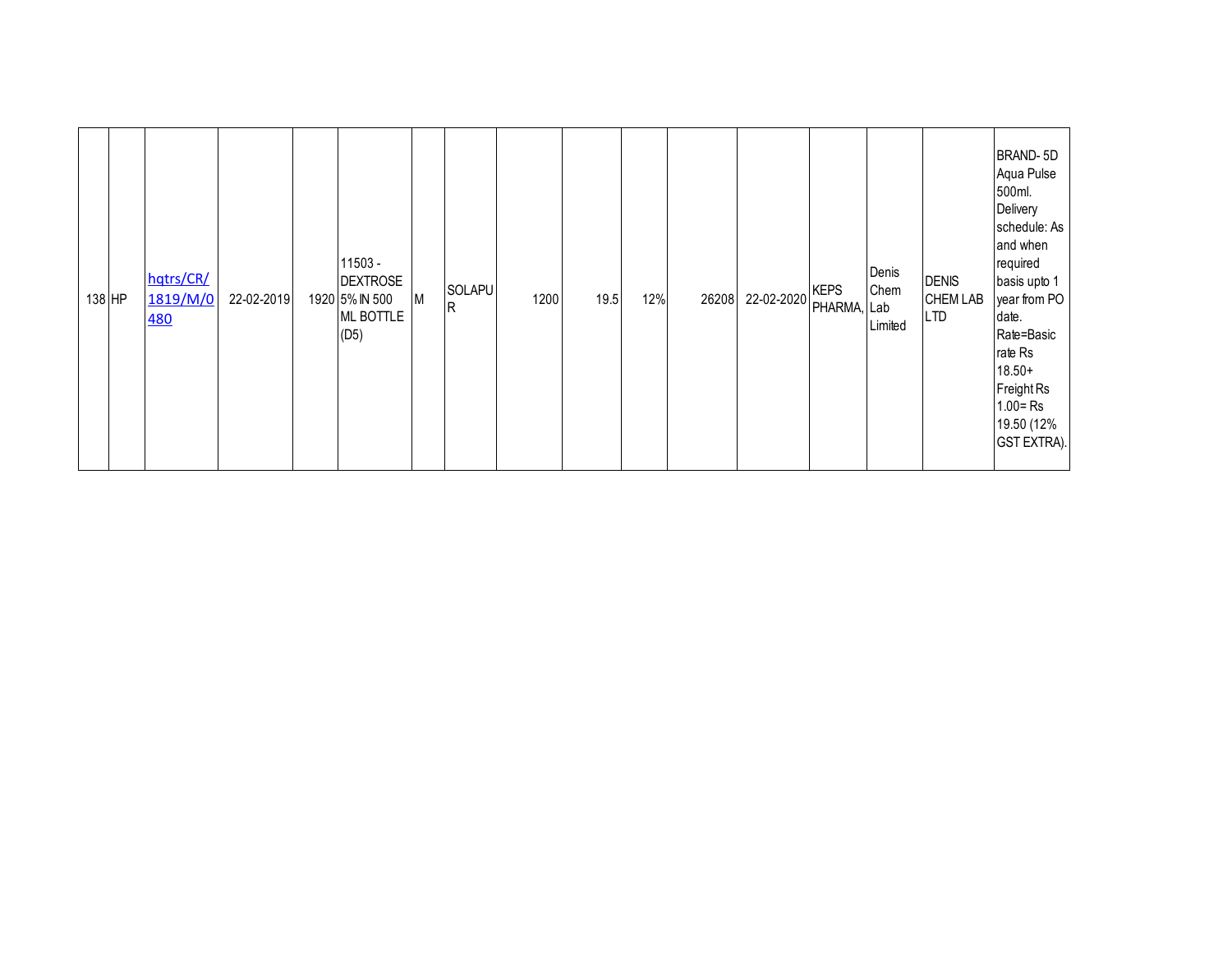|  | 139 HP | hqtrs/CR/<br>1819/M/0<br><b>480</b> | 22-02-2019 |  | 11503 -<br><b>DEXTROSE</b><br>1920 5% IN 500<br>ML BOTTLE<br>(D5) | M | <b>NAGPU</b><br>$\overline{R}$ | 890 | 19.5 | 12% | 19437.6 | 22-02-2020 | <b>KEPS</b><br>PHARMA, Lab | Denis<br>Chem<br>Limited | <b>DENIS</b><br><b>CHEM LAB</b><br><b>LTD</b> | BRAND-5D<br>Aqua Pulse<br>500ml.<br>Delivery<br>schedule: As<br>and when<br>required<br>basis upto 1<br>year from PO<br>date.<br>Rate=Basic<br>rate Rs<br>$18.50+$<br>Freight Rs<br>$1.00 = Rs$<br>19.50 (12%<br>GST EXTRA). |
|--|--------|-------------------------------------|------------|--|-------------------------------------------------------------------|---|--------------------------------|-----|------|-----|---------|------------|----------------------------|--------------------------|-----------------------------------------------|------------------------------------------------------------------------------------------------------------------------------------------------------------------------------------------------------------------------------|
|--|--------|-------------------------------------|------------|--|-------------------------------------------------------------------|---|--------------------------------|-----|------|-----|---------|------------|----------------------------|--------------------------|-----------------------------------------------|------------------------------------------------------------------------------------------------------------------------------------------------------------------------------------------------------------------------------|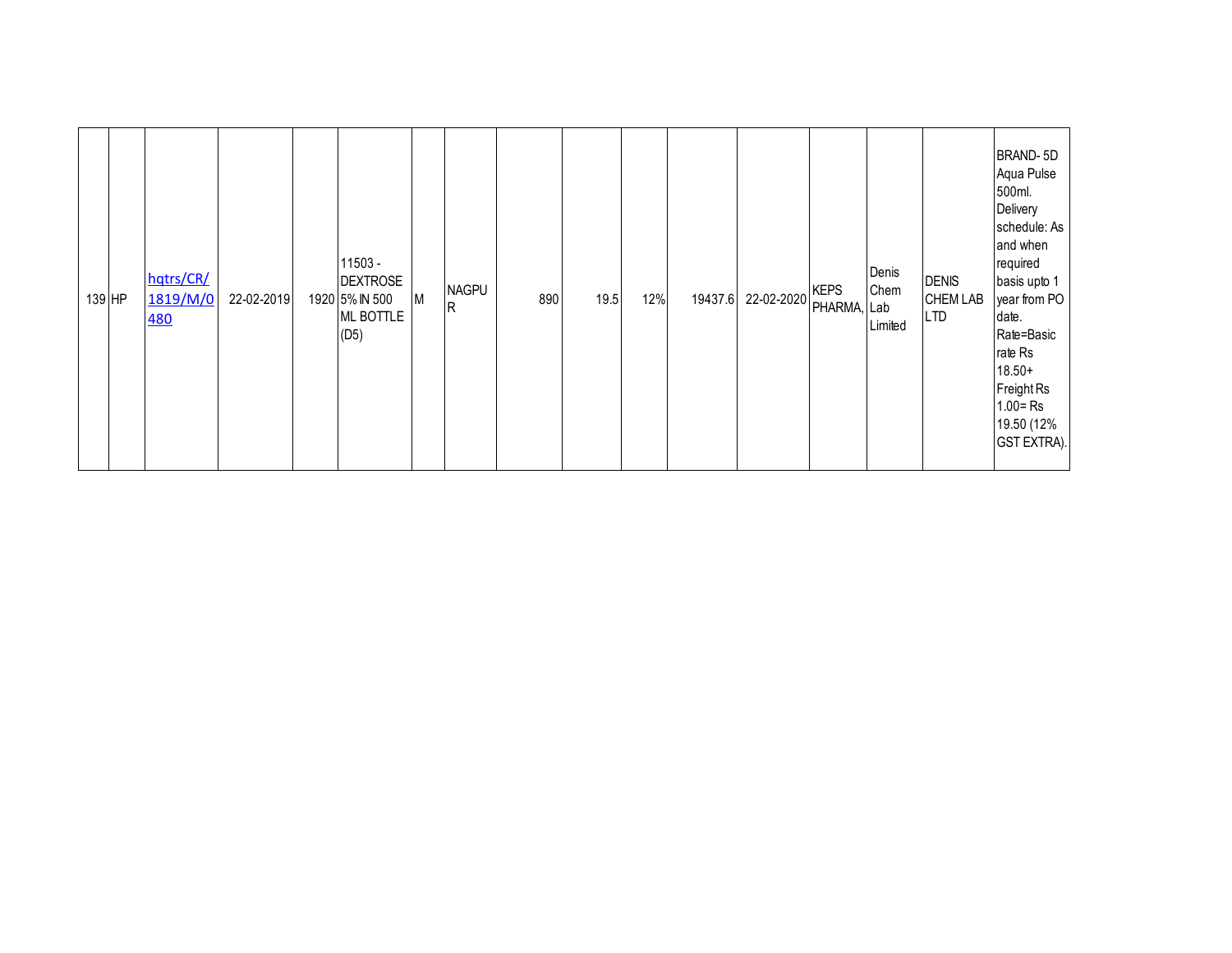| hqtrs/CR/<br>1819/M/0<br>140 HP<br><b>481</b> | 15-04-2019 | 1920 | 74592 -<br><b>NORMAL</b><br>SALINE 500<br><b>ML (N.S.)</b> | M | <b>BYCULL</b><br>$\overline{A}$ | 30526 | 18.5 | 12% | 632498.72 | 14-04-2020 | <b>KEPS</b><br>PHARMA, Lab | Denis<br>Chem<br>Limited | <b>DENIS</b><br><b>CHEM LAB</b><br><b>LTD</b> | <b>BRAND-NS</b><br>Aqua Pulse<br>500ml.<br>Delivery: As<br>and when<br>required<br>basis.<br>Rate=Basic<br>rate Rs<br>$17.50+$<br>Freight<br>Rs1.00=Rs<br>18.50 (GST<br>EXTRA).<br>Remaining<br>Qty after 30%<br>option PO<br>hqtrs/CR/181<br>9/M/0488 dt.<br>01/03/2019. |
|-----------------------------------------------|------------|------|------------------------------------------------------------|---|---------------------------------|-------|------|-----|-----------|------------|----------------------------|--------------------------|-----------------------------------------------|---------------------------------------------------------------------------------------------------------------------------------------------------------------------------------------------------------------------------------------------------------------------------|
|-----------------------------------------------|------------|------|------------------------------------------------------------|---|---------------------------------|-------|------|-----|-----------|------------|----------------------------|--------------------------|-----------------------------------------------|---------------------------------------------------------------------------------------------------------------------------------------------------------------------------------------------------------------------------------------------------------------------------|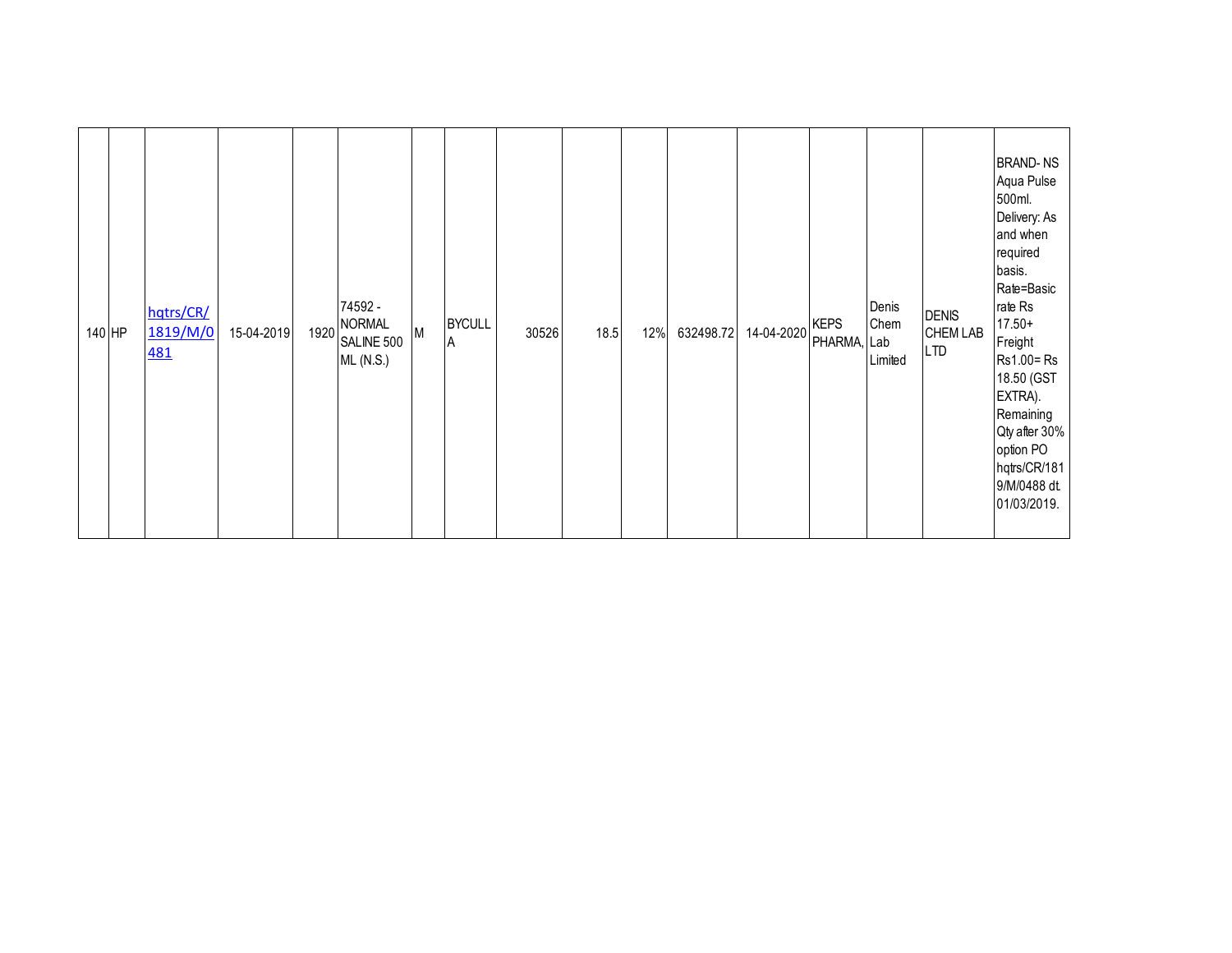| 141 HP | hqtrs/CR/<br>1819/M/0<br><b>481</b> | 1920<br>15-04-2019 | 74592 -<br><b>NORMAL</b><br>M<br>SALINE 500<br><b>ML (N.S.)</b> | <b>BHUSA</b><br><b>WAL</b> | 5292 | 18.5 | 12% | 109650.24 | 14-04-2020 | <b>KEPS</b><br>PHARMA, Lab | Denis<br>Chem<br>Limited | <b>DENIS</b><br><b>CHEM LAB</b><br><b>LTD</b> | <b>BRAND-NS</b><br>Aqua Pulse<br>500ml.<br>Delivery: As<br>and when<br>required<br>basis.<br>Rate=Basic<br>rate Rs<br>$17.50+$<br>Freight<br>Rs1.00=Rs<br>18.50 (GST<br>EXTRA).<br>Remaining<br>Qty after 30%<br>option PO<br>hqtrs/CR/181<br>9/M/0488 dt.<br>01/03/2019. |
|--------|-------------------------------------|--------------------|-----------------------------------------------------------------|----------------------------|------|------|-----|-----------|------------|----------------------------|--------------------------|-----------------------------------------------|---------------------------------------------------------------------------------------------------------------------------------------------------------------------------------------------------------------------------------------------------------------------------|
|--------|-------------------------------------|--------------------|-----------------------------------------------------------------|----------------------------|------|------|-----|-----------|------------|----------------------------|--------------------------|-----------------------------------------------|---------------------------------------------------------------------------------------------------------------------------------------------------------------------------------------------------------------------------------------------------------------------------|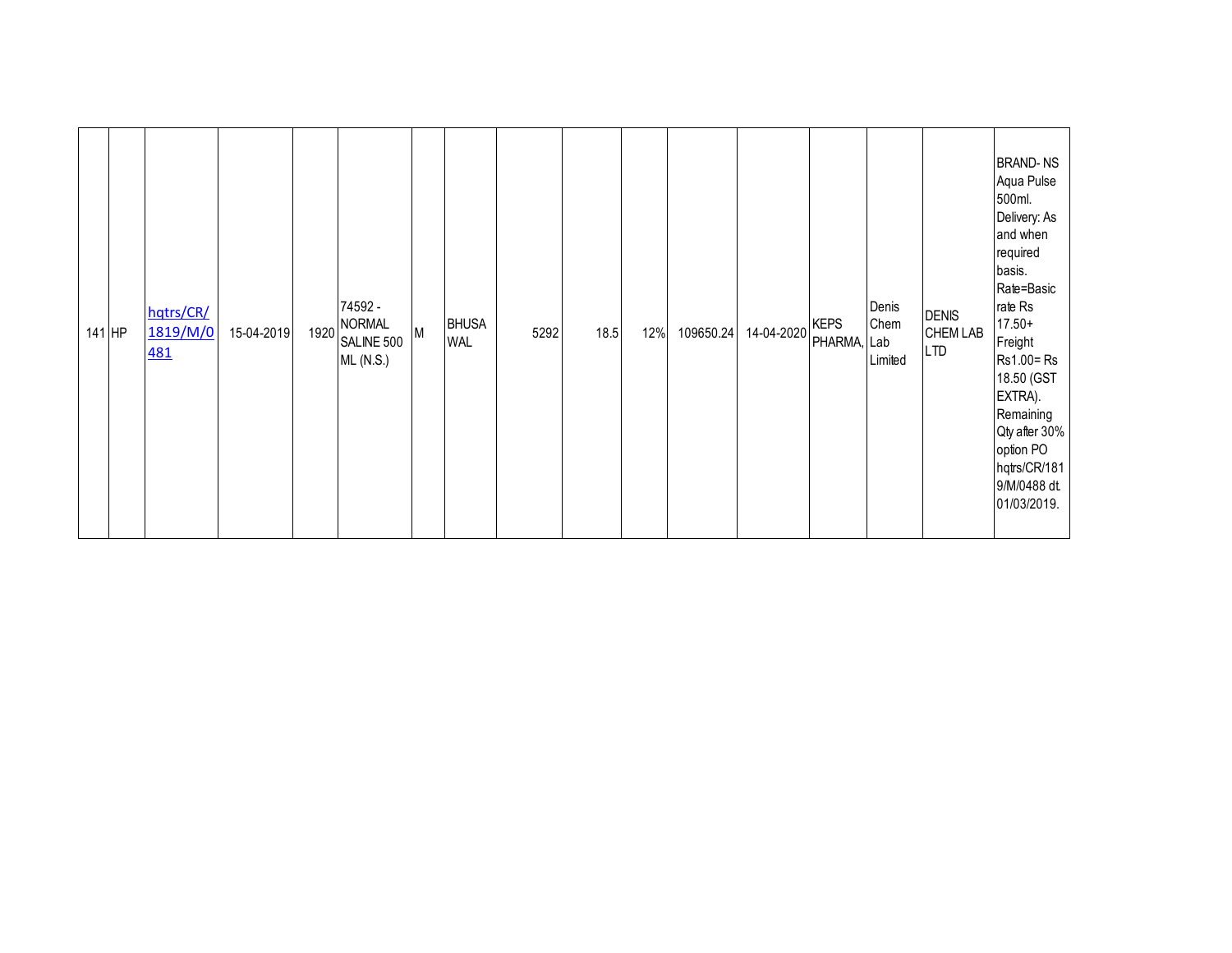| 74592 -<br>Denis<br>hqtrs/CR/<br><b>DENIS</b><br><b>NORMAL</b><br><b>KEPS</b><br>Chem<br>1819/M/0<br>14-04-2020<br>18.5<br>12%<br>47324.48<br><b>CHEM LAB</b><br>142 HP<br>15-04-2019<br>1920<br>M<br><b>PUNE</b><br>2284<br>PHARMA, Lab<br>SALINE 500<br><b>LTD</b><br><b>481</b><br>Limited<br>ML(N.S.) |
|-----------------------------------------------------------------------------------------------------------------------------------------------------------------------------------------------------------------------------------------------------------------------------------------------------------|
|-----------------------------------------------------------------------------------------------------------------------------------------------------------------------------------------------------------------------------------------------------------------------------------------------------------|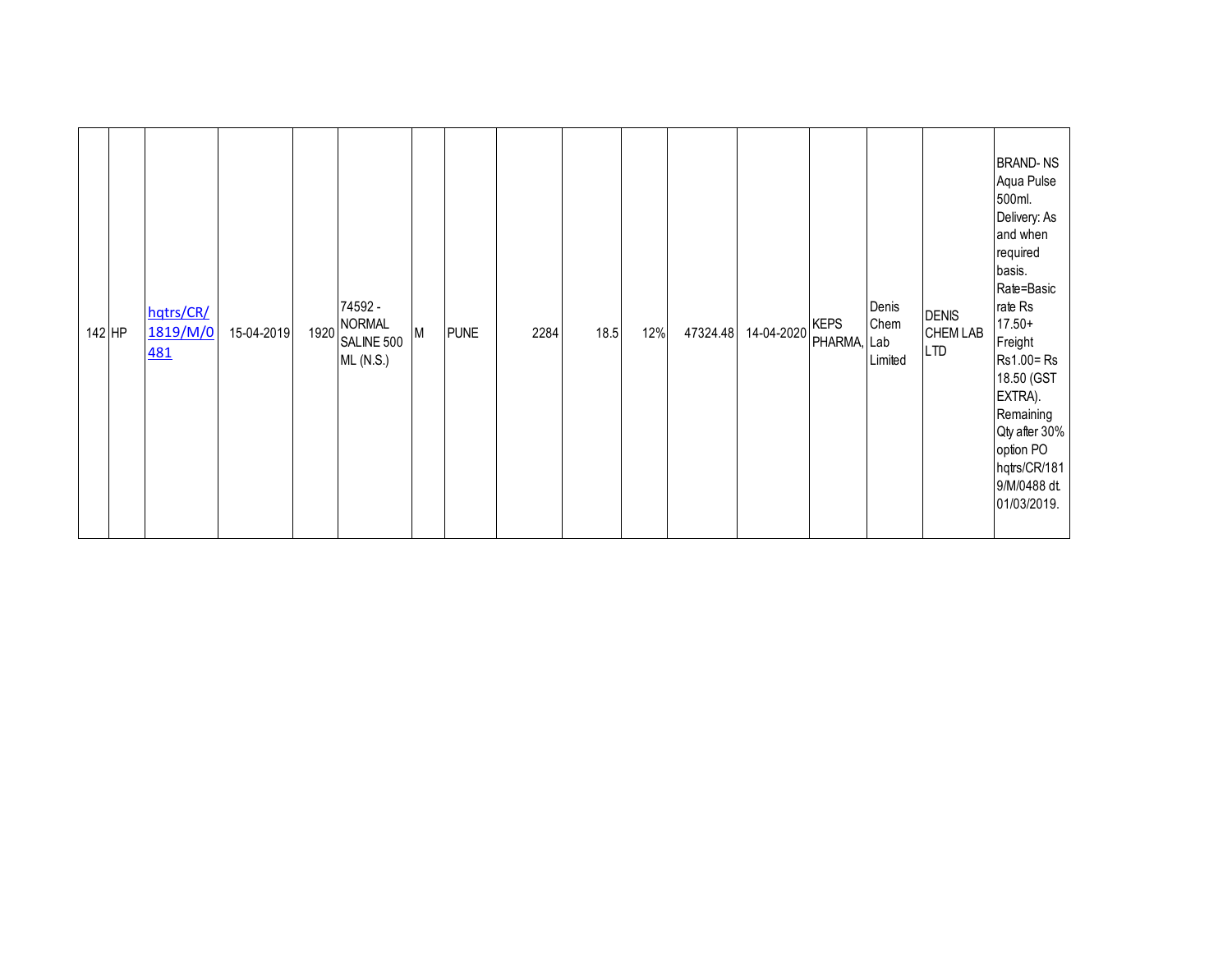| 143 HP | hqtrs/CR/<br>1819/M/0<br><b>481</b> | 15-04-2019 | 1920 | 74592 -<br><b>NORMAL</b><br>SALINE 500<br>ML(N.S.) | M | <b>KALYAN</b> | 4651 | 18.5 | 12% | 96368.72 | 14-04-2020 | <b>KEPS</b><br>PHARMA, Lab | Denis<br>Chem<br>Limited | <b>DENIS</b><br><b>CHEM LAB</b><br><b>LTD</b> | <b>BRAND-NS</b><br>Aqua Pulse<br>500ml.<br>Delivery: As<br>and when<br>required<br>basis.<br>Rate=Basic<br>rate Rs<br>$17.50+$<br>Freight<br>Rs1.00=Rs<br>18.50 (GST<br>EXTRA).<br>Remaining<br>Qty after 30%<br>option PO<br>hqtrs/CR/181<br>9/M/0488 dt.<br>01/03/2019. |
|--------|-------------------------------------|------------|------|----------------------------------------------------|---|---------------|------|------|-----|----------|------------|----------------------------|--------------------------|-----------------------------------------------|---------------------------------------------------------------------------------------------------------------------------------------------------------------------------------------------------------------------------------------------------------------------------|
|--------|-------------------------------------|------------|------|----------------------------------------------------|---|---------------|------|------|-----|----------|------------|----------------------------|--------------------------|-----------------------------------------------|---------------------------------------------------------------------------------------------------------------------------------------------------------------------------------------------------------------------------------------------------------------------------|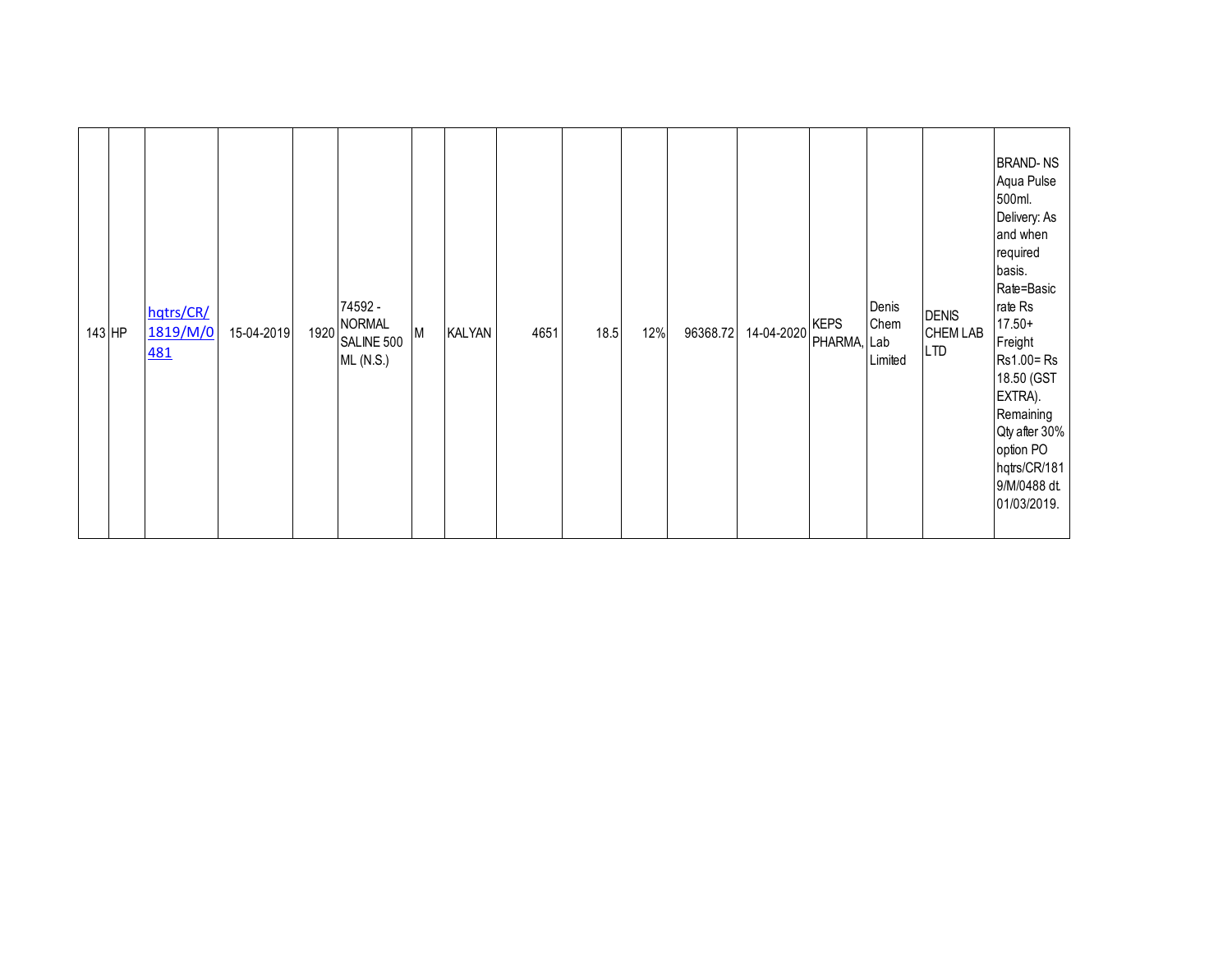| 144 HP | hqtrs/CR/<br>1819/M/0<br><b>481</b> | 1920<br>15-04-2019 | 74592 -<br><b>NORMAL</b><br>SOLAPU<br>M<br>R<br>SALINE 500<br><b>ML (N.S.)</b> | 3451<br>18.5 | 12%<br>71504.72 | 14-04-2020 | <b>KEPS</b><br>PHARMA, Lab | Denis<br>Chem<br>Limited | <b>DENIS</b><br><b>CHEM LAB</b><br><b>LTD</b> | <b>BRAND-NS</b><br>Aqua Pulse<br>500ml.<br>Delivery: As<br>and when<br>required<br>basis.<br>Rate=Basic<br>rate Rs<br>$17.50+$<br>Freight<br>Rs1.00=Rs<br>18.50 (GST<br>EXTRA).<br>Remaining<br>Qty after 30%<br>option PO<br>hqtrs/CR/181<br>9/M/0488 dt.<br>01/03/2019. |
|--------|-------------------------------------|--------------------|--------------------------------------------------------------------------------|--------------|-----------------|------------|----------------------------|--------------------------|-----------------------------------------------|---------------------------------------------------------------------------------------------------------------------------------------------------------------------------------------------------------------------------------------------------------------------------|
|--------|-------------------------------------|--------------------|--------------------------------------------------------------------------------|--------------|-----------------|------------|----------------------------|--------------------------|-----------------------------------------------|---------------------------------------------------------------------------------------------------------------------------------------------------------------------------------------------------------------------------------------------------------------------------|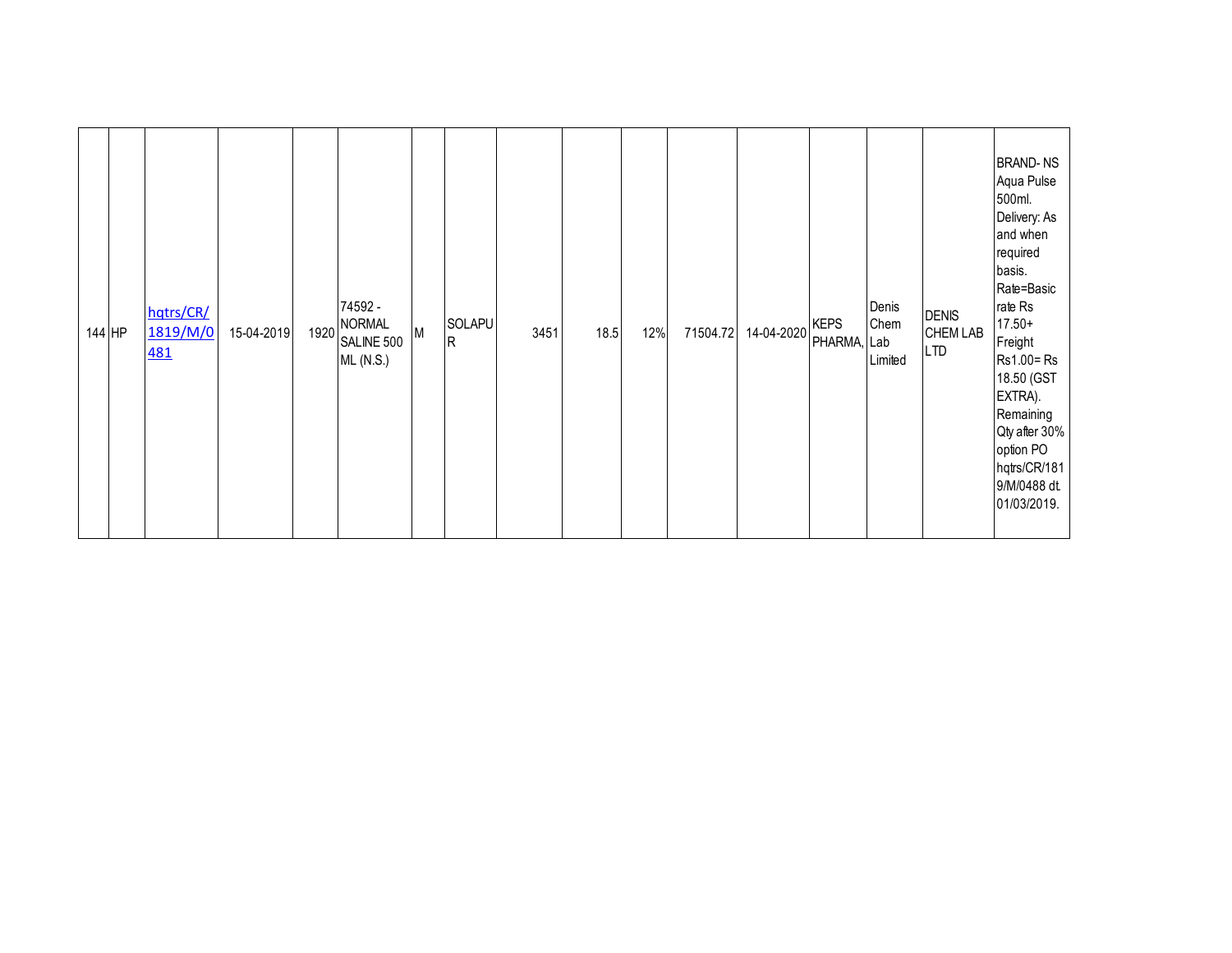| 145 HP | hatrs/CR/<br>1819/M/0<br><u>481</u> | 15-04-2019 | 1920 | 74592 -<br><b>NORMAL</b><br>SALINE 500<br><b>ML (N.S.)</b> | M | <b>NAGPU</b><br>R         | 1785  | 18.5 | 12% | 36985.2 | 14-04-2020                      | <b>KEPS</b><br>PHARMA, Lab            | Denis<br>Chem<br>Limited | <b>DENIS</b><br><b>CHEM LAB</b><br><b>LTD</b>               | <b>BRAND-NS</b><br>Aqua Pulse<br>500ml.<br>Delivery: As<br>and when<br>required<br>basis.<br>Rate=Basic<br>rate Rs<br>$17.50+$<br>Freight<br>Rs1.00=Rs<br>18.50 (GST<br>EXTRA).<br>Remaining<br>Qty after 30%<br>option PO<br>hqtrs/CR/181<br>9/M/0488 dt.<br>01/03/2019. |
|--------|-------------------------------------|------------|------|------------------------------------------------------------|---|---------------------------|-------|------|-----|---------|---------------------------------|---------------------------------------|--------------------------|-------------------------------------------------------------|---------------------------------------------------------------------------------------------------------------------------------------------------------------------------------------------------------------------------------------------------------------------------|
| 146 HP | hatrs/CR/<br>1819/M/0<br>482        | 28-02-2019 |      | 10344 -<br>1920 PERINDOPRIM<br>L <sub>4</sub> MG           |   | <b>BYCULL</b><br>A        | 15000 | 3.53 | 12% | 59250   | 03-05-2019                      | Zim<br>Laboratori Laborator<br>es Ltd | Zim<br>ies Ltd           | M/S ZIM<br><b>LABORATO</b><br><b>RIES</b><br><b>LIMITED</b> | <b>BRAND-</b><br>ZIMPRIL-4<br>,PACKING 10<br><b>TABLETS</b>                                                                                                                                                                                                               |
| 147 HP | hqtrs/CR/<br>1819/M/0<br><b>482</b> | 28-02-2019 |      | 10344 -<br>1920 PERINDOPRI M<br>L4MG                       |   | <b>NAGPU</b><br>${\sf R}$ | 2450  | 3.53 | 12% | 9677.5  | 03-05-2019 Laboratori Laborator | Zim<br>es Ltd                         | Zim<br>ies Ltd           | M/S ZIM<br><b>LABORATO</b><br><b>RIES</b><br><b>LIMITED</b> | <b>BRAND-</b><br>ZIMPRIL-4<br>,PACKING 10<br><b>TABLETS</b>                                                                                                                                                                                                               |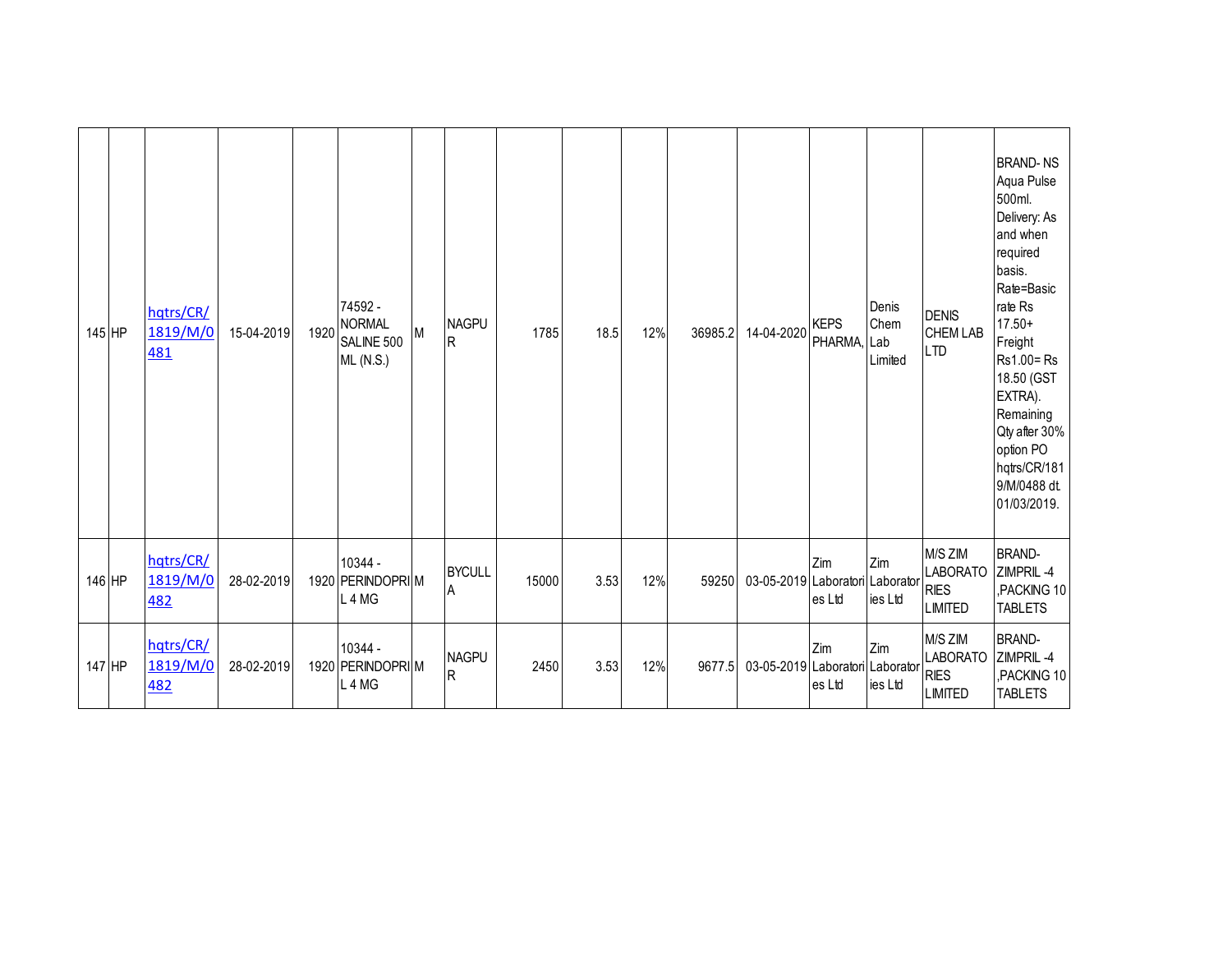| 148 HP | hqtrs/CR/<br>1819/M/0<br>483        | 08-04-2019 | 10307 -<br>1920 AMBRISENT M<br>AN 5 mg                          | <b>PUNE</b>                | 1350  | 78.97 | 12% | 119407.5 | 14-06-2019 ENTERP | <b>DEEP</b><br><b>RISES</b>   | <b>MSN</b><br>ies Pvt<br>Limited            | <b>M/S MSN</b><br>Laborator Laboratories<br>Private<br>Limited | <b>BRAND-</b><br><b>PULMONEX</b><br>T 5, PACK<br><b>SIZE 3X1X10</b><br><b>TABLETS</b>                    |
|--------|-------------------------------------|------------|-----------------------------------------------------------------|----------------------------|-------|-------|-----|----------|-------------------|-------------------------------|---------------------------------------------|----------------------------------------------------------------|----------------------------------------------------------------------------------------------------------|
| 149 HP | hqtrs/CR/<br>1819/M/0<br>484        | 15-03-2019 | $10145 -$<br>1920 NICOUMALO M<br>NE <sub>2</sub> MG             | <b>BYCULL</b><br>A         | 11000 | 2.8   | 12% | 34540    | 22-05-2019        | <b>SHREE</b><br>PHARMA        | Macleod<br>s<br>Pharmac<br>euticals<br>Ltd. | M/S<br><b>UTICALS</b><br><b>LIMITED</b>                        | <b>BRAND-</b><br>MACLEODS ACENOMAC<br>PHARMACE 2. PACKING -<br>STRIP OF 10<br><b>TABLETS</b>             |
| 150 HP | hqtrs/CR/<br>1819/M/0<br>484        | 15-03-2019 | $10145 -$<br>1920 NICOUMALO M<br>NE <sub>2</sub> M <sub>G</sub> | <b>BHUSA</b><br><b>WAL</b> | 7000  | 2.8   | 12% | 21980    | 22-05-2019        | <b>SHREE</b><br>PHARMA        | Macleod<br>Pharmac<br>euticals<br>Ltd.      | M/S<br><b>UTICALS</b><br><b>LIMITED</b>                        | <b>BRAND-</b><br>MACLEODS ACENOMAC<br>PHARMACE 2. PACKING -<br>STRIP OF 10<br><b>TABLETS</b>             |
| 151 HP | hqtrs/CR/<br>1819/M/0<br>484        | 15-03-2019 | $10145 -$<br>1920 NICOUMALO M<br>NE <sub>2</sub> M <sub>G</sub> | <b>PUNE</b>                | 3470  | 2.8   | 12% | 10895.8  | 22-05-2019        | <b>SHREE</b><br><b>PHARMA</b> | Macleod M/S<br>euticals<br>Ltd.             | <b>UTICALS</b><br><b>LIMITED</b>                               | <b>BRAND-</b><br>MACLEODS ACENOMAC<br>Pharmac   PHARMACE   2. PACKING -<br>STRIP OF 10<br><b>TABLETS</b> |
| 152 HP | hqtrs/CR/<br>1819/M/0<br><u>484</u> | 15-03-2019 | $10145 -$<br>1920 NICOUMALO M<br>NE <sub>2</sub> MG             | <b>KALYAN</b>              | 4700  | 2.8   | 12% | 14758    | 22-05-2019        | <b>SHREE</b><br><b>PHARMA</b> | Macleod<br>euticals<br>Ltd.                 | M/S<br><b>UTICALS</b><br><b>LIMITED</b>                        | <b>BRAND-</b><br>MACLEODS ACENOMAC<br>Pharmac PHARMACE 2. PACKING -<br>STRIP OF 10<br><b>TABLETS</b>     |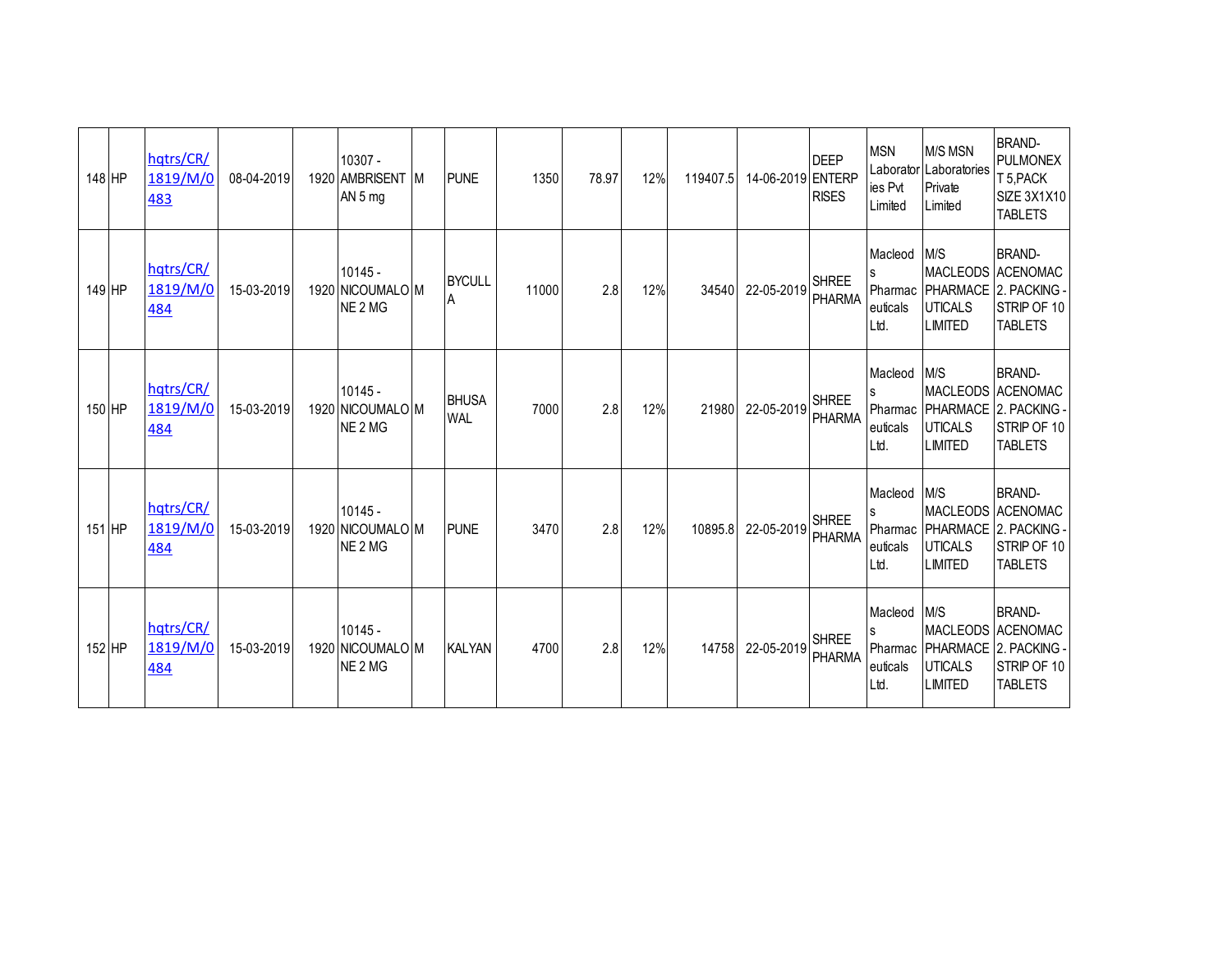| 153 HP | hqtrs/CR/<br>1819/M/0<br>484 | 15-03-2019 | 10145 -<br>1920 NICOUMALO M<br>NE <sub>2</sub> MG                    |           | <b>SOLAPU</b><br>R           | 3000   | 2.8  | 12% | 9420   | 22-05-2019 | <b>SHREE</b><br><b>PHARMA</b> | Macleod<br>Pharmac<br>euticals<br>Ltd.      | M/S<br><b>UTICALS</b><br><b>LIMITED</b>                     | <b>BRAND-</b><br>MACLEODS ACENOMAC<br>PHARMACE 2. PACKING -<br>STRIP OF 10<br><b>TABLETS</b>                 |
|--------|------------------------------|------------|----------------------------------------------------------------------|-----------|------------------------------|--------|------|-----|--------|------------|-------------------------------|---------------------------------------------|-------------------------------------------------------------|--------------------------------------------------------------------------------------------------------------|
| 154 HP | hqtrs/CR/<br>1819/M/0<br>484 | 15-03-2019 | $10145 -$<br>1920 NICOUMALO M<br>NE <sub>2</sub> MG                  |           | <b>NAGPU</b><br>$\mathsf{R}$ | 1500   | 2.8  | 12% | 4710   | 22-05-2019 | <b>SHREE</b><br><b>PHARMA</b> | Macleod<br>s<br>Pharmac<br>euticals<br>Ltd. | M/S<br><b>UTICALS</b><br><b>LIMITED</b>                     | <b>BRAND-</b><br>MACLEODS ACENOMAC<br>PHARMACE 2. PACKING -<br>STRIP OF 10<br><b>TABLETS</b>                 |
| 155 HP | hqtrs/CR/<br>1819/M/0<br>485 | 28-03-2019 | 12430 -<br><b>METFORMIN</b><br>1920 HYDROCHL<br>ORIDE SR<br>500 MG   |           | <b>BYCULL</b><br>A           | 205900 | 0.44 | 12% | 100891 | 05-06-2019 | <b>KEPS</b><br>PHARMA,        | Morepen M/S<br>ies<br>Limited               | Laborator MOREPEN<br><b>ES LIMITED</b>                      | <b>BRAND-</b><br><b>METMORE -</b><br>500 SR,<br>LABORATIRI PACKING: 10<br>X <sub>10</sub><br><b>TARI FTS</b> |
| 156 HP | hqtrs/CR/<br>1819/M/0<br>485 | 28-03-2019 | 12430 -<br><b>METFORMIN</b><br>1920 HYDROCHL<br>ORIDE SR<br>500 MG   | <b>IM</b> | <b>BHUSA</b><br><b>WAL</b>   | 50000  | 0.44 | 12% | 24500  | 05-06-2019 | <b>KEPS</b><br>PHARMA,        | Morepen M/S<br>ies<br>Limited               | Laborator MOREPEN<br><b>LABORATIRI</b><br><b>ES LIMITED</b> | <b>BRAND-</b><br><b>METMORE -</b><br>500 SR.<br>PACKING: 10<br>X <sub>10</sub><br><b>TARLETS</b>             |
| 157 HP | hqtrs/CR/<br>1819/M/0<br>485 | 28-03-2019 | 12430 -<br><b>METFORMIN</b><br>1920 HYDROCHL<br>ORIDE SR<br>500 MG   | IM.       | <b>PUNE</b>                  | 290200 | 0.44 | 12% | 142198 | 05-06-2019 | <b>KEPS</b><br>PHARMA,        | Morepen M/S<br>lies<br>Limited              | Laborator MOREPEN<br><b>LABORATIRI</b><br><b>ES LIMITED</b> | <b>BRAND-</b><br><b>METMORE -</b><br>500 SR,<br>PACKING: 10<br>X <sub>10</sub><br><b>TARLETS</b>             |
| 158 HP | hatrs/CR/<br>1819/M/0<br>485 | 28-03-2019 | $12430 -$<br><b>METFORMIN</b><br>1920 HYDROCHL<br>ORIDE SR<br>500 MG | M         | <b>KALYAN</b>                | 150400 | 0.44 | 12% | 73696  | 05-06-2019 | <b>KEPS</b><br>PHARMA,        | Morepen M/S<br>ies<br>Limited               | Laborator MOREPEN<br><b>ES LIMITED</b>                      | <b>BRAND-</b><br><b>METMORE -</b><br>500 SR,<br>LABORATIRI PACKING: 10<br>X <sub>10</sub><br><b>TARLETS</b>  |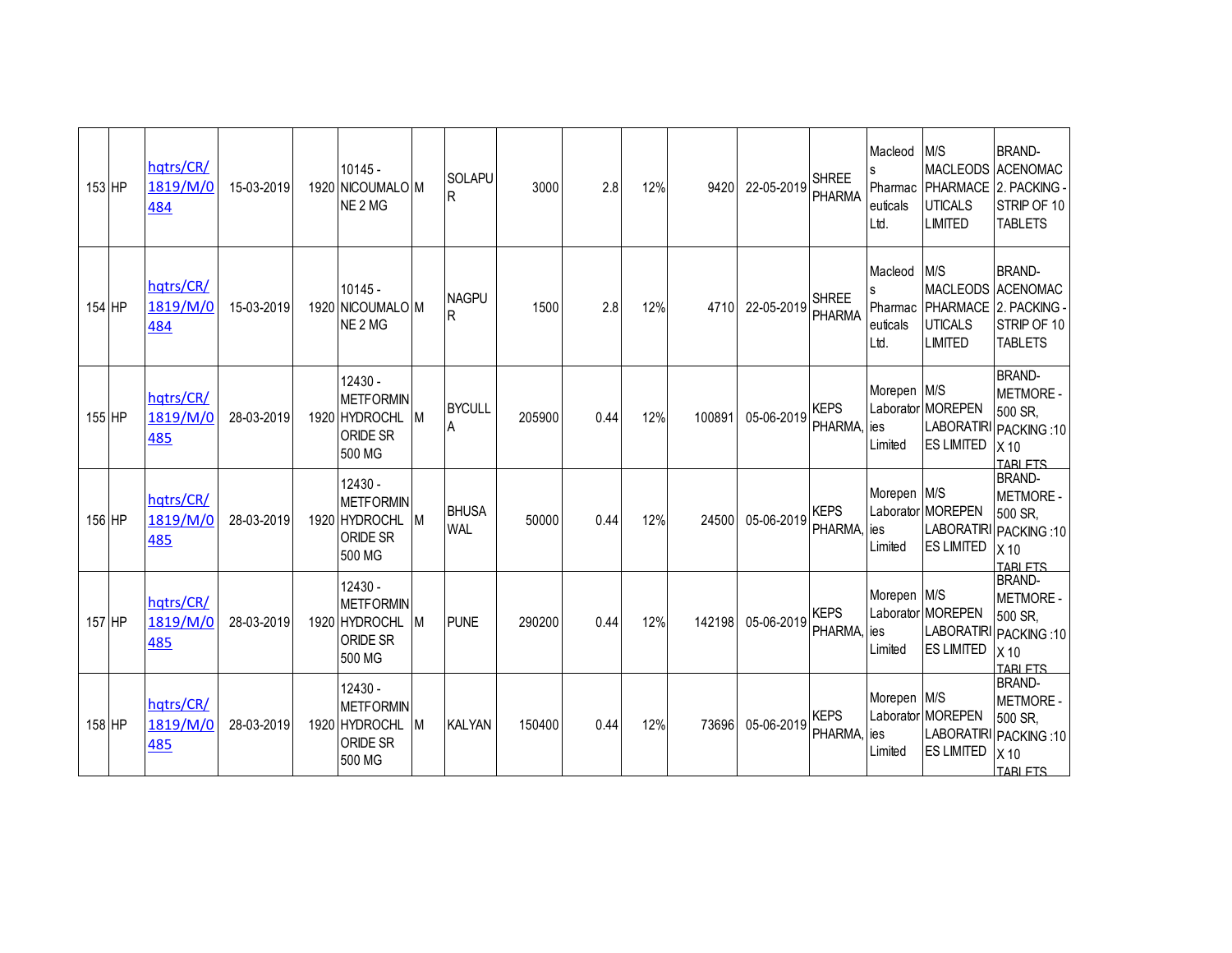| 159 HP   | hqtrs/CR/<br>1819/M/0<br><u>485</u> | 28-03-2019 | 12430 -<br><b>METFORMIN</b><br>1920 HYDROCHL M<br>ORIDE SR<br>500 MG | SOLAPU<br>lR.              | 650000 | 0.44  | 12% | 318500 | 05-06-2019        | <b>KEPS</b><br>PHARMA, ies | Morepen M/S<br>Limited                          | Laborator MOREPEN<br><b>ES LIMITED</b>                                                                             | <b>BRAND-</b><br><b>METMORE -</b><br>500 SR,<br>LABORATIRI PACKING: 10<br>X <sub>10</sub><br><b>TARLETS</b> |
|----------|-------------------------------------|------------|----------------------------------------------------------------------|----------------------------|--------|-------|-----|--------|-------------------|----------------------------|-------------------------------------------------|--------------------------------------------------------------------------------------------------------------------|-------------------------------------------------------------------------------------------------------------|
| 160 HP   | hqtrs/CR/<br>1819/M/0<br>486        | 08-03-2019 | 20053 -<br>1920 LINAGLIPTIN M<br>5 MG                                | <b>BYCULL</b><br>A         | 7000   | 32.02 | 12% | 251020 | 14-05-2019 ENTERP | <b>RISES</b>               | Boehring<br>er<br>Ingelheim<br>India Pvt<br>Ltd | M/S WEST-<br><b>WARD</b><br><b>COLUMBUS</b><br>INC., 1809<br><b>WILSON</b><br>ROAD, COL<br>UMBUS, OH<br>43228, USA | <b>BRAND-</b><br>Trajenta 5<br>mg.Packing -<br>Strip of 10<br>Tablets.                                      |
| $161$ HP | hqtrs/CR/<br>1819/M/0<br>486        | 08-03-2019 | $20053 -$<br>1920 LINAGLIPTIN M<br>5 MG                              | <b>BHUSA</b><br><b>WAL</b> | 5000   | 32.02 | 12% | 179300 | 14-05-2019 ENTERP | <b>RISES</b>               | Boehring<br>er<br>Ingelheim<br>India Pvt<br>Ltd | M/S WEST-<br><b>WARD</b><br><b>COLUMBUS</b><br>INC., 1809<br><b>WILSON</b><br>ROAD, COL<br>UMBUS, OH<br>43228, USA | <b>BRAND-</b><br>Trajenta 5<br>mg.Packing -<br>Strip of 10<br>Tablets.                                      |
| 162 HP   | hqtrs/CR/<br>1819/M/0<br>486        | 08-03-2019 | $20053 -$<br>1920 LINAGLIPTIN M<br>5 MG                              | <b>PUNE</b>                | 3500   | 32.02 | 12% | 125510 | 14-05-2019 ENTERP | <b>RISES</b>               | Boehring<br>er<br>Ingelheim<br>India Pvt<br>Ltd | M/S WEST-<br><b>WARD</b><br><b>COLUMBUS</b><br>INC., 1809<br><b>WILSON</b><br>ROAD,COL<br>UMBUS, OH<br>43228, USA  | <b>BRAND-</b><br>Trajenta 5<br>mg.Packing -<br>Strip of 10<br>Tablets.                                      |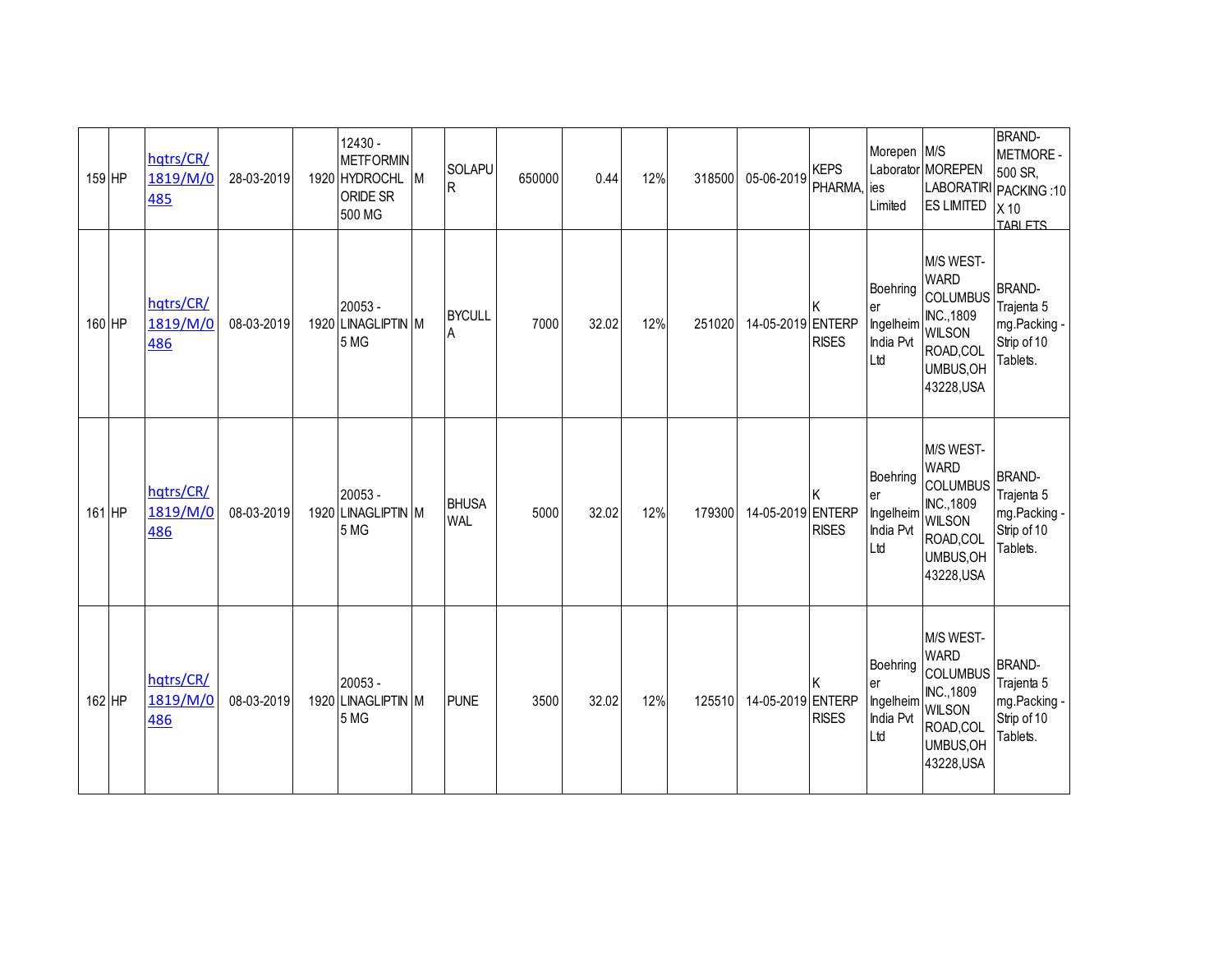| 163 HP | hqtrs/CR/<br>1819/M/0<br>486 | 08-03-2019 |      | 20053 -<br>1920 LINAGLIPTIN M<br>5 MG                                              |   | <b>KALYAN</b>                | 9000   | 32.02 | 12% | 322740   | 14-05-2019 ENTERP | <b>RISES</b>       | Boehring<br>er<br>Ingelheim WILSON<br>India Pvt<br>Ltd | M/S WEST-<br><b>WARD</b><br><b>COLUMBUS</b><br>INC., 1809<br>ROAD,COL<br>UMBUS, OH<br>43228, USA | <b>BRAND-</b><br>Trajenta 5<br>mg.Packing -<br>Strip of 10<br>Tablets. |
|--------|------------------------------|------------|------|------------------------------------------------------------------------------------|---|------------------------------|--------|-------|-----|----------|-------------------|--------------------|--------------------------------------------------------|--------------------------------------------------------------------------------------------------|------------------------------------------------------------------------|
| 164 HP | hqtrs/CR/<br>1819/M/0<br>486 | 08-03-2019 |      | $20053 -$<br>1920 LINAGLIPTIN M<br>5 MG                                            |   | <b>NAGPU</b><br>$\mathsf{R}$ | 5000   | 32.02 | 12% | 179300   | 14-05-2019 ENTERP | ΙK<br><b>RISES</b> | Boehring<br>er<br>Ingelheim WILSON<br>India Pvt<br>Ltd | M/S WEST-<br><b>WARD</b><br><b>COLUMBUS</b><br>INC., 1809<br>ROAD,COL<br>UMBUS, OH<br>43228, USA | <b>BRAND-</b><br>Trajenta 5<br>mg.Packing -<br>Strip of 10<br>Tablets. |
| 165 HP | hqtrs/CR/<br>1819/M/0<br>487 | 07-03-2019 | 1920 | $10121 -$<br>AMOXYCILLI<br>N 500<br>MG+SOD<br><b>CLAVULANA</b><br><b>TE 125 MG</b> | M | <b>BYCULL</b><br>A           | 128160 | 4.37  | 12% | 626702.4 | 13-05-2019        | Saims<br>Pharma    | Theon<br>euticals<br>Limited                           | M/S THEON BRAND-<br>Pharmac PHARMACE<br><b>UTICALS</b><br>LIMITED.                               | <b>THEOMOX</b><br><b>CV. PACK</b><br>OF 10.                            |
| 166 HP | hqtrs/CR/<br>1819/M/0<br>487 | 07-03-2019 | 1920 | $10121 -$<br><b>AMOXYCILLI</b><br>N 500<br>MG+SOD<br>CLAVULANA<br><b>TE 125 MG</b> | M | <b>BHUSA</b><br><b>WAL</b>   | 30750  | 4.37  | 12% | 150367.5 | 13-05-2019        | Saims<br>Pharma    | Theon<br>euticals<br>Limited                           | M/S THEON BRAND-<br>Pharmac   PHARMACE   THEOMOX<br><b>UTICALS</b><br>LIMITED.                   | <b>CV. PACK</b><br>OF 10.                                              |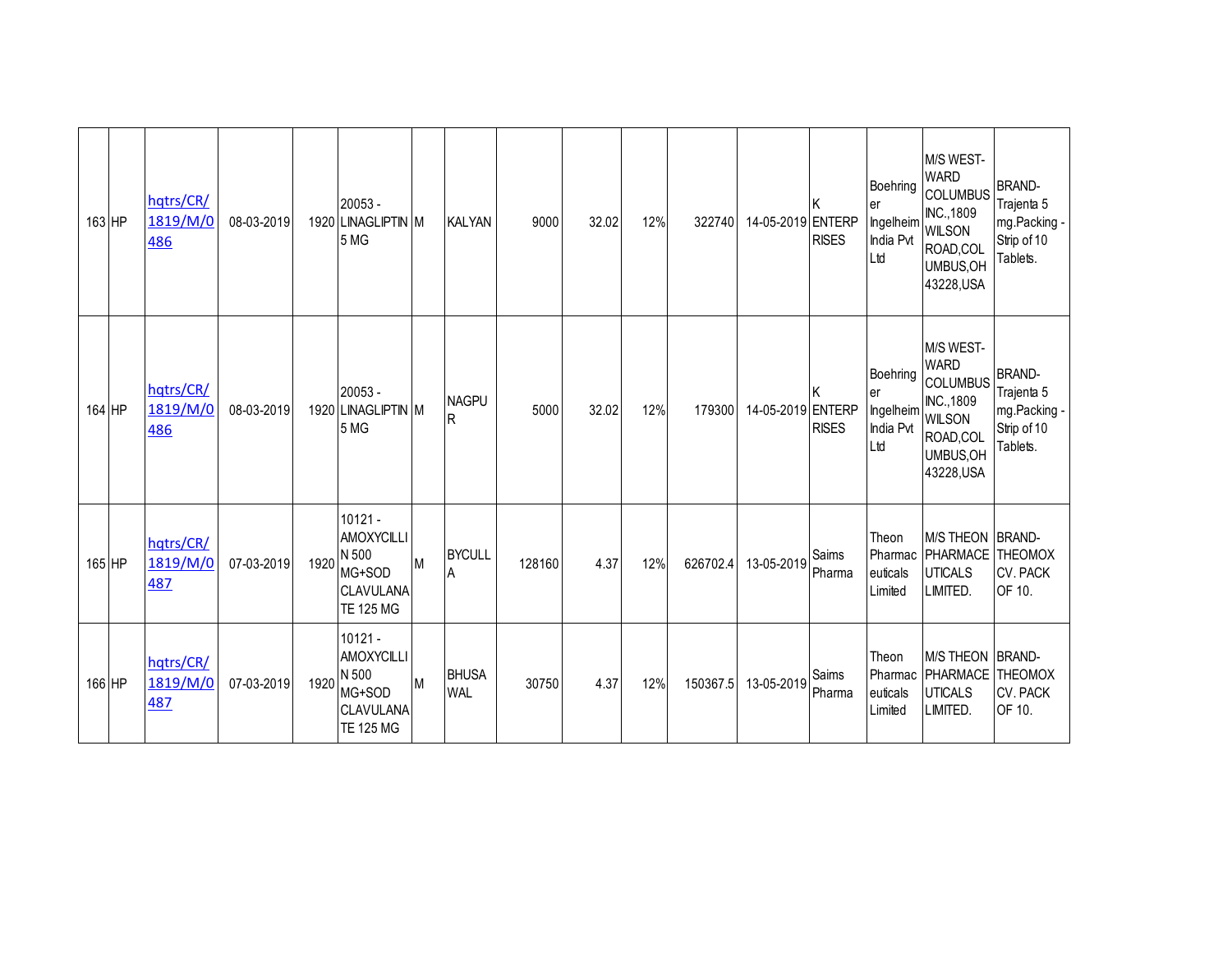| 167 HP | hqtrs/CR/<br>1819/M/0<br><b>487</b> | 07-03-2019 |      | $10121 -$<br>AMOXYCILLI<br>1920 N 500<br>MG+SOD<br><b>CLAVULANA</b><br><b>TE 125 MG</b> | IМ. | <b>PUNE</b>         | 31370  | 4.37 | 12% | 153399.3 | 13-05-2019 | Saims<br>Pharma | Theon<br>euticals<br>Limited | <b>IM/S THEON IBRAND-</b><br>Pharmac   PHARMACE   THEOMOX<br><b>UTICALS</b><br>LIMITED. | <b>CV. PACK</b><br>OF 10. |
|--------|-------------------------------------|------------|------|-----------------------------------------------------------------------------------------|-----|---------------------|--------|------|-----|----------|------------|-----------------|------------------------------|-----------------------------------------------------------------------------------------|---------------------------|
| 168 HP | hqtrs/CR/<br>1819/M/0<br><b>487</b> | 07-03-2019 | 1920 | $10121 -$<br>AMOXYCILLI<br>N 500<br>MG+SOD<br><b>CLAVULANA</b><br><b>TE 125 MG</b>      | M   | <b>KALYAN</b>       | 122080 | 4.37 | 12% | 596971.2 | 13-05-2019 | Saims<br>Pharma | Theon<br>euticals<br>Limited | M/S THEON BRAND-<br>Pharmac   PHARMACE   THEOMOX<br><b>UTICALS</b><br>LIMITED.          | <b>CV. PACK</b><br>OF 10. |
| 169 HP | hqtrs/CR/<br>1819/M/0<br>487        | 07-03-2019 | 1920 | $10121 -$<br>AMOXYCILLI<br>N 500<br>MG+SOD<br><b>CLAVULANA</b><br><b>TE 125 MG</b>      | M   | <b>SOLAPU</b><br>R  | 22560  | 4.37 | 12% | 110318.4 | 13-05-2019 | Saims<br>Pharma | Theon<br>euticals<br>Limited | M/S THEON BRAND-<br>Pharmac   PHARMACE   THEOMOX<br><b>UTICALS</b><br>LIMITED.          | <b>CV. PACK</b><br>OF 10. |
| 170 HP | hqtrs/CR/<br>1819/M/0<br>487        | 07-03-2019 | 1920 | $10121 -$<br>AMOXYCILLI<br>N 500<br>MG+SOD<br><b>CLAVULANA</b><br><b>TE 125 MG</b>      | M   | <b>NAGPU</b><br>lR. | 70970  | 4.37 | 12% | 347043.3 | 13-05-2019 | Saims<br>Pharma | Theon<br>euticals<br>Limited | M/S THEON BRAND-<br>Pharmac   PHARMACE   THEOMOX<br><b>UTICALS</b><br>LIMITED.          | <b>CV. PACK</b><br>OF 10. |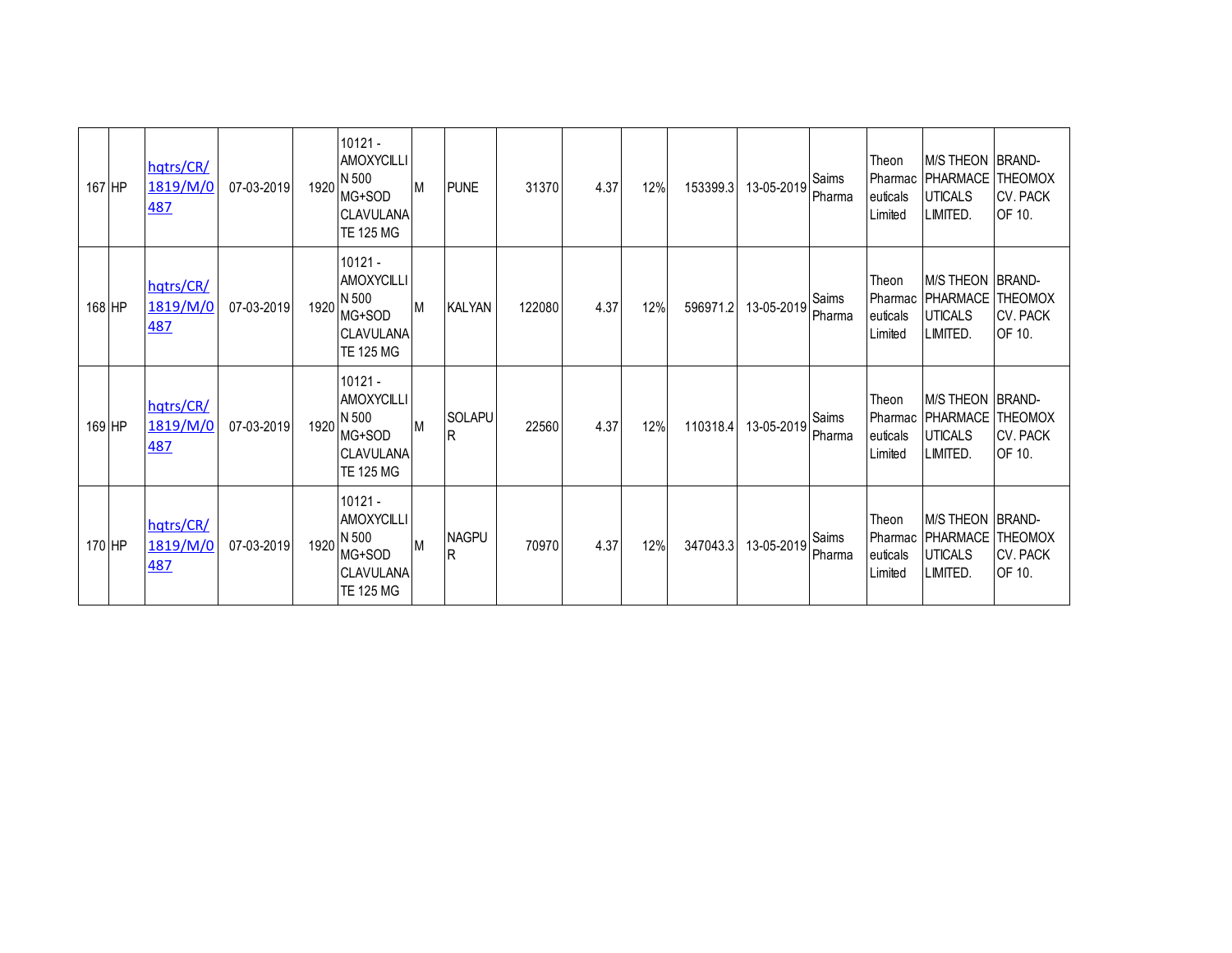| 171 HP | hqtrs/CR/<br>1819/M/0<br><b>488</b> | 01-03-2019 | 1920 | 74592 -<br><b>NORMAL</b><br>SALINE 500<br><b>ML (N.S.)</b> | M | <b>BYCULL</b><br>A         | 13083 | 16.5 | 12% | 241773.84 | 15-04-2019 | <b>KEPS</b><br>PHARMA, Lab | Denis<br>Chem<br>Limited | M/S DENIS<br><b>CHEM LAB</b><br><b>LTD</b>        | P.O Remarks<br>-BRAND-NS<br>500 ML. P.O<br>released<br>against 30%<br>option clause<br>against<br>P.O.No.hqtrs/<br>CR/1718/M/0<br>596, Dt<br>05/03/2018. |
|--------|-------------------------------------|------------|------|------------------------------------------------------------|---|----------------------------|-------|------|-----|-----------|------------|----------------------------|--------------------------|---------------------------------------------------|----------------------------------------------------------------------------------------------------------------------------------------------------------|
| 172 HP | hqtrs/CR/<br>1819/M/0<br><b>488</b> | 01-03-2019 |      | 74592 -<br>1920 NORMAL<br>SALINE 500<br><b>ML (N.S.)</b>   | M | <b>BHUSA</b><br><b>WAL</b> | 2268  | 16.5 | 12% | 41912.64  | 15-04-2019 | <b>KEPS</b><br>PHARMA, Lab | Denis<br>Chem<br>Limited | <b>M/S DENIS</b><br><b>CHEM LAB</b><br><b>LTD</b> | P.O Remarks<br>-BRAND-NS<br>500 ML. P.O<br>released<br>against 30%<br>option clause<br>against<br>P.O.No.hqtrs/<br>CR/1718/M/0<br>596, Dt<br>05/03/2018. |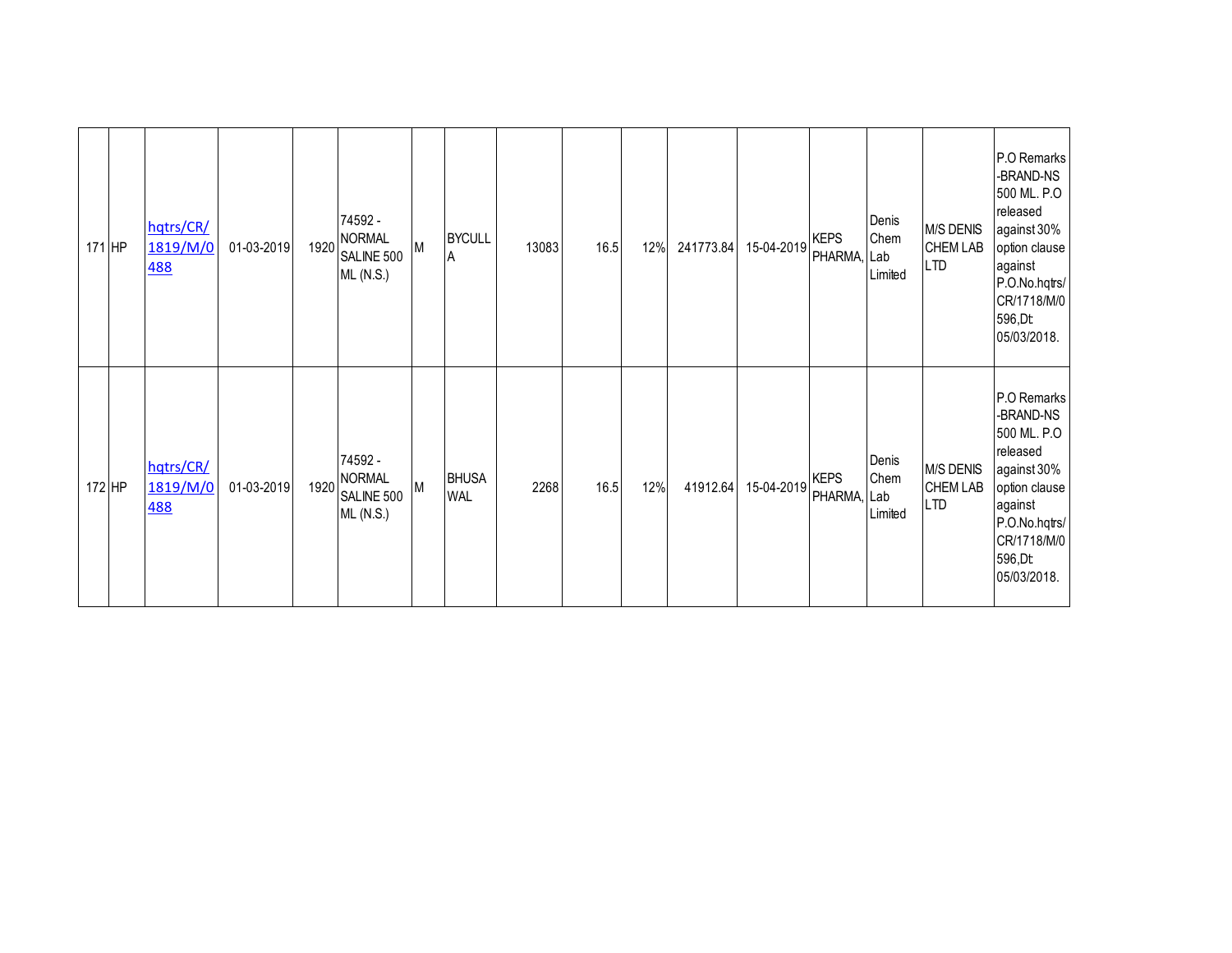| $173$ HP | hqtrs/CR/<br>1819/M/0<br><b>488</b> | 01-03-2019 | 1920 | 74592 -<br><b>NORMAL</b><br>SALINE 500<br><b>ML (N.S.)</b> | М | <b>PUNE</b>   | 979  | 16.5 | 12% | 18091.92 | 15-04-2019 | <b>KEPS</b><br>PHARMA, Lab | Denis<br>Chem<br>Limited | M/S DENIS<br><b>CHEM LAB</b><br><b>LTD</b>        | P.O Remarks<br>-BRAND-NS<br>500 ML. P.O<br>released<br>against 30%<br>option clause<br>against<br>P.O.No.hqtrs/<br>CR/1718/M/0<br>596, Dt<br>05/03/2018. |
|----------|-------------------------------------|------------|------|------------------------------------------------------------|---|---------------|------|------|-----|----------|------------|----------------------------|--------------------------|---------------------------------------------------|----------------------------------------------------------------------------------------------------------------------------------------------------------|
| 174 HP   | hqtrs/CR/<br>1819/M/0<br><b>488</b> | 01-03-2019 |      | 74592 -<br>1920 NORMAL<br>SALINE 500<br><b>ML (N.S.)</b>   | M | <b>KALYAN</b> | 1993 | 16.5 | 12% | 36830.64 | 15-04-2019 | <b>KEPS</b><br>PHARMA, Lab | Denis<br>Chem<br>Limited | <b>M/S DENIS</b><br><b>CHEM LAB</b><br><b>LTD</b> | P.O Remarks<br>-BRAND-NS<br>500 ML. P.O<br>released<br>against 30%<br>option clause<br>against<br>P.O.No.hqtrs/<br>CR/1718/M/0<br>596, Dt<br>05/03/2018. |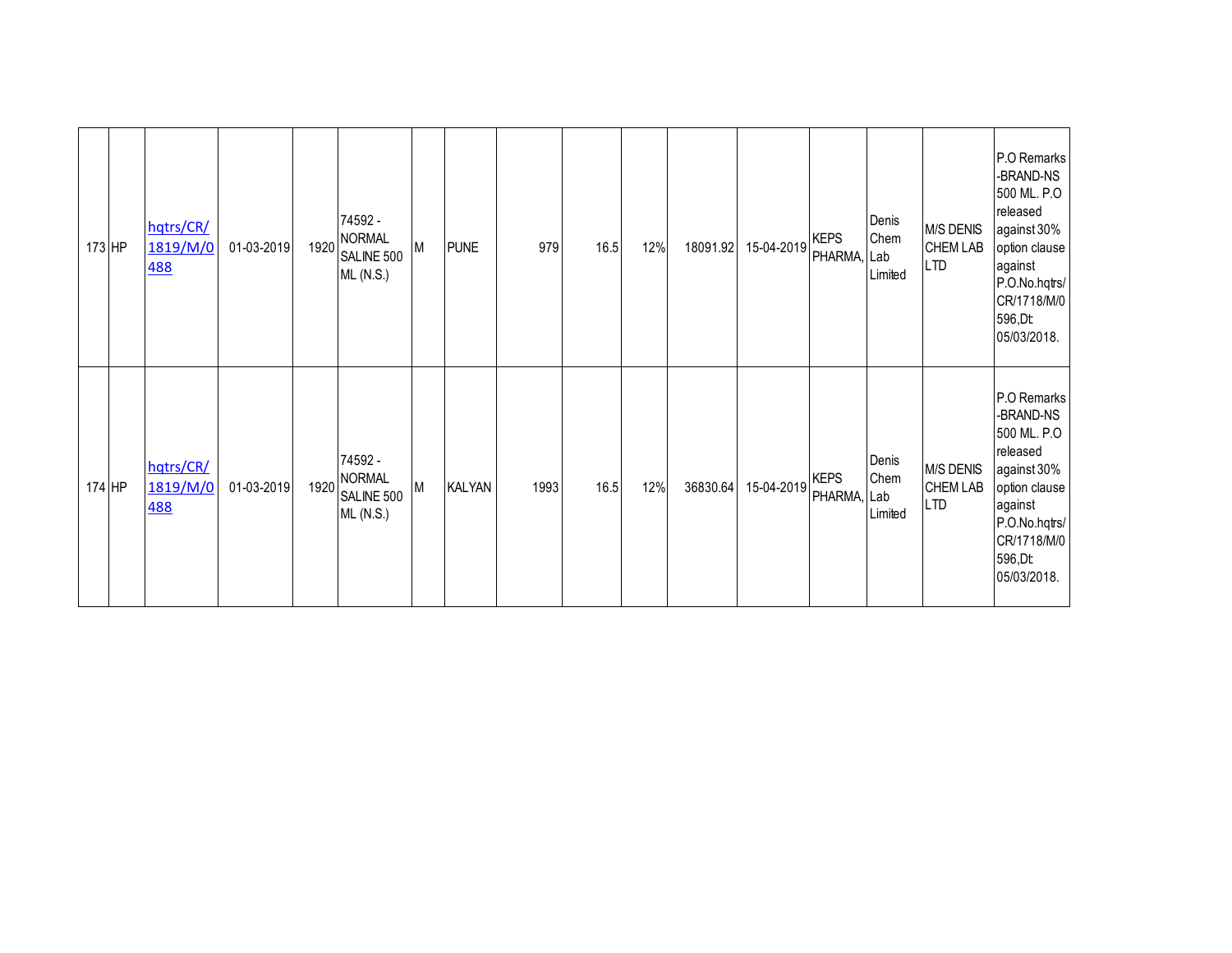| 175 HP | hqtrs/CR/<br>1819/M/0<br>488 | 01-03-2019 | 1920 | 74592 -<br><b>NORMAL</b><br>SALINE 500<br><b>ML (N.S.)</b>                                                                    | M | <b>SOLAPU</b><br>R             | 1479 | 16.5     | 12% | 27331.92  | 15-04-2019 | <b>KEPS</b><br>PHARMA,                                           | Denis<br>Chem<br>Lab<br>Limited | <b>M/S DENIS</b><br><b>CHEM LAB</b><br><b>LTD</b> | P.O Remarks<br>-BRAND-NS<br>500 ML. P.O<br>released<br>against 30%<br>option clause<br>against<br>P.O.No.hqtrs/<br>CR/1718/M/0<br>596, Dt<br>05/03/2018. |
|--------|------------------------------|------------|------|-------------------------------------------------------------------------------------------------------------------------------|---|--------------------------------|------|----------|-----|-----------|------------|------------------------------------------------------------------|---------------------------------|---------------------------------------------------|----------------------------------------------------------------------------------------------------------------------------------------------------------|
| 176 HP | hqtrs/CR/<br>1819/M/0<br>488 | 01-03-2019 | 1920 | 74592 -<br><b>NORMAL</b><br>SALINE 500<br><b>ML (N.S.)</b>                                                                    | M | <b>NAGPU</b><br>$\overline{R}$ | 765  | 16.5     | 12% | 14137.2   | 15-04-2019 | <b>KEPS</b><br>PHARMA, Lab                                       | Denis<br>Chem<br>Limited        | <b>M/S DENIS</b><br><b>CHEM LAB</b><br><b>LTD</b> | P.O Remarks<br>-BRAND-NS<br>500 ML. P.O<br>released<br>against 30%<br>option clause<br>against<br>P.O.No.hqtrs/<br>CR/1718/M/0<br>596, Dt<br>05/03/2018. |
| 177 HP | hqtrs/CR/<br>1819/S/0<br>168 | 11-03-2019 | 1920 | 43039 -<br><b>PARIETEX</b><br><b>OPTIMIZED</b><br>$ COMPOSTE _{S}$<br><b>MESH - 15</b><br>CM,<br><b>CIRCULAR</b><br>(PC015FX) |   | <b>BYCULL</b><br>A             | 5    | 18316.35 | 12% | 102571.55 | 17-05-2019 | <b>JAINAM</b><br><b>PHARMA</b><br><b>INDIA</b><br><b>PVT LTD</b> |                                 | MEDTRONI<br>C                                     | <b>BRAND-</b><br><b>MEDTRONIC</b>                                                                                                                        |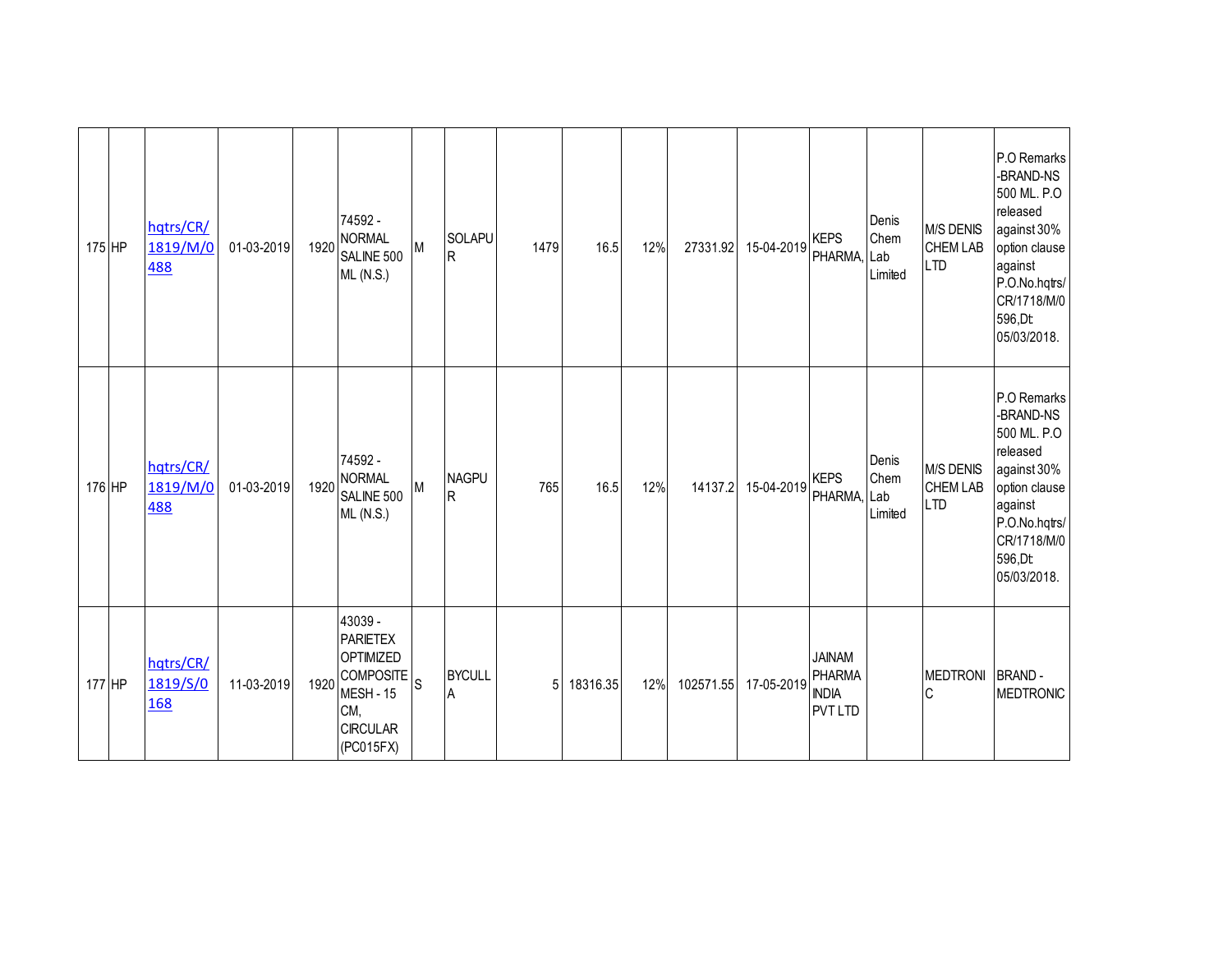| 178 HP | hqtrs/CR/<br>1819/S/0<br><u>168</u> | 11-03-2019 | 1920 | 43039 -<br><b>PARIETEX</b><br><b>OPTIMIZED</b><br> COMPOSITE <sup> </sup> S<br><b>MESH - 15</b><br>CM,<br><b>CIRCULAR</b><br>(PC015FX) | <b>NAGPU</b><br>lR. | 5               | 18316.35 | 12% | 102571.55 | 17-05-2019 | <b>JAINAM</b><br><b>PHARMA</b><br><b>INDIA</b><br><b>PVT LTD</b> | <b>MEDTRONI</b><br>C | BRAND -<br>MEDTRONIC              |
|--------|-------------------------------------|------------|------|----------------------------------------------------------------------------------------------------------------------------------------|---------------------|-----------------|----------|-----|-----------|------------|------------------------------------------------------------------|----------------------|-----------------------------------|
| 179 HP | hqtrs/CR/<br>1819/S/0<br><u>169</u> | 11-03-2019 | 1920 | 43038 -<br><b>PARIETEX</b><br><b>OPTIMIZED</b><br>$ COMPOSTE _{S}$<br><b>MESH - 12</b><br>CM,<br><b>CIRCULAR</b><br>(PC012FX)          | <b>BYCULL</b><br>A  | 51              | 15952.95 | 12% | 89336.5   | 17-05-2019 | <b>JAINAM</b><br><b>PHARMA</b><br><b>INDIA</b><br><b>PVT LTD</b> | <b>MEDTRONI</b><br>C | <b>BRAND-</b><br><b>MEDTRONIC</b> |
| 180 HP | hqtrs/CR/<br>1819/S/0<br><u>169</u> | 11-03-2019 | 1920 | 43038 -<br><b>PARIETEX</b><br><b>OPTIMIZED</b><br>$ COMPOSTE _{S}$<br>MESH - 12<br>CM,<br><b>CIRCULAR</b><br>(PC012FX)                 | <b>NAGPU</b><br>IR. | 10 <sup>1</sup> | 15952.95 | 12% | 178673    | 17-05-2019 | <b>JAINAM</b><br><b>PHARMA</b><br><b>INDIA</b><br><b>PVT LTD</b> | <b>MEDTRONI</b><br>C | BRAND -<br><b>MEDTRONIC</b>       |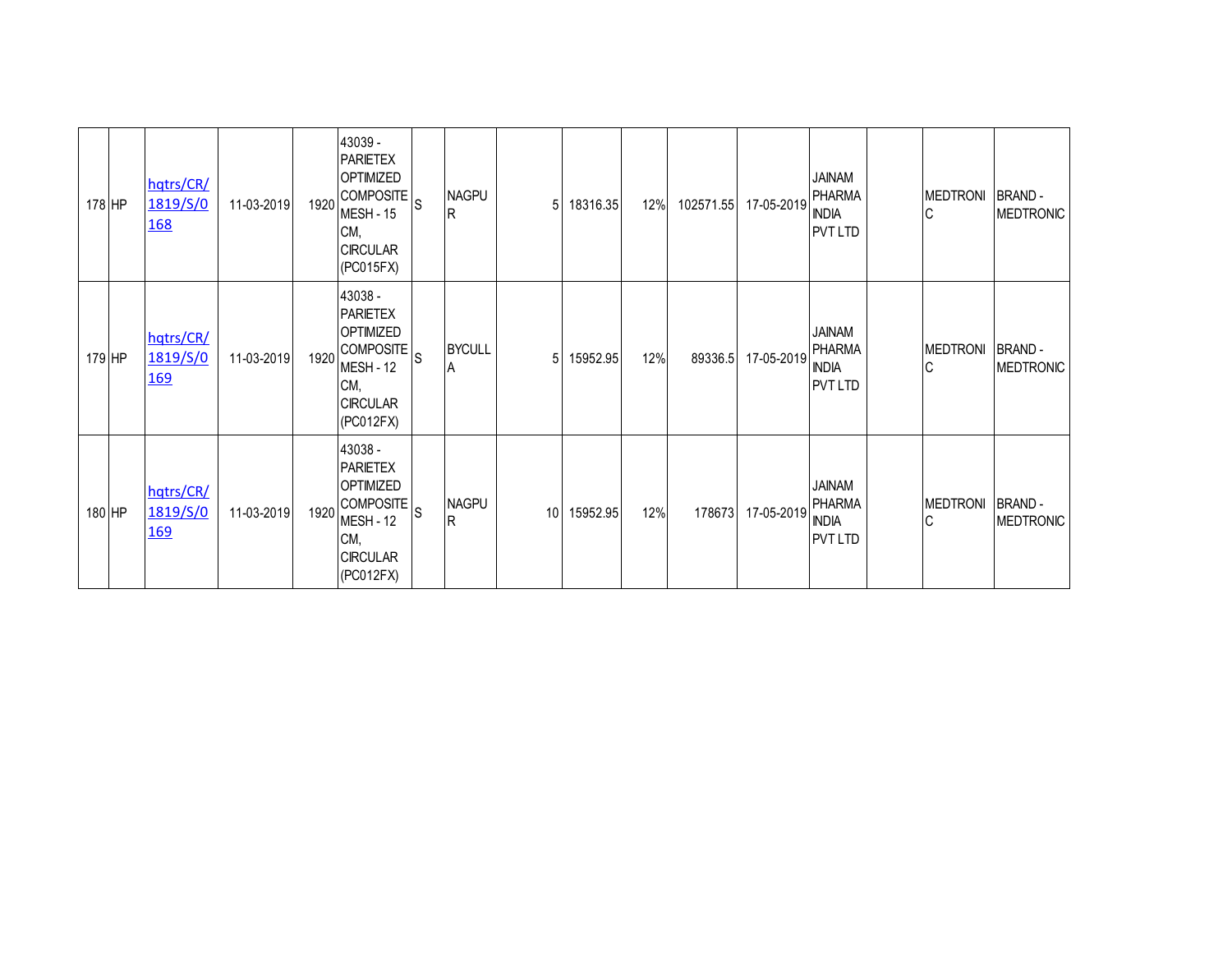| 181 HP | hqtrs/CR/<br>1819/M/0<br>489 | 12-03-2019 |      | 17755 -<br>1819 CETUXIMAB<br>100 MG                 | IM. | <b>BYCULL</b><br>A         | 29  | 15046.13 | 12% | 488698.43 | 13-04-2019        | Vardhma<br>n Health<br>Specialitie<br>s Pvt Ltd | <b>MERCK</b><br>SPECIAL<br><b>TIES</b><br><b>LIMITED</b> | <b>M/S MERCK</b><br>KGaA,<br>PRIVATE Damstadt                                              | <b>BRAND-</b><br>SELF-(<br>Erbitux 20<br>ml/100 mg.).<br>PACK SIZE -<br>1 VIAL OF 20<br>ML. Ref.<br>MD/BY<br>Lt.No.MD.BY.I<br>nj.Cetuximab<br>100 <sub>mg</sub><br>(P.Code<br>17755) dated<br>07/02/19. |
|--------|------------------------------|------------|------|-----------------------------------------------------|-----|----------------------------|-----|----------|-----|-----------|-------------------|-------------------------------------------------|----------------------------------------------------------|--------------------------------------------------------------------------------------------|---------------------------------------------------------------------------------------------------------------------------------------------------------------------------------------------------------|
| 182 HP | hqtrs/CR/<br>1819/M/0<br>490 | 11-03-2019 | 1920 | 15607 - EYE<br><b>DROPS</b><br><b>NEPAFENA</b><br>Ć | M   | <b>BYCULL</b><br>Α         | 720 | 72       | 12% | 58060.8   | 17-05-2019 ENTERP | <b>RISES</b>                                    | Centaur<br>Pharmac<br>euticals<br><b>PvtLtd</b>          | <b>M/S AKUMS</b><br><b>DRUGS</b><br><b>AND</b><br>PHARMACE<br><b>UTICALS</b><br><b>LTD</b> | <b>BRAND-</b><br><b>NEPACENT</b><br><b>EYE</b><br>DROPS, VIAL<br>OF 5 ML.                                                                                                                               |
| 183 HP | hqtrs/CR/<br>1819/M/0<br>490 | 11-03-2019 | 1920 | 15607 - EYE<br><b>DROPS</b><br><b>NEPAFENA</b><br>С | M   | <b>BHUSA</b><br><b>WAL</b> | 800 | 72       | 12% | 64512     | 17-05-2019 ENTERP | <b>RISES</b>                                    | Centaur<br>Pharmac<br>euticals<br><b>PvtLtd</b>          | <b>M/S AKUMS</b><br><b>DRUGS</b><br><b>AND</b><br>PHARMACE<br><b>UTICALS</b><br><b>LTD</b> | <b>BRAND-</b><br><b>NEPACENT</b><br>EYE<br>DROPS, VIAL<br>OF 5 ML.                                                                                                                                      |
| 184 HP | hqtrs/CR/<br>1819/M/0<br>490 | 11-03-2019 | 1920 | 15607 - EYE<br><b>DROPS</b><br><b>NEPAFENA</b><br>С | М   | <b>KALYAN</b>              | 160 | 72       | 12% | 12902.4   | 17-05-2019 ENTERP | <b>RISES</b>                                    | Centaur<br>Pharmac<br>euticals<br><b>Pvt Ltd</b>         | <b>M/S AKUMS</b><br><b>DRUGS</b><br><b>AND</b><br>PHARMACE<br><b>UTICALS</b><br><b>LTD</b> | <b>BRAND-</b><br><b>NEPACENT</b><br>EYE<br>DROPS, VIAL<br>OF 5 ML.                                                                                                                                      |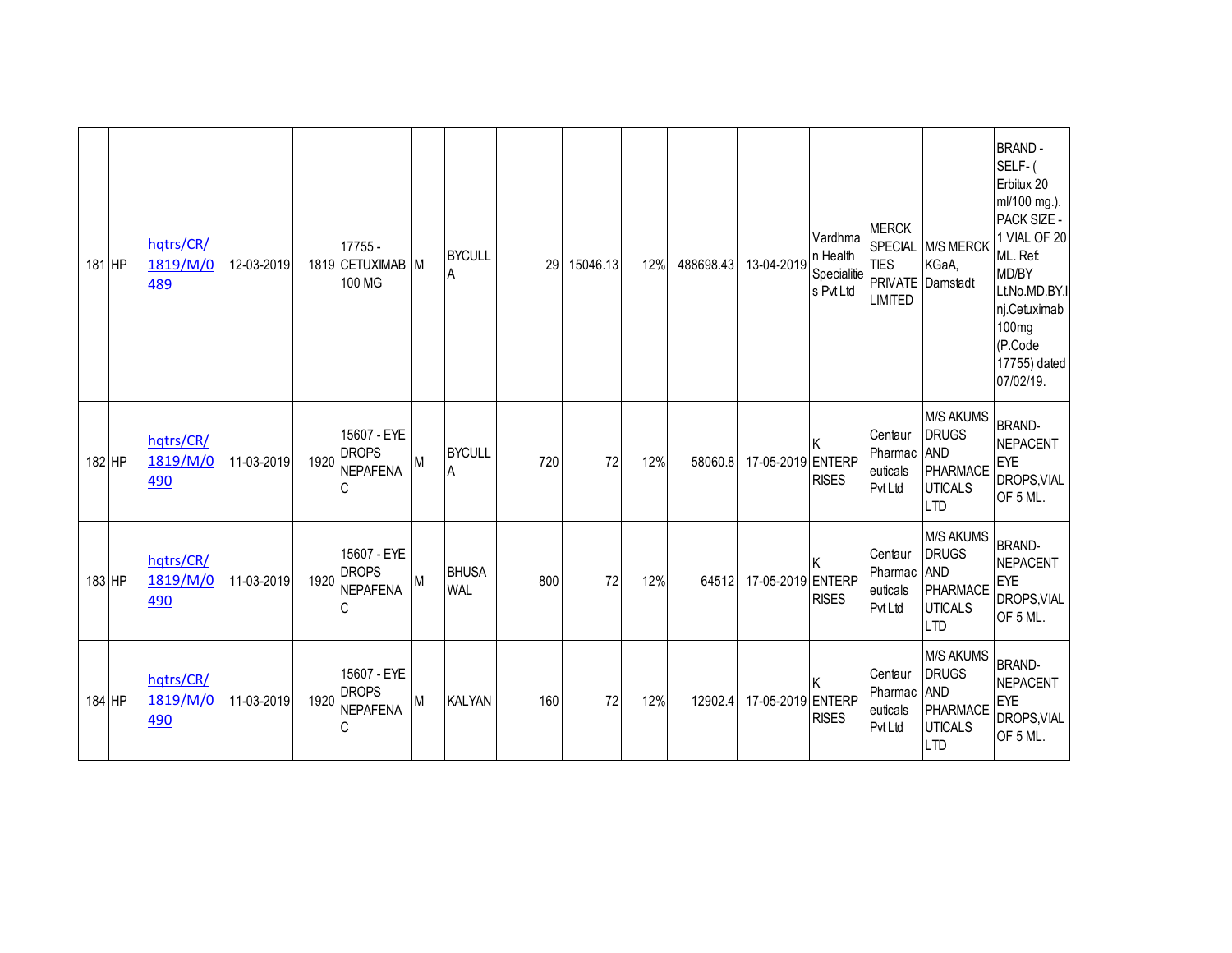| 185 HP | hqtrs/CR/<br>1819/M/0<br>490 | 11-03-2019 | 1920 | 15607 - EYE<br><b>DROPS</b><br><b>NEPAFENA</b><br>С                               | М | SOLAPU<br>lR.              | 25   | 72    | 12% | 2016   | 17-05-2019 ENTERP | <b>RISES</b>                 | Centaur<br>Pharmac<br>euticals<br>PvtLtd           | <b>M/S AKUMS</b><br><b>DRUGS</b><br><b>AND</b><br>PHARMACE<br><b>UTICALS</b><br><b>LTD</b>         | <b>BRAND-</b><br><b>NEPACENT</b><br>EYE<br>DROPS, VIAL<br>OF 5 ML. |
|--------|------------------------------|------------|------|-----------------------------------------------------------------------------------|---|----------------------------|------|-------|-----|--------|-------------------|------------------------------|----------------------------------------------------|----------------------------------------------------------------------------------------------------|--------------------------------------------------------------------|
| 186 HP | hqtrs/CR/<br>1819/M/0<br>490 | 11-03-2019 | 1920 | 15607 - EYE<br><b>DROPS</b><br><b>NEPAFENA</b><br>C                               | М | <b>NAGPU</b><br>lR.        | 150  | 72    | 12% | 12096  | 17-05-2019 ENTERP | <b>RISES</b>                 | Centaur<br>Pharmac<br>euticals<br>PvtLtd           | <b>M/S AKUMS</b><br><b>DRUGS</b><br><b>AND</b><br>PHARMACE<br><b>UTICALS</b><br><b>LTD</b>         | <b>BRAND-</b><br><b>NEPACENT</b><br>EYE<br>DROPS, VIAL<br>OF 5 ML. |
| 187 HP | hqtrs/CR/<br>1819/M/0<br>491 | 13-03-2019 | 1920 | 60038 -<br><b>AMOXYCILLI</b><br>N 1000<br>MG+SOD<br>CLAVULANA<br><b>TE 200 MG</b> | M | <b>BYCULL</b><br>۱A        | 9000 | 32.19 | 12% | 324450 | 04-05-2019        | <b>KEPS</b><br>PHARMA        | Akums<br>Drugs &<br>Pharmac<br>euticals<br>Limited | <b>M/S AKUMS</b><br><b>DRUGS</b><br><b>AND</b><br>PHARMACE AGUMAY.<br><b>UTICALS</b><br><b>LTD</b> | <b>BRAND-</b>                                                      |
| 188 HP | hqtrs/CR/<br>1819/M/0<br>491 | 13-03-2019 | 1920 | 60038 -<br><b>AMOXYCILLI</b><br>N 1000<br>MG+SOD<br>CLAVULANA<br><b>TE 200 MG</b> | M | <b>BHUSA</b><br><b>WAL</b> | 150  | 32.19 | 12% | 5407.5 | 04-05-2019        | <b>KEPS</b><br><b>PHARMA</b> | Akums<br>Drugs &<br>Pharmac<br>euticals<br>Limited | <b>M/S AKUMS</b><br><b>DRUGS</b><br><b>AND</b><br>PHARMACE AGUMAY.<br><b>UTICALS</b><br><b>LTD</b> | <b>BRAND-</b>                                                      |
| 189 HP | hqtrs/CR/<br>1819/M/0<br>491 | 13-03-2019 | 1920 | 60038 -<br><b>AMOXYCILLI</b><br>N 1000<br>MG+SOD<br>CLAVULANA<br><b>TE 200 MG</b> | M | <b>PUNE</b>                | 620  | 32.19 | 12% | 22351  | 04-05-2019        | <b>KEPS</b><br>PHARMA,       | Akums<br>Drugs &<br>Pharmac<br>euticals<br>Limited | <b>M/S AKUMS</b><br><b>DRUGS</b><br><b>AND</b><br>PHARMACE AGUMAY.<br><b>UTICALS</b><br><b>LTD</b> | <b>BRAND-</b>                                                      |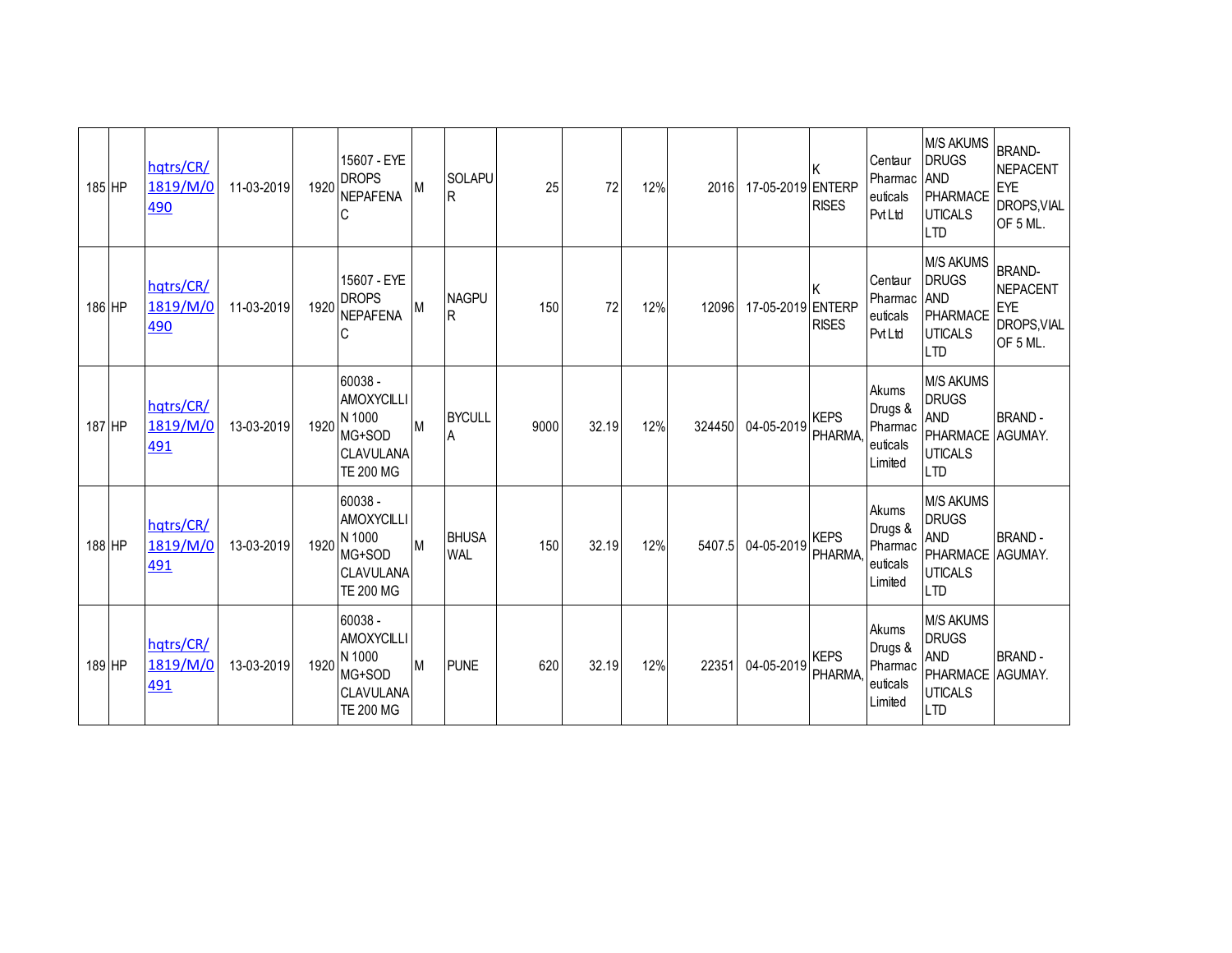| 190 HP | hqtrs/CR/<br>1819/M/0<br>491        | 13-03-2019 | 1920 | 60038 -<br><b>AMOXYCILLI</b><br>N 1000<br>MG+SOD<br>CLAVULANA<br><b>TE 200 MG</b>          | M | <b>KALYAN</b>       | 1920  | 32.19 | 12% | 69216    | 04-05-2019      | <b>KEPS</b><br>PHARMA,       | Akums<br>Drugs &<br>Pharmac<br>euticals<br>Limited | <b>M/S AKUMS</b><br><b>DRUGS</b><br><b>AND</b><br>PHARMACE<br><b>UTICALS</b><br><b>LTD</b>         | <b>BRAND-</b><br>AGUMAY.                                                                                                                                                                            |
|--------|-------------------------------------|------------|------|--------------------------------------------------------------------------------------------|---|---------------------|-------|-------|-----|----------|-----------------|------------------------------|----------------------------------------------------|----------------------------------------------------------------------------------------------------|-----------------------------------------------------------------------------------------------------------------------------------------------------------------------------------------------------|
| 191 HP | hqtrs/CR/<br>1819/M/0<br><u>491</u> | 13-03-2019 | 1920 | 60038 -<br>AMOXYCILLI<br>N 1000<br>MG+SOD<br>CLAVULANA<br><b>TE 200 MG</b>                 | M | SOLAPU<br>R         | 450   | 32.19 | 12% | 16222.5  | 04-05-2019      | <b>KEPS</b><br>PHARMA,       | Akums<br>Drugs &<br>Pharmac<br>euticals<br>Limited | <b>M/S AKUMS</b><br><b>DRUGS</b><br><b>AND</b><br>PHARMACE AGUMAY.<br><b>UTICALS</b><br><b>LTD</b> | <b>BRAND-</b>                                                                                                                                                                                       |
| 192 HP | hqtrs/CR/<br>1819/M/0<br>491        | 13-03-2019 | 1920 | $60038 -$<br><b>AMOXYCILLI</b><br>N 1000<br>MG+SOD<br><b>CLAVULANA</b><br><b>TE 200 MG</b> | M | <b>NAGPU</b><br>R   | 5850  | 32.19 | 12% | 210892.5 | 04-05-2019      | <b>KEPS</b><br><b>PHARMA</b> | Akums<br>Drugs &<br>Pharmac<br>euticals<br>Limited | <b>M/S AKUMS</b><br><b>DRUGS</b><br><b>AND</b><br>PHARMACE AGUMAY.<br><b>UTICALS</b><br><b>LTD</b> | <b>BRAND-</b>                                                                                                                                                                                       |
| 193 HP | hqtrs/CR/<br>1819/M/0<br>492        | 12-03-2019 |      | 12265 -<br>1920 PANTOPRA<br>ZOLE 40 MG                                                     | М | <b>BYCULL</b><br>۱A | 10000 | 10.35 | 12% | 115900   | 18-05-2019 Labs | Lyka<br>Lmited               | Lyka<br>Labs<br>Lmited                             | <b>LYKA LABS</b><br><b>LTD</b>                                                                     | <b>BRAND-</b><br>lnj.Lypan<br>40 <sub>mg</sub><br>(Without<br>diluent). The<br>firm has<br>deposited SD<br>of Rs 24828<br>(Chief<br>Cashier MR<br>Receipt<br>No.0101180<br>10554 dt<br>07/03/2019). |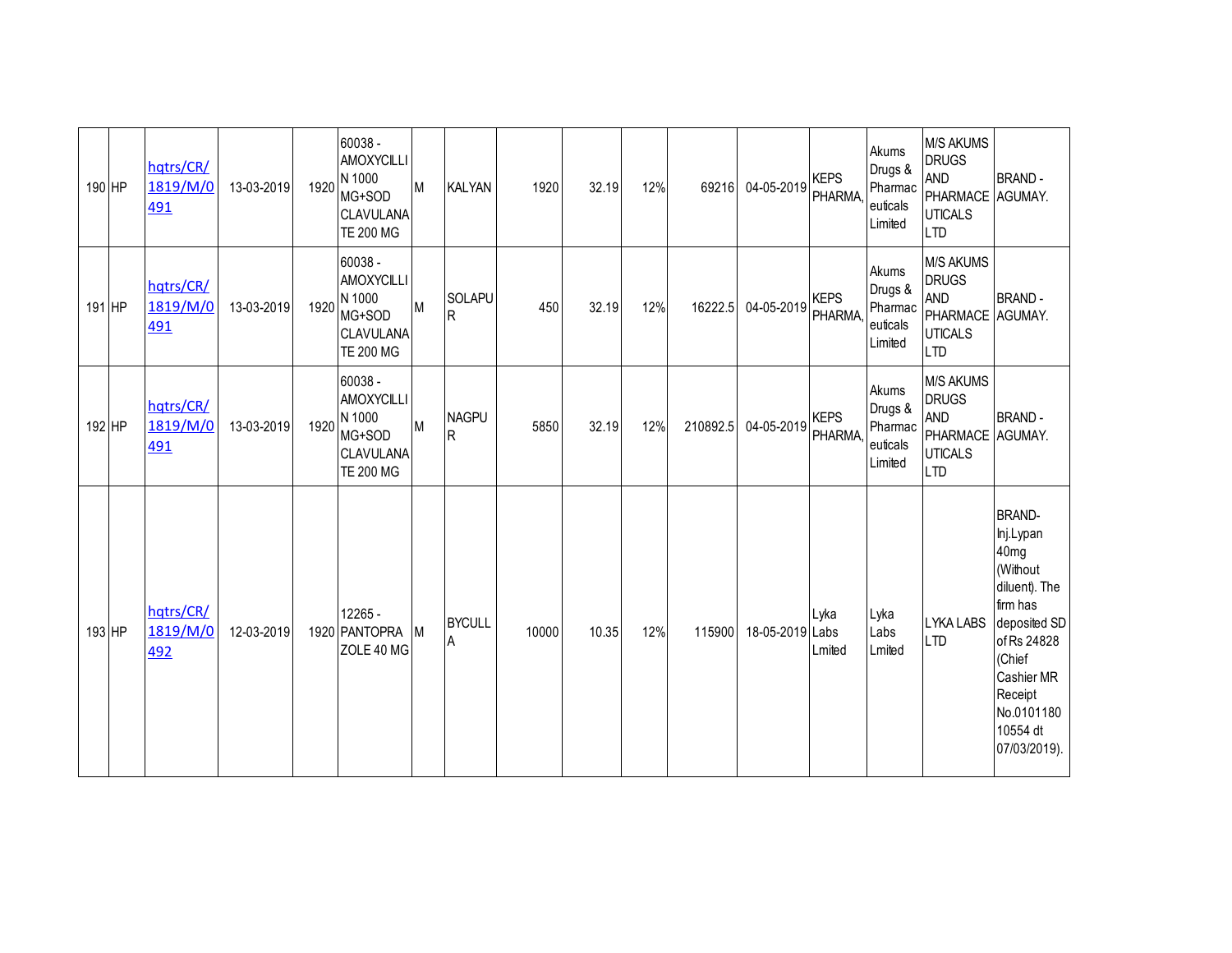| 194 HP | hqtrs/CR/<br>1819/M/0<br>492 | 12-03-2019 | 12265 -<br>1920 PANTOPRA M<br>ZOLE 40 MG |   | <b>BHUSA</b><br>WAL | 5000 | 10.35 | 12% | 57950    | 18-05-2019 Labs | Lyka<br>Lmited | Lyka<br>Labs<br>Lmited | <b>LTD</b> | <b>BRAND-</b><br>Inj.Lypan<br>40 <sub>mg</sub><br>(Without<br>diluent). The<br>firm has<br>LYKA LABS deposited SD<br>of Rs 24828<br>(Chief<br>Cashier MR<br>Receipt<br>No.0101180<br>10554 dt<br>07/03/2019). |
|--------|------------------------------|------------|------------------------------------------|---|---------------------|------|-------|-----|----------|-----------------|----------------|------------------------|------------|---------------------------------------------------------------------------------------------------------------------------------------------------------------------------------------------------------------|
| 195 HP | hqtrs/CR/<br>1819/M/0<br>492 | 12-03-2019 | 12265 -<br>1920 PANTOPRA<br>ZOLE 40 MG   | M | <b>PUNE</b>         | 918  | 10.35 | 12% | 10639.62 | 18-05-2019 Labs | Lyka<br>Lmited | Lyka<br>Labs<br>Lmited | <b>LTD</b> | <b>BRAND-</b><br>Inj.Lypan<br>40mg<br>(Without<br>diluent). The<br>firm has<br>LYKA LABS deposited SD<br>of Rs 24828<br>(Chief<br>Cashier MR<br>Receipt<br>No.0101180<br>10554 dt<br>07/03/2019).             |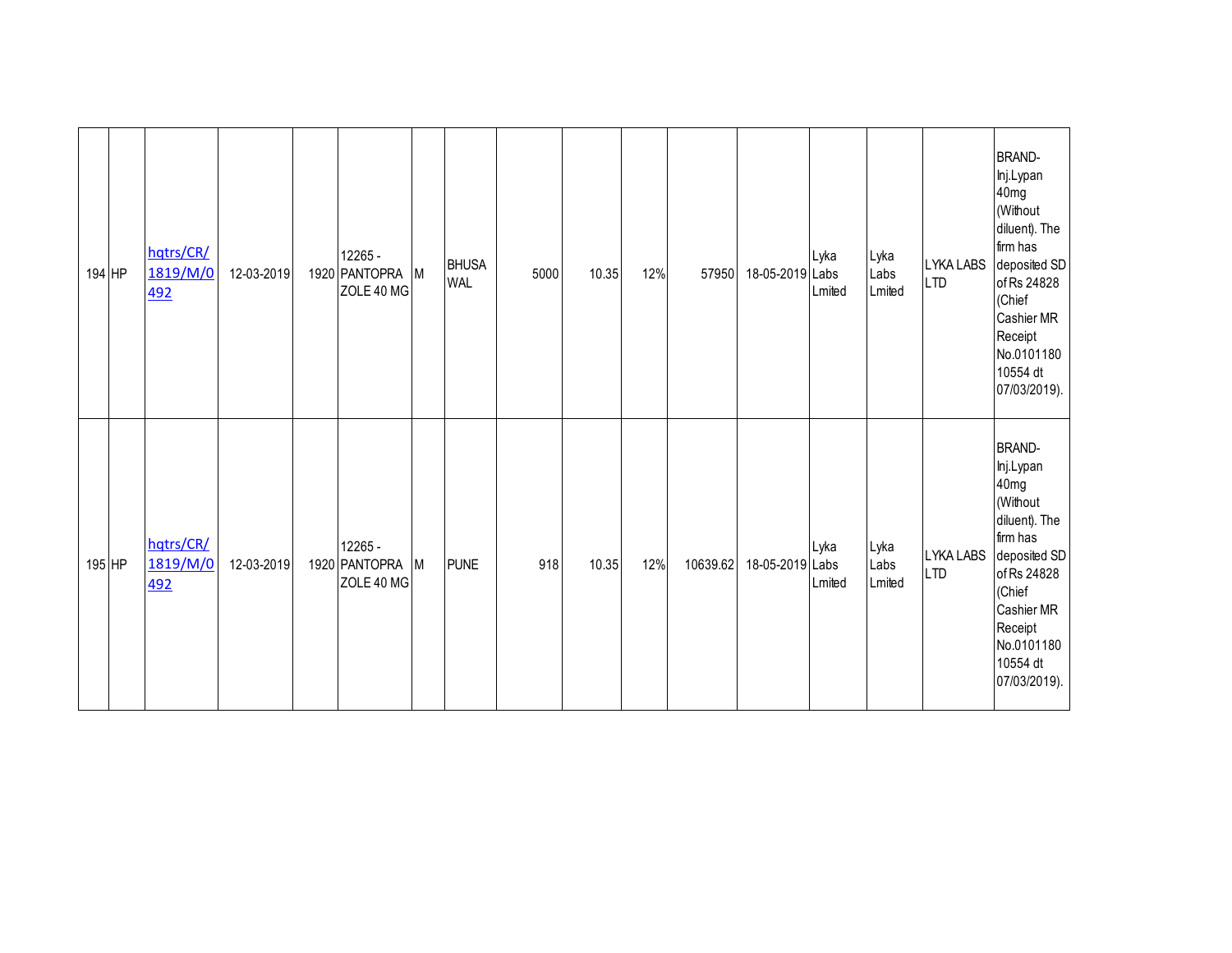| 196 HP | hqtrs/CR/<br>1819/M/0<br>492        | 12-03-2019 |      | 12265 -<br>1920 PANTOPRA<br>ZOLE 40 MG                          | M | SOLAPU<br>$\mathsf R$     | 1000  | 10.35 | 12% | 11590     | 18-05-2019 Labs | Lyka<br>Lmited         | Lyka<br>Labs<br>Lmited               | <b>LYKA LABS</b><br><b>LTD</b> | <b>BRAND-</b><br>lnj.Lypan<br>40 <sub>mg</sub><br>(Without<br>diluent). The<br>firm has<br>deposited SD<br>of Rs 24828<br>(Chief<br>Cashier MR<br>Receipt<br>No.0101180<br>10554 dt<br>07/03/2019). |
|--------|-------------------------------------|------------|------|-----------------------------------------------------------------|---|---------------------------|-------|-------|-----|-----------|-----------------|------------------------|--------------------------------------|--------------------------------|-----------------------------------------------------------------------------------------------------------------------------------------------------------------------------------------------------|
| 197 HP | hqtrs/CR/<br>1819/M/0<br><u>492</u> | 12-03-2019 |      | 12265 -<br>1920 PANTOPRA<br>ZOLE 40 MG                          | M | <b>NAGPU</b><br>${\sf R}$ | 4500  | 10.35 | 12% | 52155     | 18-05-2019 Labs | Lyka<br>Lmited         | Lyka<br>Labs<br>Lmited               | LYKA LABS<br><b>LTD</b>        | <b>BRAND-</b><br>lnj.Lypan<br>40 <sub>mg</sub><br>(Without<br>diluent). The<br>firm has<br>deposited SD<br>of Rs 24828<br>(Chief<br>Cashier MR<br>Receipt<br>No.0101180<br>10554 dt<br>07/03/2019). |
| 198 HP | hqtrs/CR/<br>1819/M/0<br>493        | 18-03-2019 | 1920 | 75502 -<br><b>COUGH</b><br><b>EXPECTOR</b><br><b>ANT 100 ML</b> | M | <b>BYCULL</b><br>A        | 15712 | 9     | 12% | 158376.96 | 25-05-2019      | GAGAN<br><b>PHARMA</b> | Ortin<br>Laborator<br>ies<br>Limited | Ortin<br>Laboratories<br>Ltd   | <b>BRAND-</b><br><b>DECODIL</b><br><b>EXPECTORA</b><br>NT SYRUP.                                                                                                                                    |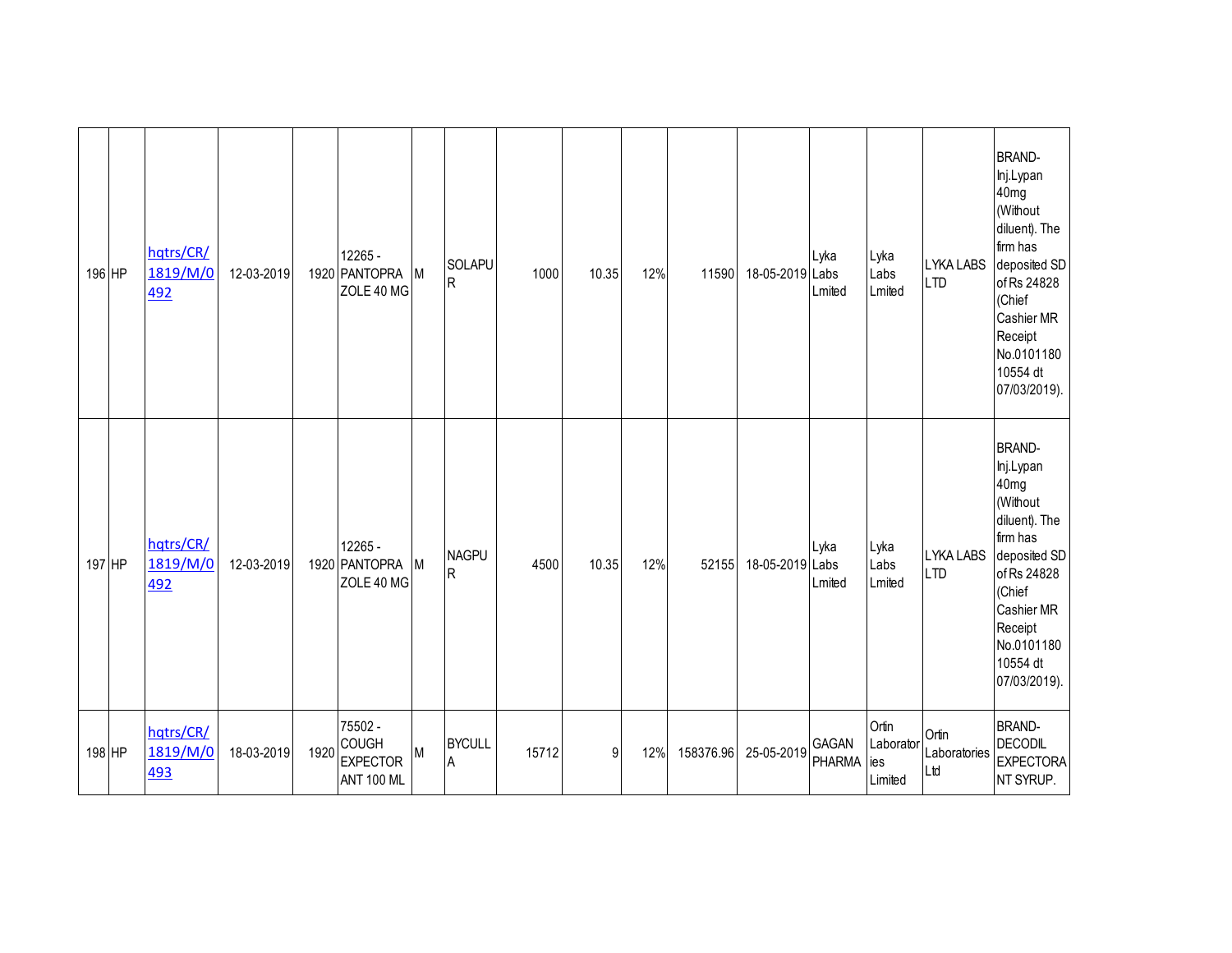| 199 HP | hqtrs/CR/<br>1819/M/0<br>493        | 18-03-2019 | 1920 | 75502 -<br><b>COUGH</b><br><b>EXPECTOR</b><br><b>ANT 100 ML</b>                                                                |   | <b>BHUSA</b><br><b>WAL</b>   | 20000 | 9     | 12% | 201600    | 25-05-2019        | <b>GAGAN</b><br><b>PHARMA</b> | Ortin<br>Laborator<br>ies<br>Limited | Ortin<br>Laboratories<br>Ltd                   | <b>BRAND-</b><br><b>DECODIL</b><br><b>EXPECTORA</b><br>NT SYRUP. |
|--------|-------------------------------------|------------|------|--------------------------------------------------------------------------------------------------------------------------------|---|------------------------------|-------|-------|-----|-----------|-------------------|-------------------------------|--------------------------------------|------------------------------------------------|------------------------------------------------------------------|
| 200 HP | hqtrs/CR/<br>1819/M/0<br>493        | 18-03-2019 | 1920 | 75502 -<br><b>COUGH</b><br><b>EXPECTOR</b><br><b>ANT 100 ML</b>                                                                | М | <b>PUNE</b>                  | 3430  | 9     | 12% | 34574.4   | 25-05-2019        | GAGAN<br>PHARMA               | Ortin<br>Laborator<br>ies<br>Limited | Ortin<br>Laboratories<br>Ltd                   | <b>BRAND-</b><br><b>DECODIL</b><br><b>EXPECTORA</b><br>NT SYRUP. |
| 201 HP | hqtrs/CR/<br>1819/M/0<br>493        | 18-03-2019 | 1920 | 75502 -<br><b>COUGH</b><br><b>EXPECTOR</b><br><b>ANT 100 ML</b>                                                                | М | <b>KALYAN</b>                | 13114 | 9     | 12% | 132189.12 | 25-05-2019        | GAGAN<br><b>PHARMA</b>        | Ortin<br>Laborator<br>ies<br>Limited | Ortin<br>Laboratories<br>Ltd                   | <b>BRAND-</b><br><b>DECODIL</b><br><b>EXPECTORA</b><br>NT SYRUP. |
| 202 HP | hqtrs/CR/<br>1819/M/0<br><u>493</u> | 18-03-2019 | 1920 | 75502 -<br><b>COUGH</b><br><b>EXPECTOR</b><br><b>ANT 100 ML</b>                                                                |   | <b>SOLAPU</b><br>$\mathsf R$ | 5100  | 9     | 12% | 51408     | 25-05-2019        | <b>GAGAN</b><br><b>PHARMA</b> | Ortin<br>Laborator<br>ies<br>Limited | Ortin<br>Laboratories<br>Ltd                   | <b>BRAND-</b><br><b>DECODIL</b><br><b>EXPECTORA</b><br>NT SYRUP. |
| 203 HP | hqtrs/CR/<br>1819/M/0<br>493        | 18-03-2019 | 1920 | 75502 -<br><b>COUGH</b><br><b>EXPECTOR</b><br><b>ANT 100 ML</b>                                                                |   | <b>NAGPU</b><br>R            | 3000  | 9     | 12% | 30240     | 25-05-2019        | GAGAN<br><b>PHARMA</b>        | Ortin<br>Laborator<br>ies<br>Limited | Ortin<br>Laboratories<br>Ltd                   | <b>BRAND-</b><br><b>DECODIL</b><br><b>EXPECTORA</b><br>NT SYRUP. |
| 204 HP | hqtrs/CR/<br>1819/M/0<br>494        | 12-03-2019 |      | 12330 -<br>SODIUM<br><b>CARBOXY</b><br><b>METHYL</b><br>1920 CELLULOSE M<br>$0.5% +$<br><b>OXYCHLOR</b><br>O COMPLEX<br>0.005% |   | <b>BYCULL</b><br>A           | 650   | 14.85 | 12% | 10809.5   | 20-05-2019 ENTERP | <b>RISES</b>                  | Indoco<br>Remedie<br>ls Ltd.         | <b>INDOCO</b><br><b>REMEDIES</b><br><b>LTD</b> | <b>BRAND-</b><br><b>IRIVISC EYE</b><br>DROPS.                    |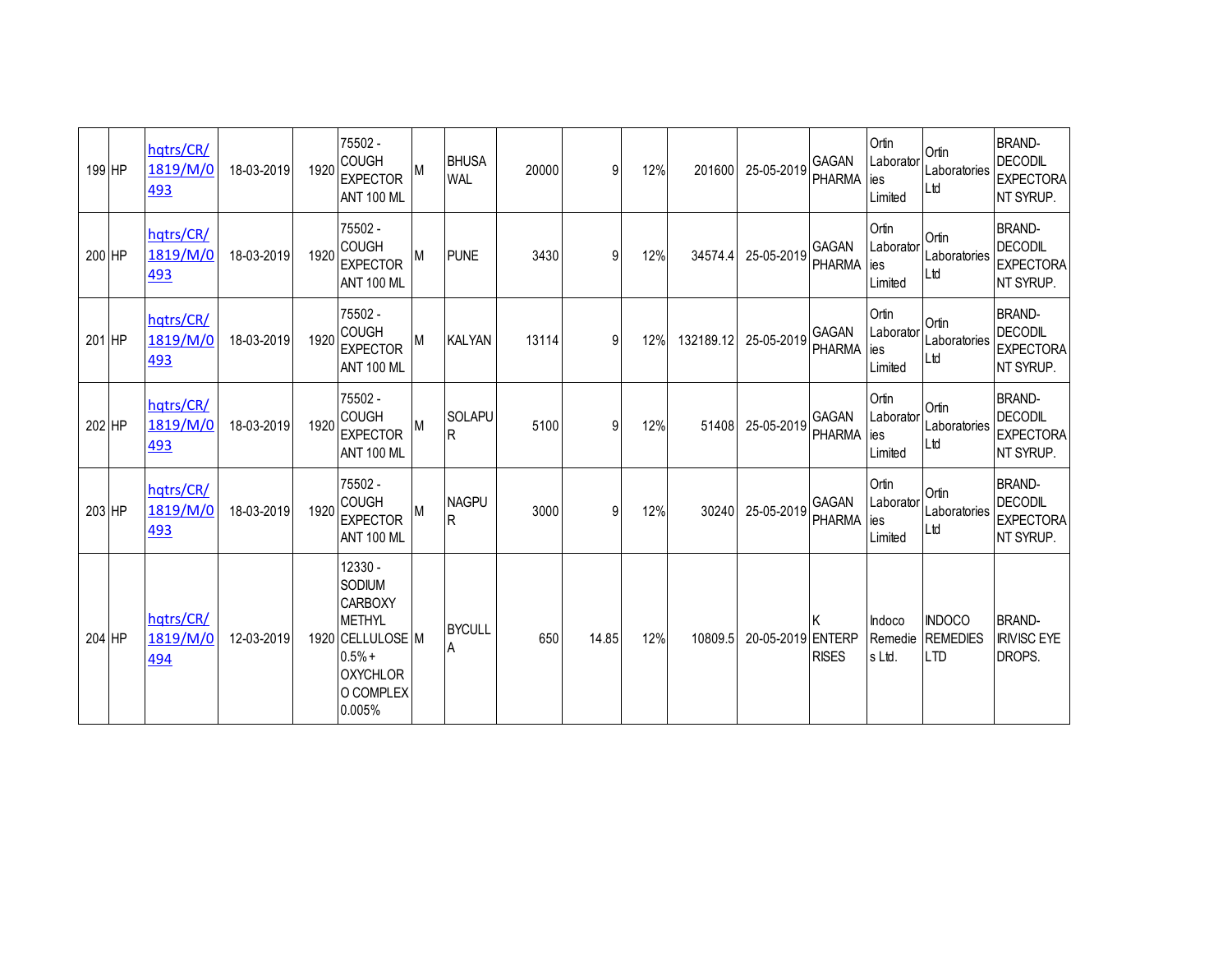| 205 HP |        | hqtrs/CR/<br>1819/M/0<br><u>494</u> | 12-03-2019 | 12330 -<br>SODIUM<br><b>CARBOXY</b><br><b>METHYL</b><br>1920 CELLULOSE M<br>$0.5% +$<br><b>OXYCHLOR</b><br>O COMPLEX<br>0.005% | <b>BHUSA</b><br><b>WAL</b> | 4400 | 14.85 | 12% | 73172   | 20-05-2019 ENTERP | <b>RISES</b> | Indoco<br>s Ltd. | <b>INDOCO</b><br>Remedie REMEDIES<br><b>LTD</b> | <b>BRAND-</b><br><b>IRIVISC EYE</b><br>DROPS. |
|--------|--------|-------------------------------------|------------|--------------------------------------------------------------------------------------------------------------------------------|----------------------------|------|-------|-----|---------|-------------------|--------------|------------------|-------------------------------------------------|-----------------------------------------------|
|        | 206 HP | hqtrs/CR/<br>1819/M/0<br>494        | 12-03-2019 | 12330 -<br>SODIUM<br><b>CARBOXY</b><br><b>METHYL</b><br>1920 CELLULOSE M<br>$0.5% +$<br><b>OXYCHLOR</b><br>O COMPLEX<br>0.005% | <b>PUNE</b>                | 1010 | 14.85 | 12% | 16796.3 | 20-05-2019 ENTERP | <b>RISES</b> | Indoco<br>s Ltd. | <b>INDOCO</b><br>Remedie REMEDIES<br><b>LTD</b> | <b>BRAND-</b><br><b>IRIVISC EYE</b><br>DROPS. |
| 207 HP |        | hqtrs/CR/<br>1819/M/0<br>494        | 12-03-2019 | 12330 -<br>SODIUM<br><b>CARBOXY</b><br><b>METHYL</b><br>1920 CELLULOSE M<br>$0.5% +$<br><b>OXYCHLOR</b><br>O COMPLEX<br>0.005% | <b>SOLAPU</b><br>R         | 580  | 14.85 | 12% | 9645.4  | 20-05-2019 ENTERP | <b>RISES</b> | Indoco<br>s Ltd. | <b>INDOCO</b><br>Remedie REMEDIES<br><b>LTD</b> | <b>BRAND-</b><br><b>IRIVISC EYE</b><br>DROPS. |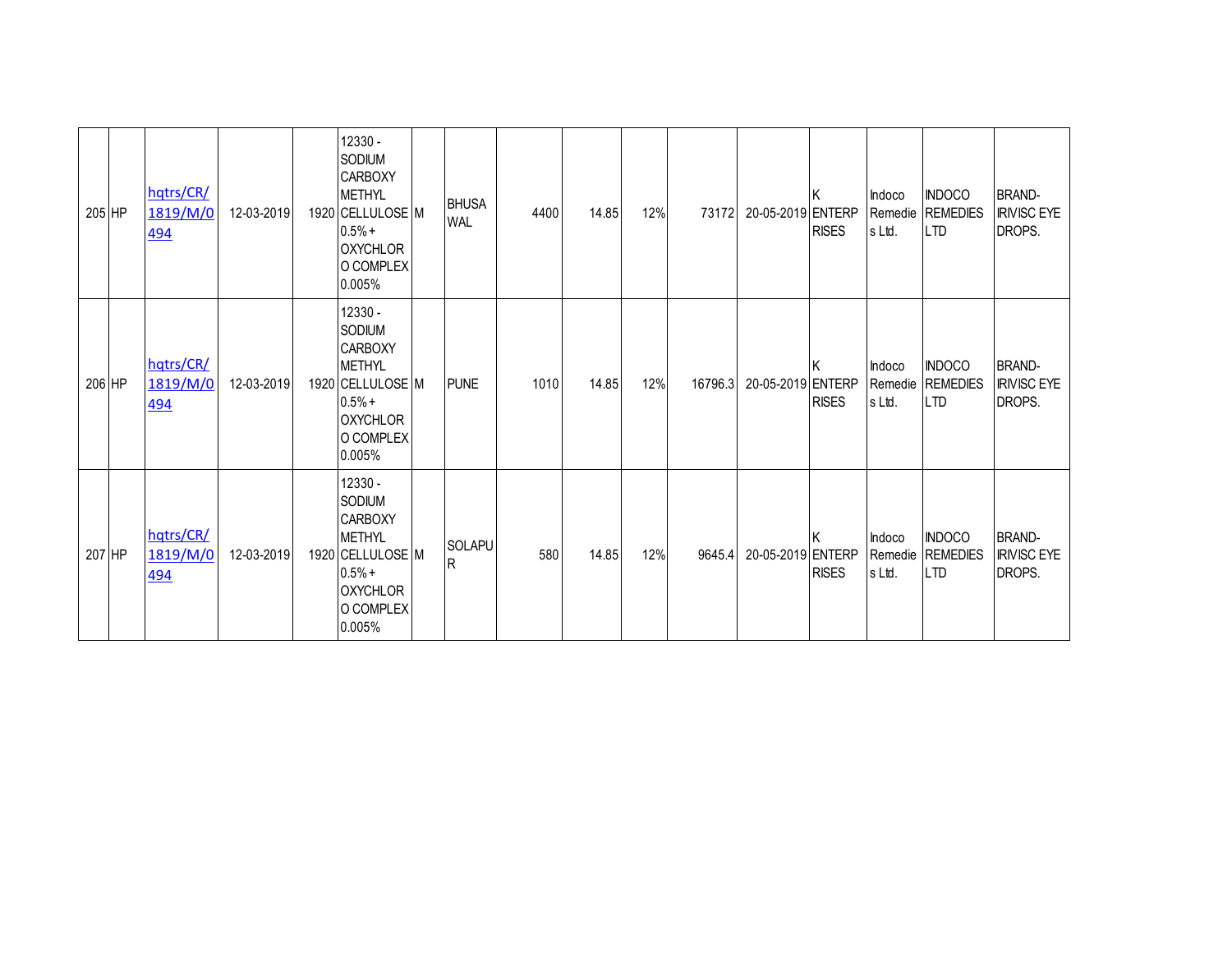| 208 HP |        | hqtrs/CR/<br>1819/M/0<br><u>494</u> | 12-03-2019 |         | 12330 -<br>SODIUM<br><b>CARBOXY</b><br><b>METHYL</b><br>1920 CELLULOSE M<br>$0.5% +$<br><b>OXYCHLOR</b><br>O COMPLEX<br>0.005% |   | <b>NAGPU</b><br><b>R</b> | 700   | 14.85 | 12% | 11641     | 20-05-2019 ENTERP  | <b>RISES</b>                | Indoco<br>Remedie<br>s Ltd.                  | <b>INDOCO</b><br><b>REMEDIES</b><br><b>LTD</b>                       | <b>BRAND-</b><br><b>IRIVISC EYE</b><br>DROPS.                                                                                                                                                                 |
|--------|--------|-------------------------------------|------------|---------|--------------------------------------------------------------------------------------------------------------------------------|---|--------------------------|-------|-------|-----|-----------|--------------------|-----------------------------|----------------------------------------------|----------------------------------------------------------------------|---------------------------------------------------------------------------------------------------------------------------------------------------------------------------------------------------------------|
| 209 HP |        | hqtrs/CR/<br>1819/M/0<br>495        | 13-03-2019 | 1920 AG | 91057 -<br><b>ELTROMOP</b><br>OLAMINE (<br>REVOLADE)<br>50 MG                                                                  | M | <b>BYCULL</b><br>A       | 392   | 1460  | 12% | 640998.4  | 20-05-2019 MARKETI | <b>ASHISH</b><br><b>NG</b>  | S<br><b>HEALTH</b><br>CARE<br><b>PVT LTD</b> | NOVARTI NOVARTIS<br><b>PHARMA</b><br><b>STEIN AG</b><br><b>BASEL</b> | <b>BRAND-</b><br><b>REVOLADE</b><br>50 MG.<br>PACK OF<br>2X7s.                                                                                                                                                |
|        | 210 HP | hqtrs/CR/<br>1819/M/0<br>497        | 15-03-2019 |         | 15555 -<br>1920 SAXAGLIPTI M<br>N <sub>5</sub> M <sub>G</sub>                                                                  |   | <b>BYCULL</b><br>Α       | 18452 | 26.6  | 12% | 549685.08 | 31-05-2019 ENTERP  | <b>SPAN</b><br><b>RISES</b> | Astra<br>Zeneca<br>Pharma<br>India Ltd       | <b>ASTRA</b><br>ZENECA<br>PHARMACE<br><b>UTICALS</b><br>LP, USA      | <b>BRAND-</b><br><b>ONGLYZA</b><br>5MG. PACK<br>OF 2 X 14s.<br>The firm<br>should give<br>undertaking<br>to replace the<br>stocks at free<br>of cost in the<br>event of<br>expiry and<br>non-<br>consumption. |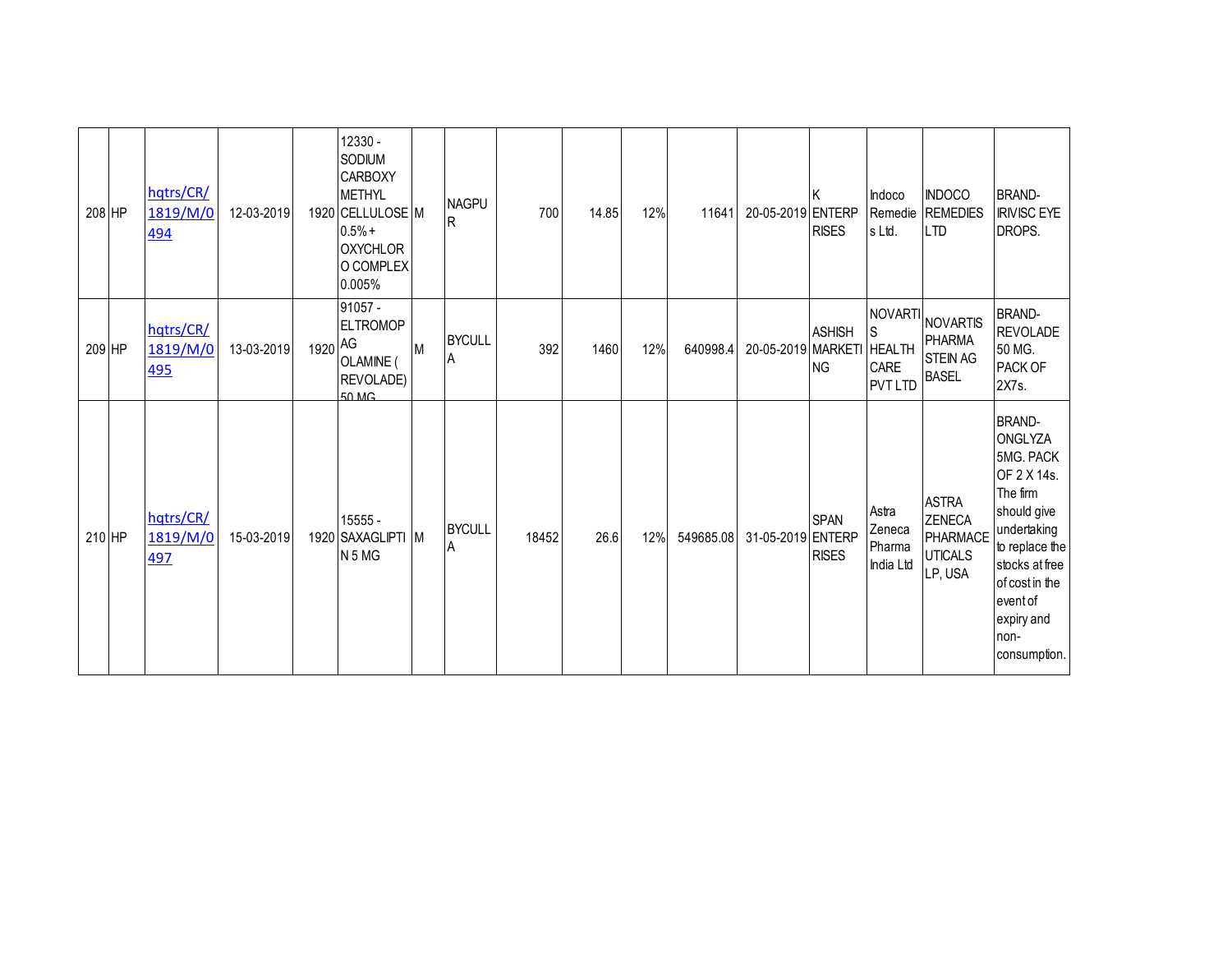| $211$ HP | hqtrs/CR/<br>1819/M/0<br>497 | 15-03-2019 |          | 15555 -<br>1920 SAXAGLIPTI M<br>N <sub>5</sub> M <sub>G</sub> |   | SOLAPU<br>lR.      | 12432  | 26.6 | 12% | 370349.28 | 31-05-2019 ENTERP | <b>SPAN</b><br><b>RISES</b>                 | Astra<br>Zeneca<br>Pharma<br>India Ltd | <b>ASTRA</b><br><b>ZENECA</b><br>PHARMACE<br><b>UTICALS</b><br>LP, USA  | <b>BRAND-</b><br>ONGLYZA<br>5MG. PACK<br>OF 2 X 14s.<br>The firm<br>should give<br>undertaking<br>to replace the<br>stocks at free<br>of cost in the<br>event of<br>expiry and<br>non-<br>consumption. |
|----------|------------------------------|------------|----------|---------------------------------------------------------------|---|--------------------|--------|------|-----|-----------|-------------------|---------------------------------------------|----------------------------------------|-------------------------------------------------------------------------|--------------------------------------------------------------------------------------------------------------------------------------------------------------------------------------------------------|
| $212$ HP | hqtrs/CR/<br>1819/M/0<br>498 | 15-03-2019 | 1920 GIN | 17716 -<br><b>CASPOFUN</b><br>ACETATE 50<br><b>MG</b>         | M | <b>BYCULL</b><br>A | 50     | 2777 | 5%  | 145792.5  | 14-03-2020        | Candaur<br>Pharmac<br>euticals<br>Pvt. Ltd. | Glenmar<br>Pharmac<br>euticals<br>Ltd, | <b>GLENMARK REQUIRED</b><br>PHARMACE BY<br><b>UTICALS</b><br><b>LTD</b> | <b>BRAND-</b><br><b>CASFUNG</b><br>50mg.<br>DELIVERY:A<br>S AND<br><b>WHEN</b><br>CONSIGNEE<br>UPTO <sub>1</sub><br>YEAR FROM<br>PO DATE.13-<br>03-2019<br>Delivery upto<br>dt.14-03-<br>2019          |
| $213$ HP | hqtrs/CR/<br>1819/M/0<br>499 | 15-03-2019 | 1920 5   | 10305 -<br><b>AMLODIPINE</b><br>MG+ATENO<br>LOL 50 MG         | M | <b>BYCULL</b><br>A | 160000 | 0.24 | 12% | 43200     | 27-05-2019        | GAGAN<br>PHARMA lies                        | Ortin<br>Laborator<br>Limited          | Ortin<br>Laboratories<br>Ltd                                            | BRAND-TAB.<br>AMLOBID.                                                                                                                                                                                 |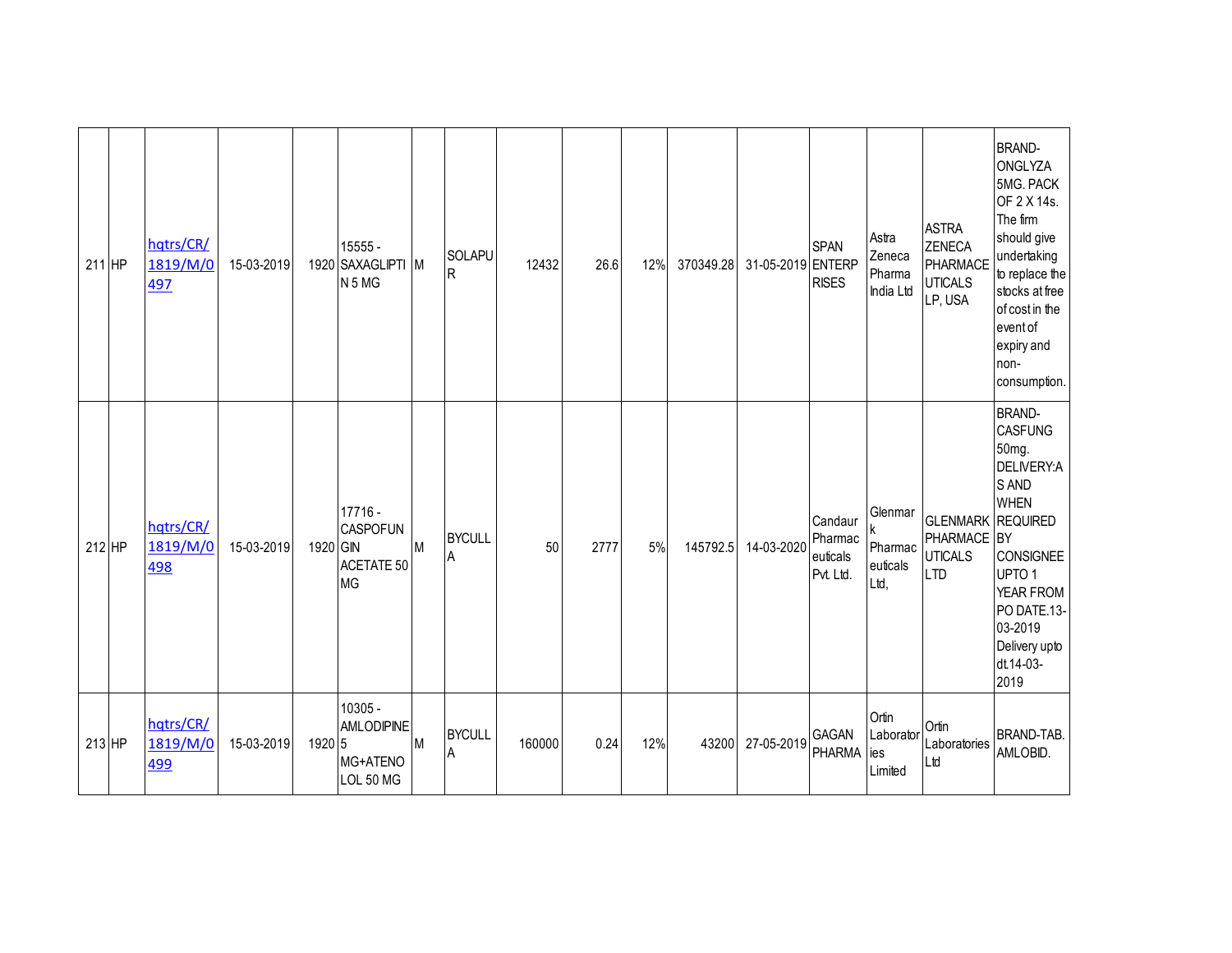| 214 HP | hqtrs/CR/<br>1819/M/0<br>499 | 15-03-2019 | 1920 5 | 10305 -<br><b>AMLODIPINE</b><br>MG+ATENO<br>LOL 50 MG          | <b>M</b>  | <b>PUNE</b>                | 52830   | 0.24 | 12% | 14264.1 27-05-2019        | GAGAN<br><b>PHARMA</b>        | Ortin<br>ies<br>Limited  | Ortin<br>Laborator Laboratories<br>Ltd       | <b>BRAND-TAB.</b><br>AMLOBID. |
|--------|------------------------------|------------|--------|----------------------------------------------------------------|-----------|----------------------------|---------|------|-----|---------------------------|-------------------------------|--------------------------|----------------------------------------------|-------------------------------|
| 215 HP | hqtrs/CR/<br>1819/M/0<br>499 | 15-03-2019 | 1920 5 | $10305 -$<br><b>AMLODIPINE</b><br>MG+ATENO<br>LOL 50 MG        | <b>M</b>  | <b>KALYAN</b>              | 180470  | 0.24 | 12% | 48726.9 27-05-2019        | <b>GAGAN</b><br>PHARMA        | Ortin<br>ies<br>Limited  | Urui<br>Laborator Laboratories<br>Ltd        | <b>BRAND-TAB.</b><br>AMLOBID. |
| 216 HP | hqtrs/CR/<br>1819/M/0<br>499 | 15-03-2019 | 1920 5 | $10305 -$<br><b>AMLODIPINE</b><br>MG+ATENO<br><b>LOL 50 MG</b> | <b>IM</b> | <b>NAGPU</b>               | 25000   | 0.24 | 12% | 6750 27-05-2019           | PHARMA                        | Ortin<br>ies<br>Limited  | Ortin<br>GAGAN Laborator Laboratories<br>Ltd | <b>BRAND-TAB.</b><br>AMLOBID. |
| 217 HP | hqtrs/CR/<br>1819/M/0<br>500 | 15-03-2019 |        | 72076 -<br>1920 AMLODIPINE M<br>5 MG                           |           | <b>BYCULL</b><br>A         | 1083200 | 0.13 | 12% | 162480 24-05-2019         | <b>GAGAN</b><br><b>PHARMA</b> | Ortin<br>ies<br>Limited  | Ortin<br>Laborator Laboratories<br>Ltd       | <b>BRAND-</b><br><b>AMLOR</b> |
| 218 HP | hqtrs/CR/<br>1819/M/0<br>500 | 15-03-2019 |        | 72076 -<br>1920 AMLODIPINE M<br>5 MG                           |           | <b>BHUSA</b><br><b>WAL</b> | 500000  | 0.13 | 12% | 75000 24-05-2019          | GAGAN<br><b>PHARMA</b>        | Ortin<br>ies<br>I imited | Ortin<br>Laborator Laboratories<br>Ltd       | <b>BRAND-</b><br><b>AMLOR</b> |
| 219 HP | hatrs/CR/<br>1819/M/0<br>500 | 15-03-2019 |        | 72076 -<br>1920 AMLODIPINE M<br>5 MG                           |           | <b>PUNE</b>                | 32080   | 0.13 | 12% | 4812 24-05-2019 GAGAN     | <b>PHARMA</b>                 | Ortin<br>ies<br>Limited  | Ortin<br>Laborator Laboratories<br>Ltd       | <b>BRAND-</b><br><b>AMLOR</b> |
| 220 HP | hqtrs/CR/<br>1819/M/0<br>500 | 15-03-2019 |        | 72076 -<br>1920 AMLODIPINE M<br>5 MG                           |           | KALYAN                     | 677430  | 0.13 | 12% | 101614.5 24-05-2019 GAGAN | PHARMA lies                   | Ortin<br>I imited        | Ortin<br>Laborator  Laboratories  <br>Ltd    | <b>BRAND-</b><br><b>AMLOR</b> |
| 221 HP | hqtrs/CR/<br>1819/M/0<br>500 | 15-03-2019 |        | 72076 -<br>1920 AMLODIPINE M<br>5 MG                           |           | SOLAPU<br>R.               | 11870   | 0.13 | 12% | 1780.5 24-05-2019         | <b>GAGAN</b><br>PHARMA        | Ortin<br>lies<br>Limited | Ortin<br>Laborator Laboratories<br>Ltd       | <b>BRAND-</b><br><b>AMLOR</b> |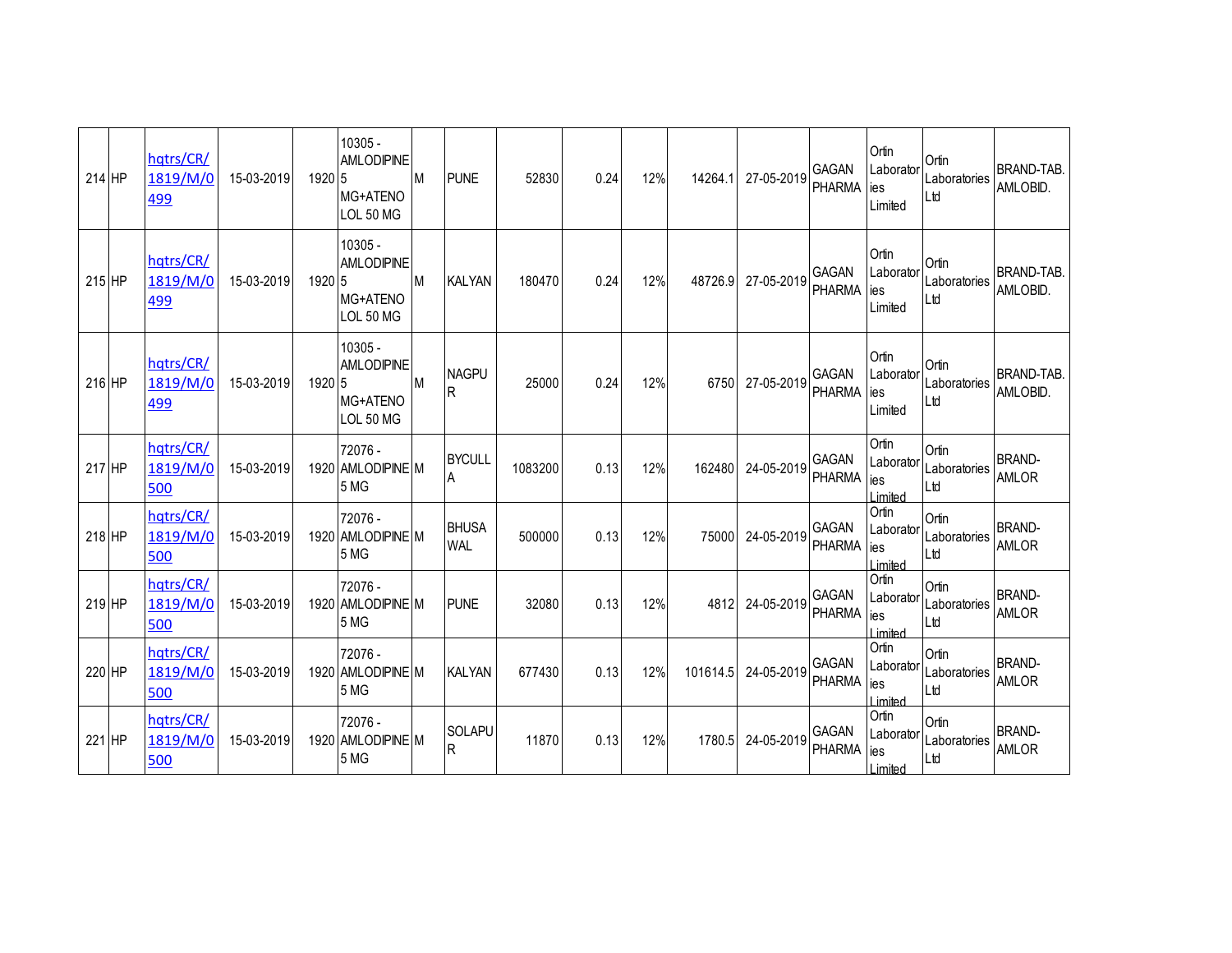| 222 HP | hqtrs/CR/<br>1819/M/0<br>500        | 15-03-2019 | 72076 -<br>1920 AMLODIPINE M<br>5 MG                                | <b>NAGPU</b><br>R  | 543180  | 0.13    | 12% | 81477     | 24-05-2019         | GAGAN<br><b>PHARMA</b>        | Ortin<br>Laborator<br>lies<br>Limited      | Ortin<br>Laboratories<br>Ltd                                                       | <b>BRAND-</b><br><b>AMLOR</b>                                                                                                                                                       |
|--------|-------------------------------------|------------|---------------------------------------------------------------------|--------------------|---------|---------|-----|-----------|--------------------|-------------------------------|--------------------------------------------|------------------------------------------------------------------------------------|-------------------------------------------------------------------------------------------------------------------------------------------------------------------------------------|
| 223 HP | hqtrs/CR/<br>1819/S/0<br>172        | 28-03-2019 | $10815 -$<br><b>THREE WAY</b><br>1920 STOP COCK S<br>CONNECTIO<br>N | <b>BYCULL</b><br>A | 29000   | 4.95    | 12% | 160660    | 05-06-2019 INTERNA | <b>IMPEX</b><br><b>TIONAL</b> |                                            | <b>AIRWAYS</b><br>SURGICALS AIRWAYS<br><b>PVT LTD</b>                              | <b>BRAND OF</b><br>SURGICAL.                                                                                                                                                        |
| 224 HP | hqtrs/CR/<br>1819/S/0<br><u>172</u> | 28-03-2019 | $10815 -$<br><b>THREE WAY</b><br>1920 STOP COCK S<br>CONNECTIO<br>N | <b>KALYAN</b>      | 250     | 4.95    | 12% | 1385      | 05-06-2019 INTERNA | <b>IMPEX</b><br><b>TIONAL</b> |                                            | <b>AIRWAYS</b><br>SURGICALS AIRWAYS<br><b>PVT LTD</b>                              | <b>BRAND OF</b><br>SURGICAL.                                                                                                                                                        |
| 225 HP | hqtrs/CR/<br>1819/M/0<br>501        | 15-03-2019 | 20096 -<br>1920 AFATINIB 20 M<br><b>MG</b>                          | <b>BYCULL</b><br>A | 1036    | 1470.48 | 12% | 1706229.8 | 14-03-2020 ENTERP  | Κ<br><b>RISES</b>             | er<br>Ingelheim Pharma<br>India Pvt<br>Ltd | M/S<br>Boehring Boehringer<br>Ingelheim<br>GmbH & Co,<br>K <sub>G</sub><br>Germany | <b>BRAND-</b><br><b>XOVOLTIB</b><br><b>20 MG</b><br>.Delivery<br>Schedule:<br>As and<br>When<br>required by<br>consignee<br>up to 1 year<br>from P.O.<br>date. Pack of<br>7 tablets |
| 226 HP | hqtrs/CR/<br>1819/M/0<br>502        | 14-03-2019 | 10309 -<br>1920 ATORVASTA M<br><b>TIN 10 MG</b>                     | <b>BYCULL</b><br>A | 1113630 | 0.24    | 12% | 300680.1  | 21-05-2019 MEDICUS | M H<br><b>PVT LTD</b>         | Unicure<br>India Ltd                       | M/S<br><b>UNICURE</b><br><b>INDIA</b><br><b>LIMITED, NOI</b><br><b>DA</b>          | <b>BRAND-</b><br>ATOR.-<br>10.Strip of 10<br>Tablets.                                                                                                                               |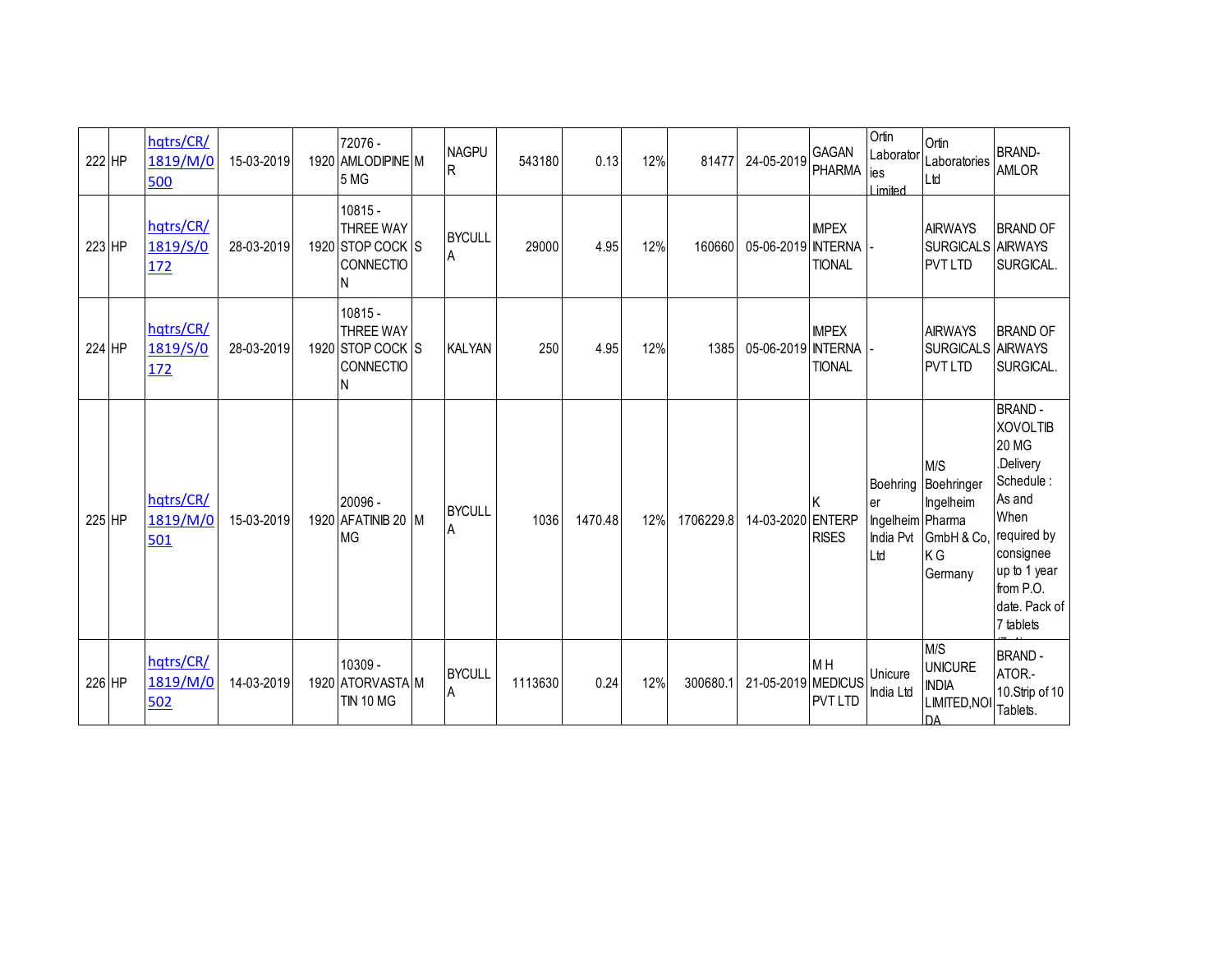| 227 HP | hqtrs/CR/<br>1819/M/0<br>502 | 14-03-2019 | 10309 -<br>1920 ATORVASTA M<br><b>TIN 10 MG</b> |   | <b>BHUSA</b><br><b>WAL</b> | 115800 | 0.24 | 12% | 31266    | 21-05-2019 MEDICUS | M <sub>H</sub><br><b>PVT LTD</b> | Unicure<br>India Ltd                   | M/S<br><b>UNICURE</b><br><b>INDIA</b><br>LIMITED, NOI<br><b>DA</b>        | <b>BRAND-</b><br>ATOR.-<br>10.Strip of 10<br>Tablets.    |
|--------|------------------------------|------------|-------------------------------------------------|---|----------------------------|--------|------|-----|----------|--------------------|----------------------------------|----------------------------------------|---------------------------------------------------------------------------|----------------------------------------------------------|
| 228 HP | hqtrs/CR/<br>1819/M/0<br>502 | 14-03-2019 | 10309 -<br>1920 ATORVASTA M<br><b>TIN 10 MG</b> |   | <b>PUNE</b>                | 55710  | 0.24 | 12% | 15041.7  | 21-05-2019 MEDICUS | M <sub>H</sub><br><b>PVT LTD</b> | Unicure<br>India Ltd                   | M/S<br><b>UNICURE</b><br><b>INDIA</b><br>LIMITED, NOI<br><b>DA</b>        | <b>BRAND-</b><br>ATOR.-<br>10.Strip of 10<br>Tablets.    |
| 229 HP | hqtrs/CR/<br>1819/M/0<br>502 | 14-03-2019 | 10309 -<br>1920 ATORVASTA M<br><b>TIN 10 MG</b> |   | <b>KALYAN</b>              | 647660 | 0.24 | 12% | 174868.2 | 21-05-2019 MEDICUS | M <sub>H</sub><br><b>PVT LTD</b> | Unicure<br>India Ltd                   | M/S<br><b>UNICURE</b><br><b>INDIA</b><br>LIMITED, NOI<br><b>DA</b>        | <b>BRAND-</b><br>ATOR.-<br>10.Strip of 10<br>Tablets.    |
| 230 HP | hqtrs/CR/<br>1819/M/0<br>502 | 14-03-2019 | 10309 -<br>1920 ATORVASTA M<br><b>TIN 10 MG</b> |   | SOLAPU<br>R                | 124650 | 0.24 | 12% | 33655.5  | 21-05-2019 MEDICUS | M <sub>H</sub><br><b>PVT LTD</b> | Unicure<br>India Ltd                   | M/S<br><b>UNICURE</b><br><b>INDIA</b><br><b>LIMITED, NOI</b><br><b>DA</b> | <b>BRAND-</b><br>ATOR.-<br>10.Strip of 10<br>Tablets.    |
| 231 HP | hqtrs/CR/<br>1819/M/0<br>502 | 14-03-2019 | 10309 -<br>1920 ATORVASTA M<br><b>TIN 10 MG</b> |   | <b>NAGPU</b><br>R          | 600000 | 0.24 | 12% | 162000   | 21-05-2019 MEDICUS | M <sub>H</sub><br><b>PVT LTD</b> | Unicure<br>India Ltd                   | M/S<br><b>UNICURE</b><br><b>INDIA</b><br>LIMITED, NOI<br>DΔ               | <b>BRAND-</b><br>ATOR.-<br>10.Strip of 10<br>Tablets.    |
| 232 HP | hatrs/CR/<br>1819/M/0<br>504 | 15-03-2019 | 62700 -<br>1920 THYROXIN<br>SOD 0.1 MG          | M | <b>BYCULL</b><br>A         | 200000 | 0.32 | 12% | 72000    | 22-05-2019         | <b>SHREE</b><br><b>PHARMA</b>    | Macleod<br>Pharmac<br>euticals<br>Ltd. | M/S<br>MACLEODS THYROX<br><b>UTICALS</b><br><b>LIMITED</b>                | <b>BRAND-</b><br>PHARMACE 100. BOTTLE<br>OF 100<br>TABS. |
| 233 HP | hqtrs/CR/<br>1819/M/0<br>504 | 15-03-2019 | 62700 -<br>1920 THYROXIN<br>SOD 0.1 MG          | M | <b>BHUSA</b><br><b>WAL</b> | 169000 | 0.32 | 12% | 60840    | 22-05-2019         | <b>SHREE</b><br><b>PHARMA</b>    | Macleod<br>Pharmac<br>euticals<br>Ltd. | M/S<br>MACLEODS THYROX<br>PHARMACE<br><b>UTICALS</b><br><b>LIMITED</b>    | <b>BRAND-</b><br>100. BOTTLE<br>OF 100<br>TABS.          |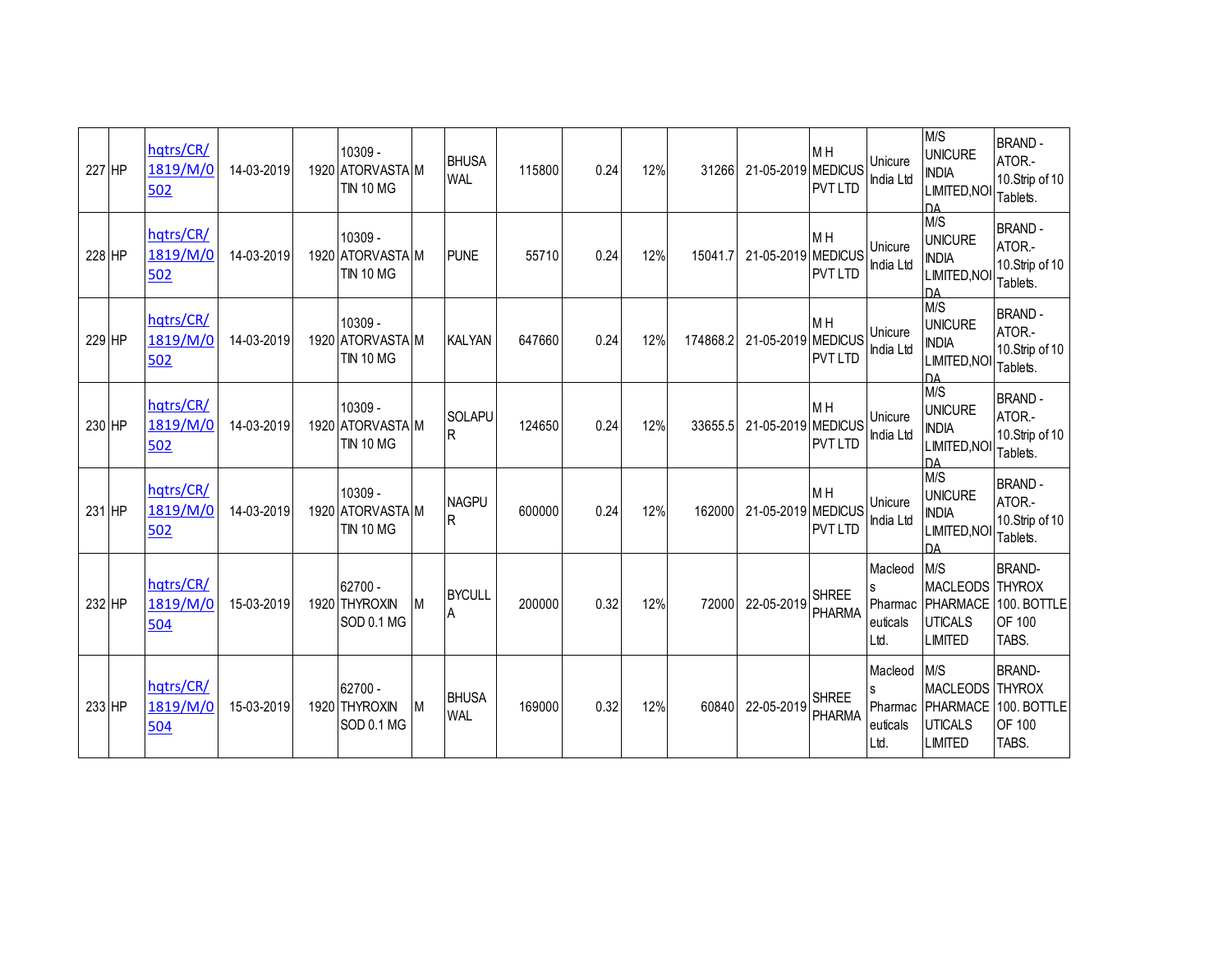| 234 HP | hqtrs/CR/<br>1819/M/0<br>504 | 15-03-2019 | $62700 -$<br>1920 THYROXIN<br>SOD 0.1 MG  | M | <b>PUNE</b>                | 66100  | 0.32 | 12% | 23796   | 22-05-2019        | <b>SHREE</b><br><b>PHARMA</b> | Macleod<br>Pharmac<br>euticals<br>Ltd. | M/S<br><b>MACLEODS THYROX</b><br><b>PHARMACE</b><br><b>UTICALS</b><br><b>LIMITED</b> | <b>BRAND-</b><br>100. BOTTLE<br>OF 100<br>TABS.                      |
|--------|------------------------------|------------|-------------------------------------------|---|----------------------------|--------|------|-----|---------|-------------------|-------------------------------|----------------------------------------|--------------------------------------------------------------------------------------|----------------------------------------------------------------------|
| 235 HP | hqtrs/CR/<br>1819/M/0<br>504 | 15-03-2019 | 62700 -<br>1920 THYROXIN<br>SOD 0.1 MG    | M | <b>KALYAN</b>              | 128800 | 0.32 | 12% | 46368   | 22-05-2019        | <b>SHREE</b><br><b>PHARMA</b> | Macleod<br>euticals<br>Ltd.            | M/S<br><b>MACLEODS THYROX</b><br><b>UTICALS</b><br><b>LIMITED</b>                    | <b>BRAND-</b><br>Pharmac   PHARMACE   100. BOTTLE<br>OF 100<br>TABS. |
| 236 HP | hqtrs/CR/<br>1819/M/0<br>504 | 15-03-2019 | 62700 -<br>1920 THYROXIN<br>SOD 0.1 MG    | M | <b>SOLAPU</b><br>R         | 89300  | 0.32 | 12% | 32148   | 22-05-2019        | <b>SHREE</b><br><b>PHARMA</b> | Macleod<br>Pharmac<br>euticals<br>Ltd. | M/S<br>MACLEODS THYROX<br><b>UTICALS</b><br><b>LIMITED</b>                           | <b>BRAND-</b><br>PHARMACE 100. BOTTLE<br>OF 100<br>TABS.             |
| 237 HP | hqtrs/CR/<br>1819/M/0<br>504 | 15-03-2019 | $62700 -$<br>1920 THYROXIN<br>SOD 0.1 MG  | M | <b>NAGPU</b><br>R          | 119200 | 0.32 | 12% | 42912   | 22-05-2019        | <b>SHREE</b><br><b>PHARMA</b> | Macleod<br>Pharmac<br>euticals<br>Ltd. | M/S<br><b>MACLEODS THYROX</b><br><b>UTICALS</b><br><b>LIMITED</b>                    | <b>BRAND-</b><br>PHARMACE 100. BOTTLE<br>OF 100<br>TABS.             |
| 238 HP | hqtrs/CR/<br>1819/M/0<br>507 | 22-04-2019 | $10129 -$<br>1920 CEFUROXIM M<br>E 500 MG |   | <b>BYCULL</b><br>Α         | 15000  | 9.8  | 12% | 164700  | 29-06-2019 ENTERP | K<br><b>RISES</b>             | Mankind<br>Pharma<br>Ltd               | COPMED<br>PHARMACE CEFAKIND<br><b>UTICALS</b><br><b>PVTI TD</b>                      | <b>BRAND-</b><br>500, PK OF<br>10 <sub>s</sub>                       |
| 239 HP | hqtrs/CR/<br>1819/M/0<br>507 | 22-04-2019 | $10129 -$<br>1920 CEFUROXIM M<br>E 500 MG |   | <b>BHUSA</b><br><b>WAL</b> | 10000  | 9.8  | 12% | 109800  | 29-06-2019 ENTERP | K<br><b>RISES</b>             | Mankind<br>Pharma<br>Ltd               | COPMED<br>PHARMACE CEFAKIND<br><b>UTICALS</b><br><b>PVT LTD</b>                      | <b>BRAND-</b><br>500, PK OF<br>10s                                   |
| 240 HP | hqtrs/CR/<br>1819/M/0<br>507 | 22-04-2019 | $10129 -$<br>1920 CEFUROXIM M<br>E 500 MG |   | <b>PUNE</b>                | 4770   | 9.8  | 12% | 52374.6 | 29-06-2019 ENTERP | K<br><b>RISES</b>             | Mankind<br>Pharma<br>Ltd               | COPMED<br>PHARMACE CEFAKIND<br><b>UTICALS</b><br><b>PVTI TD</b>                      | <b>BRAND-</b><br>500, PK OF<br>10s                                   |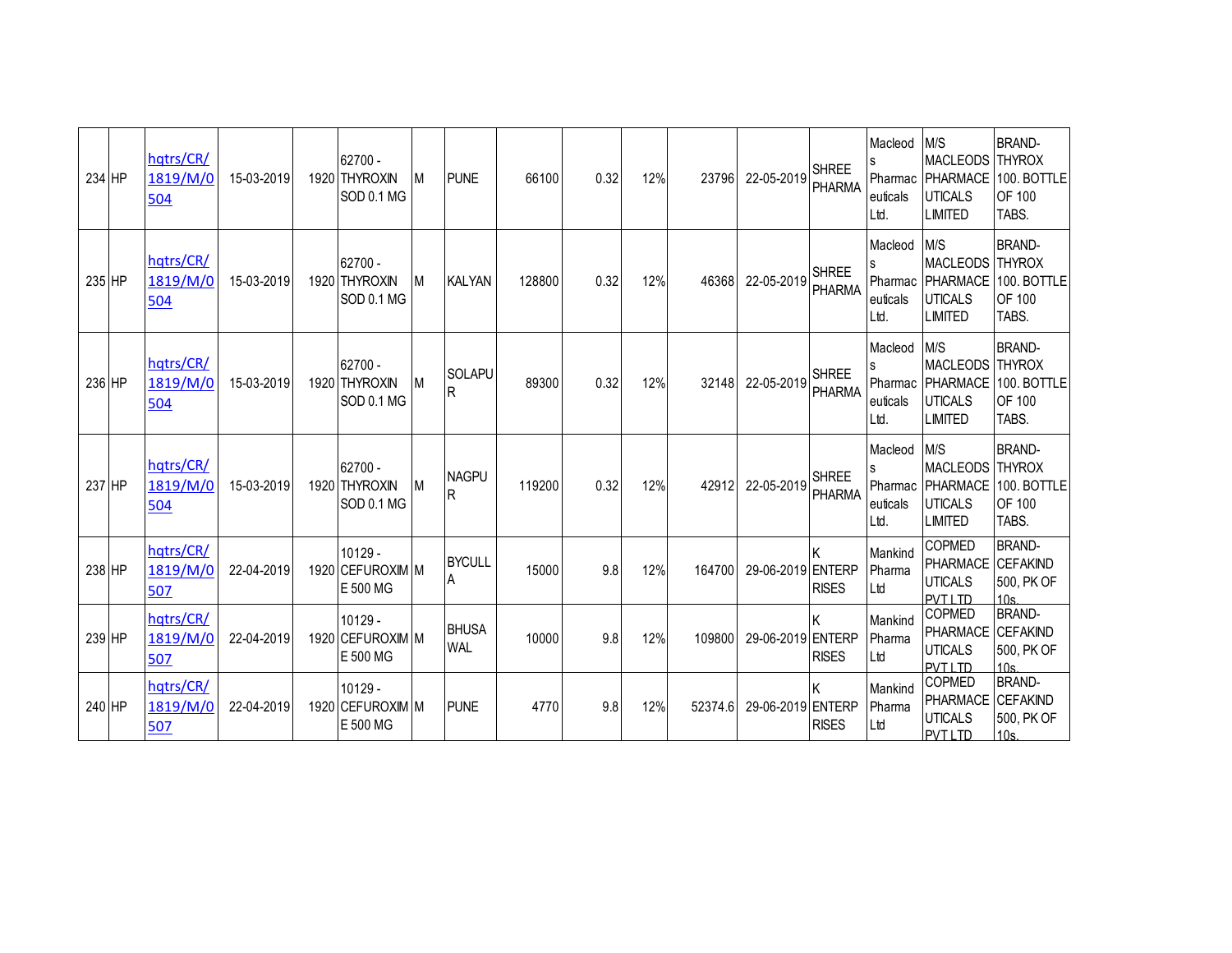| 241 HP | hqtrs/CR/<br>1819/M/0<br>507 | 22-04-2019 |      | 10129 -<br>1920 CEFUROXIM M<br>E 500 MG                      |   | <b>KALYAN</b>                 | 25000 | 9.8  | 12% | 274500 | 29-06-2019 ENTERP | Κ<br><b>RISES</b>            | Mankind<br>Pharma<br>Ltd | COPMED<br><b>PHARMACE</b><br><b>UTICALS</b><br>PVT I TD       | <b>BRAND-</b><br><b>CEFAKIND</b><br>500, PK OF<br>10 <sub>s</sub> |
|--------|------------------------------|------------|------|--------------------------------------------------------------|---|-------------------------------|-------|------|-----|--------|-------------------|------------------------------|--------------------------|---------------------------------------------------------------|-------------------------------------------------------------------|
| 242 HP | hqtrs/CR/<br>1819/M/0<br>507 | 22-04-2019 |      | 10129 -<br>1920 CEFUROXIM M<br>E 500 MG                      |   | <b>SOLAPU</b><br>R            | 5000  | 9.8  | 12% | 54900  | 29-06-2019 ENTERP | Κ<br><b>RISES</b>            | Mankind<br>Pharma<br>Ltd | COPMED<br><b>PHARMACE</b><br><b>UTICALS</b><br><b>PVTI TD</b> | <b>BRAND-</b><br><b>CEFAKIND</b><br>500, PK OF<br>10 <sub>s</sub> |
| 243 HP | hqtrs/CR/<br>1819/M/0<br>507 | 22-04-2019 |      | $10129 -$<br>1920 CEFUROXIM M<br>E 500 MG                    |   | <b>NAGPU</b><br>$\mathsf{R}$  | 2250  | 9.8  | 12% | 24705  | 29-06-2019 ENTERP | <b>RISES</b>                 | Mankind<br>Pharma<br>Ltd | COPMED<br>PHARMACE CEFAKIND<br><b>UTICALS</b><br>PVT I TD     | <b>BRAND-</b><br>500. PK OF<br>10 <sub>s</sub>                    |
| 244 HP | hqtrs/CR/<br>1819/M/0<br>510 | 19-03-2019 | 1920 | 76014 -<br><b>MICONAZOL</b><br>E 2% 15 GM<br><b>OR 20 GM</b> |   | <b>BYCULL</b><br>A            | 5000  | 8.91 | 12% | 49900  | 25-05-2019 ENTERP | <b>SAHIL</b><br><b>RISES</b> | Bal<br>Pharma<br>Limited | <b>BAL</b><br><b>PHARMA</b>                                   | <b>BRAND-</b><br>CANDIZOLE<br>15GM TUBE.                          |
| 245 HP | hqtrs/CR/<br>1819/M/0<br>510 | 19-03-2019 | 1920 | 76014 -<br>MICONAZOL<br>E 2% 15 GM<br><b>OR 20 GM</b>        |   | <b>BHUSA</b><br><b>WAL</b>    | 700   | 8.91 | 12% | 6986   | 25-05-2019 ENTERP | SAHIL<br><b>RISES</b>        | Bal<br>Pharma<br>Limited | <b>BAL</b><br><b>PHARMA</b>                                   | <b>BRAND-</b><br>CANDIZOLE<br>15GM TUBE.                          |
| 246 HP | hqtrs/CR/<br>1819/M/0<br>510 | 19-03-2019 | 1920 | 76014 -<br>MICONAZOL<br>E 2% 15 GM<br><b>OR 20 GM</b>        |   | <b>PUNF</b>                   | 430   | 8.91 | 12% | 4291.4 | 25-05-2019 ENTERP | <b>SAHIL</b><br><b>RISES</b> | Bal<br>Pharma<br>Limited | <b>BAL</b><br><b>PHARMA</b>                                   | <b>BRAND-</b><br>CANDIZOLE<br>15GM TUBE.                          |
| 247 HP | hqtrs/CR/<br>1819/M/0<br>510 | 19-03-2019 | 1920 | 76014 -<br><b>MICONAZOL</b><br>E 2% 15 GM<br><b>OR 20 GM</b> | M | <b>KALYAN</b>                 | 6000  | 8.91 | 12% | 59880  | 25-05-2019 ENTERP | <b>SAHIL</b><br><b>RISES</b> | Bal<br>Pharma<br>Limited | <b>BAL</b><br><b>PHARMA</b>                                   | <b>BRAND-</b><br>CANDIZOLE<br>15GM TUBE.                          |
| 248 HP | hqtrs/CR/<br>1819/M/0<br>510 | 19-03-2019 | 1920 | 76014 -<br>MICONAZOL<br>E 2% 15 GM<br><b>OR 20 GM</b>        | M | <b>SOLAPU</b><br>$\mathsf{R}$ | 500   | 8.91 | 12% | 4990   | 25-05-2019 ENTERP | <b>SAHIL</b><br><b>RISES</b> | Bal<br>Pharma<br>Limited | <b>BAL</b><br><b>PHARMA</b>                                   | <b>BRAND-</b><br>CANDIZOLE<br>15GM TUBE.                          |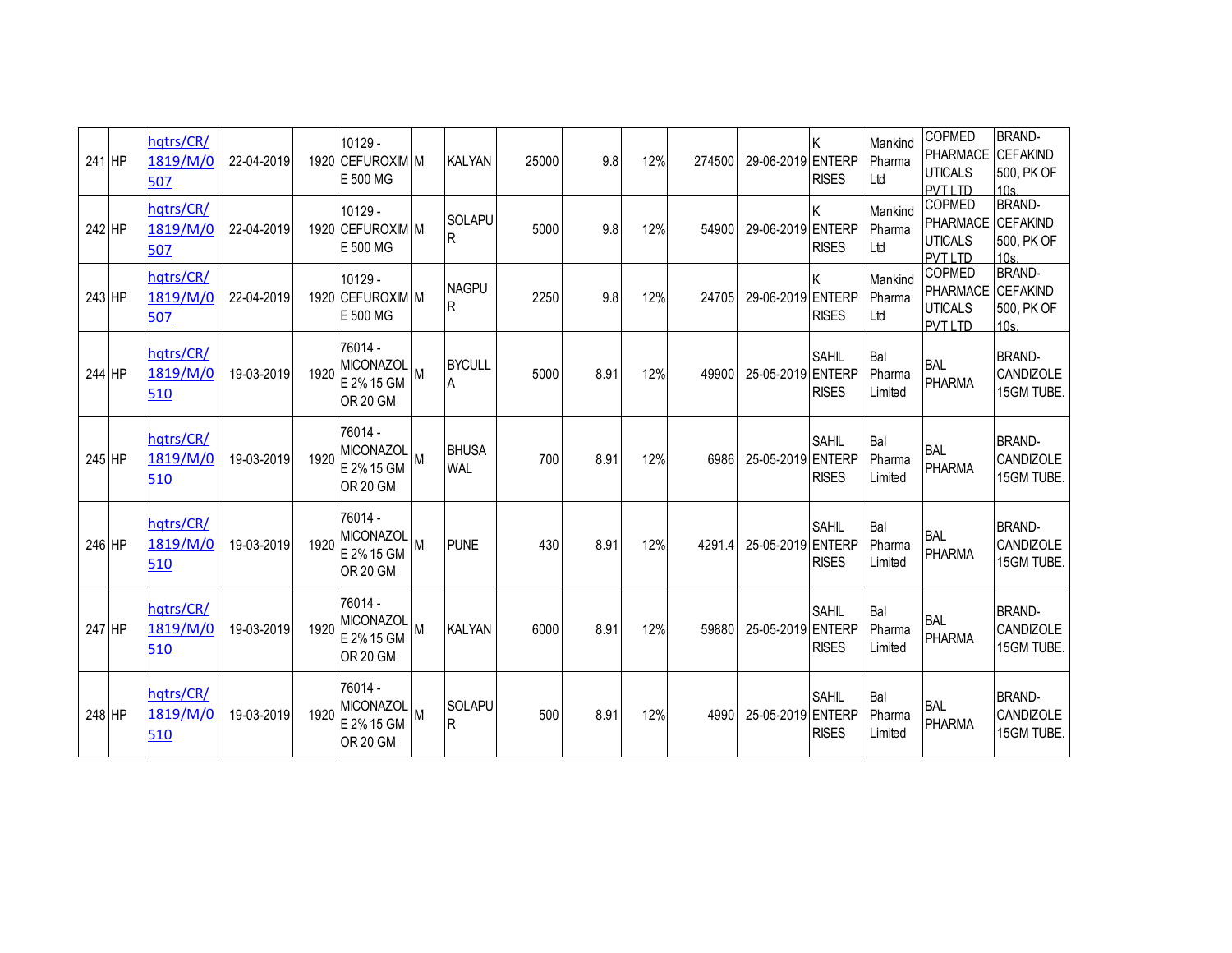| 249 HP | hqtrs/CR/<br>1819/M/0<br>511 | 19-03-2019 | 1920 | 74622 -<br><b>RINGERS</b><br><b>LACTATE</b><br>500 ML | M | <b>BYCULL</b><br>$\mathsf A$ | 4810 | 19.5 | 12% | 105050.4 | 18-03-2020 | <b>KEPS</b><br>PHARMA, Lab | Denis<br>Chem<br>Limited | <b>DENIS</b><br><b>CHEM LAB</b><br><b>LTD</b> | <b>BRAND-RL</b><br>Aqua Pulse<br>500 ML.<br>Delivery<br>schedule: As<br>and when<br>required<br>basis upto 1<br>year from PO<br>date.<br>Rate=Basic<br>rate Rs 18.5<br>+ Freight Rs<br>$1.0 = Rs$<br>19.50 (12%<br>GST Extra). |
|--------|------------------------------|------------|------|-------------------------------------------------------|---|------------------------------|------|------|-----|----------|------------|----------------------------|--------------------------|-----------------------------------------------|--------------------------------------------------------------------------------------------------------------------------------------------------------------------------------------------------------------------------------|
| 250 HP | hqtrs/CR/<br>1819/M/0<br>511 | 19-03-2019 | 1920 | 74622 -<br><b>RINGERS</b><br><b>LACTATE</b><br>500 ML | M | <b>BHUSA</b><br><b>WAL</b>   | 3900 | 19.5 | 12% | 85176    | 18-03-2020 | <b>KEPS</b><br>PHARMA, Lab | Denis<br>Chem<br>Limited | <b>DENIS</b><br><b>CHEM LAB</b><br><b>LTD</b> | <b>BRAND-RL</b><br>Aqua Pulse<br>500 ML.<br>Delivery<br>schedule: As<br>and when<br>required<br>basis upto 1<br>year from PO<br>date.<br>Rate=Basic<br>rate Rs 18.5<br>+ Freight Rs<br>$1.0 = Rs$<br>19.50 (12%<br>GST Extra). |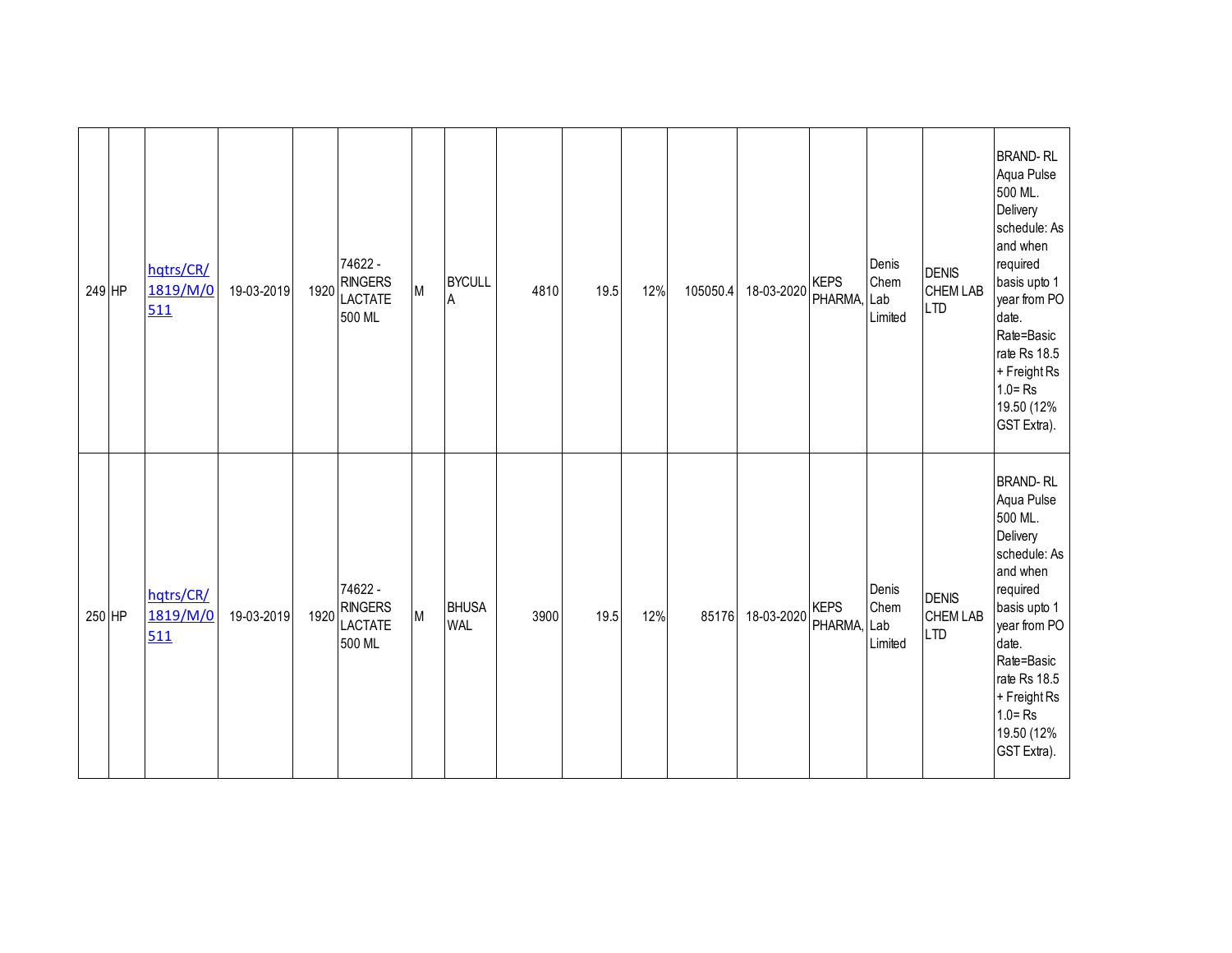| 251 HP | hqtrs/CR/<br>1819/M/0<br>511 | 19-03-2019 | 1920 | 74622 -<br><b>RINGERS</b><br><b>LACTATE</b><br>500 ML | M | <b>PUNE</b>   | 1970 | 19.5 | 12% | 43024.8 | 18-03-2020 | <b>KEPS</b><br>PHARMA, Lab | Denis<br>Chem<br>Limited        | <b>DENIS</b><br><b>CHEM LAB</b><br><b>LTD</b> | <b>BRAND-RL</b><br>Aqua Pulse<br>500 ML.<br>Delivery<br>schedule: As<br>and when<br>required<br>basis upto 1<br>year from PO<br>date.<br>Rate=Basic<br>rate Rs 18.5<br>+ Freight Rs<br>$1.0 = Rs$<br>19.50 (12%<br>GST Extra). |
|--------|------------------------------|------------|------|-------------------------------------------------------|---|---------------|------|------|-----|---------|------------|----------------------------|---------------------------------|-----------------------------------------------|--------------------------------------------------------------------------------------------------------------------------------------------------------------------------------------------------------------------------------|
| 252 HP | hqtrs/CR/<br>1819/M/0<br>511 | 19-03-2019 | 1920 | 74622 -<br><b>RINGERS</b><br><b>LACTATE</b><br>500 ML | M | <b>KALYAN</b> | 6000 | 19.5 | 12% | 131040  | 18-03-2020 | <b>KEPS</b><br>PHARMA,     | Denis<br>Chem<br>Lab<br>Limited | <b>DENIS</b><br><b>CHEM LAB</b><br><b>LTD</b> | <b>BRAND-RL</b><br>Aqua Pulse<br>500 ML.<br>Delivery<br>schedule: As<br>and when<br>required<br>basis upto 1<br>year from PO<br>date.<br>Rate=Basic<br>rate Rs 18.5<br>+ Freight Rs<br>$1.0 = Rs$<br>19.50 (12%<br>GST Extra). |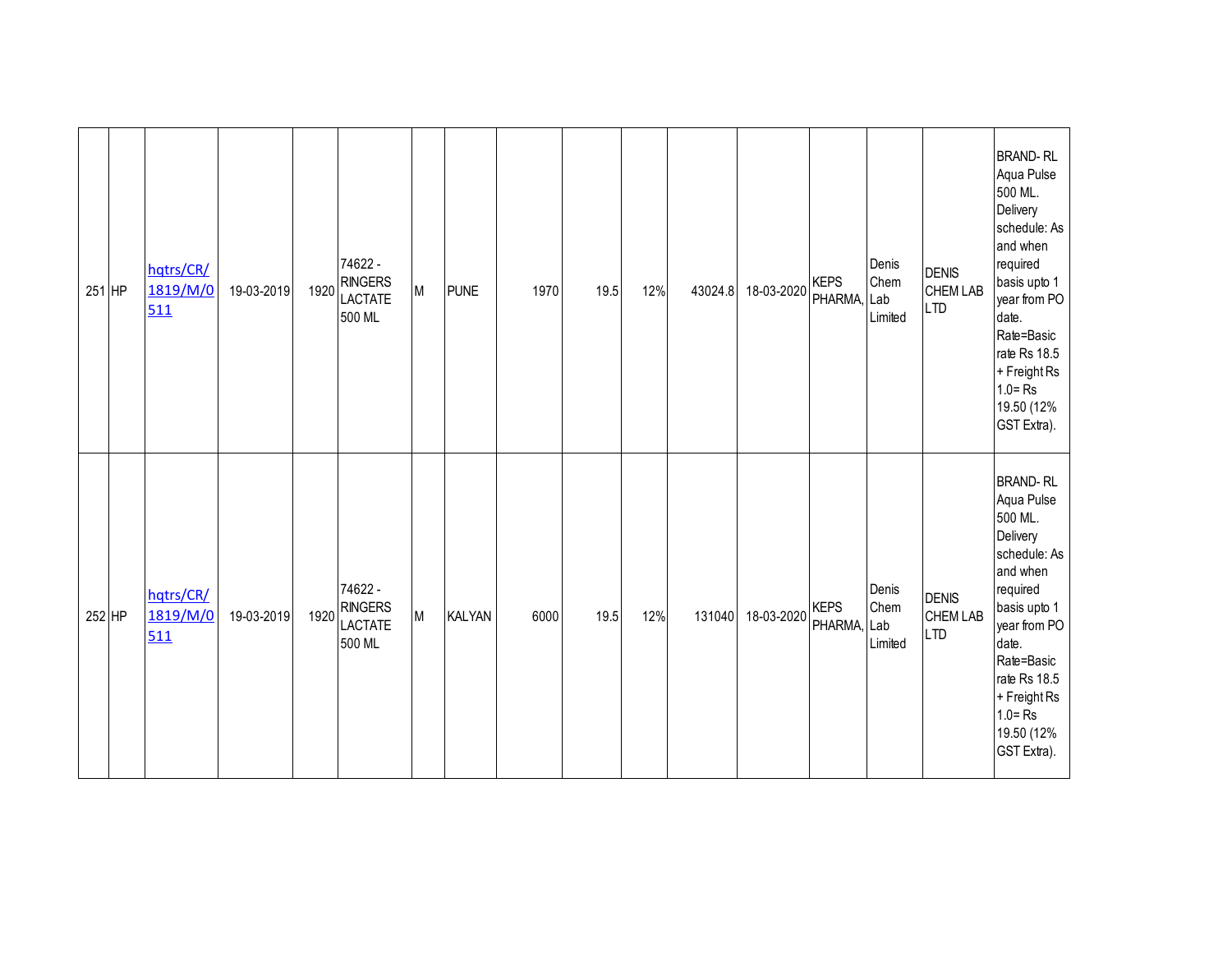| 253 HP | hqtrs/CR/<br>1819/M/0<br>511 | 19-03-2019 | 1920 | 74622 -<br><b>RINGERS</b><br><b>LACTATE</b><br>500 ML | M | SOLAPU<br>${\sf R}$            | 3130 | 19.5 | 12% | 68359.2 | 18-03-2020 | <b>KEPS</b><br>PHARMA, Lab | Denis<br>Chem<br>Limited        | <b>DENIS</b><br><b>CHEM LAB</b><br><b>LTD</b> | <b>BRAND-RL</b><br>Aqua Pulse<br>500 ML.<br>Delivery<br>schedule: As<br>and when<br>required<br>basis upto 1<br>year from PO<br>date.<br>Rate=Basic<br>rate Rs 18.5<br>+ Freight Rs<br>$1.0 = Rs$<br>19.50 (12%<br>GST Extra). |
|--------|------------------------------|------------|------|-------------------------------------------------------|---|--------------------------------|------|------|-----|---------|------------|----------------------------|---------------------------------|-----------------------------------------------|--------------------------------------------------------------------------------------------------------------------------------------------------------------------------------------------------------------------------------|
| 254 HP | hqtrs/CR/<br>1819/M/0<br>511 | 19-03-2019 | 1920 | 74622 -<br><b>RINGERS</b><br><b>LACTATE</b><br>500 ML | M | <b>NAGPU</b><br>$\overline{R}$ | 5100 | 19.5 | 12% | 111384  | 18-03-2020 | <b>KEPS</b><br>PHARMA,     | Denis<br>Chem<br>Lab<br>Limited | <b>DENIS</b><br><b>CHEM LAB</b><br><b>LTD</b> | <b>BRAND-RL</b><br>Aqua Pulse<br>500 ML.<br>Delivery<br>schedule: As<br>and when<br>required<br>basis upto 1<br>year from PO<br>date.<br>Rate=Basic<br>rate Rs 18.5<br>+ Freight Rs<br>$1.0 = Rs$<br>19.50 (12%<br>GST Extra). |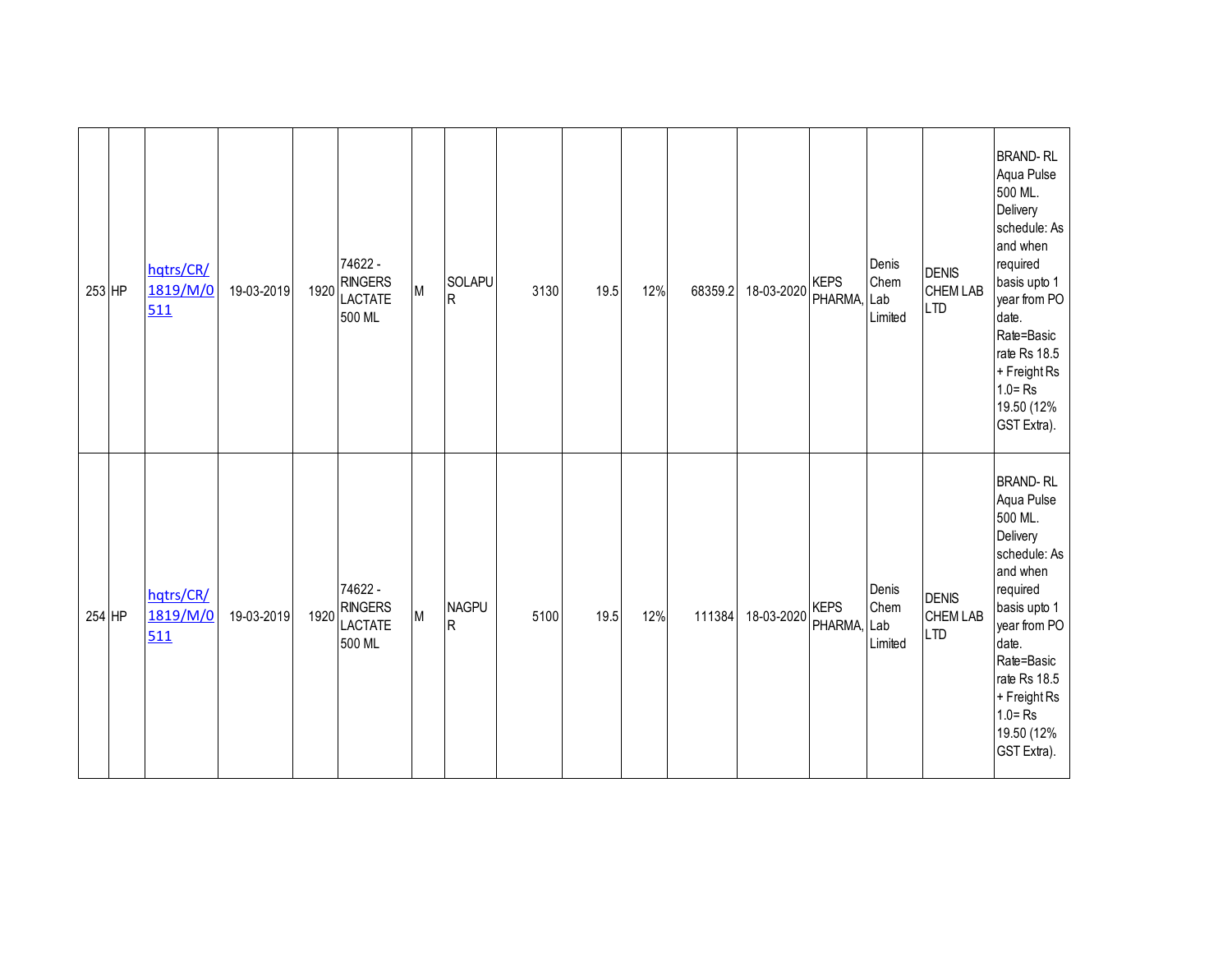| 255 HP | hqtrs/CR/<br>1819/M/0<br>512 | 19-03-2019 |      | 11982 -<br>1920 CYCLOSERI M<br><b>NE 250 MG</b>                                                                                                        |   | <b>BYCULL</b><br>A | 15000 | 32    | 12% | 537600    | 25-05-2019         | <b>SHREE</b><br><b>PHARMA</b>                              | Macleod<br>S<br>Pharmac<br>euticals<br>I M                                           | Macleods<br>Pharma                                | <b>BRAND-</b><br><b>COXERIN</b><br>caps.                                                                                                                                                                                                                                  |
|--------|------------------------------|------------|------|--------------------------------------------------------------------------------------------------------------------------------------------------------|---|--------------------|-------|-------|-----|-----------|--------------------|------------------------------------------------------------|--------------------------------------------------------------------------------------|---------------------------------------------------|---------------------------------------------------------------------------------------------------------------------------------------------------------------------------------------------------------------------------------------------------------------------------|
| 256 HP | hqtrs/CR/<br>1819/M/0<br>513 | 20-03-2019 | 1920 | 10389 - ANTI-<br><b>INHIBITOR</b><br><b>COANGULA</b><br><b>NT</b><br><b>COMPLEX</b><br>500 IU<br>(FACTOR<br><b>EIGHT</b><br><b>INHIBITOR</b><br>)FEIBA | M | <b>BYCULL</b><br>A | 20    | 26050 | 5%  | 547050    | 19-03-2020 CUTICAL | <b>STERLIN</b><br>PHARMA<br><b>DISTRIBU</b><br><b>TORS</b> | <b>BAXALT</b><br>Α<br><b>BIOSCIE</b><br><b>NCE</b><br><b>INDIA</b><br><b>PVT LTD</b> | <b>BAXTER</b><br>AG,<br>VIENNA,<br><b>AUSTRIA</b> | <b>BRAND-</b><br>FEIBA.<br>Delivery<br>schedule: As<br>and when<br>required<br>basis upto 1<br>year from PO<br>date.                                                                                                                                                      |
| 257 HP | hqtrs/CR/<br>1819/M/0<br>514 | 05-04-2019 | 1920 | 10388 -<br>RECOMBINA<br><b>NT FACTOR</b><br><b>VIII 500 IU</b>                                                                                         |   | <b>BYCULL</b><br>A | 575   | 5950  | 5%  | 3592312.5 | 04-04-2020 ENTERP  | <b>SIDDHI</b><br>RISES,                                    | Novo<br>Nordisk<br>India Pvt<br>Ltd                                                  | <b>NOVO</b><br>NORDISK<br>A/S<br><b>DENMARK</b>   | <b>BRAND-</b><br><b>NOVOEIGHT</b><br>500IU.<br>DELIVERY:<br>As & When<br>required<br>basis upto 1<br>year from PO<br>date. The firm<br>should give<br>undertaking<br>to replace the<br>stocks at free<br>of cost in the<br>event of<br>expiry and<br>non-<br>consumption. |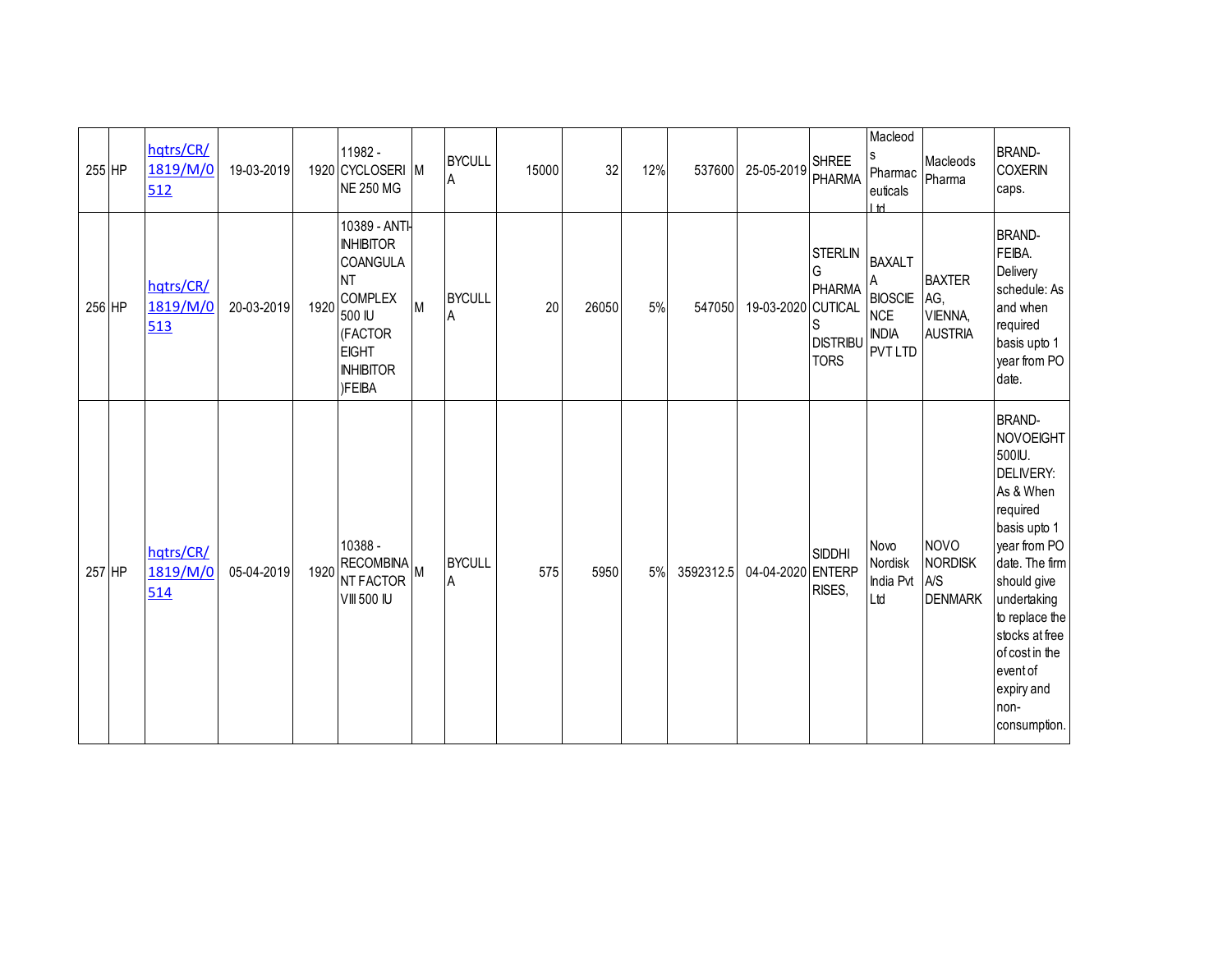| 258 HP | hqtrs/CR/<br>1819/M/0<br>514 | 05-04-2019 | 1920 | 10388 -<br>RECOMBINA<br>M<br><b>NT FACTOR</b><br><b>VIII 500 IU</b>       | <b>BHUSA</b><br><b>WAL</b> | 149  | 5950 | 5%  | 930877.5 | 04-04-2020 ENTERP | <b>SIDDHI</b><br>RISES, | Novo<br>Nordisk<br>India Pvt<br>Ltd  | <b>NOVO</b><br><b>NORDISK</b><br><b>A/S</b><br><b>DENMARK</b> | <b>BRAND-</b><br><b>NOVOEIGHT</b><br>500IU.<br>DELIVERY:<br>As & When<br>required<br>basis upto 1<br>year from PO<br>date. The firm<br>should give<br>undertaking<br>to replace the<br>stocks at free<br>of cost in the<br>event of<br>expiry and<br>non-<br>consumption. |
|--------|------------------------------|------------|------|---------------------------------------------------------------------------|----------------------------|------|------|-----|----------|-------------------|-------------------------|--------------------------------------|---------------------------------------------------------------|---------------------------------------------------------------------------------------------------------------------------------------------------------------------------------------------------------------------------------------------------------------------------|
| 259 HP | hqtrs/CR/<br>1819/M/0<br>515 | 19-03-2019 |      | 74680 -<br><b>DISODIUM</b><br>1920 HYDROGEN M<br><b>CITRATE</b><br>100 ML | <b>BYCULL</b><br>A         | 3000 | 11.4 | 12% | 38310    | 27-05-2019        | GAGAN<br><b>PHARMA</b>  | Ortin<br>Laborator<br>ies<br>Limited | Ortin<br>Laboratories<br>Ltd                                  | <b>BRAND-</b><br><b>SYRUP</b><br>ALKASIT.<br>Pack of<br>100ml.                                                                                                                                                                                                            |
| 260 HP | hqtrs/CR/<br>1819/M/0<br>515 | 19-03-2019 |      | 74680 -<br><b>DISODIUM</b><br>1920 HYDROGEN M<br><b>CITRATE</b><br>100 ML | <b>BHUSA</b><br><b>WAL</b> | 3252 | 11.4 | 12% | 41528.04 | 27-05-2019        | GAGAN<br><b>PHARMA</b>  | Ortin<br>Laborator<br>ies<br>Limited | Ortin<br>Laboratories ALKASIT.<br>Ltd                         | <b>BRAND-</b><br><b>SYRUP</b><br>Pack of<br>100ml.                                                                                                                                                                                                                        |
| 261 HP | hqtrs/CR/<br>1819/M/0<br>515 | 19-03-2019 |      | 74680 -<br><b>DISODIUM</b><br>1920 HYDROGEN M<br><b>CITRATE</b><br>100 ML | <b>KALYAN</b>              | 4000 | 11.4 | 12% | 51080    | 27-05-2019        | GAGAN<br>PHARMA         | Ortin<br>Laborator<br>ies<br>Limited | Ortin<br>Laboratories<br>Ltd                                  | <b>BRAND-</b><br><b>SYRUP</b><br>ALKASIT.<br>Pack of<br>100ml.                                                                                                                                                                                                            |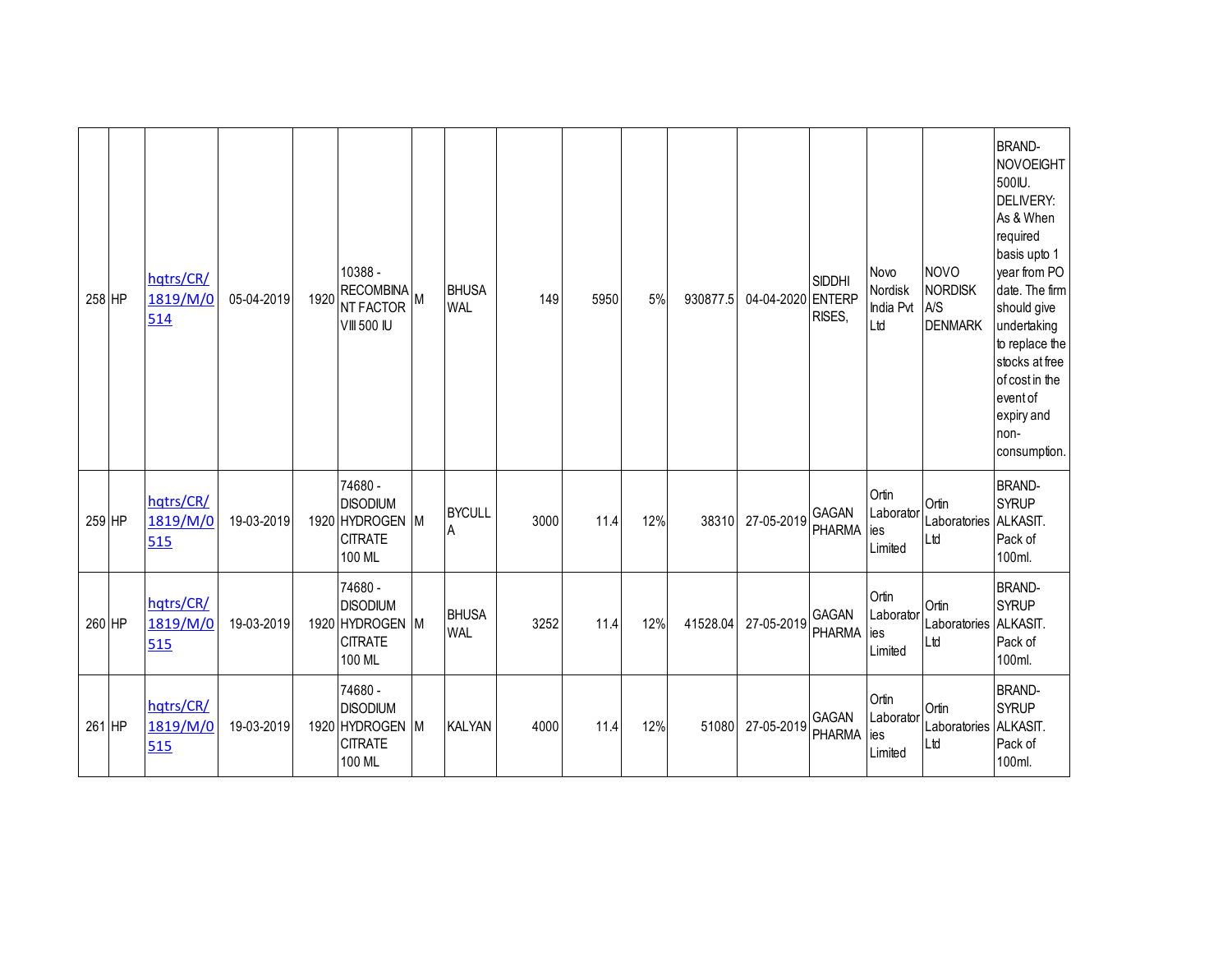| 262 HP | hqtrs/CR/<br>1819/M/0<br>515        | 19-03-2019 | 74680 -<br><b>DISODIUM</b><br>1920 HYDROGEN M<br><b>CITRATE</b><br>100 ML                                                                                                                                                                                                                                                                     |              | SOLAPU<br>$\overline{R}$    | 1000 | 11.4 | 12% | 12770    | 27-05-2019         | <b>GAGAN</b><br><b>PHARMA</b>                                                  | Ortin<br>Laborator<br>ies<br>Limited  | Ortin<br>Laboratories ALKASIT.<br>Ltd | <b>BRAND-</b><br><b>SYRUP</b><br>Pack of<br>100ml.                                                                                                                                                                                                               |
|--------|-------------------------------------|------------|-----------------------------------------------------------------------------------------------------------------------------------------------------------------------------------------------------------------------------------------------------------------------------------------------------------------------------------------------|--------------|-----------------------------|------|------|-----|----------|--------------------|--------------------------------------------------------------------------------|---------------------------------------|---------------------------------------|------------------------------------------------------------------------------------------------------------------------------------------------------------------------------------------------------------------------------------------------------------------|
| 263 HP | hqtrs/CR/<br>1819/M/0<br>515        | 19-03-2019 | 74680 -<br><b>DISODIUM</b><br>1920 HYDROGEN M<br><b>CITRATE</b><br>100 ML                                                                                                                                                                                                                                                                     |              | <b>NAGPU</b><br>$\mathsf R$ | 1375 | 11.4 | 12% | 17558.75 | 27-05-2019         | <b>GAGAN</b><br><b>PHARMA</b>                                                  | Ortin<br>Laborator<br>lies<br>Limited | Ortin<br>Laboratories ALKASIT.<br>Ltd | <b>BRAND-</b><br><b>SYRUP</b><br>Pack of<br>100ml.                                                                                                                                                                                                               |
| 264 HP | hqtrs/CR/<br>1819/S/0<br><u>174</u> | 20-03-2019 | 14501 -<br>POLYAXIAL<br><b>PEDICULAR</b><br><b>SCREW</b><br><b>WITH</b><br><b>SINGLE</b><br><b>LOCKING</b><br>SYSTEM, 5-7<br><b>MM</b><br>DIAMETER,<br>ANY<br>1819 LENGTH,<br><b>TITANIUM</b><br>WITH INNE-<br><b>IMPORTED,</b><br>US FDA<br>APPROVED,<br><b>MAKE OF</b><br><b>MEDITRONI</b><br>CS OR<br><b>SYNTHES</b><br>OR ZIMMER<br>ONLY. | $\mathsf{S}$ | <b>BYCULL</b><br>A          | 50   | 9400 | 5%  | 493500   | 25-05-2019 INTERNA | <b>SYS</b><br><b>MEDTEC</b><br>н<br><b>TIONAL</b><br>PRIVATE<br><b>LIMITED</b> |                                       | <b>MEDTRON</b><br>C                   | <b>BRAND-</b><br><b>OPEN</b><br>LEGACY.<br>REF: MD BY<br>LT.NO.<br>HS/MD/BY/P<br>OLYAXIAL<br><b>PEDICULAR</b><br><b>SCREW</b><br>dt.17/01/201<br>9. PO<br>released<br>against 30%<br>option clause<br>of PO<br>No.hqtrs/CR/<br>1819/S/0028<br>dt.<br>26/06/2018. |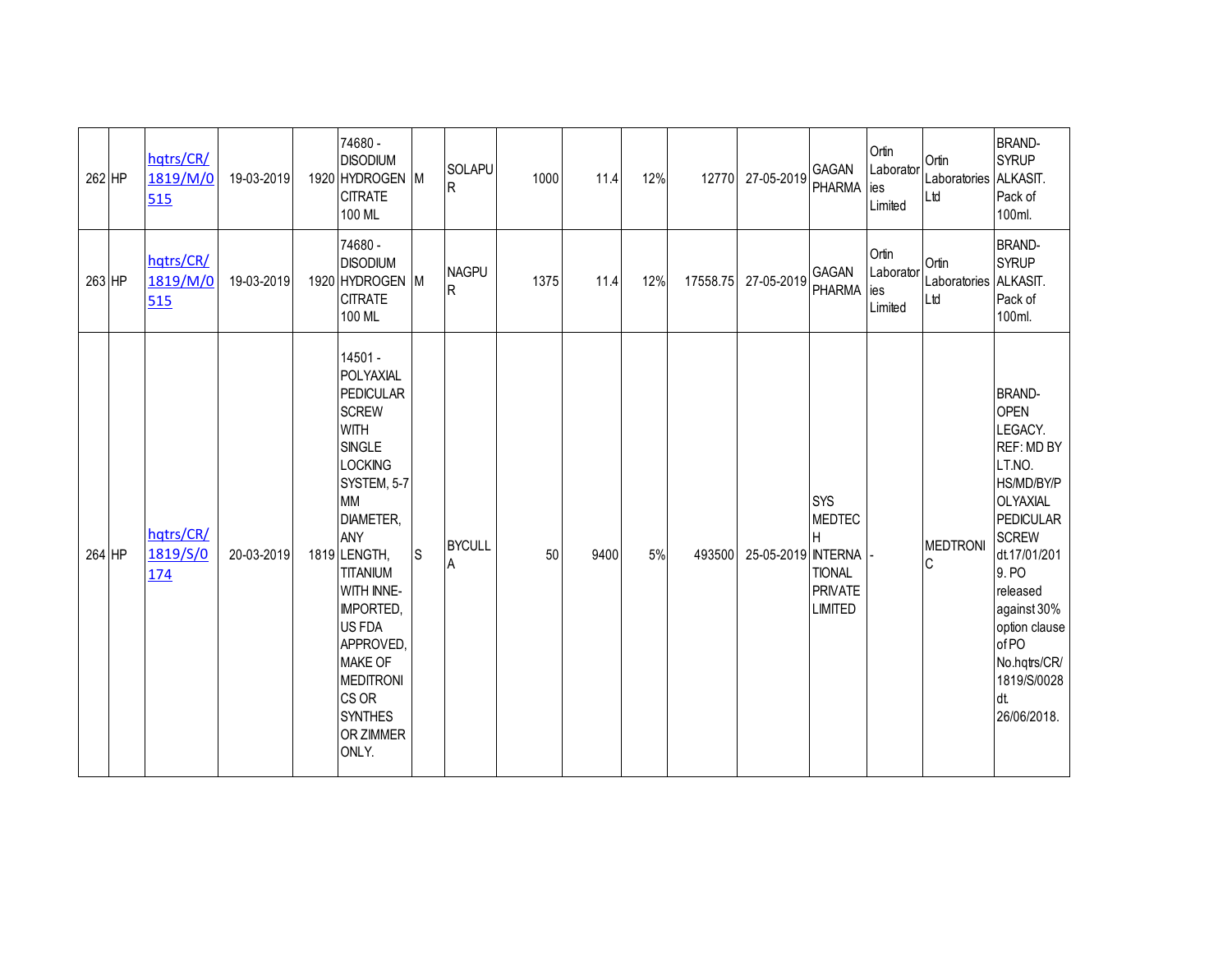| 265 HP<br>266 HP | hqtrs/CR/<br>1819/M/0<br>516<br>hqtrs/CR/<br>1819/M/0<br>516 | 20-03-2019<br>20-03-2019 |      | 73091 -<br>1920 RANITIDINE<br><b>HCL 300 MG</b><br>73091 -<br>1920 RANITIDINE<br><b>HCL 300 MG</b> | <b>M</b><br><b>M</b> | <b>KALYAN</b><br><b>NAGPU</b><br>IR. | 78300<br>130500 | 1.08<br>1.08 | 12%<br>12% | 94743<br>157905 | 11-05-2019 ENTERP<br>11-05-2019 ENTERP | K<br><b>RISES</b><br><b>RISES</b> | Torrent<br>Pharmac<br>euticals<br>I td<br>Torrent<br>Pharmac<br>euticals<br>H | <b>TORRENT</b><br>PHARMACE<br><b>UTICALS</b><br>$\overline{ID}$<br><b>TORRENT</b><br>PHARMACE RANITIN<br><b>UTICALS</b> | <b>BRAND-</b><br><b>RANITIN</b><br>300MG, PK<br>OF 10s.<br><b>BRAND-</b><br>300MG, PK                                                                                                                 |
|------------------|--------------------------------------------------------------|--------------------------|------|----------------------------------------------------------------------------------------------------|----------------------|--------------------------------------|-----------------|--------------|------------|-----------------|----------------------------------------|-----------------------------------|-------------------------------------------------------------------------------|-------------------------------------------------------------------------------------------------------------------------|-------------------------------------------------------------------------------------------------------------------------------------------------------------------------------------------------------|
| 267 HP           | hqtrs/CR/<br>1819/M/0<br>517                                 | 22-03-2019               | 1920 | 61002 - VIT-<br>$\overline{M}$ UI 000,03 ECI                                                       |                      | <b>BYCULL</b><br>A                   | 10000           | 5.25         | 12%        | 58800           | 27-05-2019 MEDICUS                     | M <sub>H</sub><br><b>PVT LTD</b>  | Abbott<br>Healthcar<br>e Pvt<br>Limited                                       | ITD<br><b>SOFTGEL</b><br>RE PVT LTD                                                                                     | OF 10s.<br>BRAND-D3<br><b>SHOT</b><br><b>SOFTGELS</b><br>4S 60K IU.<br>The firm<br>deposited SD<br>HEALTHCA of Rs 5880 to<br>Chief<br>Cashier/CR<br>vide MR<br>No.0101180<br>10422 dt.<br>25/02/2019. |
| 268 HP           | hqtrs/CR/<br>1819/M/0<br>518                                 | 22-03-2019               |      | 20063 -<br><b>CLARITHRO</b><br>1920 MYCIN<br><b>LACTOBION</b><br>ATE 500MG                         | M                    | <b>BYCULL</b><br>A                   | 845             | 220          | 12%        | 208208          | 16-05-2019 MEDICUS                     | M <sub>H</sub><br><b>PVT LTD</b>  | Abbott<br>e Pvt<br>Limited                                                    | Healthcar Aculife Pvt<br>Ltd                                                                                            | <b>BRAND-</b><br>KLACID I.V.<br>500 MG. The<br>firm<br>deposited SD<br>of Rs20820<br>to Chief<br>Cashier/CR<br>vide MR<br>No.0101180<br>10423 dt.<br>25/02/2019.                                      |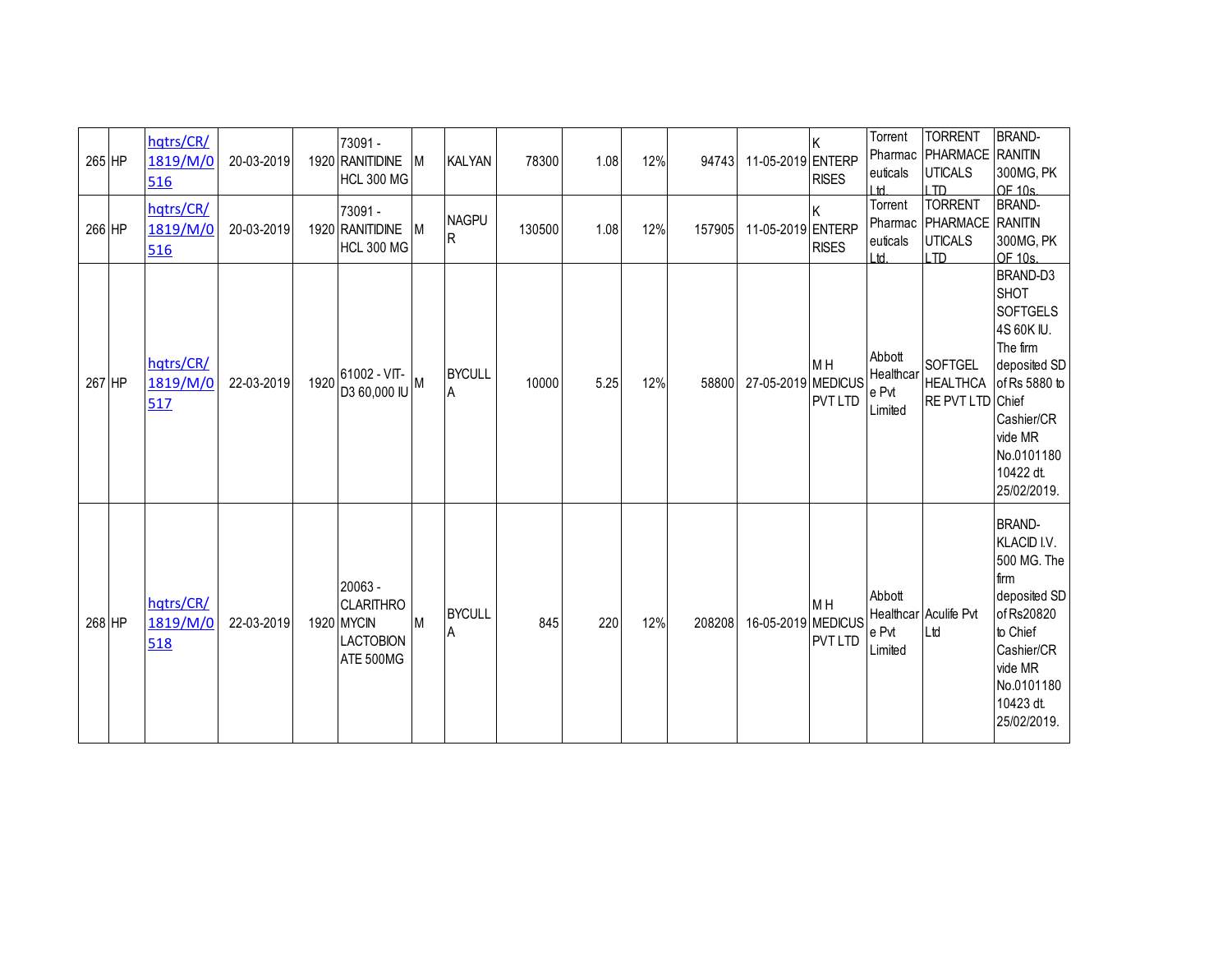| 269 HP | hqtrs/CR/<br>1819/M/0<br>519 | 22-03-2019 | 1920 | 12088 -<br><b>THYROXINE</b><br>SODIUM <sub>25</sub><br><b>MCG</b> |     | <b>BYCULL</b><br>A         | 313000 | 0.26    | 12% | 90770     | 27-05-2019 MEDICUS | M H<br><b>PVT LTD</b>            | Unicure<br>India Ltd        | <b>UNICURE</b><br><b>INDIA LTD</b>                           | <b>BRAND-</b><br><b>HORCURE</b><br>25. Bottle of<br>$100$ tabs. |
|--------|------------------------------|------------|------|-------------------------------------------------------------------|-----|----------------------------|--------|---------|-----|-----------|--------------------|----------------------------------|-----------------------------|--------------------------------------------------------------|-----------------------------------------------------------------|
| 270 HP | hqtrs/CR/<br>1819/M/0<br>519 | 22-03-2019 | 1920 | 12088 -<br><b>THYROXINE</b><br>SODIUM <sub>25</sub><br><b>MCG</b> |     | <b>BHUSA</b><br><b>WAL</b> | 117000 | 0.26    | 12% | 33930     | 27-05-2019 MEDICUS | M <sub>H</sub><br><b>PVT LTD</b> | Unicure<br>India Ltd        | <b>UNICURE</b><br><b>INDIA LTD</b>                           | <b>BRAND-</b><br><b>HORCURE</b><br>25. Bottle of<br>$100$ tabs. |
| 271 HP | hqtrs/CR/<br>1819/M/0<br>519 | 22-03-2019 | 1920 | 12088 -<br><b>THYROXINE</b><br>SODIUM <sub>25</sub><br><b>MCG</b> |     | <b>PUNE</b>                | 28500  | 0.26    | 12% | 8265      | 27-05-2019 MEDICUS | M <sub>H</sub><br><b>PVT LTD</b> | Unicure<br>India Ltd        | <b>UNICURE</b><br><b>INDIA LTD</b>                           | <b>BRAND-</b><br><b>HORCURE</b><br>25. Bottle of<br>100 tabs.   |
| 272 HP | hqtrs/CR/<br>1819/M/0<br>519 | 22-03-2019 | 1920 | 12088 -<br><b>THYROXINE</b><br>SODIUM <sub>25</sub><br><b>MCG</b> |     | <b>KALYAN</b>              | 129500 | 0.26    | 12% | 37555     | 27-05-2019 MEDICUS | M <sub>H</sub><br><b>PVT LTD</b> | Unicure<br>India Ltd        | <b>UNICURE</b><br><b>INDIA LTD</b>                           | <b>BRAND-</b><br><b>HORCURE</b><br>25. Bottle of<br>$100$ tabs  |
| 273 HP | hqtrs/CR/<br>1819/M/0<br>519 | 22-03-2019 | 1920 | 12088 -<br><b>THYROXINE</b><br>SODIUM <sub>25</sub><br><b>MCG</b> |     | <b>SOLAPU</b><br>R         | 8500   | 0.26    | 12% | 2465      | 27-05-2019 MEDICUS | M H<br><b>PVT LTD</b>            | Unicure<br>India Ltd        | <b>UNICURE</b><br><b>INDIA LTD</b>                           | <b>BRAND-</b><br><b>HORCURE</b><br>25. Bottle of<br>100 tabs.   |
| 274 HP | hqtrs/CR/<br>1819/M/0<br>519 | 22-03-2019 | 1920 | 12088 -<br><b>THYROXINE</b><br>SODIUM <sub>25</sub><br><b>MCG</b> |     | <b>NAGPU</b><br>lR.        | 58700  | 0.26    | 12% | 17023     | 27-05-2019 MEDICUS | M <sub>H</sub><br><b>PVT LTD</b> | Unicure<br>India Ltd        | <b>UNICURE</b><br><b>INDIA LTD</b>                           | <b>BRAND-</b><br><b>HORCURE</b><br>25. Bottle of<br>$100$ tabs. |
| 275 HP | hqtrs/CR/<br>1819/M/0<br>520 | 23-03-2019 |      | 14341 -<br>1920 SEVOFLUR<br>ANE                                   | IM. | <b>BYCULL</b><br>A         | 44     | 3804.35 | 5%  | 175761.08 | 30-05-2019 ENTERP  | <b>RISES</b>                     | Troikaa<br>euticals<br>١H   | <b>TROIKAA</b><br>Pharmac PHARMACE<br><b>UTICALS</b><br>חד ו | <b>BRAND-</b><br>LIQ.SEVOTR<br>OY 250ML.                        |
| 276 HP | hqtrs/CR/<br>1819/M/0<br>520 | 23-03-2019 |      | 14341 -<br>1920 SEVOFLUR<br>ANE                                   | IM. | <b>NAGPU</b><br>R          | 4      | 3804.35 | 5%  | 15978.28  | 30-05-2019 ENTERP  | <b>RISES</b>                     | Troikaa<br>euticals<br>I td | <b>TROIKAA</b><br>Pharmac PHARMACE<br><b>UTICALS</b><br>I TD | <b>BRAND-</b><br>LIQ.SEVOTR<br>OY 250ML.                        |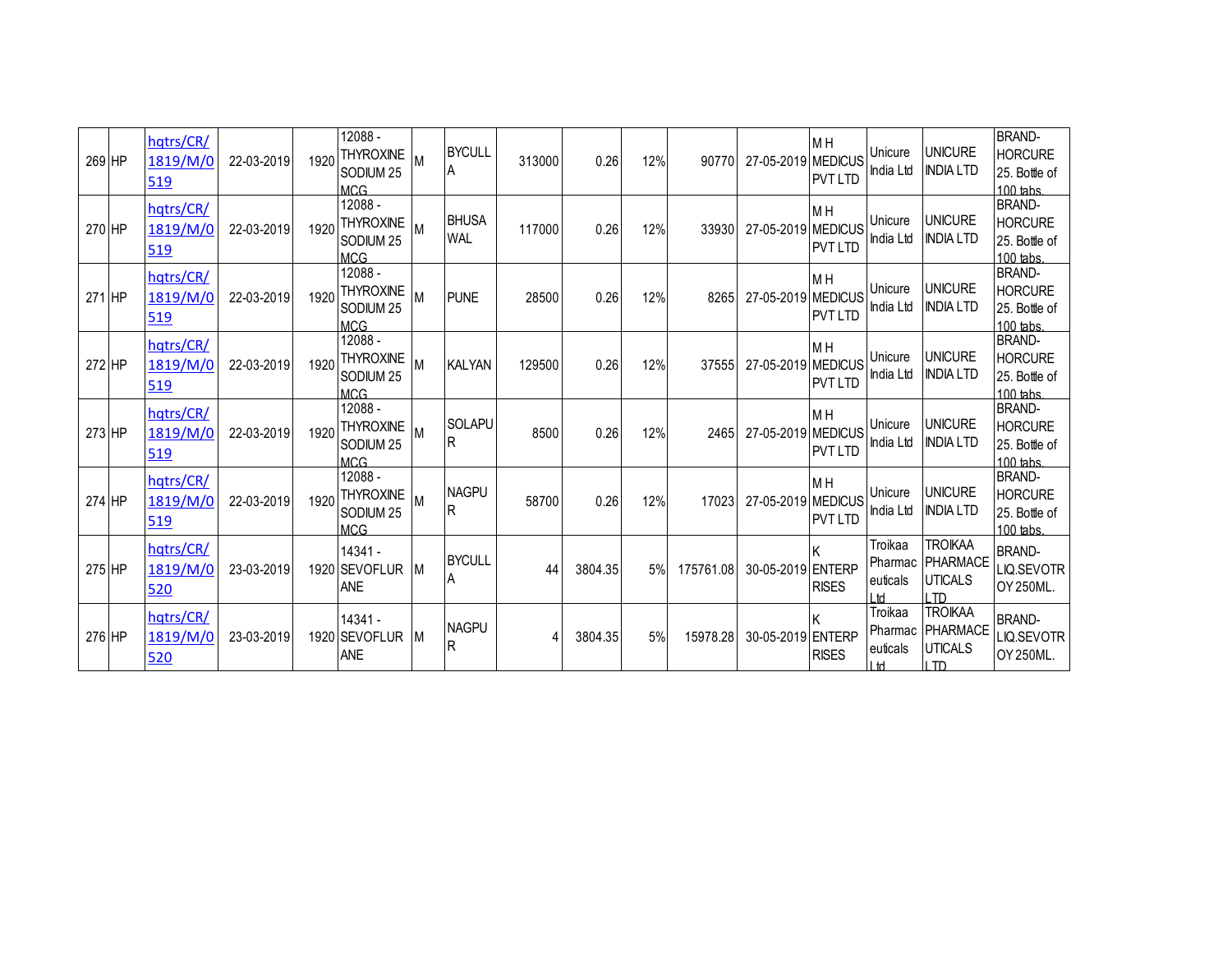| 277 HP | hqtrs/CR/<br>1819/M/0<br>521 | 01-04-2019 | 15287 -<br>1920 VILDAGLIPTI M<br>N 50 MG | <b>BYCULL</b><br>Α | 32396 | 14 | 12% | 507969.28 | 25-05-2019 ENTERP | <b>SPAN</b><br><b>RISES</b> | <b>USV</b><br>Private<br>Limited | M/S<br><b>NOVARTIS</b><br><b>PHARMACE</b><br>UTICAL PVT<br>LTD.              | <b>BRAND-Jalra</b><br>50 mg-<br>Imported<br>Product.<br>Pack Size -<br>SINGAPORE 14X2.(Import<br>ed by<br>Novartis<br>Healthcare<br>Pvt Ltd,<br>Bhiwandi, MB- |
|--------|------------------------------|------------|------------------------------------------|--------------------|-------|----|-----|-----------|-------------------|-----------------------------|----------------------------------|------------------------------------------------------------------------------|---------------------------------------------------------------------------------------------------------------------------------------------------------------|
| 278 HP | hqtrs/CR/<br>1819/M/0<br>521 | 01-04-2019 | 15287 -<br>1920 VILDAGLIPTI M<br>N 50 MG | <b>PUNE</b>        | 11424 | 14 | 12% | 179128.32 | 25-05-2019 ENTERP | <b>SPAN</b><br><b>RISES</b> | <b>USV</b><br>Private<br>Limited | M/S<br><b>NOVARTIS</b><br>SINGAPORE<br>PHARMACE<br><b>UTICAL PVT</b><br>LTD. | <b>BRAND-Jalra</b><br>50 mg-<br>Imported<br>Product.<br>Pack Size -<br>14X2.(Import<br>ed by<br>Novartis<br>Healthcare<br>Pvt Ltd,<br>Bhiwandi, MB-           |
| 279 HP | hqtrs/CR/<br>1819/M/0<br>521 | 01-04-2019 | 15287 -<br>1920 VILDAGLIPTI M<br>N 50 MG | <b>KALYAN</b>      | 15316 | 14 | 12% | 240154.88 | 25-05-2019 ENTERP | <b>SPAN</b><br><b>RISES</b> | <b>USV</b><br>Private<br>Limited | M/S<br><b>NOVARTIS</b><br>PHARMACE<br>UTICAL PVT<br>LTD.                     | <b>BRAND-Jalra</b><br>50 mg-<br>Imported<br>Product.<br>Pack Size -<br>SINGAPORE 14X2.(Import<br>ed by<br>Novartis<br>Healthcare<br>Pvt Ltd,<br>Bhiwandi, MB- |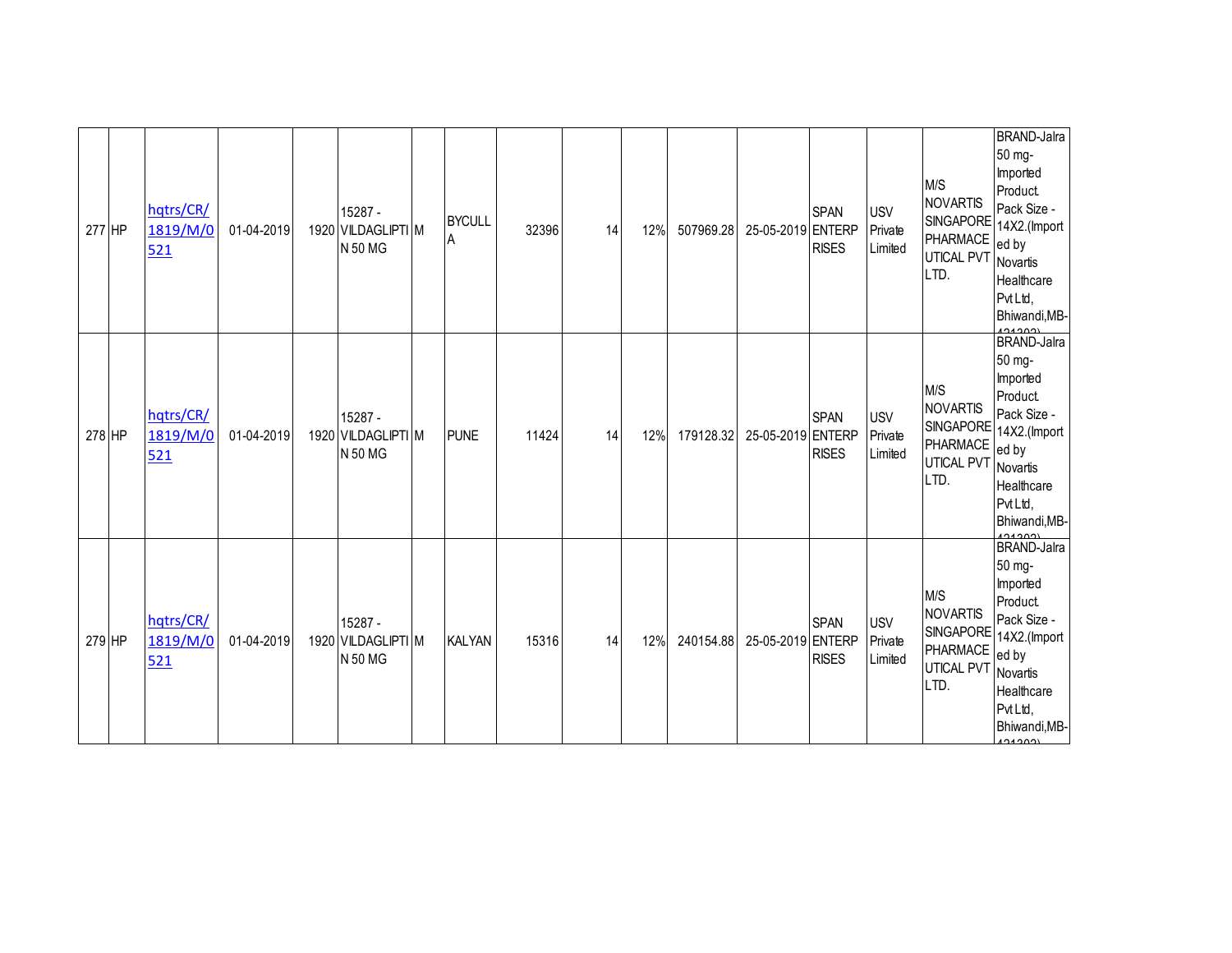| 280 HP | hqtrs/CR/<br>1819/M/0<br>521 | 01-04-2019 | 15287 -<br>1920 VILDAGLIPTIM<br>N 50 MG | SOLAPU<br>$\overline{R}$       | 12740  | 14   | 12% | 199763.2  | 25-05-2019 ENTERP | <b>SPAN</b><br><b>RISES</b> | <b>USV</b><br>Private<br>Limited                                                                      | M/S<br><b>NOVARTIS</b><br>SINGAPORE<br>PHARMACE<br><b>UTICAL PVT</b><br>LTD.                  | <b>BRAND-Jalra</b><br>50 mg-<br>Imported<br>Product.<br>Pack Size -<br>14X2.(Import<br>ed by<br>Novartis<br>Healthcare<br>Pvt Ltd,<br>Bhiwandi, MB- |
|--------|------------------------------|------------|-----------------------------------------|--------------------------------|--------|------|-----|-----------|-------------------|-----------------------------|-------------------------------------------------------------------------------------------------------|-----------------------------------------------------------------------------------------------|-----------------------------------------------------------------------------------------------------------------------------------------------------|
| 281 HP | hqtrs/CR/<br>1819/M/0<br>521 | 01-04-2019 | 15287 -<br>1920 VILDAGLIPTIM<br>N 50 MG | <b>NAGPU</b><br>$\overline{R}$ | 8064   | 14   | 12% | 126443.52 | 25-05-2019 ENTERP | <b>SPAN</b><br><b>RISES</b> | <b>USV</b><br>Private<br>Limited                                                                      | M/S<br>NOVARTIS<br>SINGAPORE<br>PHARMACE<br>UTICAL PVT<br>LTD.                                | <b>BRAND-Jalra</b><br>50 mg-<br>Imported<br>Product.<br>Pack Size -<br>14X2.(Import<br>ed by<br>Novartis<br>Healthcare<br>Pvt Ltd,<br>Bhiwandi, MB- |
| 282 HP | hqtrs/CR/<br>1819/M/0<br>522 | 15-04-2019 | 74312 -<br>1920 FRUSEMIDE M<br>40 MG    | <b>BHUSA</b><br><b>WAL</b>     | 113000 | 0.36 | 12% | 45200     | 22-06-2019        | <b>KEPS</b><br>PHARMA,      | <b>PHARMA</b><br>CONCEP<br><b>TS</b><br>(DIVISIO<br>N OF<br><b>MOREPE</b><br><b>LABORA</b><br>TORIES) | M/S<br><b>MOREPEN</b><br><b>LABORATO</b><br><b>RIES</b><br><b>LIMITED</b><br><b>NEW DELHI</b> | <b>BRAND-Tab</b><br>Lasipen 40.<br>Pack -10<br>Tab.                                                                                                 |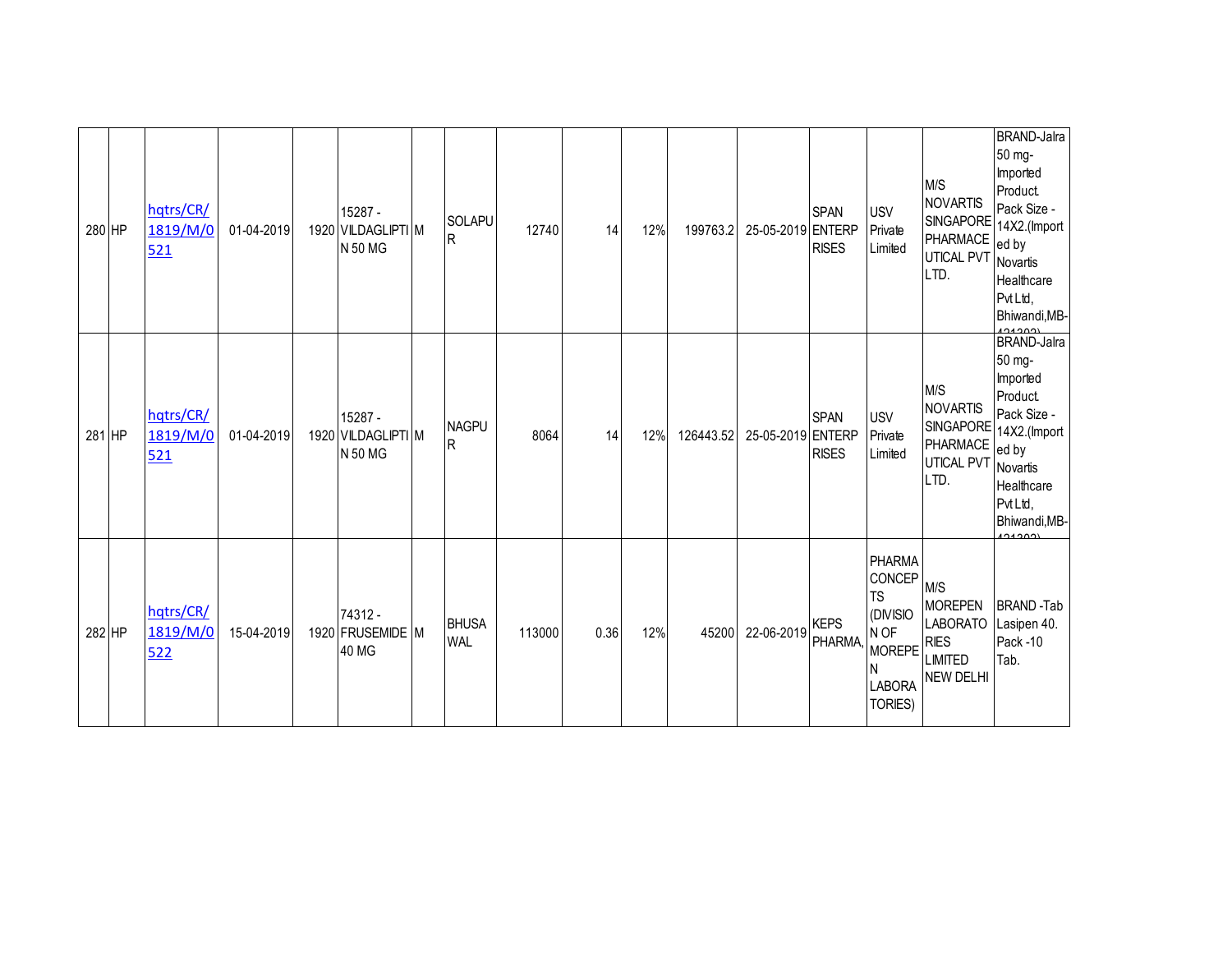| 283 HP | hqtrs/CR/<br>1819/M/0<br>522 | 15-04-2019 | 74312 -<br>1920 FRUSEMIDE M<br>40 MG | <b>PUNE</b>                   | 59010 | 0.36 | 12% | 23604 | 22-06-2019 | <b>KEPS</b><br><b>PHARMA</b> | PHARMA<br><b>CONCEP</b><br><b>TS</b><br>(DIVISIO<br>N OF<br>MOREPE <sup>RIES</sup><br>N<br><b>LABORA</b><br>TORIES) | M/S<br><b>MOREPEN</b><br><b>LABORATO</b><br><b>LIMITED</b><br><b>NEW DELHI</b>                | <b>BRAND-Tab</b><br>Lasipen 40.<br>Pack-10<br>Tab. |
|--------|------------------------------|------------|--------------------------------------|-------------------------------|-------|------|-----|-------|------------|------------------------------|---------------------------------------------------------------------------------------------------------------------|-----------------------------------------------------------------------------------------------|----------------------------------------------------|
| 284 HP | hqtrs/CR/<br>1819/M/0<br>522 | 15-04-2019 | 74312 -<br>1920 FRUSEMIDE M<br>40 MG | <b>KALYAN</b>                 | 53550 | 0.36 | 12% | 21420 | 22-06-2019 | <b>KEPS</b><br><b>PHARMA</b> | PHARMA<br>CONCEP<br><b>TS</b><br>(DIVISIO<br>N OF<br><b>MOREPE</b><br>N<br><b>LABORA</b><br>TORIES)                 | M/S<br><b>MOREPEN</b><br><b>LABORATO</b><br><b>RIES</b><br><b>LIMITED</b><br><b>NEW DELHI</b> | <b>BRAND-Tab</b><br>Lasipen 40.<br>Pack-10<br>Tab. |
| 285 HP | hqtrs/CR/<br>1819/M/0<br>522 | 15-04-2019 | 74312 -<br>1920 FRUSEMIDE M<br>40 MG | <b>SOLAPU</b><br>$\mathsf{R}$ | 27000 | 0.36 | 12% | 10800 | 22-06-2019 | <b>KEPS</b><br>PHARMA,       | PHARMA<br>CONCEP<br><b>TS</b><br>(DIVISIO<br>N OF<br>MOREPE <sup>RIES</sup><br><b>LABORA</b><br>TORIES)             | M/S<br><b>MOREPEN</b><br><b>LABORATO</b><br><b>LIMITED</b><br><b>NEW DELHI</b>                | <b>BRAND-Tab</b><br>Lasipen 40.<br>Pack-10<br>Tab. |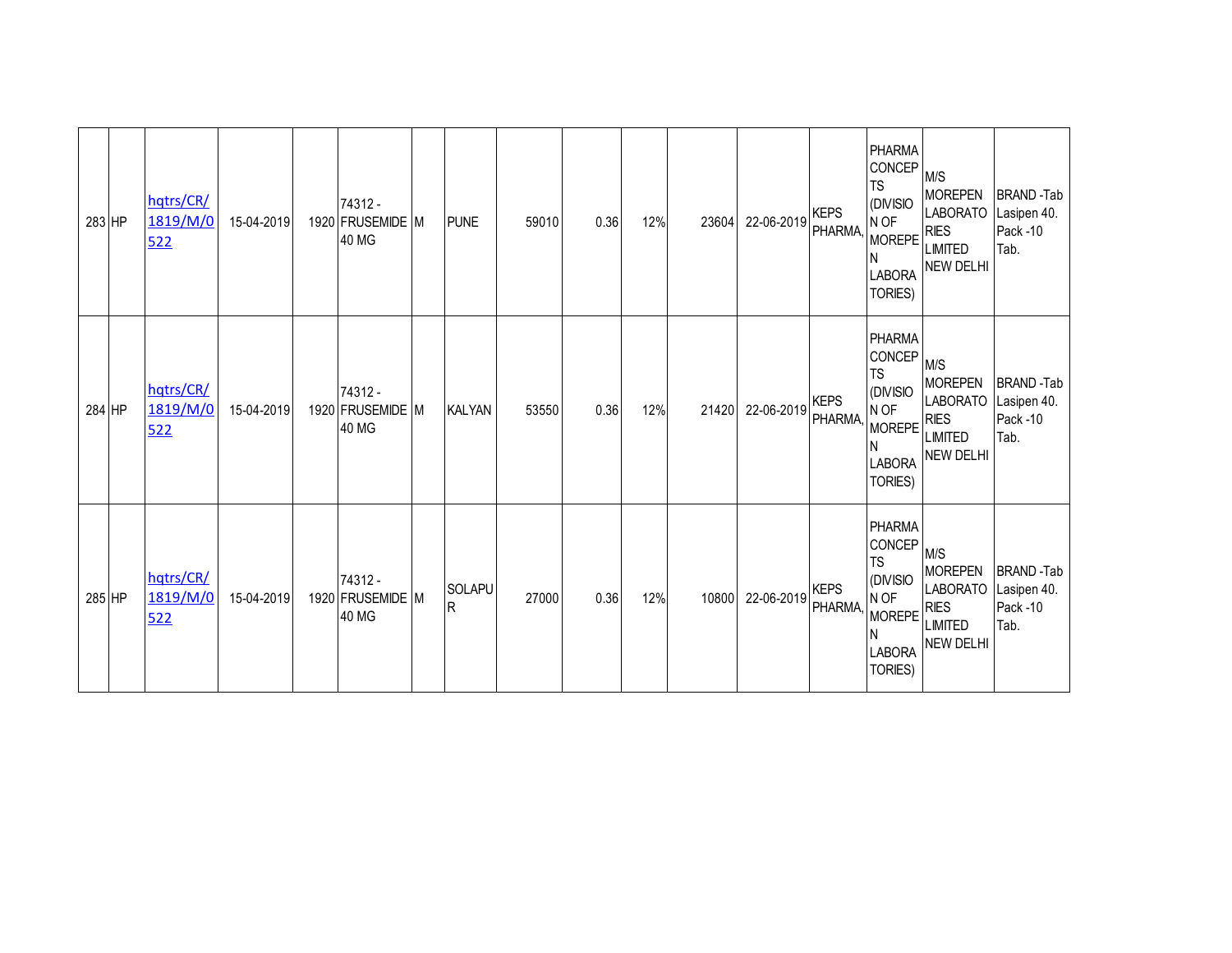| 286 HP | hqtrs/CR/<br>1819/S/0<br><u>175</u> | 28-03-2019 | 1819 | 12465 -<br><b>DOUBLE</b><br><b>LUMEN</b><br><b>JUGULAR</b><br><b>CURVED</b><br><b>DIALYSIS</b><br><b>CATHETER</b><br>KIT<br>(DIALATOR<br>+ GUIDE<br>WIRE+<br><b>INTRODUCE</b><br>R > 135<br>MM) MAKE<br><b>OF</b><br><b>MAHURKAR</b><br><b>OR</b><br><b>QUINTON</b> | <sub>S</sub> | <b>BYCULL</b><br>A | 190 | 1558 | 12% | 331542.4 | 04-06-2019 | <b>JAINAM</b><br><b>PHARMA</b><br><b>INDIA</b><br><b>PVT LTD</b> | COVIDIEN, M<br><b>AHURKAR</b> | <b>BRAND-</b><br>COVIDIEN, M<br><b>AHURKAR</b>         |
|--------|-------------------------------------|------------|------|---------------------------------------------------------------------------------------------------------------------------------------------------------------------------------------------------------------------------------------------------------------------|--------------|--------------------|-----|------|-----|----------|------------|------------------------------------------------------------------|-------------------------------|--------------------------------------------------------|
| 287 HP | hqtrs/CR/<br>1819/S/0<br>176        | 28-03-2019 |      | 13642 -<br><b>DISPOSABL</b><br>E DIAPER<br>1920 MEDIUM/LA<br>RGE/XL/XXL<br>SIZE PK OF<br>1 <sub>0</sub>                                                                                                                                                             | S            | <b>BYCULL</b><br>A | 700 | 188  | 12% | 147392   | 04-06-2019 | <b>JAINAM</b><br><b>PHARMA</b><br><b>INDIA</b><br><b>PVT LTD</b> | PARAMOUN                      | <b>SIZE</b><br>LARGE, XL -<br><b>BRAND</b><br>PARAMOUN |
| 288 HP | hqtrs/CR/<br>1819/S/0<br><u>176</u> | 28-03-2019 |      | 13642 -<br><b>DISPOSABL</b><br>E DIAPER<br>1920 MEDIUM/LA S<br>RGE/XL/XXL<br>SIZE PK OF<br>10                                                                                                                                                                       |              | <b>PUNE</b>        | 78  | 188  | 12% | 16423.68 | 04-06-2019 | <b>JAINAM</b><br><b>PHARMA</b><br><b>INDIA</b><br><b>PVT LTD</b> | <b>PARAMOUN</b>               | <b>SIZE</b><br>LARGE, XL -<br><b>BRAND</b><br>PARAMOUN |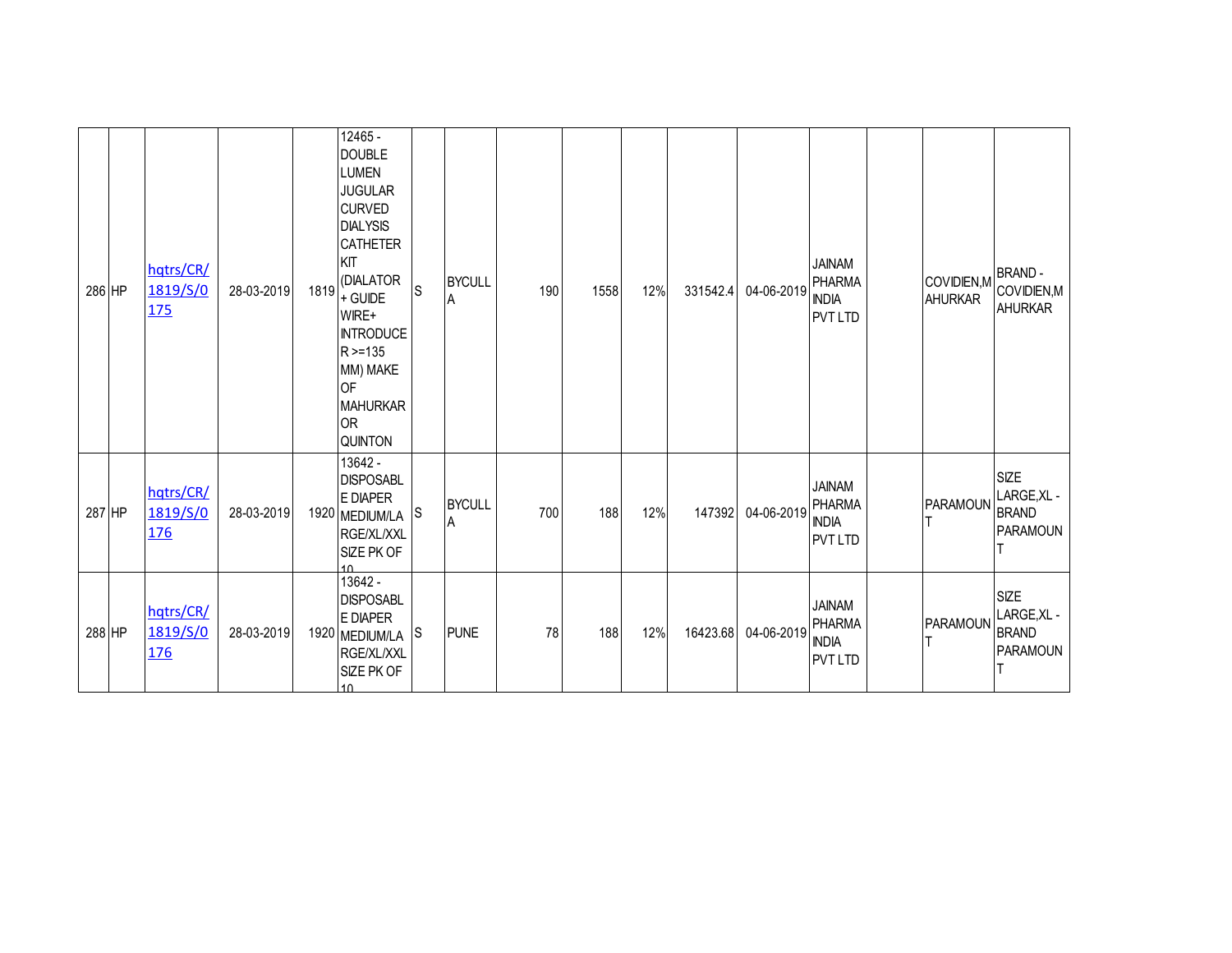| 289 HP | hatrs/CR/<br>1819/S/0<br>177 | 01-04-2019 | 1819 | 16058 -<br><b>TOTAL</b><br><b>KNEE</b><br><b>REPLACEM</b><br><b>ENT (AS</b><br>PER<br><b>SPECIFICATI</b><br>ON) | <sub>S</sub> | <b>BYCULL</b><br>A         | 80    | 50340 | 5%  | 4228560 | 31-03-2020                      | <b>OZONE</b><br>INDIA. | Johnson<br>&<br>Johnson<br><b>PvtLtd</b> | DEPUY (J &<br>$ J\rangle$                                                | <b>BRAND-</b><br>PFC SIGMA.<br><b>DELIVERY</b><br><b>SCHEDULE -</b><br><b>BY</b><br>CONSIGNEE<br>ON AS &<br><b>WHEN</b><br><b>REQUIRED</b><br><b>BASIS.</b> |
|--------|------------------------------|------------|------|-----------------------------------------------------------------------------------------------------------------|--------------|----------------------------|-------|-------|-----|---------|---------------------------------|------------------------|------------------------------------------|--------------------------------------------------------------------------|-------------------------------------------------------------------------------------------------------------------------------------------------------------|
| 290 HP | hqtrs/CR/<br>1819/M/0<br>523 | 29-03-2019 |      | 10344 -<br>1920 PERINDOPRIM<br>L <sub>4</sub> M <sub>G</sub>                                                    |              | <b>BYCULL</b><br>A         | 15000 | 3.51  | 12% | 58950   | 05-06-2019 Laboratori Laborator | Zim<br>es Ltd          | Zim<br>ies Ltd                           | M/S ZIM<br><b>LABORATO</b><br><b>RIES</b><br><b>LIMITED</b>              | <b>BRAND-</b><br>ZIMPRIL-4.<br>PACKING-10<br>TABLETS.                                                                                                       |
| 291 HP | hqtrs/CR/<br>1819/M/0<br>523 | 29-03-2019 |      | 10344 -<br>1920 PERINDOPRI M<br>L <sub>4</sub> M <sub>G</sub>                                                   |              | <b>NAGPU</b><br>R          | 2450  | 3.51  | 12% | 9628.5  | 05-06-2019 Laboratori Laborator | Zim<br>es Ltd          | Zim<br>ies Ltd                           | M/S ZIM<br><b>LABORATO</b><br><b>RIES</b><br><b>LIMITED</b>              | <b>BRAND-</b><br>ZIMPRIL-4.<br>PACKING-10<br>TABLETS.                                                                                                       |
| 292 HP | hqtrs/CR/<br>1819/M/0<br>524 | 01-04-2019 |      | $10016 -$<br><b>PROPOFOL</b><br>1%<br>1920 AQUEOUS<br><b>EMULSION</b><br>10 ML / 20                             | M            | <b>BYCULL</b><br>Α         | 1070  | 46.67 | 12% | 55928.9 | 05-06-2019 ENTERP               | <b>RISES</b>           | Troikaa<br>Pharmac<br>euticals<br>Ltd    | M/S<br><b>TROIKAA</b><br>PHARMACE<br><b>UTICLAS</b><br>$\overline{1}$ TD | <b>BRAND-</b><br><b>TROYPOFOL</b><br>1%20 ML.<br>Packing-<br>20ML VIAL.                                                                                     |
| 293 HP | hqtrs/CR/<br>1819/M/0<br>524 | 01-04-2019 |      | 10016 -<br><b>PROPOFOL</b><br>1%<br>1920 AQUEOUS<br><b>EMULSION</b><br>10 ML / 20<br><b>MI</b>                  | M            | <b>BHUSA</b><br><b>WAL</b> | 65    | 46.67 | 12% | 3397.55 | 05-06-2019 ENTERP               | <b>RISES</b>           | Troikaa<br>Pharmac<br>euticals<br>Ltd    | M/S<br><b>TROIKAA</b><br>PHARMACE<br><b>UTICLAS</b><br><b>LTD</b>        | <b>BRAND-</b><br><b>TROYPOFOL</b><br>1% 20 ML.<br>Packing-<br>20ML VIAL.                                                                                    |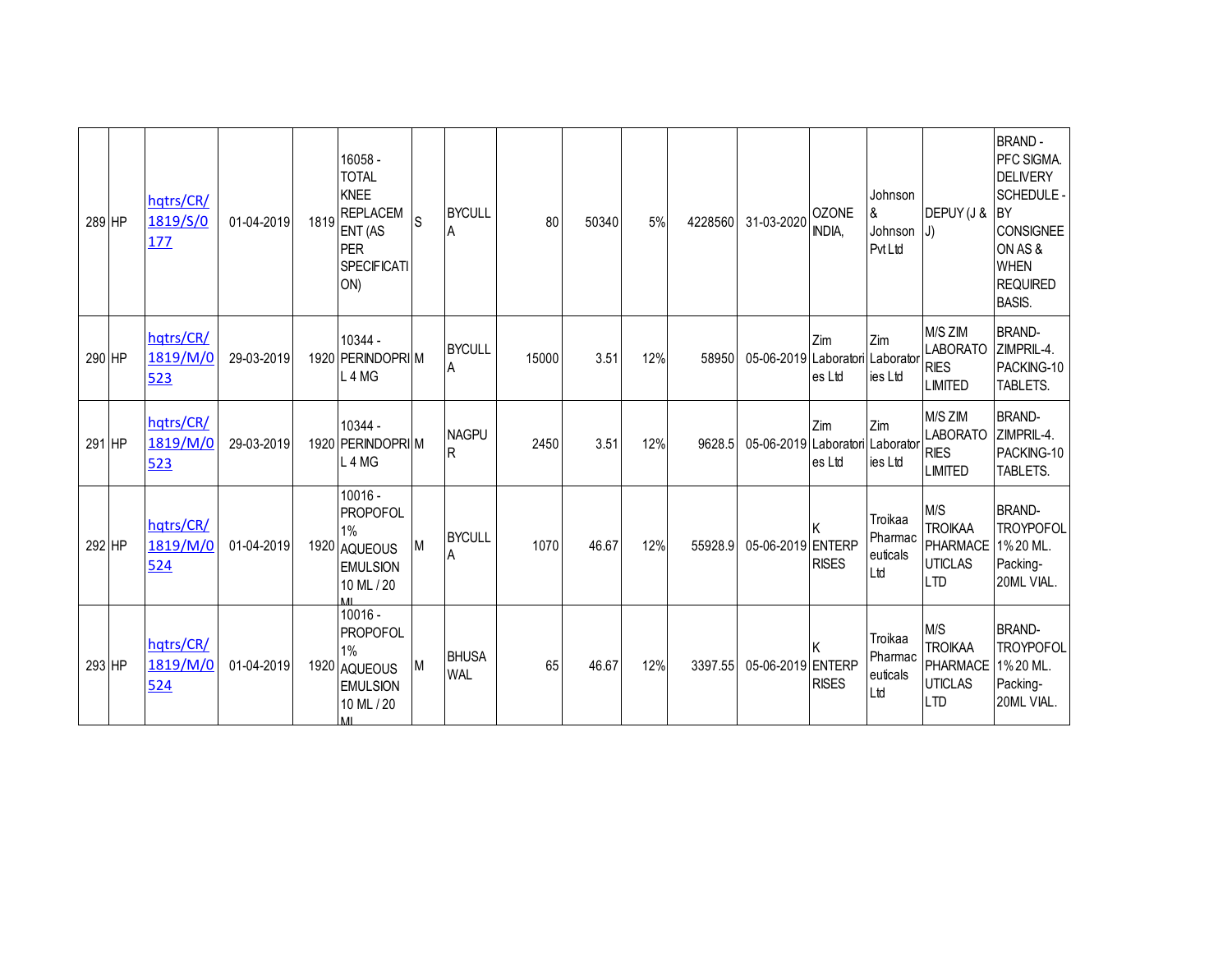| 294 HP | hqtrs/CR/<br>1819/M/0<br>524        | 01-04-2019 | 10016 -<br><b>PROPOFOL</b><br>1%<br>1920 AQUEOUS<br><b>EMULSION</b><br>10 ML / 20<br><b>MI</b> | М | <b>KALYAN</b>                  | 82   | 46.67 | 12% | 4286.14 | 05-06-2019 ENTERP | <b>RISES</b>                                | Troikaa<br>Pharmac<br>euticals<br>Ltd  | M/S<br><b>TROIKAA</b><br><b>PHARMACE</b><br><b>UTICLAS</b><br><b>LTD</b>          | <b>BRAND-</b><br><b>TROYPOFOL</b><br>1%20 ML.<br>Packing-<br>20ML VIAL.  |
|--------|-------------------------------------|------------|------------------------------------------------------------------------------------------------|---|--------------------------------|------|-------|-----|---------|-------------------|---------------------------------------------|----------------------------------------|-----------------------------------------------------------------------------------|--------------------------------------------------------------------------|
| 295 HP | hqtrs/CR/<br>1819/M/0<br>524        | 01-04-2019 | 10016 -<br><b>PROPOFOL</b><br>1%<br>1920 AQUEOUS<br><b>EMULSION</b><br>10 ML / 20              | M | <b>SOLAPU</b><br>R             | 70   | 46.67 | 12% | 3658.9  | 05-06-2019 ENTERP | <b>RISES</b>                                | Troikaa<br>Pharmac<br>euticals<br>Ltd  | M/S<br><b>TROIKAA</b><br>PHARMACE<br><b>UTICLAS</b><br><b>LTD</b>                 | <b>BRAND-</b><br><b>TROYPOFOL</b><br>1%20 ML.<br>Packing-<br>20ML VIAL.  |
| 296 HP | hqtrs/CR/<br>1819/M/0<br><u>524</u> | 01-04-2019 | $10016 -$<br><b>PROPOFOL</b><br>1%<br>1920 AQUEOUS<br><b>EMULSION</b><br>10 ML / 20<br>MI      | М | <b>NAGPU</b><br>$\overline{R}$ | 50   | 46.67 | 12% | 2613.5  | 05-06-2019 ENTERP | <b>RISES</b>                                | Troikaa<br>Pharmac<br>euticals<br>Ltd  | M/S<br><b>TROIKAA</b><br>PHARMACE<br><b>UTICLAS</b><br><b>LTD</b>                 | <b>BRAND-</b><br><b>TROYPOFOL</b><br>1% 20 ML.<br>Packing-<br>20ML VIAL. |
| 297 HP | hqtrs/CR/<br>1819/M/0<br>525        | 01-04-2019 | $11271 -$<br><b>MILK OF</b><br>1920 MAGNESIA+ M<br>LIQ.PARAFFI<br>N 170 ML                     |   | <b>KALYAN</b>                  | 2200 | 31.77 | 12% | 78276   | 05-06-2019        | Candaur<br>Pharmac<br>euticals<br>Pvt. Ltd. | Glenmar<br>Pharmac<br>euticals<br>Ltd, | M/S<br><b>GLENMARK DUOLAXIN</b><br>PHARMACE<br><b>UTICALS</b><br>LIMITED.         | <b>BRAND-</b><br>200 ML.<br><b>BOTTLE OF</b><br>200ML.                   |
| 298 HP | hqtrs/CR/<br>1819/M/0<br>525        | 01-04-2019 | $11271 -$<br><b>MILK OF</b><br>1920 MAGNESIA+ M<br>LIQ.PARAFFI<br>N 170 ML                     |   | <b>SOLAPU</b><br>$\mathsf{R}$  | 1000 | 31.77 | 12% | 35580   | 05-06-2019        | Candaur<br>Pharmac<br>euticals<br>Pvt. Ltd. | Glenmar<br>euticals<br>Ltd,            | M/S<br><b>GLENMARK DUOLAXIN</b><br>Pharmac PHARMACE<br><b>UTICALS</b><br>LIMITED. | <b>BRAND-</b><br>200 ML.<br><b>BOTTLE OF</b><br>200ML.                   |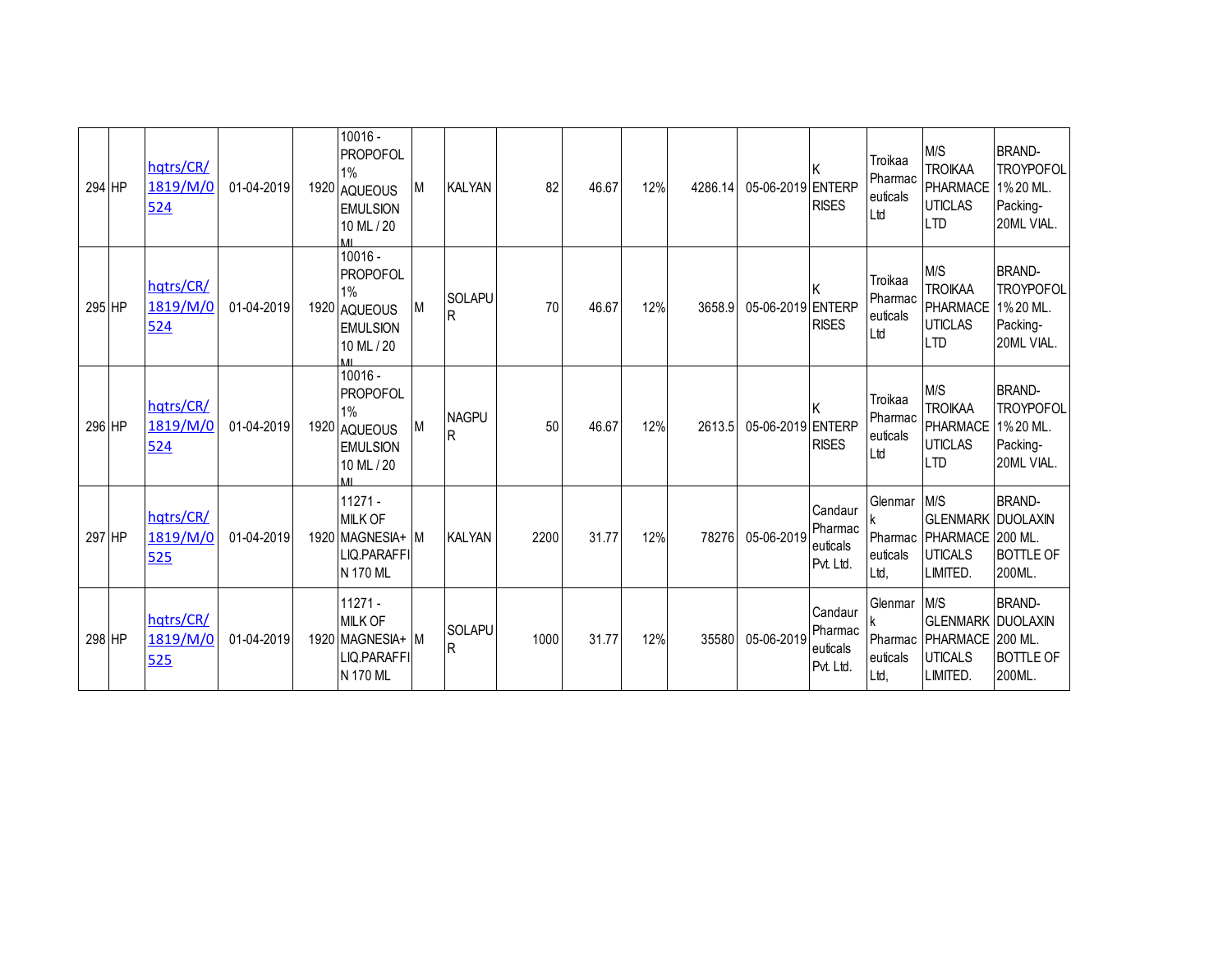| 299 HP | hqtrs/CR/<br>1819/M/0<br>527 | 01-04-2019 |                   | $91051 -$<br>1920 RINOTECAN M<br>100MG                      |           | <b>BYCULL</b><br>A         | 150   | 410 | 12% | 68880    | 01-04-2020 | Emcure<br>Pharmac<br>euitcals<br>Ltd | Emcure<br>Pharmac<br>euitcals<br>Ltd | M/S<br><b>EMCURE</b><br><b>UTICALS</b><br><b>LIMITED ON WHEN</b><br><b>LOAN</b><br>LICENSE. | <b>BRAND-</b><br><b>IMTUS 100</b><br><b>MG</b><br><b>INJECTION</b><br>PACK SIZE-1<br>PHARMACE VIAL.Delivery<br>:AS AND<br><b>REQUIRED</b><br><b>BY</b><br><b>CONSIGNEE</b><br><b>FROM</b><br>P.O.Date. |
|--------|------------------------------|------------|-------------------|-------------------------------------------------------------|-----------|----------------------------|-------|-----|-----|----------|------------|--------------------------------------|--------------------------------------|---------------------------------------------------------------------------------------------|--------------------------------------------------------------------------------------------------------------------------------------------------------------------------------------------------------|
| 300 HP | hqtrs/CR/<br>1819/M/0<br>528 | 01-04-2019 | 1920 <sub>R</sub> | $12771 -$<br><b>SEVELAME</b><br>CARBONAT<br>E 400 MG        | M         | <b>BYCULL</b><br>ΙA        | 33560 | 5.6 | 12% | 210421.2 | 05-06-2019 | Emcure<br>Pharmac<br>euitcals<br>Ltd | Emcure<br>Pharmac<br>euitcals<br>Ltd | M/S<br><b>EMCURE</b><br>PHARMACE<br><b>UTICALS</b><br>LIMITED.                              | <b>BRAND-</b><br><b>SEVCAR</b><br>400MG<br>TABLET.PAC<br>K SIZE-1X10<br>TABS.                                                                                                                          |
| 301 HP | hqtrs/CR/<br>1819/M/0<br>528 | 01-04-2019 | 1920 R            | $12771 -$<br><b>SEVELAME</b><br><b>CARBONAT</b><br>E 400 MG | <b>IM</b> | <b>BHUSA</b><br><b>WAL</b> | 15000 | 5.6 | 12% | 94050    | 05-06-2019 | Emcure<br>Pharmac<br>euitcals<br>Ltd | Emcure<br>Pharmac<br>euitcals<br>Ltd | M/S<br><b>EMCURE</b><br>PHARMACE<br><b>UTICALS</b><br>LIMITED.                              | <b>BRAND-</b><br><b>SEVCAR</b><br>400MG<br>TABLET.PAC<br>K SIZE-1X10<br>TABS.                                                                                                                          |
| 302 HP | hqtrs/CR/<br>1819/M/0<br>528 | 01-04-2019 | 1920 R            | $12771 -$<br><b>SEVELAME</b><br><b>CARBONAT</b><br>E 400 MG | M         | <b>KALYAN</b>              | 6390  | 5.6 | 12% | 40065.3  | 05-06-2019 | Emcure<br>Pharmac<br>euitcals<br>Ltd | Emcure<br>Pharmac<br>euitcals<br>Ltd | M/S<br><b>EMCURE</b><br>PHARMACE<br><b>UTICALS</b><br>LIMITED.                              | <b>BRAND-</b><br><b>SEVCAR</b><br>400MG<br>TABLET.PAC<br>K SIZE-1X10<br>TABS.                                                                                                                          |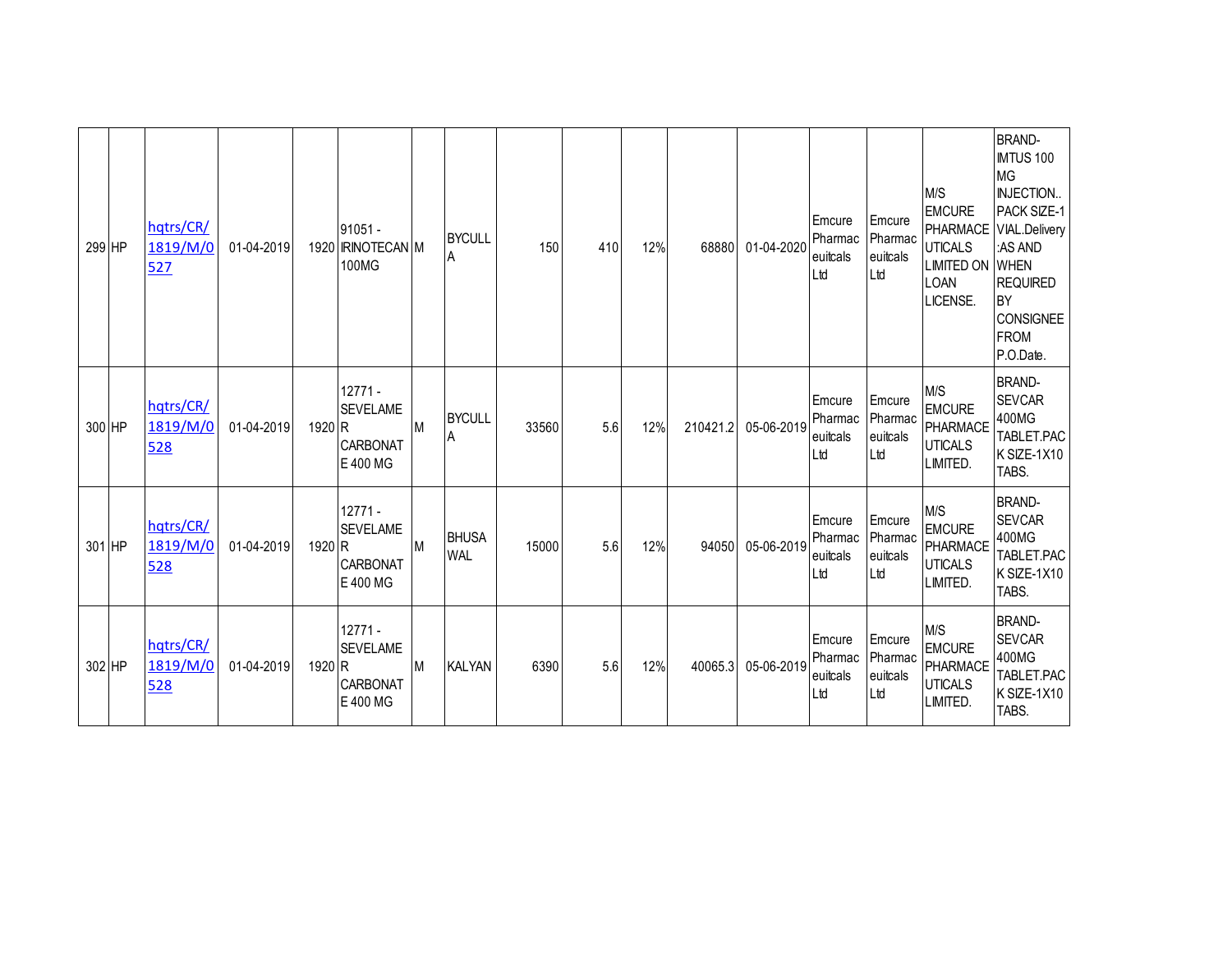| 303 HP | hqtrs/CR/<br>1920/S/0<br>001 | 01-04-2019 |          | 11616 -<br><b>IOPAMIDOL</b><br>1819 370 MG/ML<br><b>IN 50 ML</b><br><b>PACK</b>                                                                                              | ls. | <b>BYCULL</b><br>A | 60 | 557   | 5% | 35091    | 31-05-2019 HOSPICA NCES | <b>DOSHI</b><br><b>RE</b>     | <b>ARCO</b><br>LIFESCIE Magnus<br>(INDIA)<br><b>PVT LTD</b> | Health                | Brand-Pam<br>Image 370<br>Managemen mg/ml-PACK<br>OF 50ml. |
|--------|------------------------------|------------|----------|------------------------------------------------------------------------------------------------------------------------------------------------------------------------------|-----|--------------------|----|-------|----|----------|-------------------------|-------------------------------|-------------------------------------------------------------|-----------------------|------------------------------------------------------------|
| 304 HP | hqtrs/CR/<br>1920/S/0<br>002 | 01-04-2019 |          | 16061 -<br><b>UNICONDYL</b><br>AR KNEE<br><b>REPLACEM</b><br><b>ENT</b><br>1920 MPLANT<br>WITH 40<br><b>GMS</b><br><b>ANTIBIOTICB</b><br><b>ONE</b><br><b>CEMENT</b>         | ls. | <b>BYCULL</b><br>A | 9  | 48908 | 5% | 462180.6 | 07-06-2019              | <b>OZONE</b><br><b>INDIA,</b> |                                                             | <b>DEPUY</b><br>(J&J) | <b>BRAND-</b><br><b>DEPUY</b><br>(J&J).                    |
| 305 HP | hqtrs/CR/<br>1920/S/0<br>003 | 01-04-2019 | 1920 FDA | 69087 -<br><b>ADAPTOR</b><br><b>SLEEVE</b><br>FOR<br><b>REVISION</b><br>TKR-US<br>APPROVED-<br><b>MAKE OF</b><br>SYNTHES,<br><b>ZIMMER OR</b><br><b>MEDITRONI</b><br>CS ONLY | ls. | <b>BYCULL</b><br>A | 10 | 55800 | 5% | 585900   | 07-06-2019              | <b>OZONE</b><br>INDIA,        |                                                             | <b>DEPUY</b><br>(J&J) | <b>BRAND-</b><br><b>DEPUY</b><br>(J&J).                    |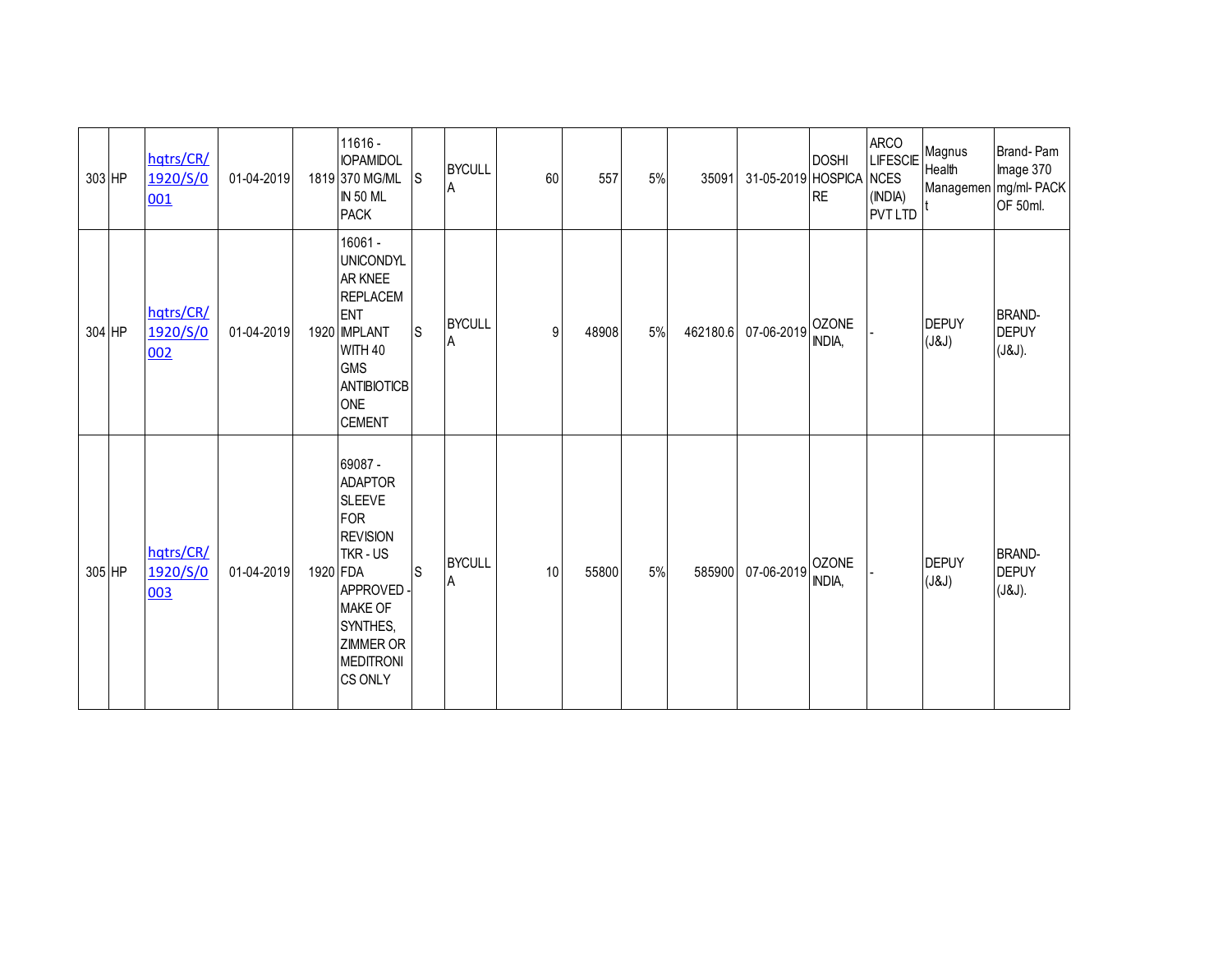| 306 HP | hqtrs/CR/<br>1920/M/0<br>001 | 01-04-2019 | 12694 -<br><b>RAPID</b><br><b>ACTING</b><br>1920 ANALOGUE M<br><b>INSULIN</b><br>ASPART 300<br>IJ |   | <b>BYCULL</b><br>A | 100 | 466.4 | 5% | 48972 | 05-06-2019 | NANDAN Novo<br>SURGICA India Pvt<br><b>LS</b> | Nordisk<br>Ltd | Novo<br>Nordisk<br>Producao<br>a do Brazil<br>Ltda. | <b>BRAND-</b><br><b>NOVORAPID</b><br>PENFILL.<br>Packing 5 X<br>3ML. The firm<br>should give<br>undertaking<br>Farmaceutic to replace the<br>stocks at free<br>of cost in the<br>event of<br>expiry and<br>non-<br>consumption. |
|--------|------------------------------|------------|---------------------------------------------------------------------------------------------------|---|--------------------|-----|-------|----|-------|------------|-----------------------------------------------|----------------|-----------------------------------------------------|---------------------------------------------------------------------------------------------------------------------------------------------------------------------------------------------------------------------------------|
| 307 HP | hqtrs/CR/<br>1920/M/0<br>001 | 01-04-2019 | 12694 -<br><b>RAPID</b><br><b>ACTING</b><br>1920 ANALOGUE<br><b>INSULIN</b><br>ASPART 300<br>IJ   | M | <b>KALYAN</b>      | 100 | 466.4 | 5% | 48972 | 05-06-2019 | NANDAN Novo<br>SURGICA India Pvt<br><b>LS</b> | Nordisk<br>Ltd | Novo<br>Nordisk<br>Producao<br>a do Brazil<br>Ltda. | <b>BRAND-</b><br>NOVORAPID<br>PENFILL.<br>Packing 5 X<br>3ML. The firm<br>should give<br>undertaking<br>Farmaceutic to replace the<br>stocks at free<br>of cost in the<br>event of<br>expiry and<br>non-<br>consumption.        |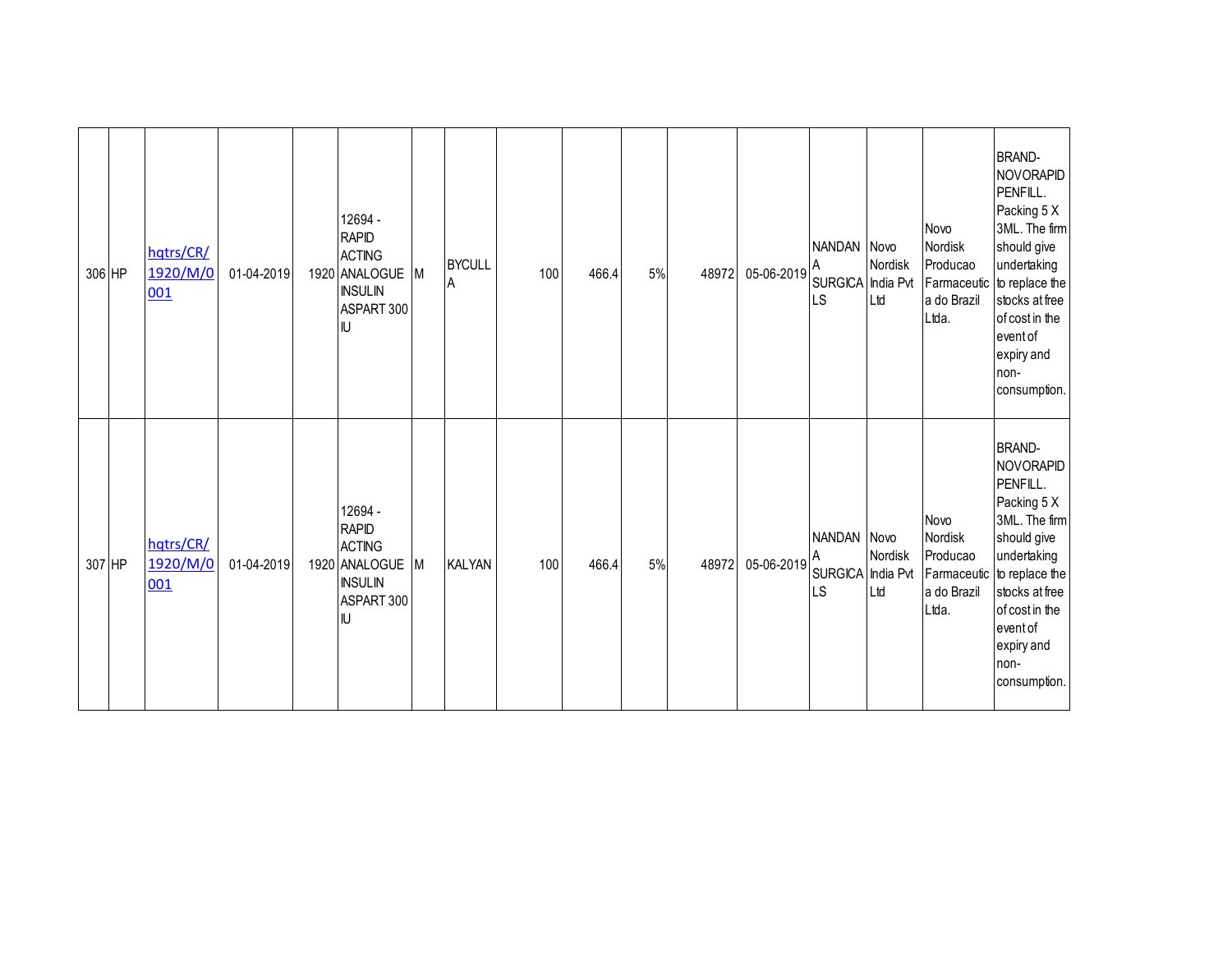| 308 HP | hqtrs/CR/<br>1920/M/0<br>002 | 15-04-2019 | 11533 -<br><b>SACHETS</b><br>1920 CALCIROL 1 M<br>G (VIT-D3<br>60,000 IU) | <b>BYCULL</b><br>A            | 12470 | 4.5 | 12% | 62848.8 | 22-06-2019 | <b>KEPS</b><br>PHARMA.      | Morepen<br>ies<br>Limited | Laborator MOREPEN<br><b>LABLTD</b> | <b>BRAND-</b><br>DUCAL 60 K. |
|--------|------------------------------|------------|---------------------------------------------------------------------------|-------------------------------|-------|-----|-----|---------|------------|-----------------------------|---------------------------|------------------------------------|------------------------------|
| 309 HP | hatrs/CR/<br>1920/M/0<br>002 | 15-04-2019 | 11533 -<br><b>SACHETS</b><br>1920 CALCIROL 1 M<br>G (VIT-D3<br>60,000 IU) | <b>BHUSA</b><br><b>WAL</b>    | 6000  | 4.5 | 12% | 30240   | 22-06-2019 | <b>KEPS</b><br>PHARMA, ies  | Morepen<br>Limited        | Laborator MOREPEN<br>LAB LTD       | <b>BRAND-</b><br>DUCAL 60 K. |
| 310 HP | hqtrs/CR/<br>1920/M/0<br>002 | 15-04-2019 | 11533 -<br><b>SACHETS</b><br>1920 CALCIROL 1 M<br>G (VIT-D3<br>60,000 IU) | <b>PUNE</b>                   | 3500  | 4.5 | 12% | 17640   | 22-06-2019 | <b>KEPS</b><br>PHARMA,      | Morepen<br>ies<br>Limited | Laborator MOREPEN<br><b>LABLTD</b> | <b>BRAND-</b><br>DUCAL 60 K. |
| 311 HP | hqtrs/CR/<br>1920/M/0<br>002 | 15-04-2019 | 11533 -<br><b>SACHETS</b><br>1920 CALCIROL 1 M<br>G (VIT-D3<br>60,000 IU) | <b>KALYAN</b>                 | 3500  | 4.5 | 12% | 17640   | 22-06-2019 | <b>KEPS</b><br>PHARMA, ies  | Morepen<br>Limited        | Laborator MOREPEN<br><b>LABLTD</b> | <b>BRAND-</b><br>DUCAL 60 K. |
| 312 HP | hqtrs/CR/<br>1920/M/0<br>002 | 15-04-2019 | 11533 -<br><b>SACHETS</b><br>1920 CALCIROL 1 M<br>G (VIT-D3<br>60,000 IU) | <b>SOLAPU</b><br>$\mathsf{R}$ | 1200  | 4.5 | 12% | 6048    | 22-06-2019 | <b>KEPS</b><br>PHARMA,      | Morepen<br>ies<br>Limited | Laborator MOREPEN<br><b>LABLTD</b> | <b>BRAND-</b><br>DUCAL 60 K. |
| 313 HP | hqtrs/CR/<br>1920/M/0<br>002 | 15-04-2019 | 11533 -<br><b>SACHETS</b><br>1920 CALCIROL 1 M<br>G (VIT-D3<br>60,000 IU) | <b>NAGPU</b><br>R             | 2400  | 4.5 | 12% | 12096   | 22-06-2019 | <b>KEPS</b><br>PHARMA, lies | Morepen<br>Limited        | Laborator MOREPEN<br>LAB LTD       | <b>BRAND-</b><br>DUCAL 60 K. |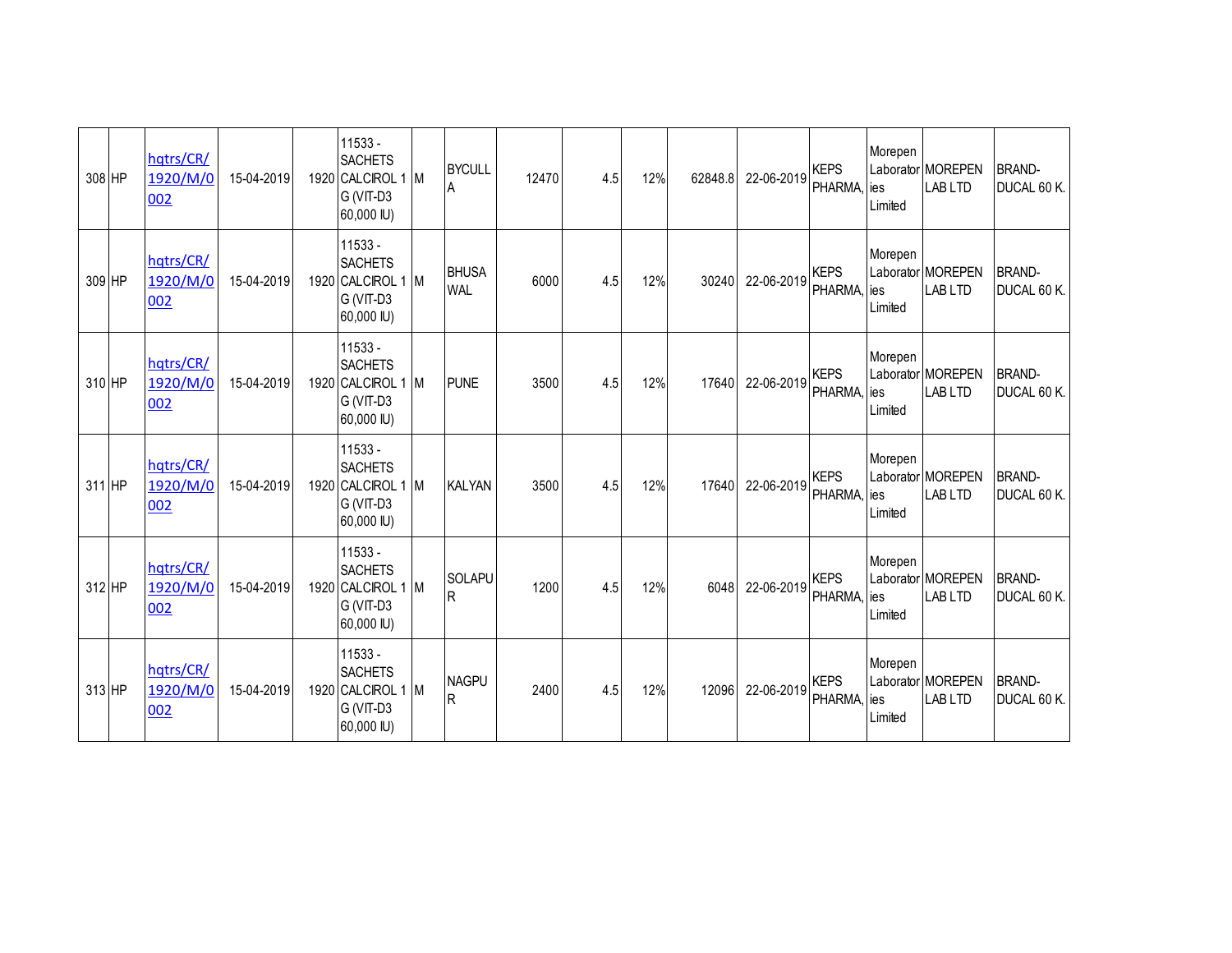| 314 HP | hqtrs/CR/<br>1920/S/0<br>004 | 03-04-2019 | 12774 -<br>POSTERIOR<br><b>HIGH</b><br><b>STRENGTH</b><br>1920 GLASS<br><b>IONOMER</b><br><b>CEMENT</b><br><b>KETAC</b><br>MOLAR 3 M | ls  | <b>BYCULL</b><br>A         | 60 | 1509.38 | 12% | 101430.6 | 13-06-2019 | <b>JAINAM</b><br>PHARMA<br><b>INDIA</b><br><b>PVTLTD</b>         | 3 M<br><b>INDIA</b><br><b>LTD</b> | 3 M | <b>BRAND-</b><br><b>KETAC</b><br>MOLAR. |
|--------|------------------------------|------------|--------------------------------------------------------------------------------------------------------------------------------------|-----|----------------------------|----|---------|-----|----------|------------|------------------------------------------------------------------|-----------------------------------|-----|-----------------------------------------|
| 315 HP | hqtrs/CR/<br>1920/S/0<br>004 | 03-04-2019 | 12774 -<br>POSTERIOR<br><b>HIGH</b><br><b>STRENGTH</b><br>1920 GLASS<br><b>IONOMER</b><br><b>CEMENT</b><br><b>KETAC</b><br>MOLAR 3 M | lS. | <b>BHUSA</b><br><b>WAL</b> |    | 1509.38 | 12% | 1690.51  | 13-06-2019 | <b>JAINAM</b><br><b>PHARMA</b><br><b>INDIA</b><br><b>PVT LTD</b> | 3 M<br><b>INDIA</b><br><b>LTD</b> | 3 M | <b>BRAND-</b><br><b>KETAC</b><br>MOLAR. |
| 316 HP | hqtrs/CR/<br>1920/S/0<br>004 | 03-04-2019 | 12774 -<br>POSTERIOR<br><b>HIGH</b><br><b>STRENGTH</b><br>1920 GLASS<br><b>IONOMER</b><br><b>CEMENT</b><br><b>KETAC</b><br>MOLAR 3 M | IS. | <b>PUNE</b>                | 5  | 1509.38 | 12% | 8452.55  | 13-06-2019 | <b>JAINAM</b><br><b>PHARMA</b><br><b>INDIA</b><br><b>PVT LTD</b> | 3 M<br><b>INDIA</b><br><b>LTD</b> | 3 M | <b>BRAND-</b><br><b>KETAC</b><br>MOLAR. |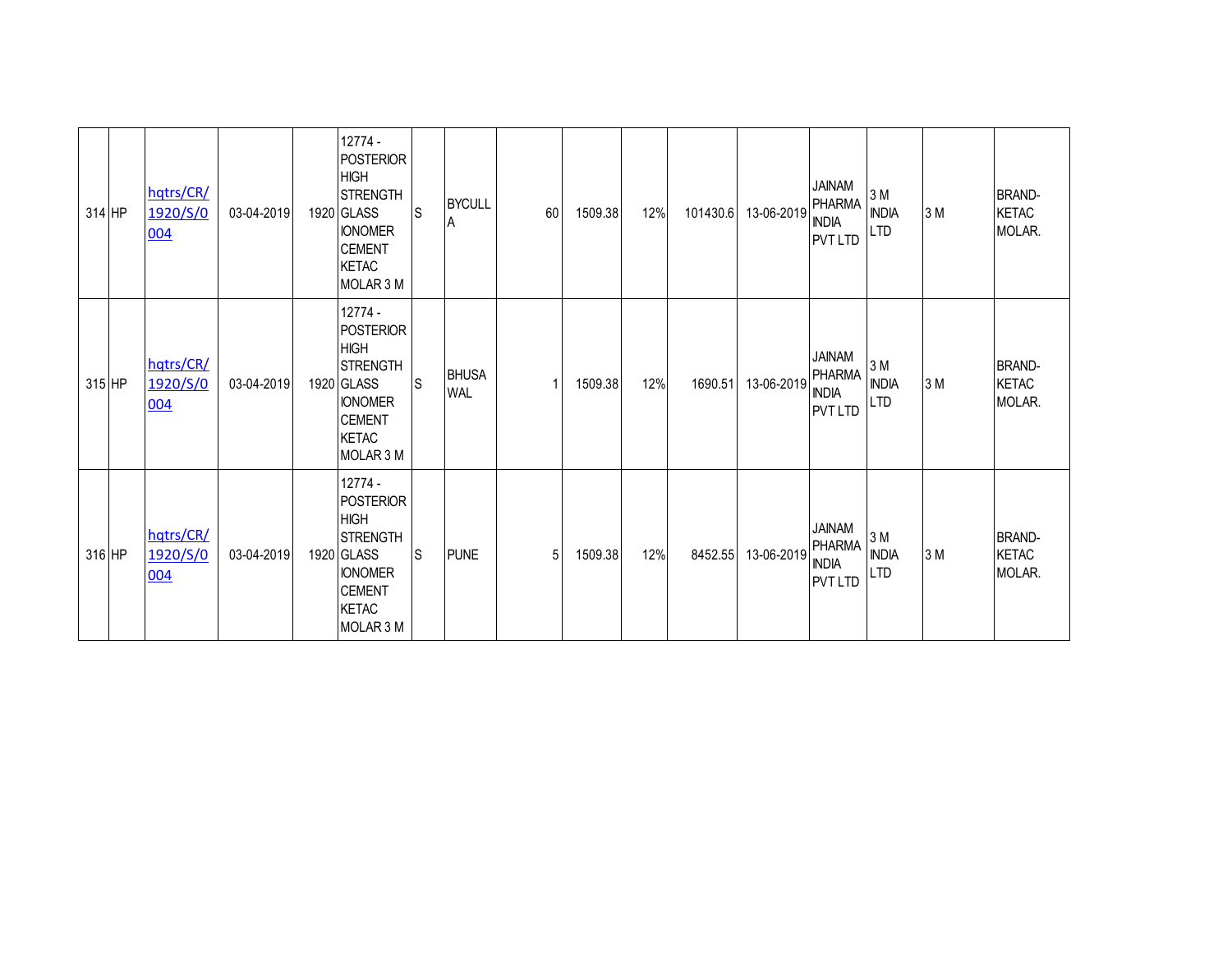| 317 HP | hqtrs/CR/<br>1920/S/0<br>004 | 03-04-2019 | 12774 -<br>POSTERIOR<br><b>HIGH</b><br>STRENGTH<br>1920 GLASS<br><b>IONOMER</b><br><b>CEMENT</b><br><b>KETAC</b><br>MOLAR 3 M | lS. | <b>SOLAPU</b><br>R | 5     | 1509.38 | 12% | 8452.55  | 13-06-2019        | <b>JAINAM</b><br><b>PHARMA</b><br><b>INDIA</b><br><b>PVT LTD</b> | 3 M<br><b>INDIA</b><br><b>LTD</b>      | 3 M                                                                | <b>BRAND-</b><br><b>KETAC</b><br>MOLAR.                                                 |
|--------|------------------------------|------------|-------------------------------------------------------------------------------------------------------------------------------|-----|--------------------|-------|---------|-----|----------|-------------------|------------------------------------------------------------------|----------------------------------------|--------------------------------------------------------------------|-----------------------------------------------------------------------------------------|
| 318 HP | hqtrs/CR/<br>1920/S/0<br>004 | 03-04-2019 | 12774 -<br>POSTERIOR<br><b>HIGH</b><br>STRENGTH<br>1920 GLASS<br><b>IONOMER</b><br><b>CEMENT</b><br><b>KETAC</b><br>MOLAR 3 M | ls  | <b>NAGPU</b><br>R  | 25    | 1509.38 | 12% | 42262.75 | 13-06-2019        | <b>JAINAM</b><br><b>PHARMA</b><br><b>INDIA</b><br><b>PVT LTD</b> | 3 M<br><b>INDIA</b><br><b>LTD</b>      | 3 M                                                                | <b>BRAND-</b><br><b>KETAC</b><br>MOLAR.                                                 |
| 319 HP | hqtrs/CR/<br>1920/M/0<br>003 | 09-04-2019 | 15503 -<br>1920 AMISULPRID M<br>E 100 MG                                                                                      |     | <b>BYCULL</b><br>Α | 10000 | 6.14    | 12% | 68800    | 15-06-2019 ENTERP | <b>RISES</b>                                                     | Torrent<br>Pharmac<br>euticals<br>Ltd. | M/S<br><b>TORRENT</b><br><b>PHARMACE</b><br><b>UTICALS</b><br>LTD. | <b>BRAND-</b><br><b>AMAZEO</b><br>100 MG<br>TAB.PACKIN<br>G-10 TABS.                    |
| 320 HP | hqtrs/CR/<br>1920/M/0<br>004 | 03-04-2019 | 13477 - GEL<br><b>TRIAMCINOL</b><br>1920 ONE<br><b>ACETONIDE</b><br>GEL 0.1%                                                  | M   | <b>BYCULL</b><br>А | 580   | 36.67   | 12% | 23820.6  | 10-06-2019 ENTERP | <b>RISES</b>                                                     | Troikaa<br>Pharmac<br>euticals<br>Ltd  | M/S<br><b>TROIKAA</b><br>PHARMACE<br><b>UTICALS</b><br>LIMITED.    | <b>BRAND-</b><br><b>TESS</b><br><b>BUCCAL</b><br>PASTE.<br>PACK OF 5<br><b>GM TUBE.</b> |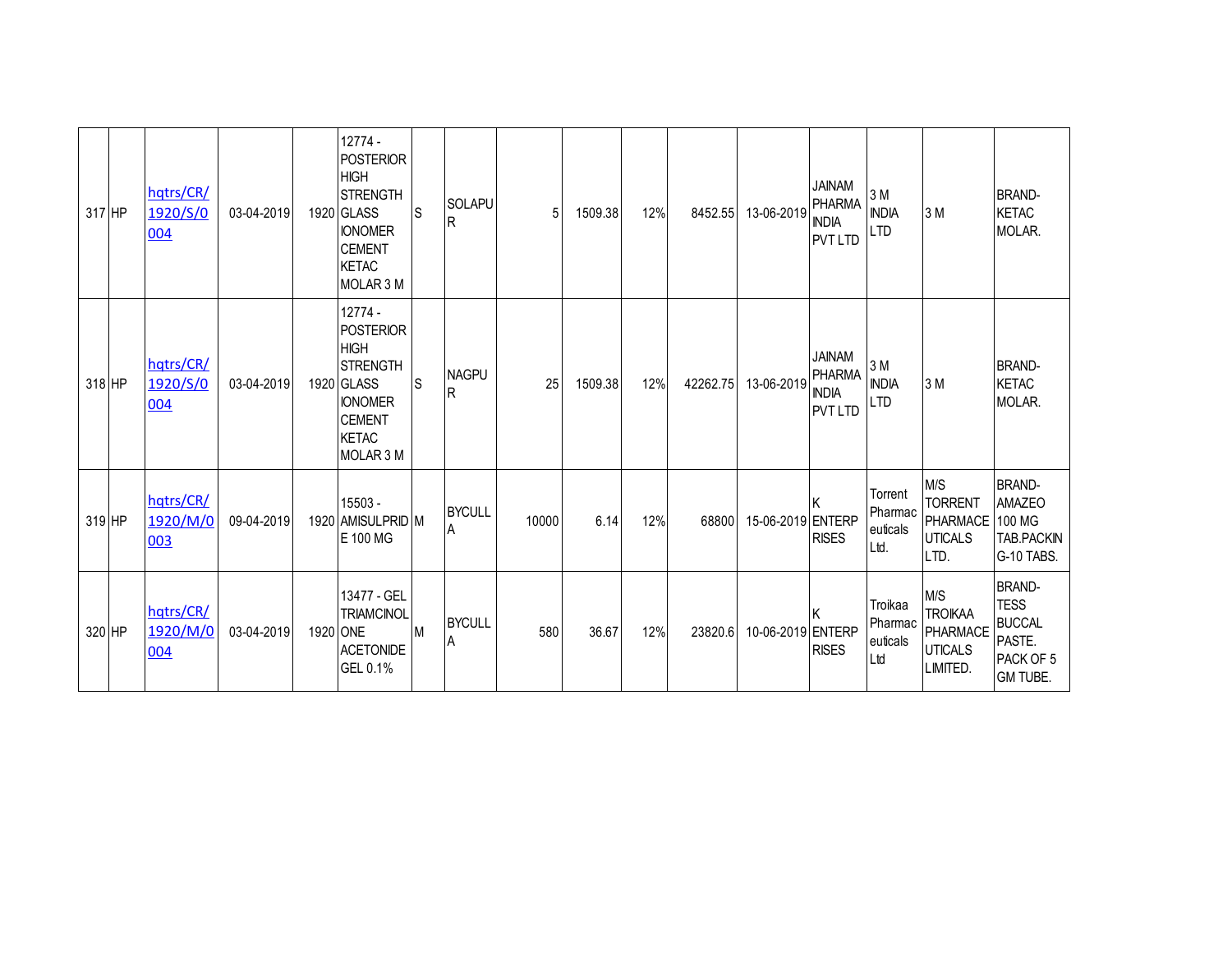| 321 HP | hqtrs/CR/<br>1920/M/0<br>004 | 03-04-2019 | 13477 - GEL<br><b>TRIAMCINOL</b><br>1920 ONE<br><b>ACETONIDE</b><br>GEL 0.1% | M            | SOLAPU<br>lR.       | 50   | 36.67 | 12% | 2053.5 | 10-06-2019 ENTERP | <b>RISES</b>                                | Troikaa<br>Pharmac<br>euticals<br>Ltd  | M/S<br><b>TROIKAA</b><br>PHARMACE<br><b>UTICALS</b><br>LIMITED.            | <b>BRAND-</b><br><b>TESS</b><br><b>BUCCAL</b><br>PASTE.<br>PACK OF 5<br><b>GM TUBE.</b> |
|--------|------------------------------|------------|------------------------------------------------------------------------------|--------------|---------------------|------|-------|-----|--------|-------------------|---------------------------------------------|----------------------------------------|----------------------------------------------------------------------------|-----------------------------------------------------------------------------------------|
| 322 HP | hqtrs/CR/<br>1920/M/0<br>004 | 03-04-2019 | 13477 - GEL<br><b>TRIAMCINOL</b><br>1920 ONE<br><b>ACETONIDE</b><br>GEL 0.1% | M            | <b>NAGPU</b><br>IR  | 100  | 36.67 | 12% | 4107   | 10-06-2019 ENTERP | <b>RISES</b>                                | Troikaa<br>Pharmac<br>euticals<br>Ltd  | M/S<br><b>TROIKAA</b><br>PHARMACE<br><b>UTICALS</b><br>LIMITED.            | <b>BRAND-</b><br><b>TESS</b><br><b>BUCCAL</b><br>PASTE.<br>PACK OF 5<br>GM TUBE.        |
| 323 HP | hqtrs/CR/<br>1920/M/0<br>005 | 03-04-2019 | $13113 -$<br>1920 PREDNISOL<br><b>ON 40 MG</b>                               | $\mathsf{M}$ | <b>BYCULL</b><br>ΙA | 500  | 2.22  | 12% | 1245   | 10-06-2019        | <b>SHREE</b><br>PHARMA                      | Macleod<br>euticals<br>Ltd.            | M/S<br><b>MACLEODS</b><br>Pharmac PHARMACE<br><b>UTICALS</b><br><b>LTD</b> | <b>BRAND-</b><br><b>OMNACORTI</b><br>L40<br>MG.STRIP<br>OF 10<br><b>TARI FTS</b>        |
| 324 HP | hqtrs/CR/<br>1920/M/0<br>005 | 03-04-2019 | $13113 -$<br>1920 PREDNISOL<br><b>ON 40 MG</b>                               | <b>IM</b>    | <b>KALYAN</b>       | 60   | 2.22  | 12% | 149.4  | 10-06-2019        | <b>SHREE</b><br><b>PHARMA</b>               | Macleod<br>euticals<br>Ltd.            | M/S<br><b>MACLEODS</b><br>Pharmac PHARMACE<br><b>UTICALS</b><br><b>LTD</b> | <b>BRAND-</b><br><b>OMNACORTI</b><br>L40<br>MG.STRIP<br>OF 10<br><b>TARLETS</b>         |
| 325 HP | hqtrs/CR/<br>1920/M/0<br>006 | 03-04-2019 | 15619 -<br><b>SERTACON</b><br>1920 AZOLE<br>NITRATE 2%<br>10 GMS             | M            | <b>BYCULL</b>       | 6300 | 51.77 | 12% | 365274 | 10-06-2019        | Candaur<br>Pharmac<br>euticals<br>Pvt. Ltd. | Glenmar<br>Pharmac<br>euticals<br>Ltd, | M/S<br>Glenmark<br>Pharmaceuti CREAM 10<br>cals Limited                    | <b>BRAND-</b><br>ONABET<br>GM.                                                          |
| 326 HP | hqtrs/CR/<br>1920/M/0<br>006 | 03-04-2019 | 15619 -<br><b>SERTACON</b><br>1920 AZOLE<br>NITRATE 2%<br>10 GMS             | M            | <b>KALYAN</b>       | 900  | 51.77 | 12% | 52182  | 10-06-2019        | Candaur<br>Pharmac<br>euticals<br>Pvt. Ltd. | Glenmar<br>Pharmac<br>euticals<br>Ltd, | M/S<br>Glenmark<br>Pharmaceuti CREAM 10<br>cals Limited                    | <b>BRAND-</b><br><b>ONABET</b><br>GM.                                                   |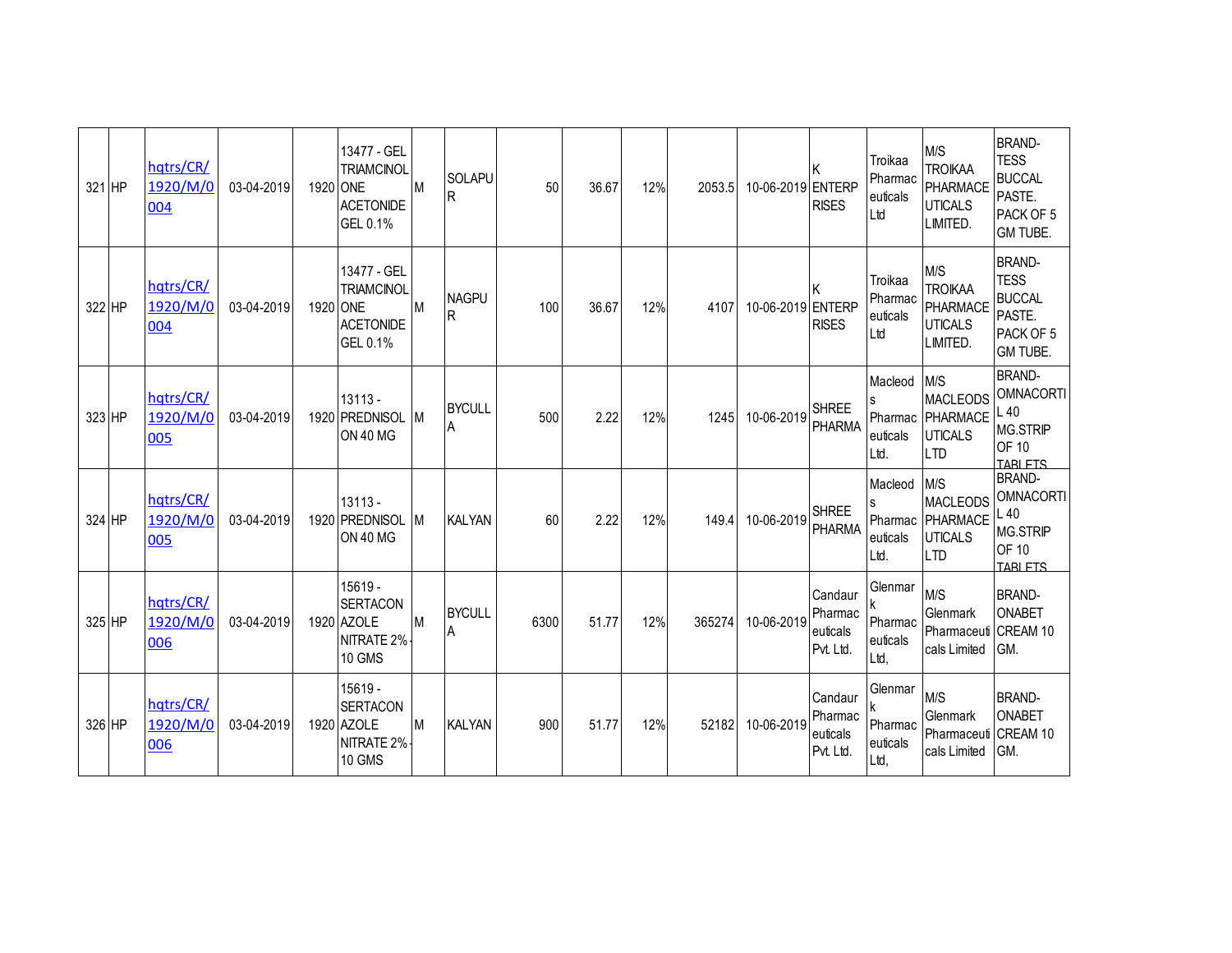| 327 HP | hqtrs/CR/<br>1920/M/0<br>006 | 03-04-2019 |      | 15619 -<br><b>SERTACON</b><br>1920 AZOLE<br>NITRATE 2%<br><b>10 GMS</b>                       | <b>M</b> | <b>NAGPU</b><br>lR.      | 300  | 51.77 | 12% | 17394    | 10-06-2019        | Candaur<br>Pharmac<br>euticals<br>Pvt. Ltd. | Glenmar<br>Pharmac<br>euticals<br>Ltd,                                         | M/S<br>Glenmark<br>Pharmaceuti CREAM 10<br>cals Limited                 | <b>BRAND-</b><br><b>ONABET</b><br>GM.                                        |
|--------|------------------------------|------------|------|-----------------------------------------------------------------------------------------------|----------|--------------------------|------|-------|-----|----------|-------------------|---------------------------------------------|--------------------------------------------------------------------------------|-------------------------------------------------------------------------|------------------------------------------------------------------------------|
| 328 HP | hqtrs/CR/<br>1920/M/0<br>007 | 03-04-2019 | 1920 | 15325 -<br><b>INSULIN-</b><br><b>RAPID</b><br><b>ACTING</b><br><b>ANALOG</b><br><b>LISPRO</b> | M        | <b>BYCULL</b><br>A       | 1345 | 448.8 | 5%  | 633817.8 | 17-06-2019 ENTERP | ΙK<br><b>RISES</b>                          | ELILILLY M/S ELI<br><b>AND</b><br><b>COMPAN</b><br>Y INDIA<br><b>PVT LTD</b>   | <b>LILLY ITALIA</b><br>S.P.A.via<br>Gramsci 731<br>733,50019,I<br>TALY. | BRAND-<br>HUMALOG.<br>Pack of 5<br>Cartridges of<br>3 ML each.               |
| 329 HP | hqtrs/CR/<br>1920/M/0<br>007 | 03-04-2019 | 1920 | 15325 -<br><b>INSULIN-</b><br><b>RAPID</b><br><b>ACTING</b><br><b>ANALOG</b><br><b>LISPRO</b> | M        | <b>KALYAN</b>            | 350  | 448.8 | 5%  | 164934   | 17-06-2019 ENTERP | ΙK<br><b>RISES</b>                          | $ ELILLY $ M/S ELI<br><b>AND</b><br><b>COMPAN</b><br>Y INDIA<br><b>PVT LTD</b> | <b>LILLY ITALIA</b><br>S.P.A.via<br>Gramsci 731<br>733,50019,I<br>TALY. | <b>BRAND-</b><br><b>HUMALOG.</b><br>Pack of 5<br>Cartridges of<br>3 ML each. |
| 330 HP | hqtrs/CR/<br>1920/M/0<br>007 | 03-04-2019 | 1920 | 15325 -<br><b>INSULIN-</b><br><b>RAPID</b><br><b>ACTING</b><br><b>ANALOG</b><br><b>LISPRO</b> | M        | <b>NAGPU</b><br><b>R</b> | 430  | 448.8 | 5%  | 202633.2 | 17-06-2019 ENTERP | ΙK<br><b>RISES</b>                          | $ ELILLY $ M/S ELI<br><b>AND</b><br><b>COMPAN</b><br>Y INDIA<br><b>PVT LTD</b> | <b>LILLY ITALIA</b><br>S.P.A.via<br>Gramsci 731<br>733,50019,I<br>TALY. | <b>BRAND-</b><br>HUMALOG.<br>Pack of 5<br>Cartridges of<br>3 ML each.        |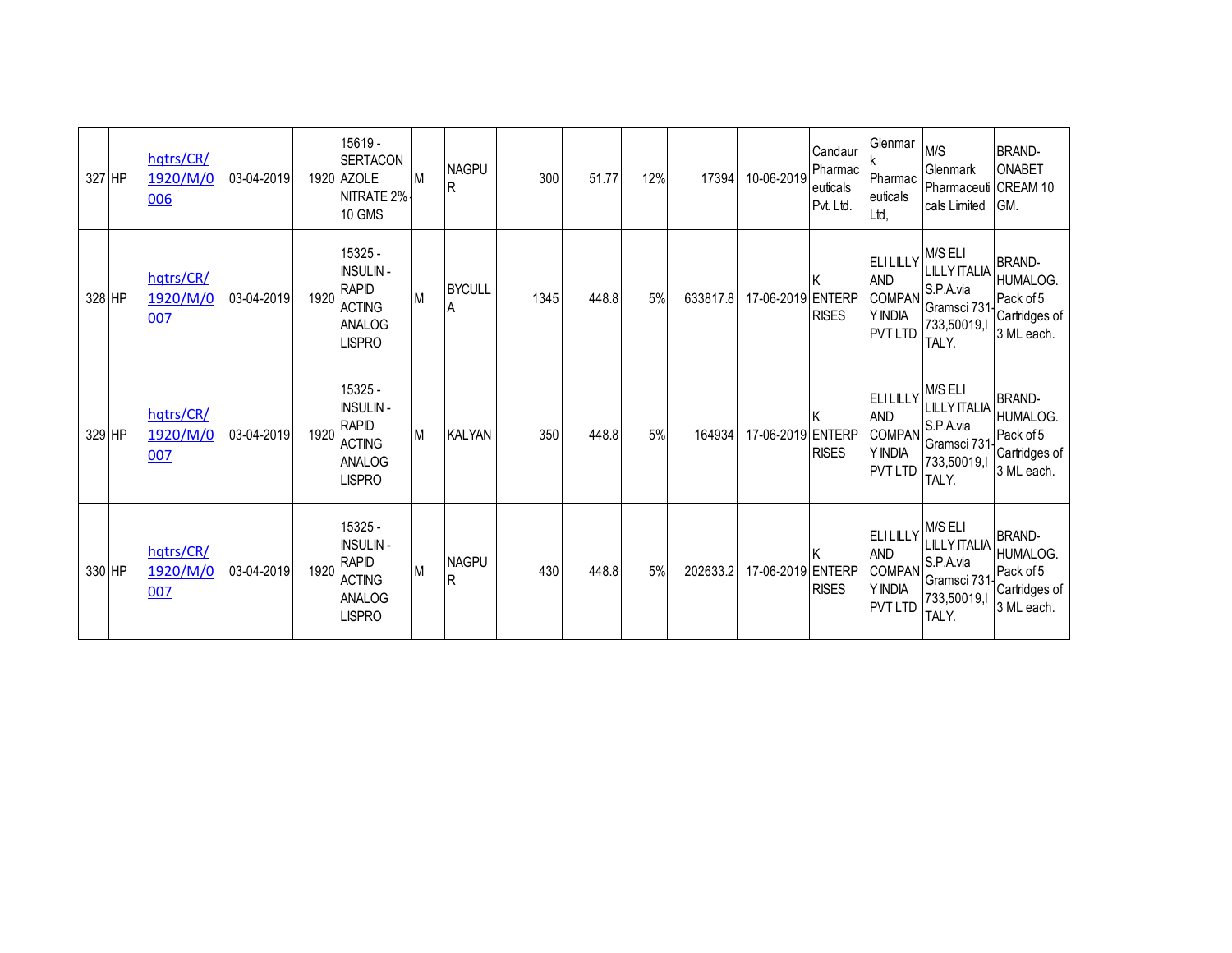| 331 HP | hqtrs/CR/<br>1920/M/0<br>008 | 04-04-2019 | 14084 -<br>1920 MATINIB<br>400 | M | <b>BYCULL</b><br>A         | 7000 | 19 | 12% | 148960 | 04-04-2020 HOSPICA | <b>DOSHI</b><br><b>RE</b>                   | Khandel<br>wal<br>Laborator<br>ies Pvt.<br>Ltd. | M/s.<br><b>KHANDELW</b><br><b>AL</b><br><b>LABORATO</b><br><b>RIES PVT</b><br><b>LTD</b> | <b>BRAND-</b><br><b>IMATINATE</b><br>400MG (Per<br>bottle 10<br>caps): As<br>and when<br>required by<br>the<br>consignee<br>upto one<br>year from the<br>date of<br>Supply<br>Order. |
|--------|------------------------------|------------|--------------------------------|---|----------------------------|------|----|-----|--------|--------------------|---------------------------------------------|-------------------------------------------------|------------------------------------------------------------------------------------------|--------------------------------------------------------------------------------------------------------------------------------------------------------------------------------------|
| 332 HP | hqtrs/CR/<br>1920/M/0<br>008 | 04-04-2019 | 14084 -<br>1920 MATINIB<br>400 | M | <b>BHUSA</b><br><b>WAL</b> | 360  | 19 | 12% | 7660.8 | 04-04-2020         | <b>DOSHI</b><br><b>HOSPICA</b><br><b>RE</b> | Khandel<br>wal<br>Laborator<br>ies Pvt.<br>Ltd. | M/s.<br><b>KHANDELW</b><br><b>AL</b><br><b>LABORATO</b><br><b>RIES PVT</b><br><b>LTD</b> | <b>BRAND-</b><br><b>IMATINATE</b><br>400MG (Per<br>bottle 10<br>caps): As<br>and when<br>required by<br>the<br>consignee<br>upto one<br>year from the<br>date of<br>Supply<br>Order. |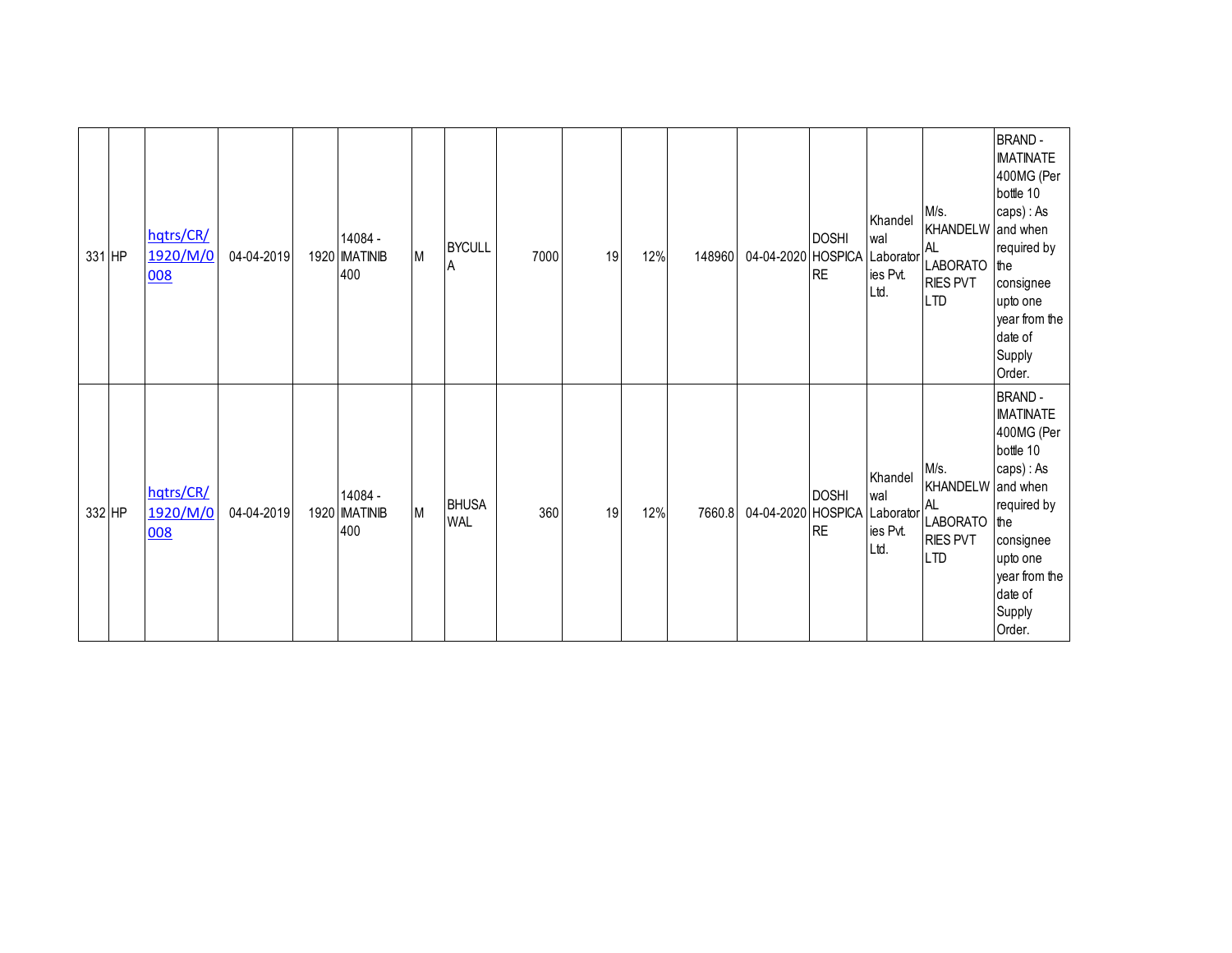| 333 HP | hqtrs/CR/<br>1920/M/0<br>008 | 04-04-2019 |      | 14084 -<br>1920 MATINIB<br>400                                                                | M            | <b>SOLAPU</b><br>R | 300  | 19    | 12% | 6384   | 04-04-2020 HOSPICA | <b>DOSHI</b><br><b>RE</b>                         | Khandel<br>wal<br>Laborator<br>ies Pvt.<br>Ltd.             | M/s.<br>KHANDELW and when<br>AL.<br>LABORATO the<br><b>RIES PVT</b><br><b>LTD</b> | <b>BRAND-</b><br><b>IMATINATE</b><br>400MG (Per<br>bottle 10<br>caps) : As<br>required by<br>consignee<br>upto one<br>year from the<br>date of<br>Supply<br>Order. |
|--------|------------------------------|------------|------|-----------------------------------------------------------------------------------------------|--------------|--------------------|------|-------|-----|--------|--------------------|---------------------------------------------------|-------------------------------------------------------------|-----------------------------------------------------------------------------------|--------------------------------------------------------------------------------------------------------------------------------------------------------------------|
| 334 HP | hqtrs/CR/<br>1920/S/0<br>005 | 04-04-2019 | 1920 | 13676 -<br><b>COLOSTOM</b><br>Y BAG WITH<br><b>VARIABLE</b><br><b>STOMA</b><br><b>OPENING</b> | <sub>S</sub> | <b>BYCULL</b><br>A | 1200 | 123.5 | 12% | 165984 | 11-06-2019 HEALTH  | LAB<br><b>MEDICA</b><br><b>CARE</b><br><b>LLP</b> | LAB<br><b>MEDICA</b><br><b>HEALTH</b><br>CARE<br><b>LLP</b> | M/s.<br>COLOPLAS                                                                  | BRAND.<br>COLOPLAST                                                                                                                                                |
| 335 HP | hqtrs/CR/<br>1920/M/0<br>009 | 09-04-2019 | 1920 | 62054 -<br><b>DEXAMETH</b><br>ASONE 4<br>MG/ML 2 ML                                           | M            | <b>BYCULL</b><br>A | 8000 | 4.5   | 12% | 40320  | 14-06-2019         | <b>KEPS</b><br>PHARMA, dt Limited                 | Wockhar                                                     | M/s.<br><b>WOCKHAR</b><br><b>DT LIMITED</b>                                       | <b>BRAND-</b><br>DECDAN.<br>The firm<br>deposited SD<br>to Chief<br>Cashier/CR<br>vide MR No.<br>0101180104<br>32 dt.<br>27/02/2019.                               |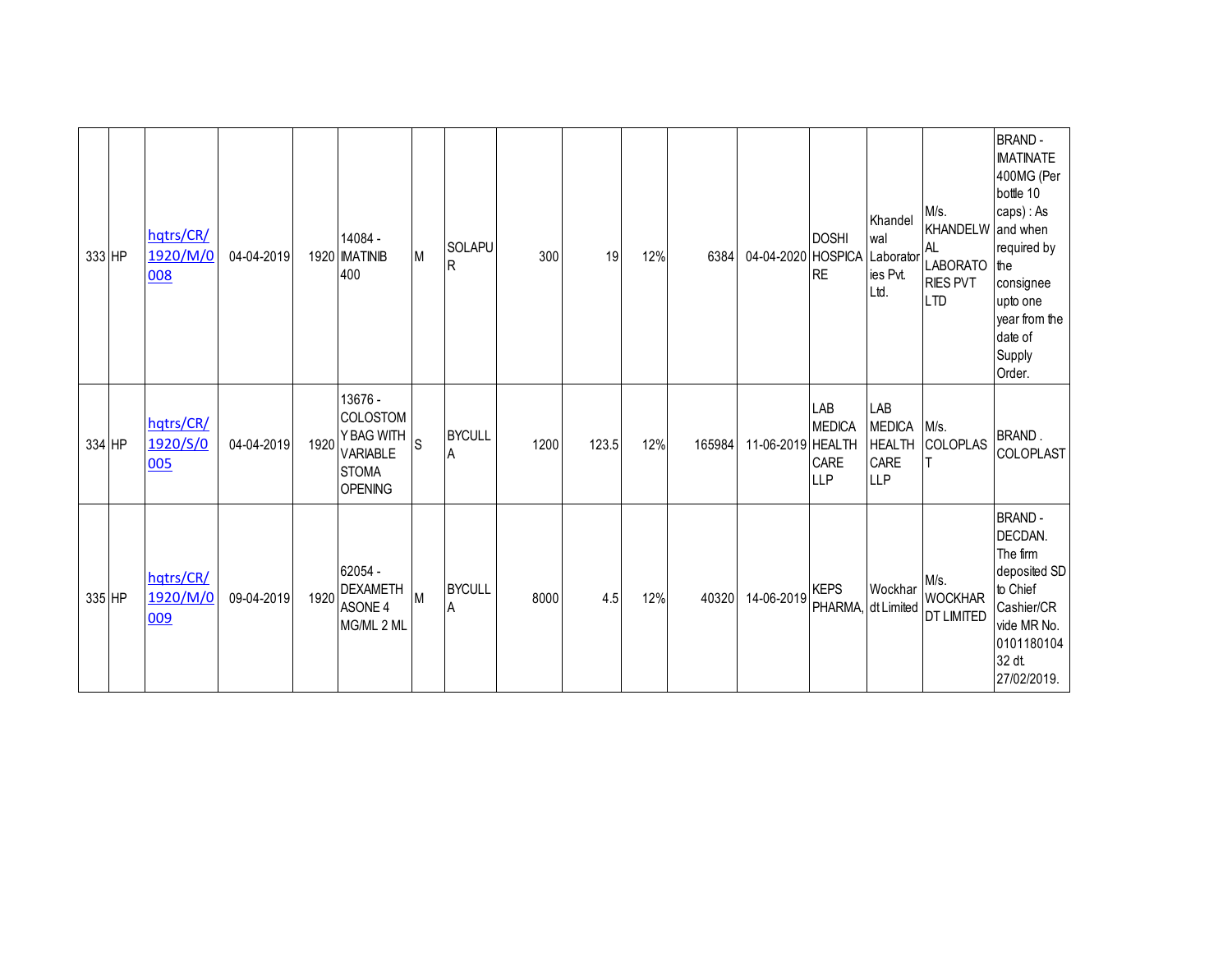|        | 336 HP | hqtrs/CR/<br>1920/M/0<br>009 | 09-04-2019 | 1920 | 62054 -<br><b>DEXAMETH</b><br>ASONE 4<br>MG/ML 2 ML | M | <b>BHUSA</b><br><b>WAL</b> | 3000 | 4.5 | 12% | 15120 | 14-06-2019 | <b>KEPS</b><br>PHARMA, dt Limited | Wockhar | M/s.<br><b>WOCKHAR</b><br>DT LIMITED        | <b>BRAND-</b><br>DECDAN.<br>The firm<br>deposited SD<br>to Chief<br>Cashier/CR<br>vide MR No.<br>0101180104<br>32 dt.<br>27/02/2019. |
|--------|--------|------------------------------|------------|------|-----------------------------------------------------|---|----------------------------|------|-----|-----|-------|------------|-----------------------------------|---------|---------------------------------------------|--------------------------------------------------------------------------------------------------------------------------------------|
| 337 HP |        | hqtrs/CR/<br>1920/M/0<br>009 | 09-04-2019 | 1920 | 62054 -<br><b>DEXAMETH</b><br>ASONE 4<br>MG/ML 2 ML | M | <b>PUNE</b>                | 600  | 4.5 | 12% | 3024  | 14-06-2019 | <b>KEPS</b><br>PHARMA, dt Limited | Wockhar | M/s.<br><b>WOCKHAR</b><br><b>DT LIMITED</b> | <b>BRAND-</b><br>DECDAN.<br>The firm<br>deposited SD<br>to Chief<br>Cashier/CR<br>vide MR No.<br>0101180104<br>32 dt.<br>27/02/2019. |
| 338 HP |        | hqtrs/CR/<br>1920/M/0<br>009 | 09-04-2019 | 1920 | 62054 -<br><b>DEXAMETH</b><br>ASONE 4<br>MG/ML 2 ML | M | <b>KALYAN</b>              | 4200 | 4.5 | 12% | 21168 | 14-06-2019 | <b>KEPS</b><br>PHARMA, dt Limited | Wockhar | M/s.<br><b>WOCKHAR</b><br><b>DT LIMITED</b> | <b>BRAND-</b><br>DECDAN.<br>The firm<br>deposited SD<br>to Chief<br>Cashier/CR<br>vide MR No.<br>0101180104<br>32 dt.<br>27/02/2019. |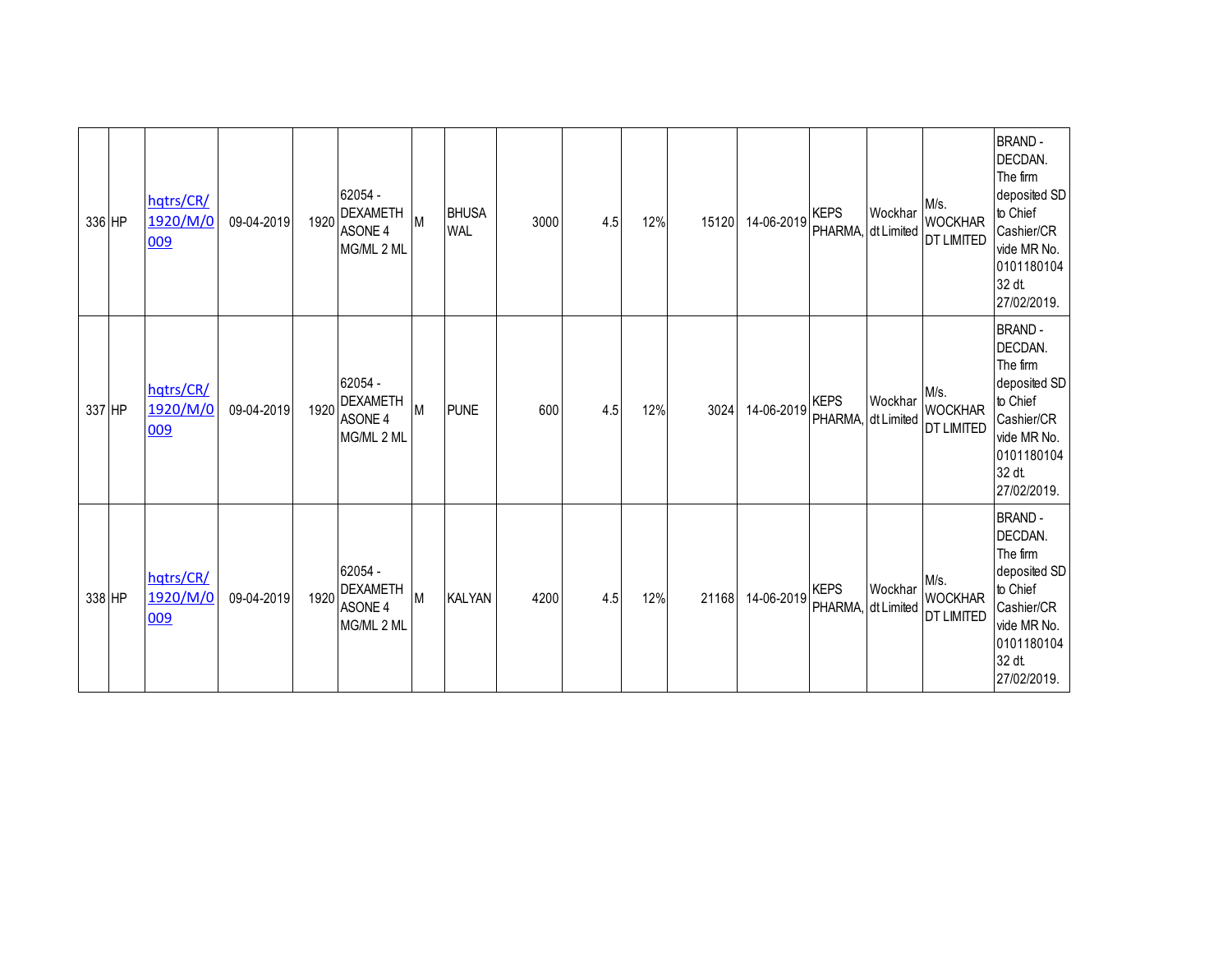| 339 HP | hqtrs/CR/<br>1920/M/0<br>009 | 09-04-2019 | 1920 | 62054 -<br><b>DEXAMETH</b><br>ASONE 4<br>MG/ML 2 ML                                                                  | М | <b>SOLAPU</b><br>lR. | 2400 | 4.5  | 12% | 12096 | 14-06-2019         | <b>KEPS</b><br>PHARMA, dt Limited | Wockhar                              | M/s.<br><b>WOCKHAR</b><br><b>DT LIMITED</b> | <b>BRAND-</b><br>DECDAN.<br>The firm<br>deposited SD<br>to Chief<br>Cashier/CR<br>vide MR No.<br>0101180104<br>32 dt<br>27/02/2019.  |
|--------|------------------------------|------------|------|----------------------------------------------------------------------------------------------------------------------|---|----------------------|------|------|-----|-------|--------------------|-----------------------------------|--------------------------------------|---------------------------------------------|--------------------------------------------------------------------------------------------------------------------------------------|
| 340 HP | hqtrs/CR/<br>1920/M/0<br>009 | 09-04-2019 | 1920 | 62054 -<br><b>DEXAMETH</b><br>ASONE 4<br>MG/ML 2 ML                                                                  | M | <b>NAGPU</b><br>lR.  | 1500 | 4.5  | 12% | 7560  | 14-06-2019         | <b>KEPS</b><br>PHARMA, dt Limited | Wockhar                              | M/s.<br><b>WOCKHAR</b><br><b>DT LIMITED</b> | <b>BRAND-</b><br>DECDAN.<br>The firm<br>deposited SD<br>to Chief<br>Cashier/CR<br>vide MR No.<br>0101180104<br>32 dt.<br>27/02/2019. |
| 341 HP | hqtrs/CR/<br>1920/M/0<br>010 | 09-04-2019 | 1920 | 13619 -<br><b>TENOFOVIR</b><br><b>DISOF</b><br>300MG+EM<br><b>TRICITABINE</b><br>200MG+EFA<br><b>VIRENZ</b><br>600MG | Μ | <b>PUNE</b>          | 1800 | 17.6 | 12% | 35478 | 15-06-2019 MEDITEC | <b>ARIHANT</b>                    | Mylan<br>Laborator<br>ies<br>Limited | Mylan<br>Laboratories<br>Ltd                | <b>BRAND-</b><br>TEEVIR.<br>PACK OF<br>30s.                                                                                          |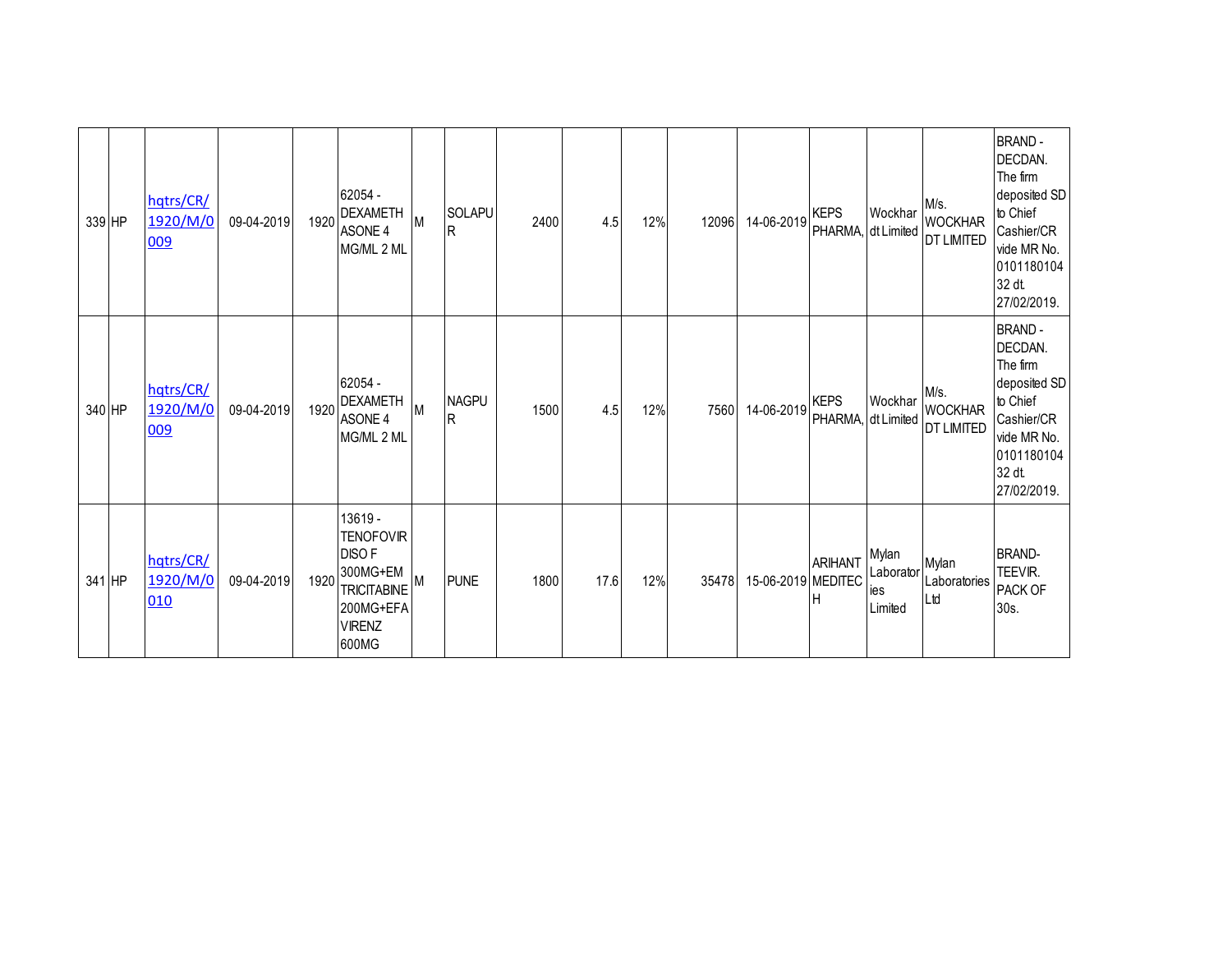| 342 HP | hqtrs/CR/<br>1920/M/0<br>010 | 09-04-2019 | 1920 | 13619 -<br><b>TENOFOVIR</b><br><b>DISOF</b><br>300MG+EM<br><b>TRICITABINE</b><br>200MG+EFA<br><b>VIRENZ</b><br>600MG | M  | <b>KALYAN</b>                   | 3180   | 17.6 | 12% | 62677.8  | 15-06-2019 MEDITEC | <b>ARIHANT</b>                                                                                                      | Mylan<br>Laborator<br><b>Ies</b><br>Limited | Mylan<br>Laboratories<br>Ltd                                      | <b>BRAND-</b><br>TEEVIR.<br>PACK OF<br>30s.                                         |
|--------|------------------------------|------------|------|----------------------------------------------------------------------------------------------------------------------|----|---------------------------------|--------|------|-----|----------|--------------------|---------------------------------------------------------------------------------------------------------------------|---------------------------------------------|-------------------------------------------------------------------|-------------------------------------------------------------------------------------|
| 343 HP | hqtrs/CR/<br>1920/M/0<br>015 | 17-04-2019 |      | 72033 -<br>1920 METOPROL M<br><b>OL 50 MG</b>                                                                        |    | <b>NAGPU</b><br>$\mathsf{R}$    | 358400 | 0.42 | 12% | 168448   | 21-06-2019 HOSPICA | <b>DOSHI</b><br><b>RE</b>                                                                                           | Psychotr<br>opics<br>India<br>I imited      | PSYCHOTR BRAND-MT<br>OPICS INDIA Loc 50, PK<br><b>LTD</b>         | OF 10X14s.                                                                          |
| 344 HP | hqtrs/CR/<br>1920/M/0<br>016 | 09-04-2019 |      | 12177 -<br><b>MYCOPHEN</b><br>1920 OLATE<br><b>MOFETIL</b><br>500 MG                                                 | Iм | <b>NAGPU</b><br>R               | 950    | 25   | 5%  | 24937.5  | 15-06-2019 MEDICAL | <b>VASANT</b><br><b>STORES</b>                                                                                      | Roche<br>Products<br>Ltd                    | F.Hoffmann-<br>La Roche<br>(India) Pvt Ltd, Basel,<br>Switzerland | <b>BRAND-</b><br><b>CELLCEPT</b><br><b>TABLETS</b><br>500<br>MG.PACK Of<br>50 TABS. |
| 345 HP | hqtrs/CR/<br>1920/M/0<br>017 | 10-04-2019 |      | 17732 -<br>1920 PIRFENIDON M<br>E 200 MG                                                                             |    | <b>BYCULL</b><br>$\overline{A}$ | 19720  | 6.45 | 12% | 142378.4 | 15-06-2019 CEUTICA | <b>DELPHA</b><br><b>DRUGS</b><br><b>AND</b><br><b>PHARMA</b><br><b>LS INDIA</b><br>PVT LTD,<br><b>GHATKO</b><br>PAR | Cipla Ltd                                   | Cipla Ltd                                                         | <b>BRAND-</b><br>PIRFENEX-<br><b>200. PACK</b><br>OF 10s.                           |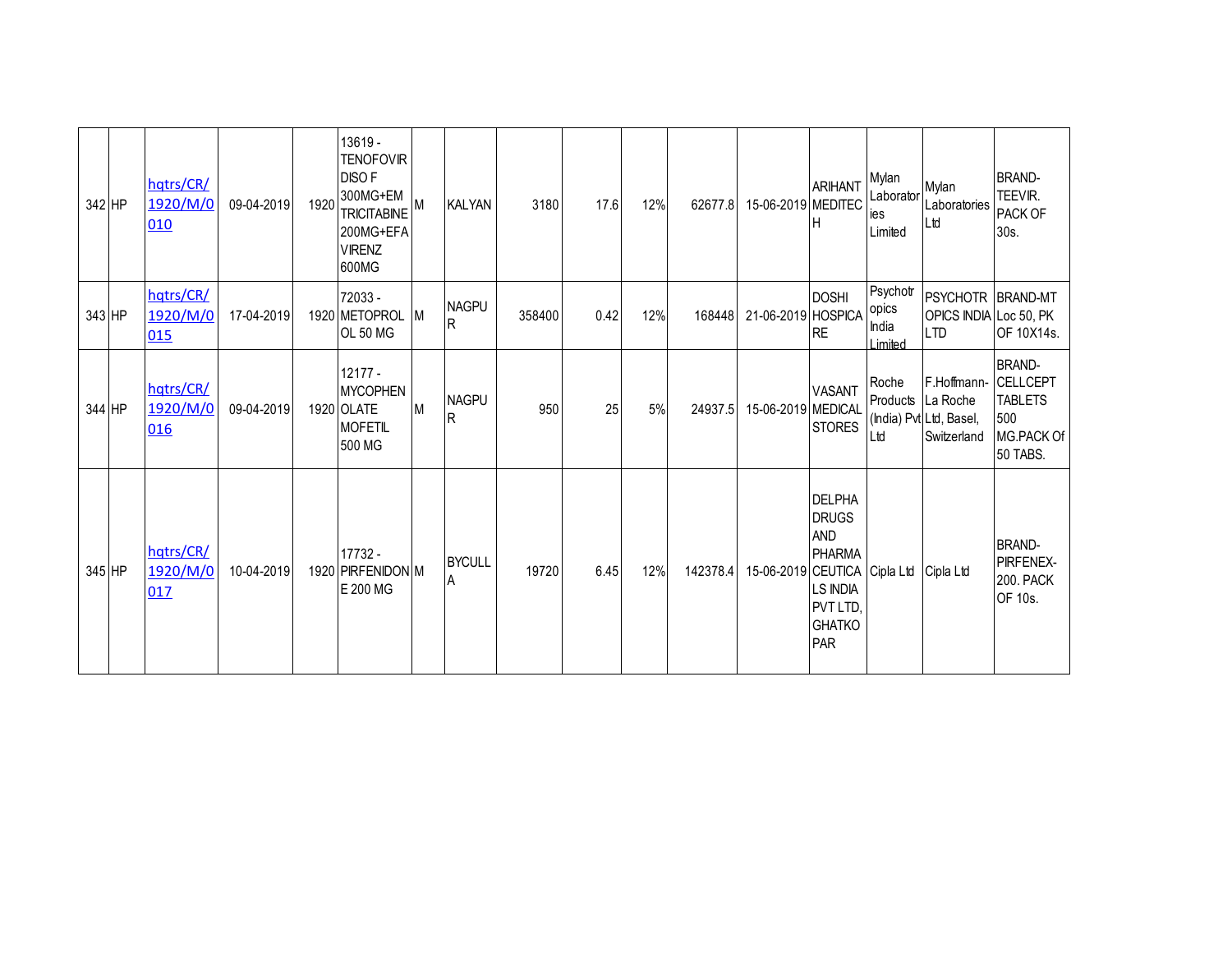| 346 HP | hqtrs/CR/<br>1920/M/0<br>017 | 10-04-2019 | 17732 -<br>1920 PIRFENIDON M<br>E 200 MG | <b>BHUSA</b><br><b>WAL</b> | 3000 | 6.45 | 12% | 21660 | 15-06-2019 CEUTICA Cipla Ltd | DELPHA<br><b>DRUGS</b><br><b>AND</b><br><b>PHARMA</b><br>LS INDIA<br>PVT LTD,<br><b>GHATKO</b><br>PAR<br><b>DELPHA</b><br><b>DRUGS</b> | Cipla Ltd | <b>BRAND-</b><br>PIRFENEX-<br><b>200. PACK</b><br>OF 10s. |
|--------|------------------------------|------------|------------------------------------------|----------------------------|------|------|-----|-------|------------------------------|----------------------------------------------------------------------------------------------------------------------------------------|-----------|-----------------------------------------------------------|
| 347 HP | hqtrs/CR/<br>1920/M/0<br>017 | 10-04-2019 | 17732 -<br>1920 PIRFENIDON M<br>E 200 MG | <b>KALYAN</b>              | 1000 | 6.45 | 12% | 7220  | 15-06-2019 CEUTICA Cipla Ltd | <b>AND</b><br><b>PHARMA</b><br><b>LS INDIA</b><br>PVT LTD,<br><b>GHATKO</b><br>PAR                                                     | Cipla Ltd | <b>BRAND-</b><br>PIRFENEX-<br><b>200. PACK</b><br>OF 10s. |
| 348 HP | hqtrs/CR/<br>1920/M/0<br>017 | 10-04-2019 | 17732 -<br>1920 PIRFENIDON M<br>E 200 MG | <b>SOLAPU</b><br>R         | 1000 | 6.45 | 12% | 7220  | 15-06-2019 CEUTICA Cipla Ltd | <b>DELPHA</b><br><b>DRUGS</b><br><b>AND</b><br><b>PHARMA</b><br><b>LS INDIA</b><br>PVT LTD,<br><b>GHATKO</b><br>PAR                    | Cipla Ltd | <b>BRAND-</b><br>PIRFENEX-<br><b>200. PACK</b><br>OF 10s. |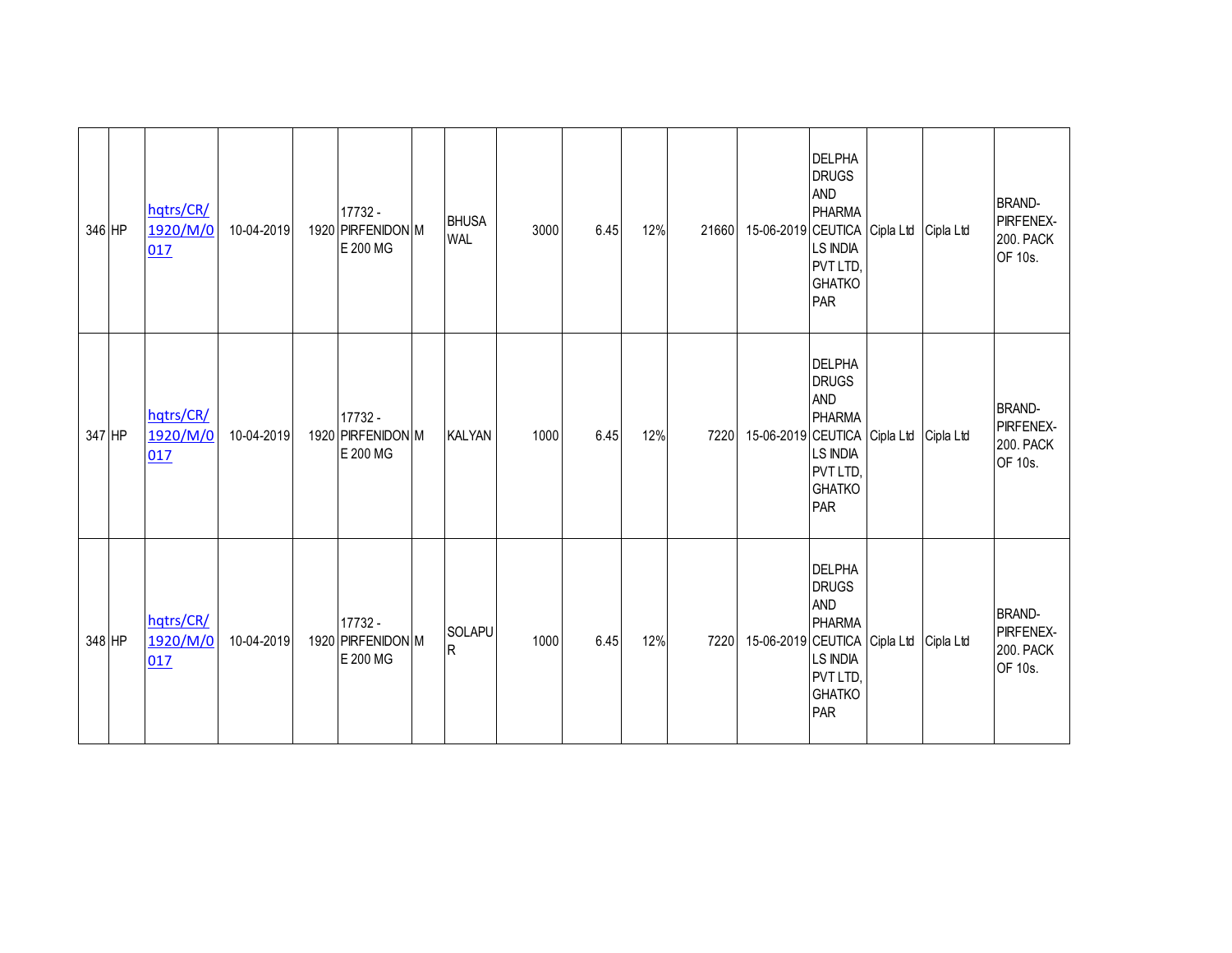| 349 HP | hqtrs/CR/<br>1920/M/0<br>017 | 10-04-2019 |          | 17732 -<br>1920 PIRFENIDON M<br>E 200 MG                            | <b>NAGPU</b><br>R          | 1000  | 6.45  | 12% | 7220    | 15-06-2019 CEUTICA Cipla Ltd | <b>DELPHA</b><br><b>DRUGS</b><br><b>AND</b><br><b>PHARMA</b><br><b>LS INDIA</b><br>PVT LTD,<br><b>GHATKO</b><br>PAR |                                          | Cipla Ltd                          | <b>BRAND-</b><br>PIRFENEX-<br><b>200. PACK</b><br>OF 10s. |
|--------|------------------------------|------------|----------|---------------------------------------------------------------------|----------------------------|-------|-------|-----|---------|------------------------------|---------------------------------------------------------------------------------------------------------------------|------------------------------------------|------------------------------------|-----------------------------------------------------------|
| 350 HP | hqtrs/CR/<br>1920/M/0<br>018 | 10-04-2019 |          | 60597 -<br>1920 CEFOTAXIM<br>E SOD 1000<br><b>MG</b>                | <b>BHUSA</b><br><b>WAL</b> | 2000  | 13.99 | 12% | 31340   | 15-06-2019                   | Saims<br>Pharma                                                                                                     | Theon<br>Pharmac<br>euticals<br>Limited  | Theon<br>Pharmaceuti<br>cals Ltd   | <b>BRAND-</b><br>Theotax 1g.                              |
| 351 HP | hqtrs/CR/<br>1920/M/0<br>018 | 10-04-2019 | 1920     | 60597 -<br><b>CEFOTAXIM</b><br>E SOD 1000<br><b>MG</b>              | <b>PUNE</b>                | 1000  | 13.99 | 12% | 15670   | 15-06-2019                   | Saims<br>Pharma                                                                                                     | Theon<br>Pharmac<br>euticals<br>I imited | Theon<br>Pharmaceuti<br>cals Ltd   | <b>BRAND-</b><br>Theotax 1g.                              |
| 352 HP | hqtrs/CR/<br>1920/M/0<br>018 | 10-04-2019 | 1920     | 60597 -<br><b>CEFOTAXIM</b><br>E SOD 1000<br><b>MG</b>              | <b>KALYAN</b>              | 2000  | 13.99 | 12% | 31340   | 15-06-2019                   | Saims<br>Pharma                                                                                                     | Theon<br>Pharmac<br>euticals<br>Limited  | Theon<br>Pharmaceuti<br>cals Ltd   | <b>BRAND-</b><br>Theotax 1g.                              |
| 353 HP | hqtrs/CR/<br>1920/M/0<br>018 | 10-04-2019 | 1920     | 60597 -<br>CEFOTAXIM M<br>E SOD 1000<br><b>MG</b>                   | <b>SOLAPU</b><br>${\sf R}$ | 2000  | 13.99 | 12% | 31340   | 15-06-2019                   | Saims<br>Pharma                                                                                                     | Theon<br>Pharmac<br>euticals<br>I imited | Theon<br>Pharmaceuti<br>cals Ltd   | <b>BRAND-</b><br>Theotax 1g.                              |
| 354 HP | hqtrs/CR/<br>1920/M/0<br>018 | 10-04-2019 |          | 60597 -<br>1920 CEFOTAXIM<br>E SOD 1000<br><b>MG</b>                | <b>NAGPU</b><br>R          | 1000  | 13.99 | 12% | 15670   | 15-06-2019                   | Saims<br>Pharma                                                                                                     | Theon<br>Pharmac<br>euticals<br>Limited  | Theon<br>Pharmaceuti<br>cals Ltd   | <b>BRAND-</b><br>Theotax 1g.                              |
| 355 HP | hqtrs/CR/<br>1920/M/0<br>019 | 10-04-2019 | 1920 400 | $10047 -$<br><b>BUPROFEN</b><br>MG+PARAC<br><b>ETAMOL</b><br>325 MG | <b>BYCULL</b><br>A         | 62270 | 0.78  | 12% | 54174.9 | 15-06-2019 MEDICUS           | M H<br><b>PVT LTD</b>                                                                                               | Unicure<br>India Ltd                     | <b>UNICURE</b><br><b>INDIA LTD</b> | <b>BRAND-</b><br><b>IBUCAR.</b>                           |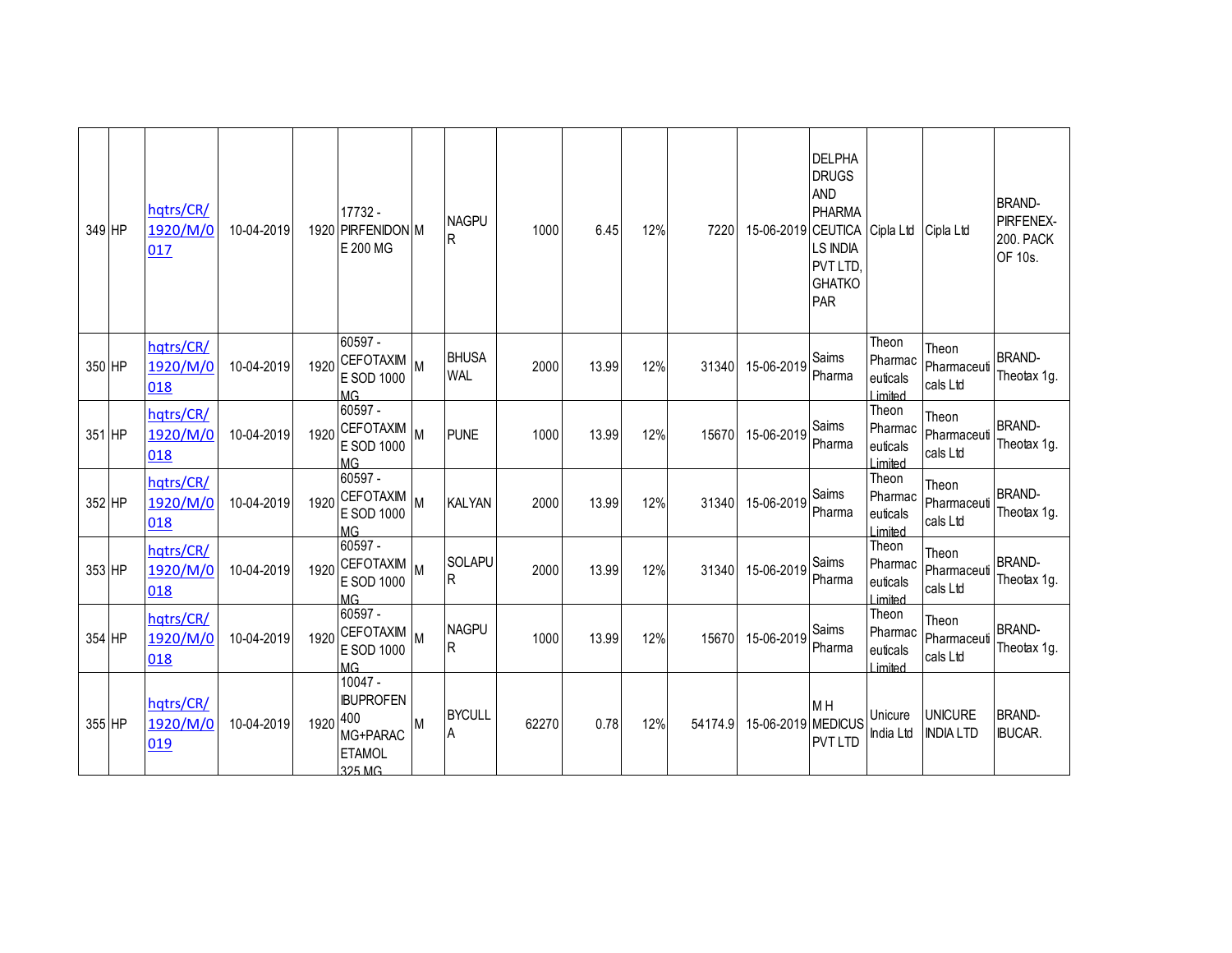| 356 HP | hqtrs/CR/<br>1920/M/0<br>019 | 10-04-2019 | 1920 400 | $10047 -$<br><b>IBUPROFEN</b><br>MG+PARAC<br><b>ETAMOL</b><br>325 MG        | M         | <b>KALYAN</b>              | 190000 | 0.78 | 12% | 165300  | 15-06-2019 MEDICUS | M H<br><b>PVT LTD</b>            | Unicure<br>India Ltd                         | <b>UNICURE</b><br><b>INDIA LTD</b>          | <b>BRAND-</b><br><b>IBUCAR.</b>                             |
|--------|------------------------------|------------|----------|-----------------------------------------------------------------------------|-----------|----------------------------|--------|------|-----|---------|--------------------|----------------------------------|----------------------------------------------|---------------------------------------------|-------------------------------------------------------------|
| 357 HP | hqtrs/CR/<br>1920/M/0<br>019 | 10-04-2019 | 1920     | $10047 -$<br><b>IBUPROFEN</b><br>400<br>MG+PARAC<br><b>ETAMOL</b><br>325 MG | M         | <b>SOLAPU</b><br>lR.       | 105000 | 0.78 | 12% | 91350   | 15-06-2019 MEDICUS | M <sub>H</sub><br><b>PVT LTD</b> | Unicure<br>India Ltd                         | <b>UNICURE</b><br><b>INDIA LTD</b>          | <b>BRAND-</b><br><b>IBUCAR.</b>                             |
| 358 HP | hqtrs/CR/<br>1920/M/0<br>020 | 10-04-2019 | 1920     | 60430 -<br><b>DOXYCYCLI</b><br>NE HCL 100<br><b>MG</b>                      | <b>IM</b> | <b>BHUSA</b><br><b>WAL</b> | 7330   | 1.4  | 12% | 11508.1 | 15-06-2019 SURGICA | <b>ASHISH</b><br>LS              | Shreya<br>Life<br>Sciences<br><b>PvtLtd</b>  | Shreya Life<br>Sciences Pvt CAPSULES<br>Ltd | <b>BRAND-</b><br><b>MINICYCLINE</b><br>10S. PACK<br>OF 10s. |
| 359 HP | hqtrs/CR/<br>1920/M/0<br>020 | 10-04-2019 | 1920     | 60430 -<br><b>DOXYCYCLI</b><br>NE HCL 100<br><b>MG</b>                      | M         | <b>PUNE</b>                | 15000  | 1.4  | 12% | 23550   | 15-06-2019 SURGICA | <b>ASHISH</b><br>LS              | Shreya<br>Life<br>Sciences<br><b>Pvt Ltd</b> | Shreya Life<br>Sciences Pvt CAPSULES<br>Ltd | <b>BRAND-</b><br><b>MINICYCLINE</b><br>10S. PACK<br>OF 10s. |
| 360 HP | hqtrs/CR/<br>1920/M/0<br>020 | 10-04-2019 | 1920     | 60430 -<br><b>DOXYCYCLI</b><br>NE HCL 100<br><b>MG</b>                      |           | <b>KALYAN</b>              | 15000  | 1.4  | 12% | 23550   | 15-06-2019 SURGICA | <b>ASHISH</b><br>LS              | Shreya<br>Life<br>Sciences<br><b>Pvt Ltd</b> | Shreya Life<br>Sciences Pvt CAPSULES<br>Ltd | <b>BRAND-</b><br><b>MINICYCLINE</b><br>10S. PACK<br>OF 10s. |
| 361 HP | hqtrs/CR/<br>1920/M/0<br>020 | 10-04-2019 | 1920     | $60430 -$<br><b>DOXYCYCLI</b><br>NE HCL 100<br><b>MG</b>                    | M         | <b>SOLAPU</b><br>R         | 13000  | 1.4  | 12% | 20410   | 15-06-2019 SURGICA | <b>ASHISH</b><br>LS              | Shreya<br>Life<br>Sciences<br>Pvt Ltd        | Shreya Life<br>Sciences Pvt CAPSULES<br>Ltd | <b>BRAND-</b><br><b>MINICYCLINE</b><br>10S. PACK<br>OF 10s. |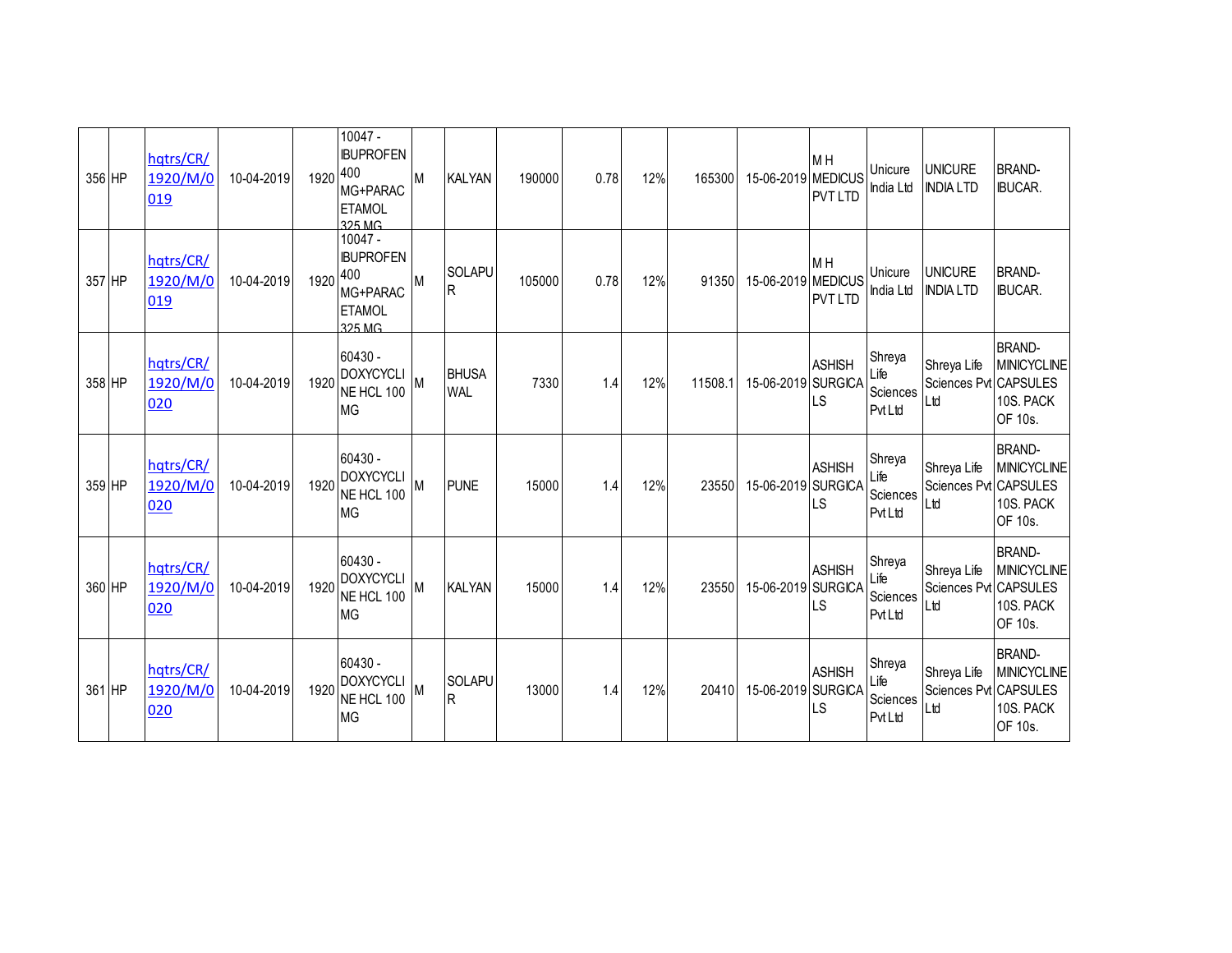| 362 HP | hqtrs/CR/<br>1920/M/0<br>020 | 10-04-2019 | 1920 | 60430 -<br><b>DOXYCYCLI</b><br>NE HCL 100<br><b>MG</b>                                   | M | <b>NAGPU</b><br>R          | 3000  | 1.4  | 12% | 4710   | 15-06-2019 SURGICA | <b>ASHISH</b><br>LS         | Shreya<br>Life<br>Sciences<br><b>PvtLtd</b> | Shreya Life<br>Sciences Pvt CAPSULES<br>Ltd                      | <b>BRAND-</b><br><b>MINICYCLINE</b><br>10S. PACK<br>OF 10s.        |
|--------|------------------------------|------------|------|------------------------------------------------------------------------------------------|---|----------------------------|-------|------|-----|--------|--------------------|-----------------------------|---------------------------------------------|------------------------------------------------------------------|--------------------------------------------------------------------|
| 363 HP | hqtrs/CR/<br>1920/M/0<br>021 | 16-04-2019 | 1920 | 10348 -<br><b>PRAZOSIN</b><br><b>HCL 5 MG</b><br><b>GITS</b><br>(MINIPRESS<br>$Y \cap$   |   | <b>BYCULL</b><br>A         | 80000 | 7.21 | 12% | 646400 | 22-06-2019 ENTERP  | <b>SPAN</b><br><b>RISES</b> | Pfizer<br>Limited                           | <b>PFIZER</b><br>PHARMACE<br><b>UTICALS</b><br><b>LLC</b>        | <b>BRAND-</b><br><b>MINIPRESS</b><br>XL 5MG.<br>PACK OF<br>30s.    |
| 364 HP | hqtrs/CR/<br>1920/M/0<br>021 | 16-04-2019 | 1920 | 10348 -<br><b>PRAZOSIN</b><br><b>HCL 5 MG</b><br><b>GITS</b><br>(MINIPRESS<br>$Y \cup Y$ | M | <b>BHUSA</b><br><b>WAL</b> | 20000 | 7.21 | 12% | 161600 | 22-06-2019 ENTERP  | <b>SPAN</b><br><b>RISES</b> | Pfizer<br>Limited                           | <b>PFIZER</b><br><b>PHARMACE</b><br><b>UTICALS</b><br><b>LLC</b> | <b>BRAND-</b><br><b>MINIPRESS</b><br>XL 5MG.<br>PACK OF<br>30s.    |
| 365 HP | hqtrs/CR/<br>1920/M/0<br>021 | 16-04-2019 | 1920 | 10348 -<br><b>PRAZOSIN</b><br>HCL 5 MG<br><b>GITS</b><br>(MINIPRESS<br>YI \              | M | <b>PUNE</b>                | 20000 | 7.21 | 12% | 161600 | 22-06-2019 ENTERP  | <b>SPAN</b><br><b>RISES</b> | Pfizer<br>Limited                           | <b>PFIZER</b><br><b>PHARMACE</b><br><b>UTICALS</b><br>LLC        | <b>BRAND-</b><br><b>MINIPRESS</b><br>XL 5MG.<br>PACK OF<br>30s.    |
| 366 HP | hqtrs/CR/<br>1920/M/0<br>021 | 16-04-2019 | 1920 | 10348 -<br><b>PRAZOSIN</b><br>HCL 5 MG<br><b>GITS</b><br>(MINIPRESS<br>Y1                | M | <b>KALYAN</b>              | 20000 | 7.21 | 12% | 161600 | 22-06-2019 ENTERP  | <b>SPAN</b><br><b>RISES</b> | Pfizer<br>Limited                           | <b>PFIZER</b><br><b>PHARMACE</b><br><b>UTICALS</b><br>LLC        | <b>BRAND-</b><br><b>MINIPRESS</b><br>XL 5MG.<br>PACK OF<br>$30s$ . |
| 367 HP | hqtrs/CR/<br>1920/M/0<br>021 | 16-04-2019 | 1920 | 10348 -<br><b>PRAZOSIN</b><br><b>HCL 5 MG</b><br><b>GITS</b><br>(MINIPRESS<br>Y1         | M | SOLAPU<br>R                | 15000 | 7.21 | 12% | 121200 | 22-06-2019 ENTERP  | <b>SPAN</b><br><b>RISES</b> | Pfizer<br>Limited                           | <b>PFIZER</b><br><b>PHARMACE</b><br><b>UTICALS</b><br>LLC        | <b>BRAND-</b><br><b>MINIPRESS</b><br>XL 5MG.<br>PACK OF<br>30s.    |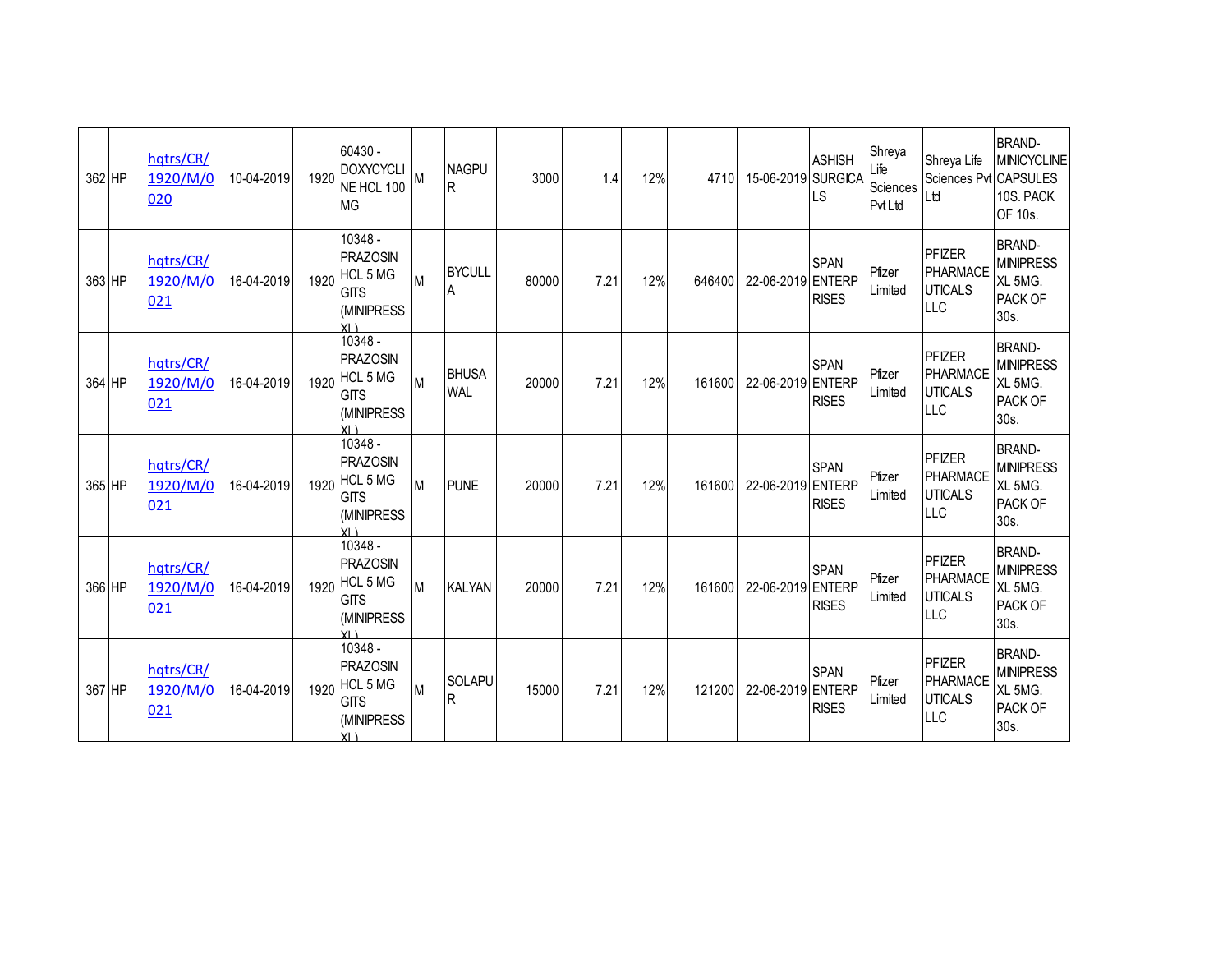| 368 HP | hqtrs/CR/<br>1920/M/0<br>021 | 16-04-2019 |      | 10348 -<br><b>PRAZOSIN</b><br>1920 HCL 5 MG<br><b>GITS</b><br>(MINIPRESS<br>$YI \setminus$   | M | <b>NAGPU</b><br>R  | 30000 | 7.21    | 12% | 242400 | 22-06-2019 ENTERP  | <b>SPAN</b><br><b>RISES</b>                     | Pfizer<br>Limited                           | PFIZER<br><b>PHARMACE</b><br><b>UTICALS</b><br><b>LLC</b>                                                             | <b>BRAND-</b><br><b>MINIPRESS</b><br>XL 5MG.<br>PACK OF<br>30s.                                                                              |
|--------|------------------------------|------------|------|----------------------------------------------------------------------------------------------|---|--------------------|-------|---------|-----|--------|--------------------|-------------------------------------------------|---------------------------------------------|-----------------------------------------------------------------------------------------------------------------------|----------------------------------------------------------------------------------------------------------------------------------------------|
| 369 HP | hqtrs/CR/<br>1920/M/0<br>022 | 16-04-2019 | 1920 | 12054 -<br><b>INSULIN-</b><br><b>HUMAN</b><br><b>MIXTARD</b><br>70/30 100<br><b>IU/10 ML</b> | M | <b>PUNE</b>        | 5000  | 115.1   | 5%  | 604300 | 22-06-2019 SURGICA | <b>ASHISH</b><br>LS                             | Shreya<br>Life<br>Sciences<br>PvtLtd        | M/S<br><b>SHREYA</b><br>LIFE<br>SCIENCES<br><b>PRIVATE</b><br>LIMITED.                                                | <b>BRAND-</b><br><b>RECOSULIN</b><br>M30,100IU/M<br><b>L.PACK OF</b><br>10ML                                                                 |
| 370 HP | hqtrs/CR/<br>1920/M/0<br>022 | 16-04-2019 | 1920 | 12054 -<br><b>INSULIN-</b><br><b>HUMAN</b><br><b>MIXTARD</b><br>70/30 100<br><b>IU/10 ML</b> | M | <b>KALYAN</b>      | 4500  | 115.1   | 5%  | 543870 | 22-06-2019 SURGICA | <b>ASHISH</b><br>LS                             | Shreya<br>Life<br>Sciences<br><b>PvtLtd</b> | M/S<br><b>SHREYA</b><br>LIFE<br><b>SCIENCES</b><br><b>PRIVATE</b><br>LIMITED.                                         | <b>BRAND-</b><br><b>RECOSULIN</b><br>M30,100IU/M<br><b>L.PACK OF</b><br>10ML                                                                 |
| 371 HP | hqtrs/CR/<br>1920/M/0<br>023 | 25-04-2019 | 1920 | 20061 -<br>PNEUMOCO <sup>M</sup><br><b>CCAL</b><br>VACCINE 13                                |   | <b>BYCULL</b><br>A | 250   | 2863.62 | 5%  | 751700 | 24-04-2020         | Vardhma<br>n Health<br>Specialitie<br>s Pvt Ltd | Pfizer<br>Limited                           | M/S Jhon<br>Wyeth &<br><b>Brothers</b><br>Ltd.New<br>Lane Havant<br><b>P09 2NG</b><br>Hampshire<br>United<br>Kingdom. | <b>BRAND-</b><br><b>PREVENAR</b><br>13 VALENT<br>PFS.<br><b>DELIVERY:</b><br>As & When<br>required<br>basis upto 1<br>year from<br>P.O.date. |
| 372 HP | hqtrs/CR/<br>1920/M/0<br>024 | 15-04-2019 | 1920 | 15686 -<br><b>PARACETA</b><br>MOL 100 ML<br>$\mathsf{N}$                                     | M | <b>BYCULL</b><br>A | 12000 | 25.85   | 12% | 347400 | 07-06-2019         | Saims<br>Pharma                                 | Unimark<br>Remedie<br>s Limited             | M/S AXA<br><b>PARENTER</b><br><b>ALS</b><br>LIMITED.UT<br><b>TARAKHAN</b>                                             | <b>BRAND-</b><br>Infupar 1000<br>mg/100 ml<br>Infusion.                                                                                      |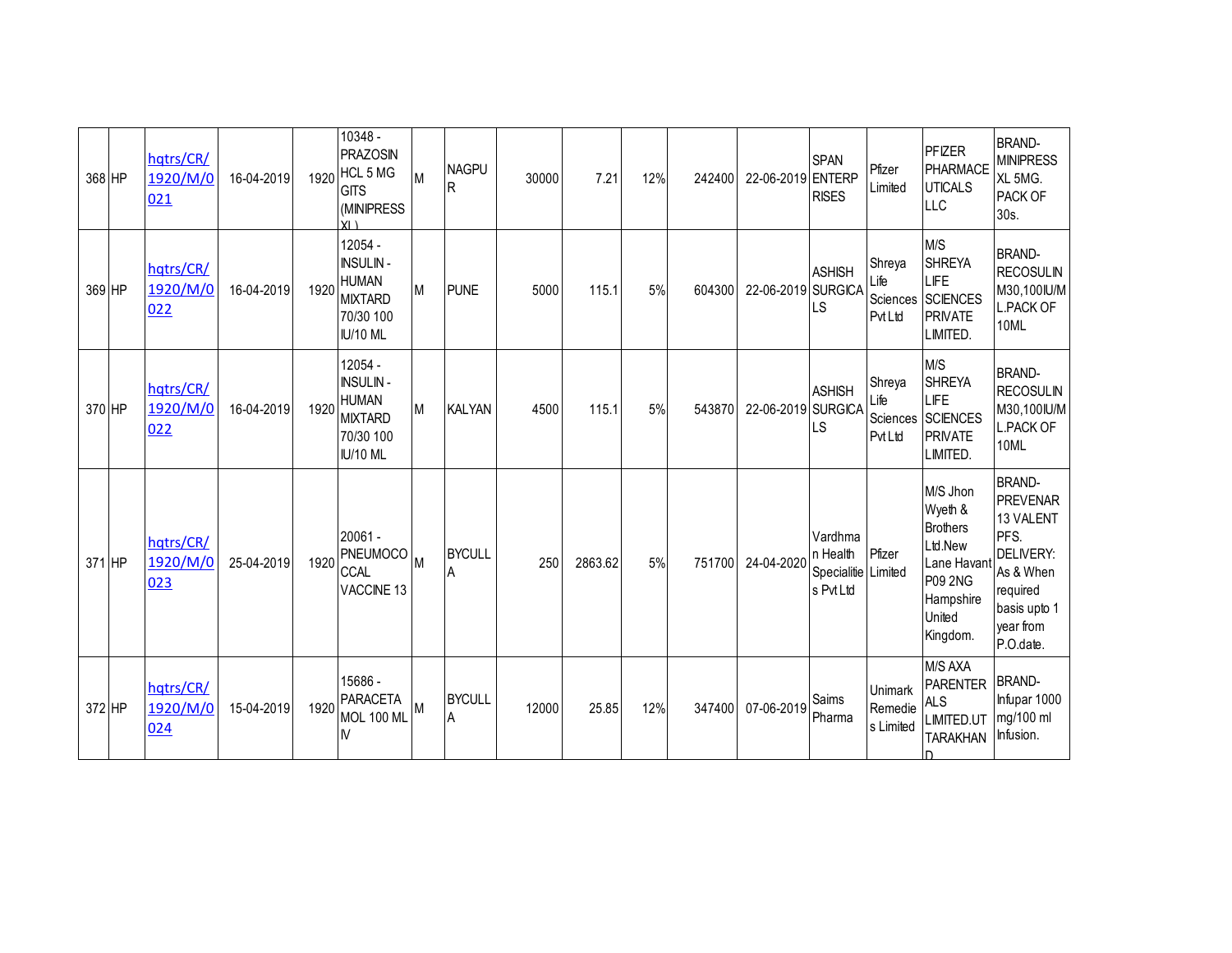| 373 HP | hqtrs/CR/<br>1920/M/0<br>024 | 15-04-2019 | 1920 | 15686 -<br><b>PARACETA</b><br><b>MOL 100 MI</b><br>M       | M        | <b>BHUSA</b><br><b>WAL</b> | 200  | 25.85 | 12% | 5790    | 07-06-2019 | Saims<br>Pharma        | <b>Unimark</b><br>Remedie<br>s Limited | M/S AXA<br>PARENTER<br><b>ALS</b><br>LIMITED.UT<br><b>TARAKHAN</b>                    | <b>BRAND-</b><br>Infupar 1000<br>mg/100 ml<br>Infusion. |
|--------|------------------------------|------------|------|------------------------------------------------------------|----------|----------------------------|------|-------|-----|---------|------------|------------------------|----------------------------------------|---------------------------------------------------------------------------------------|---------------------------------------------------------|
| 374 HP | hqtrs/CR/<br>1920/M/0<br>024 | 15-04-2019 | 1920 | 15686 -<br><b>PARACETA</b><br>MOL 100 ML<br>$\mathsf{N}$   | M        | <b>PUNE</b>                | 590  | 25.85 | 12% | 17080.5 | 07-06-2019 | Saims<br>Pharma        | Unimark<br>Remedie<br>s Limited        | M/S AXA<br><b>PARENTER</b><br><b>ALS</b><br>LIMITED.UT<br><b>TARAKHAN</b>             | <b>BRAND-</b><br>Infupar 1000<br>mg/100 ml<br>Infusion. |
| 375 HP | hqtrs/CR/<br>1920/M/0<br>024 | 15-04-2019 | 1920 | 15686 -<br><b>PARACETA</b><br><b>MOL 100 ML</b><br>M       | M        | <b>KALYAN</b>              | 930  | 25.85 | 12% | 26923.5 | 07-06-2019 | Saims<br>Pharma        | <b>Unimark</b><br>Remedie<br>s Limited | M/S AXA<br><b>PARENTER</b><br><b>ALS</b><br>LIMITED.UT<br><b>TARAKHAN</b>             | <b>BRAND-</b><br>Infupar 1000<br>mg/100 ml<br>Infusion. |
| 376 HP | hqtrs/CR/<br>1920/M/0<br>024 | 15-04-2019 | 1920 | 15686 -<br><b>PARACETA</b><br><b>MOL 100 ML</b><br>M       | M        | <b>SOLAPU</b><br>R         | 100  | 25.85 | 12% | 2895    | 07-06-2019 | Saims<br>Pharma        | Unimark<br>Remedie<br>s Limited        | M/S AXA<br><b>PARENTER</b><br>AL <sub>S</sub><br><b>LIMITED.UT</b><br><b>TARAKHAN</b> | <b>BRAND-</b><br>Infupar 1000<br>mg/100 ml<br>Infusion. |
| 377 HP | hqtrs/CR/<br>1920/M/0<br>024 | 15-04-2019 | 1920 | 15686 -<br><b>PARACETA</b><br>MOL 100 ML<br>$\mathsf{N}$   | M        | <b>NAGPU</b><br>IR.        | 100  | 25.85 | 12% | 2895    | 07-06-2019 | Saims<br>Pharma        | Unimark<br>Remedie<br>s Limited        | M/S AXA<br><b>PARENTER</b><br><b>ALS</b><br>LIMITED.UT<br><b>TARAKHAN</b>             | <b>BRAND-</b><br>Infupar 1000<br>mg/100 ml<br>Infusion. |
| 378 HP | hqtrs/CR/<br>1920/M/0<br>025 | 15-04-2019 | 1920 | 15256 -<br><b>URSODEOX</b><br><b>YCHOLIC</b><br>ACID300 MG | <b>M</b> | <b>PUNE</b>                | 4200 | 11    | 5%  | 48510   | 22-06-2019 | <b>KEPS</b><br>PHARMA, | Micro<br>Labs.<br>Ltd.,                | <b>M/S MICRO</b><br><b>LABS</b><br>LIMITED.                                           | <b>BRAND-</b><br><b>USIBON-300.</b>                     |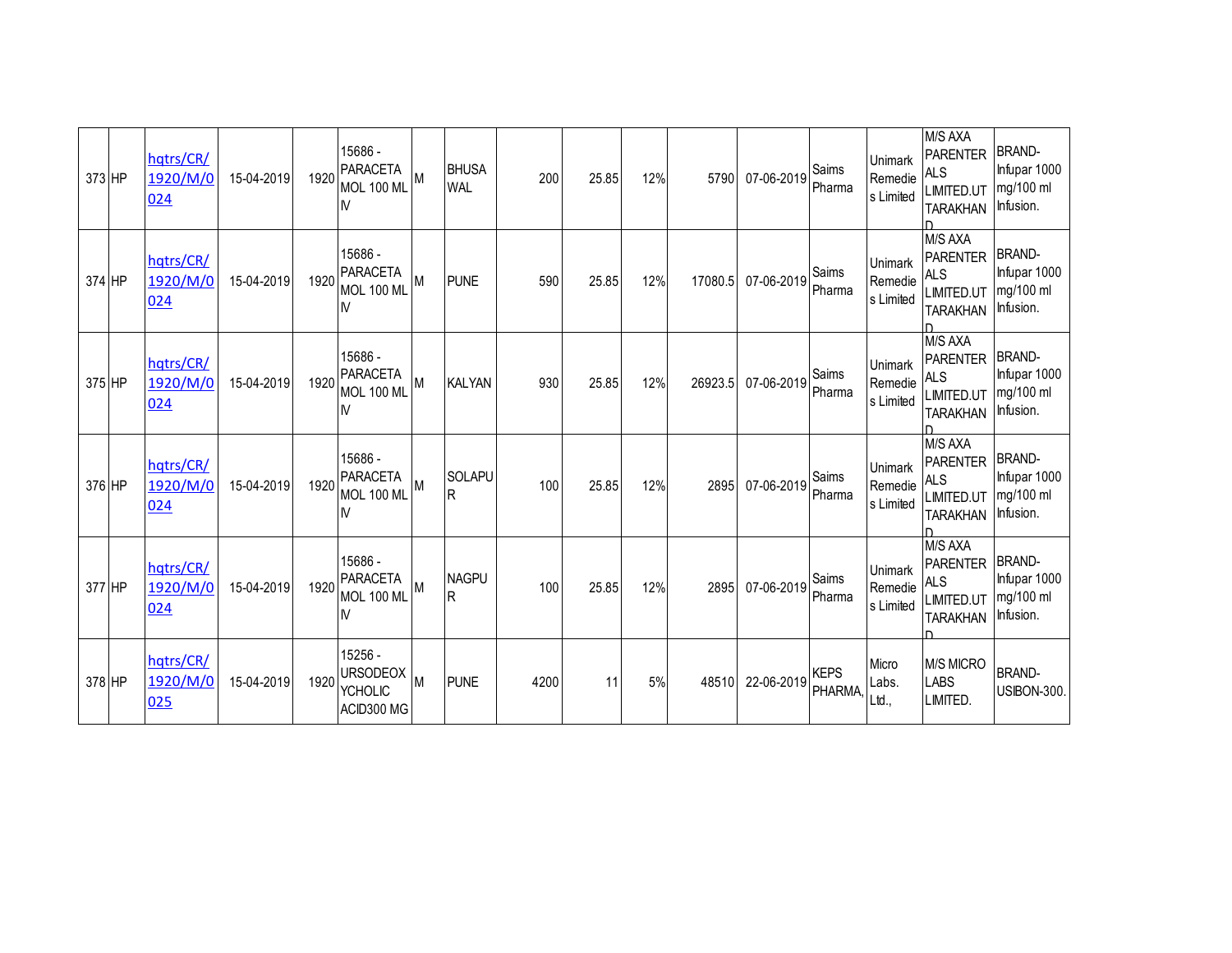| 379 HP | hqtrs/CR/<br>1920/M/0<br>025 | 15-04-2019 | 1920 | 15256 -<br><b>URSODEOX</b><br><b>YCHOLIC</b><br>ACID300 MG                                                                           | M        | <b>KALYAN</b>            | 3950 | 11     | 5%  | 45622.5  | 22-06-2019 | <b>KEPS</b><br>PHARMA,           | Micro<br>Labs.<br>Ltd.                     | <b>M/S MICRO</b><br><b>LABS</b><br>LIMITED.                                         | <b>BRAND-</b><br><b>USIBON-300.</b>                                                                                             |
|--------|------------------------------|------------|------|--------------------------------------------------------------------------------------------------------------------------------------|----------|--------------------------|------|--------|-----|----------|------------|----------------------------------|--------------------------------------------|-------------------------------------------------------------------------------------|---------------------------------------------------------------------------------------------------------------------------------|
| 380 HP | hqtrs/CR/<br>1920/M/0<br>025 | 15-04-2019 | 1920 | 15256 -<br><b>URSODEOX</b><br><b>YCHOLIC</b><br>ACID300 MG                                                                           | M        | SOLAPU<br>$\overline{R}$ | 8000 | 11     | 5%  | 92400    | 22-06-2019 | <b>KEPS</b><br>PHARMA,           | Micro<br>Labs.<br>Ltd.,                    | <b>M/S MICRO</b><br><b>LABS</b><br>LIMITED.                                         | <b>BRAND-</b><br><b>USIBON-300.</b>                                                                                             |
| 381 HP | hqtrs/CR/<br>1920/M/0<br>025 | 15-04-2019 | 1920 | 15256 -<br><b>URSODEOX</b><br><b>YCHOLIC</b><br>ACID300 MG                                                                           | M        | <b>NAGPU</b><br><b>R</b> | 5600 | 11     | 5%  | 64680    | 22-06-2019 | <b>KEPS</b><br>PHARMA,           | Micro<br>Labs.<br>Ltd.,                    | <b>M/S MICRO</b><br><b>LABS</b><br>LIMITED.                                         | <b>BRAND-</b><br><b>USIBON-300.</b>                                                                                             |
| 382 HP | hqtrs/CR/<br>1920/M/0<br>026 | 20-06-2019 |      | 10568 -<br>CAPD 1.5%<br><b>WITH</b><br>MINICAP (NA-<br>1920 538, Na.L-<br>448, CaCl3-<br>25.7 MgCL-<br>$5.08$ ) $2.5$<br>LTR.        | <b>M</b> | <b>BYCULL</b><br>A       | 1464 | 222.95 | 12% | 365560.8 | 20-06-2020 | <b>LIFELINE</b><br>PHARMA        | <b>Baxter</b><br>(India)<br><b>Pvt Ltd</b> | M/S<br><b>BAXTER</b><br><b>HEALTHCA</b><br><b>RE</b><br><b>PHILIPPINE</b><br>S INC. | <b>BRAND-</b><br><b>DINEAL PD.</b><br>DELIVERY:<br>As and when<br>required<br>basis within<br>one year<br>from the<br>P.O.Date. |
| 383 HP | hqtrs/CR/<br>1920/M/0<br>026 | 20-06-2019 |      | 10568 -<br><b>CAPD 1.5%</b><br><b>WITH</b><br>MINICAP (NA-<br>1920 538, Na.L-<br>448, CaCl3-<br>25.7 MgCL-<br>$5.08$ ) $2.5$<br>LTR. | M        | <b>NAGPU</b><br>lR       | 640  | 222.95 | 12% | 159808   | 20-06-2020 | <b>LIFELINE</b><br><b>PHARMA</b> | <b>Baxter</b><br>(India)<br>PvtLtd         | M/S<br><b>BAXTER</b><br><b>HEALTHCA</b><br><b>RE</b><br><b>PHILIPPINE</b><br>S INC. | <b>BRAND-</b><br><b>DINEAL PD.</b><br>DELIVERY:<br>As and when<br>required<br>basis within<br>one year<br>from the<br>P.O.Date. |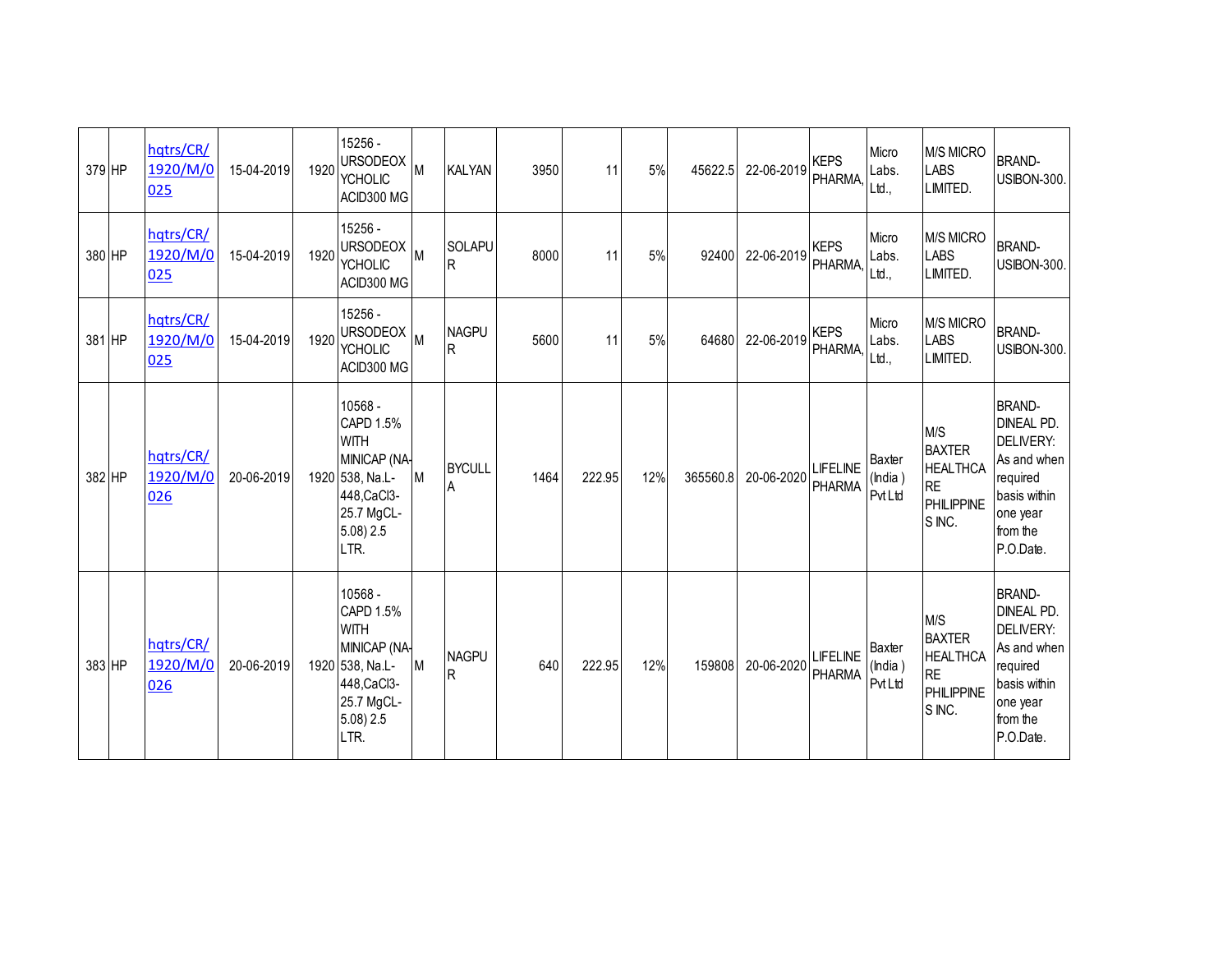| 384 HP | hqtrs/CR/<br>1920/M/0<br>027 | 15-04-2019 | 1920 | 60694 -<br><b>AMIKACIN</b><br><b>SULPHATE</b><br>500 MG |   | <b>BYCULL</b><br>A              | 9000 | 17.1 | 5%  | 161640  | 22-06-2019        | <b>NANDAN</b><br><b>SURGICA</b><br>LS         | Concept<br>Pharmac<br>eutical<br>Ltd | M/S<br><b>CONCEPT</b><br>PHARMACE<br><b>UTICALS</b><br>I TD | <b>BRAND-</b><br><b>AMICEPT</b><br><b>INJ. PACK</b><br>OF VIAL. |
|--------|------------------------------|------------|------|---------------------------------------------------------|---|---------------------------------|------|------|-----|---------|-------------------|-----------------------------------------------|--------------------------------------|-------------------------------------------------------------|-----------------------------------------------------------------|
| 385 HP | hqtrs/CR/<br>1920/M/0<br>027 | 15-04-2019 | 1920 | 60694 -<br><b>AMIKACIN</b><br><b>SULPHATE</b><br>500 MG | M | <b>BHUSA</b><br><b>WAL</b>      | 2730 | 17.1 | 5%  | 49030.8 | 22-06-2019        | <b>NANDAN</b><br>SURGICA eutical<br><b>LS</b> | Concept<br>Pharmac<br>Ltd            | M/S<br><b>CONCEPT</b><br>PHARMACE<br><b>UTICALS</b><br>חד ו | <b>BRAND-</b><br><b>AMICEPT</b><br><b>INJ. PACK</b><br>OF VIAL. |
| 386 HP | hqtrs/CR/<br>1920/M/0<br>027 | 15-04-2019 | 1920 | 60694 -<br><b>AMIKACIN</b><br><b>SULPHATE</b><br>500 MG | M | <b>PUNE</b>                     | 270  | 17.1 | 5%  | 4849.2  | 22-06-2019        | <b>NANDAN</b><br>SURGICA eutical<br>-S        | Concept<br>Pharmac<br>Ltd            | M/S<br>CONCEPT<br><b>PHARMACE</b><br><b>UTICALS</b><br>I TD | <b>BRAND-</b><br><b>AMICEPT</b><br><b>INJ. PACK</b><br>OF VIAL. |
| 387 HP | hqtrs/CR/<br>1920/M/0<br>027 | 15-04-2019 | 1920 | 60694 -<br><b>AMIKACIN</b><br><b>SULPHATE</b><br>500 MG | M | <b>KALYAN</b>                   | 4000 | 17.1 | 5%  | 71840   | 22-06-2019        | <b>NANDAN</b><br>SURGICA eutical<br>LS        | Concept<br>Pharmac<br>Ltd            | M/S<br><b>CONCEPT</b><br>PHARMACE<br><b>UTICALS</b><br>חד ו | <b>BRAND-</b><br><b>AMICEPT</b><br><b>INJ. PACK</b><br>OF VIAL. |
| 388 HP | hqtrs/CR/<br>1920/M/0<br>027 | 15-04-2019 | 1920 | 60694 -<br><b>AMIKACIN</b><br><b>SULPHATE</b><br>500 MG | M | <b>SOLAPU</b><br>$\overline{R}$ | 1300 | 17.1 | 5%  | 23348   | 22-06-2019        | NANDAN Concept<br>SURGICA eutical<br>LS       | Pharmac<br>Ltd                       | M/S<br><b>CONCEPT</b><br>PHARMACE<br><b>UTICALS</b><br>חד ו | <b>BRAND-</b><br><b>AMICEPT</b><br><b>INJ. PACK</b><br>OF VIAL. |
| 389 HP | hqtrs/CR/<br>1920/M/0<br>027 | 15-04-2019 | 1920 | 60694 -<br><b>AMIKACIN</b><br><b>SULPHATE</b><br>500 MG | M | <b>NAGPU</b><br>IR.             | 7000 | 17.1 | 5%  | 125720  | 22-06-2019        | <b>NANDAN</b><br><b>SURGICA</b><br>LS         | Concept<br>Pharmac<br>eutical<br>Ltd | M/S<br>CONCEPT<br>PHARMACE<br><b>UTICALS</b><br>חד ו        | <b>BRAND-</b><br><b>AMICEPT</b><br><b>INJ. PACK</b><br>OF VIAL. |
| 390 HP | hqtrs/CR/<br>1920/M/0<br>028 | 15-04-2019 |      | 62349 -<br>1920 GLICLAZIDE M<br>80 MG                   |   | <b>PUNE</b>                     | 2000 | 0.81 | 12% | 1820    | 22-06-2019 ENTERP | <b>SAHIL</b><br><b>RISES</b>                  | Bal<br>Pharma<br>Limited             | <b>M/S BAL</b><br><b>PHARMA</b><br>LIMITED                  | <b>BRAND-</b><br><b>DIABEND</b><br>80.STRIP OF<br>10 TABLETS.   |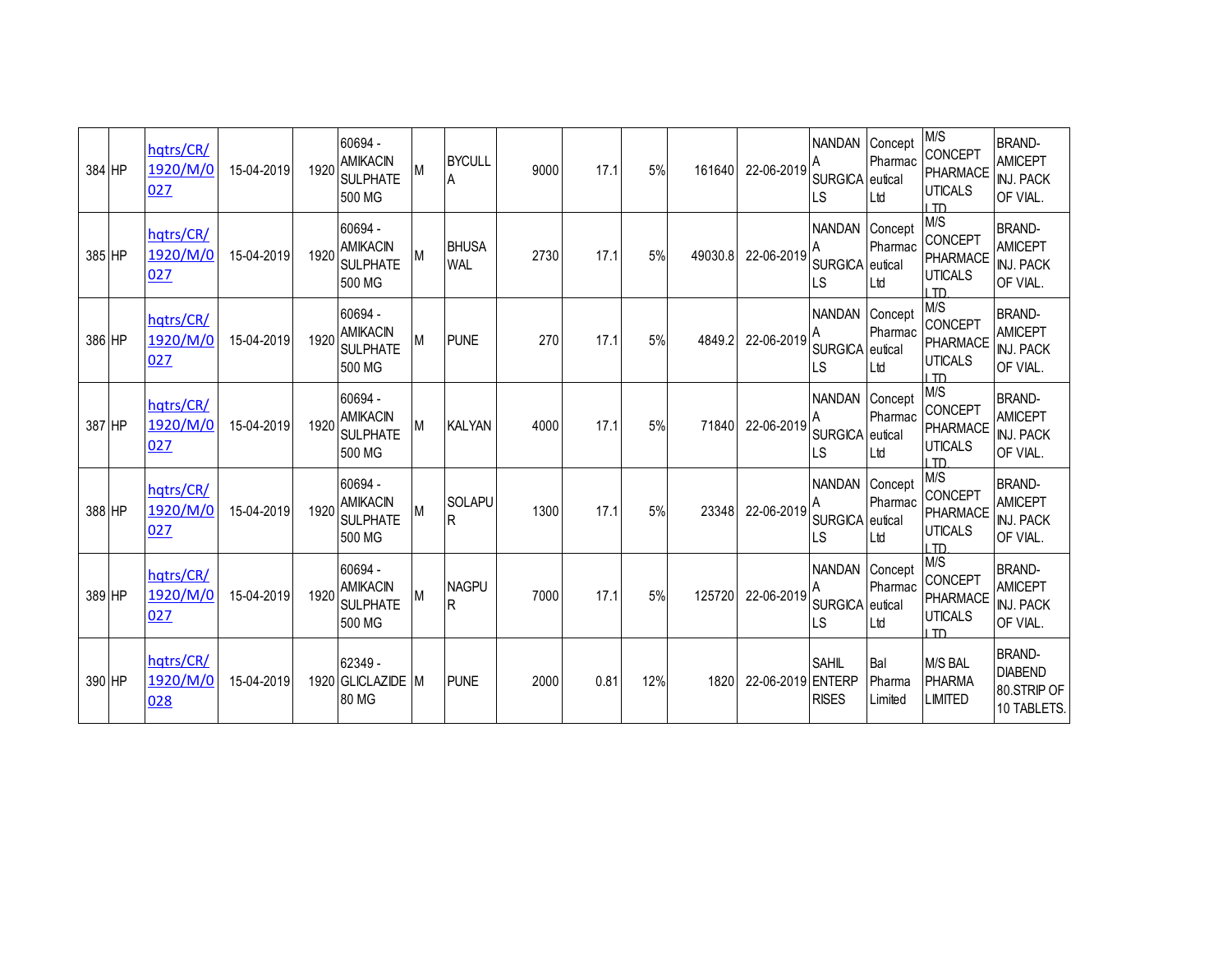| 391 HP | hqtrs/CR/<br>1920/M/0<br>028 | 15-04-2019 |      | 62349 -<br>1920 GLICLAZIDE M<br>80 MG                                                                                                |          | <b>KALYAN</b>      | 55000 | 0.81 | 12% | 50050  | 22-06-2019 ENTERP   | <b>SAHIL</b><br><b>RISES</b>    | Bal<br>Pharma<br>Limited                     | M/S BAL<br><b>PHARMA</b><br><b>LIMITED</b>                      | <b>BRAND-</b><br><b>DIABEND</b><br>80.STRIP OF<br>10 TABLETS.   |
|--------|------------------------------|------------|------|--------------------------------------------------------------------------------------------------------------------------------------|----------|--------------------|-------|------|-----|--------|---------------------|---------------------------------|----------------------------------------------|-----------------------------------------------------------------|-----------------------------------------------------------------|
| 392 HP | hqtrs/CR/<br>1920/M/0<br>028 | 15-04-2019 |      | 62349 -<br>1920 GLICLAZIDE M<br>80 MG                                                                                                |          | <b>NAGPU</b><br>R  | 60000 | 0.81 | 12% | 54600  | 22-06-2019 ENTERP   | <b>SAHIL</b><br><b>RISES</b>    | Bal<br>Pharma<br>Limited                     | M/S BAL<br><b>PHARMA</b><br><b>LIMITED</b>                      | <b>BRAND-</b><br><b>DIABEND</b><br>80.STRIP OF<br>10 TABLETS.   |
| 393 HP | hqtrs/CR/<br>1920/M/0<br>030 | 21-05-2019 |      | 15152 -<br>1920 MEMANTINE M<br>5 MG                                                                                                  |          | <b>BYCULL</b><br>A | 13500 | 4.44 | 12% | 67095  | 27-07-2019 PHARMA   | S <sub>S</sub><br><b>AGENCY</b> | <b>Intas</b><br>Pharmac<br>euticals<br>Ltd., | <b>INTAS</b><br><b>PHARMACE</b><br><b>UTICALS</b><br><b>LTD</b> | <b>BRAND-</b><br>NEMDAA 5<br>TAB.                               |
| 394 HP | hqtrs/CR/<br>1920/M/0<br>030 | 21-05-2019 |      | $15152 -$<br>1920 MEMANTINE M<br>5 MG                                                                                                |          | <b>KALYAN</b>      | 5000  | 4.44 | 12% | 24850  | 27-07-2019 PHARMA   | S <sub>S</sub><br><b>AGENCY</b> | <b>Intas</b><br>Pharmac<br>euticals<br>Ltd., | <b>INTAS</b><br>PHARMACE<br><b>UTICALS</b><br><b>LTD</b>        | <b>BRAND-</b><br><b>NEMDAA 5</b><br>TAB.                        |
| 395 HP | hqtrs/CR/<br>1920/S/0<br>006 | 22-04-2019 | 1920 | 34101 -<br><b>VVIN</b><br><b>NEEDLE</b><br><b>WITH SFT</b>                                                                           | S        | <b>BYCULL</b><br>A | 12    | 9900 | 12% | 133056 | 28-06-2019 INTERNA  | <b>IMPEX</b><br><b>TIONAL</b>   |                                              | PEE BEE<br><b>INDIA</b>                                         | <b>BRAND-PEE</b><br>BEE.                                        |
| 396 HP | hqtrs/CR/<br>1920/S/0<br>007 | 22-04-2019 | 1920 | 34202 -<br><b>LITHOTRIPS</b><br>Y ROD FOR<br>VRS-FINE                                                                                | <b>S</b> | <b>BYCULL</b><br>A | 20    | 1950 | 12% | 43680  | 24-06-2019 DISTRIBU | <b>GEETAI</b><br><b>TORS</b>    |                                              | <b>MEDITECH</b><br><b>DEVICES</b><br><b>PVT LTD</b>             | <b>BRAND-</b><br><b>MEDITECH</b>                                |
| 397 HP | hqtrs/CR/<br>1920/S/0<br>008 | 22-04-2019 |      | 63001 -<br><b>AQUACEL</b><br>AG<br><b>HYDROFIBE</b><br>1920 R FOAM<br><b>BED SORE</b><br>DRESSING -<br><b>SIZE 17.5</b><br>CM x 17.5 | S        | <b>BYCULL</b><br>A | 150   | 740  | 12% | 124320 | 24-06-2019 INTERNA  | <b>IMPEX</b><br><b>TIONAL</b>   |                                              | <b>CONVATEC</b><br><b>INDIA PVT</b><br><b>LTD</b>               | <b>BRAND-</b><br><b>AQUACEL</b><br><b>SURGICAL</b><br>CONVATEC. |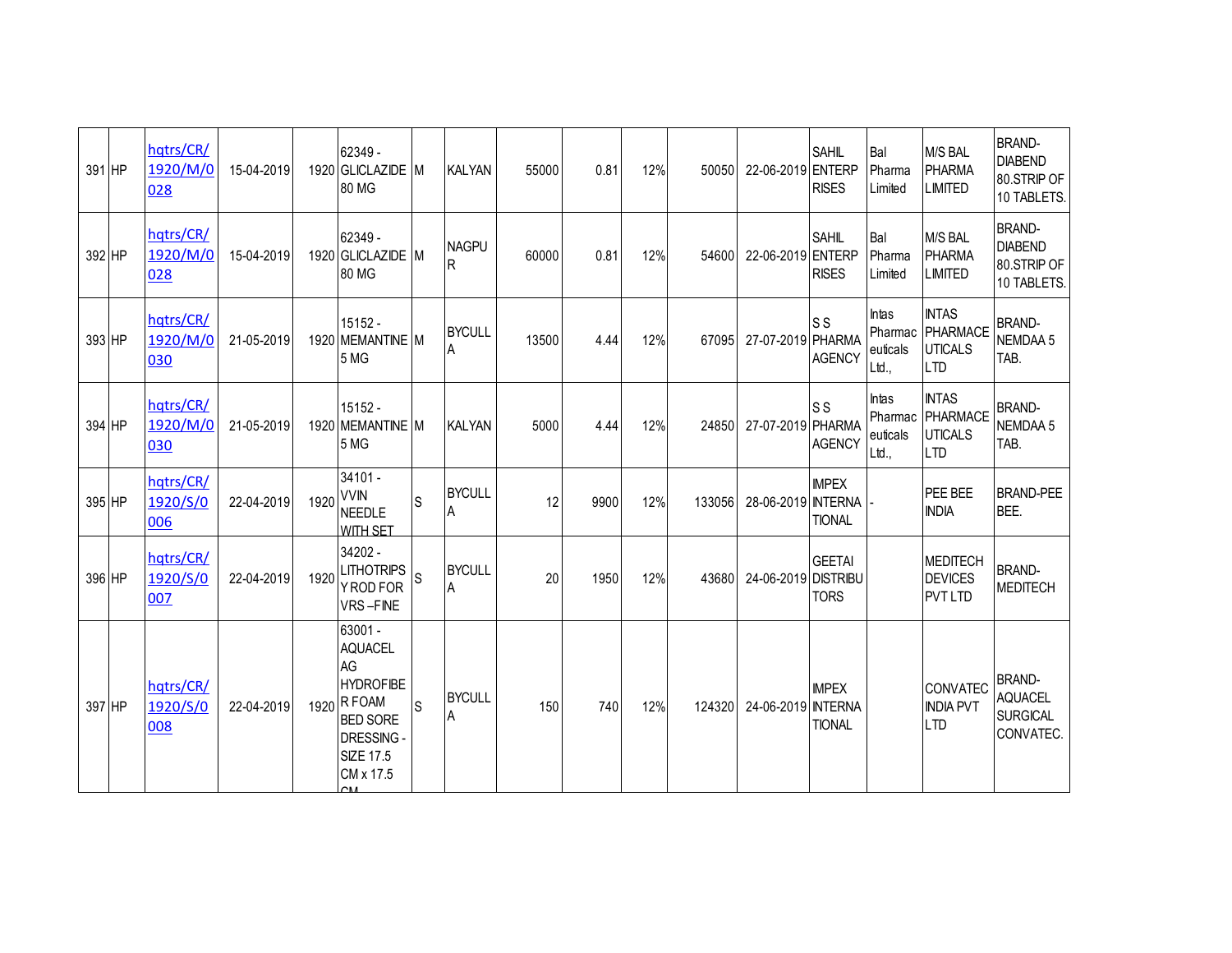| 398 HP | hqtrs/CR/<br>1920/S/0<br>009 | 22-04-2019 | 13259 -<br><b>DYNAPLAST</b><br><b>ADHESIVE</b><br>1819 PLASTER<br>(10CM X 4/6<br><b>METER</b><br>STRECHED) | <sub>S</sub> | <b>BYCULL</b><br>A         | 1000 | 106 | 12% | 118720 | 15-06-2019 | <b>SEVEN</b><br><b>SEAS</b><br><b>ENTERP</b><br><b>RISES</b> | <b>JK Plast</b> | <b>BRAND OF</b><br>JK Plast. |
|--------|------------------------------|------------|------------------------------------------------------------------------------------------------------------|--------------|----------------------------|------|-----|-----|--------|------------|--------------------------------------------------------------|-----------------|------------------------------|
| 399 HP | hqtrs/CR/<br>1920/S/0<br>009 | 22-04-2019 | 13259 -<br><b>DYNAPLAST</b><br><b>ADHESIVE</b><br>1819 PLASTER<br>(10CM X 4/6<br><b>METER</b><br>STRECHED) | S            | <b>BHUSA</b><br><b>WAL</b> | 100  | 106 | 12% | 11872  | 15-06-2019 | <b>SEVEN</b><br><b>SEAS</b><br><b>ENTERP</b><br><b>RISES</b> | <b>JK Plast</b> | <b>BRAND OF</b><br>JK Plast. |
| 400 HP | hqtrs/CR/<br>1920/S/0<br>009 | 22-04-2019 | 13259 -<br><b>DYNAPLAST</b><br><b>ADHESIVE</b><br>1819 PLASTER<br>(10CM X 4/6<br><b>METER</b><br>STRECHED) | S            | <b>PUNE</b>                | 50   | 106 | 12% | 5936   | 15-06-2019 | <b>SEVEN</b><br><b>SEAS</b><br><b>ENTERP</b><br><b>RISES</b> | <b>JK Plast</b> | <b>BRAND OF</b><br>JK Plast. |
| 401 HP | hqtrs/CR/<br>1920/S/0<br>009 | 22-04-2019 | 13259 -<br><b>DYNAPLAST</b><br><b>ADHESIVE</b><br>1819 PLASTER<br>(10CM X 4/6<br><b>METER</b><br>STRECHED) | $\mathsf S$  | <b>KALYAN</b>              | 300  | 106 | 12% | 35616  | 15-06-2019 | <b>SEVEN</b><br><b>SEAS</b><br><b>ENTERP</b><br><b>RISES</b> | <b>JK Plast</b> | <b>BRAND OF</b><br>JK Plast. |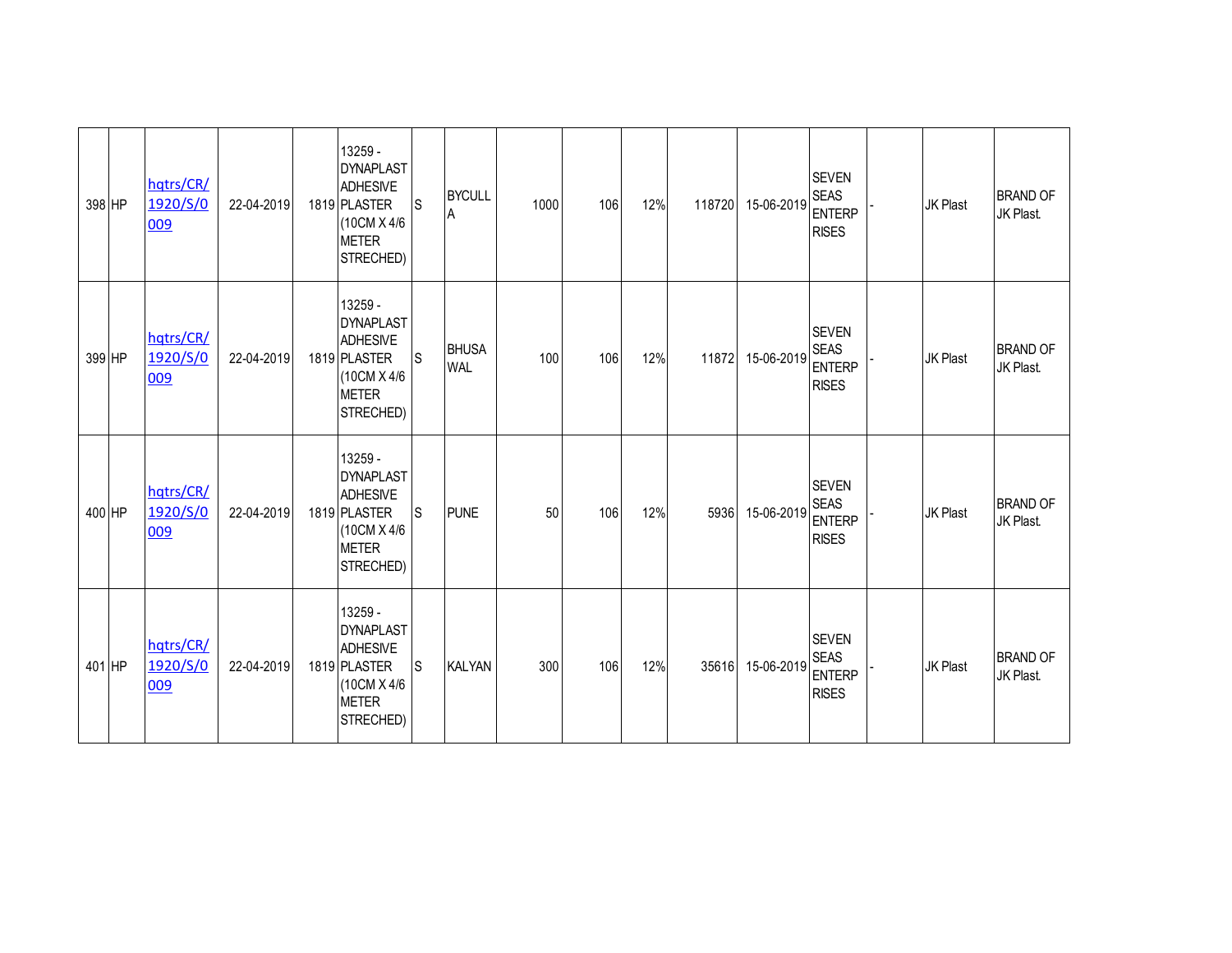| 402 HP | hqtrs/CR/<br>1920/S/0<br>009 | 22-04-2019 | 13259 -<br><b>DYNAPLAST</b><br><b>ADHESIVE</b><br>1819 PLASTER<br>(10CM X 4/6<br><b>METER</b><br>STRECHED)                     | ls           | <b>SOLAPU</b><br>$\mathsf{R}$ | 48  | 106  | 12% | 5698.56 | 15-06-2019         | <b>SEVEN</b><br><b>SEAS</b><br><b>ENTERP</b><br><b>RISES</b> | <b>JK Plast</b>                                                   | <b>BRAND OF</b><br>JK Plast.                                                   |
|--------|------------------------------|------------|--------------------------------------------------------------------------------------------------------------------------------|--------------|-------------------------------|-----|------|-----|---------|--------------------|--------------------------------------------------------------|-------------------------------------------------------------------|--------------------------------------------------------------------------------|
| 403 HP | hqtrs/CR/<br>1920/S/0<br>009 | 22-04-2019 | 13259 -<br><b>DYNAPLAST</b><br><b>ADHESIVE</b><br>1819 PLASTER<br>(10CM X 4/6<br><b>METER</b><br>STRECHED)                     | <sub>S</sub> | <b>NAGPU</b><br>$\mathsf{R}$  | 84  | 106  | 12% | 9972.48 | 15-06-2019         | <b>SEVEN</b><br><b>SEAS</b><br><b>ENTERP</b><br><b>RISES</b> | <b>JK Plast</b>                                                   | <b>BRAND OF</b><br>JK Plast.                                                   |
| 404 HP | hqtrs/CR/<br>1920/S/0<br>010 | 22-04-2019 | 69008 -<br><b>DISPOSABL</b><br>E LAMINO<br><b>SPINAL</b><br>1920 DRAPE-US<br><b>FDA</b><br>APPROVED,<br>CE<br><b>CERTIFIED</b> | <sub>S</sub> | <b>BYCULL</b><br>A            | 450 | 780  | 5%  | 368550  | 24-06-2019 INTERNA | <b>IMPEX</b><br><b>TIONAL</b>                                | <b>HALYARD</b><br><b>HEALTH</b><br><b>INDIA PVT</b><br><b>LTD</b> | <b>BRAND OF</b><br><b>HALYARD</b><br><b>HEALTH</b><br><b>INDIA PVT</b><br>LTD. |
| 405 HP | hqtrs/CR/<br>1920/S/0<br>011 | 22-04-2019 | 34112 -<br><b>LAPAROSC</b><br>1920 OPIC CLOT<br><b>REMOVAL</b><br><b>FORCEPS</b>                                               | <b>S</b>     | <b>BYCULL</b><br>A            | 6   | 3500 | 12% | 23520   | 24-06-2019 INTERNA | <b>IMPEX</b><br><b>TIONAL</b>                                | <b>ALLIANCES</b><br>&<br><b>NETWORK</b>                           | <b>BRAND OF</b><br><b>ALLIANCES</b><br>&<br>NETWORK.                           |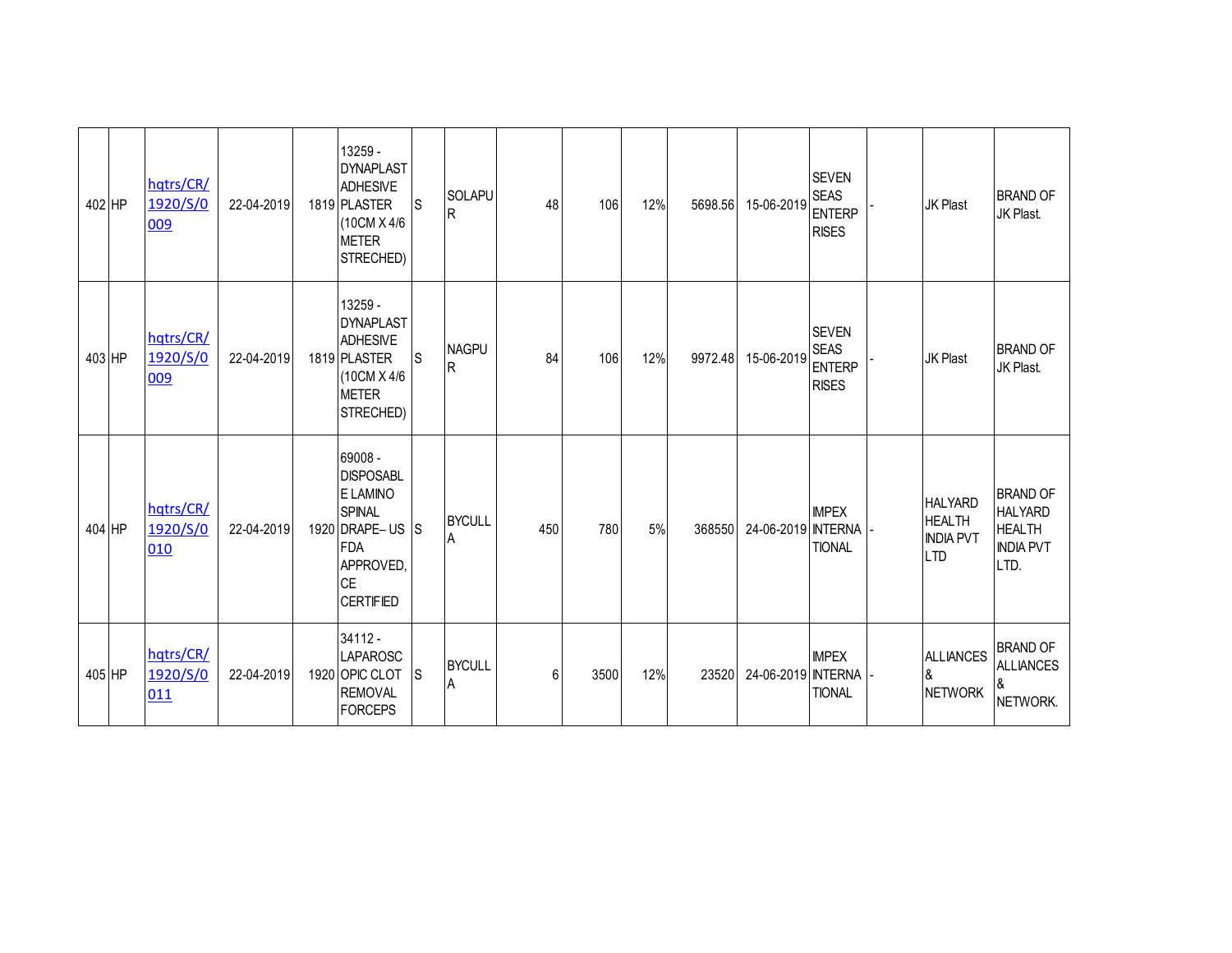| 406 HP | hqtrs/CR/<br>1920/M/0<br>031 | 26-04-2019 | 1920 | 11695 -<br>LAMIVUDINE<br>150<br>MG+ZIDOVU <sup>M</sup><br><b>DINE 300</b><br><b>MG</b>                                                           |              | <b>BYCULL</b><br>A | 28620 | 8     | 12% | 256435.2 | 05-07-2019         | Emcure<br>Pharmac<br>euitcals<br>Ltd,<br>Bhiwandi<br>Depot | Emcure<br>euitcals<br>Ltd           | <b>EMCURE</b><br>Pharmac PHARMACE<br><b>UTICALS</b><br><b>LTD</b> | <b>BRAND-</b><br><b>LAZID</b><br>TABLETS;<br>Pack size:<br>Bottle of 60<br>Tablets. The<br>firm<br>deposited<br>10% SD (Rs<br>25680) to<br>Chief<br>Cashier/CR<br>vide MR No.<br>0101190111<br>33 dt.<br>26/04/2019. |
|--------|------------------------------|------------|------|--------------------------------------------------------------------------------------------------------------------------------------------------|--------------|--------------------|-------|-------|-----|----------|--------------------|------------------------------------------------------------|-------------------------------------|-------------------------------------------------------------------|----------------------------------------------------------------------------------------------------------------------------------------------------------------------------------------------------------------------|
| 407 HP | hqtrs/CR/<br>1920/S/0<br>012 | 25-04-2019 |      | 41006 -<br><b>OPEN</b><br><b>PROGRIP</b><br><b>MESH (SELF</b><br>1920 GRIPPING<br><b>POLYESTER</b><br>MESH) -<br>LEFT SIDE,<br><b>RIGHT SIDE</b> | <sub>S</sub> | <b>BYCULL</b><br>A | 22    | 2203  | 12% | 54281.92 |                    | RISHABH ENDO<br>CO.                                        | <b>MERIL</b><br>Y PVT<br><b>LTD</b> | MERIL Endo BRAND-<br>01-07-2019 TRADING SURGER Surgery Pvt<br>Ltd | Mericron 3D<br>mesh.                                                                                                                                                                                                 |
| 408 HP | hqtrs/CR/<br>1920/S/0<br>013 | 25-04-2019 |      | 34086 - SKIN<br>1920 GRAFT<br><b>KNIFE</b>                                                                                                       | S            | <b>BYCULL</b><br>A | 4     | 34020 | 12% | 152409.6 | 01-07-2019 SURGICA | <b>MEHTA</b>                                               |                                     | <b>AESCULAP</b>                                                   | <b>BRAND OF</b><br>AESCULAP.<br><b>GERMAN</b><br><b>MODEL BA</b><br>719R.<br><b>IMPORTED-</b><br><b>MADE IN</b><br><b>GERMANY</b>                                                                                    |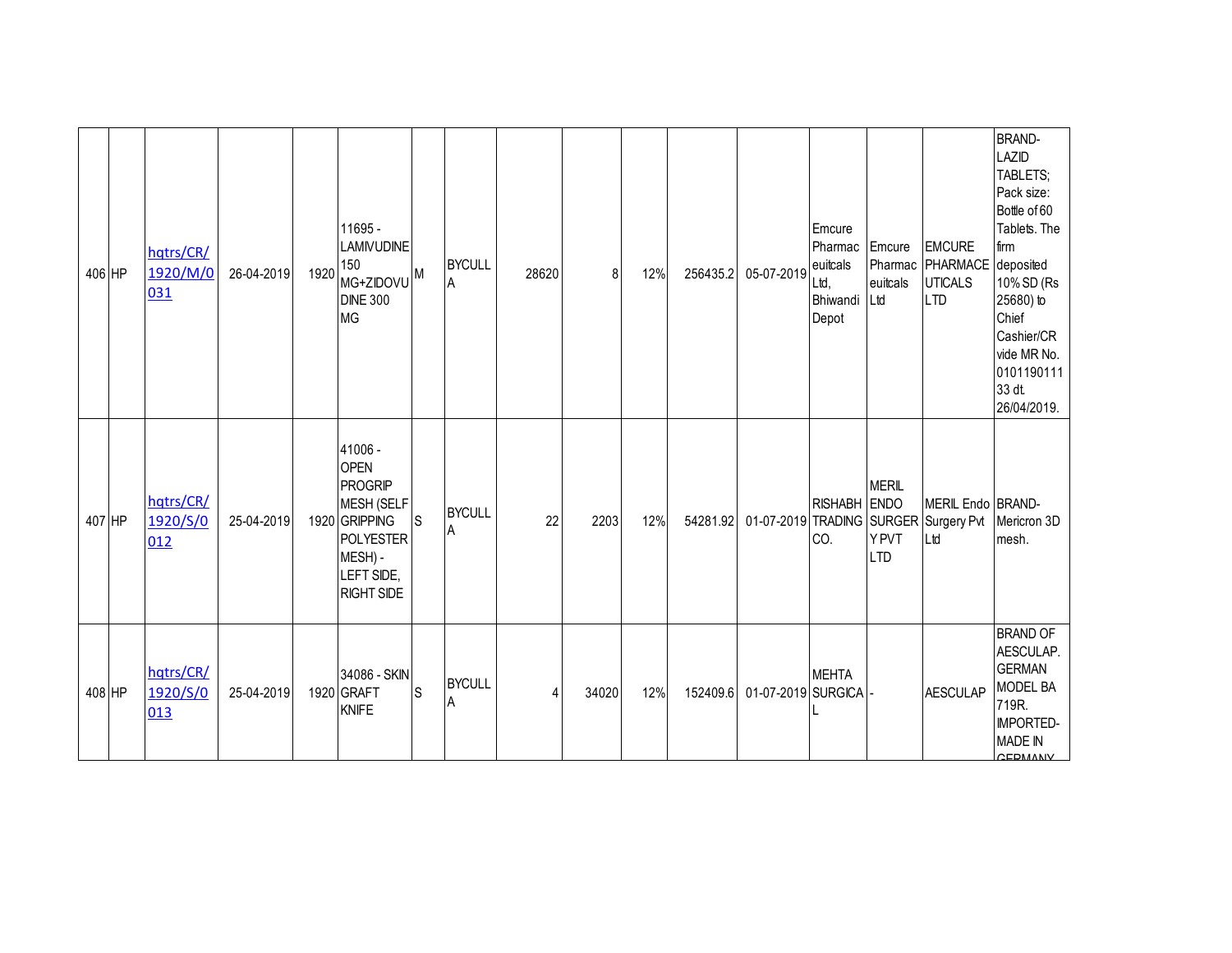| 409 HP | hqtrs/CR/<br>1920/S/0<br>015 | 25-04-2019 | 1920 | 30041 - ENT<br>FESS <sub>0</sub><br><b>DEGREE</b><br><b>STRAIGHT</b><br><b>SINUS</b><br><b>BLADE</b><br><b>XOMED)AS</b><br><b>WE HAVE</b><br><b>MACHINE</b><br><b>OF</b><br><b>MEDTRONIC</b><br>/XOMED) | S | <b>BYCULL</b><br>$\mathsf A$ | 20  | 6251.78 | 12% | 140039.8 | $01-07-2019$ S | <b>TRENT</b><br><b>MEDICAL</b><br><b>SYSTEM</b><br>S             | <b>MEDTRON</b><br>C                              | <b>BRAND OF</b><br><b>MEDTRONIC</b>                             |
|--------|------------------------------|------------|------|---------------------------------------------------------------------------------------------------------------------------------------------------------------------------------------------------------|---|------------------------------|-----|---------|-----|----------|----------------|------------------------------------------------------------------|--------------------------------------------------|-----------------------------------------------------------------|
| 410 HP | hqtrs/CR/<br>1920/S/0<br>016 | 25-04-2019 |      | 69070 -<br>1920 HEAD<br><b>DRAPES</b>                                                                                                                                                                   | S | <b>BYCULL</b><br>A           | 200 | 194.35  | 5%  | 40814    | 01-07-2019     | <b>JAINAM</b><br><b>PHARMA</b><br><b>INDIA</b><br><b>PVT LTD</b> | <b>HAYLARD</b>                                   | <b>BRAND OF</b><br>HAYLARD.<br><b>PRODUCT</b><br>CODE:<br>89431 |
| 411 HP | hqtrs/CR/<br>1920/S/0<br>017 | 25-04-2019 | 1920 | 17549 -<br><b>PROLENE</b><br>MESH 3" X<br>6"                                                                                                                                                            | S | <b>BYCULL</b><br>Α           | 8   | 570     | 12% | 5107.2   | 01-07-2019     | <b>JAINAM</b><br><b>PHARMA</b><br><b>INDIA</b><br><b>PVT LTD</b> | <b>BARD</b>                                      | <b>BRAND-</b><br><b>BARD FLAT</b><br>MESH.                      |
| 412 HP | hqtrs/CR/<br>1920/S/0<br>018 | 25-04-2019 |      | 13661 -<br>1920 AMBU<br>(ADULT)                                                                                                                                                                         | S | <b>BHUSA</b><br><b>WAL</b>   | 200 | 489     | 12% | 109536   | 01-07-2019     | <b>SEVEN</b><br><b>SEAS</b><br><b>ENTERP</b><br><b>RISES</b>     | <b>VENTICARE</b><br><b>MEDICAL</b><br><b>INC</b> | <b>BRAND-</b><br>VENTICARE.                                     |
| 413 HP | hqtrs/CR/<br>1920/S/0<br>018 | 25-04-2019 |      | 13661 -<br>1920 AMBU<br>(ADULT)                                                                                                                                                                         | S | <b>PUNE</b>                  | 5   | 489     | 12% | 2738.4   | 01-07-2019     | <b>SEVEN</b><br><b>SEAS</b><br><b>ENTERP</b><br><b>RISFS</b>     | <b>VENTICARE</b><br><b>MEDICAL</b><br><b>INC</b> | <b>BRAND-</b><br>VENTICARE.                                     |
| 414 HP | hqtrs/CR/<br>1920/S/0<br>018 | 25-04-2019 |      | 13661 -<br>1920 AMBU<br>(ADULT)                                                                                                                                                                         | S | <b>KALYAN</b>                | 108 | 489     | 12% | 59149.44 | 01-07-2019     | <b>SEVEN</b><br><b>SEAS</b><br><b>ENTERP</b><br><b>RISFS</b>     | <b>VENTICARE</b><br><b>MEDICAL</b><br><b>INC</b> | <b>BRAND-</b><br><b>VENTICARE.</b>                              |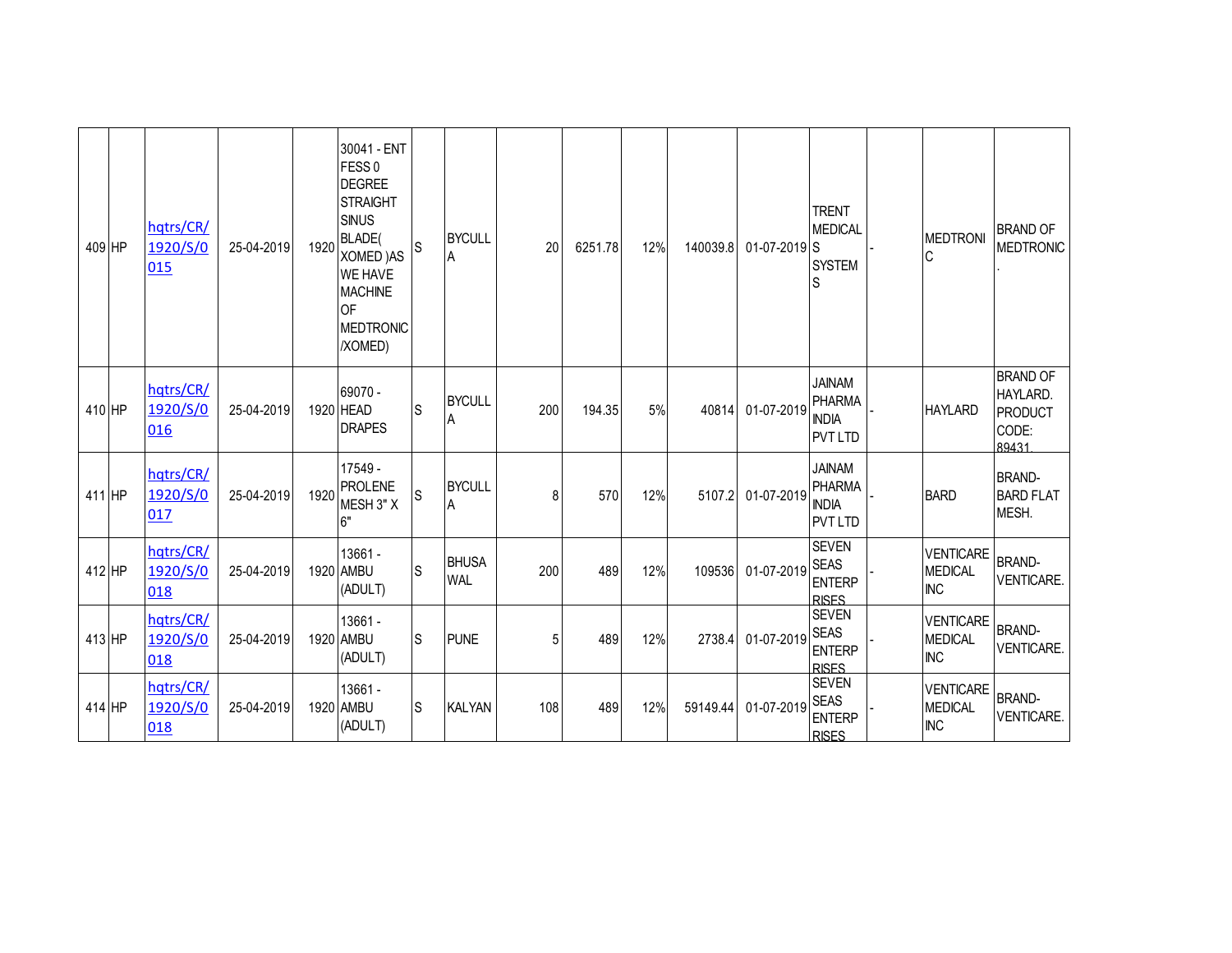| 415 HP | hqtrs/CR/<br>1920/S/0<br>018 | 25-04-2019 |      | 13661 -<br>1920 AMBU<br>(ADULT)                                          | ls  | SOLAPU<br>lR.        | 40    | 489  | 12% | 21907.2 | 01-07-2019 SEAS                       | <b>SEVEN</b><br><b>ENTERP</b><br><b>RISES</b> |         | <b>VENTICARE</b><br><b>MEDICAL</b><br><b>INC</b> | <b>BRAND-</b><br>VENTICARE.                                                                                                                                                               |
|--------|------------------------------|------------|------|--------------------------------------------------------------------------|-----|----------------------|-------|------|-----|---------|---------------------------------------|-----------------------------------------------|---------|--------------------------------------------------|-------------------------------------------------------------------------------------------------------------------------------------------------------------------------------------------|
| 416 HP | hqtrs/CR/<br>1920/S/0<br>019 | 25-04-2019 |      | 12190 -<br><b>FLOURIDE</b><br>1920 VARNISH,<br><b>THICK</b><br>GFI /I IO | ls  | <b>BYCULL</b><br>IA. | 25    | 4180 | 12% | 117040  | 01-07-2019 SURGICA -                  | <b>MEHTA</b>                                  |         | <b>PREMIER</b>                                   | <b>BRAND-</b><br>PREMIER.EN<br>AMEL PRO<br>VARNISH.                                                                                                                                       |
| 417 HP | hqtrs/CR/<br>1920/S/0<br>019 | 25-04-2019 |      | 12190 -<br><b>FLOURIDE</b><br>1920 VARNISH,<br><b>THICK</b><br>GFI /I IO | lS. | <b>KALYAN</b>        |       | 4180 | 12% | 4681.6  | 01-07-2019 SURGICA                    | <b>MEHTA</b>                                  |         | <b>PREMIER</b>                                   | BRAND-<br>PREMIER.EN<br><b>AMEL PRO</b><br>VARNISH.                                                                                                                                       |
| 418 HP | hqtrs/CR/<br>1920/M/0<br>032 | 25-04-2019 | 1920 | 61052 -<br><b>SULPHASAL</b><br>AZINE 500<br><b>MG</b>                    |     | <b>BYCULL</b><br>A   | 10000 | 2.22 | 12% | 24900   | 01-07-2019 TRADING Laborator IPCA LAB | RISHABH   Ipca<br>CO.                         | ies Ltd |                                                  | <b>BRAND-</b><br><b>SAAZ 500</b><br>TAB. PACK<br>OF 10s. The<br>firm<br>deposited<br>10% SD (Rs<br>11574) to<br>Chief<br>Cashier/CR<br>vide MR No.<br>0101190110<br>66 dt.<br>22/04/2019. |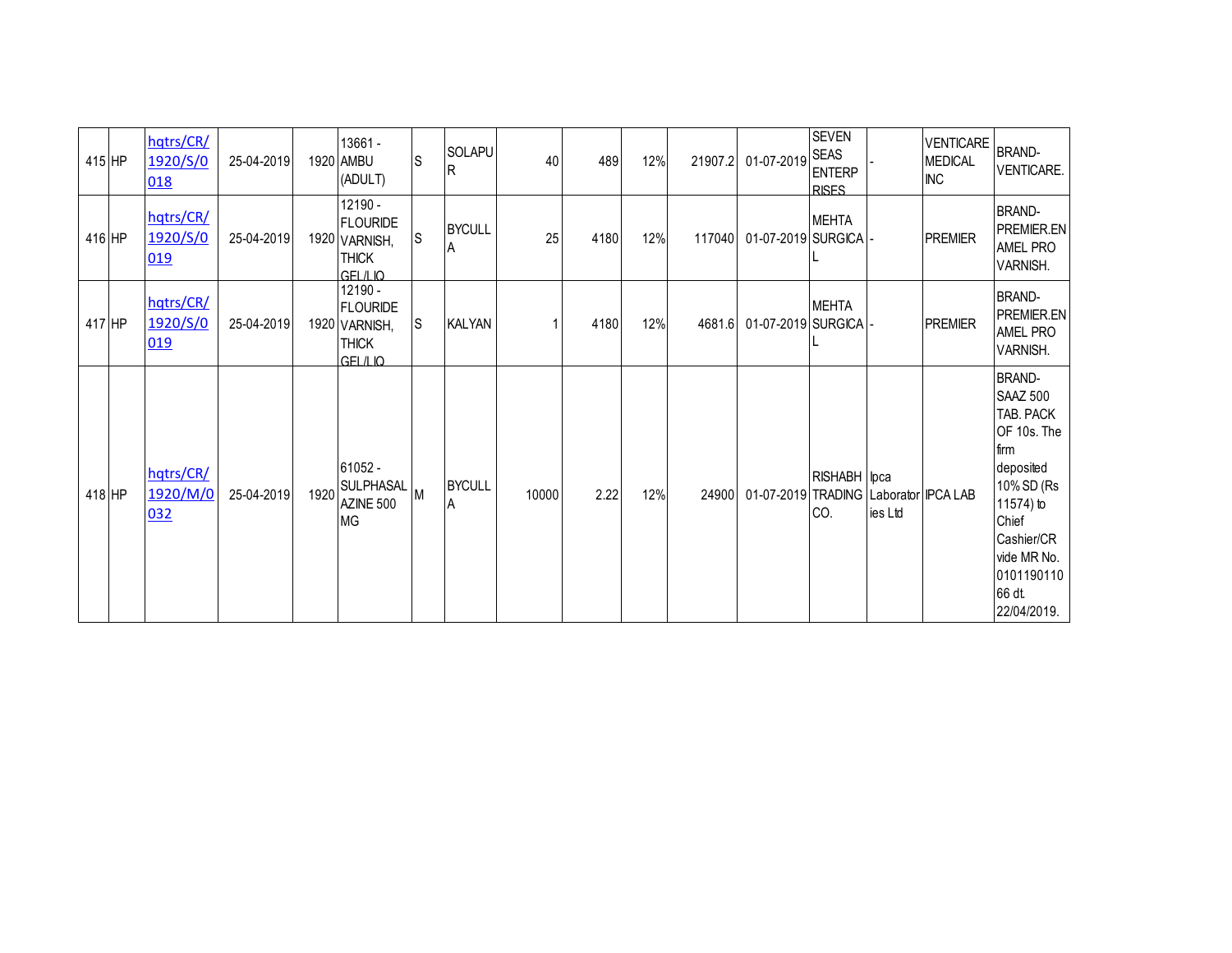| 419 HP | hqtrs/CR/<br>1920/M/0<br>032 | 25-04-2019 | 1920 | 61052 -<br>SULPHASAL M<br>AZINE 500<br><b>MG</b> |   | <b>BHUSA</b><br><b>WAL</b> | 20000 | 2.22 | 12% | 49800   | 01-07-2019 TRADING Laborator IPCA LAB | RISHABH   Ipca<br>CO. | ies Ltd | <b>BRAND-</b><br><b>SAAZ 500</b><br>TAB. PACK<br>OF 10s. The<br>firm<br>deposited<br>10% SD (Rs<br>11574) to<br>Chief<br>Cashier/CR<br>vide MR No.<br>0101190110<br>66 dt.<br>22/04/2019. |
|--------|------------------------------|------------|------|--------------------------------------------------|---|----------------------------|-------|------|-----|---------|---------------------------------------|-----------------------|---------|-------------------------------------------------------------------------------------------------------------------------------------------------------------------------------------------|
| 420 HP | hqtrs/CR/<br>1920/M/0<br>032 | 25-04-2019 | 1920 | 61052 -<br>SULPHASAL<br>AZINE 500<br><b>MG</b>   | M | <b>PUNE</b>                | 6250  | 2.22 | 12% | 15562.5 | 01-07-2019 TRADING Laborator IPCA LAB | RISHABH   Ipca<br>CO. | ies Ltd | <b>BRAND-</b><br>SAAZ 500<br>TAB. PACK<br>OF 10s. The<br>firm<br>deposited<br>10% SD (Rs<br>11574) to<br>Chief<br>Cashier/CR<br>vide MR No.<br>0101190110<br>66 dt.<br>22/04/2019.        |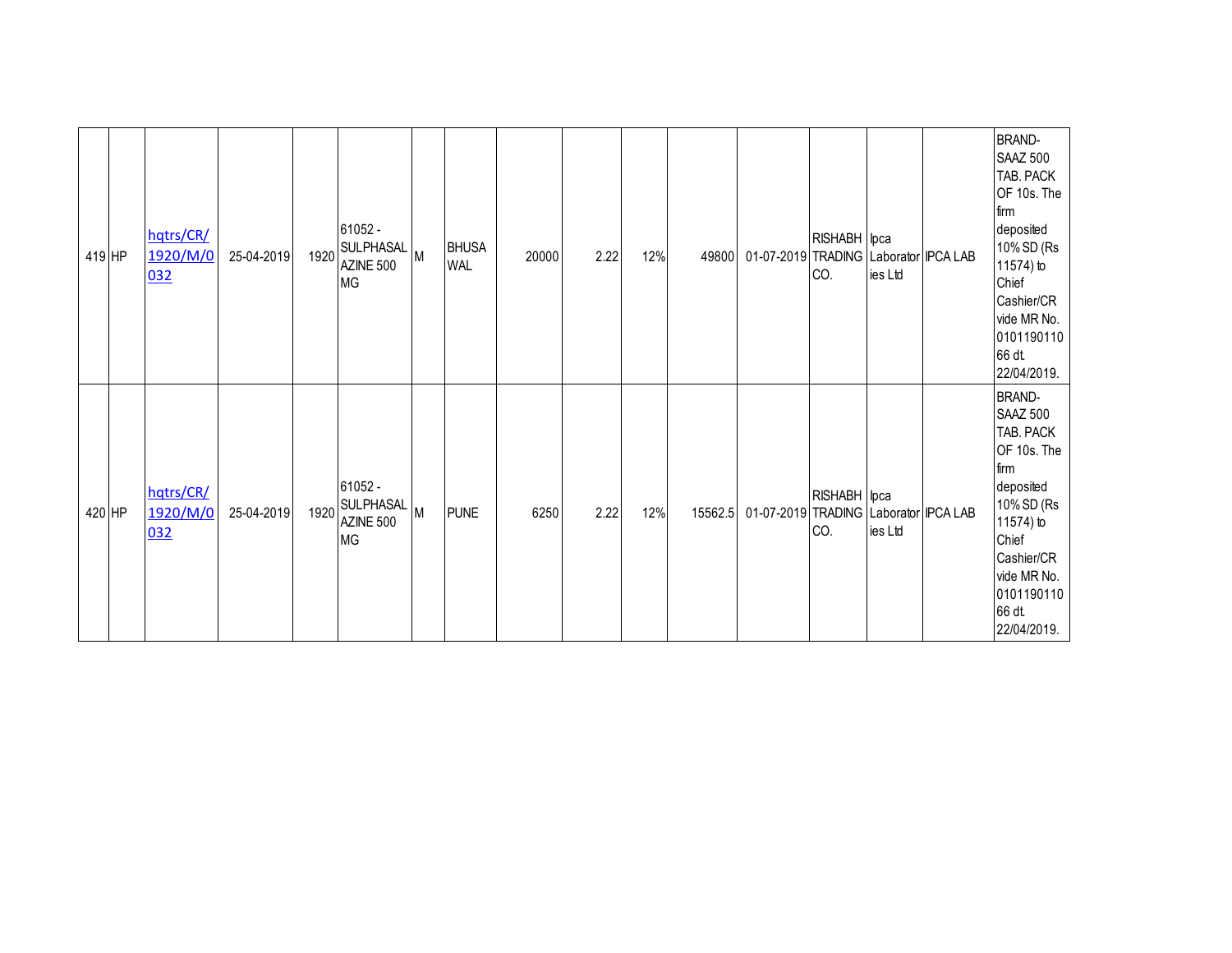| 421 HP | hqtrs/CR/<br>1920/M/0<br>032 | 25-04-2019 | 1920 | 61052 -<br><b>SULPHASAL</b><br>AZINE 500<br><b>MG</b> | M        | <b>KALYAN</b> | 8000 | 2.22 | 12% | 19920  | 01-07-2019 TRADING Laborator IPCA LAB | RISHABH   Ipca<br>CO. | ies Ltd | <b>BRAND-</b><br><b>SAAZ 500</b><br>TAB. PACK<br>OF 10s. The<br>firm<br>deposited<br>10% SD (Rs<br>11574) to<br>Chief<br>Cashier/CR<br>vide MR No.<br>0101190110<br>66 dt.<br>22/04/2019. |
|--------|------------------------------|------------|------|-------------------------------------------------------|----------|---------------|------|------|-----|--------|---------------------------------------|-----------------------|---------|-------------------------------------------------------------------------------------------------------------------------------------------------------------------------------------------|
| 422 HP | hqtrs/CR/<br>1920/M/0<br>032 | 25-04-2019 | 1920 | 61052 -<br>SULPHASAL<br>AZINE 500<br><b>MG</b>        | <b>M</b> | SOLAPU<br>R   | 2010 | 2.22 | 12% | 5004.9 | 01-07-2019 TRADING Laborator IPCA LAB | RISHABH   Ipca<br>CO. | ies Ltd | <b>BRAND-</b><br><b>SAAZ 500</b><br>TAB. PACK<br>OF 10s. The<br>firm<br>deposited<br>10% SD (Rs<br>11574) to<br>Chief<br>Cashier/CR<br>vide MR No.<br>0101190110<br>66 dt.<br>22/04/2019. |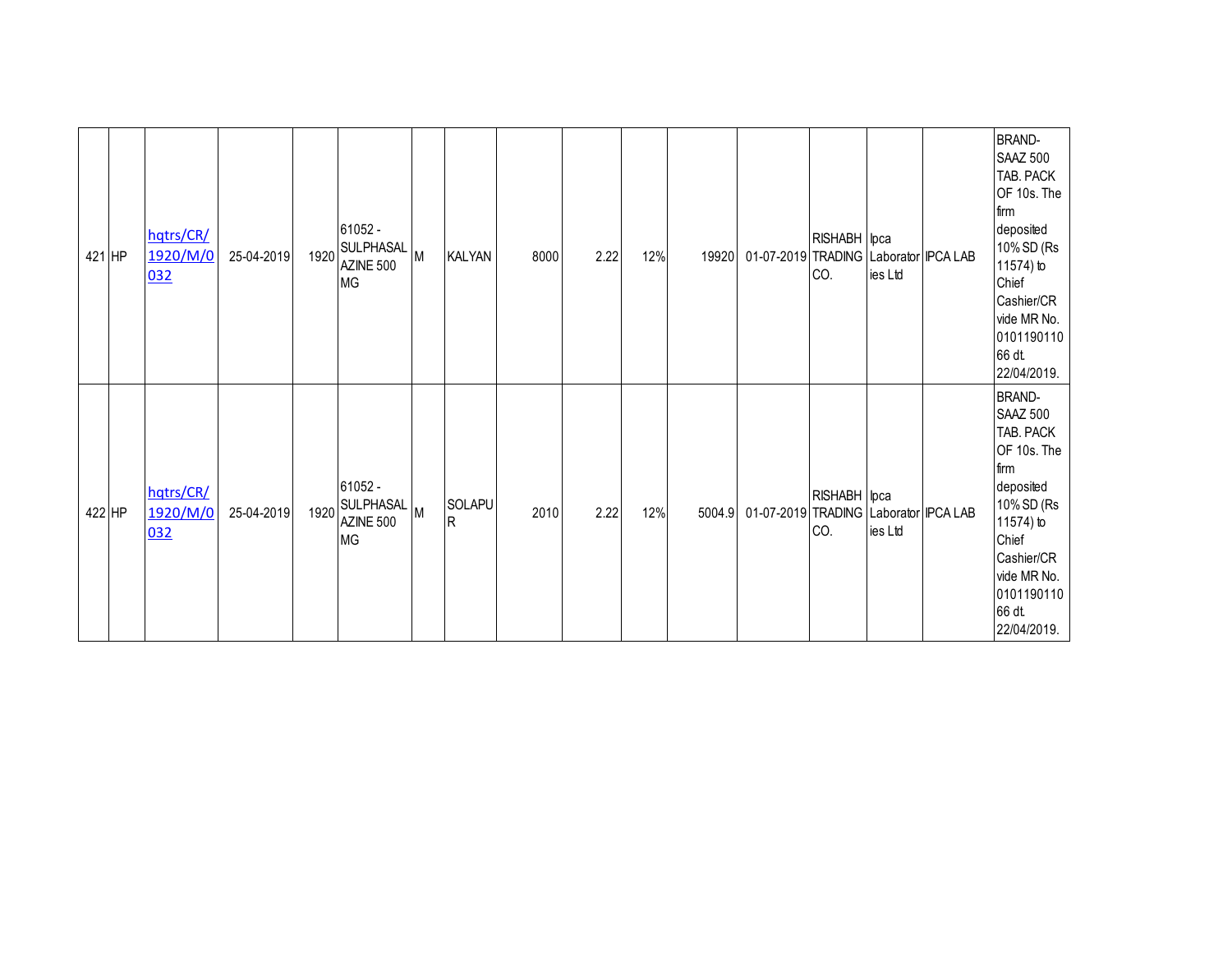| 423 HP | hqtrs/CR/<br>1920/M/0<br>032 | 25-04-2019 | 1920 | 61052 -<br>SULPHASAL<br>AZINE 500<br><b>MG</b>                                                                                                                                            | M  | <b>NAGPU</b><br>R  | 290 | 2.22  | 12% | 722.1  | 01-07-2019 TRADING Laborator IPCA LAB | RISHABH lpca<br>CO.                                                                   | ies Ltd |                                                | <b>BRAND-</b><br><b>SAAZ 500</b><br>TAB. PACK<br>OF 10s. The<br>firm<br>deposited<br>10% SD (Rs<br>11574) to<br>Chief<br>Cashier/CR<br>vide MR No.<br>0101190110<br>66 dt.<br>22/04/2019. |
|--------|------------------------------|------------|------|-------------------------------------------------------------------------------------------------------------------------------------------------------------------------------------------|----|--------------------|-----|-------|-----|--------|---------------------------------------|---------------------------------------------------------------------------------------|---------|------------------------------------------------|-------------------------------------------------------------------------------------------------------------------------------------------------------------------------------------------|
| 424 HP | hqtrs/CR/<br>1920/S/0<br>022 | 06-05-2019 | 1920 | 16031 - TLIF<br><b>TITANIUM</b><br><b>CAGE ANY</b><br><b>SIZE ANY</b><br>ANGLE,US<br><b>FDA</b><br>APPROED,<br><b>MAKE OF</b><br>SYNTHES,<br><b>ZIMMER OR</b><br>MEDTRONIC<br><b>ONLY</b> | ls | <b>BYCULL</b><br>A | 10  | 21830 | 5%  | 229215 | 13-07-2019 INTERNA                    | <b>SYS</b><br><b>MEDTEC</b><br>Н<br><b>TIONAL</b><br><b>PRIVATE</b><br><b>LIMITED</b> |         | <b>MEDTRONI</b><br>C                           | <b>BRAND-</b><br>Wave D<br>Cage<br>(Medtronic).                                                                                                                                           |
| 425 HP | hqtrs/CR/<br>1920/S/0<br>023 | 06-05-2019 |      | 91645 -<br><b>REUSABLE</b><br>1920 MONOPOLE S<br>R CAUTERY<br><b>CORD</b>                                                                                                                 |    | <b>BYCULL</b><br>Α | 25  | 6000  | 12% | 168000 | 13-07-2019 INTERNA                    | <b>IMPEX</b><br><b>TIONAL</b>                                                         |         | <b>SHAILESH</b><br><b>MECHANIC</b><br>AL WORKS | <b>BRAND OF</b><br><b>SHAILESH</b><br><b>MECHANICA</b><br>L WORKS.                                                                                                                        |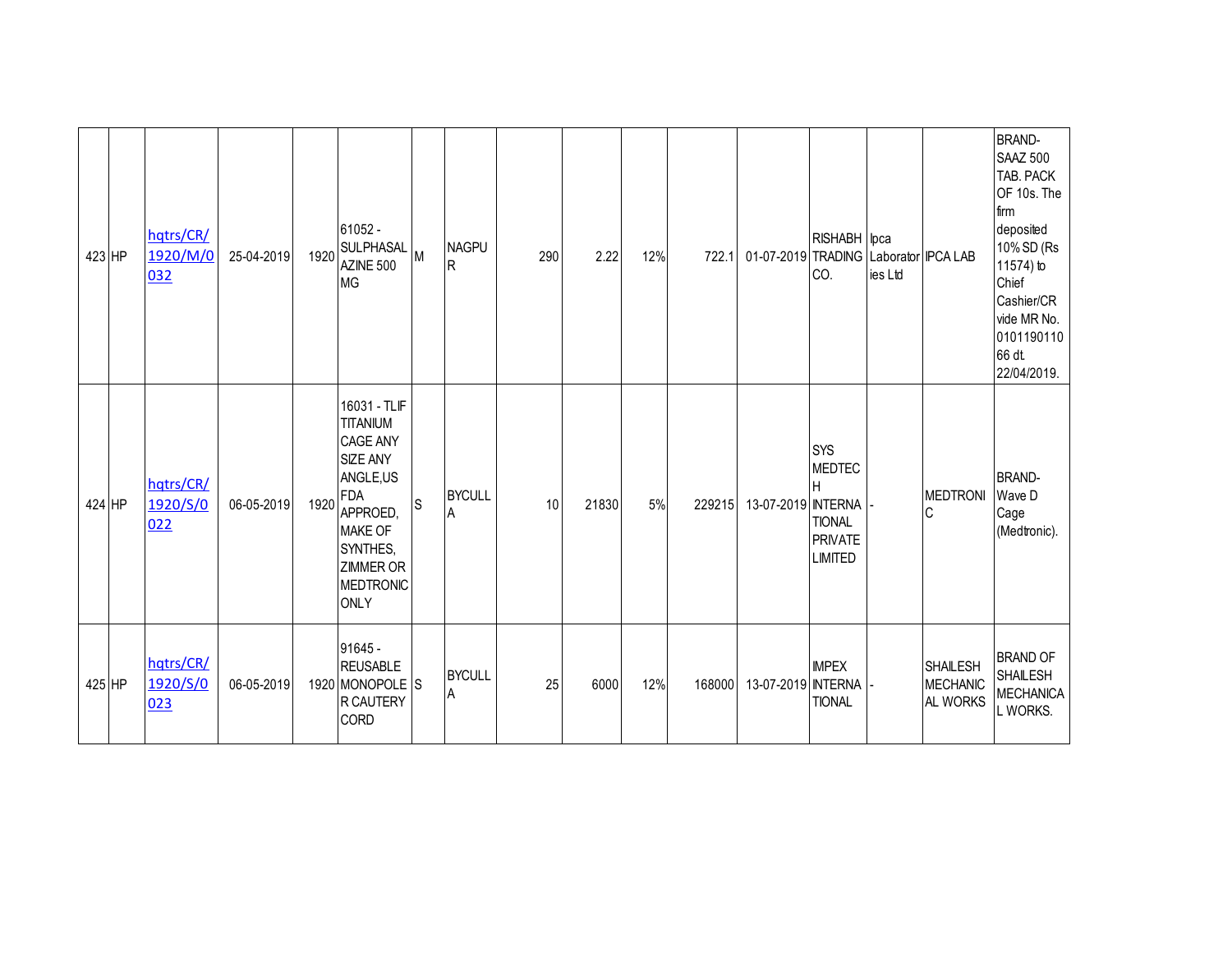| 426 HP | hqtrs/CR/<br>1920/S/0<br>024 | 06-05-2019 | 1920 | 10619 -<br><b>DISPOSABL</b><br>E-FACE<br>MASK 3 PLY | $\mathsf S$ | <b>BYCULL</b><br>A         | 35000 | 0.93 | 5% | 34300 | 05-05-2020 SHREE | <b>PHARMA</b>                 | <b>ACURON</b> | <b>BRAND-</b><br>ACURON.<br>50% OF<br><b>TOTAL AMI</b><br>QUANTITY.<br>DELIVERY:A<br>S AND<br><b>WHEN</b><br><b>REQUIRED</b><br><b>BY</b><br><b>CONSIGNEE</b><br>UPTO 1<br>YEAR FROM<br>PO DATE.            |
|--------|------------------------------|------------|------|-----------------------------------------------------|-------------|----------------------------|-------|------|----|-------|------------------|-------------------------------|---------------|-------------------------------------------------------------------------------------------------------------------------------------------------------------------------------------------------------------|
| 427 HP | hqtrs/CR/<br>1920/S/0<br>024 | 06-05-2019 | 1920 | 10619 -<br><b>DISPOSABL</b><br>E-FACE<br>MASK 3 PLY | S           | <b>BHUSA</b><br><b>WAL</b> | 7500  | 0.93 | 5% | 7350  | 05-05-2020       | <b>SHREE</b><br><b>PHARMA</b> | <b>ACURON</b> | <b>BRAND-</b><br>ACURON.<br>50% OF<br><b>TOTAL AMI</b><br>QUANTITY.<br>DELIVERY:A<br>S AND<br><b>WHEN</b><br><b>REQUIRED</b><br><b>BY</b><br><b>CONSIGNEE</b><br>UPTO <sub>1</sub><br>YEAR FROM<br>PO DATE. |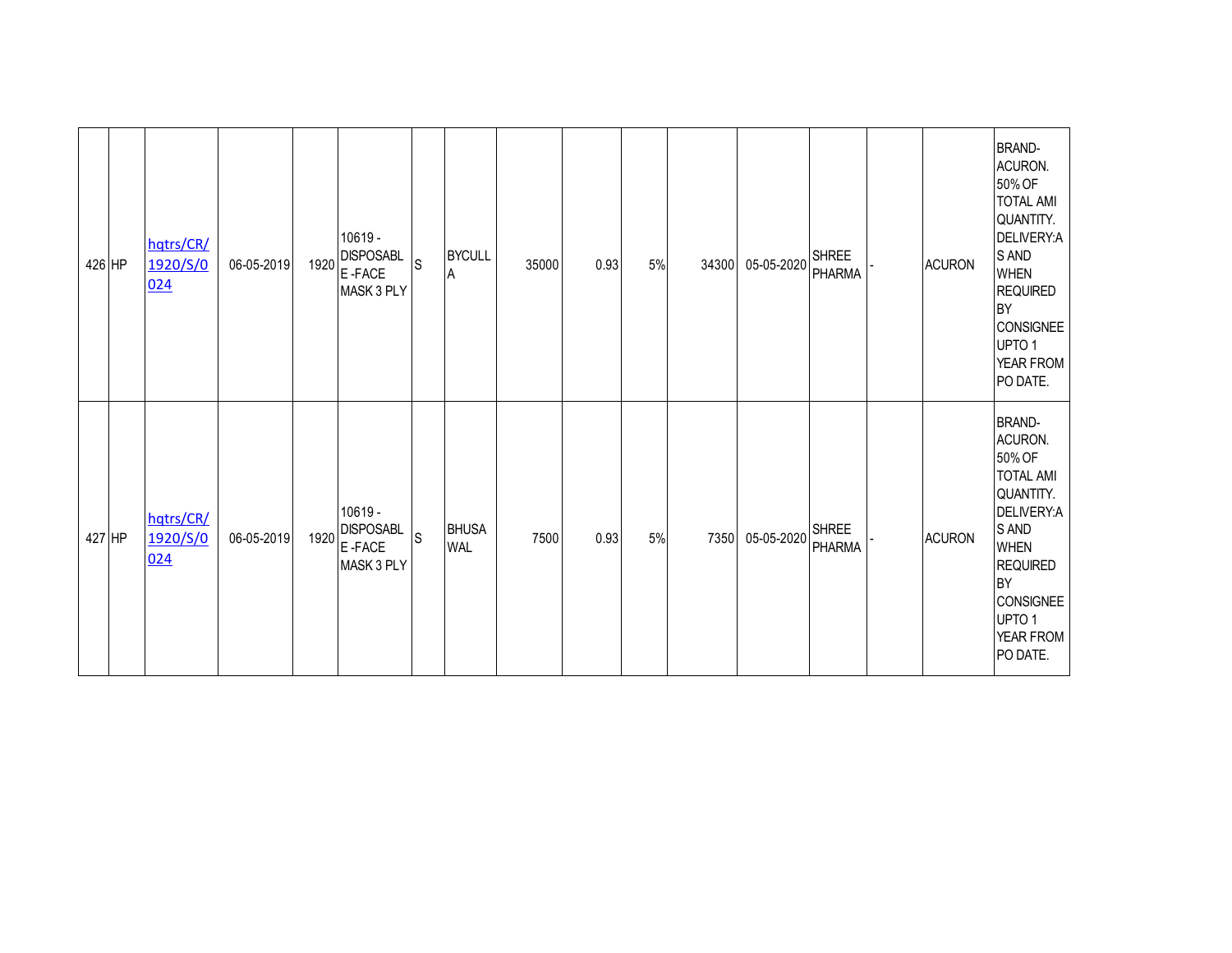| 428 HP | hqtrs/CR/<br>1920/S/0<br>024 | 06-05-2019 | 1920 | 10619 -<br><b>DISPOSABL</b><br>E-FACE<br>MASK 3 PLY   | $\mathsf S$ | <b>PUNE</b>   | 1022 | 0.93 | 5% | 1001.56 | 05-05-2020 | <b>SHREE</b><br><b>PHARMA</b> | <b>ACURON</b> | <b>BRAND-</b><br>ACURON.<br>50% OF<br><b>TOTAL AMI</b><br>QUANTITY.<br>DELIVERY:A<br>S AND<br><b>WHEN</b><br><b>REQUIRED</b><br><b>BY</b><br><b>CONSIGNEE</b><br>UPTO 1<br>YEAR FROM<br>PO DATE.            |
|--------|------------------------------|------------|------|-------------------------------------------------------|-------------|---------------|------|------|----|---------|------------|-------------------------------|---------------|-------------------------------------------------------------------------------------------------------------------------------------------------------------------------------------------------------------|
| 429 HP | hqtrs/CR/<br>1920/S/0<br>024 | 06-05-2019 | 1920 | $10619 -$<br><b>DISPOSABL</b><br>E-FACE<br>MASK 3 PLY | S           | <b>KALYAN</b> | 1160 | 0.93 | 5% | 1136.8  | 05-05-2020 | <b>SHREE</b><br><b>PHARMA</b> | <b>ACURON</b> | <b>BRAND-</b><br>ACURON.<br>50% OF<br><b>TOTAL AMI</b><br>QUANTITY.<br>DELIVERY:A<br>S AND<br><b>WHEN</b><br><b>REQUIRED</b><br>BY<br><b>CONSIGNEE</b><br>UPTO <sub>1</sub><br><b>YEAR FROM</b><br>PO DATE. |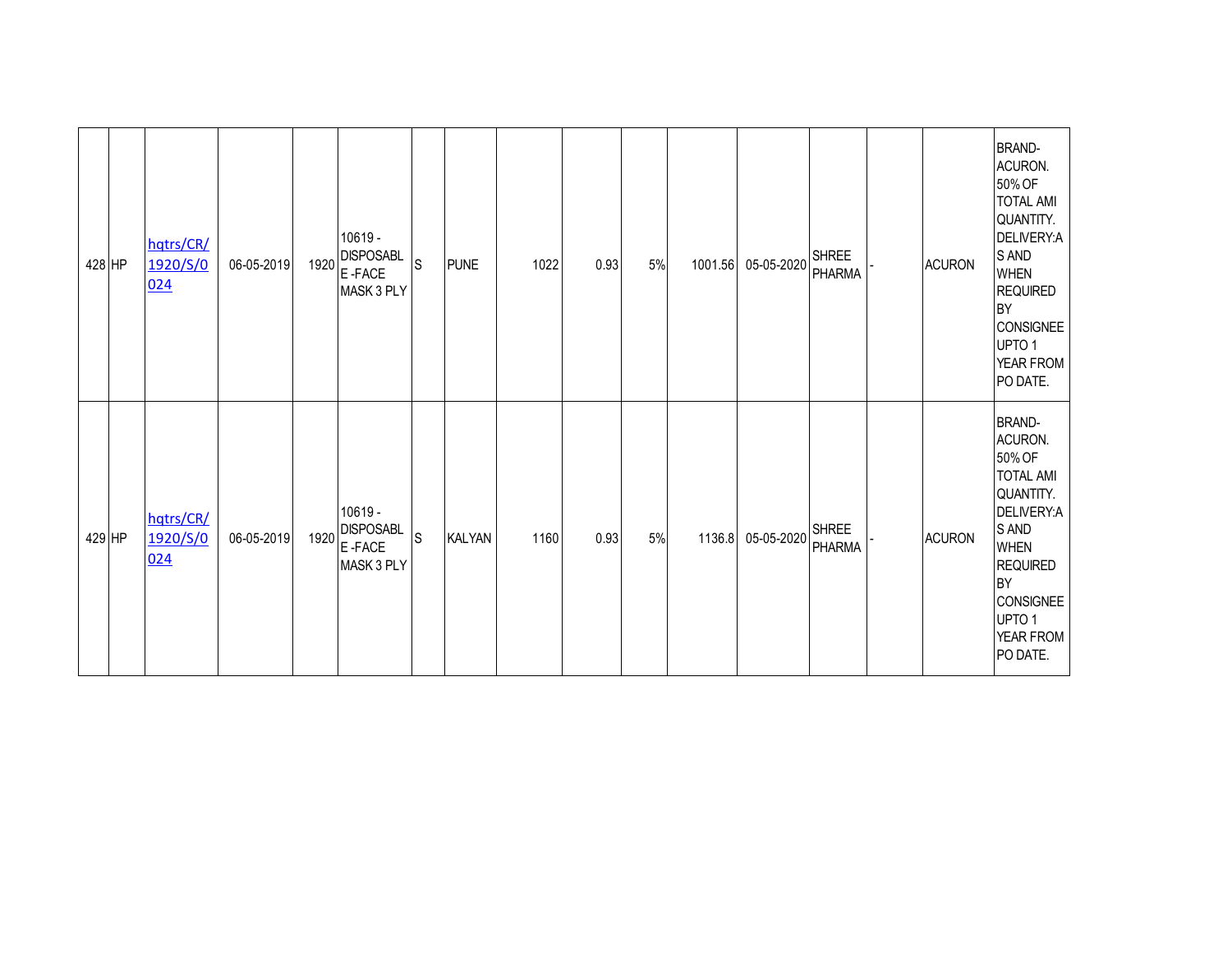| 430 HP | hqtrs/CR/<br>1920/S/0<br>024 | 06-05-2019 | 1920 | 10619 -<br><b>DISPOSABL</b><br>E-FACE<br>MASK 3 PLY   | $\mathsf S$ | <b>SOLAPU</b><br>R.          | 4750 | 0.93 | 5% | 4655 | 05-05-2020 | <b>SHREE</b><br><b>PHARMA</b> | <b>ACURON</b> | <b>BRAND-</b><br>ACURON.<br>50% OF<br><b>TOTAL AMI</b><br>QUANTITY.<br>DELIVERY:A<br>S AND<br><b>WHEN</b><br><b>REQUIRED</b><br><b>BY</b><br><b>CONSIGNEE</b><br>UPTO 1<br>YEAR FROM<br>PO DATE.            |
|--------|------------------------------|------------|------|-------------------------------------------------------|-------------|------------------------------|------|------|----|------|------------|-------------------------------|---------------|-------------------------------------------------------------------------------------------------------------------------------------------------------------------------------------------------------------|
| 431 HP | hqtrs/CR/<br>1920/S/0<br>024 | 06-05-2019 | 1920 | $10619 -$<br><b>DISPOSABL</b><br>E-FACE<br>MASK 3 PLY | S           | <b>NAGPU</b><br>$\mathsf{R}$ | 3000 | 0.93 | 5% | 2940 | 05-05-2020 | <b>SHREE</b><br><b>PHARMA</b> | <b>ACURON</b> | <b>BRAND-</b><br>ACURON.<br>50% OF<br><b>TOTAL AMI</b><br>QUANTITY.<br>DELIVERY:A<br>S AND<br><b>WHEN</b><br><b>REQUIRED</b><br>BY<br><b>CONSIGNEE</b><br>UPTO <sub>1</sub><br><b>YEAR FROM</b><br>PO DATE. |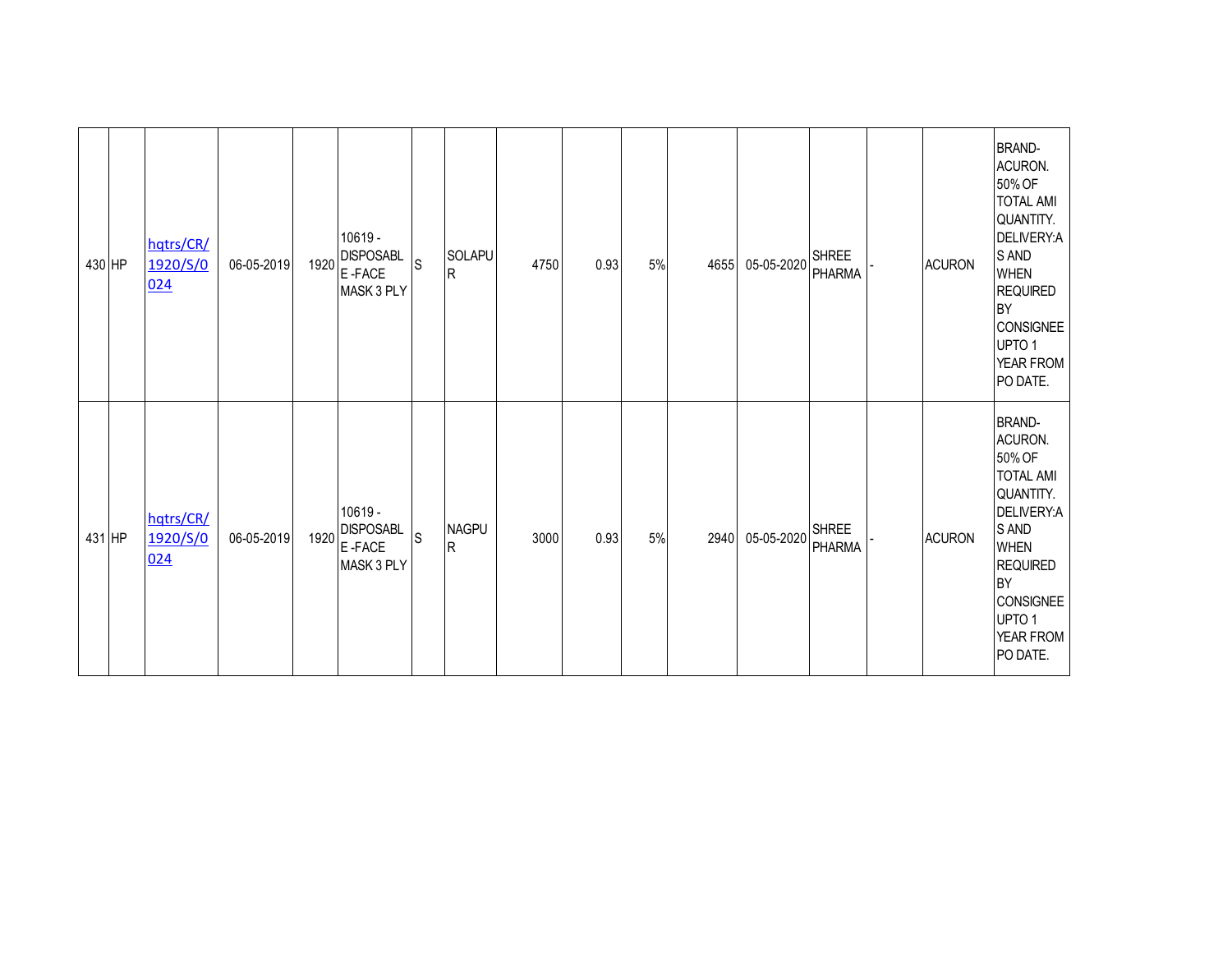| 432 HP | hqtrs/CR/<br>1920/S/0<br>025 | 06-05-2019 | 1920 | 10619 -<br><b>DISPOSABL</b><br>E-FACE<br>MASK 3 PLY   | $\mathsf S$ | <b>BYCULL</b><br>Α         | 35000 | 0.93 | 5% | 34300 | 05-05-2020 | <b>NANDAN</b><br><b>SURGICA</b><br>LS | <b>KWALITEX</b><br><b>HEALTHCA</b><br>RE PVT LTD | <b>BRAND-</b><br>KWALITEX.<br>50% OF<br><b>TOTAL AMI</b><br>QUANTITY.<br>DELIVERY:A<br>S AND<br><b>WHEN</b><br><b>REQUIRED</b><br><b>BY</b><br><b>CONSIGNEE</b><br>UPTO <sub>1</sub><br>YEAR FROM<br>PO DATE. |
|--------|------------------------------|------------|------|-------------------------------------------------------|-------------|----------------------------|-------|------|----|-------|------------|---------------------------------------|--------------------------------------------------|---------------------------------------------------------------------------------------------------------------------------------------------------------------------------------------------------------------|
| 433 HP | hqtrs/CR/<br>1920/S/0<br>025 | 06-05-2019 | 1920 | $10619 -$<br><b>DISPOSABL</b><br>E-FACE<br>MASK 3 PLY | S           | <b>BHUSA</b><br><b>WAL</b> | 7500  | 0.93 | 5% | 7350  | 05-05-2020 | <b>NANDAN</b><br><b>SURGICA</b><br>LS | <b>KWALITEX</b><br><b>HEALTHCA</b><br>RE PVT LTD | <b>BRAND-</b><br>KWALITEX.<br>50% OF<br><b>TOTAL AMI</b><br>QUANTITY.<br>DELIVERY:A<br>S AND<br><b>WHEN</b><br><b>REQUIRED</b><br><b>BY</b><br><b>CONSIGNEE</b><br>UPTO 1<br>YEAR FROM<br>PO DATE.            |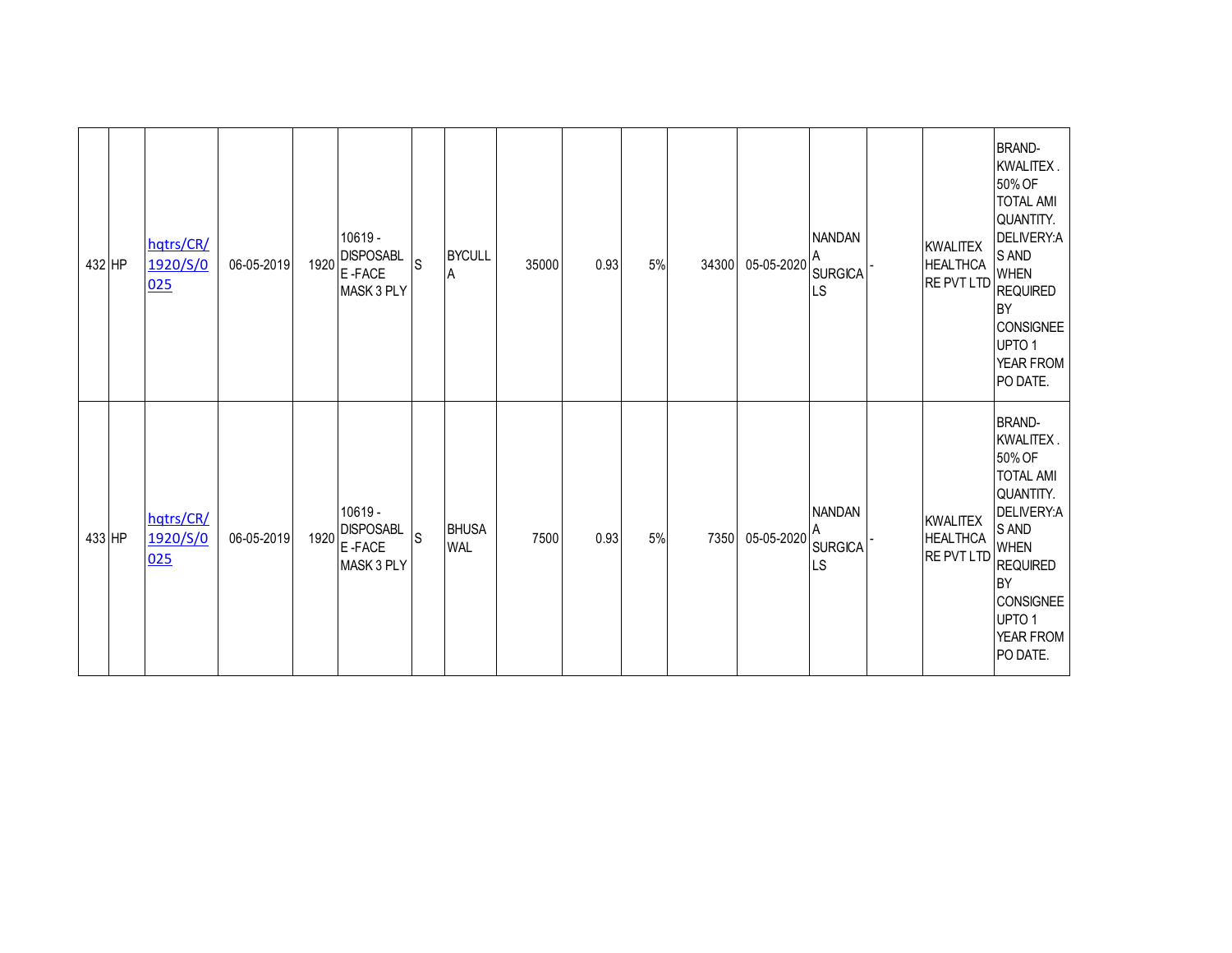| 434 HP | hqtrs/CR/<br>1920/S/0<br>025 | 06-05-2019 | 1920 | 10619 -<br><b>DISPOSABL</b><br>E-FACE<br>MASK 3 PLY   | $\mathsf S$ | <b>PUNE</b>   | 1022 | 0.93 | 5% | 1001.56 | 05-05-2020 | <b>NANDAN</b><br><b>SURGICA</b><br><b>LS</b> | <b>KWALITEX</b><br><b>HEALTHCA</b><br>RE PVT LTD | <b>BRAND-</b><br>KWALITEX.<br>50% OF<br><b>TOTAL AMI</b><br>QUANTITY.<br>DELIVERY:A<br>S AND<br><b>WHEN</b><br><b>REQUIRED</b><br><b>BY</b><br>CONSIGNEE<br>UPTO <sub>1</sub><br>YEAR FROM<br>PO DATE.               |
|--------|------------------------------|------------|------|-------------------------------------------------------|-------------|---------------|------|------|----|---------|------------|----------------------------------------------|--------------------------------------------------|----------------------------------------------------------------------------------------------------------------------------------------------------------------------------------------------------------------------|
| 435 HP | hqtrs/CR/<br>1920/S/0<br>025 | 06-05-2019 | 1920 | $10619 -$<br><b>DISPOSABL</b><br>E-FACE<br>MASK 3 PLY | S           | <b>KALYAN</b> | 1160 | 0.93 | 5% | 1136.8  | 05-05-2020 | <b>NANDAN</b><br><b>SURGICA</b><br><b>LS</b> | <b>KWALITEX</b><br><b>HEALTHCA</b><br>RE PVT LTD | <b>BRAND-</b><br>KWALITEX.<br>50% OF<br><b>TOTAL AMI</b><br>QUANTITY.<br>DELIVERY:A<br>S AND<br><b>WHEN</b><br><b>REQUIRED</b><br><b>BY</b><br><b>CONSIGNEE</b><br>UPTO <sub>1</sub><br><b>YEAR FROM</b><br>PO DATE. |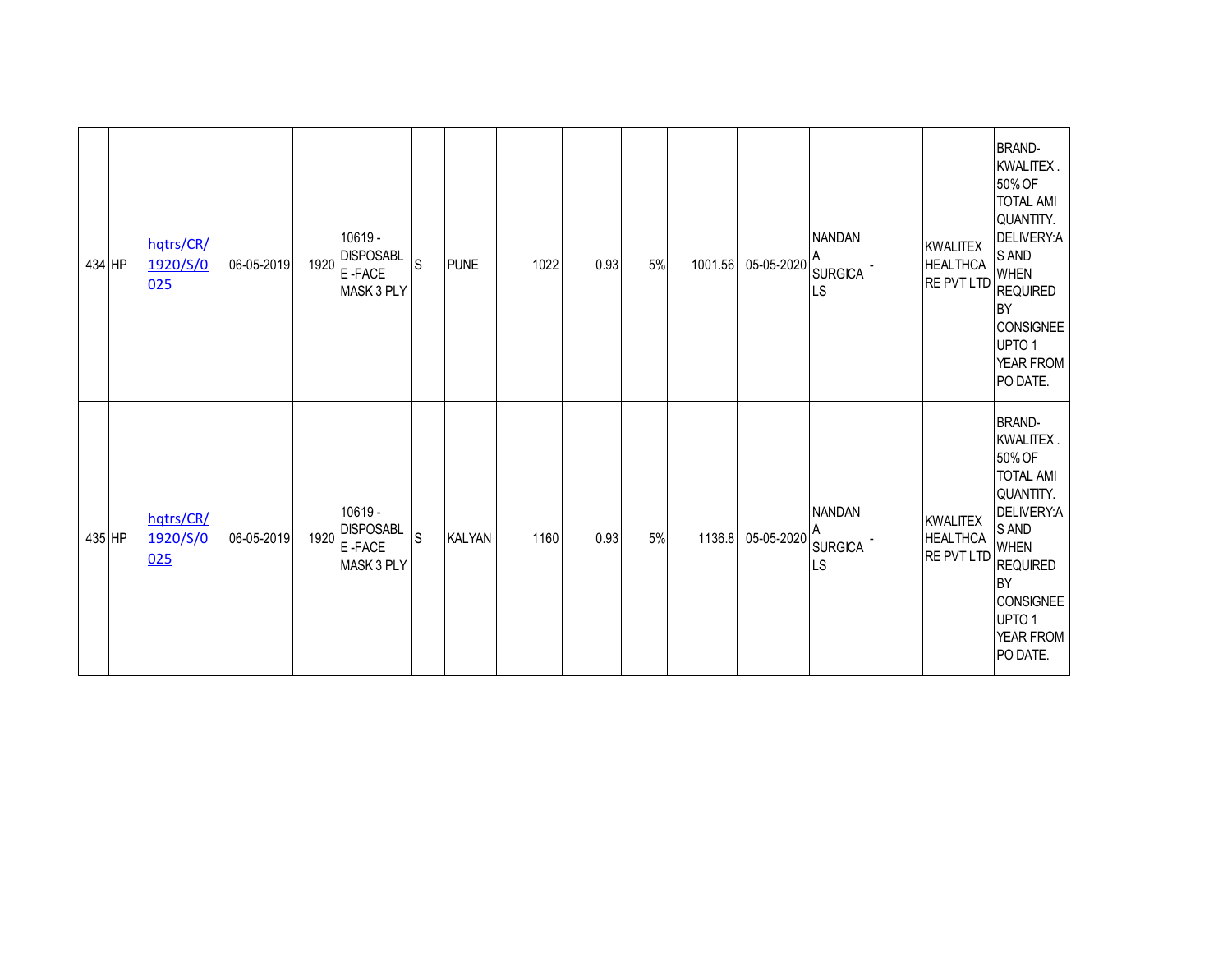| 436 HP | hqtrs/CR/<br>1920/S/0<br>025 | 06-05-2019 | 1920 | 10619 -<br><b>DISPOSABL</b><br>E-FACE<br>MASK 3 PLY | <sub>S</sub> | SOLAPU<br>R                 | 4750 | 0.93 | 5%   | 4655 | 05-05-2020 | <b>NANDAN</b><br><b>SURGICA</b><br>LS | <b>KWALITEX</b><br><b>HEALTHCA</b><br><b>RE PVT LTD</b> | <b>BRAND-</b><br>KWALITEX.<br>50% OF<br><b>TOTAL AMI</b><br>QUANTITY.<br>DELIVERY:A<br>S AND<br><b>WHEN</b><br><b>REQUIRED</b><br><b>BY</b><br><b>CONSIGNEE</b><br>UPTO <sub>1</sub><br>YEAR FROM<br>PO DATE. |
|--------|------------------------------|------------|------|-----------------------------------------------------|--------------|-----------------------------|------|------|------|------|------------|---------------------------------------|---------------------------------------------------------|---------------------------------------------------------------------------------------------------------------------------------------------------------------------------------------------------------------|
| 437 HP | hqtrs/CR/<br>1920/S/0<br>025 | 06-05-2019 | 1920 | 10619 -<br><b>DISPOSABL</b><br>E-FACE<br>MASK 3 PLY | <sub>S</sub> | <b>NAGPU</b><br>$\mathsf R$ | 3000 | 0.93 | $5%$ | 2940 | 05-05-2020 | <b>NANDAN</b><br><b>SURGICA</b><br>LS | <b>KWALITEX</b><br><b>HEALTHCA</b><br>RE PVT LTD        | <b>BRAND-</b><br>KWALITEX.<br>50% OF<br><b>TOTAL AMI</b><br>QUANTITY.<br>DELIVERY:A<br>S AND<br><b>WHEN</b><br><b>REQUIRED</b><br><b>BY</b><br><b>CONSIGNEE</b><br>UPTO 1<br>YEAR FROM<br>PO DATE.            |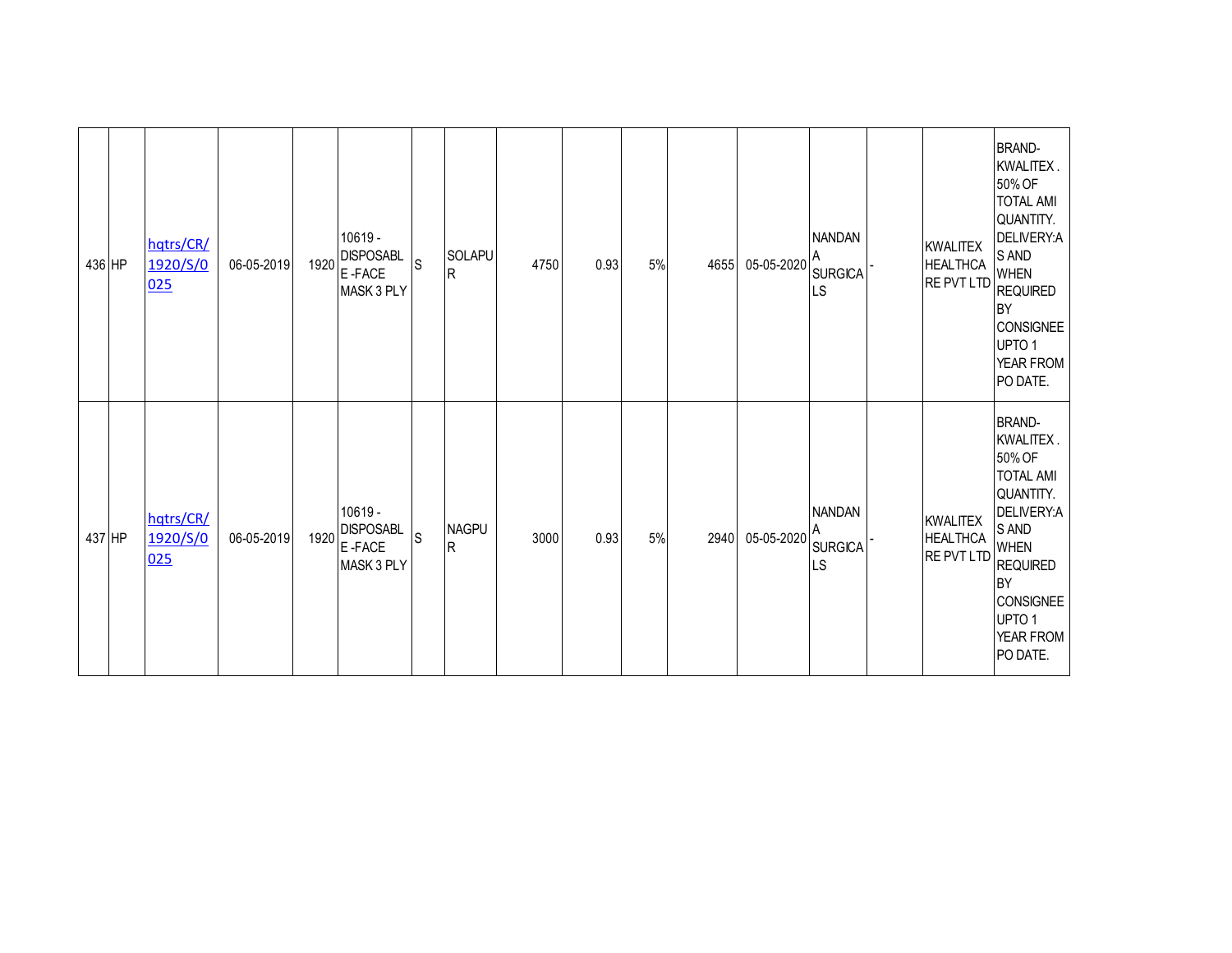| 438 HP | hqtrs/CR/<br>1920/S/0<br>026 | 14-05-2019 | 1920 | 16032 -<br>PEEK CAGE<br><b>WITH</b><br><b>CALCIUM</b><br><b>HYDROXYA</b><br><b>PPATITE</b><br><b>FILLING</b><br><b>FOR</b><br><b>CERVICAL</b><br>SPINE ANY<br><b>SIZE</b><br><b>IMPLANT</b><br><b>LCP WITH</b><br><b>FOUR</b><br><b>LOCKING</b><br>SCREWS-<br><b>IMPORTED,</b><br>US FDA<br>APPROVED,<br><b>MAKE OF</b><br><b>MEDITRONI</b><br>CS OR<br><b>SYNTHES</b> | $\mathsf S$ | <b>BYCULL</b><br>A | 50 | 36720 | 5% | 1927800 | 13-05-2020 | <b>OZONE</b><br>INDIA, | <b>DEPUY</b><br>SYNTHES (J the<br>(8J) | <b>BRAND OF</b><br><b>DEPUY</b><br>SYNTHES (J<br>& J). Delivery:<br>As and when<br>required by<br>consignee<br>upto one<br>year from the<br>date of<br>Supply<br>Order. |
|--------|------------------------------|------------|------|------------------------------------------------------------------------------------------------------------------------------------------------------------------------------------------------------------------------------------------------------------------------------------------------------------------------------------------------------------------------|-------------|--------------------|----|-------|----|---------|------------|------------------------|----------------------------------------|-------------------------------------------------------------------------------------------------------------------------------------------------------------------------|
|        |                              |            |      | OR ZIMMER.                                                                                                                                                                                                                                                                                                                                                             |             |                    |    |       |    |         |            |                        |                                        |                                                                                                                                                                         |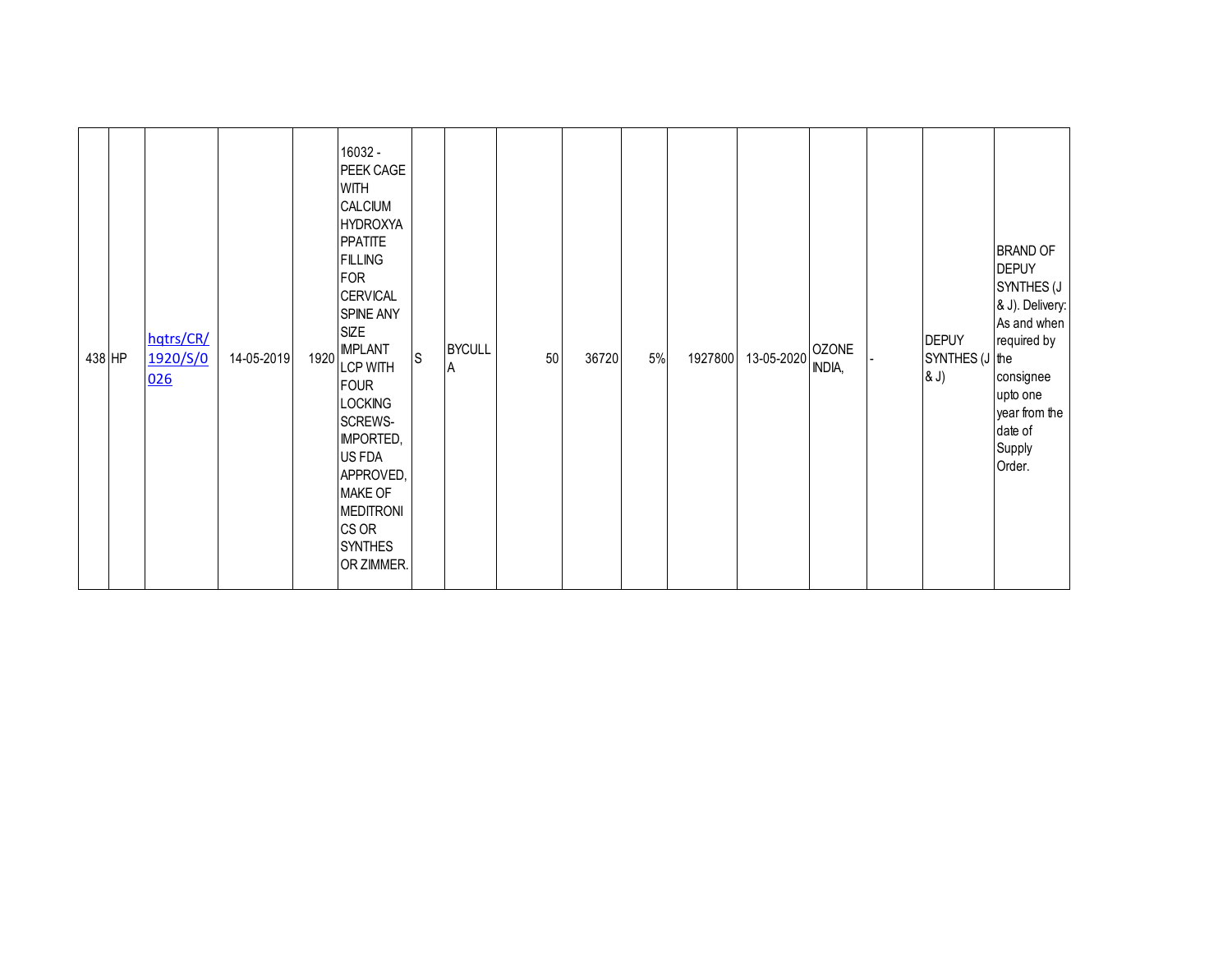| 439 HP | hqtrs/CR/<br>1920/M/0<br>035 | 14-05-2019 | 1920 | 14090 -<br><b>INTERFERO</b><br>N BETA 1 A<br>30 MCG PFS | M | <b>BYCULL</b><br>$\sf A$       | 151 | 4840 | 12% | 818540.8 | 13-05-2020 MA PVT. | I.B.PHAR<br>LTD. | Life<br>Science<br><b>Pvt Ltd</b> | Reliance RELIANCE<br>LIFE<br><b>SCIENCE</b><br><b>PVT LTD</b> | <b>BRAND-</b><br>RELIBETA 30<br><b>MCG PFS</b><br>INJ. Delivery:<br>As and when<br>required by<br>the<br>consignee<br>upto 1 year<br>from PO date. |
|--------|------------------------------|------------|------|---------------------------------------------------------|---|--------------------------------|-----|------|-----|----------|--------------------|------------------|-----------------------------------|---------------------------------------------------------------|----------------------------------------------------------------------------------------------------------------------------------------------------|
| 440 HP | hqtrs/CR/<br>1920/M/0<br>035 | 14-05-2019 |      | 14090 -<br>1920 INTERFERO<br>N BETA 1 A<br>30 MCG PFS   | M | SOLAPU<br>R.                   | 48  | 4840 | 12% | 260198.4 | 13-05-2020 MA PVT. | I.B.PHAR<br>LTD. | Life<br>Science<br><b>Pvt Ltd</b> | Reliance RELIANCE<br>LIFE<br><b>SCIENCE</b><br><b>PVT LTD</b> | <b>BRAND-</b><br>RELIBETA 30<br><b>MCG PFS</b><br>INJ. Delivery:<br>As and when<br>required by<br>the<br>consignee<br>upto 1 year<br>from PO date. |
| 441 HP | hqtrs/CR/<br>1920/M/0<br>035 | 14-05-2019 |      | 14090 -<br>1920 NTERFERO<br>N BETA 1 A<br>30 MCG PFS    | M | <b>NAGPU</b><br>$\overline{R}$ | 49  | 4840 | 12% | 265619.2 | 13-05-2020 MA PVT. | I.B.PHAR<br>LTD. | Life<br>Science<br><b>Pvt Ltd</b> | Reliance RELIANCE<br>LIFE<br><b>SCIENCE</b><br><b>PVT LTD</b> | <b>BRAND-</b><br>RELIBETA 30<br><b>MCG PFS</b><br>INJ. Delivery:<br>As and when<br>required by<br>the<br>consignee<br>upto 1 year<br>from PO date. |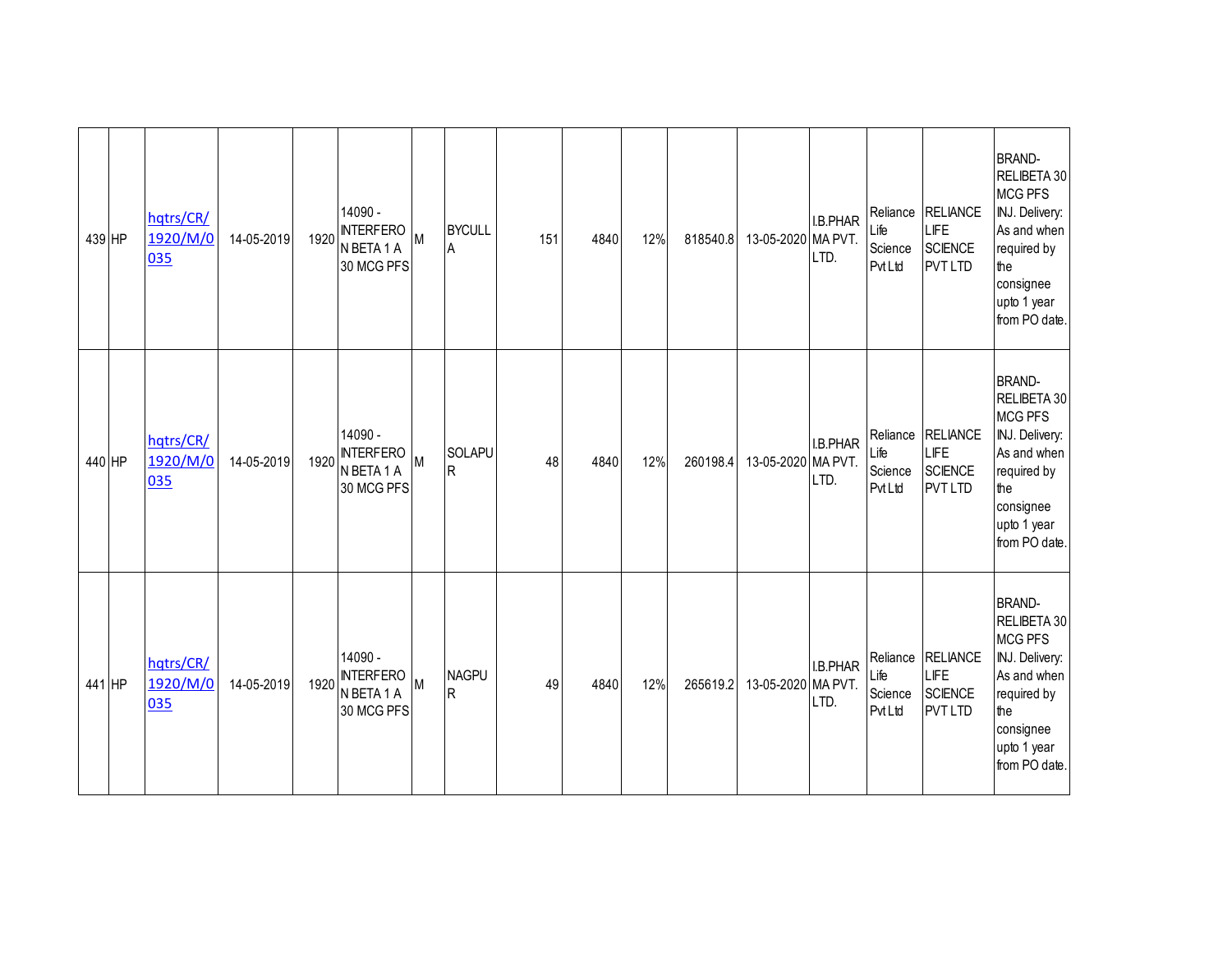| 442 HP | hqtrs/CR/<br>1920/M/0<br>036 | 07-05-2019 | 1920 | 12704 -<br><b>PRAZOSIN</b><br>HCL 5 MG<br><b>XL</b> | M | <b>BYCULL</b><br>A | 39200 | 3.87 | 12% | 169736 | 13-07-2019 | <b>KEPS</b><br>PHARMA, | Vivimed<br>Lab Itd | <b>VIVIMED</b><br><b>LABS LTD</b> | <b>BRAND-</b><br><b>WINPRESS</b><br>XL 5 MG.<br>Pack of<br>10X10s. The<br>firm<br>deposited<br>10% SD (Rs<br>28864) to<br>Chief<br>Cashier/CR<br>vide MR No.<br>0101190111<br>53 dt.<br>30/04/2019. |
|--------|------------------------------|------------|------|-----------------------------------------------------|---|--------------------|-------|------|-----|--------|------------|------------------------|--------------------|-----------------------------------|-----------------------------------------------------------------------------------------------------------------------------------------------------------------------------------------------------|
| 443 HP | hqtrs/CR/<br>1920/M/0<br>036 | 07-05-2019 | 1920 | 12704 -<br><b>PRAZOSIN</b><br>HCL 5 MG<br><b>XL</b> | M | <b>PUNE</b>        | 13300 | 3.87 | 12% | 57589  | 13-07-2019 | <b>KEPS</b><br>PHARMA, | Vivimed<br>Lab Itd | <b>VIVIMED</b><br><b>LABS LTD</b> | <b>BRAND-</b><br><b>WINPRESS</b><br>XL 5 MG.<br>Pack of<br>10X10s. The<br>firm<br>deposited<br>10% SD (Rs<br>28864) to<br>Chief<br>Cashier/CR<br>vide MR No.<br>0101190111<br>53 dt.<br>30/04/2019. |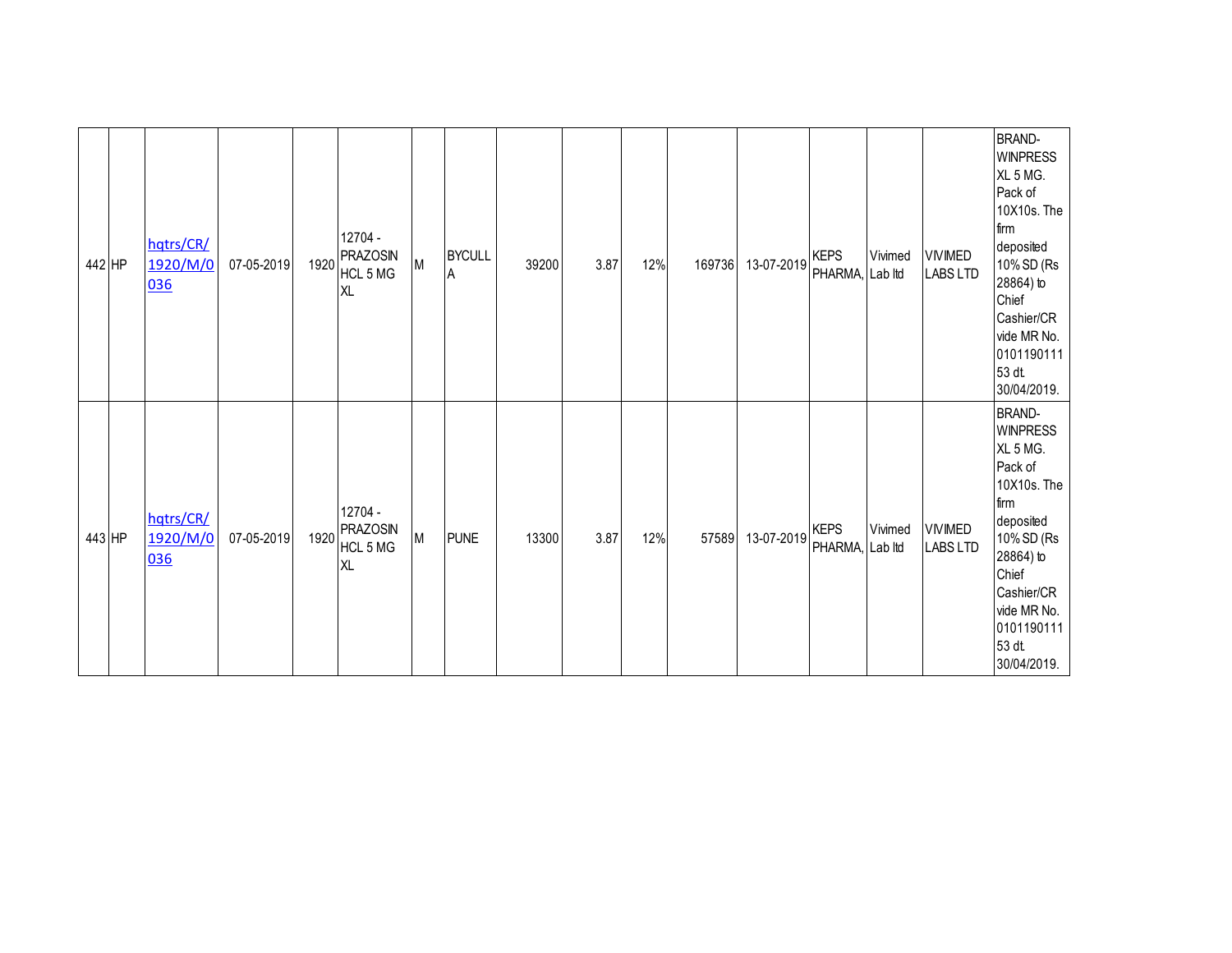| 444 HP | hqtrs/CR/<br>1920/M/0<br>036 | 07-05-2019 | 1920 | 12704 -<br><b>PRAZOSIN</b><br>HCL 5 MG<br><b>XL</b>                                                                                                                                                                                                                                                                           | M | <b>KALYAN</b>                | 14000 | 3.87  | 12% | 60620     | 13-07-2019 | <b>KEPS</b><br>PHARMA, Lab Itd           | Vivimed | <b>VIVIMED</b><br><b>LABS LTD</b> | <b>BRAND-</b><br><b>WINPRESS</b><br>XL 5 MG.<br>Pack of<br>10X10s. The<br>firm<br>deposited<br>10% SD (Rs<br>28864) to<br>Chief<br>Cashier/CR<br>vide MR No.<br>0101190111<br>53 dt.<br>30/04/2019. |
|--------|------------------------------|------------|------|-------------------------------------------------------------------------------------------------------------------------------------------------------------------------------------------------------------------------------------------------------------------------------------------------------------------------------|---|------------------------------|-------|-------|-----|-----------|------------|------------------------------------------|---------|-----------------------------------|-----------------------------------------------------------------------------------------------------------------------------------------------------------------------------------------------------|
| 445 HP | hqtrs/CR/<br>1920/M/0<br>037 | 15-05-2019 | 1920 | $10187 -$<br><b>INSULIN-</b><br><b>MIXTARD</b><br>30/70<br>PENFILL -<br>30%<br><b>REGULER</b><br>+70%NPH<br><b>HUMAN</b><br><b>NSULIN</b><br>/MONOCOM<br><b>PONANAT</b><br><b>HUMAN</b><br><b>INSULIN</b><br><b>BIOSYSTHE</b><br><b>TIC R-DNA</b><br><b>ORIGIN</b><br>(MIXTARD<br>30/70 HM<br>PENFILL)<br>100 IU/ML -<br>3 ML | M | <b>BYCULL</b><br>$\mathsf A$ | 11005 | 97.39 | 5%  | 1125371.3 | 22-07-2019 | <b>KEPS</b><br>PHARMA, dt Limited DT LTD |         | Wockhar WOCKHAR                   | <b>BRAND-</b><br><b>WOSULIN</b><br>30/70 VIAL.<br>The firm<br>deposited<br>10% SD (Rs<br>28864) to<br>Chief<br>Cashier/CR.                                                                          |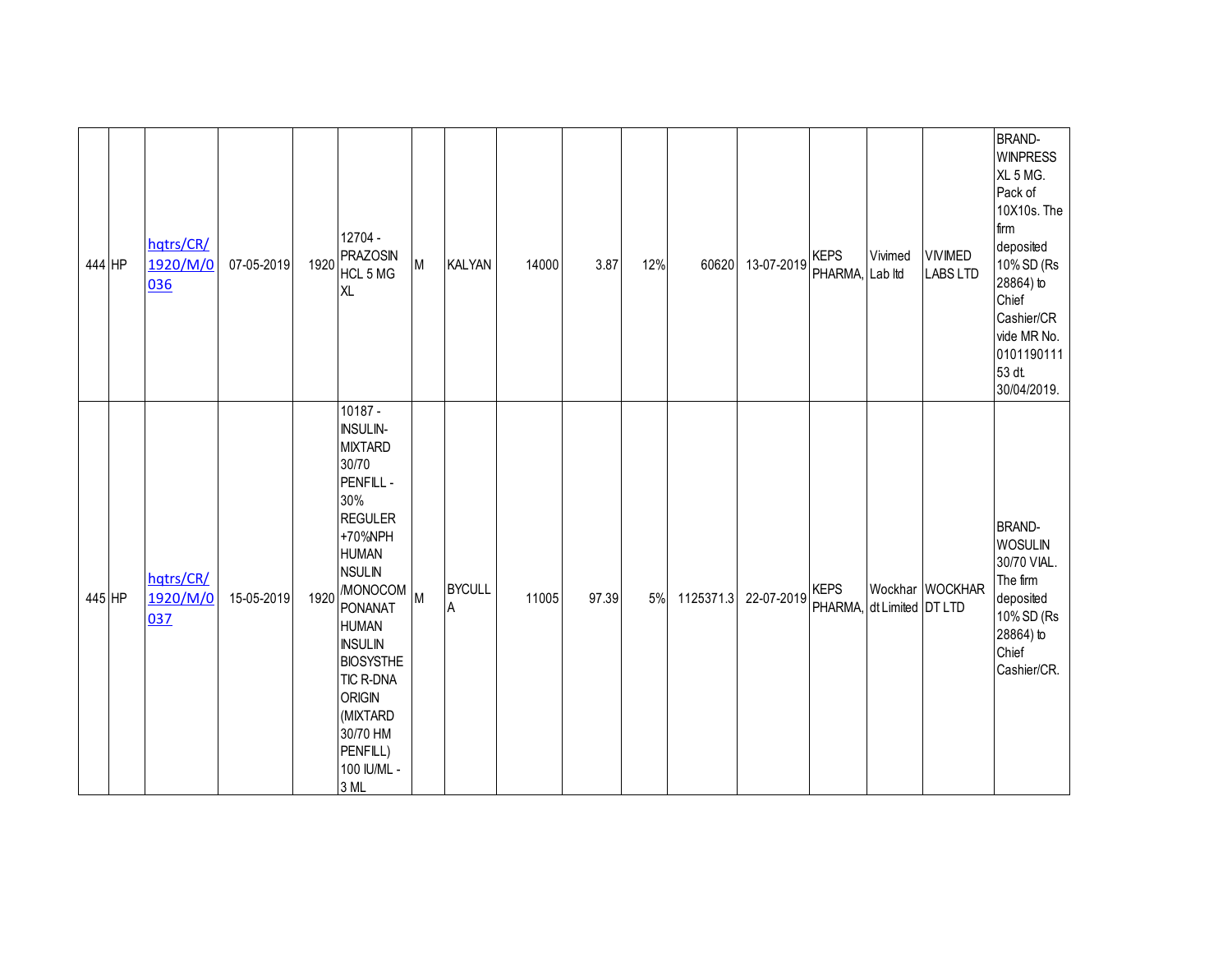| 446 HP |  | hqtrs/CR/<br>1920/M/0<br>037 | 15-05-2019 |  | 10187 -<br><b>INSULIN-</b><br><b>MIXTARD</b><br>30/70<br>PENFILL -<br>30%<br><b>REGULER</b><br>+70%NPH<br><b>HUMAN</b><br><b>NSULIN</b><br>1920 MONOCOM M<br><b>PONANAT</b><br><b>HUMAN</b><br><b>INSULIN</b><br><b>BIOSYSTHE</b><br><b>TIC R-DNA</b><br><b>ORIGIN</b><br>(MIXTARD<br>30/70 HM<br>PENFILL)<br>100 IU/ML -<br>3 ML |  | <b>BHUSA</b><br><b>WAL</b> | 290 | 97.39 | 5% | 29655.4 | 22-07-2019 | <b>KEPS</b><br>PHARMA, dt Limited DT LTD |  | Wockhar WOCKHAR | <b>BRAND-</b><br><b>WOSULIN</b><br>30/70 VIAL.<br>The firm<br>deposited<br>10% SD (Rs<br>28864) to<br>Chief<br>Cashier/CR. |
|--------|--|------------------------------|------------|--|-----------------------------------------------------------------------------------------------------------------------------------------------------------------------------------------------------------------------------------------------------------------------------------------------------------------------------------|--|----------------------------|-----|-------|----|---------|------------|------------------------------------------|--|-----------------|----------------------------------------------------------------------------------------------------------------------------|
|--------|--|------------------------------|------------|--|-----------------------------------------------------------------------------------------------------------------------------------------------------------------------------------------------------------------------------------------------------------------------------------------------------------------------------------|--|----------------------------|-----|-------|----|---------|------------|------------------------------------------|--|-----------------|----------------------------------------------------------------------------------------------------------------------------|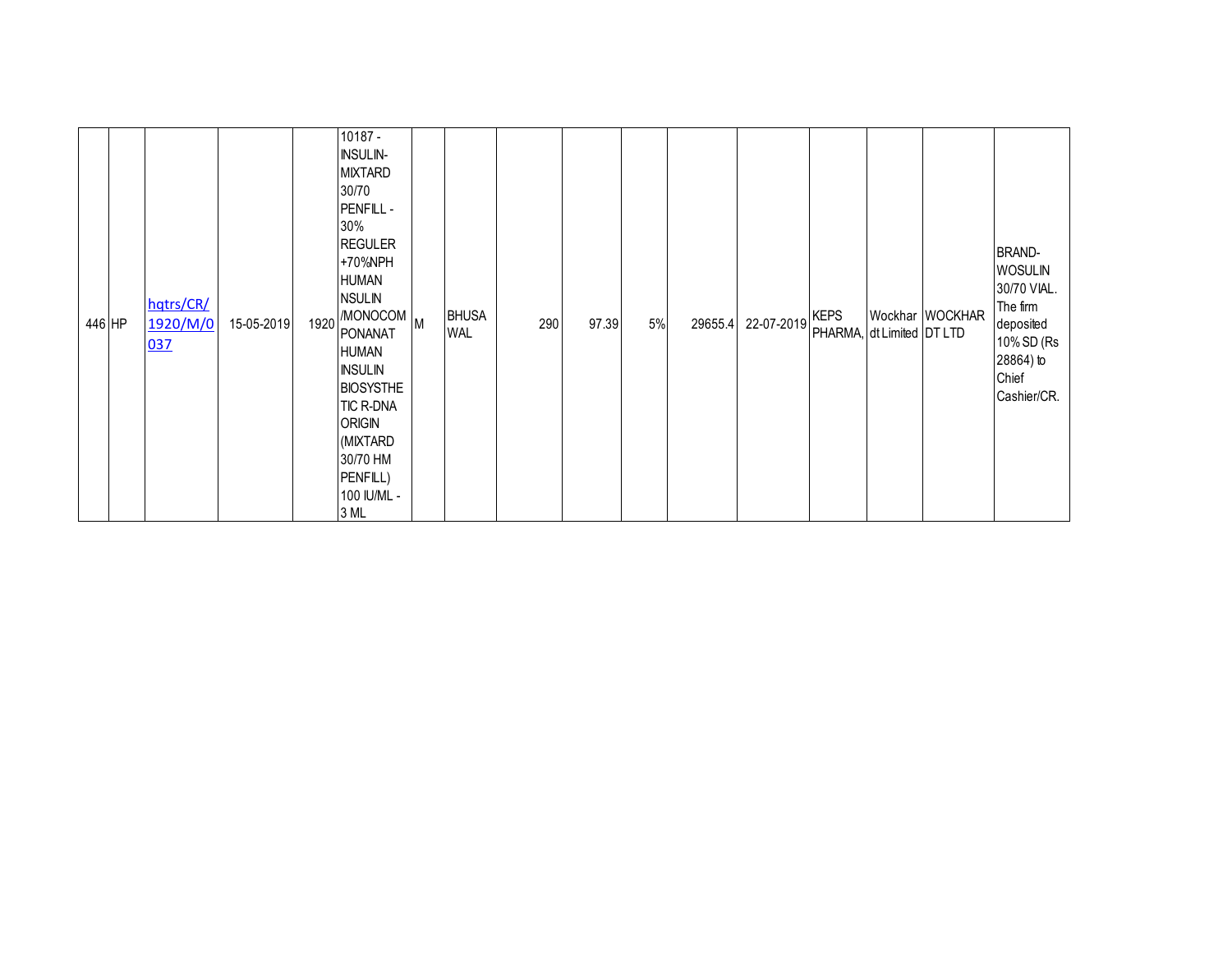| 447 HP |  | hqtrs/CR/<br>1920/M/0<br>037 | 15-05-2019 |  | 10187 -<br><b>INSULIN-</b><br><b>MIXTARD</b><br>30/70<br>PENFILL -<br>30%<br><b>REGULER</b><br>+70%NPH<br><b>HUMAN</b><br><b>NSULIN</b><br>$1920$ MONOCOM M<br><b>PONANAT</b><br><b>HUMAN</b><br><b>INSULIN</b><br><b>BIOSYSTHE</b><br><b>TIC R-DNA</b><br><b>ORIGIN</b><br>(MIXTARD)<br>30/70 HM<br>PENFILL)<br>100 IU/ML -<br>3 ML |  | <b>PUNE</b> | 1085 | 97.39 | 5% | 110952.1 | 22-07-2019 | <b>KEPS</b><br>PHARMA, dt Limited DT LTD |  | Wockhar WOCKHAR | <b>BRAND-</b><br><b>WOSULIN</b><br>30/70 VIAL.<br>The firm<br>deposited<br>10% SD (Rs<br>28864) to<br>Chief<br>Cashier/CR. |
|--------|--|------------------------------|------------|--|--------------------------------------------------------------------------------------------------------------------------------------------------------------------------------------------------------------------------------------------------------------------------------------------------------------------------------------|--|-------------|------|-------|----|----------|------------|------------------------------------------|--|-----------------|----------------------------------------------------------------------------------------------------------------------------|
|--------|--|------------------------------|------------|--|--------------------------------------------------------------------------------------------------------------------------------------------------------------------------------------------------------------------------------------------------------------------------------------------------------------------------------------|--|-------------|------|-------|----|----------|------------|------------------------------------------|--|-----------------|----------------------------------------------------------------------------------------------------------------------------|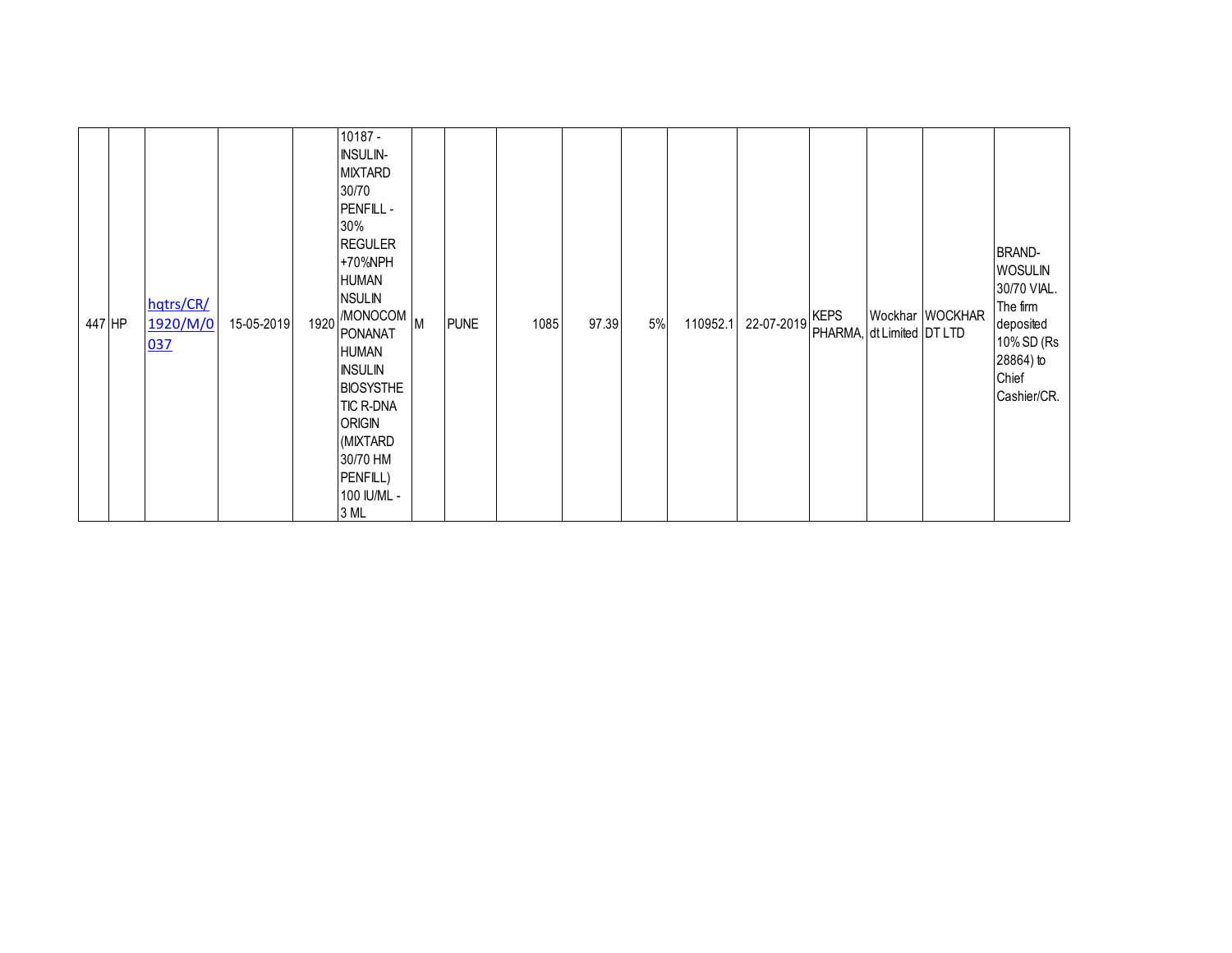| 448 HP | hqtrs/CR/<br>1920/M/0<br><u>037</u> | 15-05-2019 |  | 10187 -<br><b>INSULIN-</b><br><b>MIXTARD</b><br>30/70<br>PENFILL -<br>30%<br><b>REGULER</b><br>+70%NPH<br><b>HUMAN</b><br><b>NSULIN</b><br>1920 MONOCOM M<br>PONANAT<br><b>HUMAN</b><br><b>INSULIN</b><br><b>BIOSYSTHE</b><br>TIC R-DNA<br><b>ORIGIN</b><br>(MIXTARD)<br>30/70 HM<br>PENFILL)<br>100 IU/ML -<br>3 ML |  | <b>KALYAN</b> | 1440 | 97.39 | $5%$ | 147254.4 | 22-07-2019 | <b>KEPS</b><br>PHARMA, dt Limited DT LTD |  | Wockhar WOCKHAR | <b>BRAND-</b><br><b>WOSULIN</b><br>30/70 VIAL.<br>The firm<br>deposited<br>10% SD (Rs<br>28864) to<br>Chief<br>Cashier/CR. |
|--------|-------------------------------------|------------|--|----------------------------------------------------------------------------------------------------------------------------------------------------------------------------------------------------------------------------------------------------------------------------------------------------------------------|--|---------------|------|-------|------|----------|------------|------------------------------------------|--|-----------------|----------------------------------------------------------------------------------------------------------------------------|
|--------|-------------------------------------|------------|--|----------------------------------------------------------------------------------------------------------------------------------------------------------------------------------------------------------------------------------------------------------------------------------------------------------------------|--|---------------|------|-------|------|----------|------------|------------------------------------------|--|-----------------|----------------------------------------------------------------------------------------------------------------------------|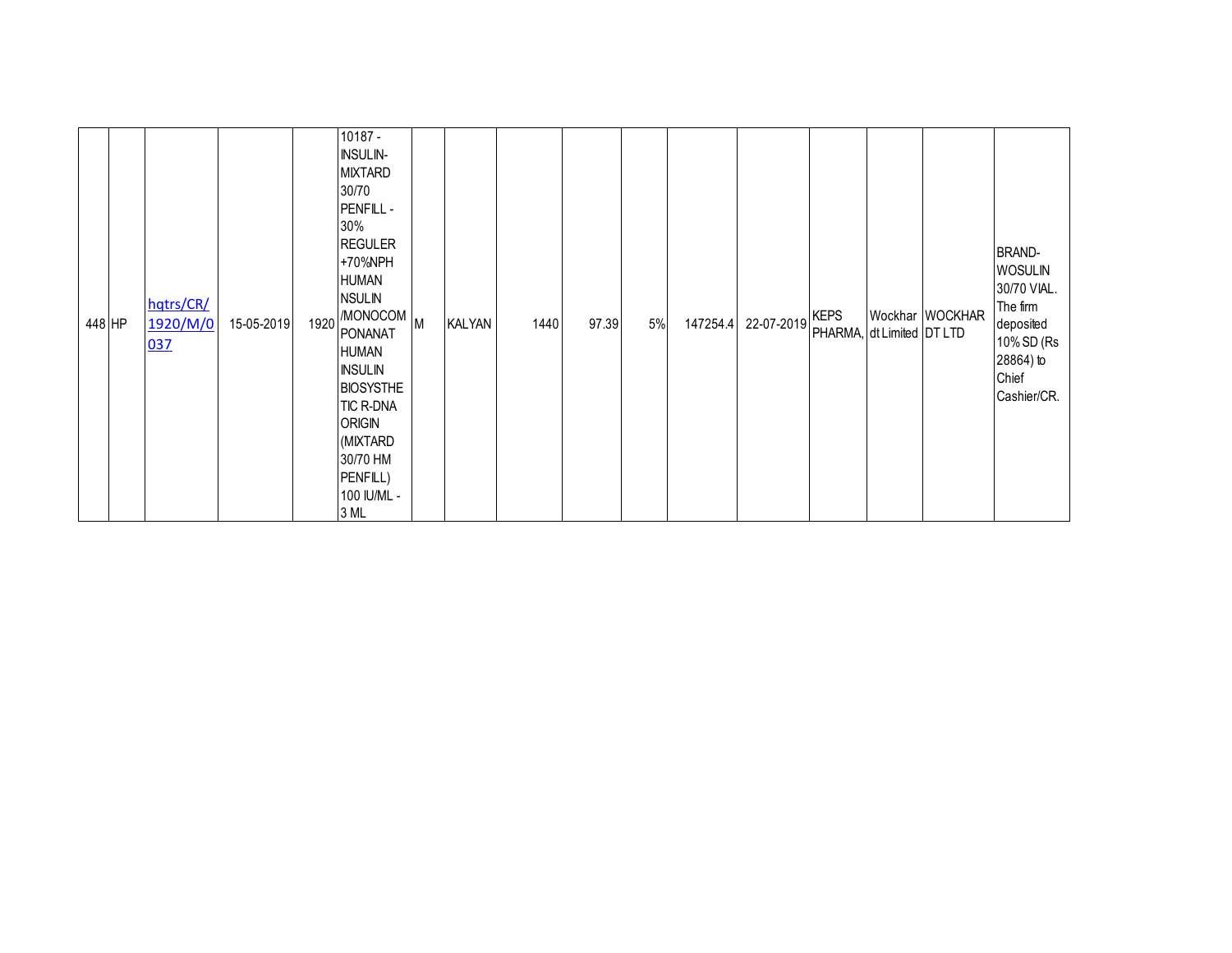| 449 HP |  | hqtrs/CR/<br>1920/M/0<br>037 | 15-05-2019 |  | 10187 -<br><b>INSULIN-</b><br><b>MIXTARD</b><br>30/70<br>PENFILL -<br>30%<br><b>REGULER</b><br>+70%NPH<br><b>HUMAN</b><br><b>NSULIN</b><br>1920 MONOCOM M<br><b>PONANAT</b><br>HUMAN<br><b>INSULIN</b><br><b>BIOSYSTHE</b><br><b>TIC R-DNA</b><br><b>ORIGIN</b><br>(MIXTARD<br>30/70 HM<br>PENFILL)<br>100 IU/ML -<br>3 ML |  | <b>SOLAPU</b><br>R | 436 | 97.39 | 5% | 44585.36 | 22-07-2019 | <b>KEPS</b><br>PHARMA, dt Limited DT LTD |  | Wockhar WOCKHAR | <b>BRAND-</b><br><b>WOSULIN</b><br>30/70 VIAL.<br>The firm<br>deposited<br>10% SD (Rs<br>28864) to<br>Chief<br>Cashier/CR. |
|--------|--|------------------------------|------------|--|----------------------------------------------------------------------------------------------------------------------------------------------------------------------------------------------------------------------------------------------------------------------------------------------------------------------------|--|--------------------|-----|-------|----|----------|------------|------------------------------------------|--|-----------------|----------------------------------------------------------------------------------------------------------------------------|
|--------|--|------------------------------|------------|--|----------------------------------------------------------------------------------------------------------------------------------------------------------------------------------------------------------------------------------------------------------------------------------------------------------------------------|--|--------------------|-----|-------|----|----------|------------|------------------------------------------|--|-----------------|----------------------------------------------------------------------------------------------------------------------------|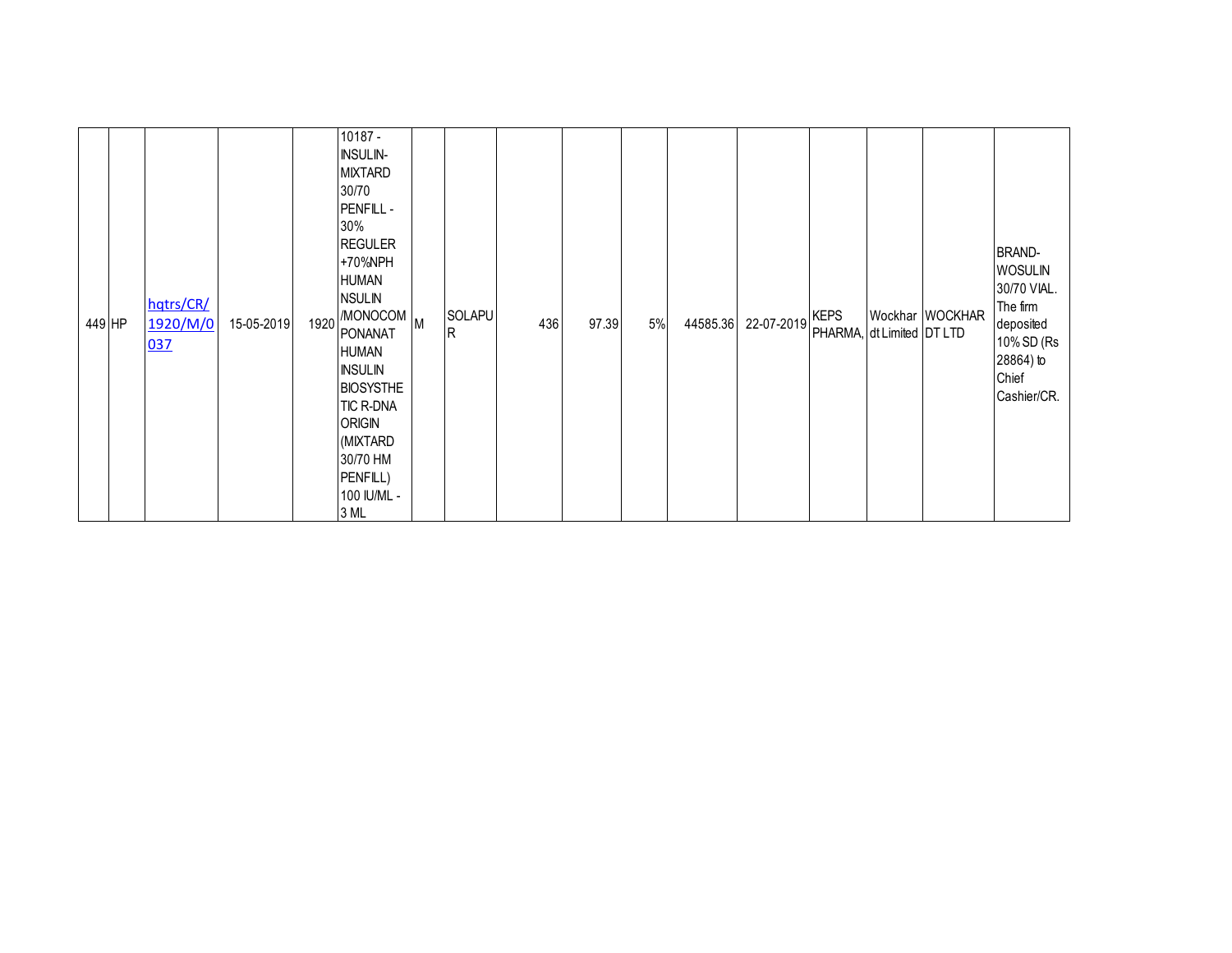| 450 HP | hqtrs/CR/<br>1920/M/0<br>037 | 15-05-2019 | 1920 | 10187 -<br><b>INSULIN-</b><br><b>MIXTARD</b><br>30/70<br><b>PENFILL-</b><br>30%<br><b>REGULER</b><br>+70%NPH<br><b>HUMAN</b><br><b>NSULIN</b><br>MONOCOM M<br><b>PONANAT</b><br><b>HUMAN</b><br><b>INSULIN</b><br><b>BIOSYSTHE</b><br><b>TIC R-DNA</b><br><b>ORIGIN</b><br>(MIXTARD<br>30/70 HM<br>PENFILL)<br>100 IU/ML -<br>3 ML |   | <b>NAGPU</b><br>$\mathsf R$ | 485 | 97.39 | 5%  | 49596.1 | 22-07-2019                            | KEPS<br>PHARMA, dt Limited DT LTD |         | Wockhar WOCKHAR | <b>BRAND-</b><br><b>WOSULIN</b><br>30/70 VIAL.<br>The firm<br>deposited<br>10% SD (Rs<br>28864) to<br>Chief<br>Cashier/CR. |
|--------|------------------------------|------------|------|------------------------------------------------------------------------------------------------------------------------------------------------------------------------------------------------------------------------------------------------------------------------------------------------------------------------------------|---|-----------------------------|-----|-------|-----|---------|---------------------------------------|-----------------------------------|---------|-----------------|----------------------------------------------------------------------------------------------------------------------------|
| 451 HP | hqtrs/CR/<br>1920/M/0<br>038 | 07-05-2019 | 1920 | 15357 -<br><b>ARTEMETH</b><br>ER 20 MG +<br><b>LUMEFANT</b><br><b>RINE 120</b><br><b>MG</b>                                                                                                                                                                                                                                        | M | <b>BYCULL</b><br>A          | 600 | 5.5   | 12% | 3696    | 13-07-2019 TRADING Laborator IPCA LAB | RISHABH lpca<br>CO.               | ies Ltd |                 | <b>BRAND-</b><br><b>LUMERAX</b><br>20DT. PK OF<br>6s.                                                                      |
| 452 HP | hqtrs/CR/<br>1920/M/0<br>038 | 07-05-2019 | 1920 | 15357 -<br><b>ARTEMETH</b><br>ER 20 MG +<br><b>LUMEFANT</b><br><b>RINE 120</b><br><b>MG</b>                                                                                                                                                                                                                                        | M | <b>KALYAN</b>               | 996 | 5.5   | 12% | 6135.36 | 13-07-2019 TRADING Laborator IPCA LAB | RISHABH lpca<br>CO.               | ies Ltd |                 | <b>BRAND-</b><br><b>LUMERAX</b><br>20DT. PK OF<br>6s.                                                                      |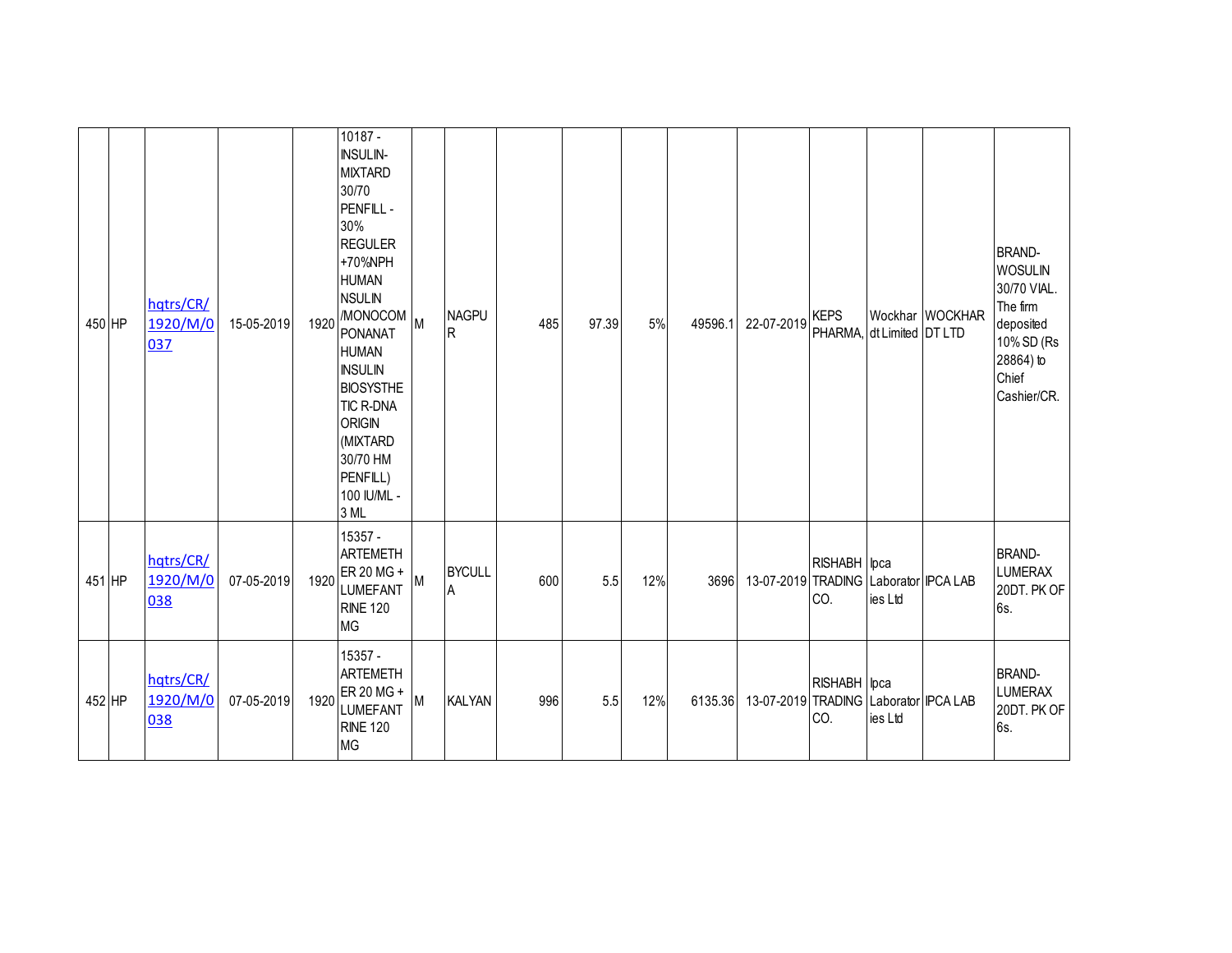| 453 HP | hatrs/CR/<br>1920/M/0<br>039 | 10-05-2019 | 17848 -<br>1920 INSULIN<br><b>GLARGIN</b> | M | <b>PUNE</b>        | 300   | 321 | 5%  | 101115 | 16-07-2019        | <b>KEPS</b>                              | PHARMA, dt Limited DT LTD                  | Wockhar WOCKHAR                       | <b>BRAND-</b><br><b>GLARITUS</b><br><b>DISPOSABL</b><br>E PEN. The<br>firm<br>deposited<br>10% SD (Rs<br>13482) to<br>Chief<br>Cashier/CR<br>vide MR No.<br>0101190111<br>96 dt.<br>03/05/2019. |
|--------|------------------------------|------------|-------------------------------------------|---|--------------------|-------|-----|-----|--------|-------------------|------------------------------------------|--------------------------------------------|---------------------------------------|-------------------------------------------------------------------------------------------------------------------------------------------------------------------------------------------------|
| 454 HP | hqtrs/CR/<br>1920/M/0<br>039 | 10-05-2019 | 17848 -<br>1920 INSULIN<br><b>GLARGIN</b> | M | <b>KALYAN</b>      | 100   | 321 | 5%  | 33705  | 16-07-2019        | <b>KEPS</b><br>PHARMA, dt Limited DT LTD |                                            | Wockhar WOCKHAR                       | <b>BRAND-</b><br><b>GLARITUS</b><br><b>DISPOSABL</b><br>E PEN. The<br>firm<br>deposited<br>10% SD (Rs<br>13482) to<br>Chief<br>Cashier/CR<br>vide MR No.<br>0101190111<br>96 dt.<br>03/05/2019. |
| 455 HP | hqtrs/CR/<br>1920/M/0<br>040 | 07-05-2019 | 12607 - S-<br>1920 AMLODIPINE M<br>2.5 mg |   | <b>BYCULL</b><br>Α | 5000  | 0.5 | 12% | 2800   | 13-07-2019 ENTERP | <b>SPAN</b><br><b>RISES</b>              | Aristo<br>Pharmac<br>euticals<br>byt.l td. | Aristo<br>Pharmaceuti<br>cals Pvt Ltd | <b>BRAND-S-</b><br>AMLOSAFE<br>2.5 MG<br><b>TABLET</b>                                                                                                                                          |
| 456 HP | hqtrs/CR/<br>1920/M/0<br>040 | 07-05-2019 | 12607 - S-<br>1920 AMLODIPINE M<br>2.5 mg |   | <b>KALYAN</b>      | 20200 | 0.5 | 12% | 11312  | 13-07-2019 ENTERP | <b>SPAN</b><br><b>RISES</b>              | Aristo<br>Pharmac<br>euticals<br>pvt.Ltd   | Aristo<br>Pharmaceuti<br>cals Pvt Ltd | <b>BRAND-S-</b><br>AMLOSAFE<br>2.5 MG<br><b>TABLET</b>                                                                                                                                          |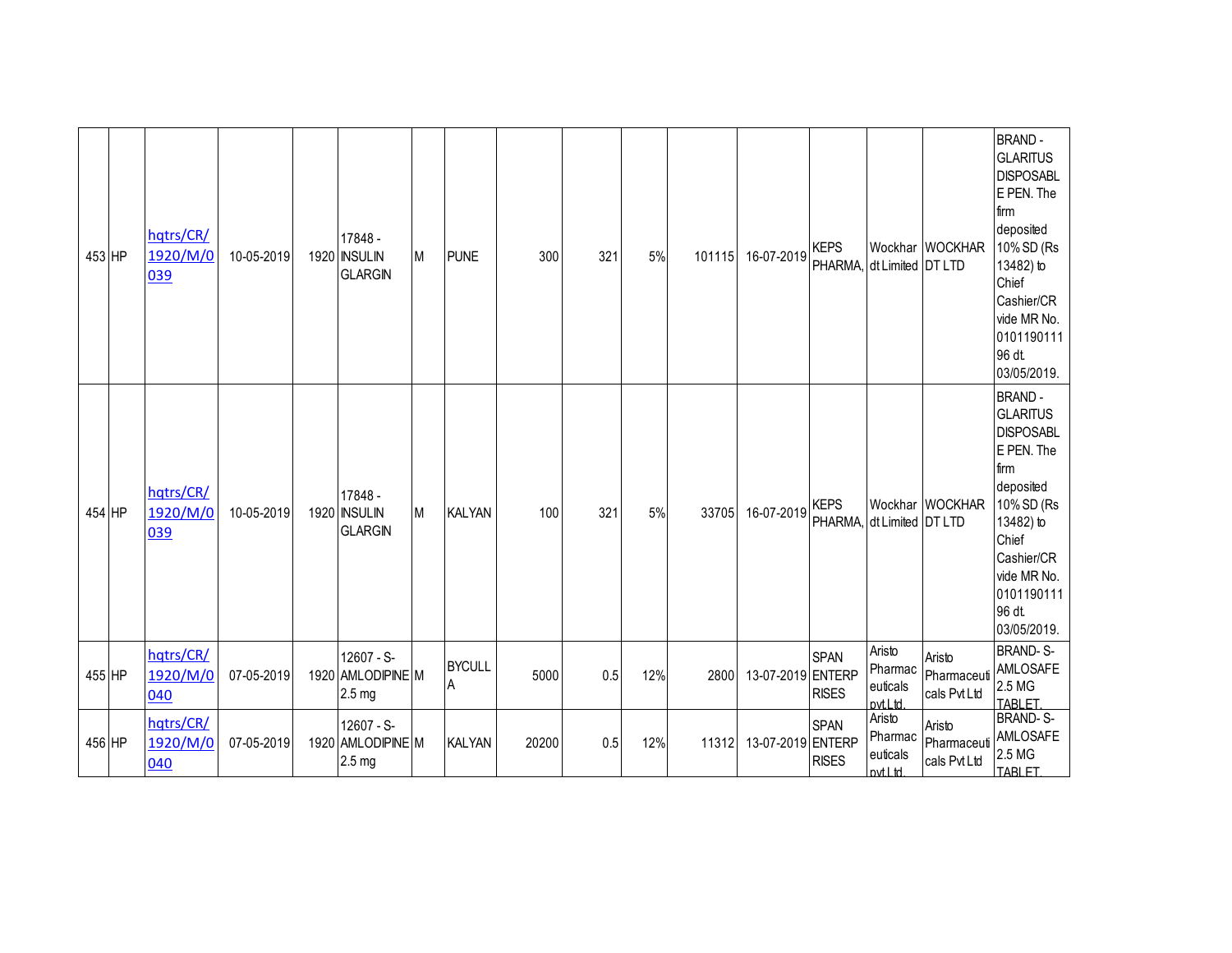| 457 HP | hqtrs/CR/<br>1920/S/0<br>028 | 16-05-2019 | 1920 | 14497 -<br>POLYAXIAL<br><b>PEDICULAR</b><br><b>SCREW</b><br><b>SYSTEM</b><br>6.20 MM<br>ANY SIZE<br><b>IMPORTED,</b><br>US FDA<br>APPROVED,<br><b>MAKE OF</b><br><b>MEDITRONI</b><br>CS OR<br><b>SYNTHES</b><br>OR ZIMMER<br><b>ONLY</b>                                      | S | <b>BYCULL</b><br>$\overline{A}$ | 110 | 7500  | 5% | 866250 | 15-05-2020 | PARSHV<br>Α<br><b>MEDICAR</b><br>E<br><b>PRIVATE</b><br><b>LIMITED</b> | ZIMMER<br><b>BIOMET</b>            | <b>BRAND OF</b><br><b>ZIMMER</b><br><b>BIOMET-</b><br>Java Instinct.<br>DELIVERY:A<br>S AND<br><b>WHEN</b><br><b>REQUIRED</b><br><b>BY</b><br><b>CONSIGNEE</b><br>UPTO <sub>1</sub><br>YEAR FROM<br>PO DATE. |
|--------|------------------------------|------------|------|-------------------------------------------------------------------------------------------------------------------------------------------------------------------------------------------------------------------------------------------------------------------------------|---|---------------------------------|-----|-------|----|--------|------------|------------------------------------------------------------------------|------------------------------------|--------------------------------------------------------------------------------------------------------------------------------------------------------------------------------------------------------------|
| 458 HP | hqtrs/CR/<br>1920/S/0<br>029 | 10-05-2019 |      | 91957 -<br><b>LOCKING</b><br><b>TITANIUM</b><br><b>RECONSTR</b><br><b>UCTION</b><br><b>PLATE</b><br>3.5MM WITH<br>LOW<br>1920 PROFILE<br><b>STRAIGHT</b><br>SET OF 1<br>$PLATE + 8$<br><b>SCREWS-</b><br><b>IMPORTED,</b><br><b>INTERCHAN</b><br><b>GEABLE</b><br><b>SIZE</b> | S | <b>BYCULL</b><br>A              | 15  | 27960 | 5% | 440370 | 16-07-2019 | <b>OZONE</b><br>INDIA,                                                 | <b>DEPUY</b><br>SYNTHES (J<br>(8J) | <b>BRAND OF</b><br><b>DEPUY</b><br><b>SYNTHES</b><br>(J&J).                                                                                                                                                  |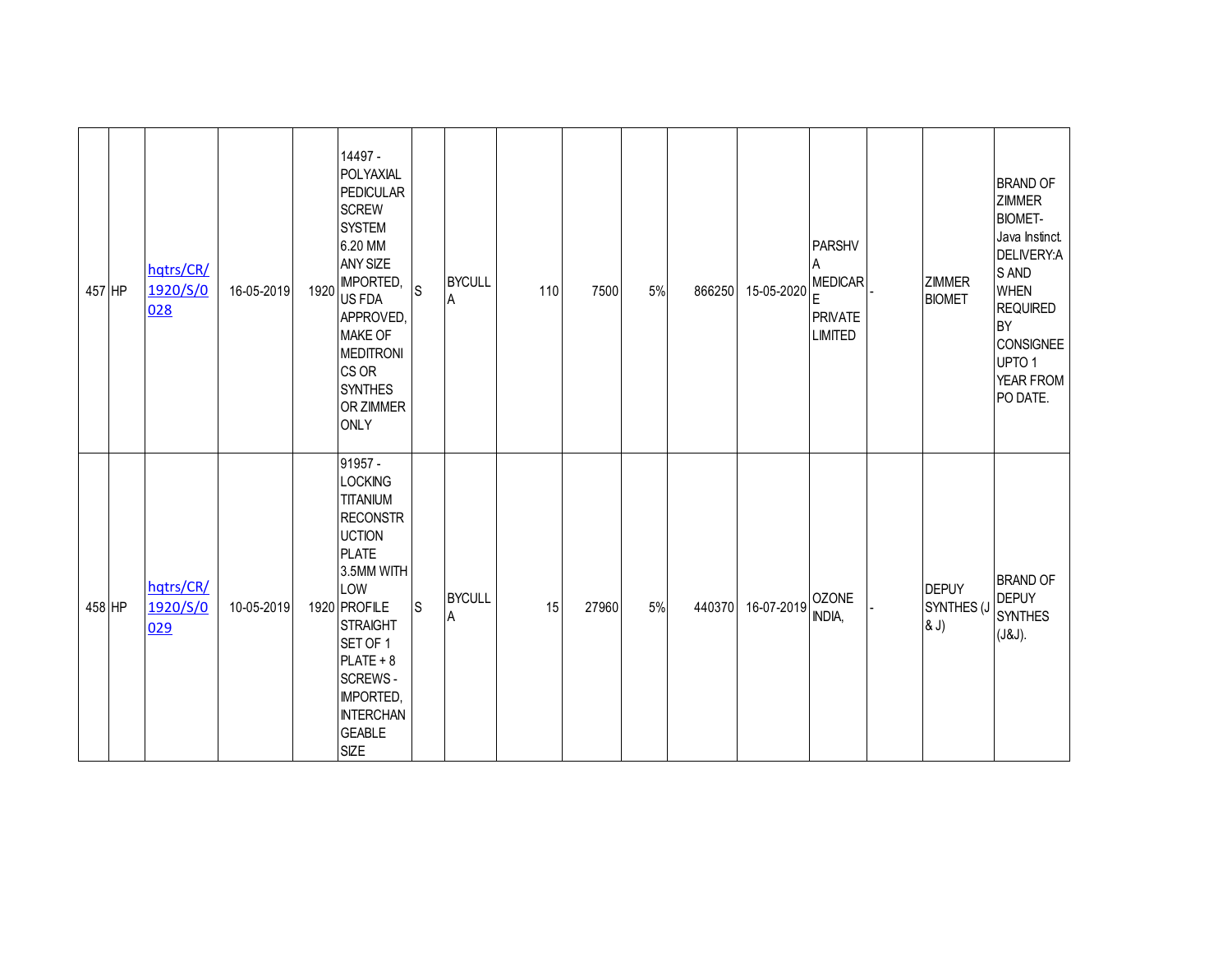| 459 HP | hqtrs/CR/<br>1920/S/0<br>029 | 10-05-2019 | 91957 -<br><b>LOCKING</b><br><b>TITANIUM</b><br><b>RECONSTR</b><br><b>UCTION</b><br><b>PLATE</b><br>3.5MM WITH<br>LOW<br>1920 PROFILE<br><b>STRAIGHT</b><br>SET OF 1<br>$PLATE + 8$<br><b>SCREWS-</b><br><b>IMPORTED,</b><br><b>INTERCHAN</b><br><b>GEABLE</b><br><b>SIZE</b> | S           | KALYAN                     | 5   | 27960 | 5%  | 146790 | 16-07-2019 | <b>OZONE</b><br>INDIA,                                           | <b>DEPUY</b><br>SYNTHES (J<br>& J)                                 | <b>BRAND OF</b><br><b>DEPUY</b><br><b>SYNTHES</b><br>(J&J). |
|--------|------------------------------|------------|-------------------------------------------------------------------------------------------------------------------------------------------------------------------------------------------------------------------------------------------------------------------------------|-------------|----------------------------|-----|-------|-----|--------|------------|------------------------------------------------------------------|--------------------------------------------------------------------|-------------------------------------------------------------|
| 460 HP | hqtrs/CR/<br>1920/S/0<br>030 | 10-05-2019 | 10898 -<br>COVER 18<br>1920 MM PKT-<br><b>ENGLISH</b><br><b>GLASS</b>                                                                                                                                                                                                         | S           | <b>BYCULL</b><br>Α         | 150 | 60    | 18% | 10620  | 16-07-2019 | <b>JAINAM</b><br><b>PHARMA</b><br><b>INDIA</b><br><b>PVTLTD</b>  | <b>POLAR</b><br><b>INDUSTRIAL</b><br><b>CORPORATI</b><br>ON        | <b>BRAND-</b><br><b>BLUESTAR</b><br>18X18MM.                |
| 461 HP | hqtrs/CR/<br>1920/S/0<br>030 | 10-05-2019 | 10898 -<br>COVER <sub>18</sub><br>1920 MM PKT-<br><b>ENGLISH</b><br><b>GLASS</b>                                                                                                                                                                                              | $\mathsf S$ | <b>BHUSA</b><br><b>WAL</b> | 60  | 60    | 18% | 4248   | 16-07-2019 | <b>JAINAM</b><br><b>PHARMA</b><br><b>INDIA</b><br><b>PVT LTD</b> | <b>POLAR</b><br><b>INDUSTRIAL</b><br><b>CORPORATI</b><br>ON        | <b>BRAND-</b><br><b>BLUESTAR</b><br>18X18MM                 |
| 462 HP | hqtrs/CR/<br>1920/S/0<br>030 | 10-05-2019 | 10898 -<br>COVER <sub>18</sub><br>1920 MM PKT-<br><b>ENGLISH</b><br><b>GLASS</b>                                                                                                                                                                                              | S           | <b>PUNE</b>                | 54  | 60    | 18% | 3823.2 | 16-07-2019 | <b>JAINAM</b><br><b>PHARMA</b><br><b>INDIA</b><br><b>PVT LTD</b> | <b>POLAR</b><br><b>INDUSTRIAL</b><br><b>CORPORATI</b><br>ON        | <b>BRAND-</b><br><b>BLUESTAR</b><br>18X18MM                 |
| 463 HP | hqtrs/CR/<br>1920/S/0<br>030 | 10-05-2019 | 10898 -<br>COVER 18<br>1920 MM PKT-<br><b>ENGLISH</b><br><b>GLASS</b>                                                                                                                                                                                                         | S           | <b>KALYAN</b>              | 130 | 60    | 18% | 9204   | 16-07-2019 | <b>JAINAM</b><br><b>PHARMA</b><br><b>INDIA</b><br><b>PVT LTD</b> | <b>POLAR</b><br><b>INDUSTRIAL</b><br><b>CORPORATI</b><br><b>ON</b> | <b>BRAND-</b><br><b>BLUESTAR</b><br>18X18MM.                |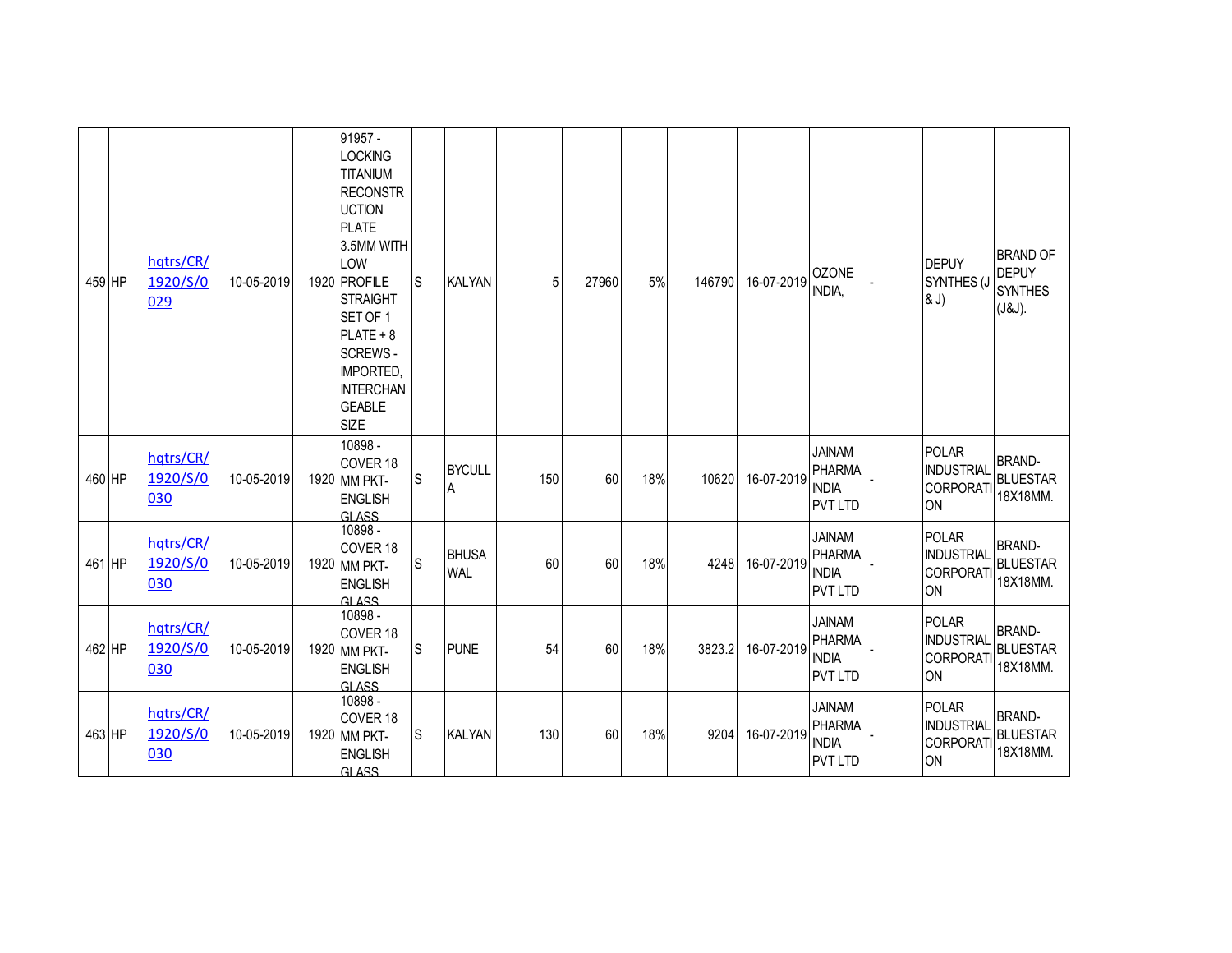| 464 HP | hqtrs/CR/<br>1920/S/0<br>030 | 10-05-2019 |      | 10898 -<br>COVER 18<br>1920 MM PKT-<br><b>ENGLISH</b><br><b>GLASS</b>    | <b>S</b>  | <b>SOLAPU</b><br>R         | 20    | 60   | 18% | 1416     | 16-07-2019         | <b>JAINAM</b><br><b>PHARMA</b><br><b>INDIA</b><br><b>PVT LTD</b> |                                                      | <b>POLAR</b><br><b>INDUSTRIAL</b><br><b>CORPORATI</b><br>ON | <b>BRAND-</b><br><b>BLUESTAR</b><br>18X18MM           |
|--------|------------------------------|------------|------|--------------------------------------------------------------------------|-----------|----------------------------|-------|------|-----|----------|--------------------|------------------------------------------------------------------|------------------------------------------------------|-------------------------------------------------------------|-------------------------------------------------------|
| 465 HP | hqtrs/CR/<br>1920/S/0<br>030 | 10-05-2019 |      | 10898 -<br>COVER 18<br>1920 MM PKT-<br><b>ENGLISH</b><br><b>GLASS</b>    | <b>S</b>  | <b>NAGPU</b><br>R          | 15    | 60   | 18% | 1062     | 16-07-2019         | <b>JAINAM</b><br><b>PHARMA</b><br><b>INDIA</b><br><b>PVT LTD</b> |                                                      | <b>POLAR</b><br><b>INDUSTRIAL</b><br><b>CORPORATI</b><br>ON | <b>BRAND-</b><br><b>BLUESTAR</b><br>18X18MM.          |
| 466 HP | hqtrs/CR/<br>1920/M/0<br>041 | 11-05-2019 | 1920 | 14343 -<br>METHYLPRE M<br><b>DNISOLONE</b><br>16 MG                      |           | <b>BYCULL</b><br>A         | 12000 | 5.22 | 12% | 70200    | 17-07-2019 ENTERP  | <b>DEEP</b><br><b>RISES</b>                                      | <b>ZYDUS</b><br><b>HEALTH</b><br><b>CARE</b><br>חד ו | <b>Biodeal</b><br>cals                                      | <b>BRAND-</b><br>Pharmaceuti DEPOTEX 16<br>MG TABLET. |
| 467 HP | hqtrs/CR/<br>1920/M/0<br>042 | 11-05-2019 |      | 15443 -<br><b>COLISTIMET</b><br>1920 HATE<br>SODIUM <sub>1</sub><br>MILI | <b>IM</b> | <b>BYCULL</b><br>A         | 500   | 252  | 12% | 141120   | 17-07-2019 MA PVT. | <b>I.B.PHAR</b><br>I TD.                                         | Biocon<br>Limited.,                                  | <b>GUFFIC</b><br><b>BIOSCIENC</b><br><b>ESLTD</b>           | <b>BRAND-</b><br><b>KOOLISTIN</b><br>1MIU.            |
| 468 HP | hqtrs/CR/<br>1920/M/0<br>042 | 11-05-2019 |      | 15443 -<br><b>COLISTIMET</b><br>1920 HATE<br>SODIUM <sub>1</sub><br>MILI | M         | <b>KALYAN</b>              | 76    | 252  | 12% | 21450.24 | 17-07-2019 MA PVT. | <b>I.B.PHAR</b><br>LTD.                                          | Biocon<br>Limited                                    | <b>GUFFIC</b><br><b>BIOSCIENC</b><br><b>ESLTD</b>           | <b>BRAND-</b><br><b>KOOLISTIN</b><br>1MIU.            |
| 469 HP | hqtrs/CR/<br>1920/M/0<br>043 | 11-05-2019 |      | 12604 -<br>1920 GLICLAZIDE M<br>60 MG XR                                 |           | <b>BYCULL</b><br>A         | 88700 | 0.74 | 12% | 73621    | 17-07-2019         | <b>KEPS</b><br>PHARMA,                                           | Stallion<br>Laborator<br>lies Pvt<br>$\mathsf{H}$    | Stallion<br>Laboratories<br><b>Pvt Ltd</b>                  | <b>BRAND-</b><br>Glistal 60.<br>Pack of<br>10X10s     |
| 470 HP | hqtrs/CR/<br>1920/M/0<br>043 | 11-05-2019 |      | 12604 -<br>1920 GLICLAZIDE M<br>60 MG XR                                 |           | <b>BHUSA</b><br><b>WAL</b> | 53900 | 0.74 | 12% | 44737    | 17-07-2019         | <b>KEPS</b><br>PHARMA,                                           | Stallion<br>Laborator<br>ies Pvt<br> H               | Stallion<br>Laboratories<br>Pvt Ltd                         | <b>BRAND-</b><br>Glistal 60.<br>Pack of<br>10X10s     |
| 471 HP | hqtrs/CR/<br>1920/M/0<br>043 | 11-05-2019 |      | 12604 -<br>1920 GLICLAZIDE M<br>60 MG XR                                 |           | <b>PUNE</b>                | 5000  | 0.74 | 12% | 4150     | 17-07-2019         | <b>KEPS</b><br>PHARMA, lies Pvt                                  | Stallion<br>Laborator<br>H                           | Stallion<br>Laboratories<br><b>PvtLtd</b>                   | <b>BRAND-</b><br>Glistal 60.<br>Pack of<br>10X10s     |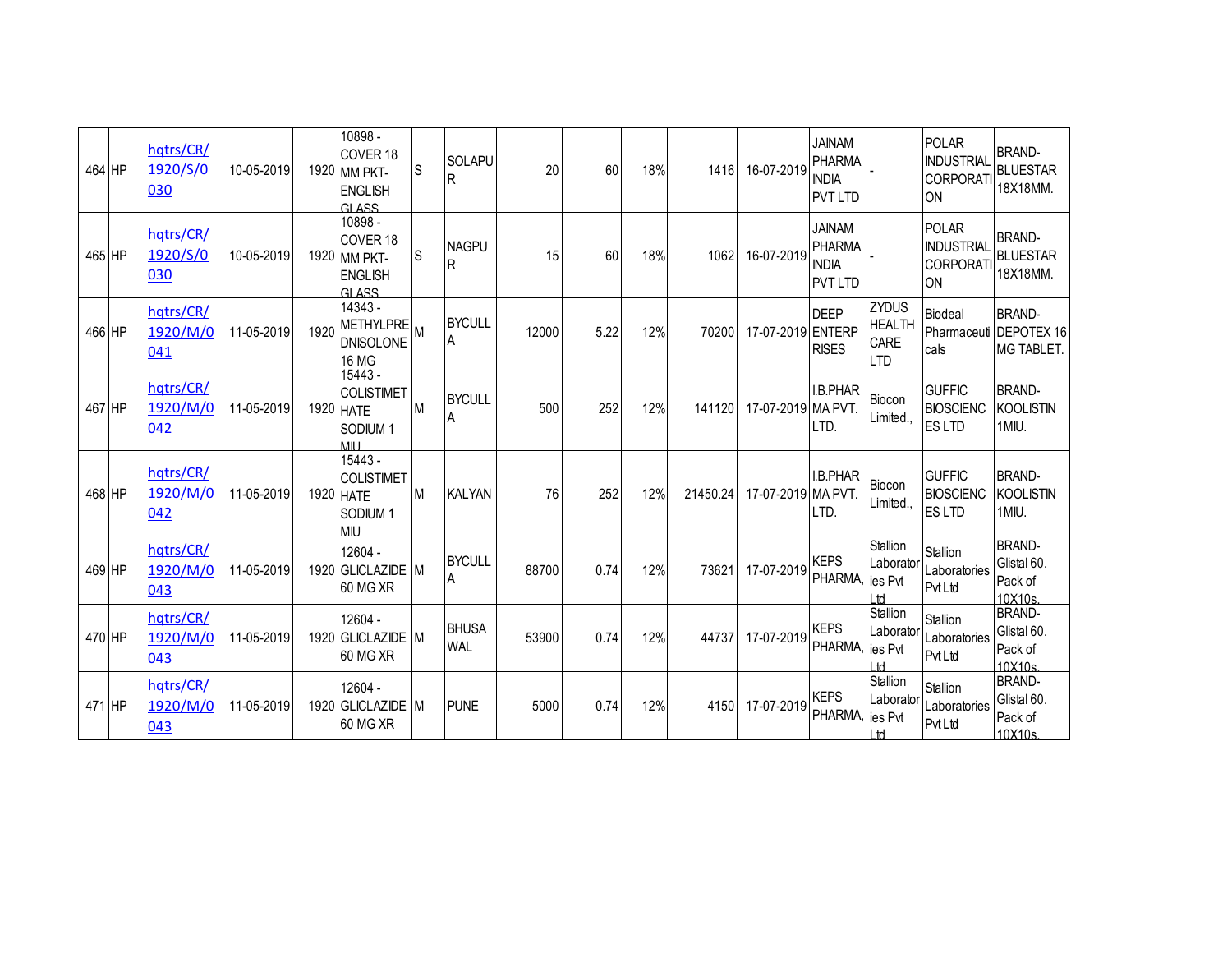| 472 HP | hqtrs/CR/<br>1920/M/0<br>043 | 11-05-2019 |      | 12604 -<br>1920 GLICLAZIDE M<br><b>60 MG XR</b>                                                        |          | <b>KALYAN</b>                   | 46200 | 0.74 | 12% | 38346    | 17-07-2019         | <b>KEPS</b><br>PHARMA,                                           | Stallion<br>Laborator<br>ies Pvt<br>l td | Stallion<br>Laboratories<br><b>PvtLtd</b> | <b>BRAND-</b><br>Glistal 60.<br>Pack of<br>10X10s        |
|--------|------------------------------|------------|------|--------------------------------------------------------------------------------------------------------|----------|---------------------------------|-------|------|-----|----------|--------------------|------------------------------------------------------------------|------------------------------------------|-------------------------------------------|----------------------------------------------------------|
| 473 HP | hqtrs/CR/<br>1920/S/0<br>031 | 13-05-2019 | 1920 | 30056 -<br>LAPAROSC<br>OPIC<br><b>INSTRUMEN</b><br>T-HOOK<br><b>DISECTOR</b>                           | S        | <b>BYCULL</b><br>$\overline{A}$ | 10    | 2100 | 12% | 23520    | 19-07-2019         | <b>IMPEX</b><br><b>INTERNA</b><br><b>TIONAL</b>                  |                                          | PEE BEE<br><b>INDIA</b>                   | <b>BRAND OF</b><br>PEE BEE<br>INDIA.                     |
| 474 HP | hqtrs/CR/<br>1920/S/0<br>032 | 13-05-2019 |      | 69051 -<br><b>DRAPE</b><br><b>SHOULDER</b><br>1920 ARTHROSC<br>OPY-US<br><b>FDA</b><br><b>APPROVED</b> | <b>S</b> | <b>BYCULL</b><br>A              | 50    | 1035 | 12% | 57960    | 19-07-2019         | <b>JAINAM</b><br>PHARMA<br><b>INDIA</b><br><b>PVT LTD</b>        |                                          | <b>HALYARD</b>                            | <b>BRAND OF</b><br><b>HALYARD.</b>                       |
| 475 HP | hqtrs/CR/<br>1920/M/0<br>044 | 11-05-2019 |      | 10259 -<br>1920 LAMIVUDINE M<br>150 MG                                                                 |          | <b>BYCULL</b><br>A              | 35000 | 3.09 | 12% | 121100   | 18-07-2019         | <b>JAINAM</b><br><b>PHARMA</b><br><b>INDIA</b><br><b>PVT LTD</b> | Hetero<br>e Limited Ltd                  | Hetero<br><b>Healthcar Healthcare</b>     | <b>BRAND-</b><br><b>HEPTAVIR</b><br>150MG, PK<br>OF 10s. |
| 476 HP | hqtrs/CR/<br>1920/M/0<br>045 | 11-05-2019 |      | 20108 -<br>SOFOSBUVI<br>1920 R 400 MG<br><b>PLUS</b><br><b>LEDIPASVIR</b><br>QO MG                     | M        | <b>BHUSA</b><br><b>WAL</b>      | 364   | 132  | 12% | 53813.76 | 18-07-2019 MEDITEC | <b>ARIHANT</b>                                                   | Mylan<br>Laborator<br>ies<br>Limited     | Mylan<br>Laboratories<br>Ltd              | <b>BRAND-</b><br>MyHep LVIR.<br>Bottle of 28<br>Tablets. |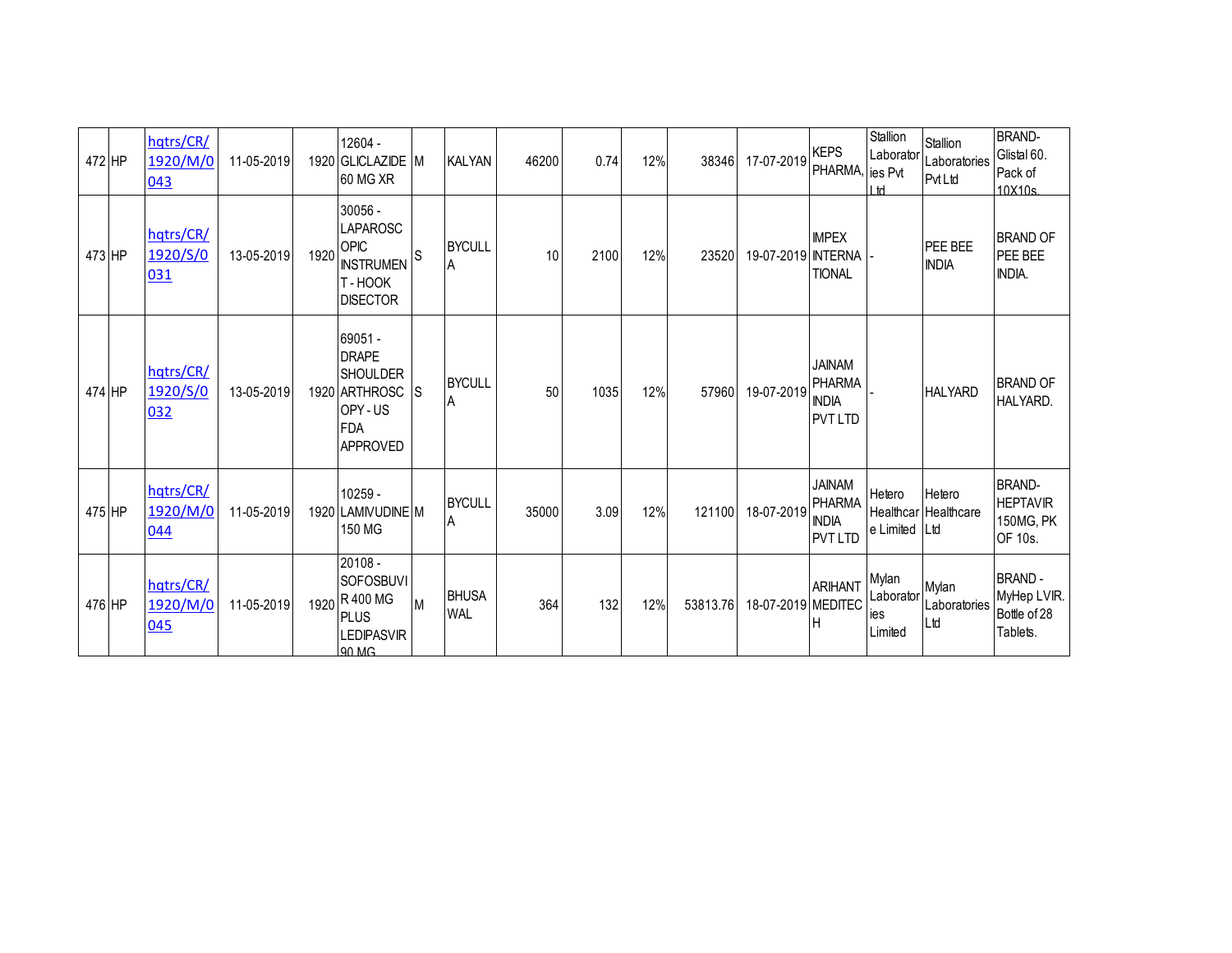| 477 HP | hqtrs/CR/<br>1920/M/0<br>046 | 11-05-2019 | 12909 -<br><b>MOMETASO</b><br><b>NE FUROTE</b><br>1920 MONOHYDR M<br><b>ATE NASAL</b><br><b>SPRAY</b><br>12ML | <b>BYCULL</b><br>ΙA        | 500 | 75 | 12% | 42000 | 18-07-2019 ENTERP | <b>DEEP</b><br><b>RISES</b> | Cadila<br>e Limited RE LTD | CADILA<br>Healthcar HEALTHCA | <b>BRAND-</b><br><b>IMETATOP</b><br><b>NASAL</b><br>SPRAY.<br>PACK-12ml<br>Bottle. |
|--------|------------------------------|------------|---------------------------------------------------------------------------------------------------------------|----------------------------|-----|----|-----|-------|-------------------|-----------------------------|----------------------------|------------------------------|------------------------------------------------------------------------------------|
| 478 HP | hqtrs/CR/<br>1920/M/0<br>046 | 11-05-2019 | 12909 -<br><b>MOMETASO</b><br>NE FUROTE<br>1920 MONOHYDR M<br><b>ATE NASAL</b><br><b>SPRAY</b><br>12ML        | <b>BHUSA</b><br><b>WAL</b> | 50  | 75 | 12% | 4200  | 18-07-2019 ENTERP | <b>DEEP</b><br><b>RISES</b> | Cadila<br>e Limited RE LTD | CADILA<br>Healthcar HEALTHCA | <b>BRAND-</b><br><b>METATOP</b><br><b>NASAL</b><br>SPRAY.<br>PACK-12ml<br>Bottle.  |
| 479 HP | hqtrs/CR/<br>1920/M/0<br>046 | 11-05-2019 | 12909 -<br><b>MOMETASO</b><br>NE FUROTE<br>1920 MONOHYDR M<br><b>ATE NASAL</b><br><b>SPRAY</b><br>12ML        | <b>NAGPU</b><br>lR.        | 50  | 75 | 12% | 4200  | 18-07-2019 ENTERP | <b>DEEP</b><br><b>RISES</b> | Cadila<br>e Limited RE LTD | CADILA<br>Healthcar HEALTHCA | <b>BRAND-</b><br><b>METATOP</b><br><b>NASAL</b><br>SPRAY.<br>PACK-12ml<br>Bottle.  |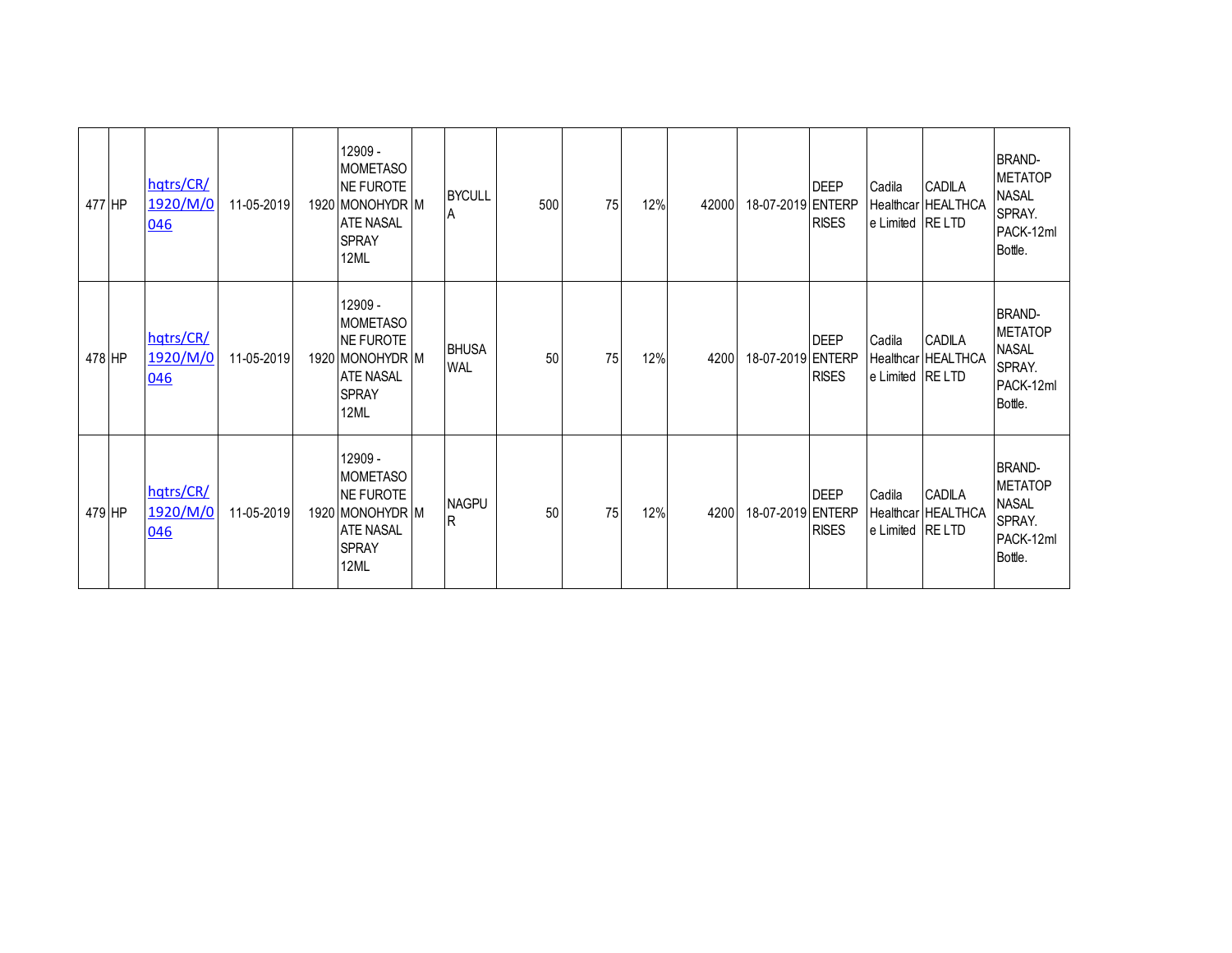| 480 HP | hqtrs/CR/<br>1920/M/0<br>048 | 20-05-2019 | 1920 | 14900 -<br>RABBITANTI-<br><b>HUMAN</b><br>THYMOCYT<br>E<br><b>IMMUNOGL</b><br>OBULIN <sub>25</sub><br><b>MG</b><br>(THYMOGLO<br><b>BULINE</b> ) | M | <b>BYCULL</b><br>A | 74   | 14584 | 5% | 1133176.8 | 19-05-2020        | <b>KEMBRE</b><br>PHARMA     | Sanofi<br>India<br>Limited          | Genzyme<br>Ireland Ltd,<br>Waterford,<br>Irelend | <b>BRAND-</b><br><b>THYMOGLO</b><br><b>BULINE</b><br>5MG/ML-25<br><b>MG PER</b><br>VIAL.<br>Delivery: As<br>and when<br>required by<br>the<br>consignee<br>upto one<br>year from the<br>date of<br>Supply<br>Order.                                                            |
|--------|------------------------------|------------|------|-------------------------------------------------------------------------------------------------------------------------------------------------|---|--------------------|------|-------|----|-----------|-------------------|-----------------------------|-------------------------------------|--------------------------------------------------|--------------------------------------------------------------------------------------------------------------------------------------------------------------------------------------------------------------------------------------------------------------------------------|
| 481 HP | hqtrs/CR/<br>1920/M/0<br>049 | 22-05-2019 | 1920 | 14430 -<br><b>HUMAN</b><br><b>GROWTH</b><br><b>HORMONES</b><br>(RECOMBIN<br><b>ANT DNA</b><br>ORIGIN) IN<br>IU (PK OF 18<br>IU OR 15 IU<br>PEN) | M | <b>BYCULL</b><br>Α | 2500 | 220   | 5% | 577500    | 21-05-2020 ENTERP | <b>SPAN</b><br><b>RISES</b> | Novo<br>Nordisk<br>India Pvt<br>Ltd | <b>NOVO</b><br>NORDISK,<br>A/S<br><b>DENMARK</b> | <b>BRAND-</b><br><b>NORDITROPI</b><br>N<br>NORDILET.<br>The firm<br>should<br>undertake to<br>replace the<br>expired stock<br>with fresh<br>stock, if stock<br>expire in<br>consignee's<br>possession.<br>Delivery: As<br>and when<br>required upto<br>1 year from<br>PO date. |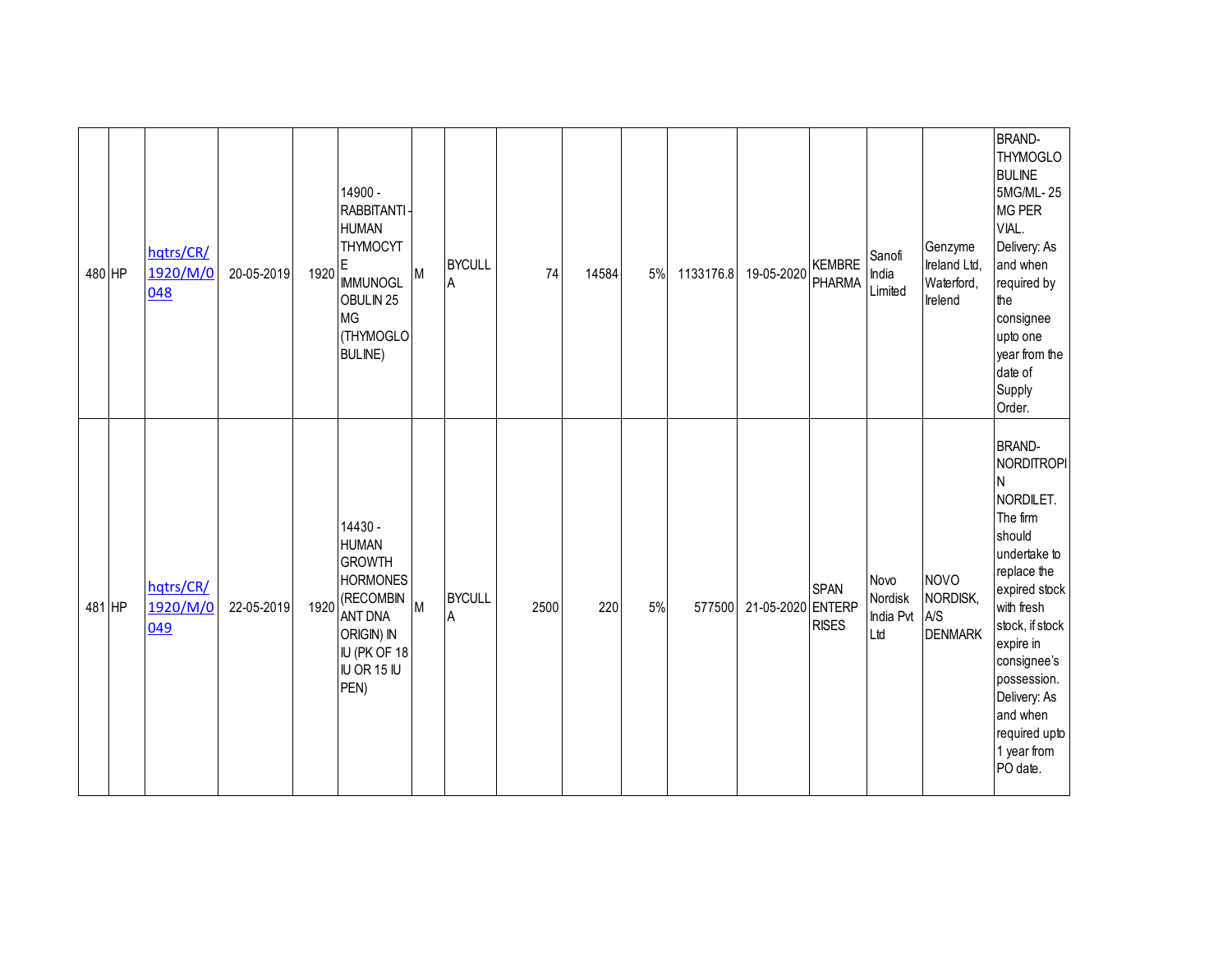| 482 HP | hqtrs/CR/<br>1920/M/0<br>050 | 15-05-2019 |      | 15887 -<br><b>DULAGLUTI</b><br>1920 DE 1.5<br><b>MG/0.5 ML</b><br><b>PFS</b>                 | M | <b>BYCULL</b><br>A | 338   | 1874.25 | 12% | 709516.08 | 22-07-2019 ENTERP | <b>RISES</b>                | <b>ELILILLY</b><br><b>AND</b><br>Y INDIA<br><b>PVT LTD</b> | COMPAN Eli Lilly, Italy                       | <b>BRAND-</b><br><b>TRULICITY</b><br>1.5MG.<br>PACK OF 2<br>PENS.    |
|--------|------------------------------|------------|------|----------------------------------------------------------------------------------------------|---|--------------------|-------|---------|-----|-----------|-------------------|-----------------------------|------------------------------------------------------------|-----------------------------------------------|----------------------------------------------------------------------|
| 483 HP | hqtrs/CR/<br>1920/M/0<br>051 | 15-05-2019 | 1920 | 12339 -<br><b>METHIONIN</b><br>E.CHOLINE<br>& VITAMINS                                       | M | <b>PUNE</b>        | 3550  | 4.88    | 12% | 19418.5   | 22-07-2019 ENTERP | <b>SPAN</b><br><b>RISES</b> | <b>Tablets</b><br>(India)<br>Ltd                           | <b>Tablets</b><br>(India) Ltd                 | <b>BRAND-</b><br>NEUTROSE<br>$C+$<br>TABLETS.<br>Pack of 10s         |
| 484 HP | hqtrs/CR/<br>1920/M/0<br>051 | 15-05-2019 | 1920 | 12339 -<br><b>METHIONIN</b><br>E,CHOLINE<br>& VITAMINS                                       | M | <b>KALYAN</b>      | 14000 | 4.88    | 12% | 76580     | 22-07-2019 ENTERP | <b>SPAN</b><br><b>RISES</b> | <b>Tablets</b><br>(India)<br>L <sub>td</sub>               | <b>Tablets</b><br>(India) Ltd                 | <b>BRAND-</b><br><b>NEUTROSE</b><br>$C+$<br>TABLETS.<br>Pack of 10s  |
| 485 HP | hqtrs/CR/<br>1920/M/0<br>051 | 15-05-2019 | 1920 | 12339 -<br><b>METHIONIN</b><br>E,CHOLINE<br>& VITAMINS                                       | M | <b>NAGPU</b><br>R  | 10000 | 4.88    | 12% | 54700     | 22-07-2019 ENTERP | <b>SPAN</b><br><b>RISES</b> | <b>Tablets</b><br>(India)<br>Ltd                           | <b>Tablets</b><br>(India) Ltd                 | <b>BRAND-</b><br><b>NEUTROSE</b><br>$C+$<br>TABLETS.<br>Pack of 10s  |
| 486 HP | hqtrs/CR/<br>1920/M/0<br>052 | 06-06-2019 | 1920 | 12609 -<br><b>METOPROL</b><br><b>OL</b><br><b>EXTENDED</b><br><b>REREALSE</b><br><b>50MG</b> | M | <b>BYCULL</b><br>A | 70000 | 0.53    | 12% | 41300     | 13-08-2019 ENTERP | <b>RISES</b>                | <b>ZYDUS</b><br><b>HEALTH</b><br>CARE<br><b>LTD</b>        | <b>PREET</b><br><b>REMEDIES</b><br><b>LTD</b> | <b>BRAND-MT-</b><br>PROLOL XL<br>50 MG TABS.<br>PACK SIZE:<br>20X10. |
| 487 HP | hqtrs/CR/<br>1920/M/0<br>052 | 06-06-2019 | 1920 | 12609 -<br><b>METOPROL</b><br><b>OL</b><br><b>EXTENDED</b><br><b>REREALSE</b><br><b>50MG</b> | M | <b>PUNE</b>        | 60000 | 0.53    | 12% | 35400     | 13-08-2019 ENTERP | <b>RISES</b>                | <b>ZYDUS</b><br><b>HEALTH</b><br>CARE<br><b>LTD</b>        | <b>PREET</b><br><b>REMEDIES</b><br><b>LTD</b> | <b>BRAND-MT-</b><br>PROLOL XL<br>50 MG TABS.<br>PACK SIZE:<br>20X10. |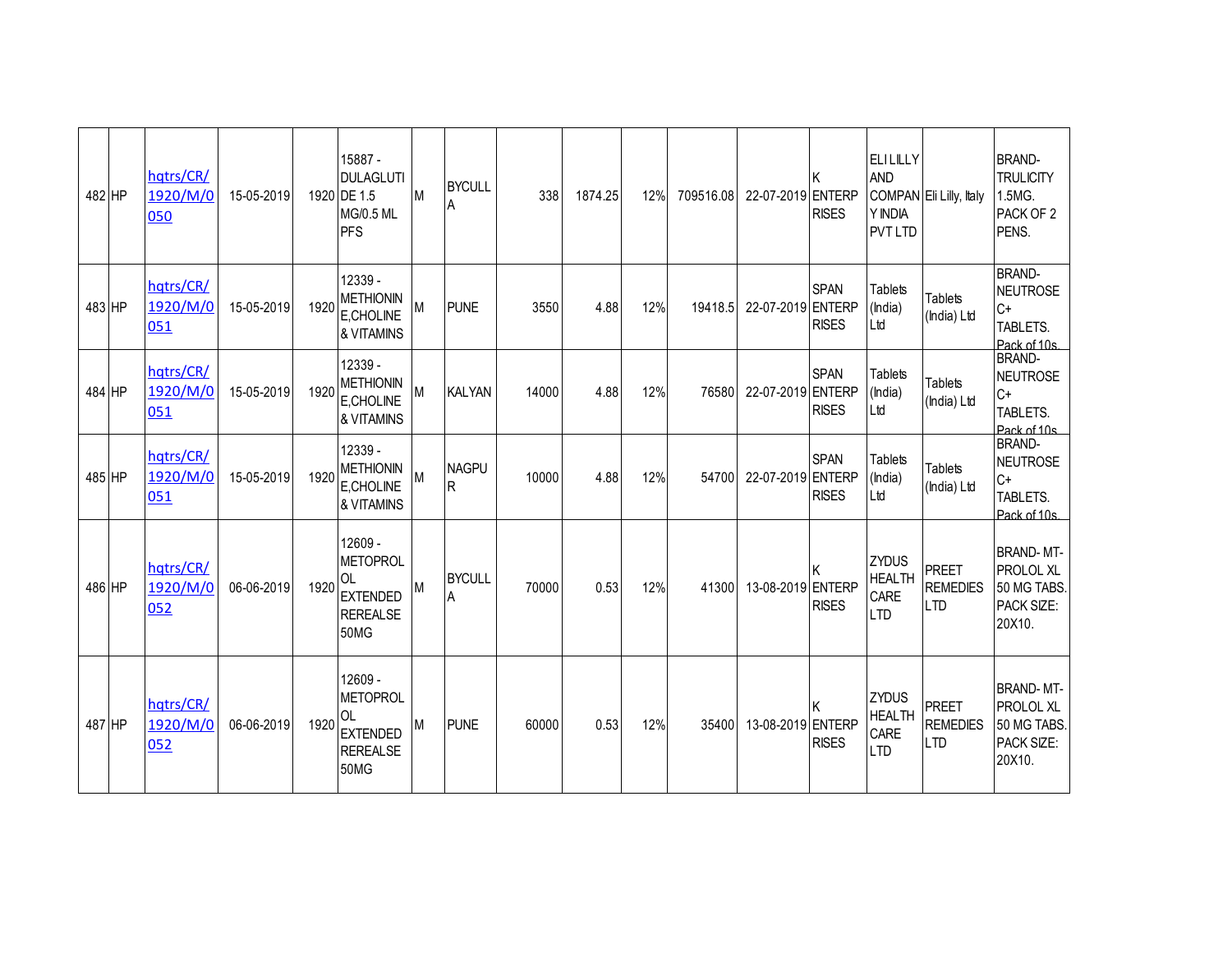| 488 HP | hqtrs/CR/<br>1920/M/0<br>052 | 06-06-2019 | 1920 | 12609 -<br><b>METOPROL</b><br><b>OL</b><br><b>EXTENDED</b><br><b>REREALSE</b><br><b>50MG</b> | M | <b>KALYAN</b>              | 107000 | 0.53  | 12% | 63130  | 13-08-2019 ENTERP | <b>RISES</b>                                | <b>ZYDUS</b><br><b>HEALTH</b><br>CARE<br><b>LTD</b> | <b>PREET</b><br><b>REMEDIES</b><br><b>LTD</b>                      | <b>BRAND-MT-</b><br>PROLOL XL<br>50 MG TABS.<br>PACK SIZE:<br>20X10.                                                                                                  |
|--------|------------------------------|------------|------|----------------------------------------------------------------------------------------------|---|----------------------------|--------|-------|-----|--------|-------------------|---------------------------------------------|-----------------------------------------------------|--------------------------------------------------------------------|-----------------------------------------------------------------------------------------------------------------------------------------------------------------------|
| 489 HP | hqtrs/CR/<br>1920/M/0<br>052 | 06-06-2019 | 1920 | 12609 -<br><b>METOPROL</b><br><b>OL</b><br><b>EXTENDED</b><br><b>REREALSE</b><br><b>50MG</b> | M | <b>SOLAPU</b><br><b>R</b>  | 72800  | 0.53  | 12% | 42952  | 13-08-2019 ENTERP | K<br><b>RISES</b>                           | <b>ZYDUS</b><br><b>HEALTH</b><br>CARE<br><b>LTD</b> | <b>PREET</b><br><b>REMEDIES</b><br><b>LTD</b>                      | <b>BRAND-MT-</b><br>PROLOL XL<br>50 MG TABS.<br>PACK SIZE:<br>20X10.                                                                                                  |
| 490 HP | hqtrs/CR/<br>1920/M/0<br>053 | 16-05-2019 | 1920 | 70005 -<br>ADALIMUMA<br>B 40 MG 0.8<br><b>ML PFS</b>                                         |   | <b>KALYAN</b>              | 15     | 6990  | 12% | 117432 | 15-05-2020 ENTERP | <b>RISES</b>                                | Cadila<br>e Limited RE LTD                          | <b>CADILA</b><br>Healthcar HEALTHCA                                | <b>BRAND-</b><br><b>EXEMPTIA</b><br>40 mg.<br>Delivery: As<br>and when<br>required by<br>the<br>consignee<br>upto one<br>year from the<br>date of<br>Supply<br>Order. |
| 491 HP | hqtrs/CR/<br>1920/M/0<br>055 | 16-05-2019 |      | $11450 -$<br><b>CLOTRIMAZ</b><br>1920 OLE+BECLOM<br><b>METHASON</b><br>E 15 GM               |   | <b>BHUSA</b><br><b>WAL</b> | 1000   | 37.77 | 12% | 42300  | 23-07-2019        | Candaur<br>Pharmac<br>euticals<br>Pvt. Ltd. | Glenmar<br>Pharmac<br>euticals<br>Ltd,              | <b>GLENMARK BRAND-</b><br>PHARMACE<br><b>UTICALS</b><br><b>LTD</b> | <b>CANDID B</b><br><b>CREAM</b><br>20GM.                                                                                                                              |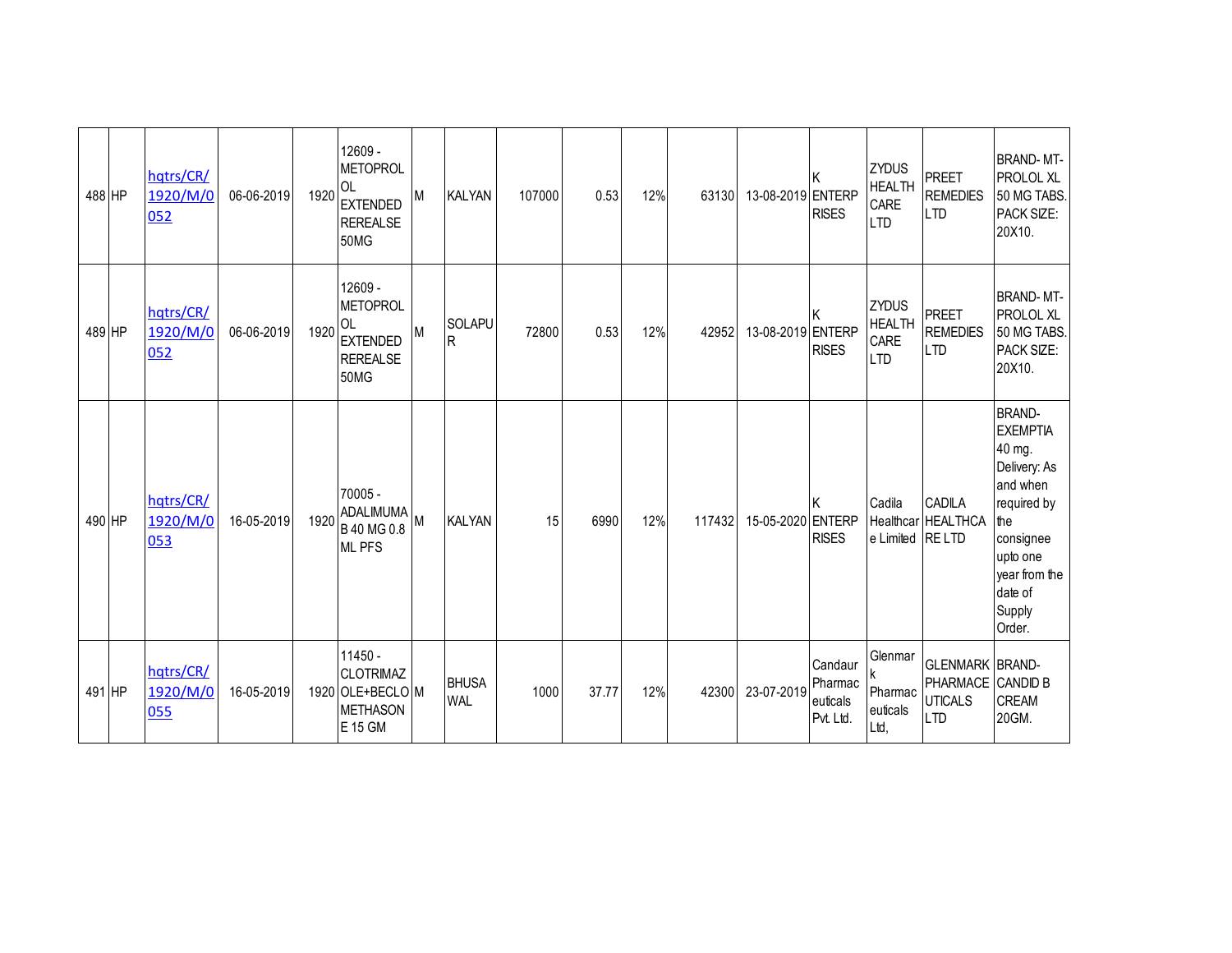| 492 HP | hqtrs/CR/<br>1920/M/0<br>055 | 16-05-2019 |      | $11450 -$<br><b>CLOTRIMAZ</b><br>1920 OLE+BECLO M<br><b>METHASON</b><br>E 15 GM |   | <b>PUNE</b>                | 300   | 37.77 | 12% | 12690  | 23-07-2019        | Candaur<br>Pharmac<br>euticals<br>Pvt. Ltd. | Glenmar<br>Pharmac<br>euticals<br>Ltd,              | <b>GLENMARK BRAND-</b><br>PHARMACE<br><b>UTICALS</b><br><b>LTD</b>          | <b>CANDID B</b><br><b>CREAM</b><br>20GM. |
|--------|------------------------------|------------|------|---------------------------------------------------------------------------------|---|----------------------------|-------|-------|-----|--------|-------------------|---------------------------------------------|-----------------------------------------------------|-----------------------------------------------------------------------------|------------------------------------------|
| 493 HP | hqtrs/CR/<br>1920/M/0<br>055 | 16-05-2019 |      | $11450 -$<br><b>CLOTRIMAZ</b><br>1920 OLE+BECLO M<br><b>METHASON</b><br>E 15 GM |   | <b>SOLAPU</b><br>R         | 1100  | 37.77 | 12% | 46530  | 23-07-2019        | Candaur<br>Pharmac<br>euticals<br>Pvt. Ltd. | Glenmar<br>Pharmac<br>euticals<br>Ltd.              | <b>GLENMARK BRAND-</b><br>PHARMACE<br><b>UTICALS</b><br><b>LTD</b>          | <b>CANDID B</b><br><b>CREAM</b><br>20GM. |
| 494 HP | hatrs/CR/<br>1920/M/0<br>055 | 16-05-2019 |      | $11450 -$<br><b>CLOTRIMAZ</b><br>1920 OLE+BECLO M<br><b>METHASON</b><br>E 15 GM |   | <b>NAGPU</b><br>R          | 5000  | 37.77 | 12% | 211500 | 23-07-2019        | Candaur<br>Pharmac<br>euticals<br>Pvt. Ltd. | Glenmar<br>Pharmac<br>euticals<br>Ltd,              | <b>GLENMARK BRAND-</b><br>PHARMACE CANDID B<br><b>UTICALS</b><br><b>LTD</b> | <b>CREAM</b><br>20GM.                    |
| 495 HP | hqtrs/CR/<br>1920/M/0<br>056 | 04-06-2019 | 1920 | 10063 -<br>ONDANSET<br>RON <sub>2</sub><br>MG/ML 2 ML                           |   | <b>BYCULL</b><br>A         | 30000 | 2.18  | 12% | 73200  | 10-08-2019 ENTERP | <b>RISES</b>                                | <b>ZYDUS</b><br><b>HEALTH</b><br>CARE<br><b>LTD</b> | SCOTT EDIL BRAND-<br>PHARMACIA ONDEE 2ML<br>$\overline{1}$ TD               | <b>INJECTION.</b>                        |
| 496 HP | hqtrs/CR/<br>1920/M/0<br>056 | 04-06-2019 | 1920 | $10063 -$<br>ONDANSET<br>RON <sub>2</sub><br>MG/ML 2 ML                         | M | <b>BHUSA</b><br><b>WAL</b> | 8500  | 2.18  | 12% | 20740  | 10-08-2019 ENTERP | <b>RISES</b>                                | <b>ZYDUS</b><br><b>HEALTH</b><br>CARE<br><b>LTD</b> | SCOTT EDIL BRAND-<br>I TD                                                   | PHARMACIA ONDEE 2ML<br><b>INJECTION.</b> |
| 497 HP | hqtrs/CR/<br>1920/M/0<br>056 | 04-06-2019 | 1920 | 10063 -<br>ONDANSET<br>RON <sub>2</sub><br>MG/ML 2 ML                           | M | <b>PUNE</b>                | 1600  | 2.18  | 12% | 3904   | 10-08-2019 ENTERP | <b>RISES</b>                                | <b>ZYDUS</b><br><b>HEALTH</b><br>CARE<br><b>LTD</b> | SCOTT EDIL BRAND-<br><b>PHARMACIA</b><br><b>LTD</b>                         | <b>ONDEE 2ML</b><br><b>INJECTION.</b>    |
| 498 HP | hqtrs/CR/<br>1920/M/0<br>056 | 04-06-2019 | 1920 | $10063 -$<br>ONDANSET<br>RON <sub>2</sub><br>MG/ML 2 ML                         | M | <b>KALYAN</b>              | 8000  | 2.18  | 12% | 19520  | 10-08-2019 ENTERP | <b>RISES</b>                                | <b>ZYDUS</b><br><b>HEALTH</b><br>CARE<br><b>LTD</b> | SCOTT EDIL BRAND-<br>$\overline{1}$ TD                                      | PHARMACIA ONDEE 2ML<br><b>INJECTION.</b> |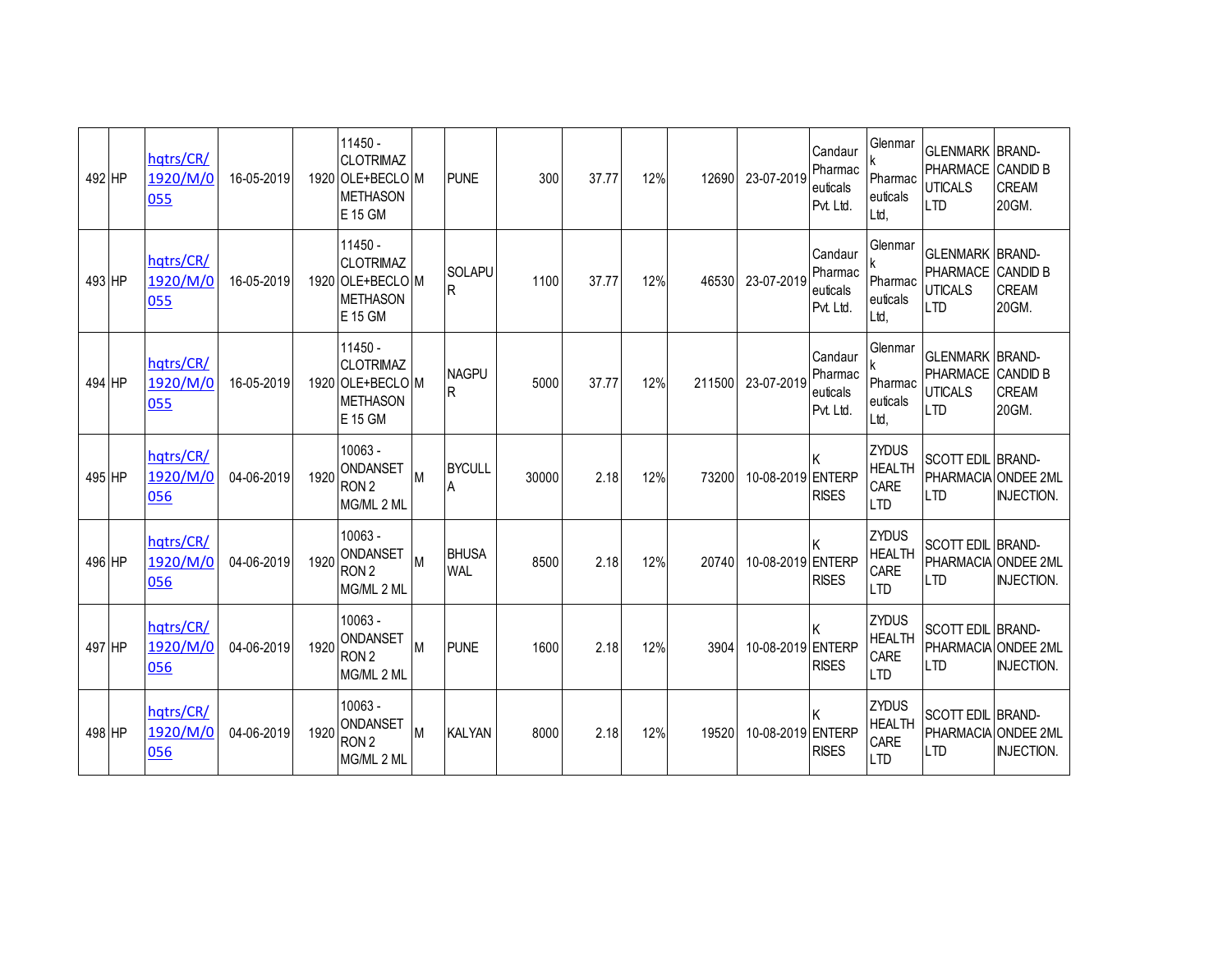| 499 HP | hqtrs/CR/<br>1920/M/0<br>056 | 04-06-2019 | 1920 | $10063 -$<br>ONDANSET<br>RON <sub>2</sub><br>MG/ML 2 ML                                                                                                                                                                                   | M | <b>NAGPU</b><br>R   | 2500  | 2.18 | 12% | 6100     | 10-08-2019 ENTERP | ΙK<br><b>RISES</b>          | <b>ZYDUS</b><br><b>HEALTH</b><br>CARE<br><b>LTD</b> | <b>SCOTT EDIL BRAND-</b><br><b>LTD</b>                   | PHARMACIA ONDEE 2ML<br><b>INJECTION.</b>            |
|--------|------------------------------|------------|------|-------------------------------------------------------------------------------------------------------------------------------------------------------------------------------------------------------------------------------------------|---|---------------------|-------|------|-----|----------|-------------------|-----------------------------|-----------------------------------------------------|----------------------------------------------------------|-----------------------------------------------------|
| 500 HP | hqtrs/CR/<br>1920/M/0<br>057 | 16-05-2019 | 1920 | 13563 -<br><b>STREPTOC</b><br><b>OCCUS</b><br><b>FAECALIS</b><br>$30 U. +$<br><b>CLOSTRIDIU</b><br>М<br><b>BUTYRICUM</b><br>$2M.+$<br><b>BACILLUS</b><br>MESENTERI<br>CUS JPC 1M<br>+ LACTIC<br><b>ACID</b><br><b>BACILLUS</b><br>50 M    |   | <b>BYCULL</b><br>١A | 35820 | 3.25 | 12% | 130384.8 | 23-07-2019 ENTERP | <b>SPAN</b><br><b>RISES</b> | <b>USV</b><br>Private<br>Limited                    | <b>ALLIANZ</b><br><b>BIOSCIENC</b><br>ES PVT LTD PACK OF | <b>BRAND-</b><br><b>VIBACT</b><br>CAPSULES.<br>10s. |
| 501 HP | hqtrs/CR/<br>1920/M/0<br>057 | 16-05-2019 | 1920 | 13563 -<br><b>STREPTOC</b><br><b>OCCUS</b><br><b>FAECALIS</b><br>$30 U. +$<br><b>CLOSTRIDIU</b><br>M<br>BUTYRICUM M<br>$2M. +$<br><b>BACILLUS</b><br><b>MESENTERI</b><br>CUS JPC 1M<br>+ LACTIC<br><b>ACID</b><br><b>BACILLUS</b><br>50 M |   | <b>PUNE</b>         | 8170  | 3.25 | 12% | 29738.8  | 23-07-2019 ENTERP | <b>SPAN</b><br><b>RISES</b> | <b>USV</b><br>Private<br>Limited                    | <b>ALLIANZ</b><br><b>BIOSCIENC</b><br>ES PVT LTD PACK OF | <b>BRAND-</b><br><b>VIBACT</b><br>CAPSULES.<br>10s. |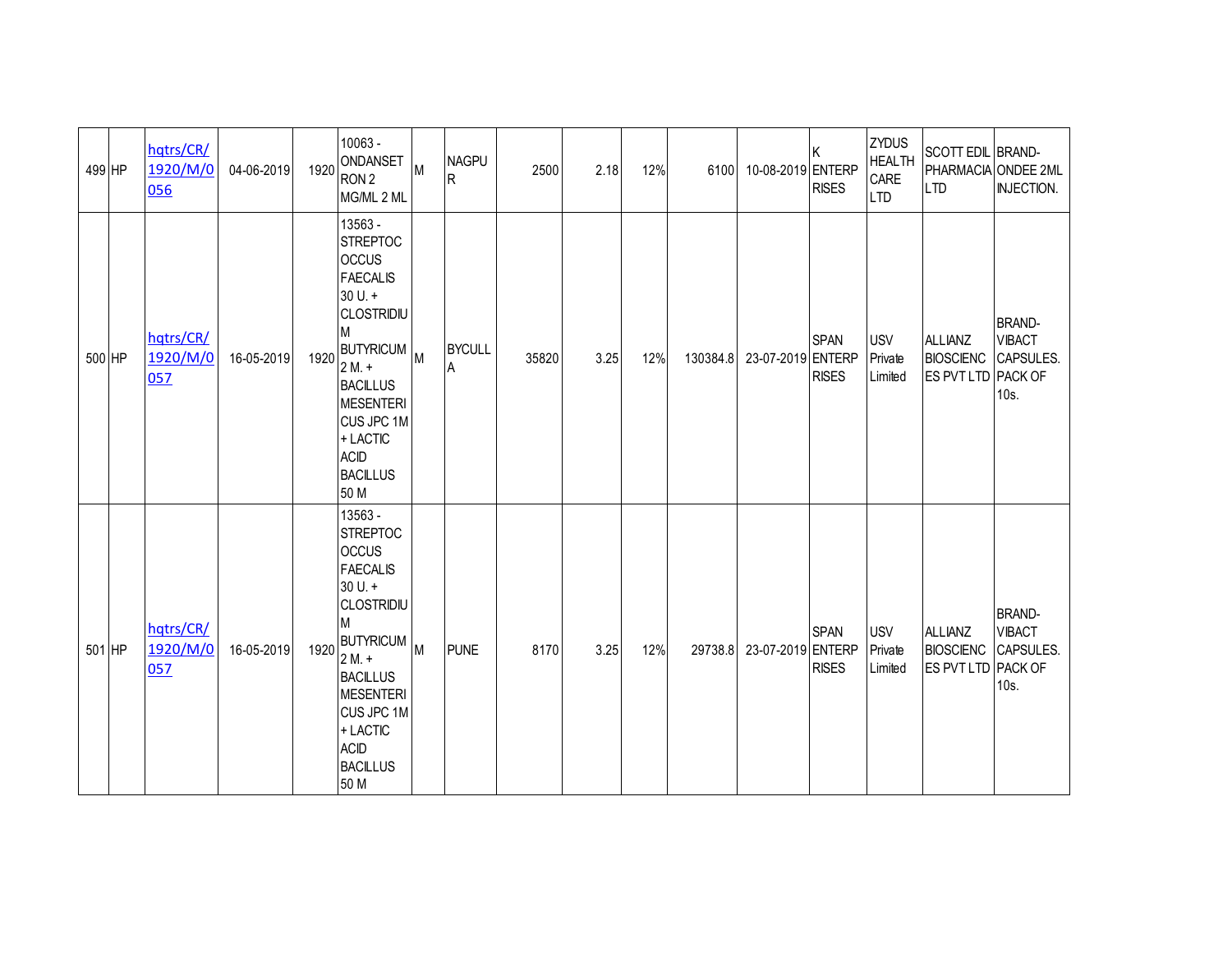| 502 HP | hqtrs/CR/<br>1920/M/0<br>057 | 16-05-2019 | 1920 | 13563 -<br><b>STREPTOC</b><br><b>OCCUS</b><br><b>FAECALIS</b><br>$30 U. +$<br><b>CLOSTRIDIU</b><br>M<br>BUTYRICUM M<br>$2M +$<br><b>BACILLUS</b><br><b>MESENTERI</b><br>CUS JPC 1M<br>+ LACTIC<br><b>ACID</b><br><b>BACILLUS</b><br>50 M  | <b>KALYAN</b>          | 20560 | 3.25 | 12% | 74838.4 | 23-07-2019 ENTERP | <b>SPAN</b><br><b>RISES</b> | <b>USV</b><br>Private<br>Limited | ALLIANZ<br><b>BIOSCIENC CAPSULES.</b><br>ES PVT LTD PACK OF | <b>BRAND-</b><br><b>VIBACT</b><br>10s. |
|--------|------------------------------|------------|------|-------------------------------------------------------------------------------------------------------------------------------------------------------------------------------------------------------------------------------------------|------------------------|-------|------|-----|---------|-------------------|-----------------------------|----------------------------------|-------------------------------------------------------------|----------------------------------------|
| 503 HP | hqtrs/CR/<br>1920/M/0<br>057 | 16-05-2019 | 1920 | 13563 -<br><b>STREPTOC</b><br><b>OCCUS</b><br><b>FAECALIS</b><br>$30 U. +$<br><b>CLOSTRIDIU</b><br>M<br>BUTYRICUM M<br>$2M. +$<br><b>BACILLUS</b><br><b>MESENTERI</b><br>CUS JPC 1M<br>+ LACTIC<br><b>ACID</b><br><b>BACILLUS</b><br>50 M | SOLAPU<br>$\mathsf{R}$ | 14060 | 3.25 | 12% | 51178.4 | 23-07-2019 ENTERP | <b>SPAN</b><br><b>RISES</b> | <b>USV</b><br>Private<br>Limited | ALLIANZ<br><b>BIOSCIENC</b> CAPSULES.<br>ES PVT LTD PACK OF | <b>BRAND-</b><br><b>VIBACT</b><br>10s. |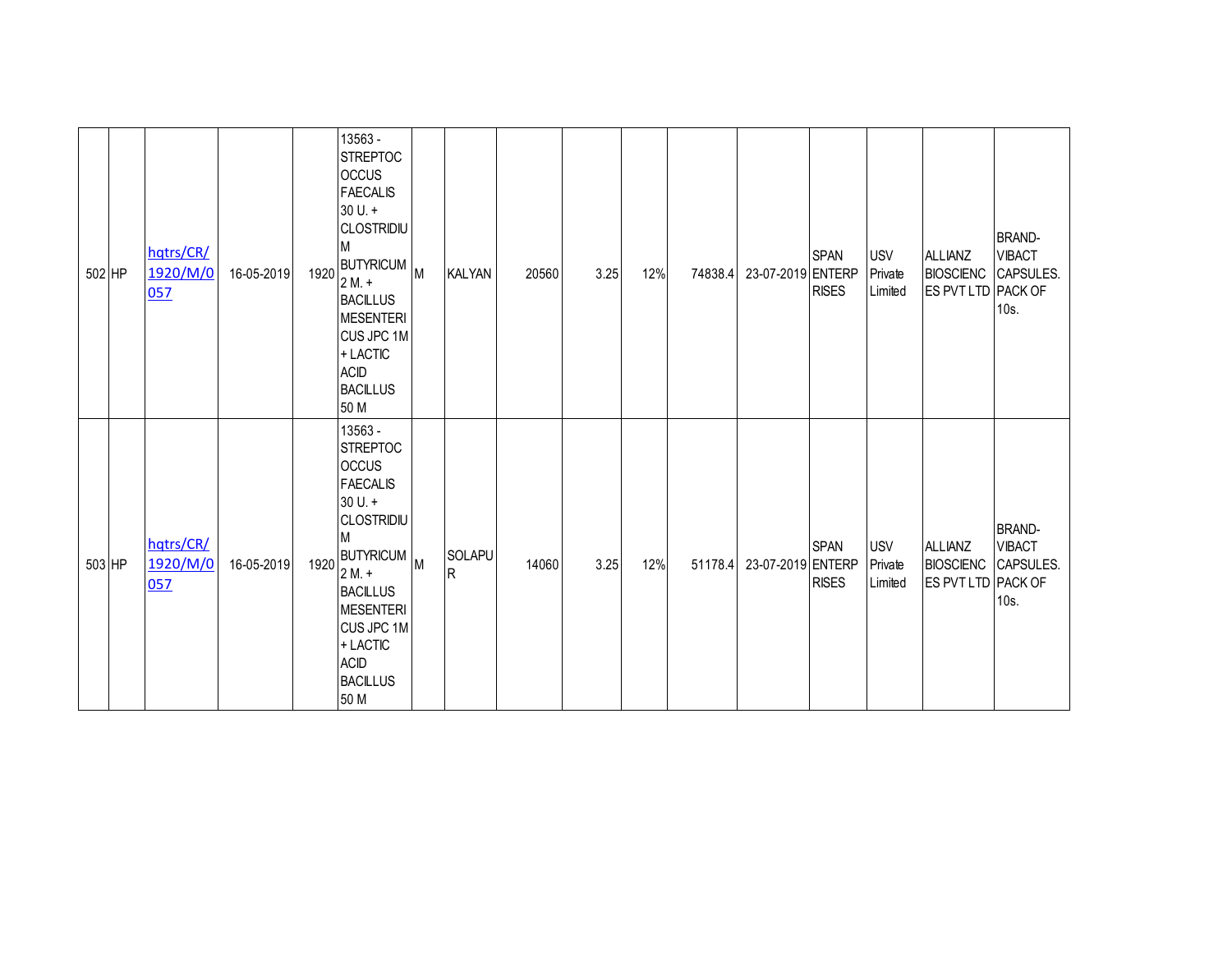| 504 HP | hqtrs/CR/<br>1920/M/0<br>057 | 16-05-2019 | 1920 | 13563 -<br><b>STREPTOC</b><br><b>OCCUS</b><br><b>FAECALIS</b><br>$30 U. +$<br><b>CLOSTRIDIU</b><br>М<br>BUTYRICUM M<br>$2M. +$<br><b>BACILLUS</b><br><b>MESENTERI</b><br>CUS JPC 1M<br>+ LACTIC<br><b>ACID</b><br><b>BACILLUS</b><br>50 M | <b>NAGPU</b><br>R            | 7400 | 3.25  | 12% | 26936   | 23-07-2019 ENTERP | <b>SPAN</b><br><b>RISES</b> | <b>USV</b><br>Private<br>Limited      | <b>ALLIANZ</b><br><b>BIOSCIENC</b><br>ES PVT LTD                 | <b>BRAND-</b><br><b>VIBACT</b><br><b>CAPSULES.</b><br>PACK OF<br>$10s$ . |
|--------|------------------------------|------------|------|-------------------------------------------------------------------------------------------------------------------------------------------------------------------------------------------------------------------------------------------|------------------------------|------|-------|-----|---------|-------------------|-----------------------------|---------------------------------------|------------------------------------------------------------------|--------------------------------------------------------------------------|
| 505 HP | hqtrs/CR/<br>1920/M/0<br>058 | 17-05-2019 |      | 12880 -<br>1920 PRAMIPEXO M<br>L1MG                                                                                                                                                                                                       | <b>BYCULL</b><br>A           | 3810 | 11.78 | 12% | 50253.9 | 23-07-2019 PHARMA | <b>SS</b><br><b>AGENCY</b>  | Intas<br>euticals<br>Ltd.,            | <b>INTAS</b><br>Pharmac PHARMACE<br><b>UTICALS</b><br><b>LTD</b> | <b>BRAND-</b><br>PRAMIROL 1<br>TAB.                                      |
| 506 HP | hqtrs/CR/<br>1920/M/0<br>058 | 17-05-2019 |      | 12880 -<br>1920 PRAMIPEXO M<br>L <sub>1</sub> M <sub>G</sub>                                                                                                                                                                              | <b>PUNE</b>                  | 1370 | 11.78 | 12% | 18070.3 | 23-07-2019 PHARMA | <b>SS</b><br><b>AGENCY</b>  | Intas<br>Pharmac<br>euticals<br>Ltd., | <b>INTAS</b><br>PHARMACE<br><b>UTICALS</b><br><b>LTD</b>         | <b>BRAND-</b><br>PRAMIROL 1<br>TAB.                                      |
| 507 HP | hqtrs/CR/<br>1920/M/0<br>058 | 17-05-2019 |      | 12880 -<br>1920 PRAMIPEXO M<br>L <sub>1</sub> MG                                                                                                                                                                                          | <b>KALYAN</b>                | 4300 | 11.78 | 12% | 56717   | 23-07-2019 PHARMA | <b>SS</b><br><b>AGENCY</b>  | Intas<br>Pharmac<br>euticals<br>Ltd., | <b>INTAS</b><br>PHARMACE<br><b>UTICALS</b><br><b>LTD</b>         | <b>BRAND-</b><br>PRAMIROL 1<br>TAB.                                      |
| 508 HP | hqtrs/CR/<br>1920/M/0<br>058 | 17-05-2019 |      | 12880 -<br>1920 PRAMIPEXO M<br>L <sub>1</sub> MG                                                                                                                                                                                          | <b>NAGPU</b><br>$\mathsf{R}$ | 2160 | 11.78 | 12% | 28490.4 | 23-07-2019 PHARMA | <b>SS</b><br><b>AGENCY</b>  | Intas<br>Pharmac<br>euticals<br>Ltd., | <b>INTAS</b><br>PHARMACE<br><b>UTICALS</b><br><b>LTD</b>         | <b>BRAND-</b><br>PRAMIROL 1<br>TAB.                                      |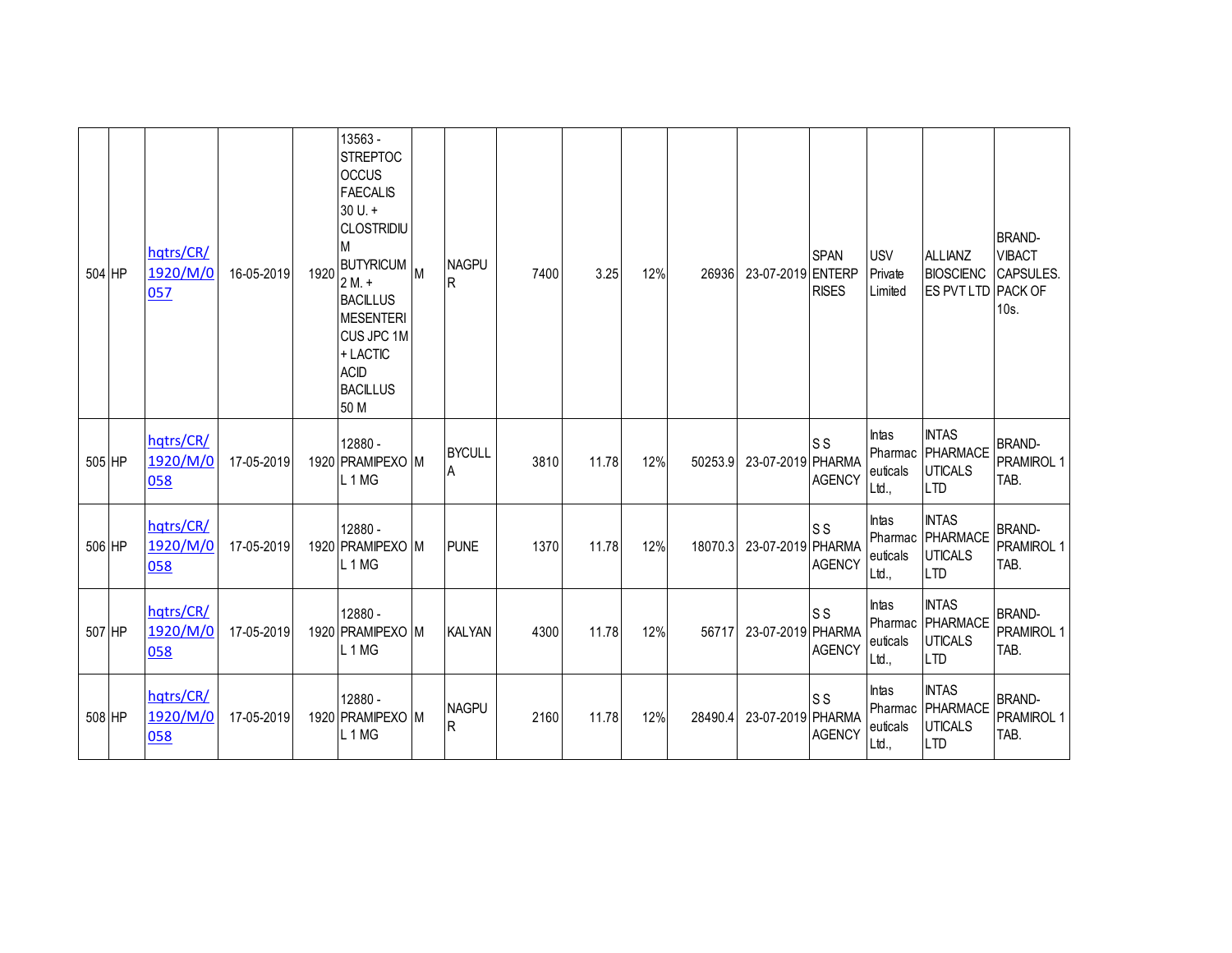| 509 HP | hqtrs/CR/<br>1920/M/0<br>059 | 17-05-2019 | 1920 | 66320 -<br><b>CARBAMAZ</b><br>EPINE 200<br><b>MG</b>          | M | <b>BHUSA</b><br><b>WAL</b> | 5000  | 0.92 | 12% | 5150   | 23-07-2019 PHARMA | <b>SS</b><br><b>AGENCY</b> | Micro<br>Labs.<br>Ltd., | <b>MICRO</b><br><b>LABS LTD</b> | <b>BRAND-</b><br><b>VERSITOL</b><br>200MG<br>TABLET.<br>PACK OF<br>10 <sub>e</sub> |
|--------|------------------------------|------------|------|---------------------------------------------------------------|---|----------------------------|-------|------|-----|--------|-------------------|----------------------------|-------------------------|---------------------------------|------------------------------------------------------------------------------------|
| 510 HP | hqtrs/CR/<br>1920/M/0<br>059 | 17-05-2019 | 1920 | 66320 -<br><b>CARBAMAZ</b><br><b>EPINE 200</b><br><b>MG</b>   | M | <b>KALYAN</b>              | 27000 | 0.92 | 12% | 27810  | 23-07-2019 PHARMA | S S<br><b>AGENCY</b>       | Micro<br>Labs.<br>Ltd., | <b>MICRO</b><br><b>LABS LTD</b> | <b>BRAND-</b><br><b>VERSITOL</b><br>200MG<br>TABLET.<br>PACK OF<br>10 <sub>s</sub> |
| 511 HP | hqtrs/CR/<br>1920/M/0<br>059 | 17-05-2019 | 1920 | 66320 -<br><b>CARBAMAZ</b><br><b>EPINE 200</b><br><b>MG</b>   | M | <b>NAGPU</b><br>IR.        | 21000 | 0.92 | 12% | 21630  | 23-07-2019 PHARMA | <b>SS</b><br><b>AGENCY</b> | Micro<br>Labs.<br>Ltd., | <b>MICRO</b><br><b>LABS LTD</b> | <b>BRAND-</b><br><b>VERSITOL</b><br>200MG<br>TABLET.<br>PACK OF<br>10 <sub>e</sub> |
| 512 HP | hqtrs/CR/<br>1920/M/0<br>060 | 17-05-2019 | 1920 | $12157 -$<br><b>OXCARBAZ</b><br>EPINE 300<br><b>MG</b>        | M | <b>BYCULL</b><br>A         | 10000 | 2.9  | 12% | 32500  | 23-07-2019        | <b>KEPS</b><br>PHARMA,     | Micro<br>Labs.<br>Ltd., | <b>MICRO</b><br><b>LABS LTD</b> | <b>BRAND-</b><br>Carbox 300,<br><b>PK OF 10s.</b>                                  |
| 513 HP | hqtrs/CR/<br>1920/M/0<br>060 | 17-05-2019 | 1920 | 12157 -<br><b>OXCARBAZ</b><br>EPINE 300<br>MG <sub>1</sub>    | M | <b>BHUSA</b><br><b>WAL</b> | 4000  | 2.9  | 12% | 13000  | 23-07-2019        | <b>KEPS</b><br>PHARMA,     | Micro<br>Labs.<br>Ltd.  | <b>MICRO</b><br><b>LABS LTD</b> | <b>BRAND-</b><br>Carbox 300,<br><b>PK OF 10s.</b>                                  |
| 514 HP | hatrs/CR/<br>1920/M/0<br>060 | 17-05-2019 | 1920 | $12157 -$<br><b>OXCARBAZ</b><br>EPINE 300<br>MG               | M | <b>PUNE</b>                | 5500  | 2.9  | 12% | 17875  | 23-07-2019        | <b>KEPS</b><br>PHARMA,     | Micro<br>Labs.<br>Ltd., | <b>MICRO</b><br><b>LABS LTD</b> | <b>BRAND-</b><br>Carbox 300,<br>PK OF 10s.                                         |
| 515 HP | hqtrs/CR/<br>1920/M/0<br>060 | 17-05-2019 | 1920 | $12157 -$<br><b>OXCARBAZ</b><br><b>EPINE 300</b><br><b>MG</b> | M | <b>KALYAN</b>              | 2250  | 2.9  | 12% | 7312.5 | 23-07-2019        | <b>KEPS</b><br>PHARMA,     | Micro<br>Labs.<br>Ltd., | <b>MICRO</b><br><b>LABS LTD</b> | <b>BRAND-</b><br>Carbox 300,<br><b>PK OF 10s.</b>                                  |
| 516 HP | hatrs/CR/<br>1920/M/0<br>060 | 17-05-2019 | 1920 | $12157 -$<br><b>OXCARBAZ</b><br>EPINE 300<br><b>MG</b>        | M | SOLAPU<br>R                | 5000  | 2.9  | 12% | 16250  | 23-07-2019        | <b>KEPS</b><br>PHARMA,     | Micro<br>Labs.<br>Ltd., | <b>MICRO</b><br><b>LABS LTD</b> | <b>BRAND-</b><br>Carbox 300,<br>PK OF 10s.                                         |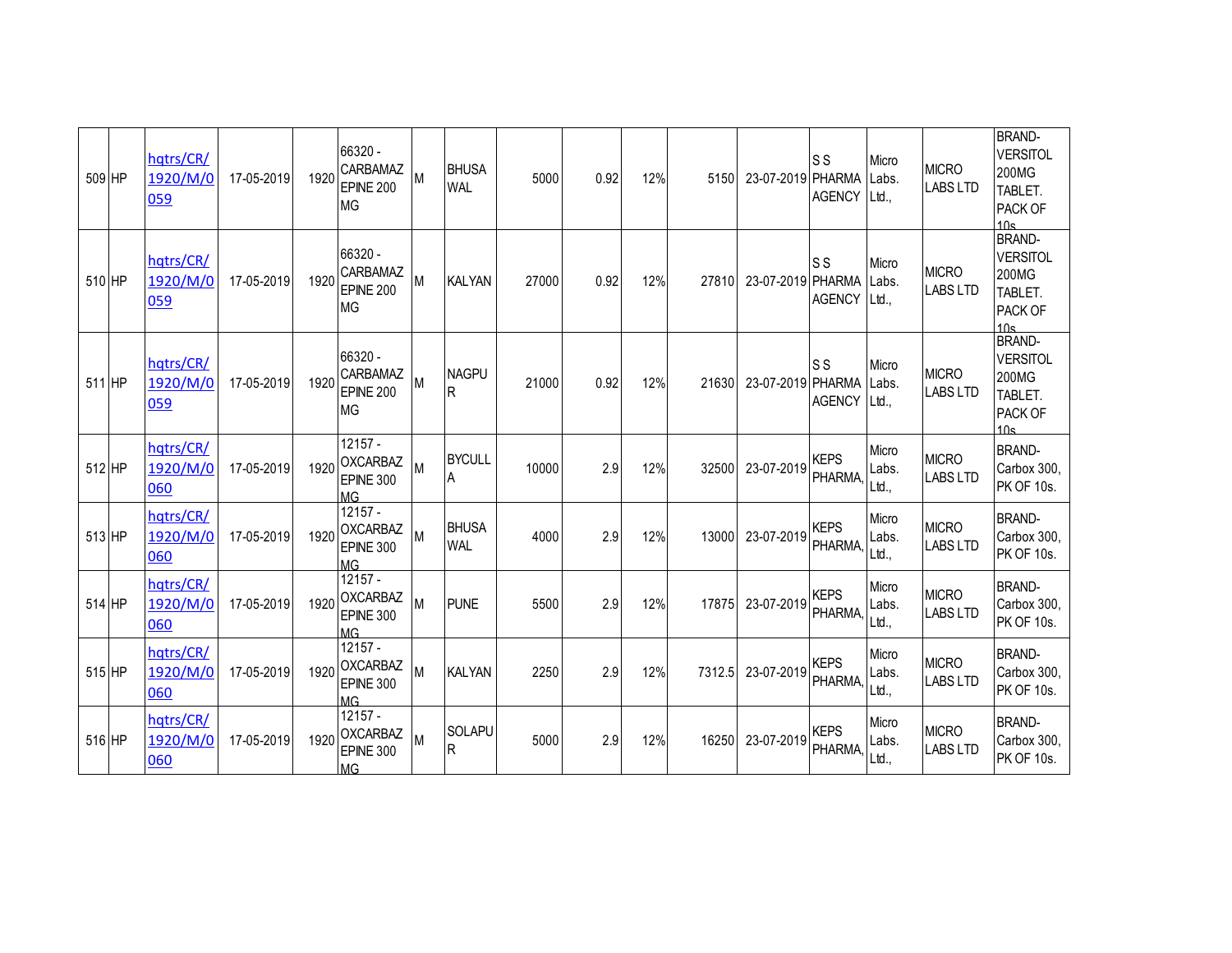| 517 HP | hqtrs/CR/<br>1920/M/0<br>060 | 17-05-2019 | 1920 | $12157 -$<br><b>OXCARBAZ</b><br>EPINE 300<br><b>MG</b>                                                    | M | <b>NAGPU</b><br>R          | 5250 | 2.9 | 12% | 17062.5 | 23-07-2019 | <b>KEPS</b><br>PHARMA,        | Micro<br>Labs.<br>Ltd.,          | <b>MICRO</b><br><b>LABS LTD</b>                                       | <b>BRAND-</b><br>Carbox 300,<br><b>PK OF 10s.</b> |
|--------|------------------------------|------------|------|-----------------------------------------------------------------------------------------------------------|---|----------------------------|------|-----|-----|---------|------------|-------------------------------|----------------------------------|-----------------------------------------------------------------------|---------------------------------------------------|
| 518 HP | hqtrs/CR/<br>1920/M/0<br>061 | 20-05-2019 | 1920 | 10522 -<br><b>INJ.HYDROX</b><br><b>YPROPYL</b><br><b>METHYLCEL</b><br>LULOSE <sub>2%</sub><br>2 ML(PFS)   | M | <b>BYCULL</b><br>A         | 600  | 55  | 12% | 36960   | 12-07-2019 | <b>SHREE</b><br>PHARMA        | y Ocular<br>Devices<br>(P) Ltd   | Appasam APPASAMY<br><b>OCULAR</b><br><b>DEVICES</b><br><b>PVT LTD</b> | <b>BRAND-</b><br>Appavisc-<br>2ml (PFS).          |
| 519 HP | hqtrs/CR/<br>1920/M/0<br>061 | 20-05-2019 | 1920 | 10522 -<br><b>INJ.HYDROX</b><br><b>YPROPYL</b><br><b>METHYLCEL</b><br>LULOSE <sub>2%</sub><br>2 ML(PFS)   | M | <b>BHUSA</b><br><b>WAL</b> | 500  | 55  | 12% | 30800   | 12-07-2019 | <b>SHREE</b><br><b>PHARMA</b> | y Ocular<br>Devices<br>(P) Ltd   | Appasam APPASAMY<br><b>OCULAR</b><br><b>DEVICES</b><br><b>PVT LTD</b> | <b>BRAND-</b><br>Appavisc-<br>2ml (PFS).          |
| 520 HP | hqtrs/CR/<br>1920/M/0<br>061 | 20-05-2019 | 1920 | $10522 -$<br><b>INJ.HYDROX</b><br><b>YPROPYL</b><br><b>METHYLCEL</b><br>LULOSE <sub>2%</sub><br>2 ML(PFS) | M | <b>PUNE</b>                | 63   | 55  | 12% | 3880.8  | 12-07-2019 | <b>SHREE</b><br><b>PHARMA</b> | y Ocular<br>Devices<br>$(P)$ Ltd | Appasam APPASAMY<br><b>OCULAR</b><br><b>DEVICES</b><br><b>PVT LTD</b> | <b>BRAND-</b><br>Appavisc-<br>2ml (PFS).          |
| 521 HP | hqtrs/CR/<br>1920/M/0<br>061 | 20-05-2019 | 1920 | 10522 -<br><b>INJ.HYDROX</b><br><b>YPROPYL</b><br><b>METHYLCEL</b><br>LULOSE <sub>2%</sub><br>2 ML(PFS)   | M | <b>KALYAN</b>              | 740  | 55  | 12% | 45584   | 12-07-2019 | <b>SHREE</b><br>PHARMA        | y Ocular<br>Devices<br>(P) Ltd   | Appasam APPASAMY<br><b>OCULAR</b><br><b>DEVICES</b><br><b>PVT LTD</b> | <b>BRAND-</b><br>Appavisc-<br>2ml (PFS).          |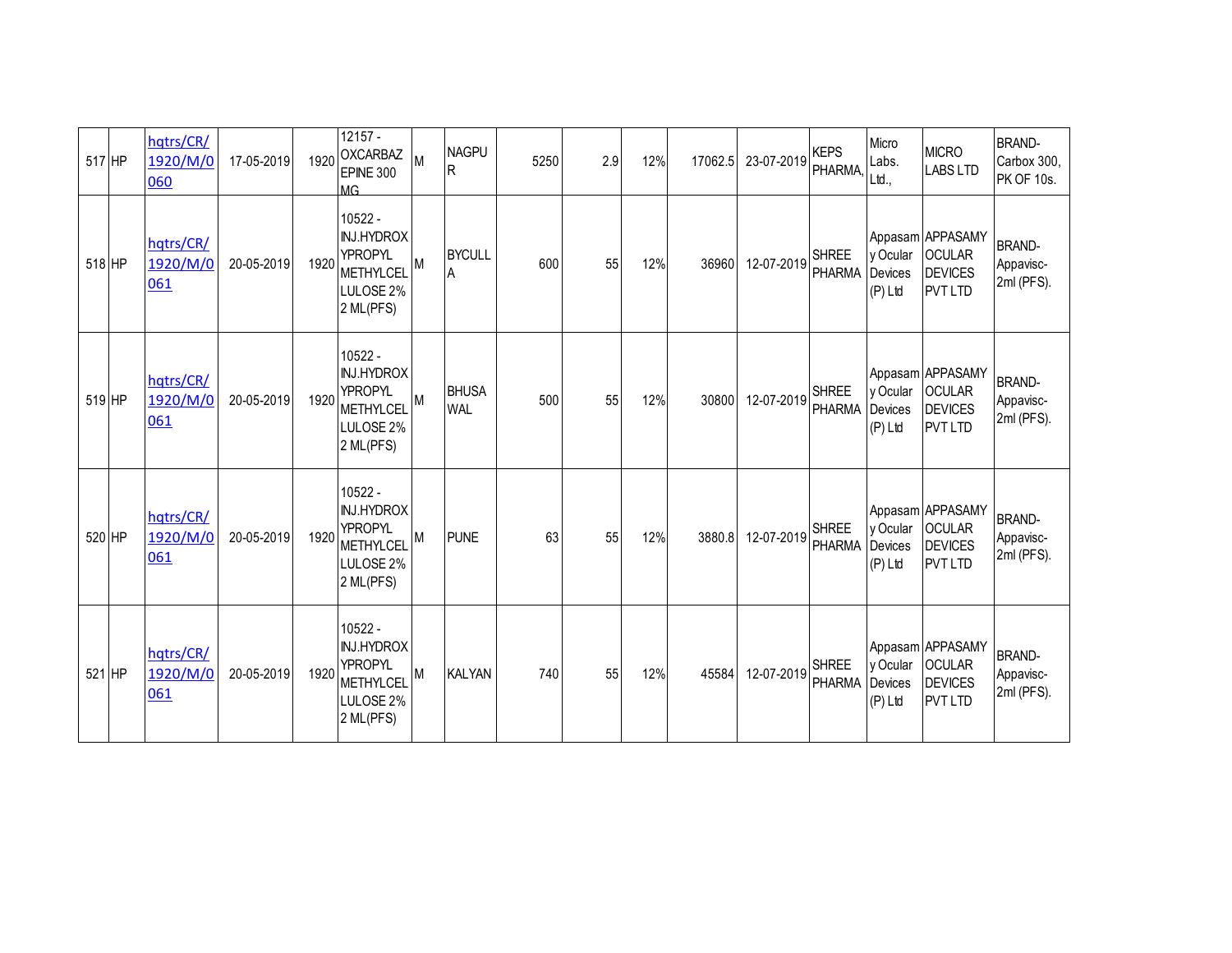| 522 HP | hqtrs/CR/<br>1920/M/0<br>061 | 20-05-2019 | 1920 | 10522 -<br><b>INJ.HYDROX</b><br><b>YPROPYL</b><br>METHYLCEL<br>LULOSE 2%<br>2 ML(PFS)                                                                                                                                             | M | <b>SOLAPU</b><br>R. | 100 | 55 | 12% | 6160 | 12-07-2019 | <b>SHREE</b><br><b>PHARMA</b>  | y Ocular<br>Devices<br>(P) Ltd   | Appasam APPASAMY<br><b>OCULAR</b><br><b>DEVICES</b><br>PVT LTD        | <b>BRAND-</b><br>Appavisc-<br>2ml (PFS).              |
|--------|------------------------------|------------|------|-----------------------------------------------------------------------------------------------------------------------------------------------------------------------------------------------------------------------------------|---|---------------------|-----|----|-----|------|------------|--------------------------------|----------------------------------|-----------------------------------------------------------------------|-------------------------------------------------------|
| 523 HP | hqtrs/CR/<br>1920/M/0<br>061 | 20-05-2019 | 1920 | 10522 -<br><b>INJ.HYDROX</b><br><b>YPROPYL</b><br>METHYLCEL<br>LULOSE 2%<br>2 ML(PFS)                                                                                                                                             | M | <b>NAGPU</b><br>R   | 100 | 55 | 12% | 6160 | 12-07-2019 | <b>SHREE</b><br><b>PHARMA</b>  | y Ocular<br>Devices<br>$(P)$ Ltd | Appasam APPASAMY<br><b>OCULAR</b><br><b>DEVICES</b><br><b>PVT LTD</b> | <b>BRAND-</b><br>Appavisc-<br>2ml (PFS).              |
| 524 HP | hqtrs/CR/<br>1920/M/0<br>062 | 20-05-2019 |      | 76593 -<br><b>MOISOL</b><br>(HYDROXYP<br><b>ROPYL</b><br>METHYLCEL<br>LULOSE<br>$0.7% +$<br><b>BORAX</b><br>1920 0.19% +<br><b>BORIC ACID</b><br>$0.19% +$<br>SOD. CHL.<br>$0.45% +$<br>POT. CHL.<br>$0.37% +$<br>BENZAL.<br>CHL. | M | <b>PUNE</b>         | 300 | 14 | 12% | 4704 | 27-07-2019 | <b>KEPS</b><br>PHARMA, Limited | <b>FDC</b>                       | FDC LTD                                                               | <b>BARAND-</b><br>MOISOL EYE<br>DROP. PACK<br>OF 5ML. |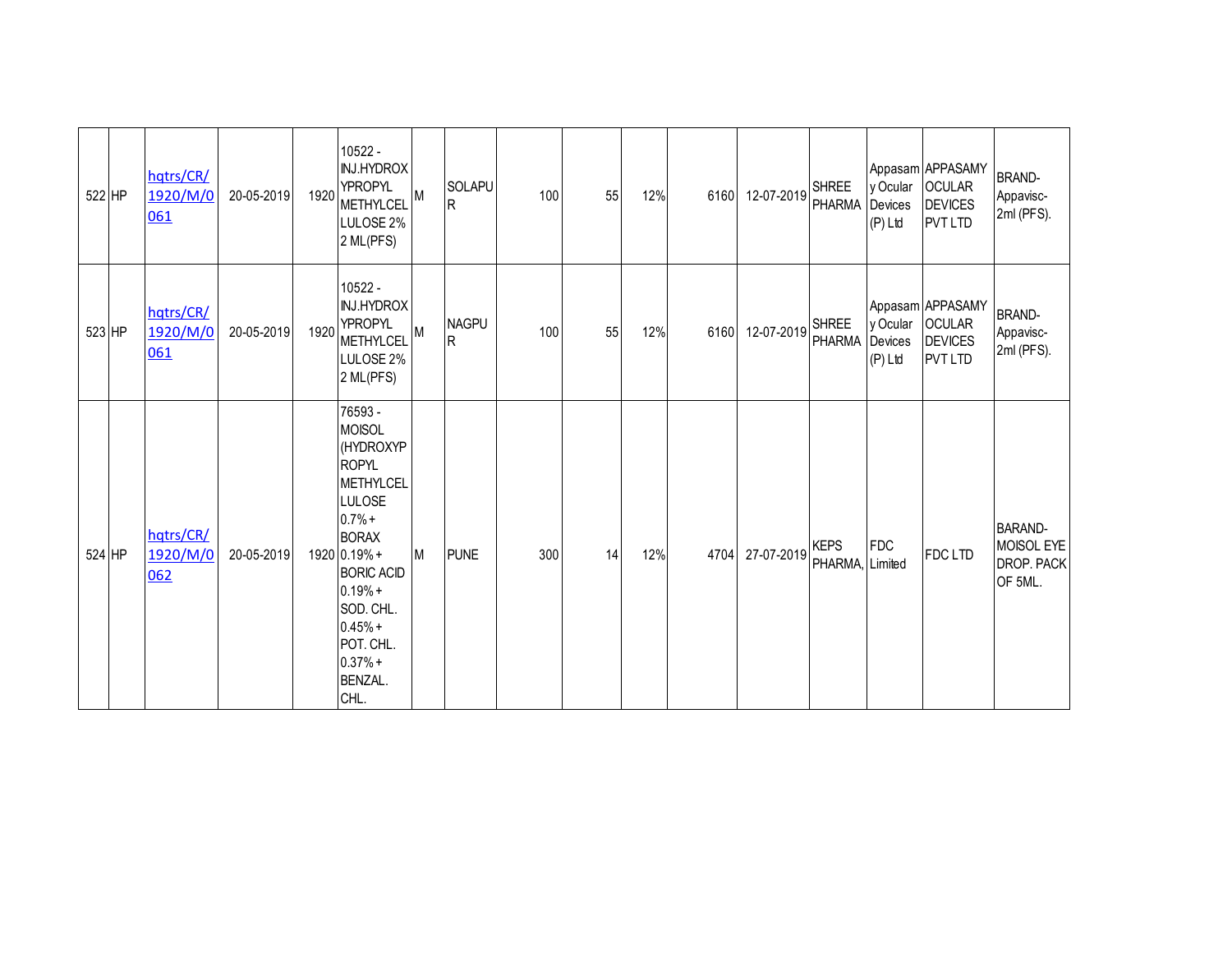| 525 HP | hqtrs/CR/<br>1920/M/0<br>062 | 20-05-2019 | 76593 -<br><b>MOISOL</b><br>(HYDROXYP<br><b>ROPYL</b><br><b>METHYLCEL</b><br><b>LULOSE</b><br>$0.7% +$<br><b>BORAX</b><br>1920 0.19% +<br><b>BORIC ACID</b><br>$0.19% +$<br>SOD. CHL.<br>$0.45% +$<br>POT. CHL.<br>$0.37% +$<br>BENZAL.<br>CHL. | M | <b>KALYAN</b>            | 6080 | 14 | 12% | 95334.4 | 27-07-2019 | <b>KEPS</b><br>PHARMA, Limited | FDC | <b>FDCLTD</b> | <b>BARAND-</b><br>MOISOL EYE<br>DROP. PACK<br>OF 5ML. |
|--------|------------------------------|------------|-------------------------------------------------------------------------------------------------------------------------------------------------------------------------------------------------------------------------------------------------|---|--------------------------|------|----|-----|---------|------------|--------------------------------|-----|---------------|-------------------------------------------------------|
| 526 HP | hqtrs/CR/<br>1920/M/0<br>062 | 20-05-2019 | 76593 -<br><b>MOISOL</b><br>(HYDROXYP<br><b>ROPYL</b><br>METHYLCEL<br><b>LULOSE</b><br>$0.7% +$<br><b>BORAX</b><br>1920 0.19% +<br><b>BORIC ACID</b><br>$0.19% +$<br>SOD. CHL.<br>$0.45% +$<br>POT. CHL.<br>$0.37% +$<br>BENZAL.<br>CHL.        | M | SOLAPU<br>$\overline{R}$ | 540  | 14 | 12% | 8467.2  | 27-07-2019 | <b>KEPS</b><br>PHARMA, Limited | FDC | <b>FDCLTD</b> | <b>BARAND-</b><br>MOISOL EYE<br>DROP. PACK<br>OF 5ML. |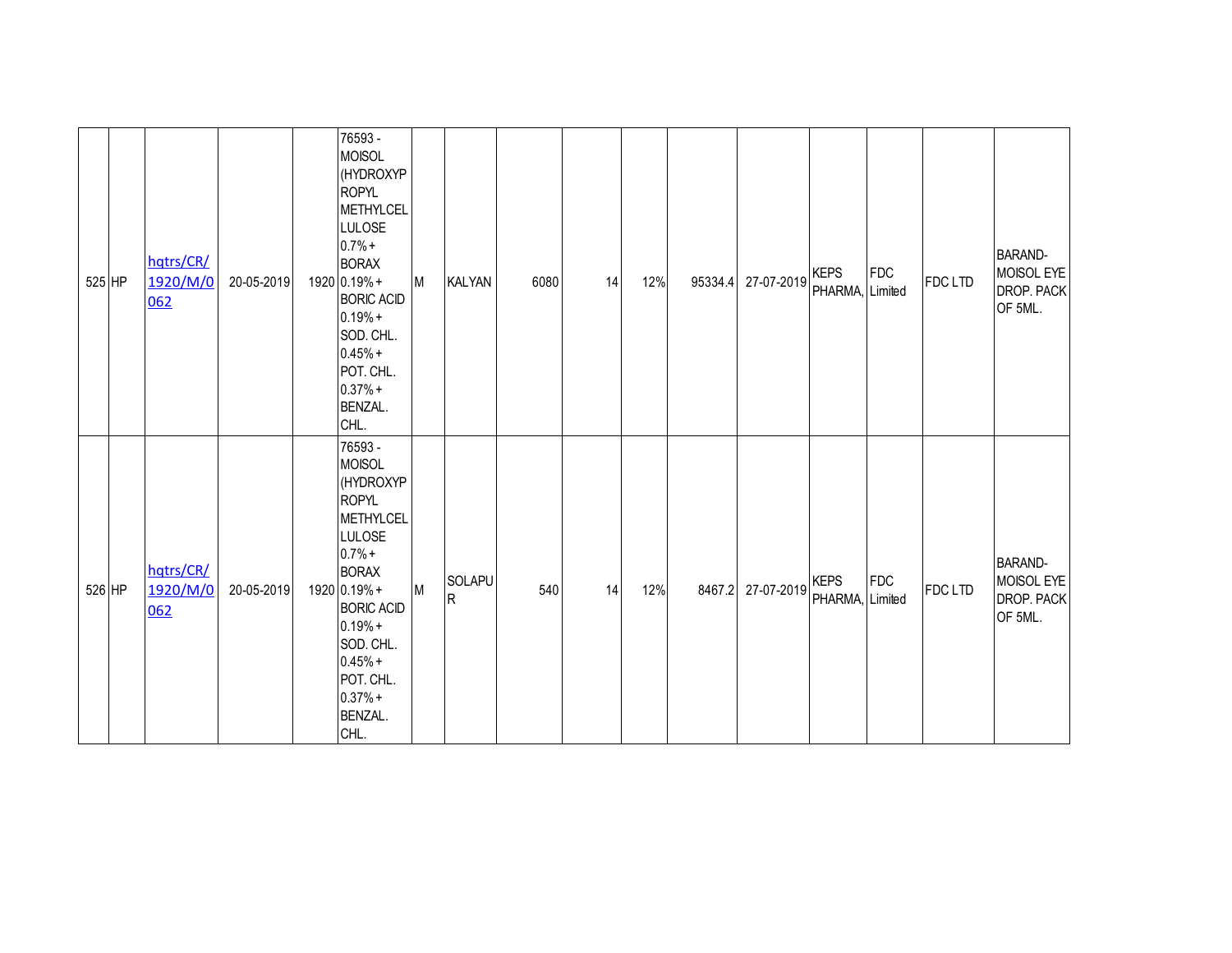| 527 HP | hqtrs/CR/<br>1920/M/0<br>062 | 20-05-2019 | 76593 -<br><b>MOISOL</b><br>(HYDROXYP<br><b>ROPYL</b><br><b>METHYLCEL</b><br><b>LULOSE</b><br>$0.7% +$<br><b>BORAX</b><br>1920 0.19% +<br><b>BORIC ACID</b><br>$0.19% +$<br>SOD. CHL.<br>$0.45% +$<br>POT. CHL.<br>$0.37% +$<br>BENZAL.<br>CHL. | M | <b>NAGPU</b><br>R  | 740   | 14   | 12% |       | 11603.2 27-07-2019 | <b>KEPS</b><br>PHARMA, Limited   | <b>FDC</b>           | FDC LTD                            | <b>BARAND-</b><br>MOISOL EYE<br>DROP. PACK<br>OF 5ML.                                                                                                                |
|--------|------------------------------|------------|-------------------------------------------------------------------------------------------------------------------------------------------------------------------------------------------------------------------------------------------------|---|--------------------|-------|------|-----|-------|--------------------|----------------------------------|----------------------|------------------------------------|----------------------------------------------------------------------------------------------------------------------------------------------------------------------|
| 528 HP | hqtrs/CR/<br>1920/M/0<br>063 | 21-05-2019 | 64120 -<br>1920 FOLIC ACID<br>5 MG                                                                                                                                                                                                              | M | <b>BYCULL</b><br>Α | 43000 | 0.24 | 12% | 11610 | 27-07-2019 MEDICUS | M <sub>H</sub><br><b>PVT LTD</b> | Unicure<br>India Ltd | <b>UNICURE</b><br><b>INDIA LTD</b> | <b>BRAND-</b><br>CURECID.<br>30% Option<br>Clause<br>against PO<br>No.<br>hqtrs/CR/181<br>9/M/0137<br>Dated<br>03/08/2018.<br>Finance<br>Concurrence<br>dt 15/05/19. |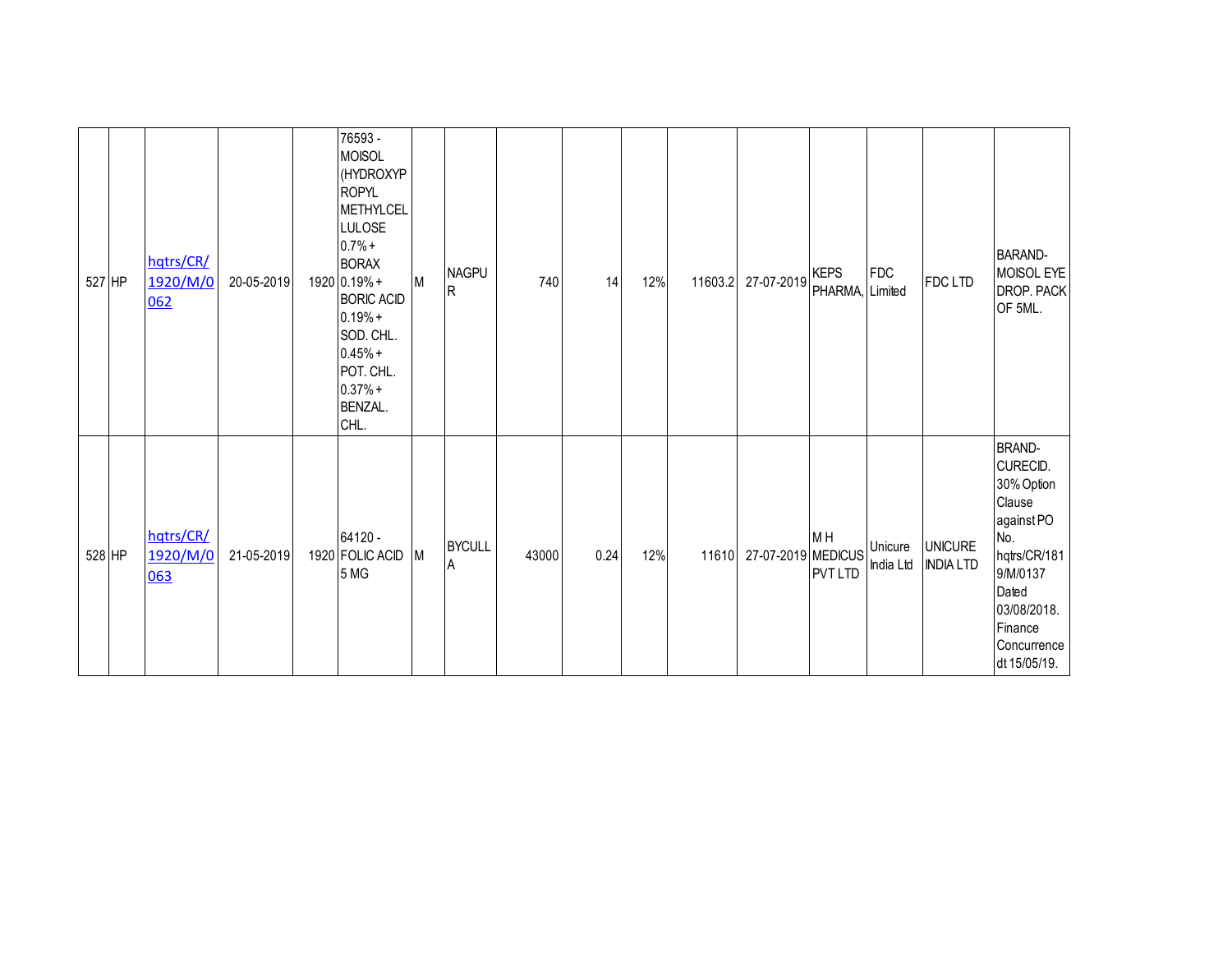| 529 HP | hqtrs/CR/<br>1920/M/0<br>063 | 21-05-2019 | 64120 -<br>1920 FOLIC ACID<br>5 MG | М | <b>KALYAN</b> | 29000 | 0.24 | 12% | 7830   | 27-07-2019 MEDICUS | M <sub>H</sub><br><b>PVT LTD</b> | Unicure<br>India Ltd | <b>UNICURE</b><br><b>INDIA LTD</b> | <b>BRAND-</b><br>CURECID.<br>30% Option<br>Clause<br>against PO<br>No.<br>hqtrs/CR/181<br>9/M/0137<br>Dated<br>03/08/2018.<br>Finance<br>Concurrence<br>dt 15/05/19. |
|--------|------------------------------|------------|------------------------------------|---|---------------|-------|------|-----|--------|--------------------|----------------------------------|----------------------|------------------------------------|----------------------------------------------------------------------------------------------------------------------------------------------------------------------|
| 530 HP | hqtrs/CR/<br>1920/M/0<br>063 | 21-05-2019 | 64120 -<br>1920 FOLIC ACID<br>5 MG | М | SOLAPU<br>R   | 10350 | 0.24 | 12% | 2794.5 | 27-07-2019 MEDICUS | M <sub>H</sub><br><b>PVT LTD</b> | Unicure<br>India Ltd | <b>UNICURE</b><br><b>INDIA LTD</b> | <b>BRAND-</b><br>CURECID.<br>30% Option<br>Clause<br>against PO<br>No.<br>hqtrs/CR/181<br>9/M/0137<br>Dated<br>03/08/2018.<br>Finance<br>Concurrence<br>dt 15/05/19. |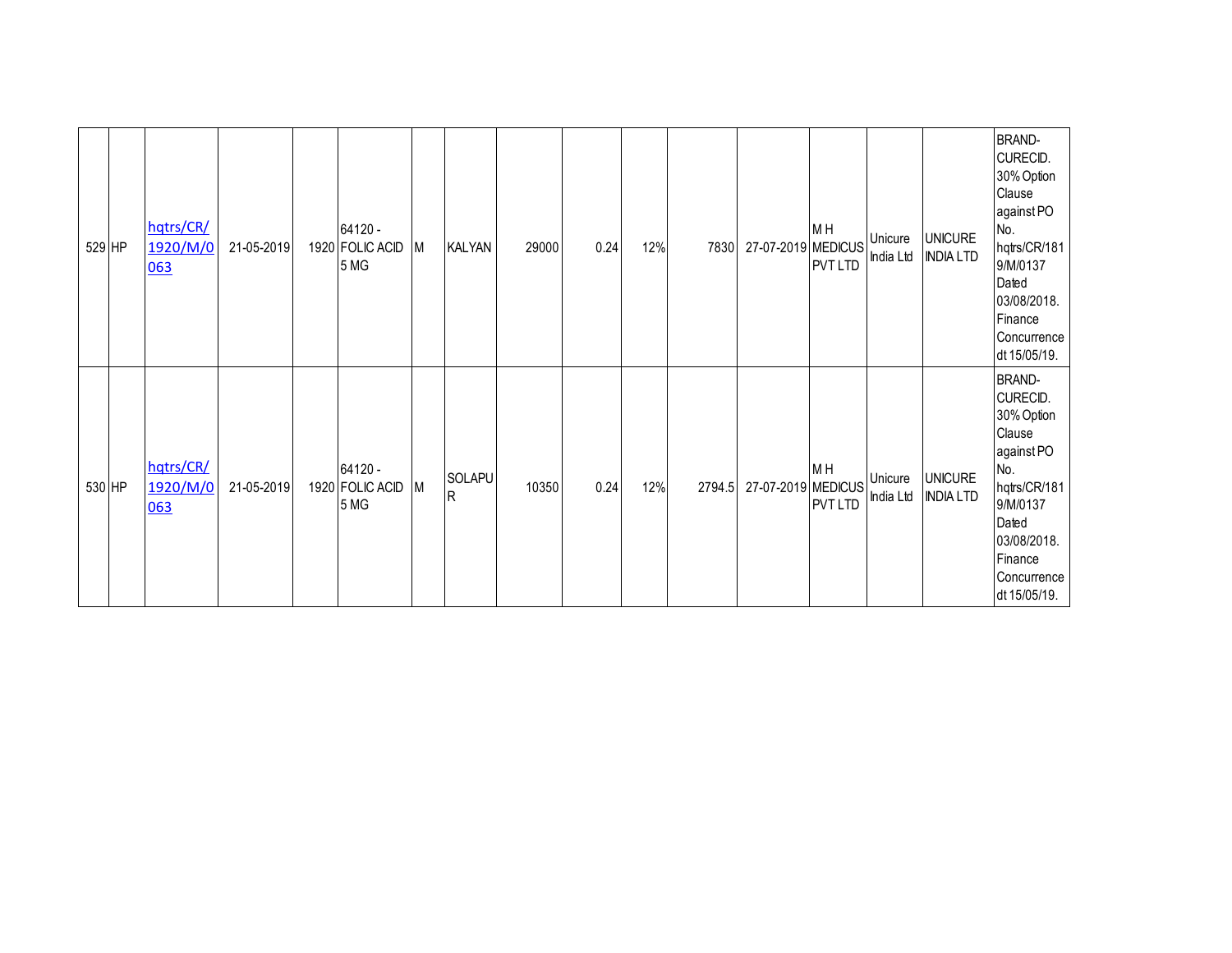| 531 HP | hqtrs/CR/<br>1920/M/0<br>063 | 21-05-2019 | 64120 -<br>1920 FOLIC ACID<br>5 MG | M | <b>NAGPU</b><br>R  | 55515 | 0.24 | 12% | 14989.05 | 27-07-2019 MEDICUS | M <sub>H</sub><br><b>PVT LTD</b> | Unicure<br>India Ltd    | <b>UNICURE</b><br><b>INDIA LTD</b> | <b>BRAND-</b><br>CURECID.<br>30% Option<br>Clause<br>against PO<br>No.<br>hqtrs/CR/181<br>9/M/0137<br>Dated<br>03/08/2018.<br>Finance<br>Concurrence<br>dt 15/05/19. |
|--------|------------------------------|------------|------------------------------------|---|--------------------|-------|------|-----|----------|--------------------|----------------------------------|-------------------------|------------------------------------|----------------------------------------------------------------------------------------------------------------------------------------------------------------------|
| 532 HP | hqtrs/CR/<br>1920/M/0<br>064 | 21-05-2019 | 64120 -<br>1920 FOLIC ACID<br>5 MG | М | <b>BYCULL</b><br>A | 30990 | 0.75 | 12% | 26031.6  | 27-07-2019 ENTERP  | <b>RISES</b>                     | Cadila<br>e Limited Ltd | Zydus<br>Healthcar Healthcare      | <b>BRAND-FOL</b><br>5 TABLETS.<br>PACK OF<br>30s.<br>Remaining<br>Qty after 30%<br>Option<br>Clause PO<br>No.<br>hqtrs/CR/192<br>0/M/0063<br>Dated<br>21/05/2019.    |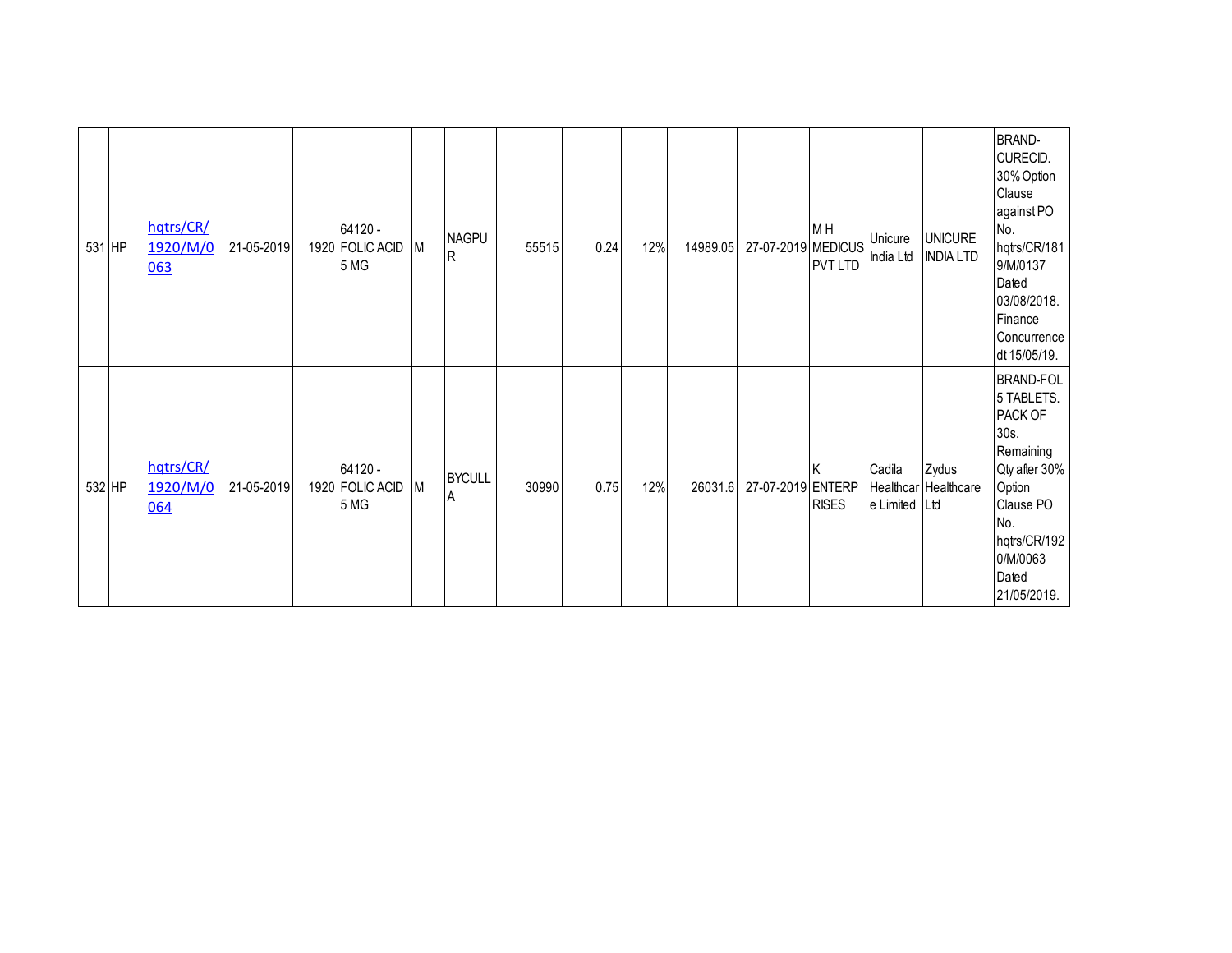|        | 533 HP | hqtrs/CR/<br>1920/M/0<br>064 | 21-05-2019 | 64120 -<br>1920 FOLIC ACID<br>5 MG      | M         | <b>KALYAN</b>       | 9000  | 0.75 | 12% | 7560    | 27-07-2019 ENTERP | <b>RISES</b> | Cadila<br>e Limited   Ltd | Zydus<br>Healthcar Healthcare                                                 | <b>BRAND-FOL</b><br>5 TABLETS.<br>PACK OF<br>30s.<br>Remaining<br>Qty after 30%<br>Option<br>Clause PO<br>No.<br>hqtrs/CR/192<br>0/M/0063<br>Dated<br>21/05/2019. |
|--------|--------|------------------------------|------------|-----------------------------------------|-----------|---------------------|-------|------|-----|---------|-------------------|--------------|---------------------------|-------------------------------------------------------------------------------|-------------------------------------------------------------------------------------------------------------------------------------------------------------------|
| 534 HP |        | hqtrs/CR/<br>1920/M/0<br>064 | 21-05-2019 | 64120 -<br>1920 FOLIC ACID<br>5 MG      | <b>IM</b> | <b>NAGPU</b><br>IR. | 83430 | 0.75 | 12% | 70081.2 | 27-07-2019 ENTERP | <b>RISES</b> | Cadila<br>e Limited Ltd   | Zydus<br>Healthcar Healthcare                                                 | <b>BRAND-FOL</b><br>5 TABLETS.<br>PACK OF<br>30s.<br>Remaining<br>Qty after 30%<br>Option<br>Clause PO<br>No.<br>hqtrs/CR/192<br>0/M/0063<br>Dated<br>21/05/2019. |
|        | 535 HP | hqtrs/CR/<br>1920/M/0<br>065 | 22-05-2019 | 20025 -<br>1920 DABIGATRA M<br>N 110 MG |           | <b>BYCULL</b><br>Α  | 29000 | 9.98 | 12% | 324220  | 27-07-2019 ENTERP | <b>RISES</b> | Mankind<br>Pharma<br>Ltd  | <b>OPTIMUS</b><br><b>PHARMA</b><br>PVT LTD,<br>DIST.<br>SANGARED<br><b>DV</b> | <b>BRAND-</b><br><b>DABIGREAT</b><br><b>110. PACK</b><br>OF 10s.                                                                                                  |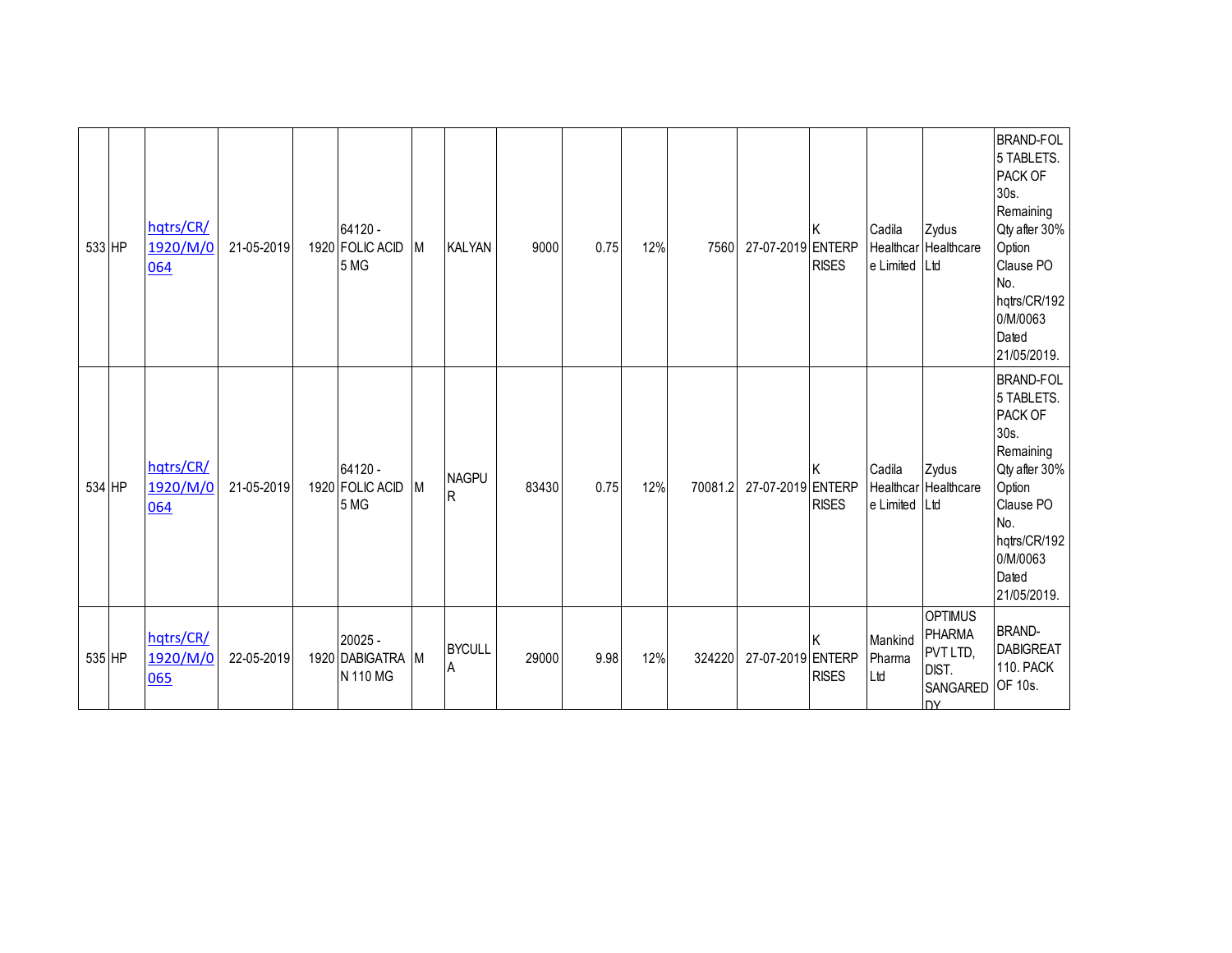| 536 HP | hqtrs/CR/<br>1920/M/0<br>065 | 22-05-2019 |      | 20025 -<br>1920 DABIGATRA M<br>N 110 MG              |     | <b>KALYAN</b>              | 4050  | 9.98 | 12% | 45279  | 27-07-2019 ENTERP | <b>RISES</b>                  | Mankind<br>Pharma<br>Ltd | <b>OPTIMUS</b><br><b>PHARMA</b><br>PVT LTD,<br>DIST.<br>SANGARED<br><b>DY</b> | <b>BRAND-</b><br><b>DABIGREAT</b><br><b>110. PACK</b><br>OF 10s.                                                                                                  |
|--------|------------------------------|------------|------|------------------------------------------------------|-----|----------------------------|-------|------|-----|--------|-------------------|-------------------------------|--------------------------|-------------------------------------------------------------------------------|-------------------------------------------------------------------------------------------------------------------------------------------------------------------|
| 537 HP | hqtrs/CR/<br>1920/S/0<br>033 | 22-05-2019 | 1920 | 80298 -<br><b>DISPOSABL</b><br>E-I.V.SETS<br>STERILE | ls. | <b>BYCULL</b><br>A         | 40000 | 3.75 | 12% | 168000 | 21-05-2020        | <b>SHREE</b><br>PHARMA        |                          | SAFEGUAR<br>D                                                                 | <b>BRAND-</b><br>TRYFLEX.<br>DELIVERY:A<br>S AND<br><b>WHEN</b><br><b>REQUIRED</b><br><b>BY</b><br><b>CONSIGNEE</b><br>UPTO <sub>1</sub><br>YEAR FROM<br>PO DATE. |
| 538 HP | hqtrs/CR/<br>1920/S/0<br>033 | 22-05-2019 | 1920 | 80298 -<br><b>DISPOSABL</b><br>E-I.V.SETS<br>STERILE | S   | <b>BHUSA</b><br><b>WAL</b> | 24000 | 3.75 | 12% | 100800 | 21-05-2020        | <b>SHREE</b><br><b>PHARMA</b> |                          | <b>SAFEGUAR</b><br>D                                                          | <b>BRAND-</b><br>TRYFLEX.<br>DELIVERY:A<br><b>SAND</b><br><b>WHEN</b><br><b>REQUIRED</b><br><b>BY</b><br><b>CONSIGNEE</b><br>UPTO 1<br>YEAR FROM<br>PO DATE.      |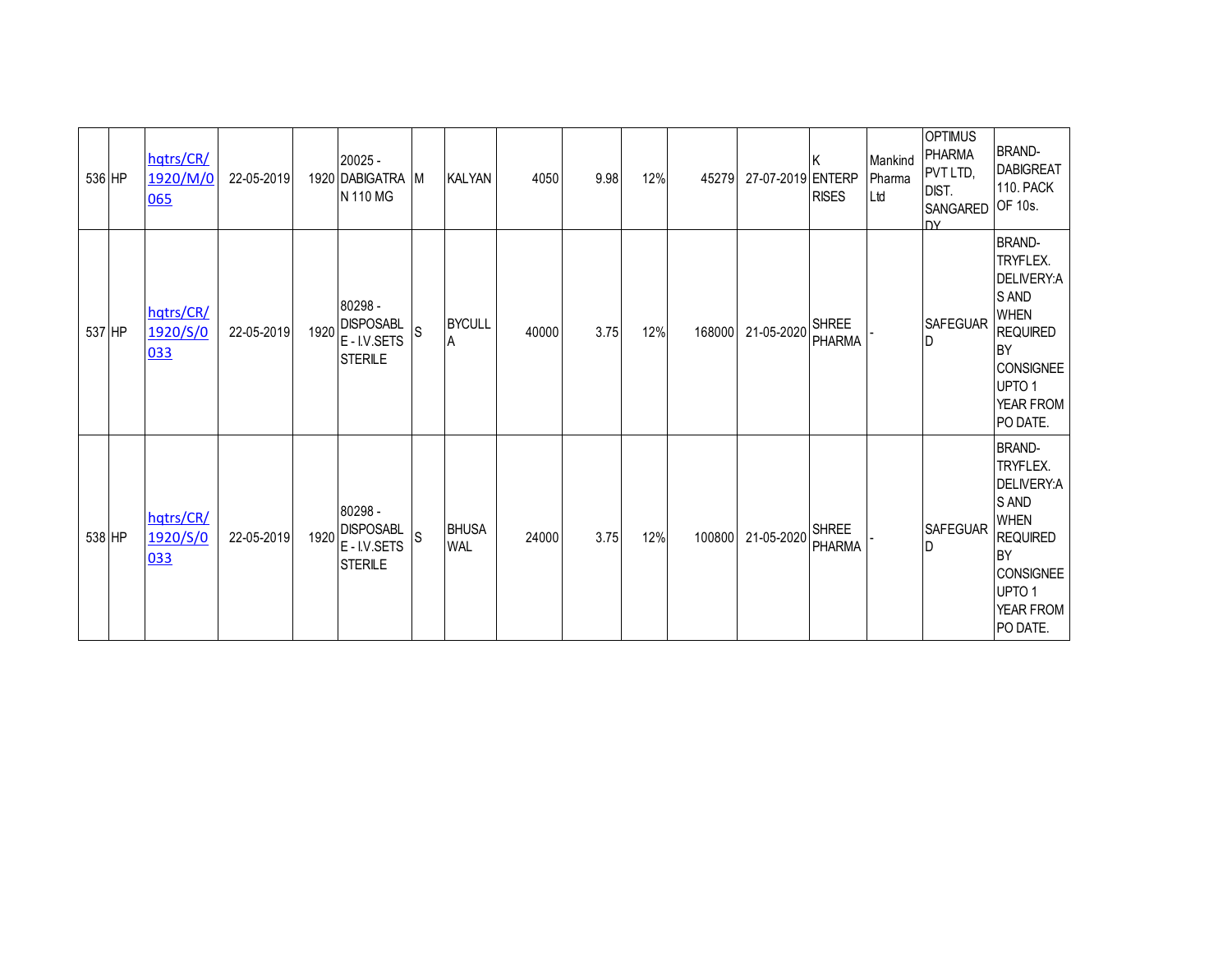| 539 HP | hqtrs/CR/<br>1920/S/0<br>033 | 22-05-2019 | 1920 | 80298 -<br><b>DISPOSABL</b><br>E-I.V.SETS<br><b>STERILE</b> | S | <b>KALYAN</b>     | 13084 | 3.75 | 12% | 54952.8 | 21-05-2020 | <b>SHREE</b><br><b>PHARMA</b> | <b>SAFEGUAR</b><br>D | <b>BRAND-</b><br>TRYFLEX.<br>DELIVERY:A<br>S AND<br><b>WHEN</b><br><b>REQUIRED</b><br><b>BY</b><br><b>CONSIGNEE</b><br>UPTO <sub>1</sub><br>YEAR FROM<br>PO DATE. |
|--------|------------------------------|------------|------|-------------------------------------------------------------|---|-------------------|-------|------|-----|---------|------------|-------------------------------|----------------------|-------------------------------------------------------------------------------------------------------------------------------------------------------------------|
| 540 HP | hqtrs/CR/<br>1920/S/0<br>033 | 22-05-2019 | 1920 | 80298 -<br><b>DISPOSABL</b><br>E-I.V.SETS<br>STERILE        | S | SOLAPU<br>R.      | 3500  | 3.75 | 12% | 14700   | 21-05-2020 | <b>SHREE</b><br><b>PHARMA</b> | <b>SAFEGUAR</b><br>D | <b>BRAND-</b><br>TRYFLEX.<br>DELIVERY:A<br>S AND<br><b>WHEN</b><br><b>REQUIRED</b><br><b>BY</b><br><b>CONSIGNEE</b><br>UPTO <sub>1</sub><br>YEAR FROM<br>PO DATE. |
| 541 HP | hqtrs/CR/<br>1920/S/0<br>033 | 22-05-2019 | 1920 | 80298 -<br><b>DISPOSABL</b><br>E-I.V.SETS<br><b>STERILE</b> | S | <b>NAGPU</b><br>R | 15000 | 3.75 | 12% | 63000   | 21-05-2020 | <b>SHREE</b><br><b>PHARMA</b> | <b>SAFEGUAR</b><br>D | <b>BRAND-</b><br>TRYFLEX.<br>DELIVERY:A<br>S AND<br><b>WHEN</b><br><b>REQUIRED</b><br><b>BY</b><br><b>CONSIGNEE</b><br>UPTO <sub>1</sub><br>YEAR FROM<br>PO DATE. |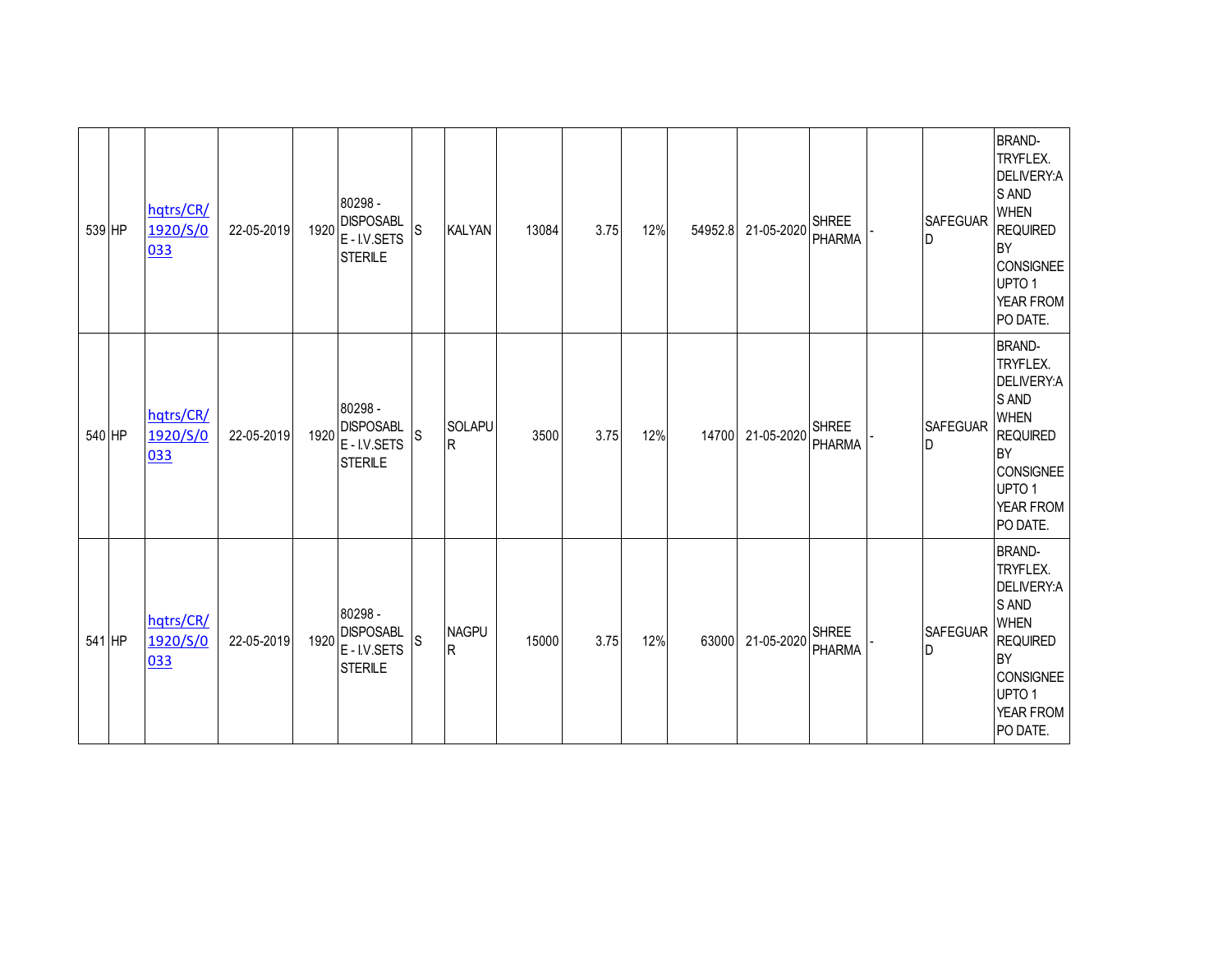| 542 HP | hqtrs/CR/<br>1920/S/0<br>034 | 22-05-2019 | 1920 | 12988 -<br><b>HOLLOW</b><br><b>FIBER LOW</b><br><b>FLUX</b><br><b>DIALYZER</b><br>(POLYSULP<br>HONE-<br>1.8M2, UF.<br><b>COEFICIENT</b><br>$>=18ML$<br>/H/MMHG,<br>Ko>=848).    | $\mathsf{S}% _{T}=\mathsf{S}_{T}\!\left( a,b\right) ,\ \mathsf{S}_{T}=\mathsf{S}_{T}\!\left( a,b\right) ,\ \mathsf{S}_{T}=\mathsf{S}_{T}\!\left( a,b\right) ,\ \mathsf{S}_{T}=\mathsf{S}_{T}\!\left( a,b\right) ,\ \mathsf{S}_{T}=\mathsf{S}_{T}\!\left( a,b\right) ,\ \mathsf{S}_{T}=\mathsf{S}_{T}\!\left( a,b\right) ,\ \mathsf{S}_{T}=\mathsf{S}_{T}\!\left( a,b\right) ,\ \mathsf{S}_{T}=\mathsf{S}_{T}\!\left( a,b\right) ,\ \mathsf{S}_{T}=\math$ | <b>BYCULL</b><br>A | 340 | 589    | 5%  | 210273   | 21-05-2020 DISTRIBU | <b>GEETAI</b><br><b>TORS</b>                                     | MEDITECH<br><b>DEVICES</b><br><b>PVT LTD</b>     | BRAND-Dura-<br>flow.<br>DELIVERY:A<br><b>SAND</b><br><b>WHEN</b><br><b>REQUIRED</b><br><b>BY</b><br><b>CONSIGNEE</b><br>UPTO <sub>1</sub><br>YEAR FROM<br>PO DATE.   |
|--------|------------------------------|------------|------|---------------------------------------------------------------------------------------------------------------------------------------------------------------------------------|----------------------------------------------------------------------------------------------------------------------------------------------------------------------------------------------------------------------------------------------------------------------------------------------------------------------------------------------------------------------------------------------------------------------------------------------------------|--------------------|-----|--------|-----|----------|---------------------|------------------------------------------------------------------|--------------------------------------------------|----------------------------------------------------------------------------------------------------------------------------------------------------------------------|
| 543 HP | hqtrs/CR/<br>1920/S/0<br>035 | 22-05-2019 | 1920 | $17218 -$<br><b>HOLLOW</b><br><b>FIBER HIGH</b><br><b>FLUX</b><br><b>DIALYZER</b><br><b>IPOLYSULP</b><br>HONE -<br>$1.3M2-UF$<br><b>COEFFICIEN</b><br>$T = > 40.0$<br>ML/H/MMHG | S                                                                                                                                                                                                                                                                                                                                                                                                                                                        | <b>BYCULL</b><br>A | 260 | 558.83 | 12% | 162731.4 | 21-05-2020          | <b>JAINAM</b><br><b>PHARMA</b><br><b>INDIA</b><br><b>PVT LTD</b> | <b>NIPRO</b>                                     | <b>BRAND-</b><br>ELISIO-13H.<br>DELIVERY:A<br>S AND<br><b>WHEN</b><br><b>REQUIRED</b><br><b>BY</b><br><b>CONSIGNEE</b><br>UPTO <sub>1</sub><br>YEAR FROM<br>PO DATE. |
| 544 HP | hqtrs/CR/<br>1920/S/0<br>036 | 22-05-2019 |      | 17600 -<br><b>OXYGEN</b><br><b>FLOWMETE</b><br><b>RWITH</b><br>1920 CALIBRATE<br><b>DVALVE</b><br><b>AND</b><br><b>HUMIDIFIER</b><br><b>BOTTLE</b>                              | <sub>S</sub>                                                                                                                                                                                                                                                                                                                                                                                                                                             | <b>BYCULL</b><br>A | 15  | 799    | 12% | 13423.2  | 21-05-2020 DISTRIBU | <b>GEETAI</b><br><b>TORS</b>                                     | Life-O-Line<br>Technologie REQUIRED<br>${\bf S}$ | BRAND-Life-<br>O-Line.<br>DELIVERY:A<br>S AND<br><b>WHEN</b><br><b>BY</b><br><b>CONSIGNEE</b><br>UPTO <sub>1</sub><br>YEAR FROM<br>PO DATE.                          |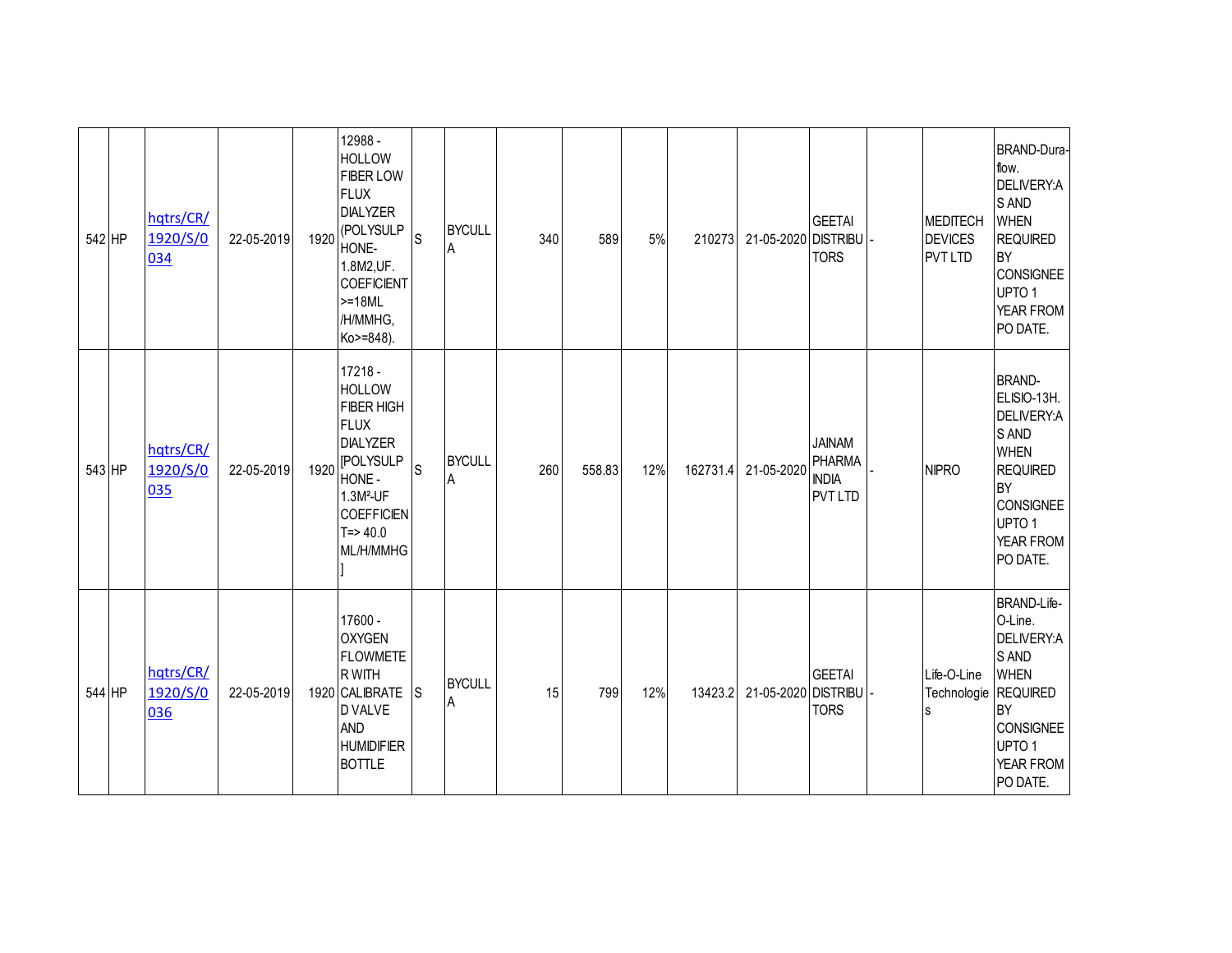| 545 HP | hqtrs/CR/<br>1920/S/0<br>036 | 22-05-2019 | 17600 -<br><b>OXYGEN</b><br><b>FLOWMETE</b><br>R WITH<br>1920 CALIBRATE<br>D VALVE<br><b>AND</b><br><b>HUMIDIFIER</b><br><b>BOTTLE</b>       | <sub>S</sub> | <b>BHUSA</b><br><b>WAL</b> | 15 | 799 | 12% | 13423.2 | 21-05-2020 DISTRIBU | <b>GEETAI</b><br><b>TORS</b> | Life-O-Line<br>Technologie REQUIRED<br>s | <b>BRAND-Life-</b><br>O-Line.<br>DELIVERY:A<br>S AND<br><b>WHEN</b><br><b>BY</b><br><b>CONSIGNEE</b><br>UPTO <sub>1</sub><br><b>YEAR FROM</b><br>PO DATE. |
|--------|------------------------------|------------|----------------------------------------------------------------------------------------------------------------------------------------------|--------------|----------------------------|----|-----|-----|---------|---------------------|------------------------------|------------------------------------------|-----------------------------------------------------------------------------------------------------------------------------------------------------------|
| 546 HP | hqtrs/CR/<br>1920/S/0<br>036 | 22-05-2019 | 17600 -<br><b>OXYGEN</b><br><b>FLOWMETE</b><br><b>RWITH</b><br>1920 CALIBRATE<br>D VALVE<br><b>AND</b><br><b>HUMIDIFIER</b><br><b>BOTTLE</b> | <b>S</b>     | <b>PUNE</b>                | 15 | 799 | 12% | 13423.2 | 21-05-2020 DISTRIBU | <b>GEETAI</b><br><b>TORS</b> | Life-O-Line<br>Technologie REQUIRED<br>s | BRAND-Life-<br>O-Line.<br>DELIVERY:A<br>S AND<br><b>WHEN</b><br><b>BY</b><br><b>CONSIGNEE</b><br>UPTO <sub>1</sub><br>YEAR FROM<br>PO DATE.               |
| 547 HP | hqtrs/CR/<br>1920/S/0<br>036 | 22-05-2019 | 17600 -<br><b>OXYGEN</b><br><b>FLOWMETE</b><br>R WITH<br>1920 CALIBRATE<br>D VALVE<br><b>AND</b><br><b>HUMIDIFIER</b><br><b>BOTTLE</b>       | ls           | <b>KALYAN</b>              | 15 | 799 | 12% | 13423.2 | 21-05-2020 DISTRIBU | <b>GEETAI</b><br><b>TORS</b> | Life-O-Line<br>Technologie REQUIRED<br>s | <b>BRAND-Life-</b><br>O-Line.<br>DELIVERY:A<br>S AND<br><b>WHEN</b><br><b>BY</b><br><b>CONSIGNEE</b><br>UPTO <sub>1</sub><br>YEAR FROM<br>PO DATE.        |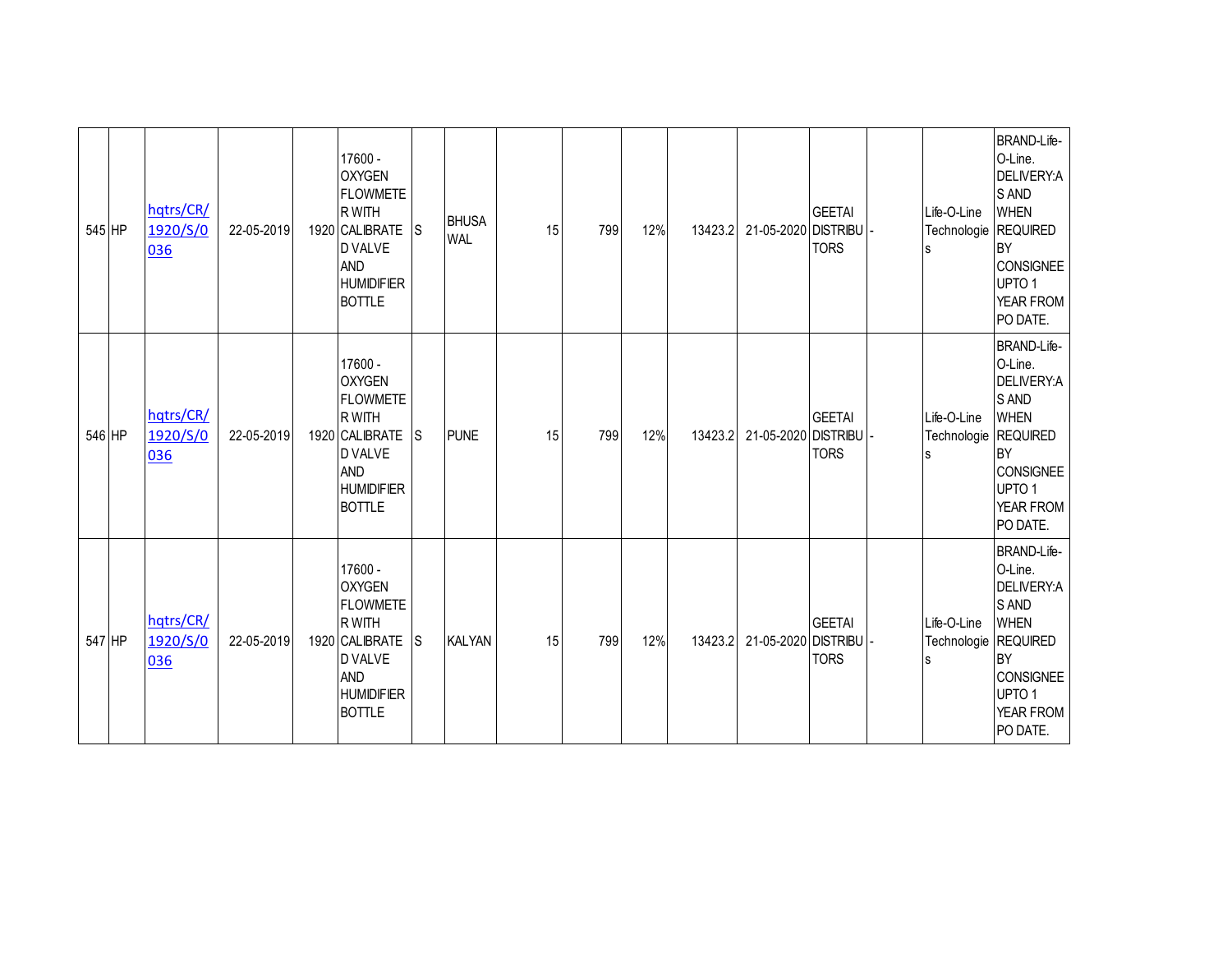| 548 HP | hatrs/CR/<br>1920/M/0<br>066 | 22-05-2019 | 12998 -<br>PALBOCICLI<br>1920 B 125 MG<br>(PALBACE<br>M/S PFIZER)                                                        | <b>IM</b> | <b>BYCULL</b><br>A         | 987  | 3231.29 | 12% | 3571992.5 | 21-05-2020 MS |                                          | Pfizer<br>Limited | Pfizer<br>Manufacturin Delivery: As<br>Deutschland required by<br>GmbH<br>Betriebsstatt consignee<br>e Feriburg<br>(Germany) | <b>BRAND-</b><br>PALBACE<br>125MG.<br>PACK:21s.<br>and when<br>the<br>upto one<br>year from the<br>date of<br>Supply<br>Order. |
|--------|------------------------------|------------|--------------------------------------------------------------------------------------------------------------------------|-----------|----------------------------|------|---------|-----|-----------|---------------|------------------------------------------|-------------------|------------------------------------------------------------------------------------------------------------------------------|--------------------------------------------------------------------------------------------------------------------------------|
| 549 HP | hqtrs/CR/<br>1920/M/0<br>067 | 23-05-2019 | 10183 -<br><b>INSULIN-</b><br><b>HUMAN</b><br>1920 REGULAR<br><b>INSULIN r</b><br><b>DNA ORIGIN</b><br>100IU/ML -<br>3ML | M         | <b>BHUSA</b><br><b>WAL</b> | 500  | 108     | 5%  | 56700     | 29-07-2019    | <b>KEPS</b><br>PHARMA, dt Limited DT LTD |                   | Wockhar WOCKHAR                                                                                                              | <b>BRAND-</b><br>WOSULIN R<br>CARTRIDGE.                                                                                       |
| 550 HP | hatrs/CR/<br>1920/M/0<br>067 | 23-05-2019 | 10183 -<br><b>INSULIN-</b><br><b>HUMAN</b><br>1920 REGULAR<br><b>INSULIN r</b><br><b>DNA ORIGIN</b><br>100IU/ML -<br>3ML | M         | <b>KALYAN</b>              | 1000 | 108     | 5%  | 113400    | 29-07-2019    | <b>KEPS</b><br>PHARMA, dt Limited DT LTD |                   | Wockhar WOCKHAR                                                                                                              | <b>BRAND-</b><br>WOSULIN R<br>CARTRIDGE.                                                                                       |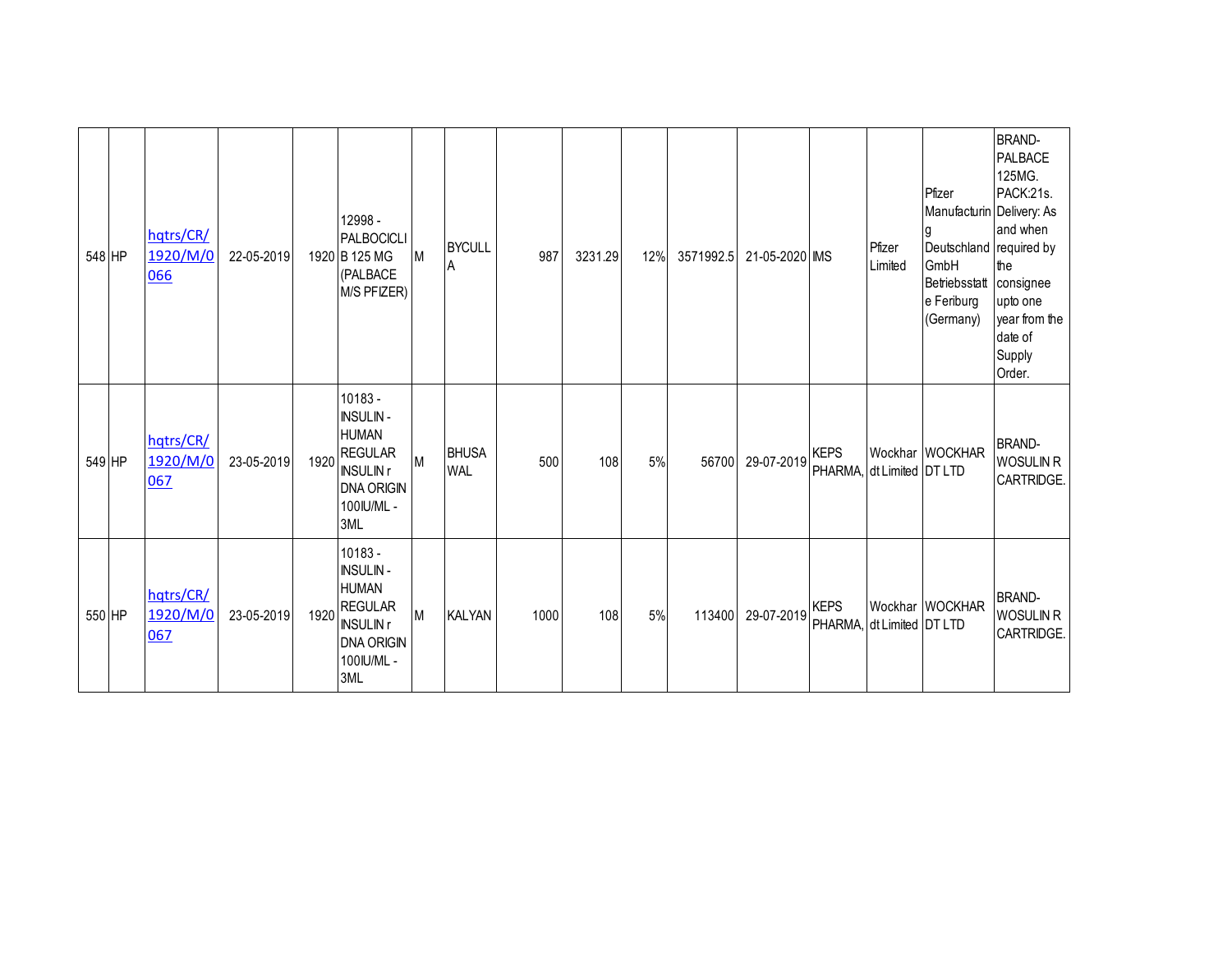| 551 HP | hqtrs/CR/<br>1920/M/0<br>067 | 23-05-2019 | 1920 | 10183 -<br><b>INSULIN-</b><br><b>HUMAN</b><br><b>REGULAR</b><br><b>INSULIN r</b><br><b>DNA ORIGIN</b><br>100IU/ML -<br>3ML | M | SOLAPU<br>${\sf R}$        | 300   | 108 | 5%  | 34020  | 29-07-2019 | <b>KEPS</b><br>PHARMA, dt Limited DT LTD |                                        | Wockhar WOCKHAR                                         | <b>BRAND-</b><br><b>WOSULIN R</b><br>CARTRIDGE.                                                                                                                                     |
|--------|------------------------------|------------|------|----------------------------------------------------------------------------------------------------------------------------|---|----------------------------|-------|-----|-----|--------|------------|------------------------------------------|----------------------------------------|---------------------------------------------------------|-------------------------------------------------------------------------------------------------------------------------------------------------------------------------------------|
| 552 HP | hqtrs/CR/<br>1920/M/0<br>068 | 22-05-2019 | 1920 | $11512 -$<br><b>NORMAL</b><br>SALINE 100<br><b>ML</b>                                                                      | M | <b>BYCULL</b><br>A         | 10500 | 9.7 | 12% | 114030 | 03-08-2019 | <b>SHREE</b><br><b>PHARMA</b>            | Freseniu<br>s Kabi<br>India Pvt<br>Ltd | <b>FRESENIUS</b><br><b>KABI INDIA</b><br><b>PVT LTD</b> | <b>BRAND-</b><br><b>GENERIC</b><br>(NS). 30%<br>Option<br>Clause<br>against PO<br>No.<br>hqtrs/CR/181<br>9/M/0053<br>Dated<br>22/05/2018.<br>Finance<br>Concurrence<br>dt 21/05/19. |
| 553 HP | hqtrs/CR/<br>1920/M/0<br>068 | 22-05-2019 | 1920 | $11512 -$<br><b>NORMAL</b><br>SALINE 100<br><b>ML</b>                                                                      | M | <b>BHUSA</b><br><b>WAL</b> | 600   | 9.7 | 12% | 6516   | 03-08-2019 | <b>SHREE</b><br><b>PHARMA</b>            | Freseniu<br>s Kabi<br>India Pvt<br>Ltd | <b>FRESENIUS</b><br><b>KABI INDIA</b><br><b>PVT LTD</b> | <b>BRAND-</b><br><b>GENERIC</b><br>(NS). 30%<br>Option<br>Clause<br>against PO<br>No.<br>hqtrs/CR/181<br>9/M/0053<br>Dated<br>22/05/2018.<br>Finance<br>Concurrence<br>dt 21/05/19. |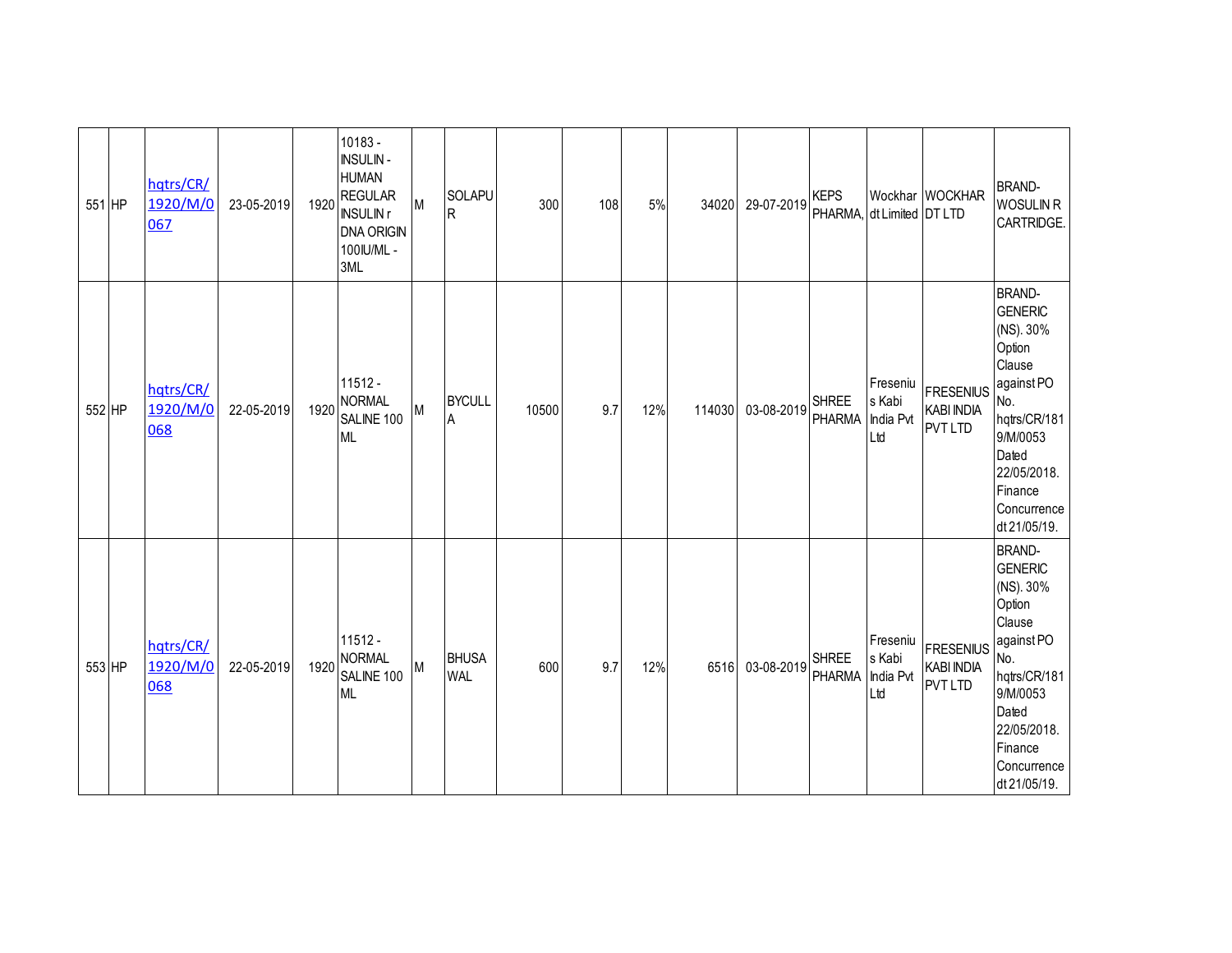| 554 HP | hqtrs/CR/<br>1920/M/0<br>068 | 22-05-2019 | $11512 -$<br>1920 NORMAL<br>SALINE 100<br><b>ML</b> | M         | <b>PUNE</b>   | 750  | 9.7 | 12% | 8145     | 03-08-2019 | <b>SHREE</b><br>PHARMA | Freseniu<br>s Kabi<br>India Pvt<br>Ltd | <b>FRESENIUS</b><br><b>KABI INDIA</b><br><b>PVT LTD</b> | <b>BRAND-</b><br><b>GENERIC</b><br>(NS). 30%<br>Option<br>Clause<br>against PO<br>No.<br>hqtrs/CR/181<br>9/M/0053<br>Dated<br>22/05/2018.<br>Finance<br>Concurrence<br>dt 21/05/19. |
|--------|------------------------------|------------|-----------------------------------------------------|-----------|---------------|------|-----|-----|----------|------------|------------------------|----------------------------------------|---------------------------------------------------------|-------------------------------------------------------------------------------------------------------------------------------------------------------------------------------------|
| 555 HP | hqtrs/CR/<br>1920/M/0<br>068 | 22-05-2019 | $11512 -$<br>1920 NORMAL<br>SALINE 100<br><b>ML</b> | ${\sf M}$ | <b>KALYAN</b> | 1158 | 9.7 | 12% | 12575.88 | 03-08-2019 | SHREE<br>PHARMA        | Freseniu<br>s Kabi<br>India Pvt<br>Ltd | <b>FRESENIUS</b><br><b>KABI INDIA</b><br><b>PVT LTD</b> | <b>BRAND-</b><br><b>GENERIC</b><br>(NS). 30%<br>Option<br>Clause<br>against PO<br>No.<br>hqtrs/CR/181<br>9/M/0053<br>Dated<br>22/05/2018.<br>Finance<br>Concurrence<br>dt 21/05/19. |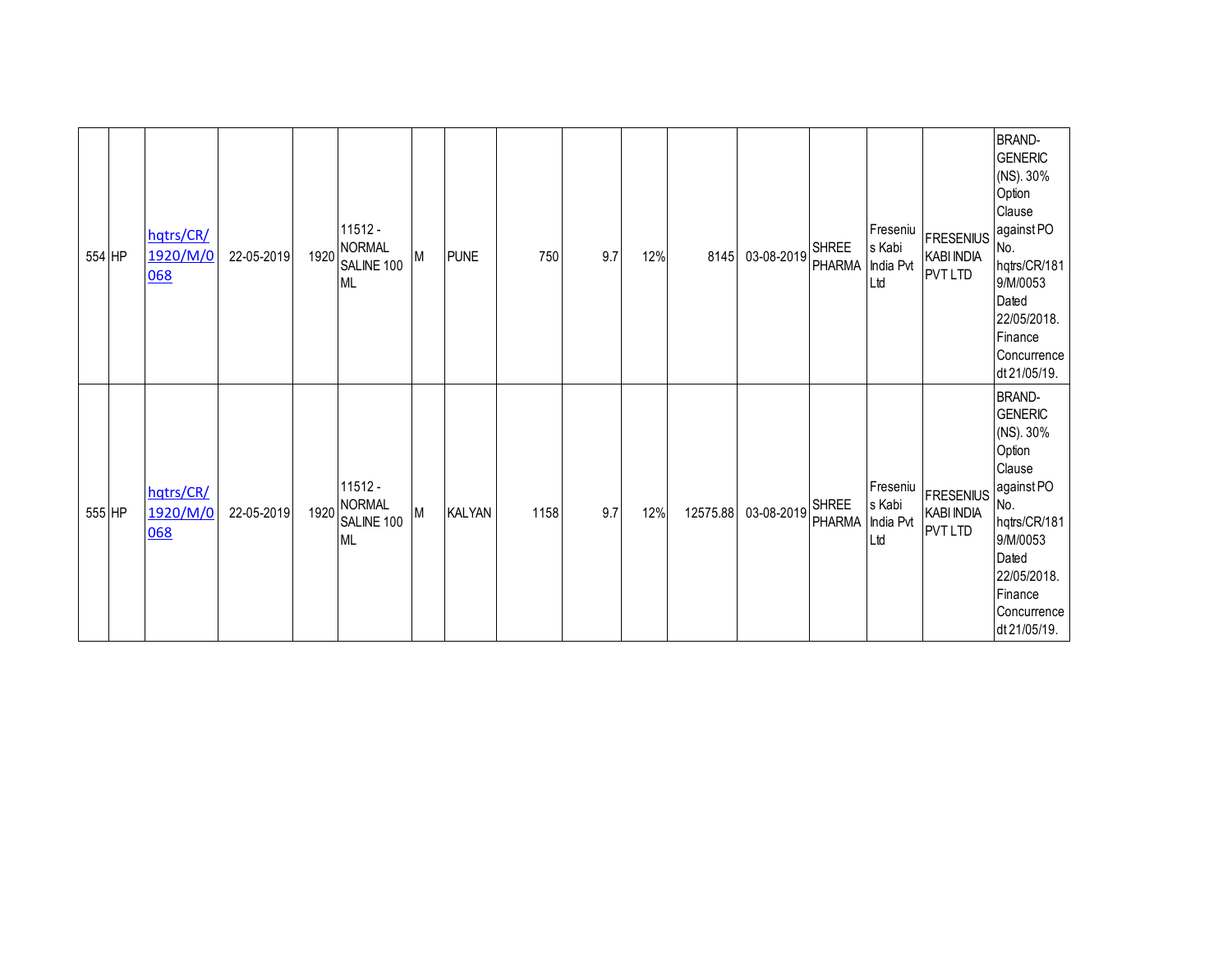| 556 HP | hqtrs/CR/<br>1920/M/0<br>068 | 22-05-2019 | 1920 | $11512 -$<br><b>NORMAL</b><br>SALINE 100<br><b>ML</b> | М           | <b>NAGPU</b><br>lR. | 319   | 9.7  | 12% | 3464.34  | 03-08-2019 | <b>SHREE</b><br>PHARMA | Freseniu<br>s Kabi<br>India Pvt<br>Ltd                                                          | <b>FRESENIUS</b><br><b>KABI INDIA</b><br><b>PVT LTD</b> | <b>BRAND-</b><br><b>GENERIC</b><br>(NS). 30%<br>Option<br>Clause<br>against PO<br>No.<br>hqtrs/CR/181<br>9/M/0053<br>Dated<br>22/05/2018.<br>Finance<br>Concurrence<br>dt 21/05/19.                                                      |
|--------|------------------------------|------------|------|-------------------------------------------------------|-------------|---------------------|-------|------|-----|----------|------------|------------------------|-------------------------------------------------------------------------------------------------|---------------------------------------------------------|------------------------------------------------------------------------------------------------------------------------------------------------------------------------------------------------------------------------------------------|
| 557 HP | hqtrs/CR/<br>1920/S/0<br>037 | 28-05-2019 | 1920 | $10723 -$<br><b>PENFILL</b><br><b>NEEDLE</b><br>31G   | $\mathsf S$ | <b>BYCULL</b><br>۱A | 25006 | 3.23 | 12% | 90521.72 | 27-05-2020 | <b>SHREE</b><br>PHARMA | <b>HINDUST</b><br>AN<br><b>SYRINGE</b><br>S &<br><b>MEDICAL</b><br><b>DEVICES</b><br><b>LTD</b> | <b>SYRINGES</b><br>& MEDICAL<br><b>DEVICES</b>          | <b>BRAND OF</b><br><b>HINDUSTAN</b><br>SYRINGES &<br><b>MEDICAL</b><br><b>DEVICES.</b><br>HINDUSTAN DELIVERY:A<br>S AND<br><b>WHEN</b><br><b>REQUIRED</b><br><b>BY</b><br><b>CONSIGNEE</b><br>UPTO <sub>1</sub><br>YEAR FROM<br>PO DATE. |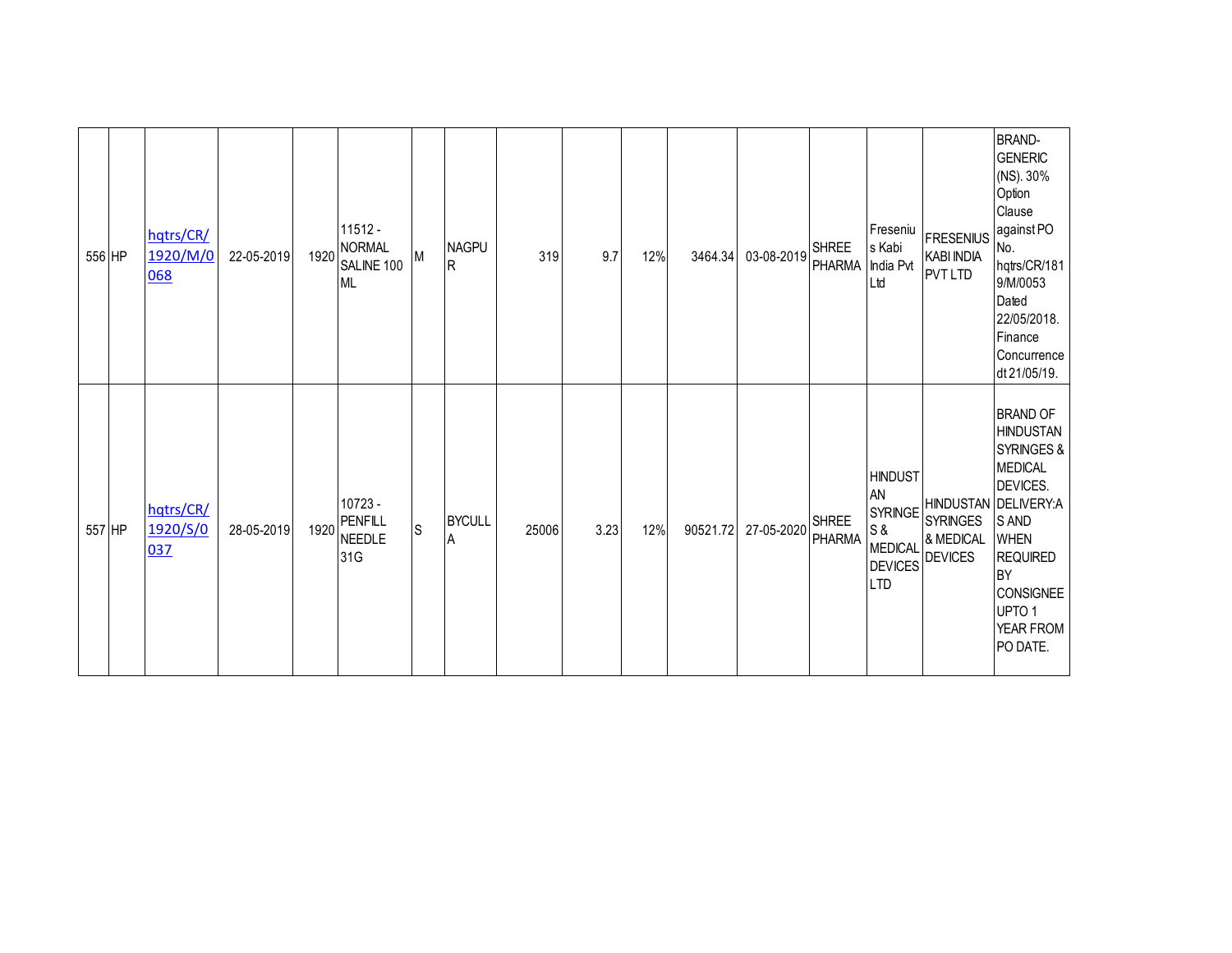| 558 HP | hqtrs/CR/<br>1920/S/0<br>037 | 28-05-2019 | 1920 | 10723 -<br><b>PENFILL</b><br>NEEDLE<br>31G | S                                          | <b>KALYAN</b>       | 11130 | 3.23 | 12% | 40290.6 | 27-05-2020 | <b>SHREE</b><br>PHARMA        | <b>HINDUST</b><br>AN<br><b>SYRINGE</b><br>S &<br><b>MEDICAL</b><br><b>DEVICES</b><br><b>LTD</b> | <b>SYRINGES</b><br>& MEDICAL<br><b>DEVICES</b> | <b>BRAND OF</b><br><b>HINDUSTAN</b><br>SYRINGES &<br><b>MEDICAL</b><br>DEVICES.<br>HINDUSTAN DELIVERY:A<br>S AND<br><b>WHEN</b><br><b>REQUIRED</b><br><b>BY</b><br>CONSIGNEE<br>UPTO <sub>1</sub><br>YEAR FROM<br>PO DATE.        |
|--------|------------------------------|------------|------|--------------------------------------------|--------------------------------------------|---------------------|-------|------|-----|---------|------------|-------------------------------|-------------------------------------------------------------------------------------------------|------------------------------------------------|-----------------------------------------------------------------------------------------------------------------------------------------------------------------------------------------------------------------------------------|
| 559 HP | hqtrs/CR/<br>1920/S/0<br>037 | 28-05-2019 | 1920 | 10723 -<br>PENFILL<br>NEEDLE<br>31G        | $\mathsf{S}% _{\mathcal{A}}^{\alpha\beta}$ | <b>NAGPU</b><br>lR. | 1500  | 3.23 | 12% | 5430    | 27-05-2020 | <b>SHREE</b><br><b>PHARMA</b> | <b>HINDUST</b><br>AN<br><b>SYRINGE</b><br>S &<br><b>MEDICAL</b><br><b>DEVICES</b><br><b>LTD</b> | <b>SYRINGES</b><br>& MEDICAL<br><b>DEVICES</b> | <b>BRAND OF</b><br><b>HINDUSTAN</b><br>SYRINGES &<br><b>MEDICAL</b><br><b>DEVICES.</b><br>HINDUSTAN DELIVERY:A<br>S AND<br><b>WHEN</b><br><b>REQUIRED</b><br><b>BY</b><br>CONSIGNEE<br>UPTO <sub>1</sub><br>YEAR FROM<br>PO DATE. |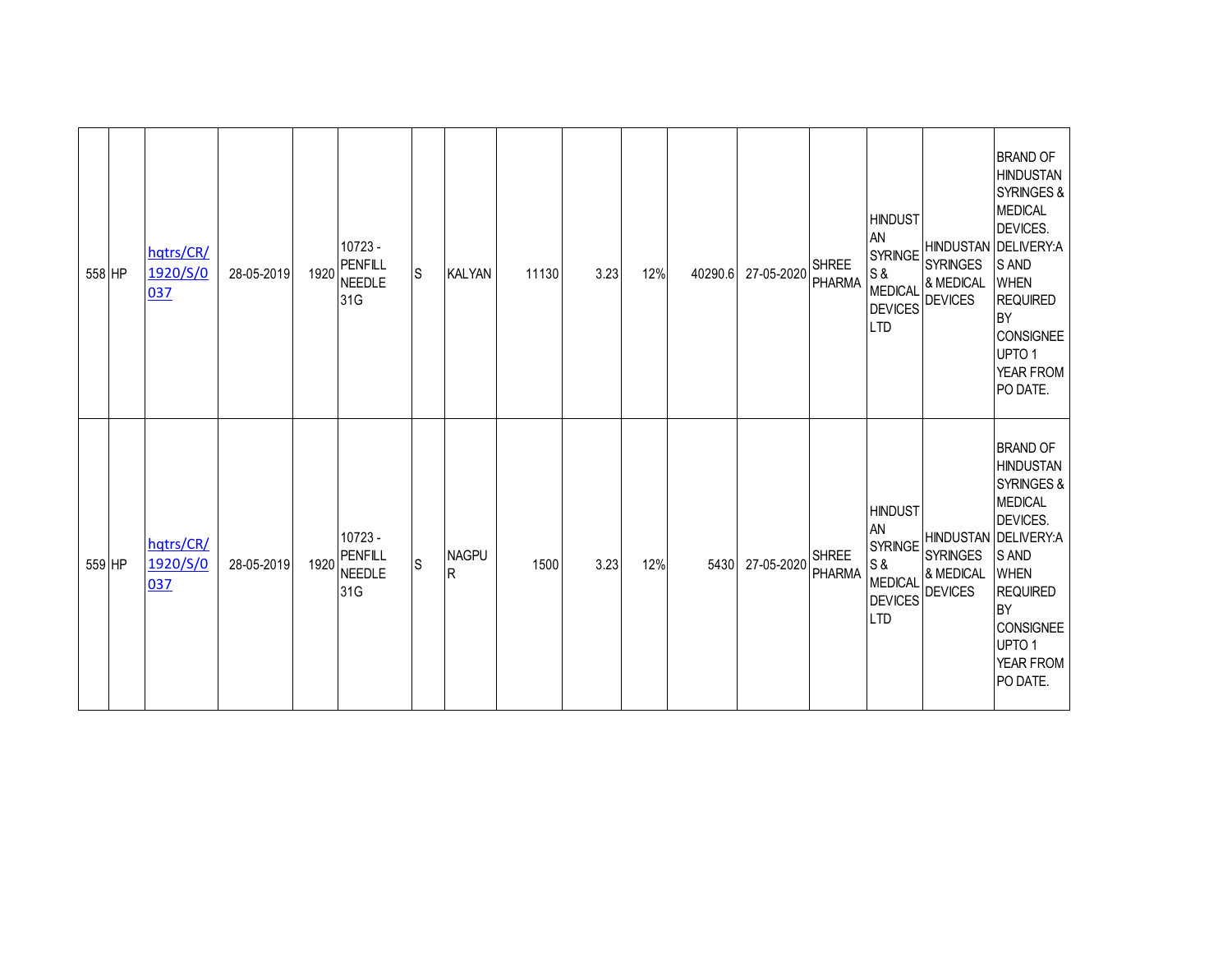| 560 HP | hqtrs/CR/<br>1920/S/0<br>038 | 28-05-2019 | 80237 -<br><b>DISPOSABL</b><br><b>E SYRING</b><br>1920 WITH<br><b>NEEDLE</b><br>STERILE,<br><b>SIZE: 20 ML</b> | ls | <b>BYCULL</b><br>A   | 20000 | 3.39 | 12% | 76000 | 03-08-2019 | <b>SEVEN</b><br><b>SEAS</b><br><b>ENTERP</b><br><b>RISES</b> | GREENLIFE        | <b>BRAND-</b><br><b>GREENLIFE.</b> |
|--------|------------------------------|------------|----------------------------------------------------------------------------------------------------------------|----|----------------------|-------|------|-----|-------|------------|--------------------------------------------------------------|------------------|------------------------------------|
| 561 HP | hqtrs/CR/<br>1920/S/0<br>038 | 28-05-2019 | 80237 -<br><b>DISPOSABL</b><br>E SYRING<br>1920 WITH<br><b>NEEDLE</b><br>STERILE,<br><b>SIZE: 20 ML</b>        | S  | <b>KALYAN</b>        | 2900  | 3.39 | 12% | 11020 | 03-08-2019 | <b>SEVEN</b><br><b>SEAS</b><br><b>ENTERP</b><br><b>RISES</b> | <b>GREENLIFE</b> | <b>BRAND-</b><br><b>GREENLIFE.</b> |
| 562 HP | hqtrs/CR/<br>1920/S/0<br>038 | 28-05-2019 | 80237 -<br><b>DISPOSABL</b><br><b>E SYRING</b><br>1920 WITH<br><b>NEEDLE</b><br>STERILE,<br><b>SIZE: 20 ML</b> | ls | <b>SOLAPU</b><br>IR. | 400   | 3.39 | 12% | 1520  | 03-08-2019 | <b>SEVEN</b><br><b>SEAS</b><br><b>ENTERP</b><br><b>RISES</b> | <b>GREENLIFE</b> | <b>BRAND-</b><br><b>GREENLIFE.</b> |
| 563 HP | hqtrs/CR/<br>1920/S/0<br>038 | 28-05-2019 | 80237 -<br><b>DISPOSABL</b><br><b>E SYRING</b><br>1920 WITH<br><b>NEEDLE</b><br>STERILE,<br><b>SIZE: 20 ML</b> | S  | <b>NAGPU</b><br>R    | 820   | 3.39 | 12% | 3116  | 03-08-2019 | <b>SEVEN</b><br><b>SEAS</b><br><b>ENTERP</b><br><b>RISES</b> | GREENLIFE        | <b>BRAND-</b><br><b>GREENLIFE.</b> |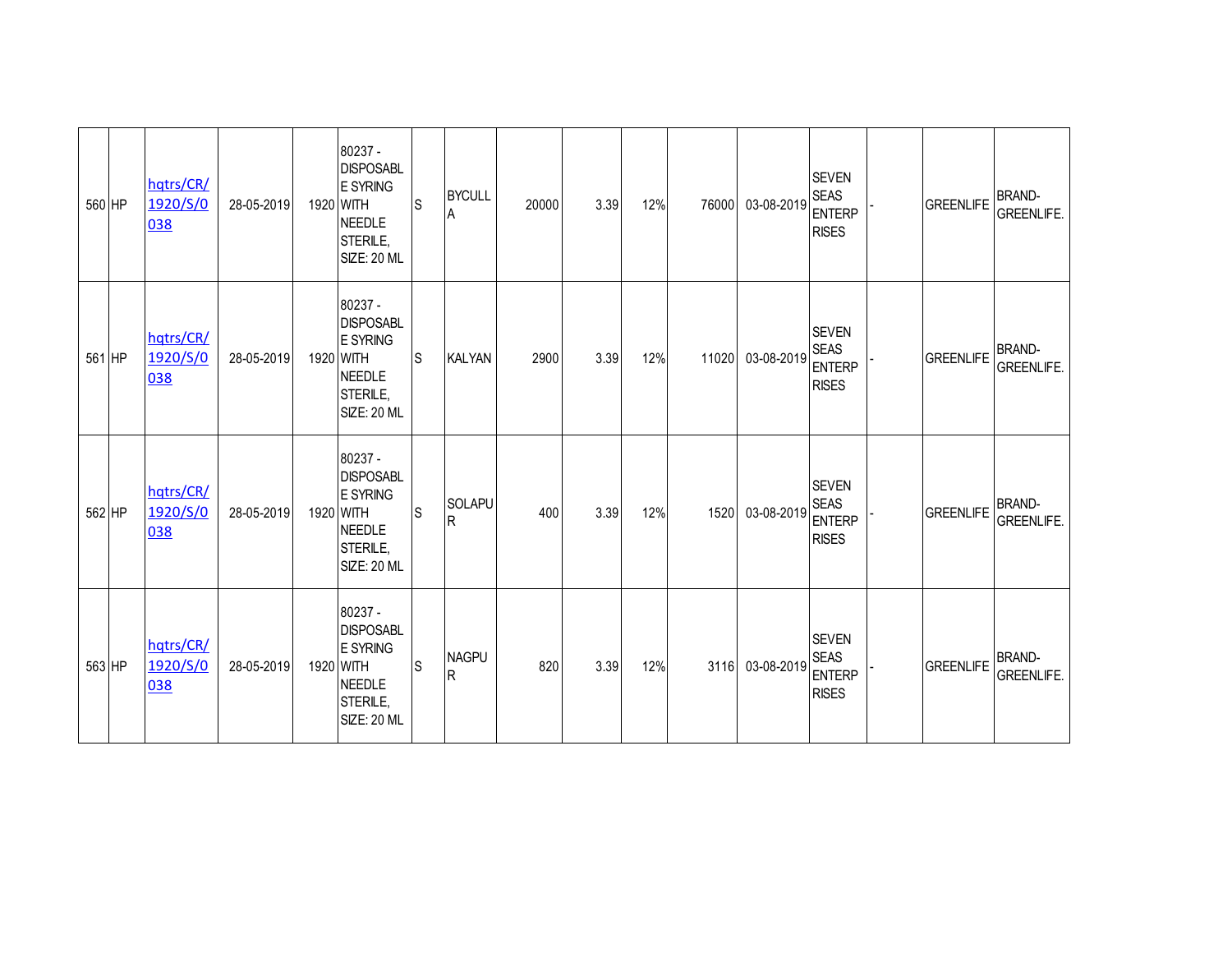| 564 HP | hqtrs/CR/<br>1920/S/0<br>039 | 28-05-2019 | 10662 -<br><b>DISPOSABL</b><br>E STERILE<br><b>SURGICAL</b><br><b>GLOVES (IN</b><br>PAIR) SIZE 6<br>– MADE OF<br><b>NATURAL</b><br><b>RUBBER</b><br>LATEX,<br><b>HAND</b><br>SPECIFIC,<br>1920 BREADED<br>CUFF,<br><b>MICRO</b><br><b>ROUGH</b><br>TEXTURED,<br><b>GAMMA</b><br><b>IRRADIATED</b><br>CE, ISO<br>CERTIFIED,<br>QUALITY<br>STANDARD<br>AS PER | $\mathsf{S}$ | <b>BYCULL</b><br>A | 31000 | 7.65 | 12% | 265670 | 27-05-2020 | <b>SHREE</b><br><b>PHARMA</b> | CADILA<br>PHARMACE WHEN<br><b>UTICALS</b><br><b>LTD</b> | <b>BRAND-</b><br><b>SURGITEX</b><br>STERILE.<br>DELIVERY:A<br>S AND<br><b>REQUIRED</b><br><b>BY</b><br><b>CONSIGNEE</b><br>UPTO <sub>1</sub><br>YEAR FROM<br>PO DATE. |
|--------|------------------------------|------------|-------------------------------------------------------------------------------------------------------------------------------------------------------------------------------------------------------------------------------------------------------------------------------------------------------------------------------------------------------------|--------------|--------------------|-------|------|-----|--------|------------|-------------------------------|---------------------------------------------------------|-----------------------------------------------------------------------------------------------------------------------------------------------------------------------|
|        |                              |            | <b>ASTM</b>                                                                                                                                                                                                                                                                                                                                                 |              |                    |       |      |     |        |            |                               |                                                         |                                                                                                                                                                       |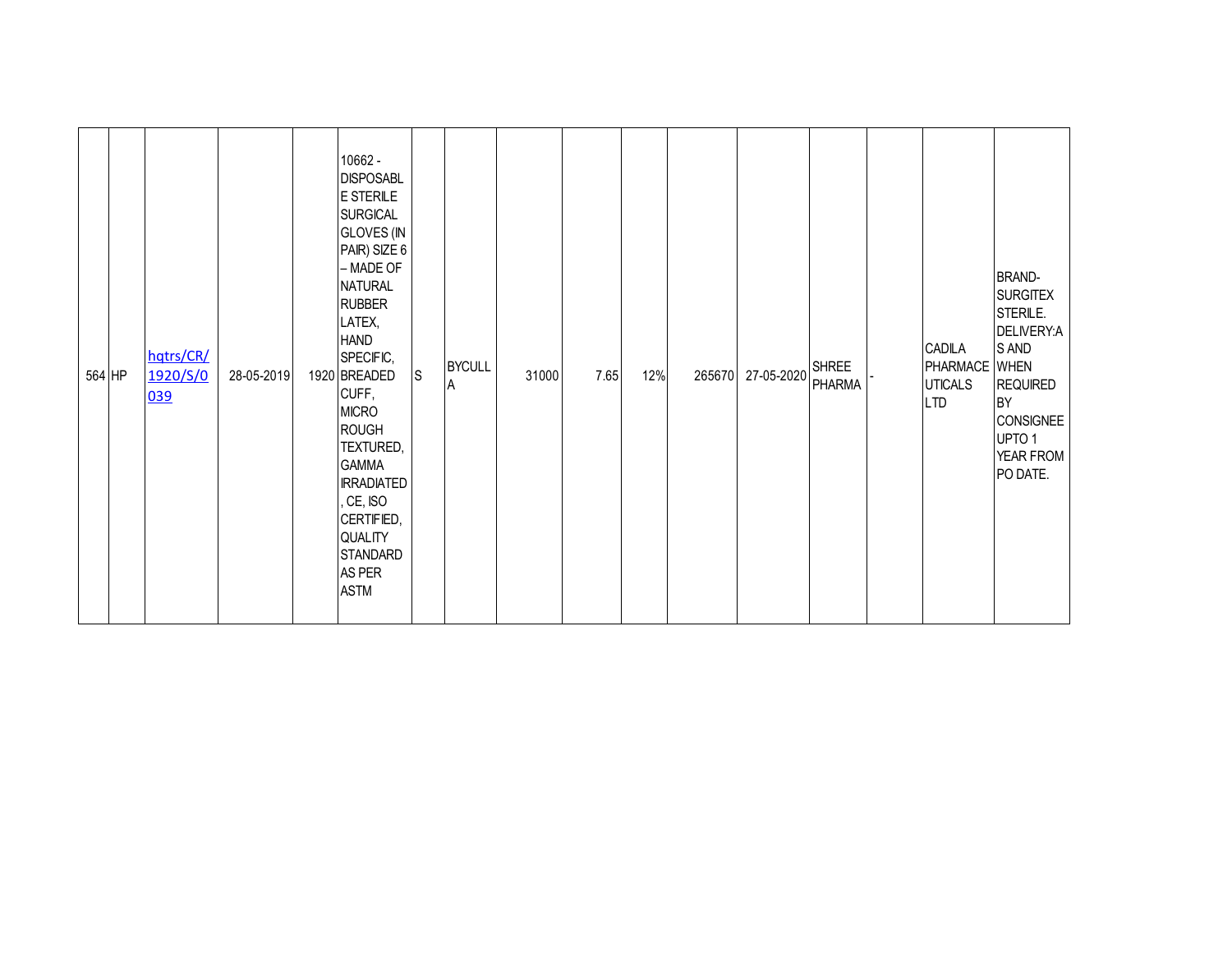| 565 HP | hqtrs/CR/<br>1920/S/0<br>039 | 28-05-2019 | 10662 -<br><b>DISPOSABL</b><br>E STERILE<br><b>SURGICAL</b><br><b>GLOVES (IN</b><br>PAIR) SIZE 6<br>$-$ MADE OF<br><b>NATURAL</b><br><b>RUBBER</b><br>LATEX,<br><b>HAND</b><br>SPECIFIC,<br>1920 BREADED<br>CUFF,<br><b>MICRO</b><br><b>ROUGH</b><br>TEXTURED,<br><b>GAMMA</b><br><b>IRRADIATED</b><br>CE, ISO<br>CERTIFIED,<br>QUALITY<br><b>STANDARD</b> | <b>S</b> | <b>KALYAN</b> | 3650 | 7.65 | 12% | 31280.5 | 27-05-2020 | <b>SHREE</b><br><b>PHARMA</b> | <b>CADILA</b><br>PHARMACE WHEN<br><b>UTICALS</b><br><b>LTD</b> | <b>BRAND-</b><br><b>SURGITEX</b><br>STERILE.<br>DELIVERY:A<br>S AND<br><b>REQUIRED</b><br>BY<br><b>CONSIGNEE</b><br>UPTO 1<br>YEAR FROM<br>PO DATE. |
|--------|------------------------------|------------|------------------------------------------------------------------------------------------------------------------------------------------------------------------------------------------------------------------------------------------------------------------------------------------------------------------------------------------------------------|----------|---------------|------|------|-----|---------|------------|-------------------------------|----------------------------------------------------------------|-----------------------------------------------------------------------------------------------------------------------------------------------------|
|        |                              |            | AS PER<br><b>ASTM</b>                                                                                                                                                                                                                                                                                                                                      |          |               |      |      |     |         |            |                               |                                                                |                                                                                                                                                     |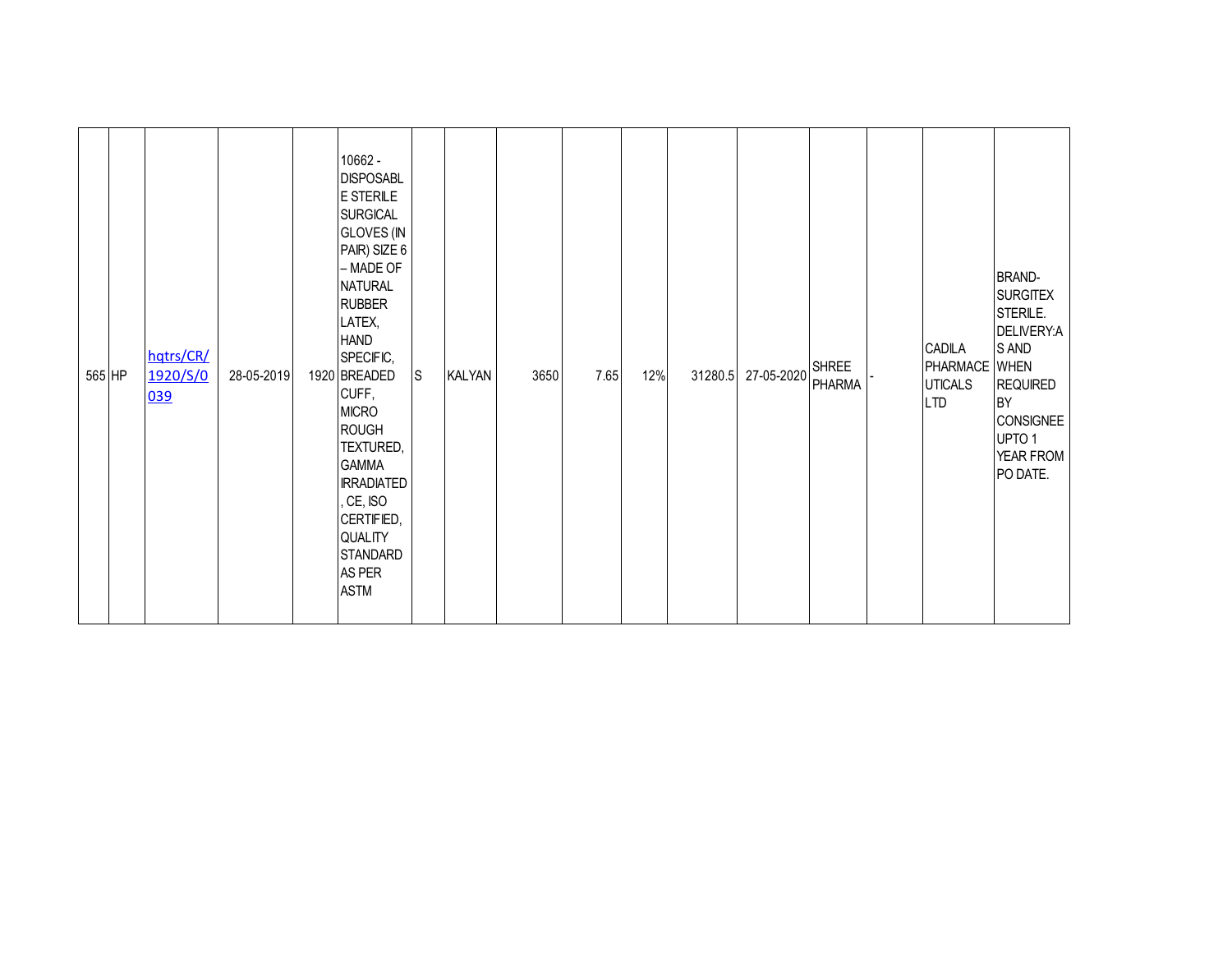| 566 HP | hqtrs/CR/<br>1920/S/0<br>039 | 28-05-2019 | 10662 -<br><b>DISPOSABL</b><br>E STERILE<br><b>SURGICAL</b><br><b>GLOVES (IN</b><br>PAIR) SIZE 6<br>$-$ MADE OF<br><b>NATURAL</b><br><b>RUBBER</b><br>LATEX,<br><b>HAND</b><br>SPECIFIC,<br>1920 BREADED<br>CUFF,<br><b>MICRO</b><br><b>ROUGH</b><br>TEXTURED,<br><b>GAMMA</b><br><b>IRRADIATED</b><br>CE, ISO<br>CERTIFIED,<br>QUALITY<br><b>STANDARD</b> | $\mathsf{S}$ | <b>NAGPU</b><br>$\mathsf{R}$ | 3574 | 7.65 | 12% | 30629.18 | 27-05-2020 | <b>SHREE</b><br><b>PHARMA</b> | <b>CADILA</b><br>PHARMACE WHEN<br><b>UTICALS</b><br><b>LTD</b> | <b>BRAND-</b><br><b>SURGITEX</b><br>STERILE.<br>DELIVERY:A<br>S AND<br><b>REQUIRED</b><br>BY<br><b>CONSIGNEE</b><br>UPTO 1<br>YEAR FROM<br>PO DATE. |
|--------|------------------------------|------------|------------------------------------------------------------------------------------------------------------------------------------------------------------------------------------------------------------------------------------------------------------------------------------------------------------------------------------------------------------|--------------|------------------------------|------|------|-----|----------|------------|-------------------------------|----------------------------------------------------------------|-----------------------------------------------------------------------------------------------------------------------------------------------------|
|        |                              |            | AS PER<br><b>ASTM</b>                                                                                                                                                                                                                                                                                                                                      |              |                              |      |      |     |          |            |                               |                                                                |                                                                                                                                                     |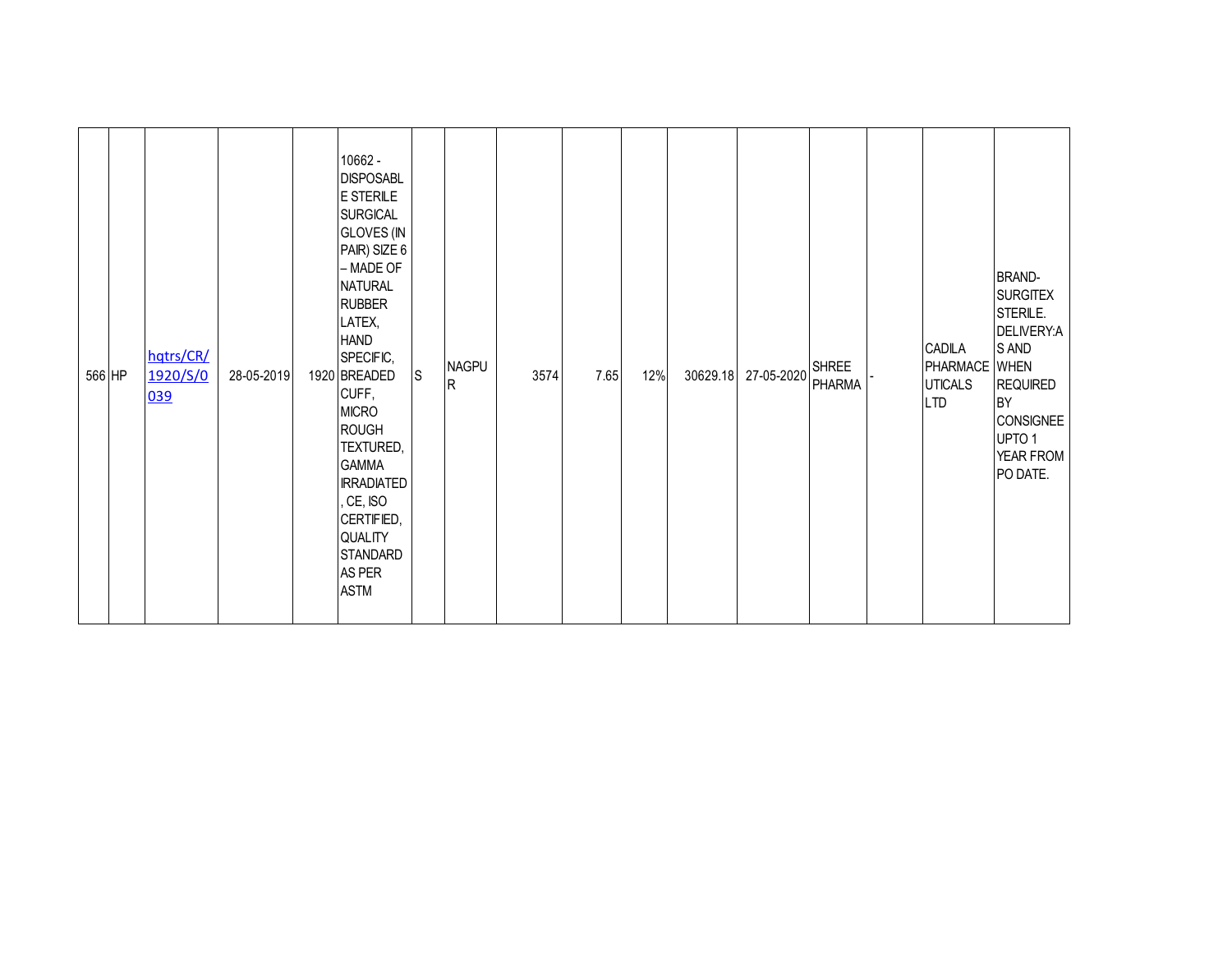| 567 HP | hqtrs/CR/<br>1920/S/0<br>040 | 28-05-2019 | 1920 | 10664 -<br><b>DISPOSABL</b><br>E STERILE<br><b>SURGICAL</b><br><b>GLOVES (IN</b><br>PAIR) ) SIZE<br>$7 - \text{MADE}$<br><b>OF</b><br><b>NATURAL</b><br><b>RUBBER</b><br>LATEX,<br><b>HAND</b><br>SPECIFIC,<br><b>BREADED</b><br>CUFF,<br><b>MICRO</b><br><b>ROUGH</b><br>TEXTURED,<br><b>GAMMA</b><br><b>IRRADIATED</b><br>, CE, ISO<br>CERTIFIED,<br>QUALITY<br><b>STANDARD</b> | S | <b>BYCULL</b><br>A | 62320 | 7.63 | 12% | 532836 27-05-2020 | <b>PHARMA</b> | CADILA<br>PHARMACE<br><b>UTICALS</b><br><b>LTD</b> | <b>BRAND-</b><br>SURGITEX.<br>DELIVERY:A<br>S AND<br><b>WHEN</b><br><b>REQUIRED</b><br><b>BY</b><br><b>CONSIGNEE</b><br>UPTO 1<br>YEAR FROM<br>PO DATE. |
|--------|------------------------------|------------|------|-----------------------------------------------------------------------------------------------------------------------------------------------------------------------------------------------------------------------------------------------------------------------------------------------------------------------------------------------------------------------------------|---|--------------------|-------|------|-----|-------------------|---------------|----------------------------------------------------|---------------------------------------------------------------------------------------------------------------------------------------------------------|
|        |                              |            |      | AS PER<br><b>ASTM</b>                                                                                                                                                                                                                                                                                                                                                             |   |                    |       |      |     |                   |               |                                                    |                                                                                                                                                         |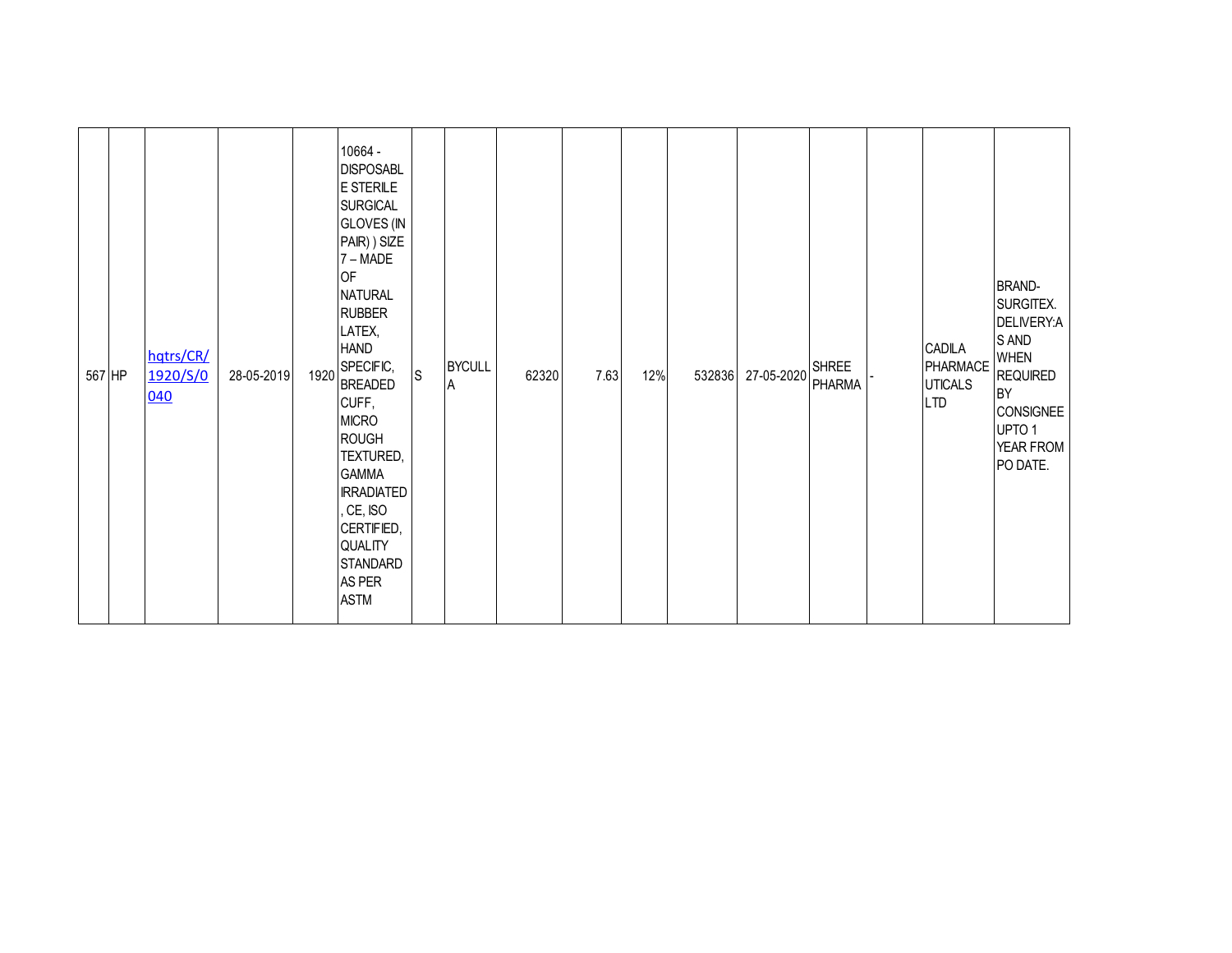| 568 HP | hqtrs/CR/<br>1920/S/0<br>040 | 28-05-2019 | 1920 | 10664 -<br><b>DISPOSABL</b><br>E STERILE<br><b>SURGICAL</b><br><b>GLOVES (IN</b><br>PAIR) ) SIZE<br>7 – MADE<br><b>OF</b><br><b>NATURAL</b><br><b>RUBBER</b><br>LATEX,<br><b>HAND</b><br>SPECIFIC,<br><b>BREADED</b><br>CUFF,<br><b>MICRO</b><br><b>ROUGH</b><br>TEXTURED,<br><b>GAMMA</b><br><b>IRRADIATED</b><br>, CE, ISO<br>CERTIFIED,<br>QUALITY<br>STANDARD<br>AS PER | S | <b>BHUSA</b><br><b>WAL</b> | 2340 | 7.63 | 12% | 20007 | 27-05-2020 | <b>SHREE</b><br><b>PHARMA</b> | CADILA<br>PHARMACE<br><b>UTICALS</b><br><b>LTD</b> | <b>BRAND-</b><br>SURGITEX.<br>DELIVERY:A<br>S AND<br><b>WHEN</b><br><b>REQUIRED</b><br><b>BY</b><br><b>CONSIGNEE</b><br>UPTO 1<br>YEAR FROM<br>PO DATE. |
|--------|------------------------------|------------|------|-----------------------------------------------------------------------------------------------------------------------------------------------------------------------------------------------------------------------------------------------------------------------------------------------------------------------------------------------------------------------------|---|----------------------------|------|------|-----|-------|------------|-------------------------------|----------------------------------------------------|---------------------------------------------------------------------------------------------------------------------------------------------------------|
|        |                              |            |      | <b>ASTM</b>                                                                                                                                                                                                                                                                                                                                                                 |   |                            |      |      |     |       |            |                               |                                                    |                                                                                                                                                         |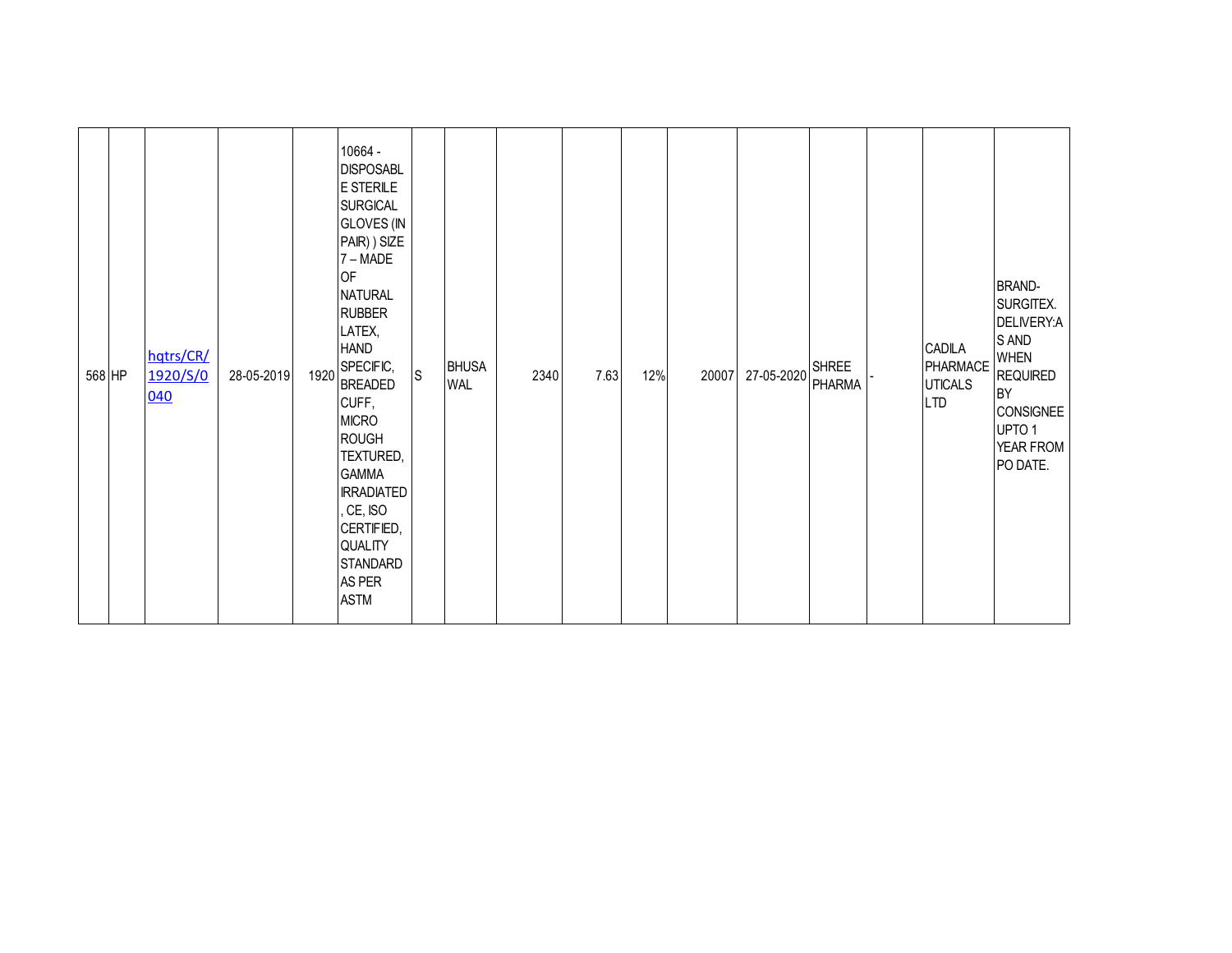| 569 HP | hqtrs/CR/<br>1920/S/0<br>040 | 28-05-2019 | 1920 | 10664 -<br><b>DISPOSABL</b><br>E STERILE<br><b>SURGICAL</b><br><b>GLOVES (IN</b><br>PAIR) ) SIZE<br>7 – MADE<br><b>OF</b><br><b>NATURAL</b><br><b>RUBBER</b><br>LATEX,<br><b>HAND</b><br>SPECIFIC,<br><b>BREADED</b><br>CUFF,<br><b>MICRO</b><br><b>ROUGH</b><br>TEXTURED,<br><b>GAMMA</b><br><b>IRRADIATED</b><br>, CE, ISO<br>CERTIFIED,<br>QUALITY<br>STANDARD<br>AS PER | S | <b>PUNE</b> | 2690 | 7.63 | 12% | 22999.5 | 27-05-2020 | <b>SHREE</b><br><b>PHARMA</b> | CADILA<br>PHARMACE<br><b>UTICALS</b><br><b>LTD</b> | <b>BRAND-</b><br>SURGITEX.<br>DELIVERY:A<br>S AND<br><b>WHEN</b><br><b>REQUIRED</b><br><b>BY</b><br><b>CONSIGNEE</b><br>UPTO 1<br>YEAR FROM<br>PO DATE. |
|--------|------------------------------|------------|------|-----------------------------------------------------------------------------------------------------------------------------------------------------------------------------------------------------------------------------------------------------------------------------------------------------------------------------------------------------------------------------|---|-------------|------|------|-----|---------|------------|-------------------------------|----------------------------------------------------|---------------------------------------------------------------------------------------------------------------------------------------------------------|
|        |                              |            |      | <b>ASTM</b>                                                                                                                                                                                                                                                                                                                                                                 |   |             |      |      |     |         |            |                               |                                                    |                                                                                                                                                         |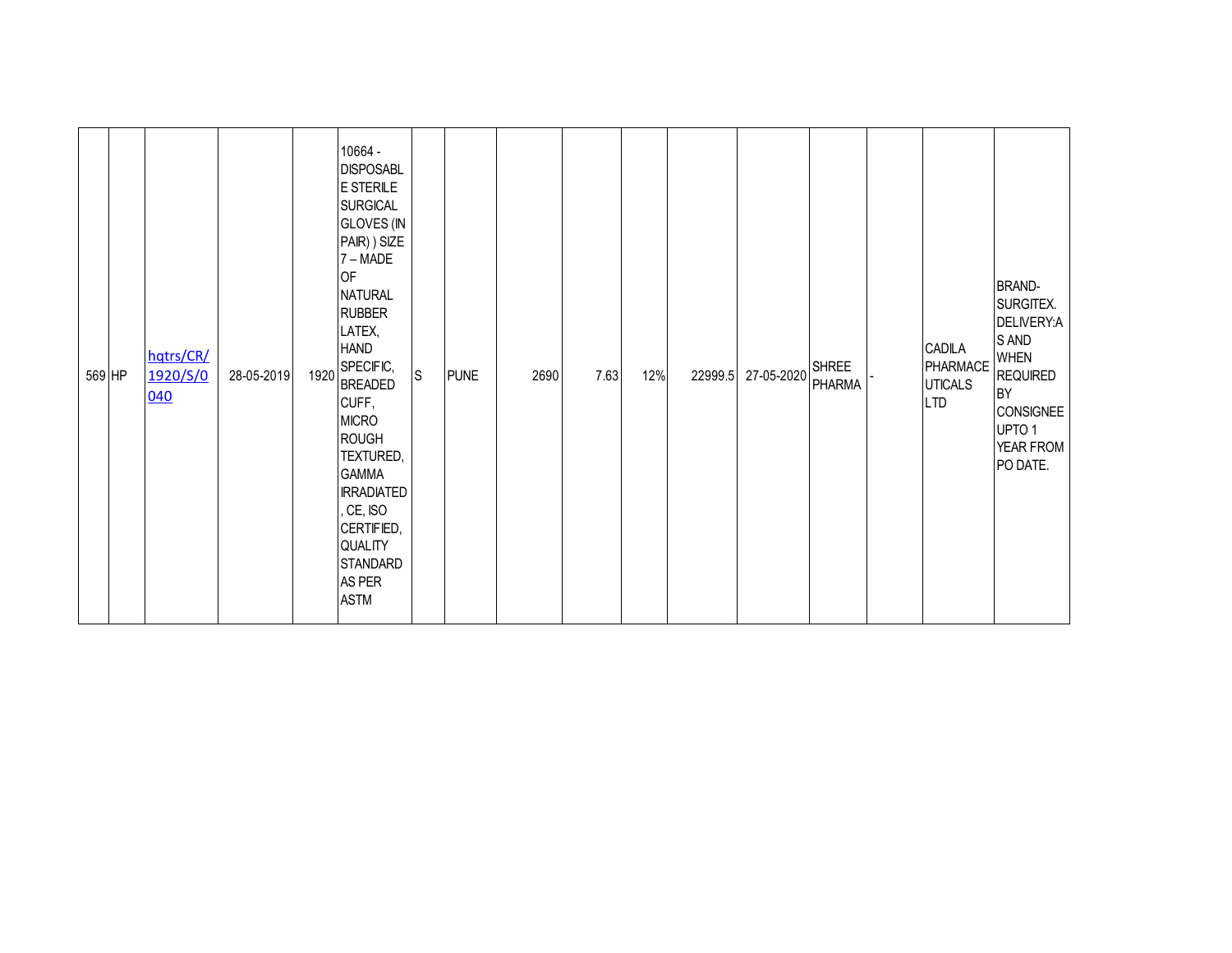| 570 HP | hqtrs/CR/<br>1920/S/0<br>040 | 28-05-2019 | 1920 | 10664 -<br><b>DISPOSABL</b><br>E STERILE<br><b>SURGICAL</b><br><b>GLOVES</b> (IN<br>PAIR) ) SIZE<br>7 – MADE<br>OF<br><b>NATURAL</b><br><b>RUBBER</b><br>LATEX,<br><b>HAND</b><br>SPECIFIC,<br><b>BREADED</b><br>CUFF,<br><b>MICRO</b><br><b>ROUGH</b><br>TEXTURED,<br><b>GAMMA</b><br><b>IRRADIATED</b><br>, CE, ISO<br>CERTIFIED,<br>QUALITY<br><b>STANDARD</b><br>AS PER | ${\mathsf S}$ | <b>KALYAN</b> | 10290 | 7.63 | 12% | 87979.5 | 27-05-2020 | <b>SHREE</b><br><b>PHARMA</b> | CADILA<br>PHARMACE<br><b>UTICALS</b><br><b>LTD</b> | <b>BRAND-</b><br>SURGITEX.<br>DELIVERY:A<br>S AND<br><b>WHEN</b><br><b>REQUIRED</b><br>BY<br><b>CONSIGNEE</b><br>UPTO 1<br>YEAR FROM<br>PO DATE. |
|--------|------------------------------|------------|------|-----------------------------------------------------------------------------------------------------------------------------------------------------------------------------------------------------------------------------------------------------------------------------------------------------------------------------------------------------------------------------|---------------|---------------|-------|------|-----|---------|------------|-------------------------------|----------------------------------------------------|--------------------------------------------------------------------------------------------------------------------------------------------------|
|        |                              |            |      | <b>ASTM</b>                                                                                                                                                                                                                                                                                                                                                                 |               |               |       |      |     |         |            |                               |                                                    |                                                                                                                                                  |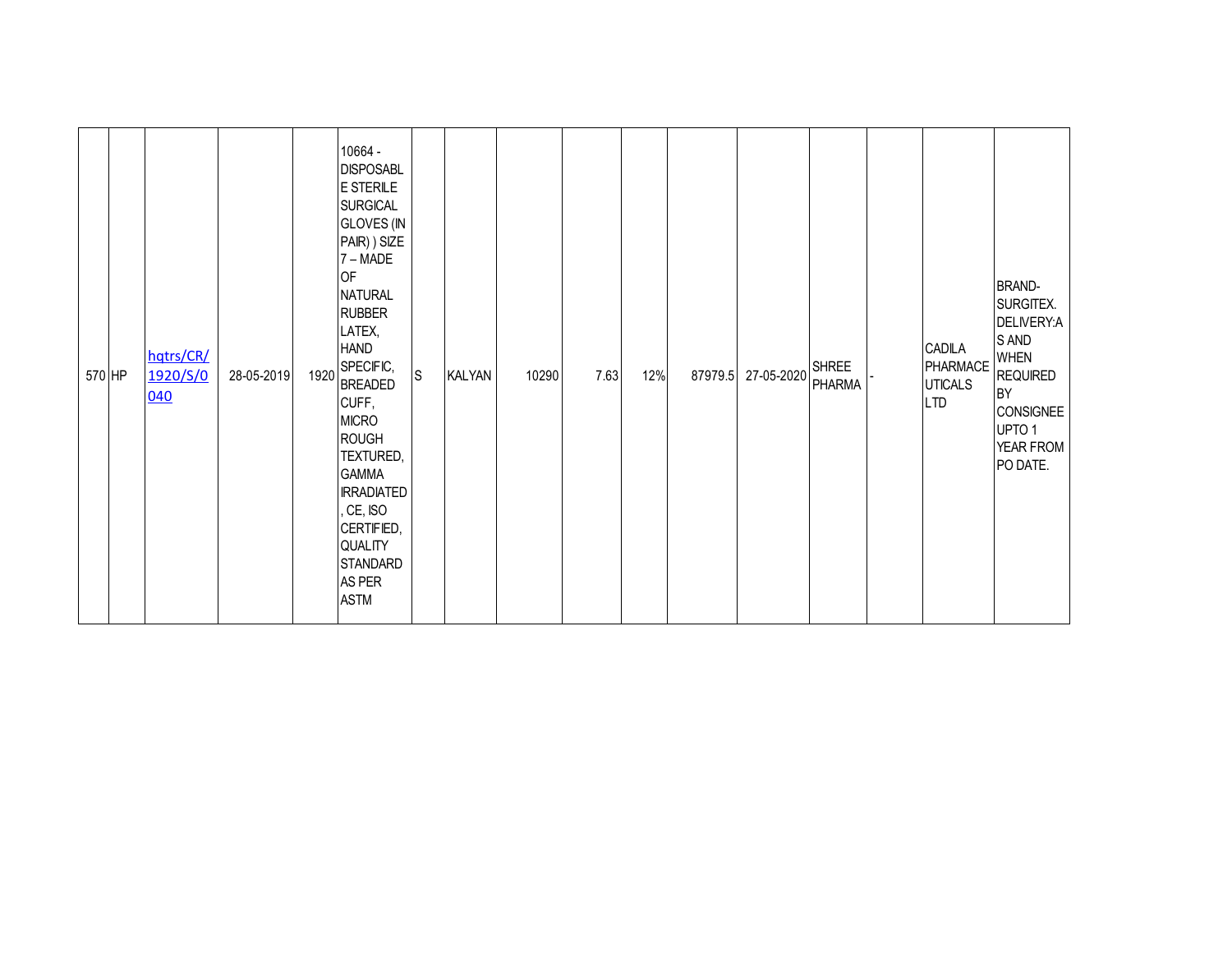| 571 HP | hqtrs/CR/<br>1920/S/0<br>040 | 28-05-2019 | 1920 | 10664 -<br><b>DISPOSABL</b><br>E STERILE<br><b>SURGICAL</b><br><b>GLOVES (IN</b><br>PAIR) ) SIZE<br>7 – MADE<br>OF<br><b>NATURAL</b><br><b>RUBBER</b><br>LATEX,<br><b>HAND</b><br>SPECIFIC,<br><b>BREADED</b><br>CUFF,<br><b>MICRO</b><br><b>ROUGH</b><br>TEXTURED,<br><b>GAMMA</b><br><b>IRRADIATED</b><br>, CE, ISO<br>CERTIFIED,<br>QUALITY<br><b>STANDARD</b> | S | <b>NAGPU</b><br>$\mathsf{R}$ | 7360 | 7.63 | 12% | 62928 | 27-05-2020 | <b>SHREE</b><br>PHARMA | CADILA<br>PHARMACE<br><b>UTICALS</b><br><b>LTD</b> | <b>BRAND-</b><br>SURGITEX.<br>DELIVERY:A<br>S AND<br><b>WHEN</b><br><b>REQUIRED</b><br>BY<br><b>CONSIGNEE</b><br>UPTO 1<br>YEAR FROM<br>PO DATE. |
|--------|------------------------------|------------|------|-------------------------------------------------------------------------------------------------------------------------------------------------------------------------------------------------------------------------------------------------------------------------------------------------------------------------------------------------------------------|---|------------------------------|------|------|-----|-------|------------|------------------------|----------------------------------------------------|--------------------------------------------------------------------------------------------------------------------------------------------------|
|        |                              |            |      | AS PER<br><b>ASTM</b>                                                                                                                                                                                                                                                                                                                                             |   |                              |      |      |     |       |            |                        |                                                    |                                                                                                                                                  |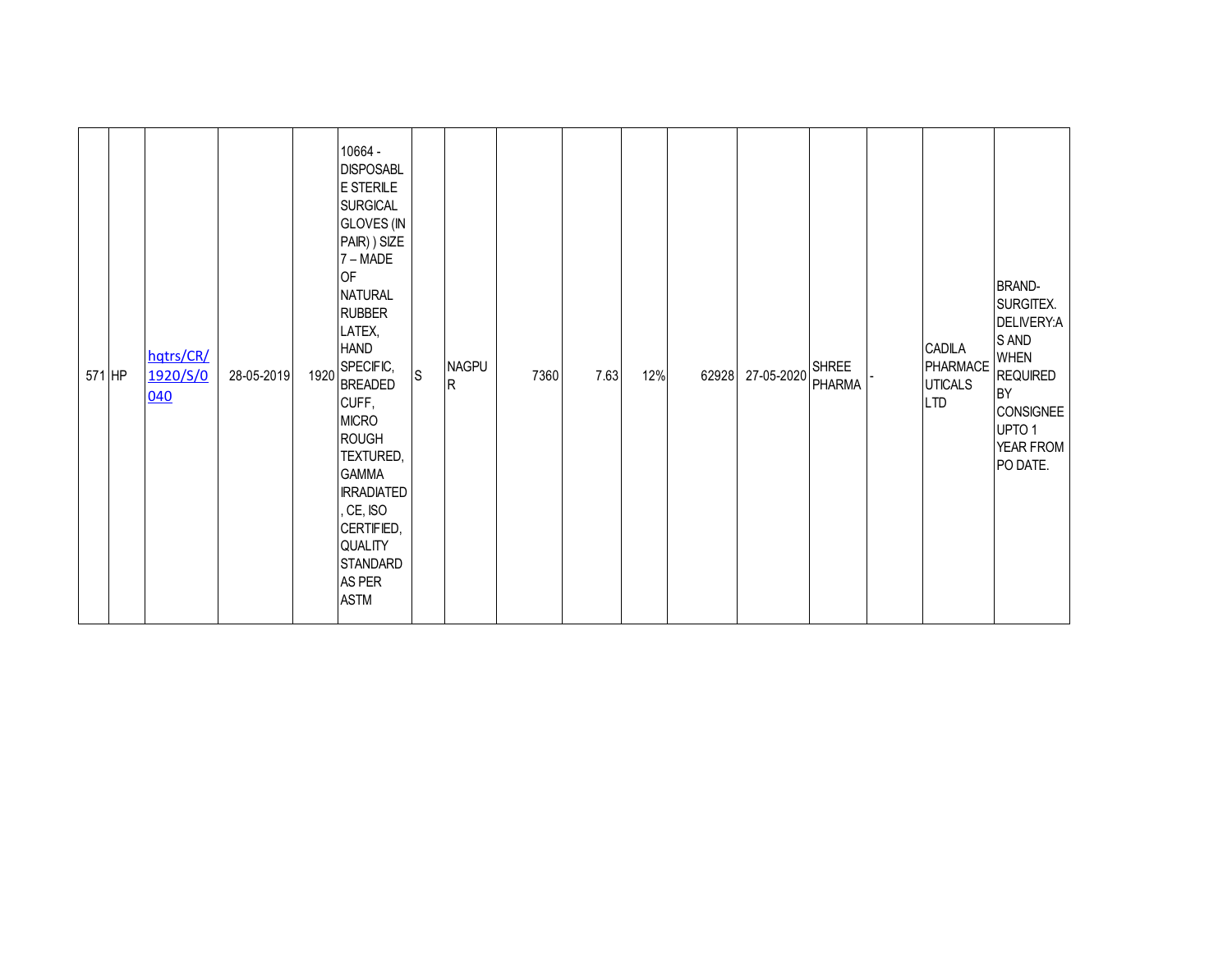| 572 HP | hqtrs/CR/<br>1920/S/0<br>041 | 28-05-2019 | 1920 | 10665 -<br><b>DISPOSABL</b><br>E STERILE<br><b>SURGICAL</b><br><b>GLOVES</b> (IN<br>PAIR) ) SIZE<br>$7.5 - \text{MADE}$<br>OF<br><b>NATURAL</b><br><b>RUBBER</b><br>LATEX,<br><b>HAND</b><br>SPECIFIC,<br><b>BREADED</b><br>CUFF,<br><b>MICRO</b><br><b>ROUGH</b><br>TEXTURED,<br><b>GAMMA</b><br><b>IRRADIATED</b><br>, CE, ISO<br>CERTIFIED,<br>QUALITY<br><b>STANDARD</b><br>AS PER | ls. | <b>BYCULL</b><br>A | 34146 | 7.65 | 12% | 292631.22 | 27-05-2020 | <b>SHREE</b><br><b>PHARMA</b> | CADILA<br>PHARMACE<br><b>UTICALS</b><br><b>LTD</b> | <b>BRAND-</b><br>SURGITEX.<br>DELIVERY:A<br>S AND<br><b>WHEN</b><br><b>REQUIRED</b><br>BY<br><b>CONSIGNEE</b><br>UPTO 1<br>YEAR FROM<br>PO DATE. |
|--------|------------------------------|------------|------|----------------------------------------------------------------------------------------------------------------------------------------------------------------------------------------------------------------------------------------------------------------------------------------------------------------------------------------------------------------------------------------|-----|--------------------|-------|------|-----|-----------|------------|-------------------------------|----------------------------------------------------|--------------------------------------------------------------------------------------------------------------------------------------------------|
|        |                              |            |      | <b>ASTM</b>                                                                                                                                                                                                                                                                                                                                                                            |     |                    |       |      |     |           |            |                               |                                                    |                                                                                                                                                  |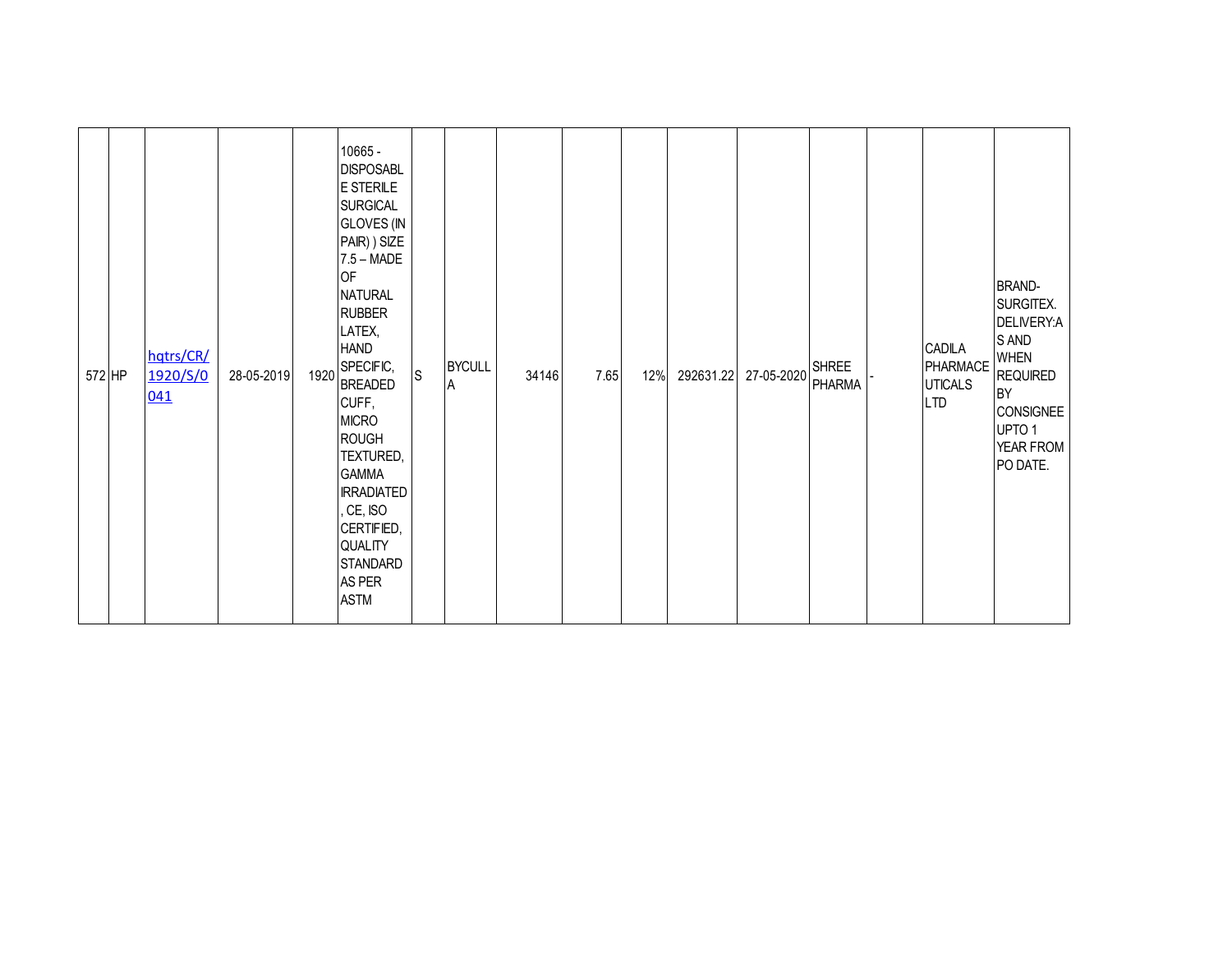| 573 HP | hqtrs/CR/<br>1920/S/0<br>041 | 28-05-2019 | 1920 | 10665 -<br><b>DISPOSABL</b><br>E STERILE<br><b>SURGICAL</b><br><b>GLOVES (IN</b><br>PAIR) ) SIZE<br>$7.5 - \text{MADE}$<br><b>OF</b><br><b>NATURAL</b><br><b>RUBBER</b><br>LATEX,<br><b>HAND</b><br>SPECIFIC,<br><b>BREADED</b><br>CUFF,<br><b>MICRO</b><br><b>ROUGH</b><br>TEXTURED,<br><b>GAMMA</b><br><b>IRRADIATED</b><br>, CE, ISO<br>CERTIFIED,<br>QUALITY<br>STANDARD<br>AS PER | S | <b>BHUSA</b><br><b>WAL</b> | 4883 | 7.65 | 12% | 41847.31 | 27-05-2020 | <b>SHREE</b><br><b>PHARMA</b> | CADILA<br>PHARMACE<br><b>UTICALS</b><br><b>LTD</b> | <b>BRAND-</b><br>SURGITEX.<br>DELIVERY:A<br>S AND<br><b>WHEN</b><br><b>REQUIRED</b><br><b>BY</b><br><b>CONSIGNEE</b><br>UPTO 1<br>YEAR FROM<br>PO DATE. |
|--------|------------------------------|------------|------|----------------------------------------------------------------------------------------------------------------------------------------------------------------------------------------------------------------------------------------------------------------------------------------------------------------------------------------------------------------------------------------|---|----------------------------|------|------|-----|----------|------------|-------------------------------|----------------------------------------------------|---------------------------------------------------------------------------------------------------------------------------------------------------------|
|        |                              |            |      | <b>ASTM</b>                                                                                                                                                                                                                                                                                                                                                                            |   |                            |      |      |     |          |            |                               |                                                    |                                                                                                                                                         |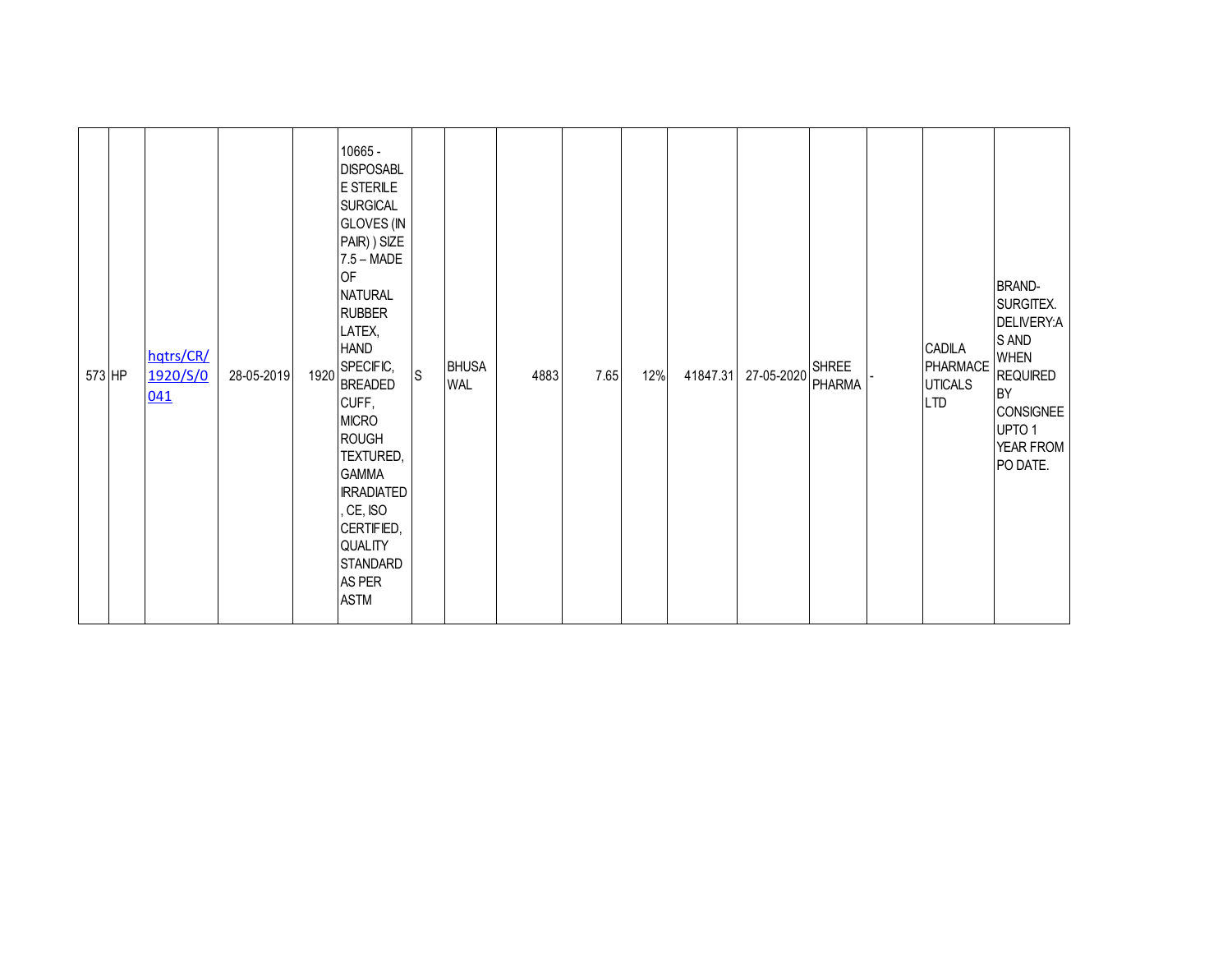| 574 HP | hqtrs/CR/<br>1920/S/0<br>041 | 28-05-2019 | 1920 | 10665 -<br><b>DISPOSABL</b><br>E STERILE<br><b>SURGICAL</b><br><b>GLOVES (IN</b><br>PAIR) ) SIZE<br>$7.5 - \text{MADE}$<br>OF<br><b>NATURAL</b><br><b>RUBBER</b><br>LATEX,<br><b>HAND</b><br>SPECIFIC,<br><b>BREADED</b><br>CUFF,<br><b>MICRO</b><br><b>ROUGH</b><br>TEXTURED,<br><b>GAMMA</b><br><b>IRRADIATED</b><br>, CE, ISO<br>CERTIFIED,<br>QUALITY<br><b>STANDARD</b> | $\mathsf{S}$ | <b>PUNE</b> | 1985 | 7.65 | 12% | 17011.45 | 27-05-2020 | <b>SHREE</b><br>PHARMA | CADILA<br>PHARMACE<br><b>UTICALS</b><br><b>LTD</b> | <b>BRAND-</b><br>SURGITEX.<br>DELIVERY:A<br>S AND<br><b>WHEN</b><br><b>REQUIRED</b><br>BY<br><b>CONSIGNEE</b><br>UPTO 1<br>YEAR FROM<br>PO DATE. |
|--------|------------------------------|------------|------|------------------------------------------------------------------------------------------------------------------------------------------------------------------------------------------------------------------------------------------------------------------------------------------------------------------------------------------------------------------------------|--------------|-------------|------|------|-----|----------|------------|------------------------|----------------------------------------------------|--------------------------------------------------------------------------------------------------------------------------------------------------|
|        |                              |            |      | AS PER<br><b>ASTM</b>                                                                                                                                                                                                                                                                                                                                                        |              |             |      |      |     |          |            |                        |                                                    |                                                                                                                                                  |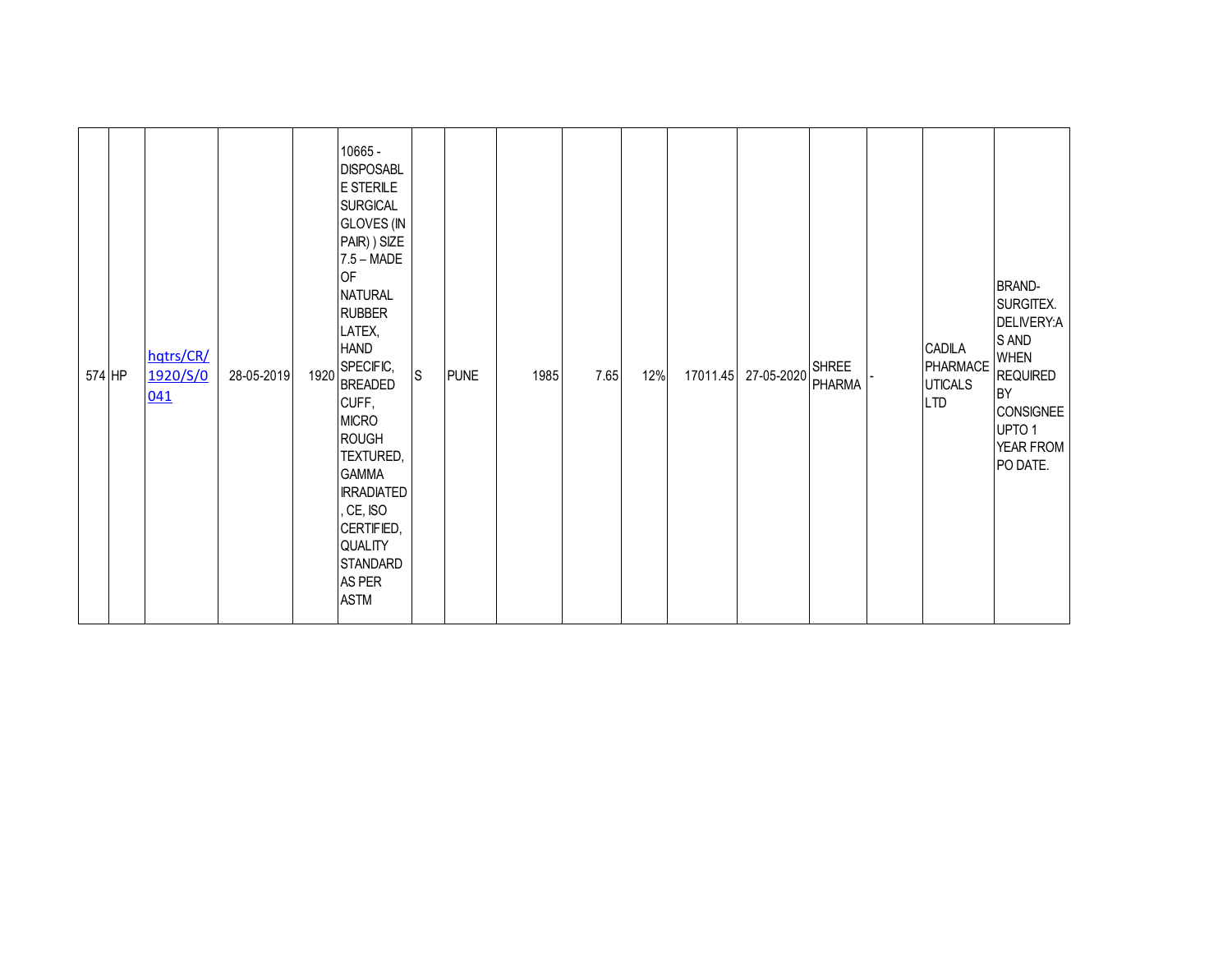| 575 HP | hqtrs/CR/<br>1920/S/0<br>041 | 28-05-2019 | 1920 | 10665 -<br><b>DISPOSABL</b><br>E STERILE<br><b>SURGICAL</b><br><b>GLOVES</b> (IN<br>PAIR) ) SIZE<br>$7.5 - \text{MADE}$<br>OF<br><b>NATURAL</b><br><b>RUBBER</b><br>LATEX,<br><b>HAND</b><br>SPECIFIC,<br><b>BREADED</b><br>CUFF,<br><b>MICRO</b><br><b>ROUGH</b><br>TEXTURED,<br><b>GAMMA</b><br><b>IRRADIATED</b><br>, CE, ISO<br>CERTIFIED,<br>QUALITY<br><b>STANDARD</b><br>AS PER | ${\mathsf S}$ | <b>KALYAN</b> | 6060 | 7.65 | 12% | 51934.2 | 27-05-2020 | <b>SHREE</b><br><b>PHARMA</b> | CADILA<br>PHARMACE<br><b>UTICALS</b><br><b>LTD</b> | <b>BRAND-</b><br>SURGITEX.<br>DELIVERY:A<br>S AND<br><b>WHEN</b><br><b>REQUIRED</b><br>BY<br><b>CONSIGNEE</b><br>UPTO 1<br>YEAR FROM<br>PO DATE. |
|--------|------------------------------|------------|------|----------------------------------------------------------------------------------------------------------------------------------------------------------------------------------------------------------------------------------------------------------------------------------------------------------------------------------------------------------------------------------------|---------------|---------------|------|------|-----|---------|------------|-------------------------------|----------------------------------------------------|--------------------------------------------------------------------------------------------------------------------------------------------------|
|        |                              |            |      | <b>ASTM</b>                                                                                                                                                                                                                                                                                                                                                                            |               |               |      |      |     |         |            |                               |                                                    |                                                                                                                                                  |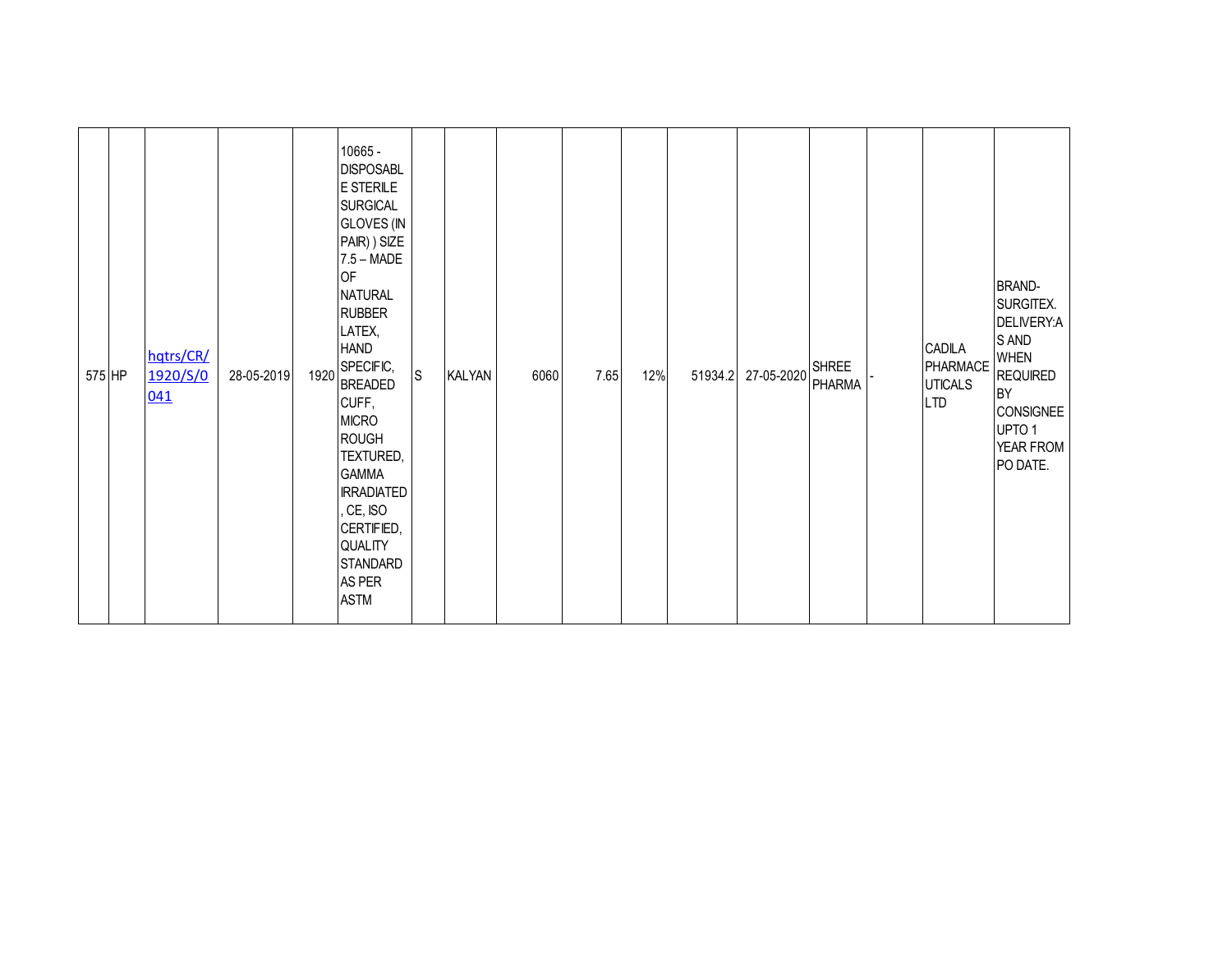| 576 HP | hqtrs/CR/<br>1920/S/0<br>041 | 28-05-2019 | 1920 | 10665 -<br><b>DISPOSABL</b><br>E STERILE<br><b>SURGICAL</b><br><b>GLOVES</b> (IN<br>PAIR) ) SIZE<br>$7.5 - \text{MADE}$<br>OF<br><b>NATURAL</b><br><b>RUBBER</b><br>LATEX,<br><b>HAND</b><br>SPECIFIC,<br><b>BREADED</b><br>CUFF,<br><b>MICRO</b><br><b>ROUGH</b><br>TEXTURED,<br><b>GAMMA</b><br><b>IRRADIATED</b><br>, CE, ISO<br>CERTIFIED,<br>QUALITY<br><b>STANDARD</b><br>AS PER | ls. | <b>NAGPU</b><br>$\mathsf{R}$ | 2926 | 7.65 | 12% | 25075.82 | 27-05-2020 | <b>SHREE</b><br><b>PHARMA</b> | CADILA<br>PHARMACE<br><b>UTICALS</b><br><b>LTD</b> | <b>BRAND-</b><br>SURGITEX.<br>DELIVERY:A<br>S AND<br><b>WHEN</b><br><b>REQUIRED</b><br>BY<br><b>CONSIGNEE</b><br>UPTO 1<br>YEAR FROM<br>PO DATE. |
|--------|------------------------------|------------|------|----------------------------------------------------------------------------------------------------------------------------------------------------------------------------------------------------------------------------------------------------------------------------------------------------------------------------------------------------------------------------------------|-----|------------------------------|------|------|-----|----------|------------|-------------------------------|----------------------------------------------------|--------------------------------------------------------------------------------------------------------------------------------------------------|
|        |                              |            |      | <b>ASTM</b>                                                                                                                                                                                                                                                                                                                                                                            |     |                              |      |      |     |          |            |                               |                                                    |                                                                                                                                                  |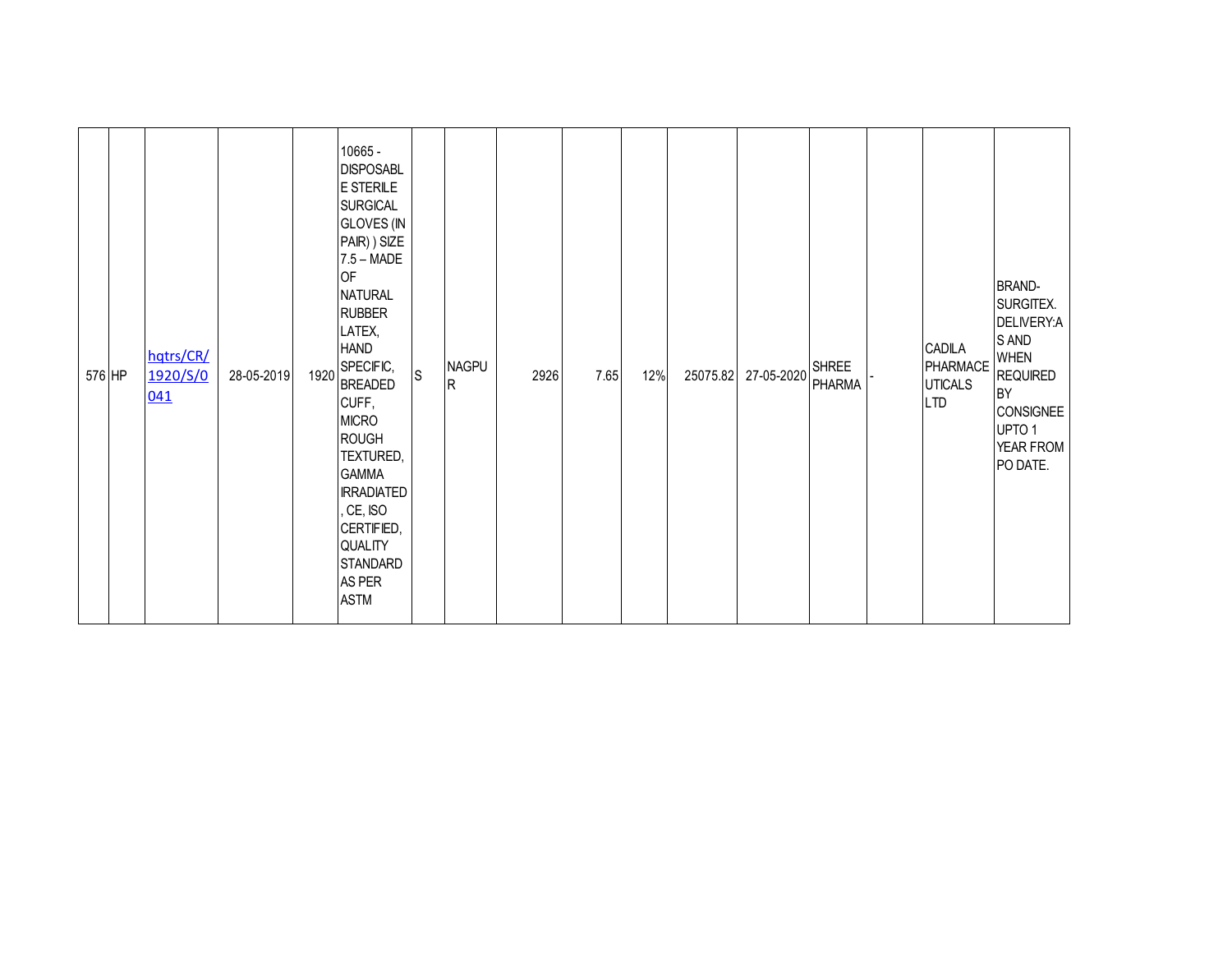| 577 HP | hqtrs/CR/<br>1920/S/0<br>042 | 28-05-2019 | 13684 -<br><b>DISPOSABL</b><br>E<br><b>ELECTROC</b><br><b>AUTERY</b><br>1920 HAND<br>PENCIL, COR<br>D AND<br><b>HAND</b><br>SWITCHES,<br>VALLEYLAB                            | ls           | <b>BYCULL</b><br>A         | 600 | 71 | 12% | 47712   | 03-08-2019 | <b>SEVEN</b><br><b>SEAS</b><br><b>ENTERP</b><br><b>RISES</b> | VENTICARE        | <b>BRAND-</b><br>VENTICARE. |
|--------|------------------------------|------------|-------------------------------------------------------------------------------------------------------------------------------------------------------------------------------|--------------|----------------------------|-----|----|-----|---------|------------|--------------------------------------------------------------|------------------|-----------------------------|
| 578 HP | hqtrs/CR/<br>1920/S/0<br>042 | 28-05-2019 | $\frac{1000}{13684}$<br><b>DISPOSABL</b><br>Е<br><b>ELECTROC</b><br><b>AUTERY</b><br>1920 HAND<br>PENCIL, COR<br>D AND<br><b>HAND</b><br>SWITCHES,<br>VALLEYLAB<br><b>NOC</b> | <sub>S</sub> | <b>BHUSA</b><br><b>WAL</b> | 22  | 71 | 12% | 1749.44 | 03-08-2019 | <b>SEVEN</b><br><b>SEAS</b><br><b>ENTERP</b><br><b>RISES</b> | <b>VENTICARE</b> | <b>BRAND-</b><br>VENTICARE. |
| 579 HP | hqtrs/CR/<br>1920/S/0<br>042 | 28-05-2019 | 13684 -<br><b>DISPOSABL</b><br>E<br><b>ELECTROC</b><br><b>AUTERY</b><br>1920 HAND<br>PENCIL, COR<br>D AND<br><b>HAND</b><br>SWITCHES,<br>VALLEYLAB                            | ls           | KALYAN                     | 54  | 71 | 12% | 4294.08 | 03-08-2019 | <b>SEVEN</b><br><b>SEAS</b><br><b>ENTERP</b><br><b>RISES</b> | VENTICARE        | <b>BRAND-</b><br>VENTICARE. |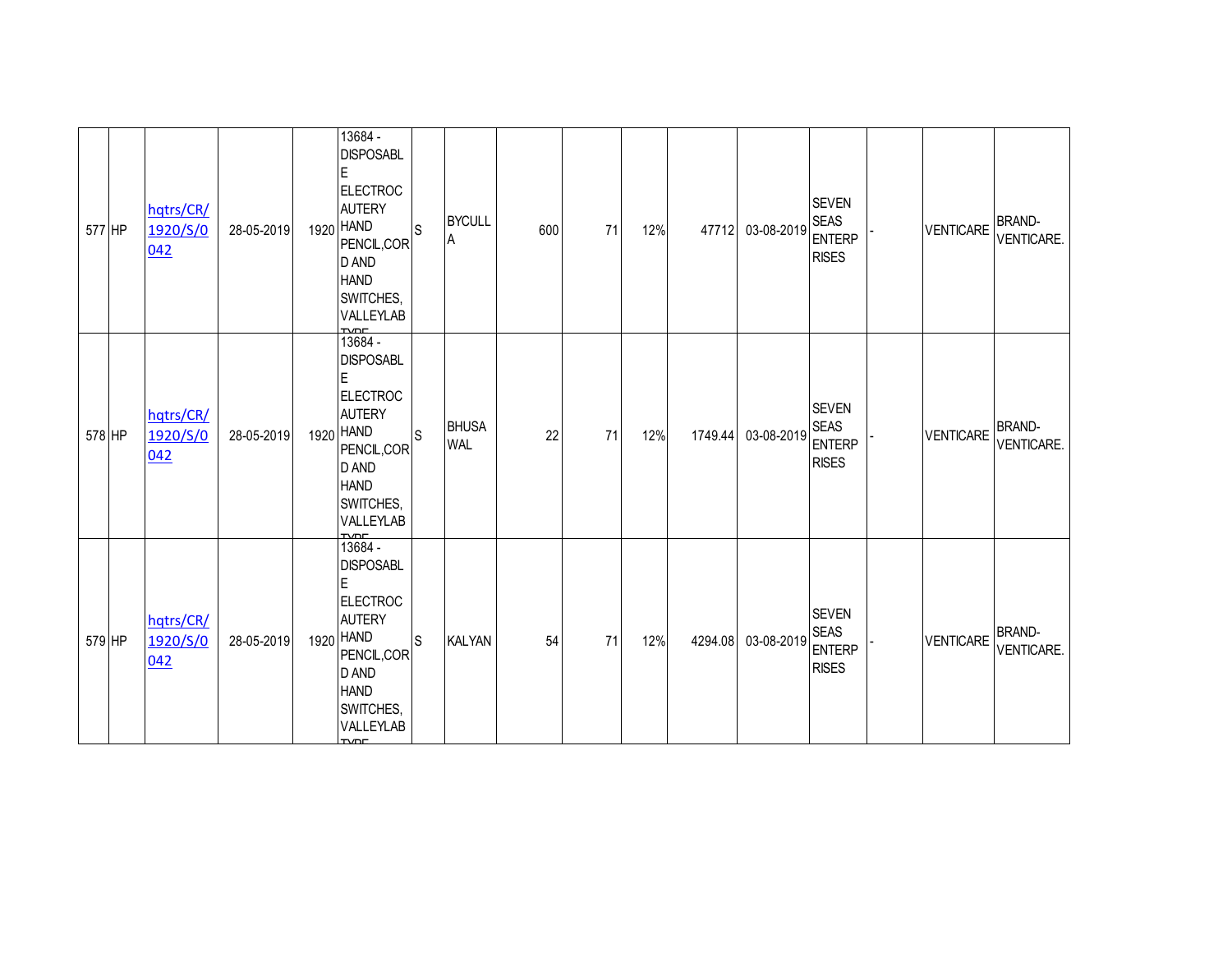| 580 HP | hqtrs/CR/<br>1920/S/0<br>043 | 28-05-2019 | 1920 | 80308 -<br><b>WOOL</b><br>COTTON<br><b>ABSORBAN</b><br>T PK OF 500<br><b>GMS</b> | S            | <b>BYCULL</b><br>A         | 2600 | 94 | 12% | 273728   | 27-05-2020 DISTRIBU - | <b>GEETAI</b><br><b>TORS</b> | <b>MOHINI</b> | <b>BRAND-</b><br>MOHINI.<br>DELIVERY:A<br>S AND<br><b>WHEN</b><br><b>REQUIRED</b><br><b>BY</b><br><b>CONSIGNEE</b><br>UPTO <sub>1</sub><br>YEAR FROM<br>PO DATE. |
|--------|------------------------------|------------|------|----------------------------------------------------------------------------------|--------------|----------------------------|------|----|-----|----------|-----------------------|------------------------------|---------------|------------------------------------------------------------------------------------------------------------------------------------------------------------------|
| 581 HP | hqtrs/CR/<br>1920/S/0<br>043 | 28-05-2019 | 1920 | 80308 -<br><b>WOOL</b><br>COTTON<br><b>ABSORBAN</b><br>T PK OF 500<br><b>GMS</b> | $\mathsf{S}$ | <b>BHUSA</b><br><b>WAL</b> | 402  | 94 | 12% | 42322.56 | 27-05-2020 DISTRIBU   | <b>GEETAI</b><br><b>TORS</b> | <b>MOHINI</b> | <b>BRAND-</b><br>MOHINI.<br>DELIVERY:A<br>S AND<br><b>WHEN</b><br><b>REQUIRED</b><br><b>BY</b><br><b>CONSIGNEE</b><br>UPTO <sub>1</sub><br>YEAR FROM<br>PO DATE. |
| 582 HP | hqtrs/CR/<br>1920/S/0<br>043 | 28-05-2019 | 1920 | 80308 -<br><b>WOOL</b><br>COTTON<br><b>ABSORBAN</b><br>T PK OF 500<br><b>GMS</b> | S            | <b>PUNE</b>                | 124  | 94 | 12% | 13054.72 | 27-05-2020 DISTRIBU   | <b>GEETAI</b><br><b>TORS</b> | <b>MOHINI</b> | <b>BRAND-</b><br>MOHINI.<br>DELIVERY:A<br>S AND<br><b>WHEN</b><br><b>REQUIRED</b><br><b>BY</b><br><b>CONSIGNEE</b><br>UPTO 1<br>YEAR FROM<br>PO DATE.            |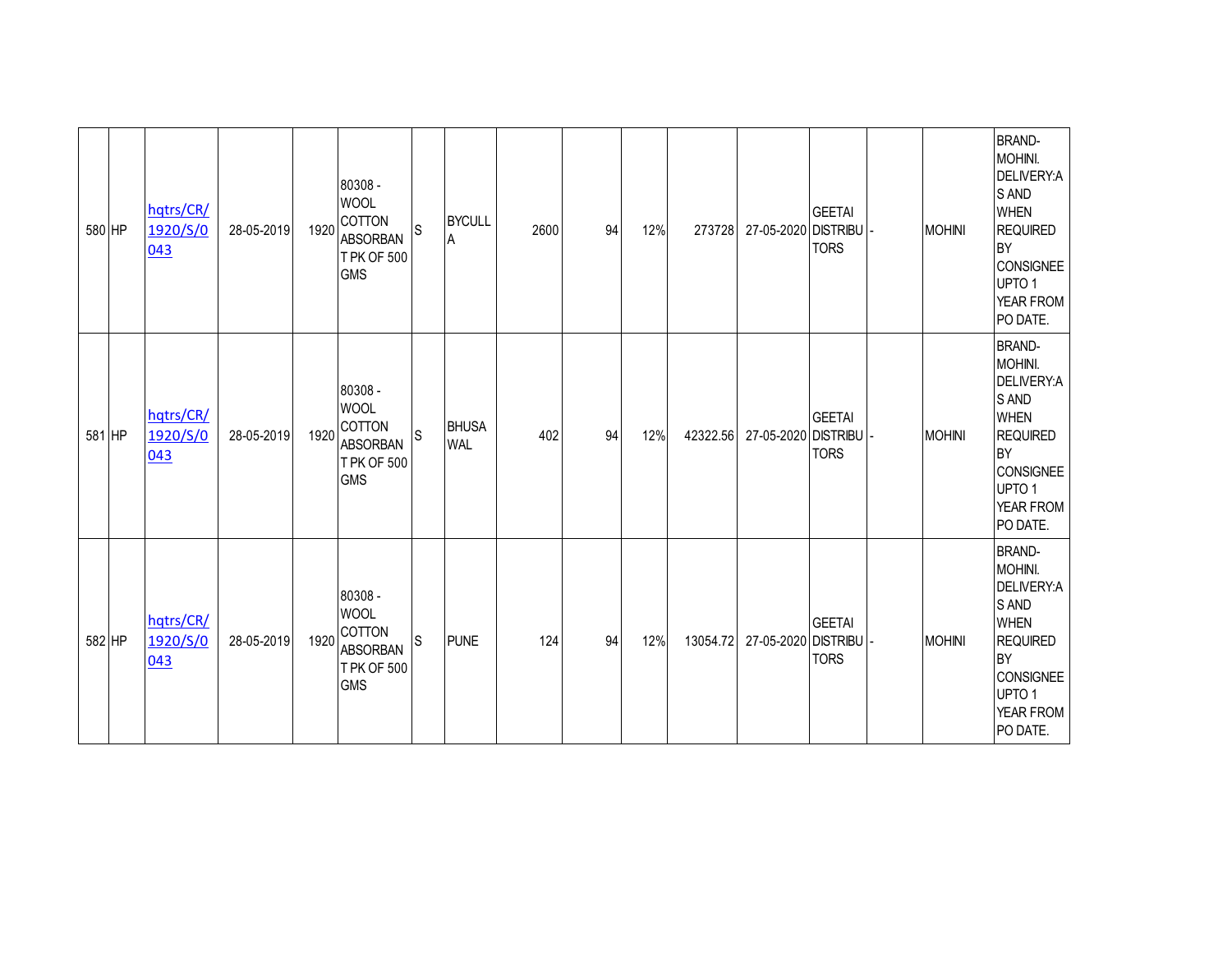| 583 HP | hqtrs/CR/<br>1920/S/0<br>043 | 28-05-2019 | 1920 | 80308 -<br><b>WOOL</b><br><b>COTTON</b><br><b>ABSORBAN</b><br><b>TPK OF 500</b><br><b>GMS</b>                                                                                           | lS           | <b>KALYAN</b>      | 878 | 94    | 12% | 92435.84 | 27-05-2020 DISTRIBU          | <b>GEETAI</b><br><b>TORS</b>                                                          | <b>MOHINI</b>  | <b>BRAND-</b><br>MOHINI.<br>DELIVERY:A<br>S AND<br><b>WHEN</b><br><b>REQUIRED</b><br><b>BY</b><br><b>CONSIGNEE</b><br>UPTO <sub>1</sub><br>YEAR FROM<br>PO DATE. |
|--------|------------------------------|------------|------|-----------------------------------------------------------------------------------------------------------------------------------------------------------------------------------------|--------------|--------------------|-----|-------|-----|----------|------------------------------|---------------------------------------------------------------------------------------|----------------|------------------------------------------------------------------------------------------------------------------------------------------------------------------|
| 584 HP | hqtrs/CR/<br>1920/S/0<br>043 | 28-05-2019 | 1920 | 80308 -<br><b>WOOL</b><br>COTTON<br><b>ABSORBAN</b><br>T PK OF 500<br><b>GMS</b>                                                                                                        | $\mathsf{S}$ | <b>NAGPU</b><br>R  | 970 | 94    | 12% |          | 102121.6 27-05-2020 DISTRIBU | <b>GEETAI</b><br><b>TORS</b>                                                          | <b>MOHINI</b>  | <b>BRAND-</b><br>MOHINI.<br>DELIVERY:A<br>S AND<br><b>WHEN</b><br><b>REQUIRED</b><br><b>BY</b><br><b>CONSIGNEE</b><br>UPTO <sub>1</sub><br>YEAR FROM<br>PO DATE. |
| 585 HP | hqtrs/CR/<br>1920/S/0<br>044 | 29-05-2019 | 1920 | 69075 -<br><b>TITANIUM</b><br><b>MESH CAGE</b><br>$10$ MM $-$ US<br><b>FDA</b><br>APPROVED, S<br><b>MAKE OF</b><br>SYNTHES,<br><b>MEDTRONIC</b><br>S OR<br><b>ZIMMER</b><br><b>ONLY</b> |              | <b>BYCULL</b><br>A | 9   | 28000 | 5%  | 264600   | 05-08-2019 INTERNA           | <b>SYS</b><br><b>MEDTEC</b><br>H<br><b>TIONAL</b><br><b>PRIVATE</b><br><b>LIMITED</b> | MEDTRONI<br>IС | <b>BRAND-</b><br><b>MEDTRONIC</b>                                                                                                                                |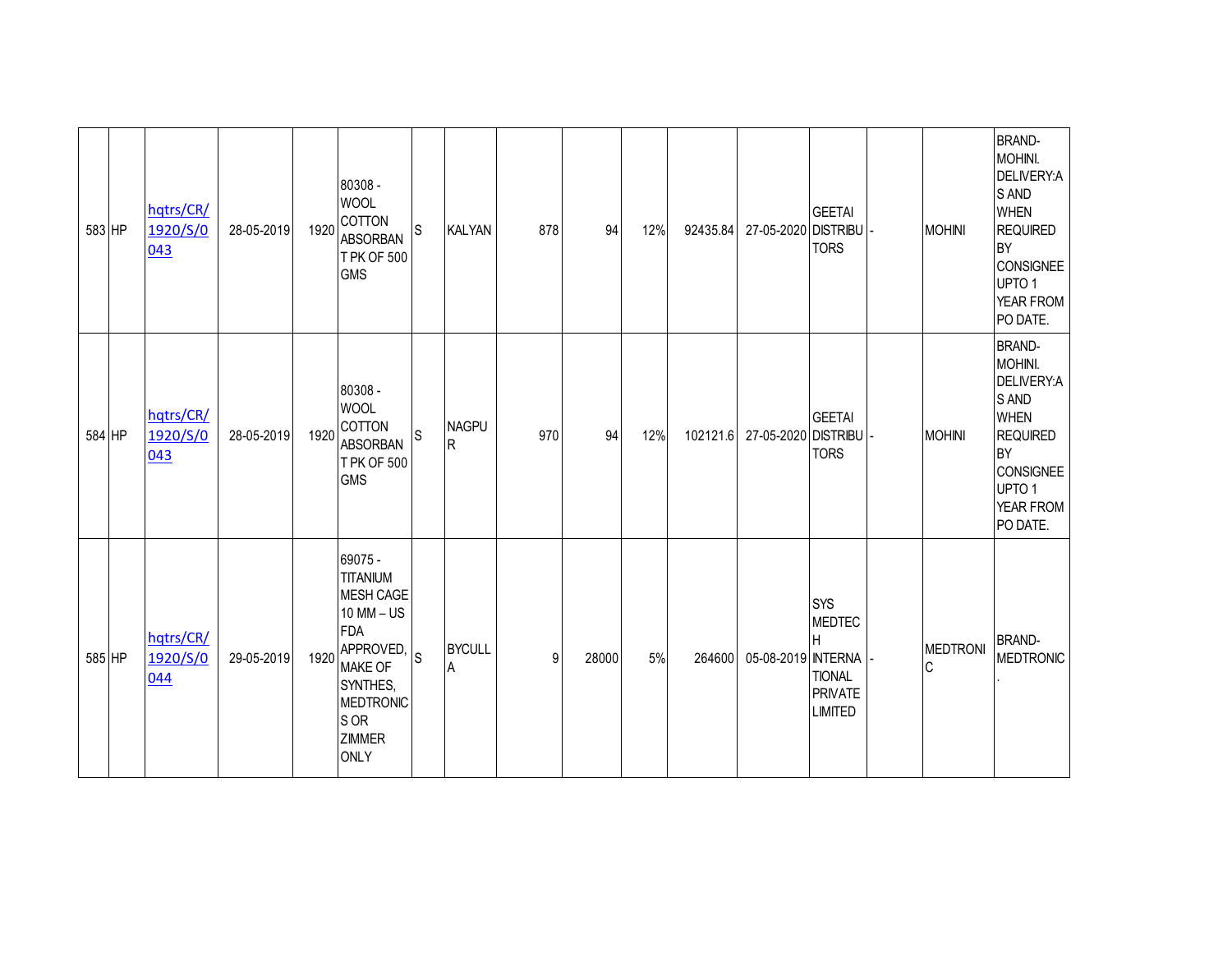| 586 HP | hqtrs/CR/<br>1920/M/0<br>069 | 31-05-2019 |          | 15110 -<br>1920 PRAMIPEXO M<br>LE 0.5 MG                                      |   | <b>BYCULL</b><br>ΙA        | 5500 | 8.29 | 12% | 51040  | 05-08-2019 PHARMA | <b>SS</b><br><b>AGENCY</b>                         | Intas<br>Pharmac<br>euticals<br>Ltd.,   | <b>INTAS</b><br>PHARMACE<br><b>UTICALS</b><br><b>LTD</b> | <b>BRAND-</b><br><b>PRAMIROL</b><br>0.5 TAB.<br>Remaining<br>AMI 2019-20<br>quantity after<br>80% PO No.<br>hqtrs/CR/181<br>9/M/0123 dt.<br>27/07/2018. |
|--------|------------------------------|------------|----------|-------------------------------------------------------------------------------|---|----------------------------|------|------|-----|--------|-------------------|----------------------------------------------------|-----------------------------------------|----------------------------------------------------------|---------------------------------------------------------------------------------------------------------------------------------------------------------|
| 587 HP | hqtrs/CR/<br>1920/M/0<br>069 | 31-05-2019 |          | 15110 -<br>1920 PRAMIPEXO M<br>LE 0.5 MG                                      |   | <b>BHUSA</b><br><b>WAL</b> | 2600 | 8.29 | 12% | 24128  | 05-08-2019 PHARMA | <b>SS</b><br><b>AGENCY</b>                         | Intas<br>Pharmac<br>euticals<br>Ltd.,   | <b>INTAS</b><br>PHARMACE<br><b>UTICALS</b><br><b>LTD</b> | <b>BRAND-</b><br>PRAMIROL<br>0.5 TAB.<br>Remaining<br>AMI 2019-20<br>quantity after<br>80% PO No.<br>hqtrs/CR/181<br>9/M/0123 dt.<br>27/07/2018.        |
| 588 HP | hqtrs/CR/<br>1920/M/0<br>070 | 31-05-2019 | 1920 DER | 64820 -<br><b>PLASMA</b><br>VOL.EXPAN<br>DEGRADED<br><b>GELATIN</b><br>500 ML | M | <b>BYCULL</b><br>A         | 17   | 220  | 12% | 4188.8 | 30-05-2020        | M <sub>H</sub><br><b>MEDICUS</b><br><b>PVT LTD</b> | Abbott<br>Healthcar<br>e Pvt<br>Limited | Abbott<br>Healthcare<br><b>Pvt Ltd</b>                   | <b>BRAND-</b><br><b>HAEMACCE</b><br>L 500 ML.<br>Delivery: As<br>and when<br>required by<br>the<br>consignee<br>upto 1 year<br>from PO date.            |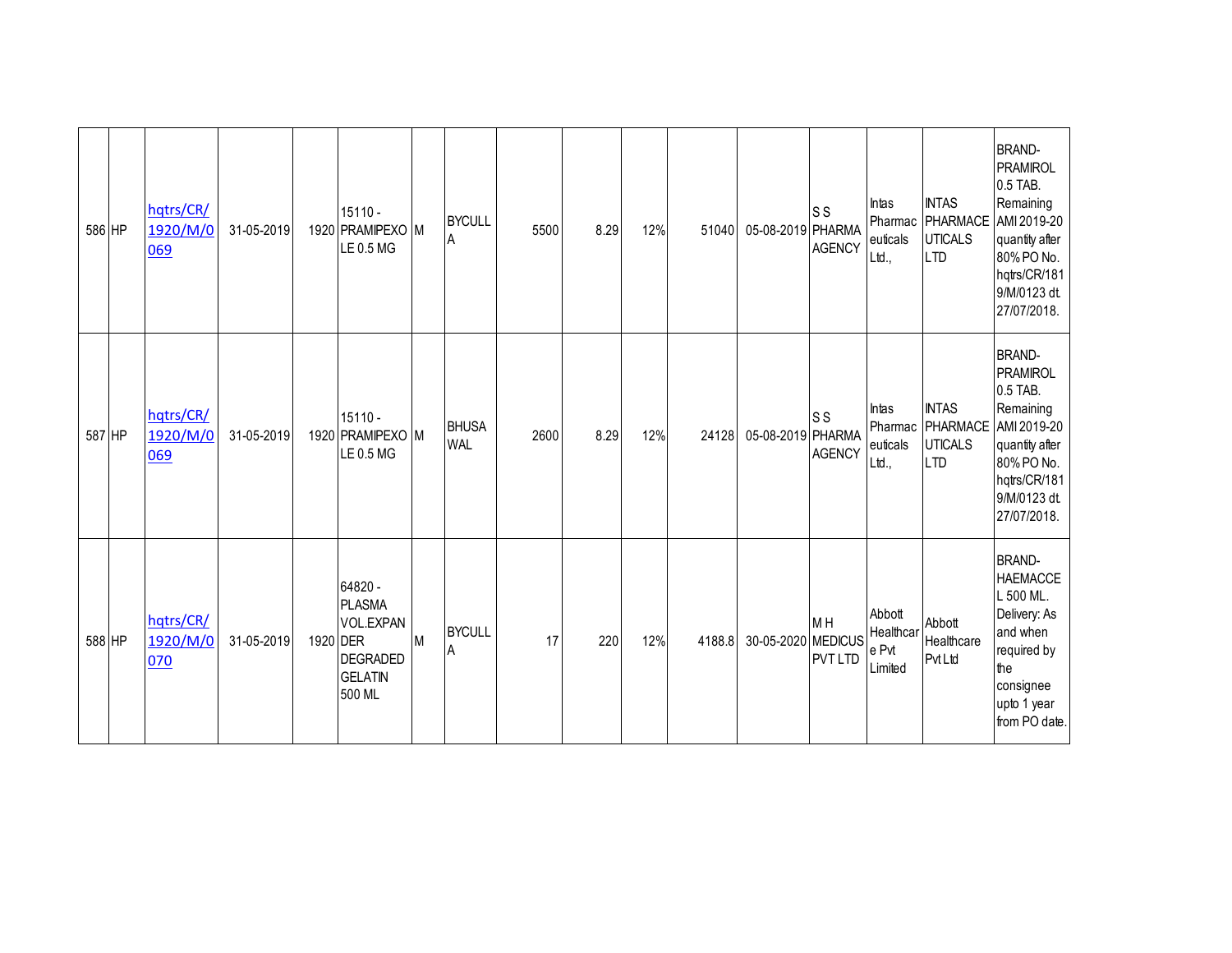| 589 HP | hqtrs/CR/<br>1920/M/0<br>070 | 31-05-2019 | 1920 DER | 64820 -<br><b>PLASMA</b><br>VOL.EXPAN<br>DEGRADED<br><b>GELATIN</b><br>500 ML | M         | <b>BHUSA</b><br><b>WAL</b> | 40  | 220 | 12% | 9856   | 30-05-2020 MEDICUS | M <sub>H</sub><br><b>PVT LTD</b> | Abbott<br>Healthcar<br>e Pvt<br>Limited | Abbott<br>Healthcare<br><b>Pvt Ltd</b> | <b>BRAND-</b><br><b>HAEMACCE</b><br>L 500 ML.<br>Delivery: As<br>and when<br>required by<br>the<br>consignee<br>upto 1 year<br>from PO date. |
|--------|------------------------------|------------|----------|-------------------------------------------------------------------------------|-----------|----------------------------|-----|-----|-----|--------|--------------------|----------------------------------|-----------------------------------------|----------------------------------------|----------------------------------------------------------------------------------------------------------------------------------------------|
| 590 HP | hqtrs/CR/<br>1920/M/0<br>070 | 31-05-2019 | 1920 DER | 64820 -<br><b>PLASMA</b><br>VOL.EXPAN<br>DEGRADED<br><b>GELATIN</b><br>500 ML | <b>IM</b> | <b>PUNE</b>                | 37  | 220 | 12% | 9116.8 | 30-05-2020 MEDICUS | M <sub>H</sub><br><b>PVT LTD</b> | Abbott<br>Healthcar<br>e Pvt<br>Limited | Abbott<br>Healthcare<br><b>Pvt Ltd</b> | <b>BRAND-</b><br><b>HAEMACCE</b><br>L 500 ML.<br>Delivery: As<br>and when<br>required by<br>the<br>consignee<br>upto 1 year<br>from PO date. |
| 591 HP | hqtrs/CR/<br>1920/M/0<br>070 | 31-05-2019 | 1920 DER | 64820 -<br><b>PLASMA</b><br>VOL.EXPAN<br>DEGRADED<br><b>GELATIN</b><br>500 ML | M         | <b>KALYAN</b>              | 400 | 220 | 12% | 98560  | 30-05-2020 MEDICUS | M H<br><b>PVT LTD</b>            | Abbott<br>Healthcar<br>e Pvt<br>Limited | Abbott<br>Healthcare<br><b>Pvt Ltd</b> | <b>BRAND-</b><br><b>HAEMACCE</b><br>L 500 ML.<br>Delivery: As<br>and when<br>required by<br>the<br>consignee<br>upto 1 year<br>from PO date. |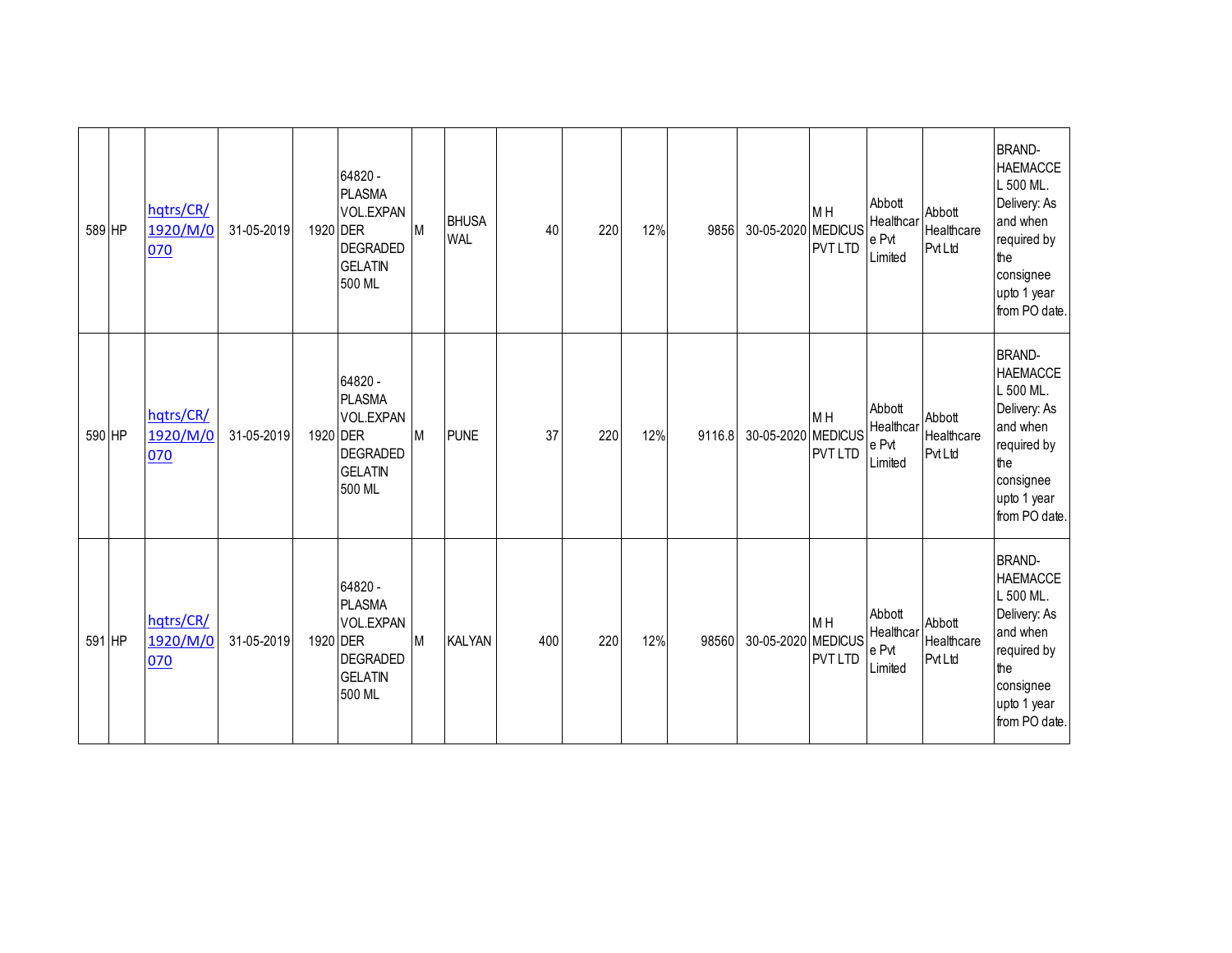| 592 HP | hqtrs/CR/<br>1920/M/0<br>070 | 31-05-2019 | 1920 DER | 64820 -<br><b>PLASMA</b><br>VOL.EXPAN<br><b>DEGRADED</b><br><b>GELATIN</b><br>500 ML | M | <b>SOLAPU</b><br>$\overline{R}$ | 60     | 220  | 12% | 14784   | 30-05-2020 MEDICUS | M <sub>H</sub><br><b>PVT LTD</b> | Abbott<br>Healthcar<br>e Pvt<br>Limited | Abbott<br>Healthcare<br><b>Pvt Ltd</b>                   | <b>BRAND-</b><br><b>HAEMACCE</b><br>L 500 ML.<br>Delivery: As<br>and when<br>required by<br>the<br>consignee<br>upto 1 year<br>from PO date. |
|--------|------------------------------|------------|----------|--------------------------------------------------------------------------------------|---|---------------------------------|--------|------|-----|---------|--------------------|----------------------------------|-----------------------------------------|----------------------------------------------------------|----------------------------------------------------------------------------------------------------------------------------------------------|
| 593 HP | hqtrs/CR/<br>1920/M/0<br>070 | 31-05-2019 | 1920 DER | 64820 -<br><b>PLASMA</b><br>VOL.EXPAN<br><b>DEGRADED</b><br><b>GELATIN</b><br>500 ML | M | <b>NAGPU</b><br>IR.             | 50     | 220  | 12% | 12320   | 30-05-2020 MEDICUS | M <sub>H</sub><br><b>PVT LTD</b> | Abbott<br>Healthcar<br>e Pvt<br>Limited | Abbott<br>Healthcare<br>PvtLtd                           | <b>BRAND-</b><br><b>HAEMACCE</b><br>L 500 ML.<br>Delivery: As<br>and when<br>required by<br>the<br>consignee<br>upto 1 year<br>from PO date. |
| 594 HP | hqtrs/CR/<br>1920/M/0<br>071 | 12-06-2019 | 1920 5   | 72422 -<br><b>ISOSORBIDE</b><br><b>MONONITRA</b><br><b>TE 10 MG</b>                  | M | <b>BYCULL</b><br>A              | 320000 | 1.18 | 12% | 422400  | 19-08-2019 PHARMA  | <b>SS</b><br><b>AGENCY</b>       | Intas<br>Pharmac<br>euticals<br>Ltd.,   | <b>INTAS</b><br>PHARMACE<br><b>UTICALS</b><br><b>LTD</b> | <b>BRAND-</b><br>MONIT <sub>10</sub><br>TAB.                                                                                                 |
| 595 HP | hqtrs/CR/<br>1920/M/0<br>071 | 12-06-2019 | 1920 5   | 72422 -<br><b>ISOSORBIDE</b><br><b>MONONITRA</b><br><b>TE 10 MG</b>                  | M | <b>PUNE</b>                     | 17590  | 1.18 | 12% | 23218.8 | 19-08-2019 PHARMA  | ls s<br><b>AGENCY</b>            | Intas<br>Pharmac<br>euticals<br>Ltd.,   | <b>INTAS</b><br>PHARMACE<br><b>UTICALS</b><br><b>LTD</b> | <b>BRAND-</b><br>MONIT <sub>10</sub><br>TAB.                                                                                                 |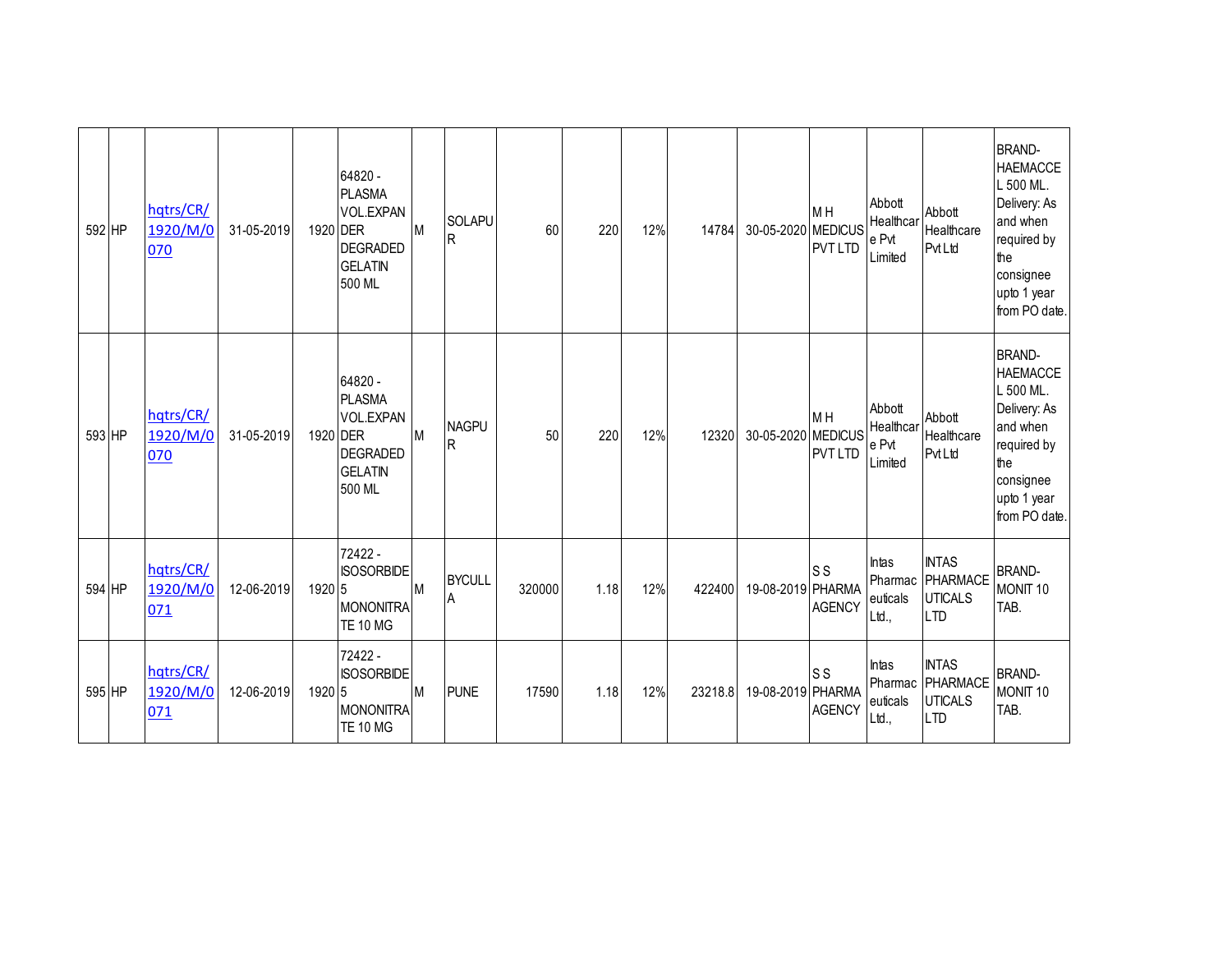| 596 HP | hqtrs/CR/<br>1920/M/0<br>071 | 12-06-2019 | 1920 5 | 72422 -<br><b>ISOSORBIDE</b><br>MONONITRA<br><b>TE 10 MG</b>                                                                                                                                    | IM. | <b>KALYAN</b>            | 274870 | 1.18  | 12% | 362828.4 | 19-08-2019 PHARMA  | <b>SS</b><br><b>AGENCY</b>                                                | Intas<br>Pharmac<br>euticals<br>Ltd.,     | <b>INTAS</b><br>PHARMACE<br><b>UTICALS</b><br><b>LTD</b>         | <b>BRAND-</b><br>MONIT <sub>10</sub><br>TAB.                                                                                                                   |
|--------|------------------------------|------------|--------|-------------------------------------------------------------------------------------------------------------------------------------------------------------------------------------------------|-----|--------------------------|--------|-------|-----|----------|--------------------|---------------------------------------------------------------------------|-------------------------------------------|------------------------------------------------------------------|----------------------------------------------------------------------------------------------------------------------------------------------------------------|
| 597 HP | hqtrs/CR/<br>1920/M/0<br>071 | 12-06-2019 | 1920 5 | 72422 -<br><b>ISOSORBIDE</b><br><b>MONONITRA</b><br><b>TE 10 MG</b>                                                                                                                             | M   | SOLAPU<br>$\overline{R}$ | 45000  | 1.18  | 12% | 59400    | 19-08-2019 PHARMA  | <b>SS</b><br><b>AGENCY</b>                                                | Intas<br>euticals<br>Ltd.,                | <b>INTAS</b><br>Pharmac PHARMACE<br><b>UTICALS</b><br><b>LTD</b> | <b>BRAND-</b><br>MONIT <sub>10</sub><br>TAB.                                                                                                                   |
| 598 HP | hqtrs/CR/<br>1920/S/0<br>045 | 06-06-2019 |        | 69089 -<br><b>BALLOON</b><br><b>KYPHOPLAS</b><br>TY SET - US<br><b>FDA</b><br>APPROVED.<br>1920 MAKE OF G<br>S MEDICAL,<br>SYNTHES,<br><b>MEDTRONIC</b><br>S OR<br><b>ZIMMER</b><br><b>ONLY</b> | IS. | <b>BYCULL</b><br>Α       | 6      | 46860 | 5%  | 295218   | 05-06-2020 INTERNA | SYS<br><b>MEDTEC</b><br><b>TIONAL</b><br><b>PRIVATE</b><br><b>LIMITED</b> |                                           | <b>MEDTRONI</b><br>$\mathsf{C}$                                  | <b>BRAND OF</b><br><b>MEDTRONIC</b><br>Delivery: As<br>and when<br>required by<br>the<br>consignee<br>upto one<br>year from the<br>date of<br>Supply<br>Order. |
| 599 HP | hqtrs/CR/<br>1920/M/0<br>072 | 06-06-2019 | 1920   | 12749 -<br><b>TRAMADOL</b><br>37.5 MG +<br><b>ACETOAMIN</b><br>OPHEN OR<br>PARACETA<br><b>MOL 325</b><br><b>MG</b>                                                                              | M   | <b>BYCULL</b><br>Α       | 47400  | 0.77  | 12% | 40764    | 13-08-2019 ENTERP  | <b>SPAN</b><br><b>RISES</b>                                               | Aristo<br>Pharmac<br>euticals<br>pvt.Ltd. | Aristo<br>Pharmaceuti<br>cals Pvt Ltd                            | <b>BRAND-</b><br><b>MEGA</b><br><b>FLEXON</b><br>TABLET.<br>PACK OF<br>$10s$ .                                                                                 |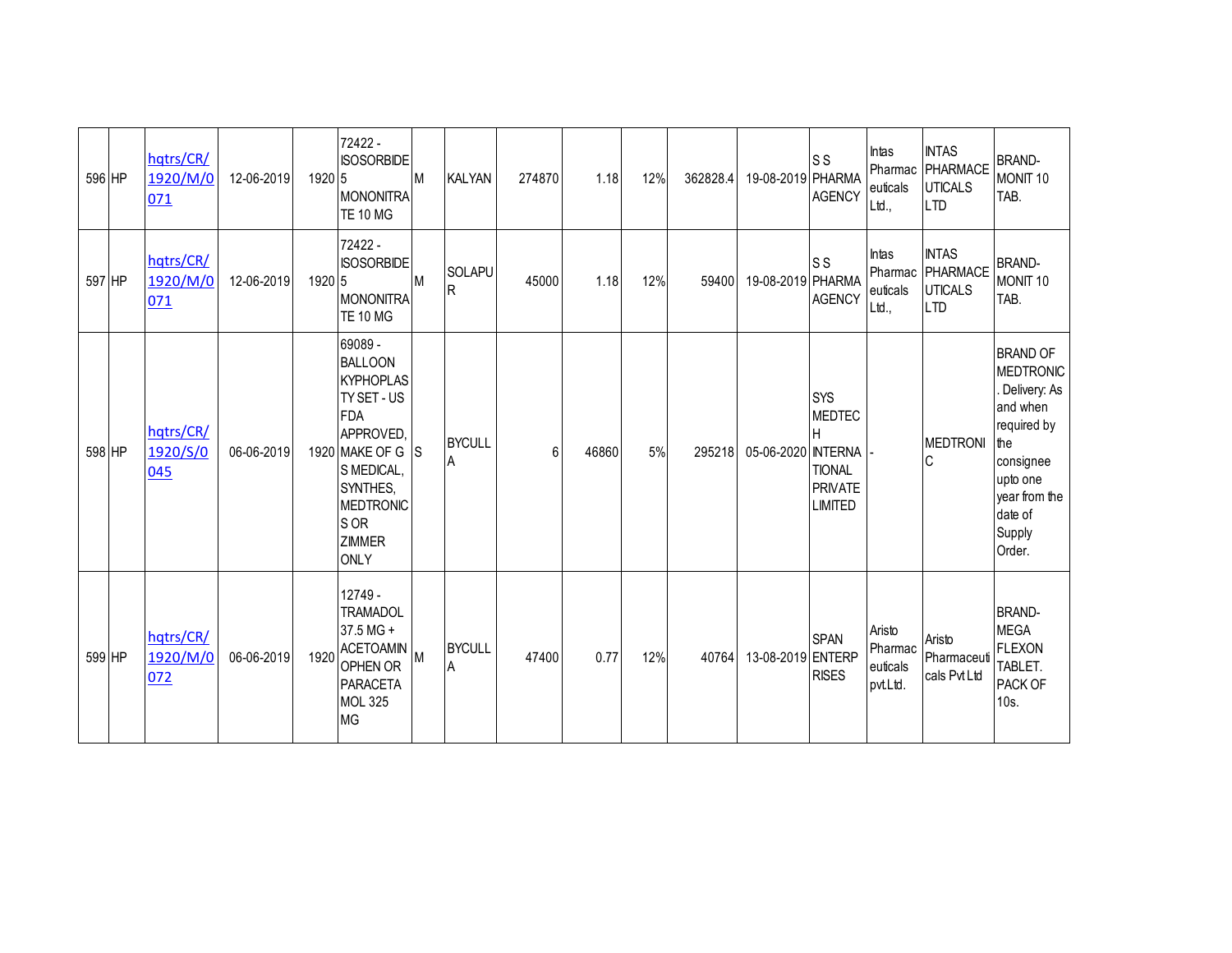| 600 HP | hqtrs/CR/<br>1920/M/0<br>072 | 06-06-2019 | 1920 | 12749 -<br><b>TRAMADOL</b><br>37.5 MG +<br><b>ACETOAMIN</b><br>OPHEN OR<br><b>PARACETA</b><br><b>MOL 325</b><br><b>MG</b> | M        | <b>BHUSA</b><br><b>WAL</b> | 18000 | 0.77 | 12% | 15480 | 13-08-2019 ENTERP | <b>SPAN</b><br><b>RISES</b> | Aristo<br>Pharmac<br>euticals<br>pvt.Ltd. | Aristo<br>Pharmaceuti<br>cals Pvt Ltd | <b>BRAND-</b><br><b>MEGA</b><br><b>FLEXON</b><br>TABLET.<br>PACK OF<br>10s. |
|--------|------------------------------|------------|------|---------------------------------------------------------------------------------------------------------------------------|----------|----------------------------|-------|------|-----|-------|-------------------|-----------------------------|-------------------------------------------|---------------------------------------|-----------------------------------------------------------------------------|
| 601 HP | hqtrs/CR/<br>1920/M/0<br>072 | 06-06-2019 |      | 12749 -<br><b>TRAMADOL</b><br>37.5 MG +<br>1920 ACETOAMIN<br>OPHEN OR<br><b>PARACETA</b><br><b>MOL 325</b><br><b>MG</b>   | M        | <b>PUNE</b>                | 5000  | 0.77 | 12% | 4300  | 13-08-2019 ENTERP | <b>SPAN</b><br><b>RISES</b> | Aristo<br>Pharmac<br>euticals<br>pvt.Ltd. | Aristo<br>Pharmaceuti<br>cals Pvt Ltd | <b>BRAND-</b><br><b>MEGA</b><br><b>FLEXON</b><br>TABLET.<br>PACK OF<br>10s. |
| 602 HP | hqtrs/CR/<br>1920/M/0<br>072 | 06-06-2019 | 1920 | 12749 -<br><b>TRAMADOL</b><br>37.5 MG +<br><b>ACETOAMIN</b><br>OPHEN OR<br><b>PARACETA</b><br><b>MOL 325</b><br><b>MG</b> | <b>M</b> | <b>SOLAPU</b><br>IR.       | 2000  | 0.77 | 12% | 1720  | 13-08-2019 ENTERP | <b>SPAN</b><br><b>RISES</b> | Aristo<br>Pharmac<br>euticals<br>pvt.Ltd. | Aristo<br>Pharmaceuti<br>cals Pvt Ltd | <b>BRAND-</b><br><b>MEGA</b><br><b>FLEXON</b><br>TABLET.<br>PACK OF<br>10s. |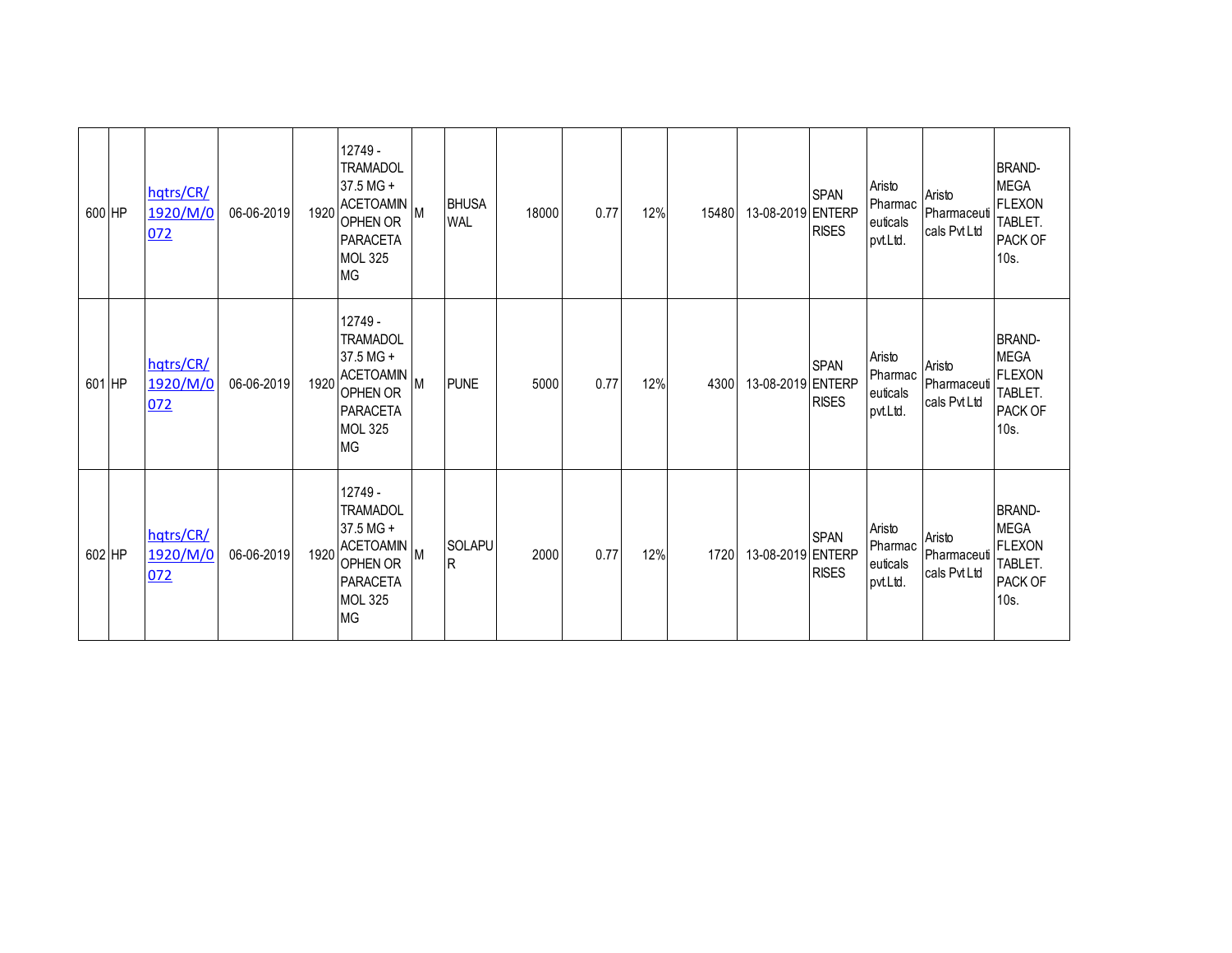| 603 HP |        | hqtrs/CR/<br>1920/M/0<br>073 | 06-06-2019 | 10299 -<br><b>ACTILASE</b><br><b>TISSUE</b><br>1920 PLASMINOG M<br>EN<br><b>ACTIVATOR)</b><br>50 MG |   | <b>BYCULL</b><br>A         | 13   | 30227.4 | 12% | 440110.97 | 05-06-2020 ENTERP | <b>RISES</b>           | Boehring<br>er<br>Ingelheim<br>India Pvt<br>Ltd | Boehringer<br>Ingelheim<br>Pharma<br>Gmbh &<br>Co.KG.,<br>Germany             | BRAND-Inj<br>Actilyse 50<br>mg. Delivery:<br>As and when<br>required by<br>the<br>consignee<br>upto one<br>year from the<br>date of<br>Supply<br>Order. |
|--------|--------|------------------------------|------------|-----------------------------------------------------------------------------------------------------|---|----------------------------|------|---------|-----|-----------|-------------------|------------------------|-------------------------------------------------|-------------------------------------------------------------------------------|---------------------------------------------------------------------------------------------------------------------------------------------------------|
|        | 604 HP | hqtrs/CR/<br>1920/M/0<br>074 | 25-06-2019 | 61984 -<br><b>METRONIDA</b><br>1920 ZOLE<br>5MG/ML<br>100ML                                         | M | <b>BYCULL</b><br>A         | 743  | 10.5    | 12% | 8737.68   | 31-08-2019        | <b>KEPS</b><br>PHARMA, | J.B.Che<br>micals &<br>euticals<br>Ltd.         | <b>J.B.CHEMIC</b><br>ALS&<br>Pharmac PHARMACE<br><b>UTICALS</b><br><b>LTD</b> | <b>BRAND-</b><br><b>METROGYL</b><br>IV. The firm<br>deposited<br>10% SD (Rs<br>15165) to<br>Chief<br>Cashier/CR.                                        |
|        | 605 HP | hqtrs/CR/<br>1920/M/0<br>074 | 25-06-2019 | 61984 -<br><b>METRONIDA</b><br>1920 ZOLE<br>5MG/ML<br>100ML                                         | M | <b>BHUSA</b><br><b>WAL</b> | 2018 | 10.5    | 12% | 23731.68  | 31-08-2019        | <b>KEPS</b><br>PHARMA, | J.B.Che<br>micals & ALS &<br>euticals<br>Ltd.   | <b>J.B.CHEMIC</b><br>Pharmac PHARMACE<br><b>UTICALS</b><br><b>LTD</b>         | <b>BRAND-</b><br><b>METROGYL</b><br>IV. The firm<br>deposited<br>10% SD (Rs<br>15165) to<br>Chief<br>Cashier/CR.                                        |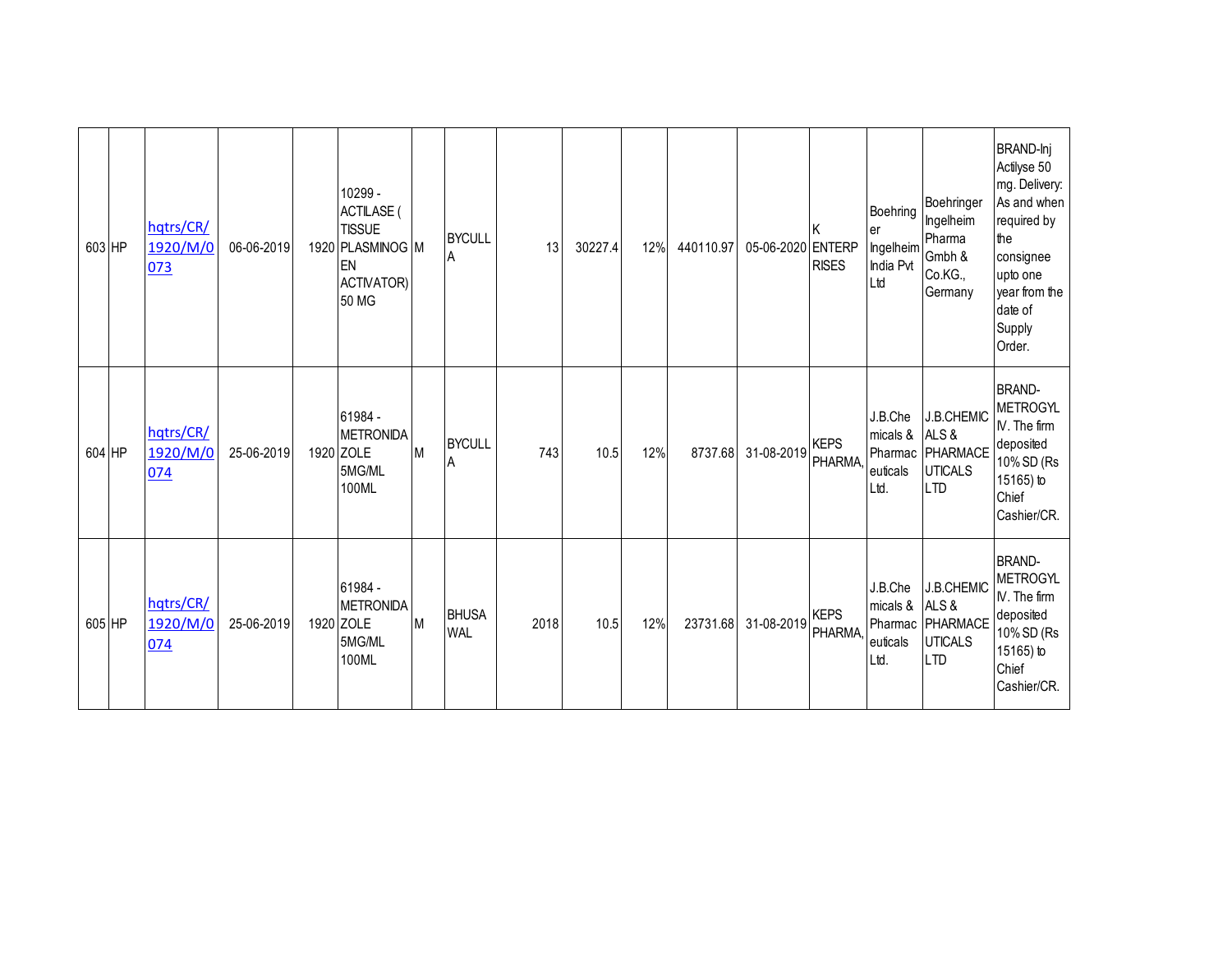| 606 HP | hqtrs/CR/<br>1920/M/0<br>074 | 25-06-2019 | 61984 -<br><b>METRONIDA</b><br>1920 ZOLE<br>5MG/ML<br>100ML | M | <b>PUNE</b>       | 1250 | 10.5 | 12% | 14700    | 31-08-2019 | <b>KEPS</b><br><b>PHARMA</b> | J.B.Che<br>micals &<br>euticals<br>Ltd.       | J.B.CHEMIC<br>ALS&<br>Pharmac PHARMACE<br><b>UTICALS</b><br><b>LTD</b> | <b>BRAND-</b><br><b>METROGYL</b><br>$N.$ The firm<br>deposited<br>10% SD (Rs<br>15165) to<br>Chief<br>Cashier/CR. |
|--------|------------------------------|------------|-------------------------------------------------------------|---|-------------------|------|------|-----|----------|------------|------------------------------|-----------------------------------------------|------------------------------------------------------------------------|-------------------------------------------------------------------------------------------------------------------|
| 607 HP | hqtrs/CR/<br>1920/M/0<br>074 | 25-06-2019 | 61984 -<br><b>METRONIDA</b><br>1920 ZOLE<br>5MG/ML<br>100ML | M | <b>KALYAN</b>     | 6473 | 10.5 | 12% | 76122.48 | 31-08-2019 | <b>KEPS</b><br><b>PHARMA</b> | J.B.Che<br>micals & ALS &<br>euticals<br>Ltd. | J.B.CHEMIC<br>Pharmac PHARMACE<br><b>UTICALS</b><br><b>LTD</b>         | <b>BRAND-</b><br><b>METROGYL</b><br>$N.$ The firm<br>deposited<br>10% SD (Rs<br>15165) to<br>Chief<br>Cashier/CR. |
| 608 HP | hqtrs/CR/<br>1920/M/0<br>074 | 25-06-2019 | 61984 -<br><b>METRONIDA</b><br>1920 ZOLE<br>5MG/ML<br>100ML | M | <b>NAGPU</b><br>R | 2411 | 10.5 | 12% | 28353.36 | 31-08-2019 | <b>KEPS</b><br><b>PHARMA</b> | J.B.Che<br>micals &<br>euticals<br>Ltd.       | J.B.CHEMIC<br>ALS&<br>Pharmac PHARMACE<br><b>UTICALS</b><br><b>LTD</b> | <b>BRAND-</b><br><b>METROGYL</b><br>IV. The firm<br>deposited<br>10% SD (Rs<br>15165) to<br>Chief<br>Cashier/CR.  |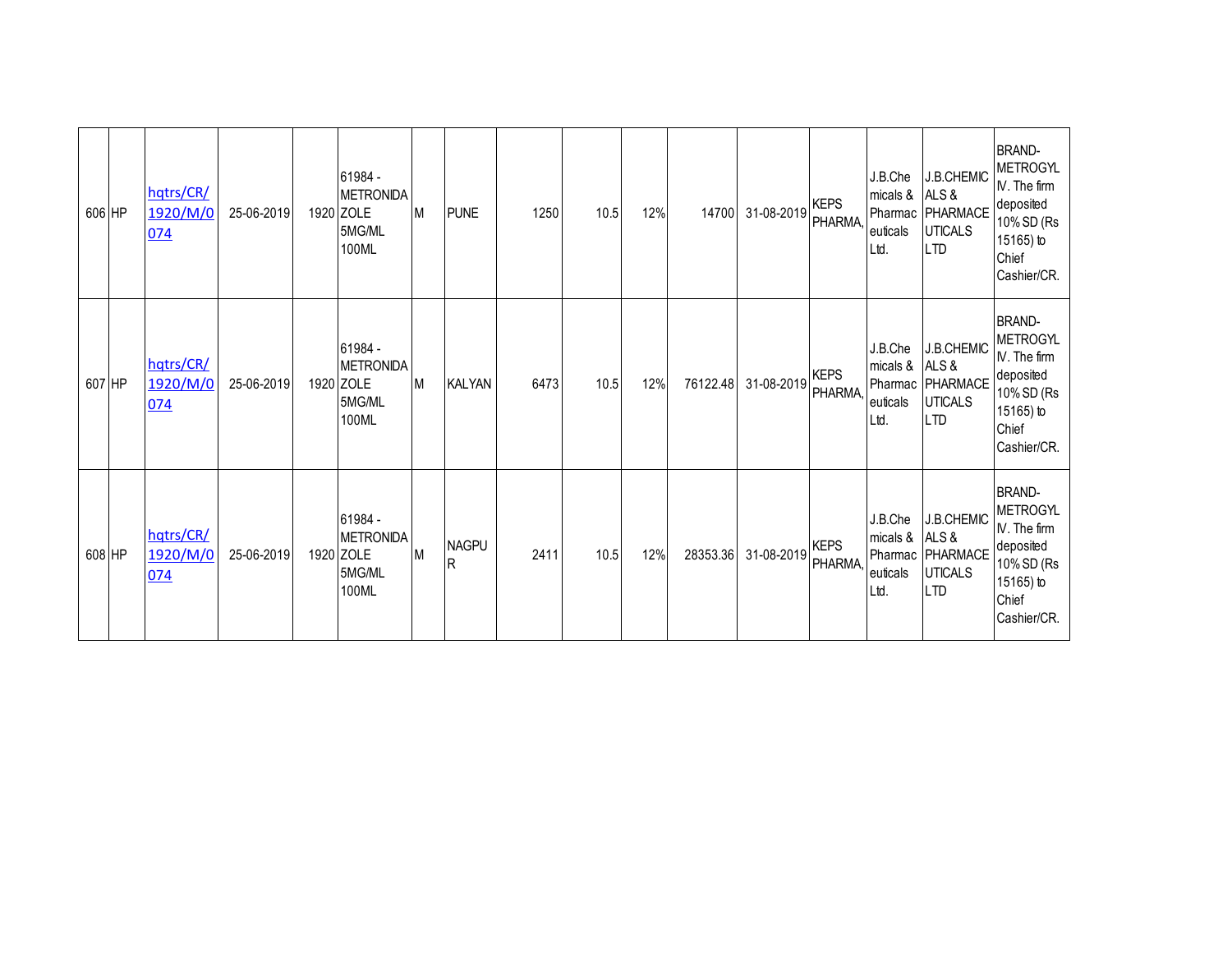| 609 HP | hatrs/CR/<br>1920/M/0<br>075 | 07-06-2019 |      | 17755 -<br>1920 CETUXIMAB M<br>100 MG                |   | <b>BYCULL</b><br>Α | 221    | 15046.13 | 12% | 3724219.1 | 06-06-2020         | Vardhma<br>n Health<br>Specialitie<br>s Pvt Ltd | <b>MERCK</b><br><b>TIES</b><br>PRIVATE any<br><b>LIMITED</b> | SPECIAL M/S Merck<br>KGaA,Germ                                  | Brand-<br><b>ERBITUX</b><br>5mg/ml (one<br>vial of 20<br>ml).Delivery -<br>As and<br>When<br>required by<br>Consignee<br>for the period<br>of one year<br>from the date<br>of P.O. |
|--------|------------------------------|------------|------|------------------------------------------------------|---|--------------------|--------|----------|-----|-----------|--------------------|-------------------------------------------------|--------------------------------------------------------------|-----------------------------------------------------------------|------------------------------------------------------------------------------------------------------------------------------------------------------------------------------------|
| 610 HP | hqtrs/CR/<br>1920/M/0<br>076 | 20-06-2019 | 1920 | 17831 -<br><b>NIVOLUMAB</b><br>100 MG<br><b>NIAL</b> | M | <b>BYCULL</b><br>A | 40     | 81691.3  | 5%  | 3431034.8 | 20-06-2020 MA PVT. | I.B.PHAR<br>LTD.                                | <b>Bristol</b><br>Mayer<br>Squibb<br>India Pvt<br>Ltd        | M/S Bristol-<br>Myers<br>Squibb<br>Holding<br>Pharma<br>Ltd.USA | Brand-<br>Opdyta<br>100mg.Deliv<br>ery-As and<br>When<br>required by<br>Consignee<br>for a period of<br>one year<br>from the date                                                  |
| 611 HP | hqtrs/CR/<br>1920/M/0<br>077 | 07-06-2019 |      | $60045 -$<br>1920 AMOXYCILLI M<br>N 250 MG           |   | <b>BYCULL</b><br>A | 60     | 0.88     | 12% | 59.4      | 13-08-2019         | Saims<br>Pharma                                 | Theon<br>Pharmac<br>euticals<br>Limited                      | Theon<br>Pharmaceuti<br>cals Ltd                                | <b>BRAND-</b><br><b>THEOMOX</b><br><b>250. PACK</b><br>OF 10s                                                                                                                      |
| 612 HP | hqtrs/CR/<br>1920/M/0<br>077 | 07-06-2019 |      | $60045 -$<br>1920 AMOXYCILLI M<br>N 250 MG           |   | <b>PUNE</b>        | 170180 | 0.88     | 12% | 168478.2  | 13-08-2019         | Saims<br>Pharma                                 | Theon<br>Pharmac<br>euticals<br>Limited                      | Theon<br>Pharmaceuti<br>cals Ltd                                | <b>BRAND-</b><br><b>THEOMOX</b><br><b>250. PACK</b><br>OF 10s                                                                                                                      |
| 613 HP | hqtrs/CR/<br>1920/M/0<br>077 | 07-06-2019 |      | $60045 -$<br>1920 AMOXYCILLI M<br>N 250 MG           |   | <b>KALYAN</b>      | 186230 | 0.88     | 12% | 184367.7  | 13-08-2019         | Saims<br>Pharma                                 | Theon<br>Pharmac<br>euticals<br>Limited                      | Theon<br>Pharmaceuti<br>cals Ltd                                | <b>BRAND-</b><br><b>THEOMOX</b><br><b>250. PACK</b><br>OF 10s.                                                                                                                     |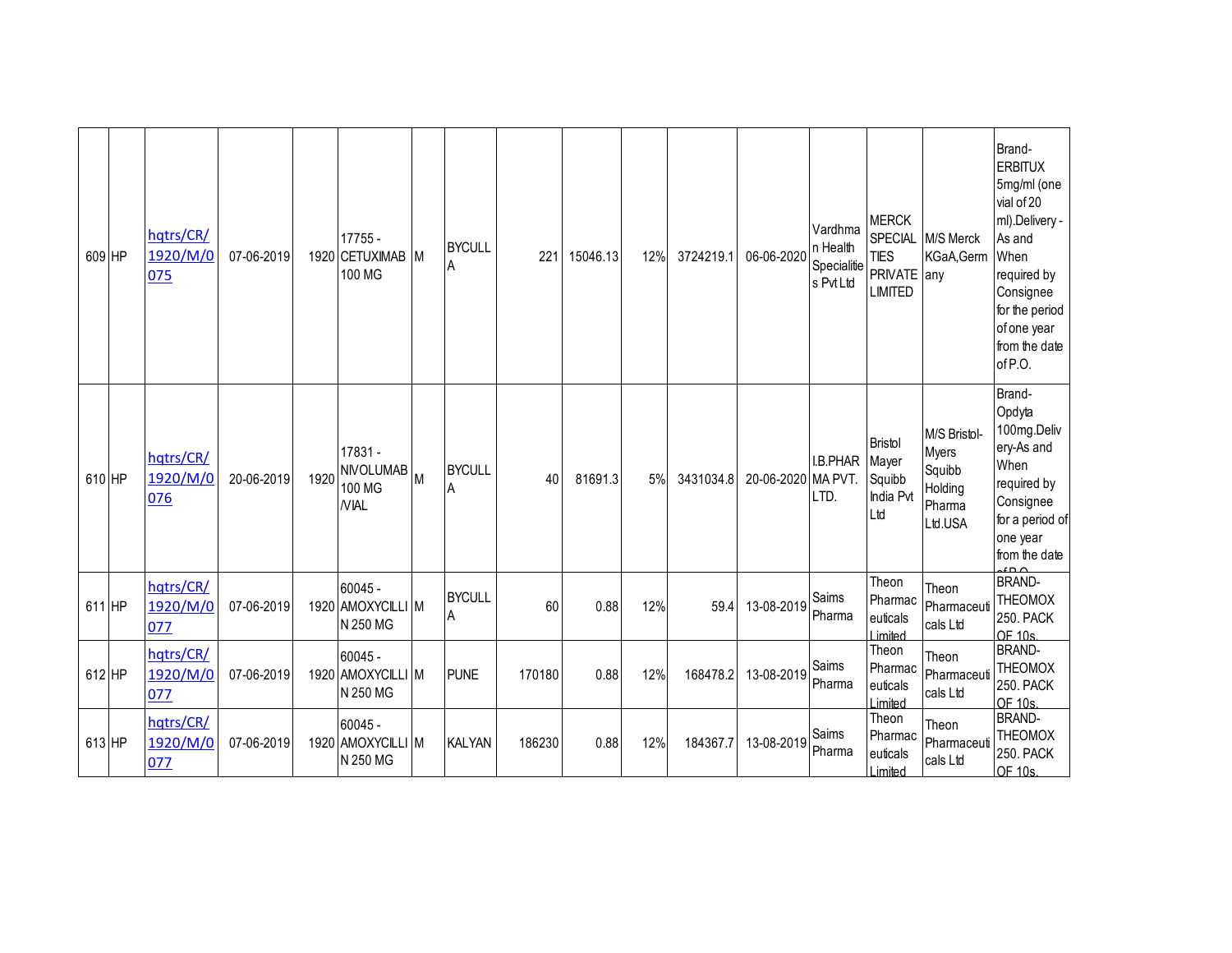| $614$ HP | hqtrs/CR/<br>1920/M/0<br>077 | 07-06-2019 |      | $60045 -$<br>1920 AMOXYCILLI M<br>N 250 MG                 |          | SOLAPU<br>IR.      | 55000  | 0.88    | 12% | 54450     | 13-08-2019        | Saims<br>Pharma    | Theon<br>Pharmac<br>euticals<br>Limited  | Theon<br>Pharmaceuti<br>cals Ltd                                                 | <b>BRAND-</b><br><b>THEOMOX</b><br><b>250. PACK</b><br>OF 10s.                                                                                                                         |
|----------|------------------------------|------------|------|------------------------------------------------------------|----------|--------------------|--------|---------|-----|-----------|-------------------|--------------------|------------------------------------------|----------------------------------------------------------------------------------|----------------------------------------------------------------------------------------------------------------------------------------------------------------------------------------|
| $615$ HP | hqtrs/CR/<br>1920/M/0<br>077 | 07-06-2019 |      | 60045 -<br>1920 AMOXYCILLI M<br>N 250 MG                   |          | <b>NAGPU</b><br>R  | 120000 | 0.88    | 12% | 118800    | 13-08-2019        | Saims<br>Pharma    | Theon<br>Pharmac<br>euticals<br>I imited | Theon<br>Pharmaceuti<br>cals Ltd                                                 | <b>BRAND-</b><br><b>THEOMOX</b><br><b>250. PACK</b><br>$OF$ 10s                                                                                                                        |
| 616 HP   | hqtrs/CR/<br>1920/M/0<br>078 | 20-06-2019 | 1920 | 17830 -<br><b>SUNITINIB</b><br>12.5 MG<br>(SUTENT)         | M        | <b>BYCULL</b><br>A | 805    | 1521.42 | 5%  | 1285979.5 | 20-06-2020 IMS    |                    | Pfizer<br>Limited                        | M/s Pfizer<br>Italia S.r.L<br>Localita<br>Marino Del<br>Tronto Ascoli<br>(Italy) | <b>Brand-Sutent</b><br>12.5mg.Pack<br>size-1x7<br><b>BLST</b><br>IN.Delivery-<br>As and<br>When<br>required by<br>Consignee<br>for a period of<br>one year<br>from the date<br>of P.O. |
| 617 HP   | hqtrs/CR/<br>1920/M/0<br>079 | 07-06-2019 | 1920 | 53006 -<br><b>LULLICONA</b><br><b>ZOLE</b><br><b>CREAM</b> | <b>M</b> | <b>BYCULL</b><br>A | 2000   | 32      | 12% | 71680     | 13-08-2019 ENTERP | ΙK<br><b>RISES</b> | Mankind<br>Pharma<br>Ltd                 | <b>OPTIMUS</b><br><b>PHARMA</b><br>PVT LTD,<br>DIST.<br>SANGARED<br><b>I</b> N   | <b>BRAND-</b><br><b>LULIBRUT</b><br>CREAM.                                                                                                                                             |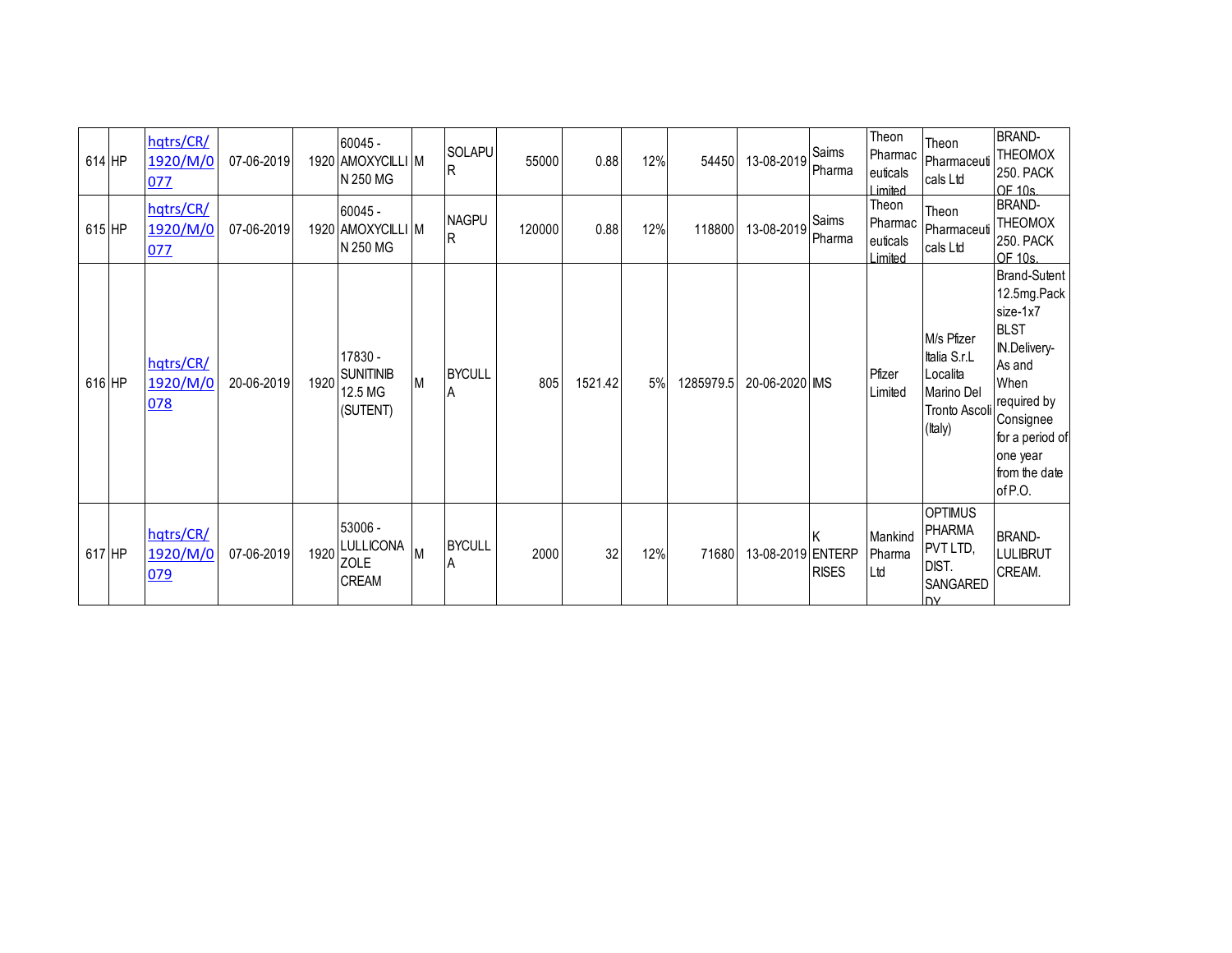| 618 HP | hqtrs/CR/<br>1920/M/0<br>080 | 07-06-2019 |      | 13602 -<br><b>GOSERELIN</b><br>1920 ACETATE<br>DEPOT10.8<br><b>MG PFS</b>                               | M            | <b>BYCULL</b><br>A | 22 | 16500 | 5% | 381150 | 06-06-2020 ENTERP | <b>SPAN</b><br><b>RISES</b> | Astra<br>Zeneca<br>Pharma<br>India Ltd | <b>ASTRA</b><br><b>LTD</b>              | <b>BRAND-</b><br>Zoladex<br>10.8mg. The<br>firm should<br>undertake to<br>replace the<br>expired stock<br>with fresh<br>ZENECA UK stock, if stock<br>expire in<br>consignee's<br>possession.<br>Delivery: As<br>and when<br>required upto<br>1 year from<br>PO date. |
|--------|------------------------------|------------|------|---------------------------------------------------------------------------------------------------------|--------------|--------------------|----|-------|----|--------|-------------------|-----------------------------|----------------------------------------|-----------------------------------------|----------------------------------------------------------------------------------------------------------------------------------------------------------------------------------------------------------------------------------------------------------------------|
| 619 HP | hqtrs/CR/<br>1920/S/0<br>046 | 11-06-2019 | 1920 | $15808 - 3$<br>mm<br>CANNULATE<br><b>D HERBERT</b><br><b>TITANIUM</b><br>SCREW-<br>ANY<br><b>LENGTH</b> | <sub>S</sub> | <b>BYCULL</b><br>A | 25 | 6468  | 5% | 169785 | 11-06-2020        | <b>OZONE</b><br>INDIA,      |                                        | <b>DEPUY</b><br>SYNTHES (J WHEN<br>& J) | <b>BRAND-</b><br><b>DEPUY</b><br>SYNTHES (J<br>& J).<br>DELIVERY:A<br>S AND<br><b>REQUIRED</b><br>BY<br><b>CONSIGNEE</b><br>UPTO <sub>1</sub><br>YEAR FROM<br>PO DATE.                                                                                               |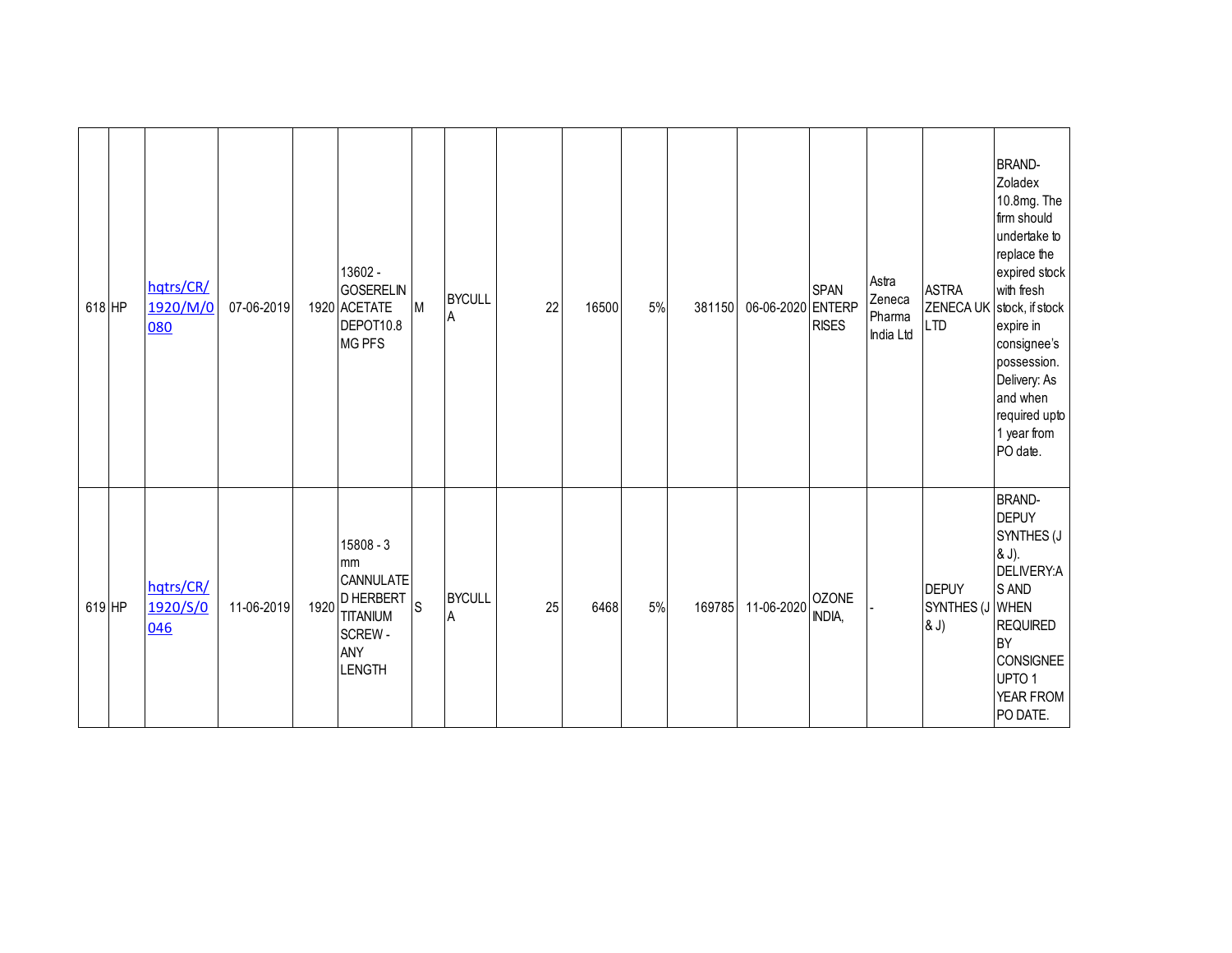| 620 HP | hqtrs/CR/<br>1920/S/0<br>046 | 11-06-2019 | 1920 | $15808 - 3$<br>mm<br>CANNULATE<br><b>D HERBERT</b><br><b>TITANIUM</b><br>SCREW-<br><b>ANY</b><br><b>LENGTH</b>                                                                                         | <sub>S</sub> | <b>KALYAN</b>      | 15 | 6468  | 5% | 101871 | 11-06-2020        | <b>OZONE</b><br>INDIA,                                                                | <b>DEPUY</b><br>SYNTHES (J WHEN<br>& J) | <b>BRAND-</b><br><b>DEPUY</b><br>SYNTHES (J<br>& J).<br>DELIVERY:A<br>S AND<br><b>REQUIRED</b><br><b>BY</b><br><b>CONSIGNEE</b><br>UPTO <sub>1</sub><br>YEAR FROM<br>PO DATE. |
|--------|------------------------------|------------|------|--------------------------------------------------------------------------------------------------------------------------------------------------------------------------------------------------------|--------------|--------------------|----|-------|----|--------|-------------------|---------------------------------------------------------------------------------------|-----------------------------------------|-------------------------------------------------------------------------------------------------------------------------------------------------------------------------------|
| 621 HP | hqtrs/CR/<br>1920/S/0<br>047 | 10-06-2019 | 1920 | 69074 - SET<br>OF ONE<br><b>OLIF CAGE</b><br>WITH TWO<br><b>INBUILT</b><br>SCREWS-<br>ANY SIZE,<br>US FDA<br>APPROVED,<br><b>MAKE OF</b><br>SYNTHES,<br><b>ZIMMER OR</b><br><b>MEDTRONIC</b><br>S ONLY | <sub>S</sub> | <b>BYCULL</b><br>A | 10 | 47600 | 5% | 499800 | 10-06-2020 NTERNA | <b>SYS</b><br><b>MEDTEC</b><br>Н<br><b>TIONAL</b><br><b>PRIVATE</b><br><b>LIMITED</b> | <b>MEDTRONI</b><br>$\mathsf C$          | <b>BRAND OF</b><br><b>MEDTRONIC</b><br>. Delivery: As<br>and when<br>required by<br>l the<br>consignee<br>upto one<br>year from the<br>date of<br>Supply<br>Order.            |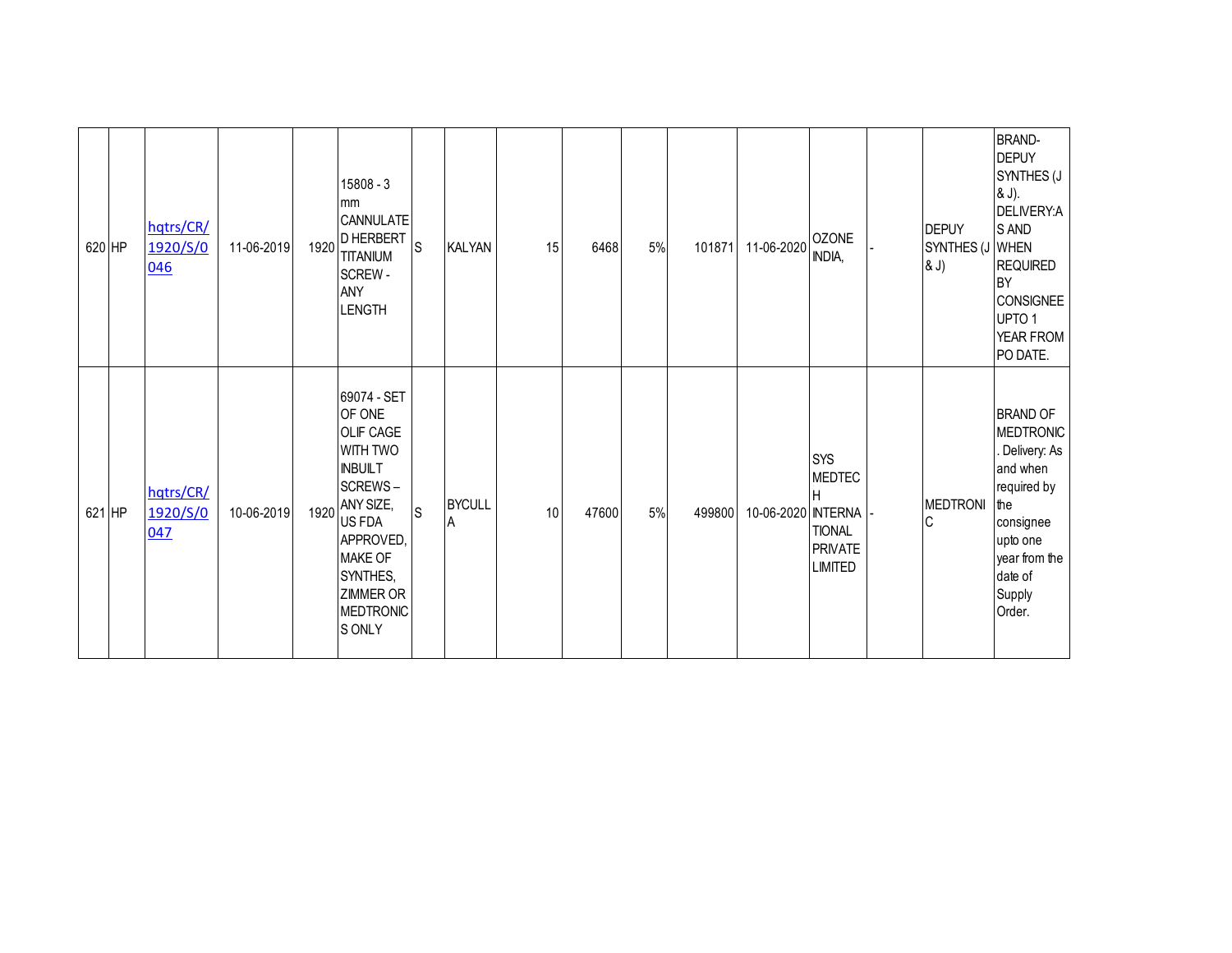| 622 HP | hqtrs/CR/<br>1920/S/0<br>048 | 11-06-2019 | 1920 | 18721 -<br><b>FAST FIX</b><br>360<br><b>DEGREE</b><br><b>MENISCAL</b><br><b>REPAIR KIT</b><br>WITH <sub>2</sub><br>THREADS.<br>THE FIRM<br><b>SHOULD</b><br><b>SUPPLY</b><br><b>WHOLE ACL</b><br><b>SET AND</b><br><b>INSTRUMEN</b><br><b>TATION AND</b><br>ALL RANGE<br>OF IMPLANT<br>AT THE TIME<br><b>OF</b><br>SURGERY. | S           | <b>BYCULL</b><br>$\sf A$ | 10   | 21000 | $5%$ | 220500 | 17-08-2019            | <b>OZONE</b><br>INDIA, | <b>DEPUY</b><br>SYNTHES (J<br>& J)              | <b>BRAND OF</b><br><b>DEPUY</b><br>SYNTHES (J<br>& J).                                                                                                                       |
|--------|------------------------------|------------|------|-----------------------------------------------------------------------------------------------------------------------------------------------------------------------------------------------------------------------------------------------------------------------------------------------------------------------------|-------------|--------------------------|------|-------|------|--------|-----------------------|------------------------|-------------------------------------------------|------------------------------------------------------------------------------------------------------------------------------------------------------------------------------|
| 623 HP | hqtrs/CR/<br>1920/S/0<br>049 | 10-06-2019 | 1920 | 12099 - KIT -<br>HIV I & II<br><b>RAPID TEST</b><br><b>MAKE OF</b><br><b>J.MITRA/TUL</b><br><b>IP/ABBOTT</b>                                                                                                                                                                                                                | $\mathsf S$ | <b>KALYAN</b>            | 1600 | 57    | 5%   | 95760  | 10-06-2020 MEDITEC  - | <b>RADHA</b><br>lн     | <b>TULIP</b><br><b>DIAGNOSTI</b><br>$\mathsf C$ | <b>BRAND-</b><br>Retroquic<br>HIV, Pack:<br>100T.<br>Delivery: As<br>and when<br>required by<br>the<br>consignee<br>upto one<br>year from the<br>date of<br>Supply<br>Order. |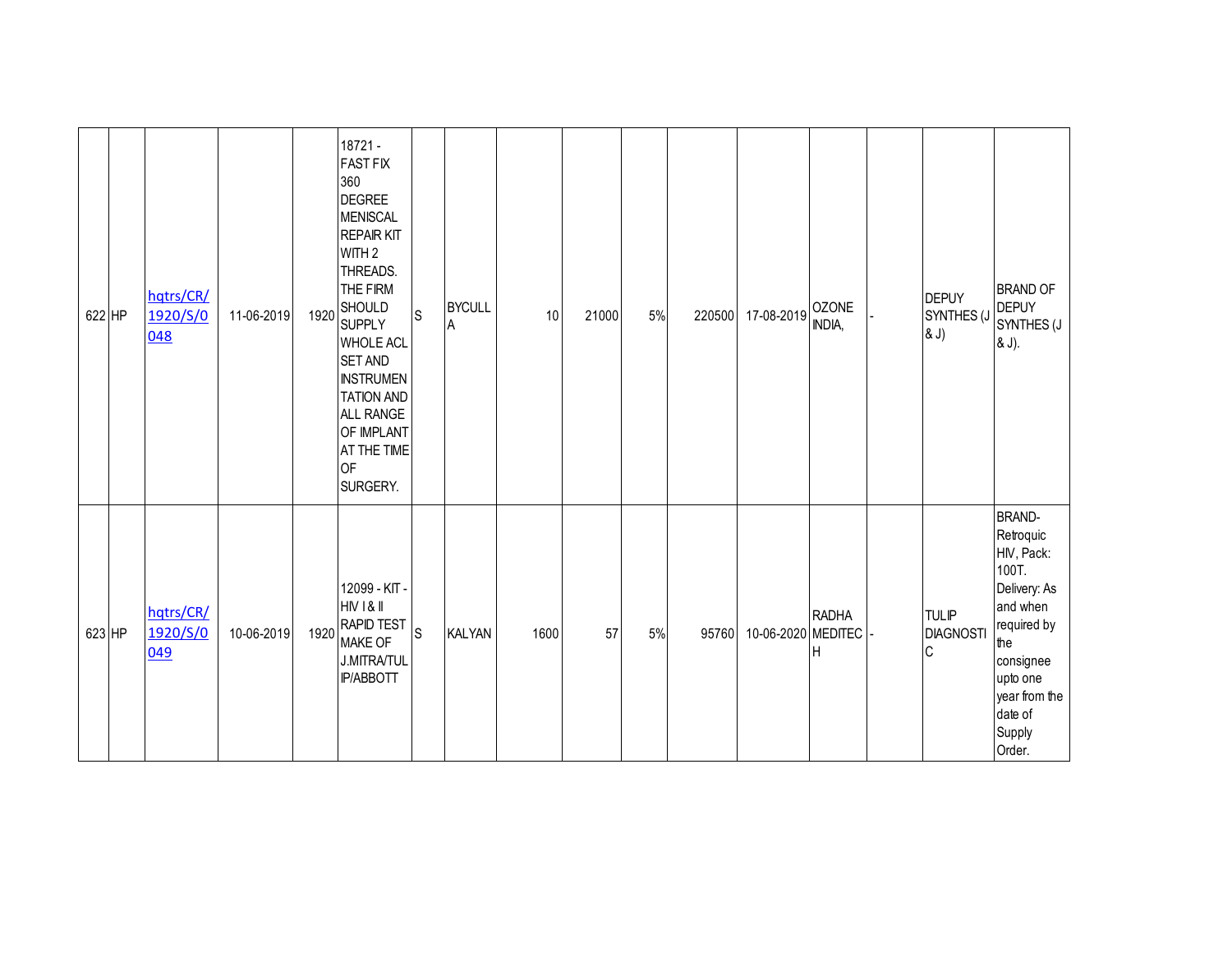| 624 HP | hqtrs/CR/<br>1920/S/0<br>050 | 11-06-2019 | 1920 | $11021 -$<br><b>HEPATATIS</b><br>CFOR 50<br>TESTS 130 | ls | <b>KALYAN</b>             | 4180 | 18.9 | 5% | 82973 | 11-06-2020 DIAGNOS - | <b>APEX</b><br>TICS, | <b>BIOLAB</b><br><b>DIAGNOSTI</b><br>CS (I) PVT<br><b>LTD</b> | <b>BRAND-</b><br><b>RAPID</b><br>HCV.DELIVE<br><b>RY:AS AND</b><br><b>WHEN</b><br><b>REQUIRED</b><br><b>BY</b><br><b>CONSIGNEE</b><br>UPTO <sub>1</sub><br>YEAR FROM<br>PO DATE. |
|--------|------------------------------|------------|------|-------------------------------------------------------|----|---------------------------|------|------|----|-------|----------------------|----------------------|---------------------------------------------------------------|----------------------------------------------------------------------------------------------------------------------------------------------------------------------------------|
| 625 HP | hqtrs/CR/<br>1920/S/0<br>050 | 11-06-2019 | 1920 | $11021 -$<br><b>HEPATATIS</b><br>CFOR 50<br>TESTS 130 | IS | <b>SOLAPU</b><br><b>R</b> | 700  | 18.9 | 5% | 13895 | 11-06-2020 DIAGNOS - | <b>APEX</b><br>TICS, | <b>BIOLAB</b><br><b>DIAGNOSTI</b><br>CS (I) PVT<br><b>LTD</b> | <b>BRAND-</b><br><b>RAPID</b><br>HCV.DELIVE<br><b>RY:AS AND</b><br><b>WHEN</b><br><b>REQUIRED</b><br><b>BY</b><br><b>CONSIGNEE</b><br>UPTO <sub>1</sub><br>YEAR FROM<br>PO DATE. |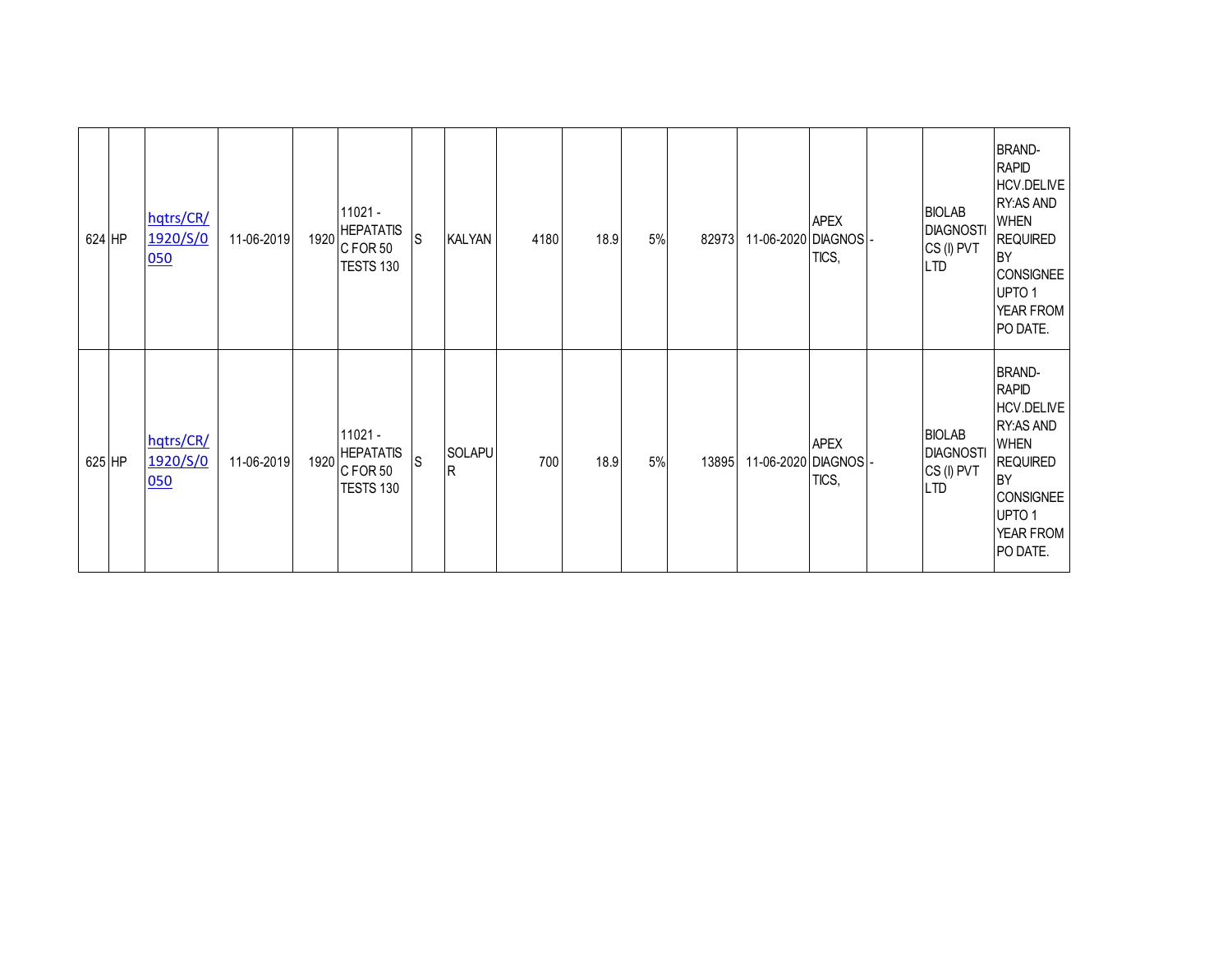| 626 HP | hqtrs/CR/<br>1920/S/0<br>051 | 11-06-2019 | 10825 -<br>VACUITAINE S<br>$1920$ R PLAIN 6<br><b>ML</b>          |              | <b>NAGPU</b><br>IR.        | 37500 | 2.5  | 12% | 105000 | 11-06-2020 MEDITEC | <b>ARIHANT</b>      | LEVRAM<br>LIFESCIENC WHEN<br>ES PVT LTD REQUIRED      | <b>BRAND-</b><br>LEVAC.<br>PACK OF<br>100PCS.<br>DELIVERY:A<br>S AND<br><b>BY</b><br><b>CONSIGNEE</b><br>UPTO 1<br>YEAR FROM<br>PO DATE. |
|--------|------------------------------|------------|-------------------------------------------------------------------|--------------|----------------------------|-------|------|-----|--------|--------------------|---------------------|-------------------------------------------------------|------------------------------------------------------------------------------------------------------------------------------------------|
| 627 HP | hqtrs/CR/<br>1920/S/0<br>052 | 11-06-2019 | 12507 -<br>SODIUM<br>1920 FLUORIDE<br><b>VACCUTAIN</b><br>ER 3 ML | <sub>S</sub> | <b>BHUSA</b><br><b>WAL</b> | 35000 | 2.15 | 12% | 84350  | 11-06-2020 MEDITEC | <b>ARIHANT</b><br>н | <b>LEVRAM</b><br>LIFESCIENC REQUIRED<br>ES PVT LTD BY | <b>BRAND-</b><br>LEVAC 3ML.<br>DELIVERY:A<br>S AND<br><b>WHEN</b><br><b>CONSIGNEE</b><br>UPTO 1<br>YEAR FROM<br>PO DATE.                 |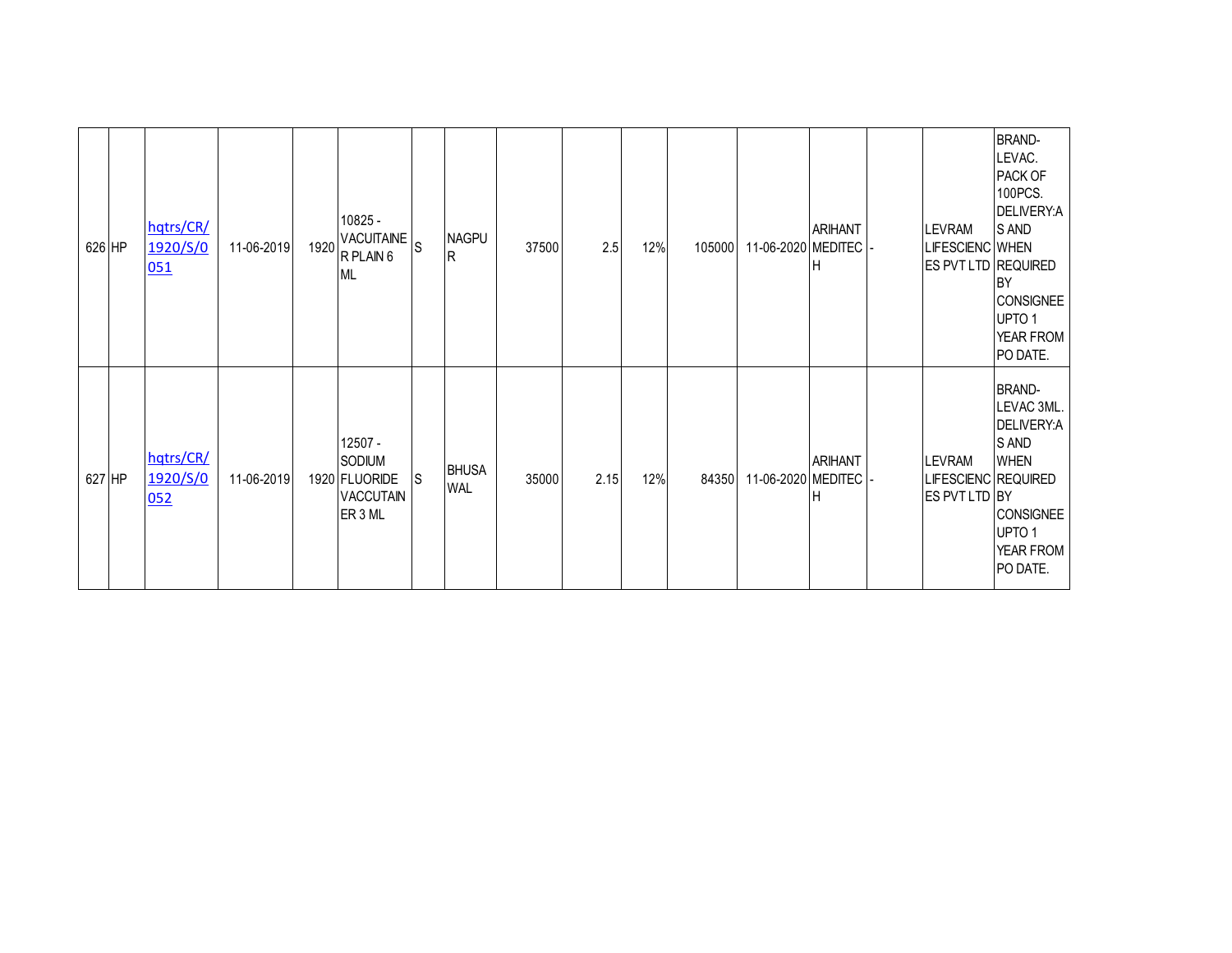| 628 HP | hqtrs/CR/<br>1920/S/0<br>052 | 11-06-2019 | $12507 -$<br>SODIUM<br>1920 FLUORIDE<br><b>VACCUTAIN</b><br>ER 3 ML | S   | <b>PUNE</b>   | 295   | 2.15 | 12% | 710.95 | 11-06-2020 MEDITEC | <b>ARIHANT</b>      | <b>LEVRAM</b><br>LIFESCIENC REQUIRED<br>ES PVT LTD BY | <b>BRAND-</b><br>LEVAC 3ML.<br>DELIVERY:A<br>S AND<br><b>WHEN</b><br><b>CONSIGNEE</b><br>UPTO <sub>1</sub><br>YEAR FROM<br>PO DATE. |
|--------|------------------------------|------------|---------------------------------------------------------------------|-----|---------------|-------|------|-----|--------|--------------------|---------------------|-------------------------------------------------------|-------------------------------------------------------------------------------------------------------------------------------------|
| 629 HP | hqtrs/CR/<br>1920/S/0<br>052 | 11-06-2019 | 12507 -<br>SODIUM<br>1920 FLUORIDE<br><b>VACCUTAIN</b><br>ER 3 ML   | lS. | <b>KALYAN</b> | 35500 | 2.15 | 12% | 85555  | 11-06-2020 MEDITEC | <b>ARIHANT</b><br>г | <b>LEVRAM</b><br>LIFESCIENC REQUIRED<br>ES PVT LTD BY | <b>BRAND-</b><br>LEVAC 3ML.<br>DELIVERY:A<br>S AND<br><b>WHEN</b><br><b>CONSIGNEE</b><br>UPTO <sub>1</sub><br>YEAR FROM<br>PO DATE. |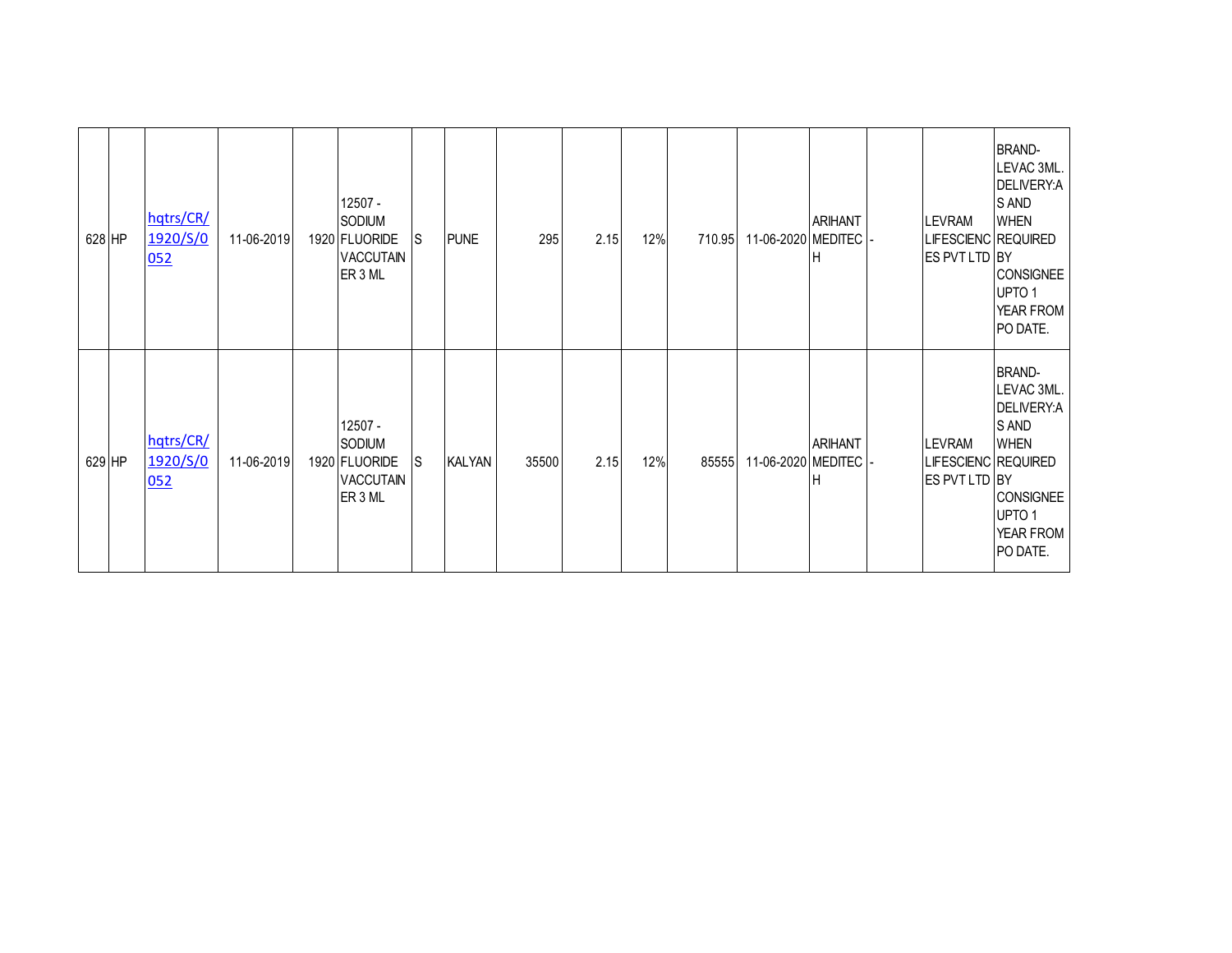| 630 HP | hqtrs/CR/<br>1920/S/0<br>053 | 11-06-2019 | 1920 | 10663 -<br><b>DISPOSABL</b><br>E STERILE<br><b>SURGICAL</b><br><b>GLOVES (IN</b><br>PAIR) ) SIZE<br>$6.5 - \text{MADE}$<br><b>OF</b><br><b>NATURAL</b><br><b>RUBBER</b><br>LATEX,<br><b>HAND</b><br>SPECIFIC,<br><b>BREADED</b><br>CUFF,<br><b>MICRO</b><br><b>ROUGH</b><br>TEXTURED,<br><b>GAMMA</b><br><b>IRRADIATED</b><br>, CE, ISO<br>CERTIFIED,<br>QUALITY | S | <b>BYCULL</b><br>A | 46550 | 7.65 | 12% | 398933.5 11-06-2020 SHREE | <b>PHARMA</b> | CADILA<br>PHARMACE<br><b>UTICALS</b><br><b>LTD</b> | <b>BRAND-</b><br>SURGITEX.<br>DELIVERY:A<br>S AND<br><b>WHEN</b><br><b>REQUIRED</b><br><b>BY</b><br><b>CONSIGNEE</b><br>UPTO 1<br>YEAR FROM<br>PO DATE. |
|--------|------------------------------|------------|------|------------------------------------------------------------------------------------------------------------------------------------------------------------------------------------------------------------------------------------------------------------------------------------------------------------------------------------------------------------------|---|--------------------|-------|------|-----|---------------------------|---------------|----------------------------------------------------|---------------------------------------------------------------------------------------------------------------------------------------------------------|
|        |                              |            |      | <b>STANDARD</b><br>AS PER<br><b>ASTM</b>                                                                                                                                                                                                                                                                                                                         |   |                    |       |      |     |                           |               |                                                    |                                                                                                                                                         |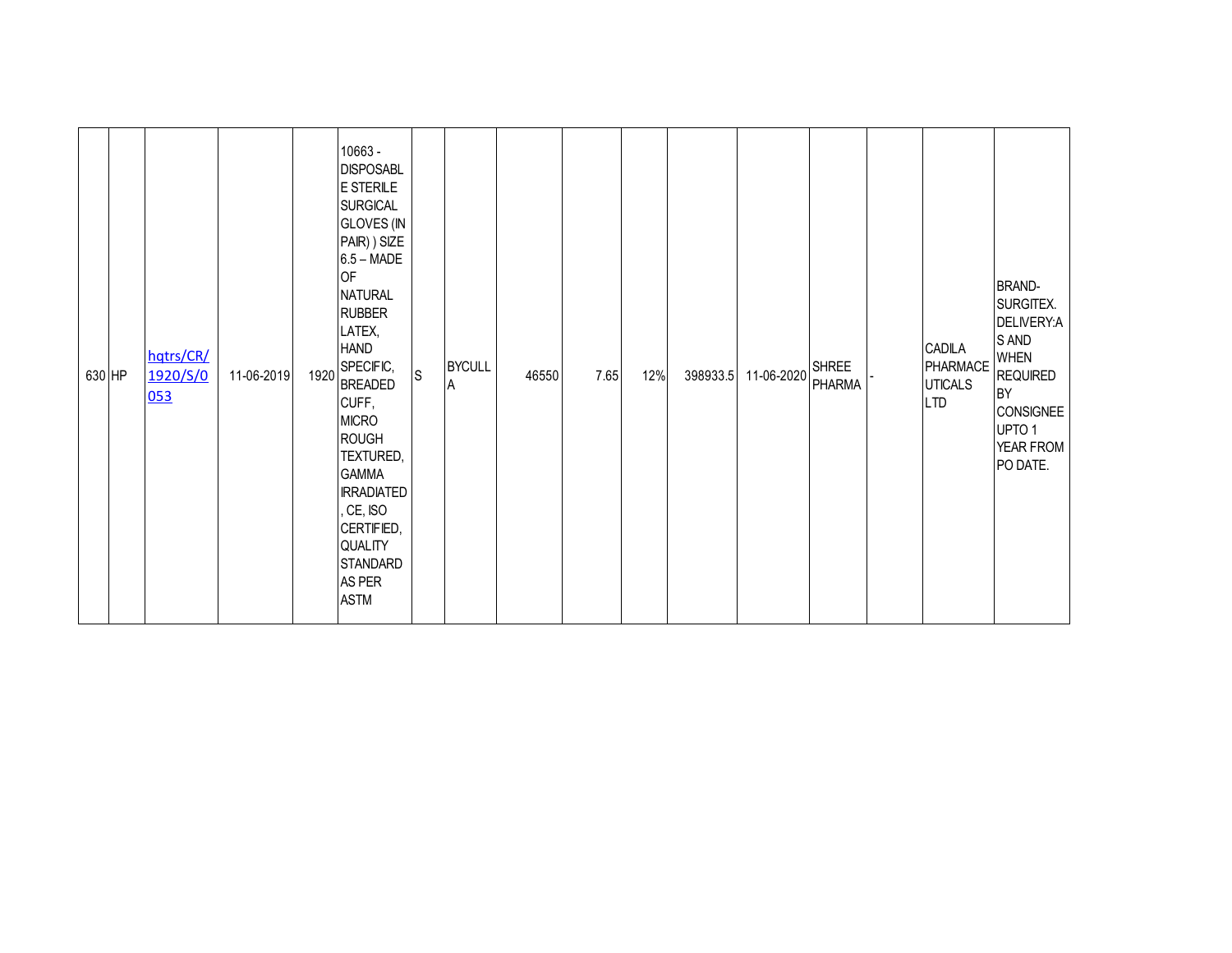| 631 HP | hqtrs/CR/<br>1920/S/0<br>053 | 11-06-2019 | 1920 | 10663 -<br><b>DISPOSABL</b><br>E STERILE<br><b>SURGICAL</b><br><b>GLOVES</b> (IN<br>PAIR) ) SIZE<br>$6.5 - \text{MADE}$<br>OF<br><b>NATURAL</b><br><b>RUBBER</b><br>LATEX,<br><b>HAND</b><br>SPECIFIC,<br><b>BREADED</b><br>CUFF,<br><b>MICRO</b><br><b>ROUGH</b><br>TEXTURED,<br><b>GAMMA</b><br><b>IRRADIATED</b><br>, CE, ISO<br>CERTIFIED,<br>QUALITY<br><b>STANDARD</b><br>AS PER | $\mathsf{S}$ | <b>BHUSA</b><br><b>WAL</b> | 2000 | 7.65 | 12% | 17140 | 11-06-2020 | <b>SHREE</b><br>PHARMA | CADILA<br>PHARMACE<br><b>UTICALS</b><br><b>LTD</b> | <b>BRAND-</b><br>SURGITEX.<br>DELIVERY:A<br>S AND<br><b>WHEN</b><br><b>REQUIRED</b><br>BY<br><b>CONSIGNEE</b><br>UPTO 1<br>YEAR FROM<br>PO DATE. |
|--------|------------------------------|------------|------|----------------------------------------------------------------------------------------------------------------------------------------------------------------------------------------------------------------------------------------------------------------------------------------------------------------------------------------------------------------------------------------|--------------|----------------------------|------|------|-----|-------|------------|------------------------|----------------------------------------------------|--------------------------------------------------------------------------------------------------------------------------------------------------|
|        |                              |            |      | <b>ASTM</b>                                                                                                                                                                                                                                                                                                                                                                            |              |                            |      |      |     |       |            |                        |                                                    |                                                                                                                                                  |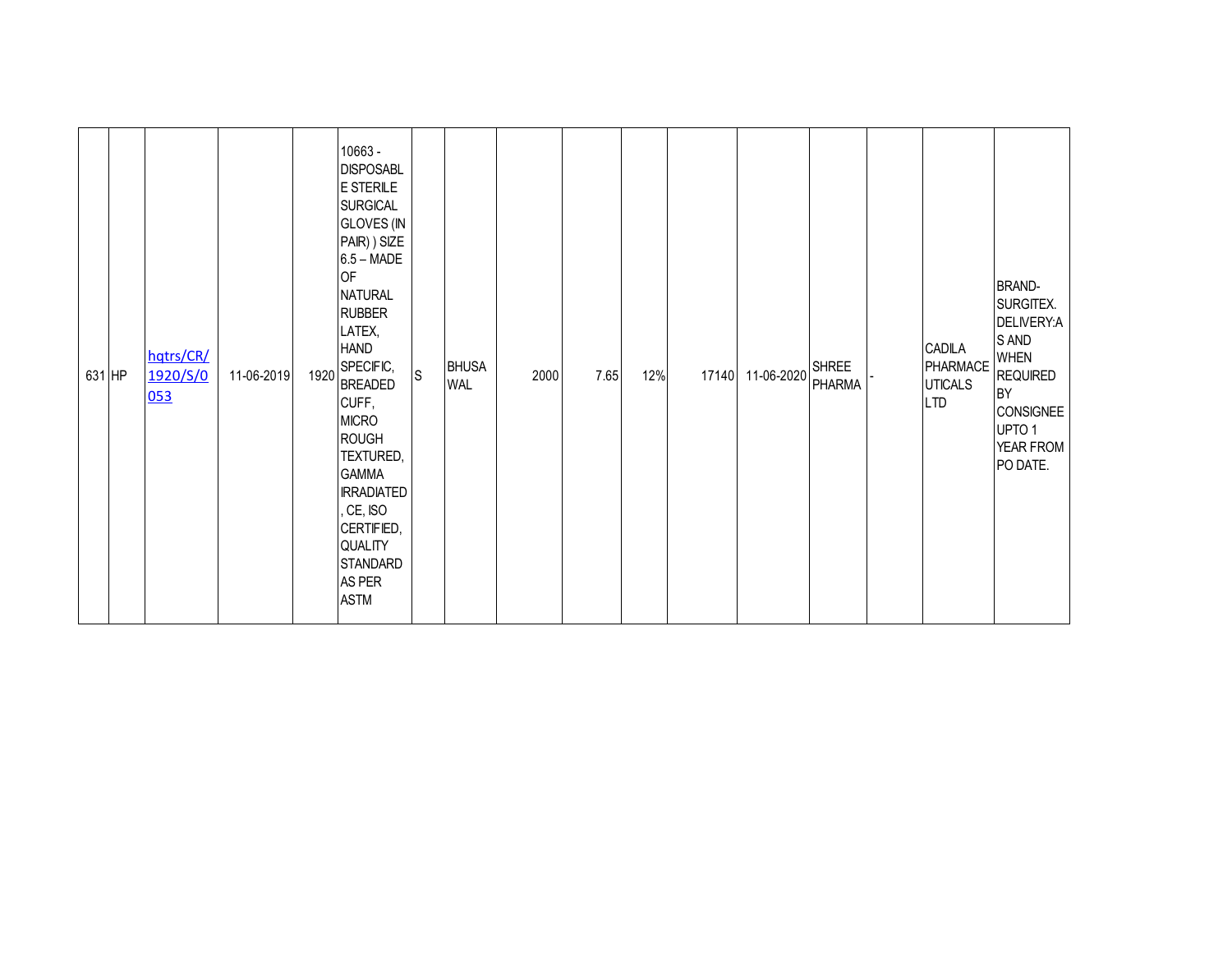| 632 HP | hqtrs/CR/<br>1920/S/0<br>053 | 11-06-2019 | 1920 | 10663 -<br><b>DISPOSABL</b><br>E STERILE<br><b>SURGICAL</b><br><b>GLOVES (IN</b><br>PAIR) ) SIZE<br>$6.5 - \text{MADE}$<br><b>OF</b><br><b>NATURAL</b><br><b>RUBBER</b><br>LATEX,<br><b>HAND</b><br>SPECIFIC,<br><b>BREADED</b><br>CUFF,<br><b>MICRO</b><br><b>ROUGH</b><br>TEXTURED,<br><b>GAMMA</b><br><b>IRRADIATED</b><br>, CE, ISO<br>CERTIFIED,<br>QUALITY<br>STANDARD<br>AS PER | S | <b>PUNE</b> | 5000 | 7.65 | 12% | 42850 | 11-06-2020 | <b>SHREE</b><br><b>PHARMA</b> | CADILA<br>PHARMACE<br><b>UTICALS</b><br><b>LTD</b> | <b>BRAND-</b><br>SURGITEX.<br>DELIVERY:A<br>S AND<br><b>WHEN</b><br><b>REQUIRED</b><br><b>BY</b><br><b>CONSIGNEE</b><br>UPTO 1<br>YEAR FROM<br>PO DATE. |
|--------|------------------------------|------------|------|----------------------------------------------------------------------------------------------------------------------------------------------------------------------------------------------------------------------------------------------------------------------------------------------------------------------------------------------------------------------------------------|---|-------------|------|------|-----|-------|------------|-------------------------------|----------------------------------------------------|---------------------------------------------------------------------------------------------------------------------------------------------------------|
|        |                              |            |      | <b>ASTM</b>                                                                                                                                                                                                                                                                                                                                                                            |   |             |      |      |     |       |            |                               |                                                    |                                                                                                                                                         |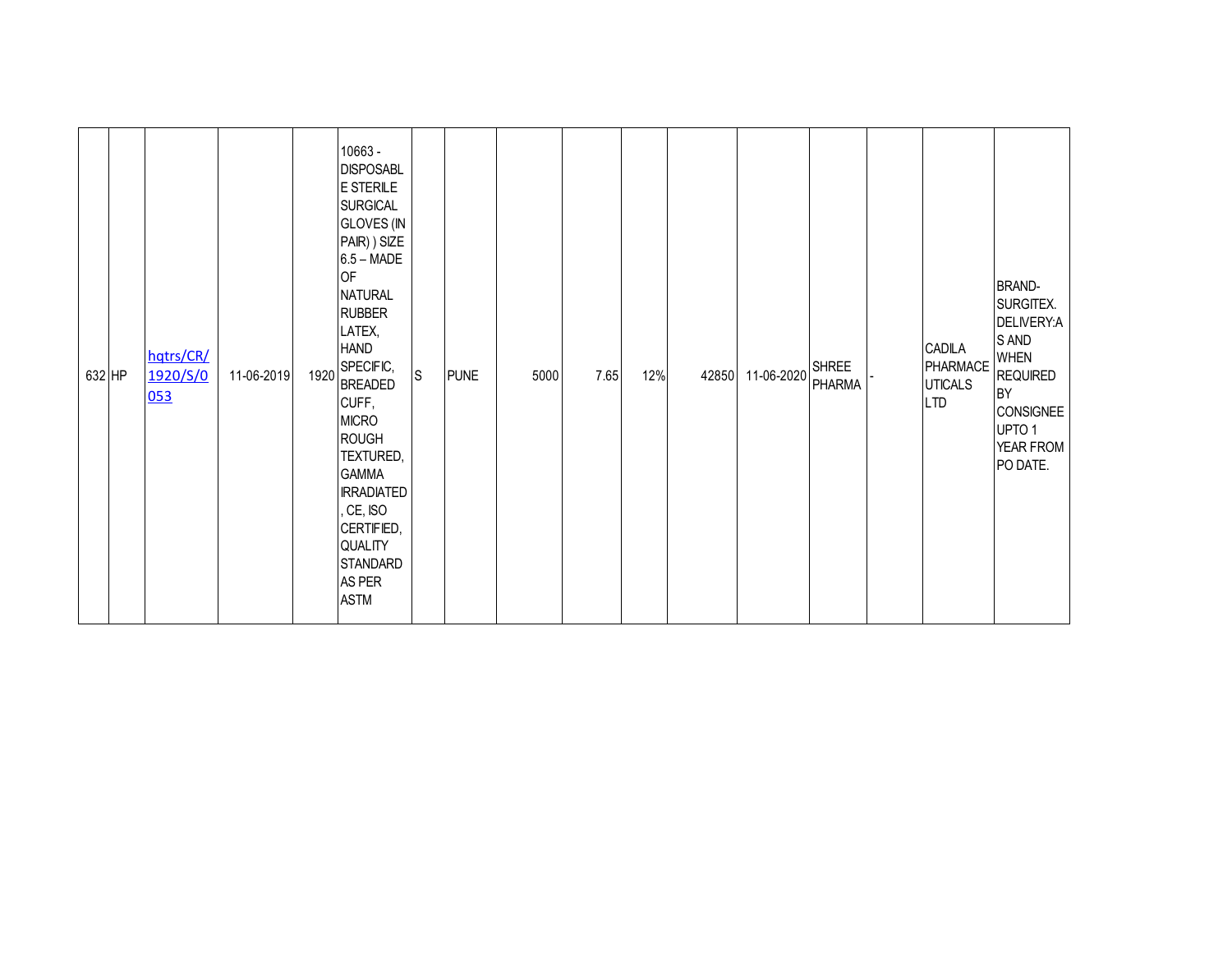| 633 HP | hqtrs/CR/<br>1920/S/0<br>053 | 11-06-2019 | 1920 | 10663 -<br><b>DISPOSABL</b><br>E STERILE<br><b>SURGICAL</b><br><b>GLOVES (IN</b><br>PAIR) ) SIZE<br>$6.5 - \text{MADE}$<br><b>OF</b><br><b>NATURAL</b><br><b>RUBBER</b><br>LATEX,<br><b>HAND</b><br>SPECIFIC,<br><b>BREADED</b><br>CUFF,<br><b>MICRO</b><br><b>ROUGH</b><br>TEXTURED,<br><b>GAMMA</b><br><b>IRRADIATED</b><br>, CE, ISO<br>CERTIFIED,<br>QUALITY<br>STANDARD<br>AS PER | S | <b>KALYAN</b> | 4000 | 7.65 | 12% | 34280 | 11-06-2020 | <b>SHREE</b><br><b>PHARMA</b> | CADILA<br>PHARMACE<br><b>UTICALS</b><br><b>LTD</b> | <b>BRAND-</b><br>SURGITEX.<br>DELIVERY:A<br>S AND<br><b>WHEN</b><br><b>REQUIRED</b><br><b>BY</b><br><b>CONSIGNEE</b><br>UPTO 1<br>YEAR FROM<br>PO DATE. |
|--------|------------------------------|------------|------|----------------------------------------------------------------------------------------------------------------------------------------------------------------------------------------------------------------------------------------------------------------------------------------------------------------------------------------------------------------------------------------|---|---------------|------|------|-----|-------|------------|-------------------------------|----------------------------------------------------|---------------------------------------------------------------------------------------------------------------------------------------------------------|
|        |                              |            |      | <b>ASTM</b>                                                                                                                                                                                                                                                                                                                                                                            |   |               |      |      |     |       |            |                               |                                                    |                                                                                                                                                         |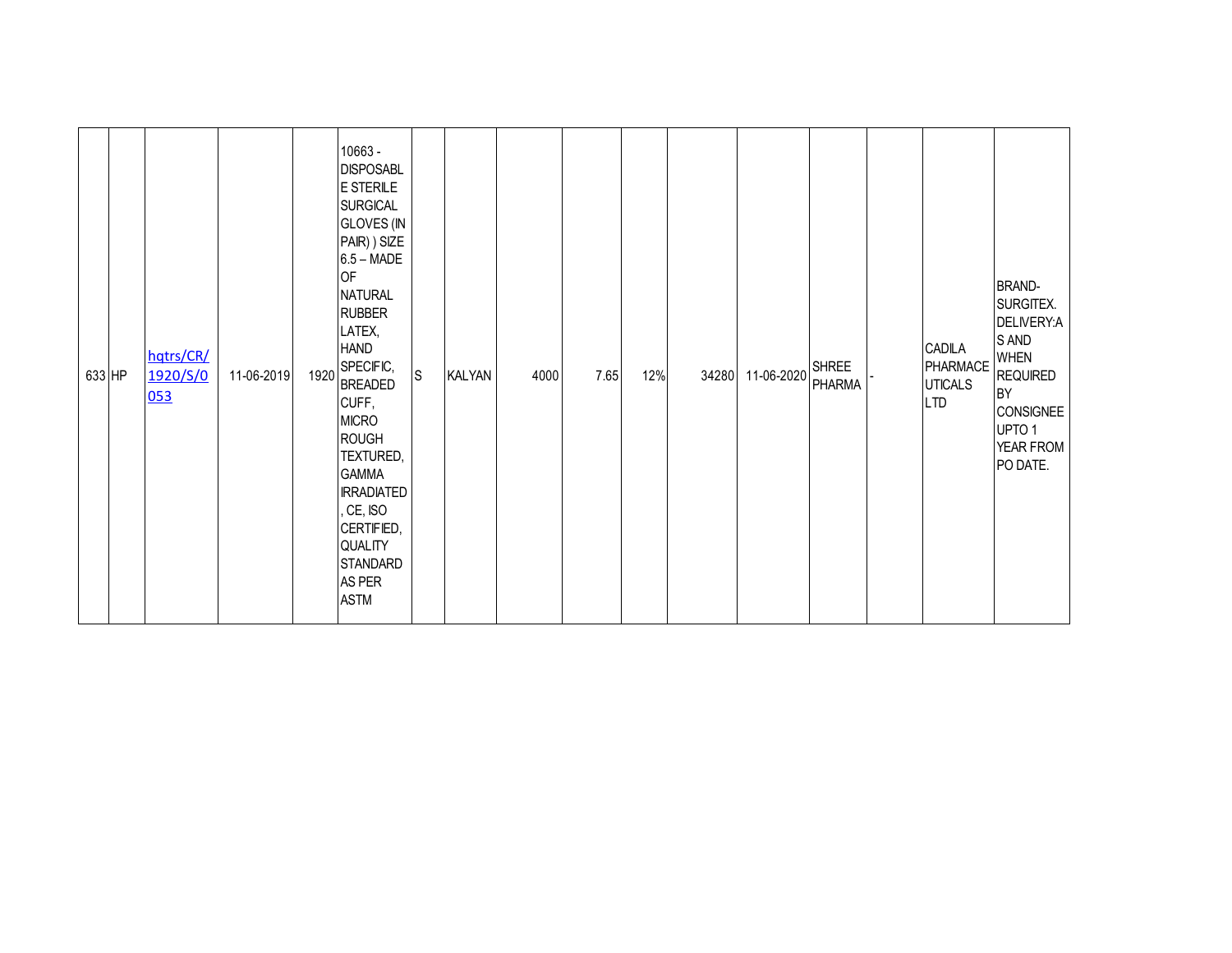| 634 HP | hqtrs/CR/<br>1920/S/0<br>053 | 11-06-2019 | 1920 | 10663 -<br><b>DISPOSABL</b><br>E STERILE<br><b>SURGICAL</b><br><b>GLOVES (IN</b><br>PAIR) ) SIZE<br>$6.5 - \text{MADE}$<br><b>OF</b><br><b>NATURAL</b><br><b>RUBBER</b><br>LATEX,<br><b>HAND</b><br>SPECIFIC,<br><b>BREADED</b><br>CUFF,<br><b>MICRO</b><br><b>ROUGH</b><br>TEXTURED,<br><b>GAMMA</b><br><b>IRRADIATED</b><br>, CE, ISO<br>CERTIFIED,<br>QUALITY | S | <b>NAGPU</b><br>R | 12450 | 7.65 | 12% | 106696.5 | 11-06-2020 | <b>SHREE</b><br><b>PHARMA</b> | CADILA<br>PHARMACE<br><b>UTICALS</b><br><b>LTD</b> | <b>BRAND-</b><br>SURGITEX.<br>DELIVERY:A<br>S AND<br><b>WHEN</b><br><b>REQUIRED</b><br><b>BY</b><br><b>CONSIGNEE</b><br>UPTO 1<br>YEAR FROM<br>PO DATE. |
|--------|------------------------------|------------|------|------------------------------------------------------------------------------------------------------------------------------------------------------------------------------------------------------------------------------------------------------------------------------------------------------------------------------------------------------------------|---|-------------------|-------|------|-----|----------|------------|-------------------------------|----------------------------------------------------|---------------------------------------------------------------------------------------------------------------------------------------------------------|
|        |                              |            |      | <b>STANDARD</b><br>AS PER<br><b>ASTM</b>                                                                                                                                                                                                                                                                                                                         |   |                   |       |      |     |          |            |                               |                                                    |                                                                                                                                                         |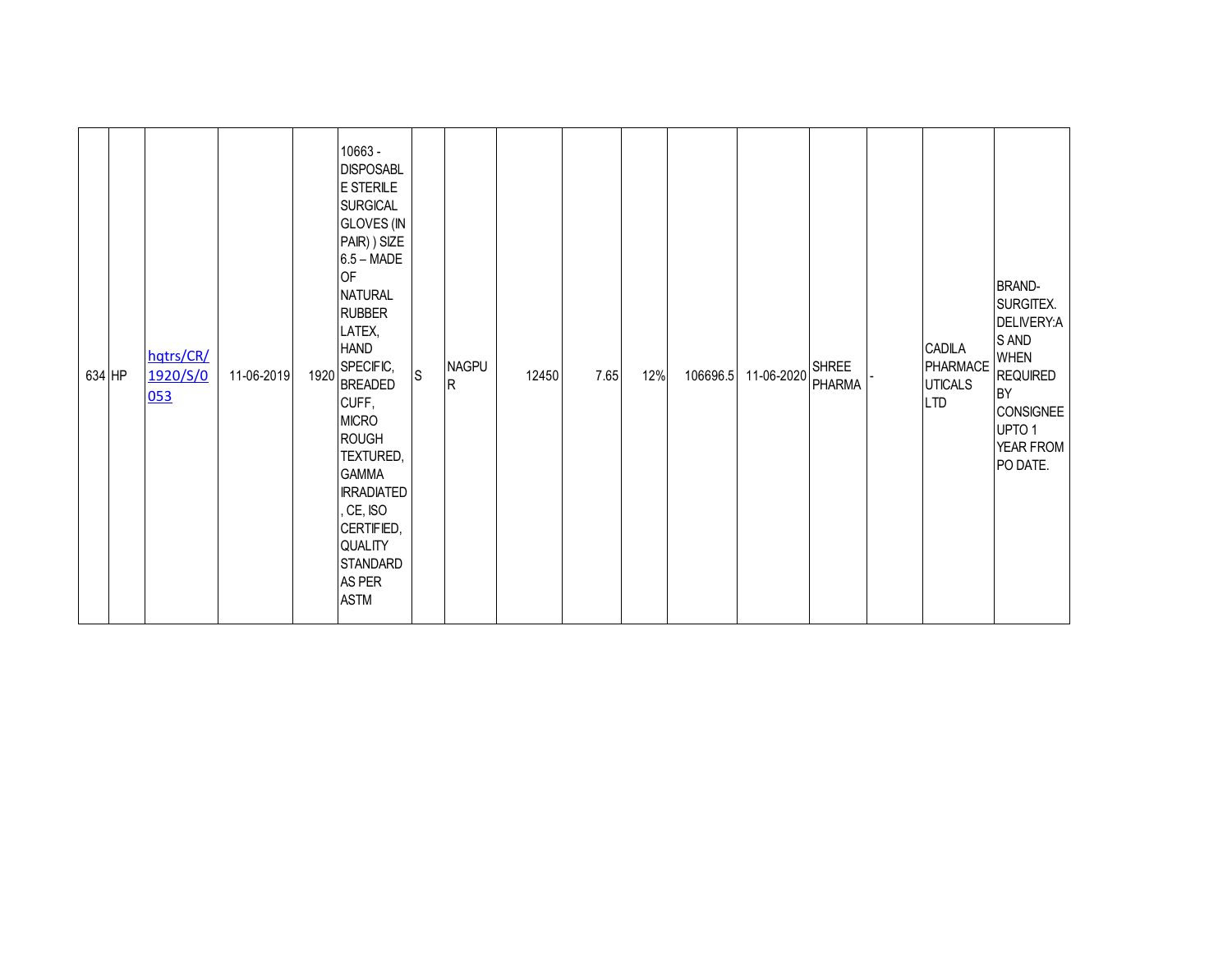| 635 HP | hqtrs/CR/<br>1920/S/0<br>054 | 11-06-2019 | 80247 - STR.<br><b>DISPOSABL</b><br>1920 E SYRING 10 S<br><b>ML WITH</b><br><b>NEEDLE</b> | <b>BYCULL</b><br>ΙA        | 90000 | 2.23 | 12% | 225000 | 11-06-2020 SURGICA | <b>ISCON</b><br><b>LSLTD</b> | <b>ISCON</b><br><b>SURGICALS</b><br><b>LTD</b> | <b>BRAND-</b><br>PRICON.<br>Delivery: As<br>and when<br>required by<br>the<br>consignee<br>upto one<br>year from the<br>date of<br>Supply<br>Order. |
|--------|------------------------------|------------|-------------------------------------------------------------------------------------------|----------------------------|-------|------|-----|--------|--------------------|------------------------------|------------------------------------------------|-----------------------------------------------------------------------------------------------------------------------------------------------------|
| 636 HP | hqtrs/CR/<br>1920/S/0<br>054 | 11-06-2019 | 80247 - STR.<br><b>DISPOSABL</b><br>1920 E SYRING 10 S<br><b>ML WITH</b><br><b>NEEDLE</b> | <b>BHUSA</b><br><b>WAL</b> | 26500 | 2.23 | 12% | 66250  | 11-06-2020 SURGICA | <b>ISCON</b><br>LS LTD       | <b>ISCON</b><br><b>SURGICALS</b><br><b>LTD</b> | <b>BRAND-</b><br>PRICON.<br>Delivery: As<br>and when<br>required by<br>the<br>consignee<br>upto one<br>year from the<br>date of<br>Supply<br>Order. |
| 637 HP | hqtrs/CR/<br>1920/S/0<br>054 | 11-06-2019 | 80247 - STR.<br><b>DISPOSABL</b><br>1920 E SYRING 10 S<br><b>ML WITH</b><br><b>NEEDLE</b> | <b>PUNE</b>                | 1350  | 2.23 | 12% | 3375   | 11-06-2020 SURGICA | <b>ISCON</b><br><b>LSLTD</b> | <b>ISCON</b><br><b>SURGICALS</b><br><b>LTD</b> | <b>BRAND-</b><br>PRICON.<br>Delivery: As<br>and when<br>required by<br>the<br>consignee<br>upto one<br>year from the<br>date of<br>Supply<br>Order. |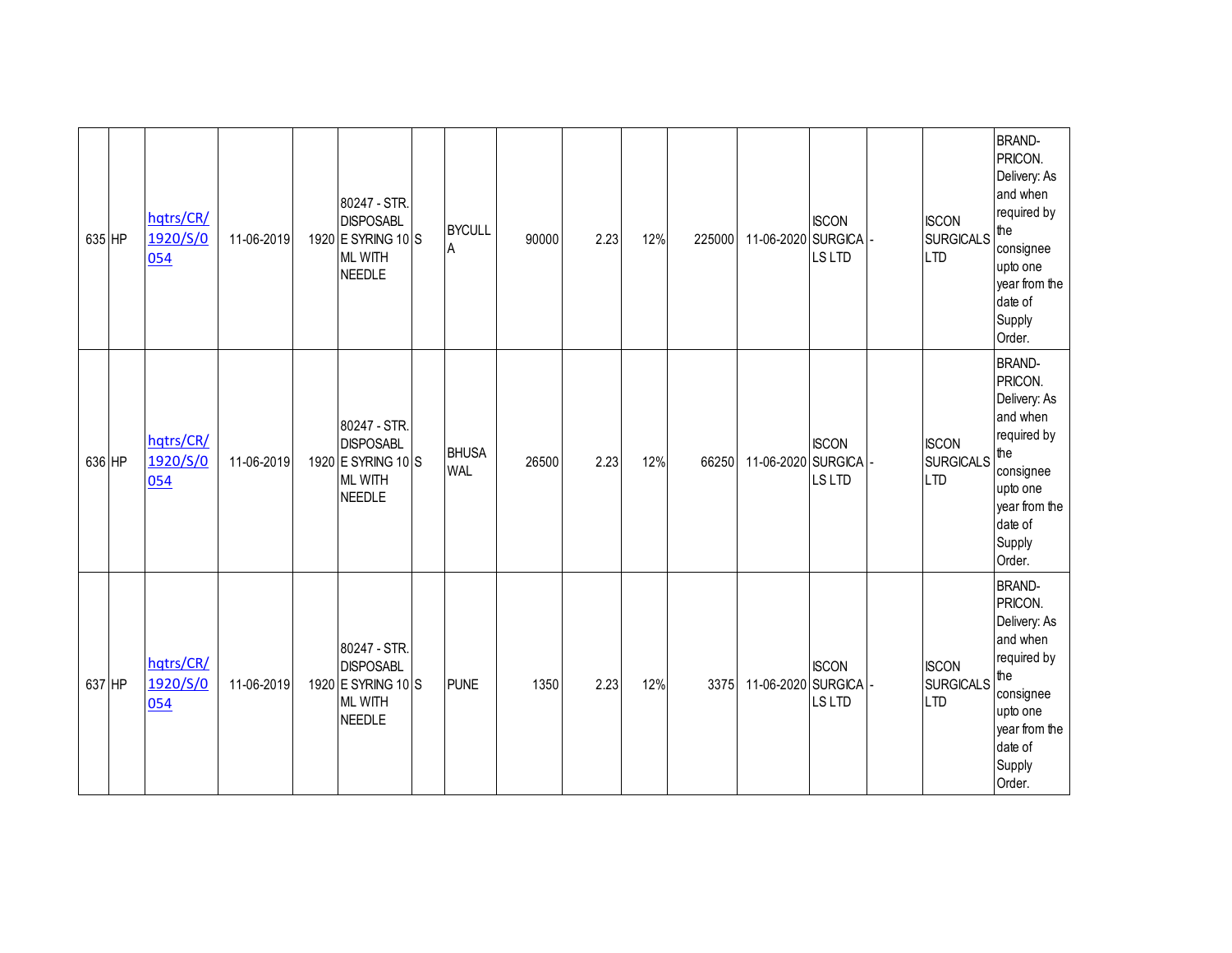| 638 HP | hqtrs/CR/<br>1920/S/0<br>054 | 11-06-2019 | 80247 - STR.<br><b>DISPOSABL</b><br>1920 E SYRING 10 S<br><b>ML WITH</b><br><b>NEEDLE</b> |   | <b>KALYAN</b>       | 5640  | 2.23 | 12% | 14100 | 11-06-2020 SURGICA | <b>ISCON</b><br><b>LSLTD</b> | <b>ISCON</b><br><b>SURGICALS</b><br><b>LTD</b> | <b>BRAND-</b><br>PRICON.<br>Delivery: As<br>and when<br>required by<br>the<br>consignee<br>upto one<br>year from the<br>date of<br>Supply<br>Order. |
|--------|------------------------------|------------|-------------------------------------------------------------------------------------------|---|---------------------|-------|------|-----|-------|--------------------|------------------------------|------------------------------------------------|-----------------------------------------------------------------------------------------------------------------------------------------------------|
| 639 HP | hqtrs/CR/<br>1920/S/0<br>054 | 11-06-2019 | 80247 - STR.<br><b>DISPOSABL</b><br>1920 E SYRING 10 S<br><b>ML WITH</b><br><b>NEEDLE</b> |   | <b>NAGPU</b><br>lR. | 6000  | 2.23 | 12% | 15000 | 11-06-2020 SURGICA | <b>ISCON</b><br><b>LSLTD</b> | <b>ISCON</b><br><b>SURGICALS</b><br><b>LTD</b> | <b>BRAND-</b><br>PRICON.<br>Delivery: As<br>and when<br>required by<br>the<br>consignee<br>upto one<br>year from the<br>date of<br>Supply<br>Order. |
| 640 HP | hqtrs/CR/<br>1920/S/0<br>055 | 11-06-2019 | 80246 - STR.<br><b>DISPOSABL</b><br>1920 E SYRING 2<br><b>ML WITH</b><br><b>NEEDLE</b>    | S | <b>BYCULL</b><br>ΙA | 35000 | 1.17 | 12% | 45850 | 11-06-2020 ENTERP  | <b>DEEP</b><br><b>RISES</b>  | PH<br><b>HEALTHCA</b><br><b>RE PVT LTD</b>     | <b>BRAND-</b><br>PARAS.<br>Delivery: As<br>and when<br>required by<br>the<br>consignee<br>upto one<br>year from the<br>date of<br>Supply<br>Order.  |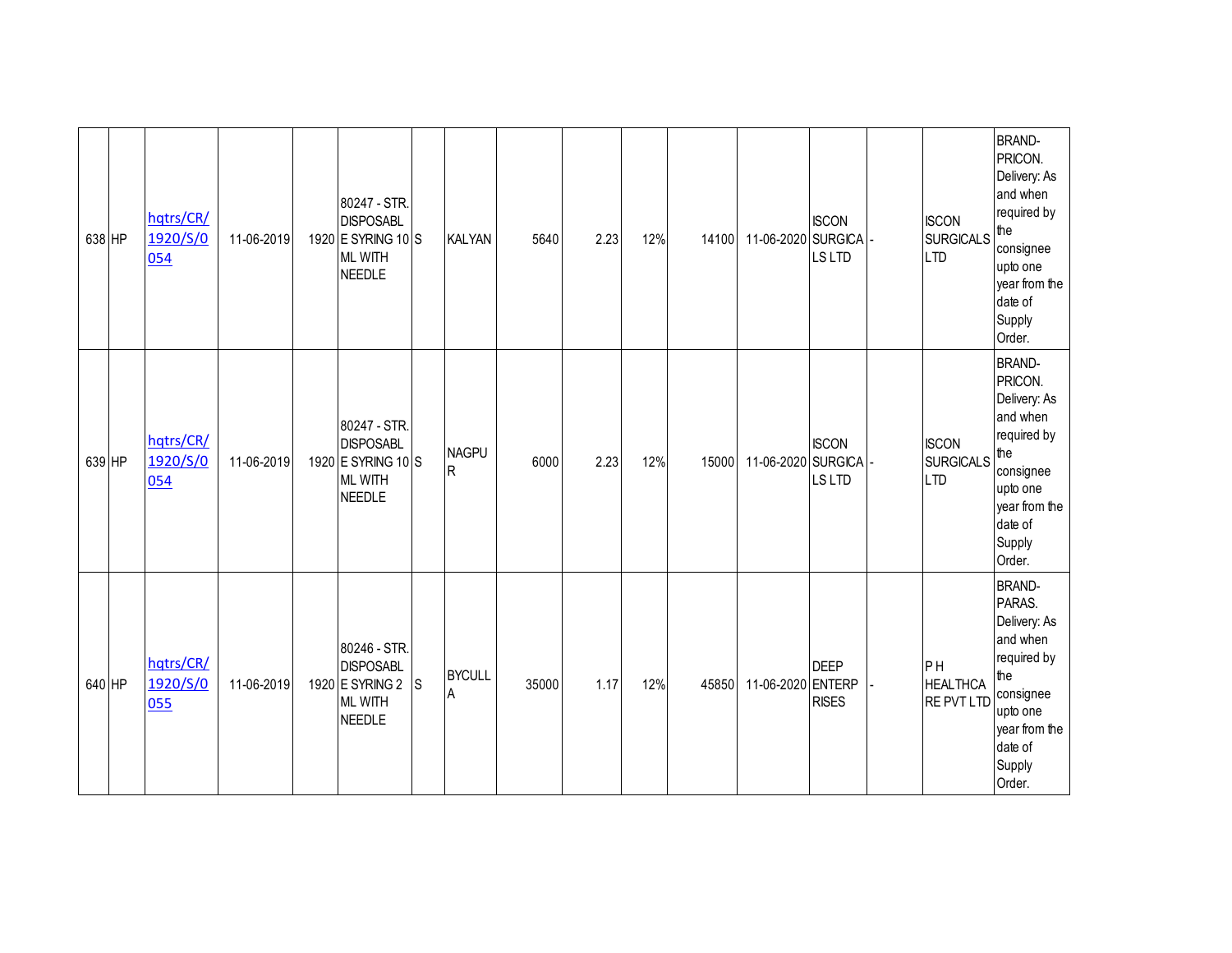| 641 HP | hqtrs/CR/<br>1920/S/0<br>055 | 11-06-2019 | 80246 - STR.<br><b>DISPOSABL</b><br>1920 E SYRING 2<br><b>ML WITH</b><br><b>NEEDLE</b> | ls. | <b>BHUSA</b><br><b>WAL</b> | 81493 | 1.17 | 12% | 106755.83 | 11-06-2020 ENTERP | <b>DEEP</b><br><b>RISES</b> | PH<br><b>HEALTHCA</b><br><b>RE PVT LTD</b> | <b>BRAND-</b><br>PARAS.<br>Delivery: As<br>and when<br>required by<br>the<br>consignee<br>upto one<br>year from the<br>date of<br>Supply<br>Order. |
|--------|------------------------------|------------|----------------------------------------------------------------------------------------|-----|----------------------------|-------|------|-----|-----------|-------------------|-----------------------------|--------------------------------------------|----------------------------------------------------------------------------------------------------------------------------------------------------|
| 642 HP | hqtrs/CR/<br>1920/S/0<br>055 | 11-06-2019 | 80246 - STR.<br><b>DISPOSABL</b><br>1920 E SYRING 2<br><b>ML WITH</b><br><b>NEEDLE</b> | S   | <b>PUNE</b>                | 16950 | 1.17 | 12% | 22204.5   | 11-06-2020 ENTERP | <b>DEEP</b><br><b>RISES</b> | PH<br><b>HEALTHCA</b><br>RE PVT LTD        | <b>BRAND-</b><br>PARAS.<br>Delivery: As<br>and when<br>required by<br>the<br>consignee<br>upto one<br>year from the<br>date of<br>Supply<br>Order. |
| 643 HP | hqtrs/CR/<br>1920/S/0<br>055 | 11-06-2019 | 80246 - STR.<br><b>DISPOSABL</b><br>1920 E SYRING 2<br><b>ML WITH</b><br><b>NEEDLE</b> | S   | <b>KALYAN</b>              | 45950 | 1.17 | 12% | 60194.5   | 11-06-2020 ENTERP | <b>DEEP</b><br><b>RISES</b> | PH<br><b>HEALTHCA</b><br><b>RE PVT LTD</b> | <b>BRAND-</b><br>PARAS.<br>Delivery: As<br>and when<br>required by<br>the<br>consignee<br>upto one<br>year from the<br>date of<br>Supply<br>Order. |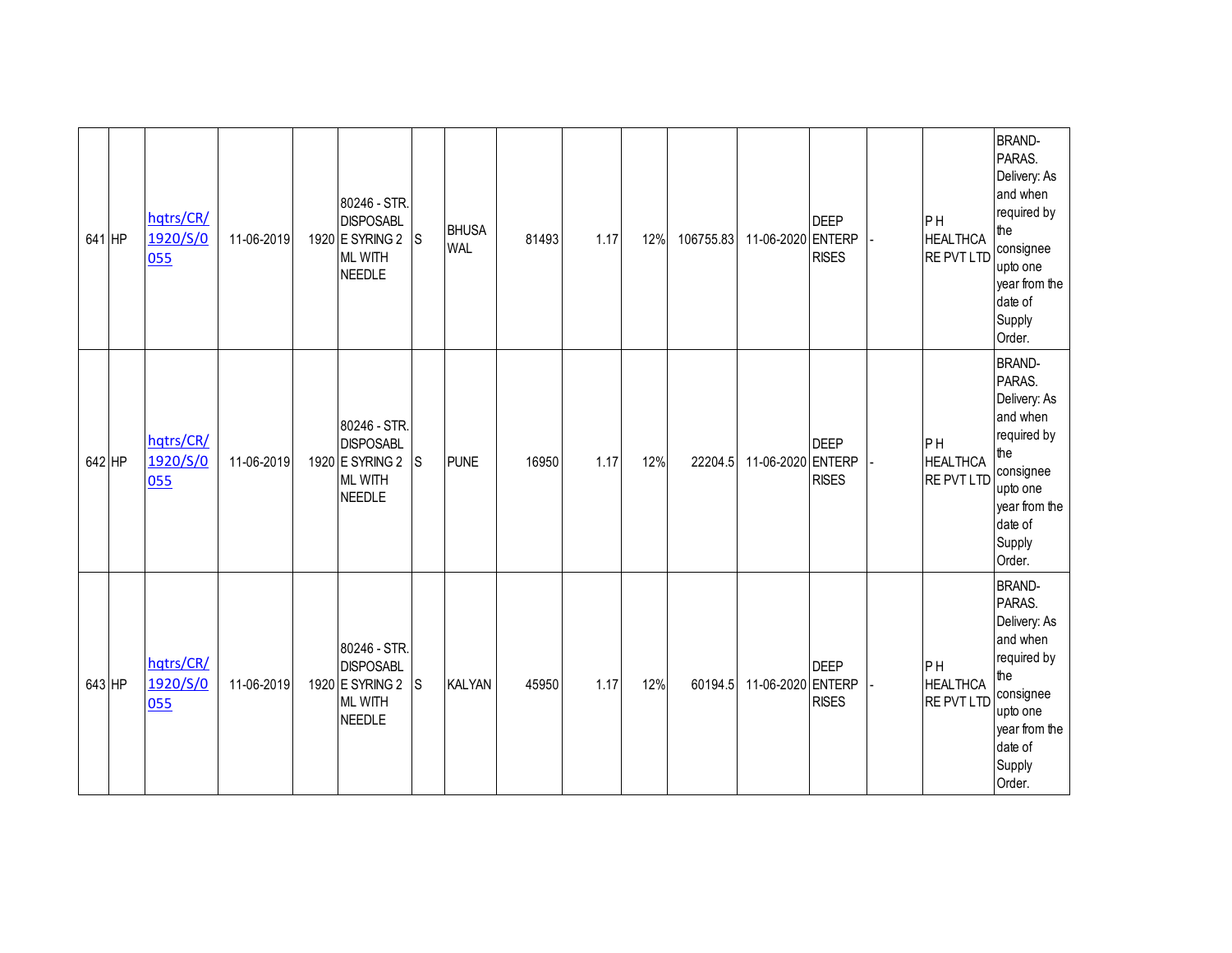| 644 HP | hqtrs/CR/<br>1920/S/0<br>055 | 11-06-2019 | 80246 - STR.<br><b>DISPOSABL</b><br>1920 E SYRING 2<br><b>ML WITH</b><br><b>NEEDLE</b> | <sub>S</sub> | SOLAPU<br>R                    | 26075 | 1.17 | 12% | 34158.25 | 11-06-2020 ENTERP | <b>DEEP</b><br><b>RISES</b> |                                                                                   | PH<br><b>HEALTHCA</b><br><b>RE PVT LTD</b>       | <b>BRAND-</b><br>PARAS.<br>Delivery: As<br>and when<br>required by<br>the<br>consignee<br>upto one<br>year from the<br>date of<br>Supply<br>Order. |
|--------|------------------------------|------------|----------------------------------------------------------------------------------------|--------------|--------------------------------|-------|------|-----|----------|-------------------|-----------------------------|-----------------------------------------------------------------------------------|--------------------------------------------------|----------------------------------------------------------------------------------------------------------------------------------------------------|
| 645 HP | hqtrs/CR/<br>1920/S/0<br>055 | 11-06-2019 | 80246 - STR.<br><b>DISPOSABL</b><br>1920 E SYRING 2<br><b>ML WITH</b><br><b>NEEDLE</b> | $\mathsf{S}$ | <b>NAGPU</b><br>$\overline{R}$ | 60000 | 1.17 | 12% | 78600    | 11-06-2020 ENTERP | <b>DEEP</b><br><b>RISES</b> |                                                                                   | PH<br><b>HEALTHCA</b><br><b>RE PVT LTD</b>       | <b>BRAND-</b><br>PARAS.<br>Delivery: As<br>and when<br>required by<br>the<br>consignee<br>upto one<br>year from the<br>date of<br>Supply<br>Order. |
| 646 HP | hqtrs/CR/<br>1920/M/0<br>081 | 14-06-2019 | 65694 -<br><b>DICLOFENA</b><br>1920 C SODIUM<br>25 MG/ML 3<br><b>ML AMP</b>            | M            | <b>BYCULL</b><br>A             | 1997  | 2.94 | 12% | 6570.13  | 21-08-2019 ENTERP | <b>RISES</b>                | German<br>Remedie<br><sub>S</sub><br>(Division<br>of Zydus<br>Healthcar<br>e Ltd) | <b>CADILA</b><br><b>HEALTHCA</b><br><b>RELTD</b> | <b>BRAND-</b><br>Jonac<br>Injection.                                                                                                               |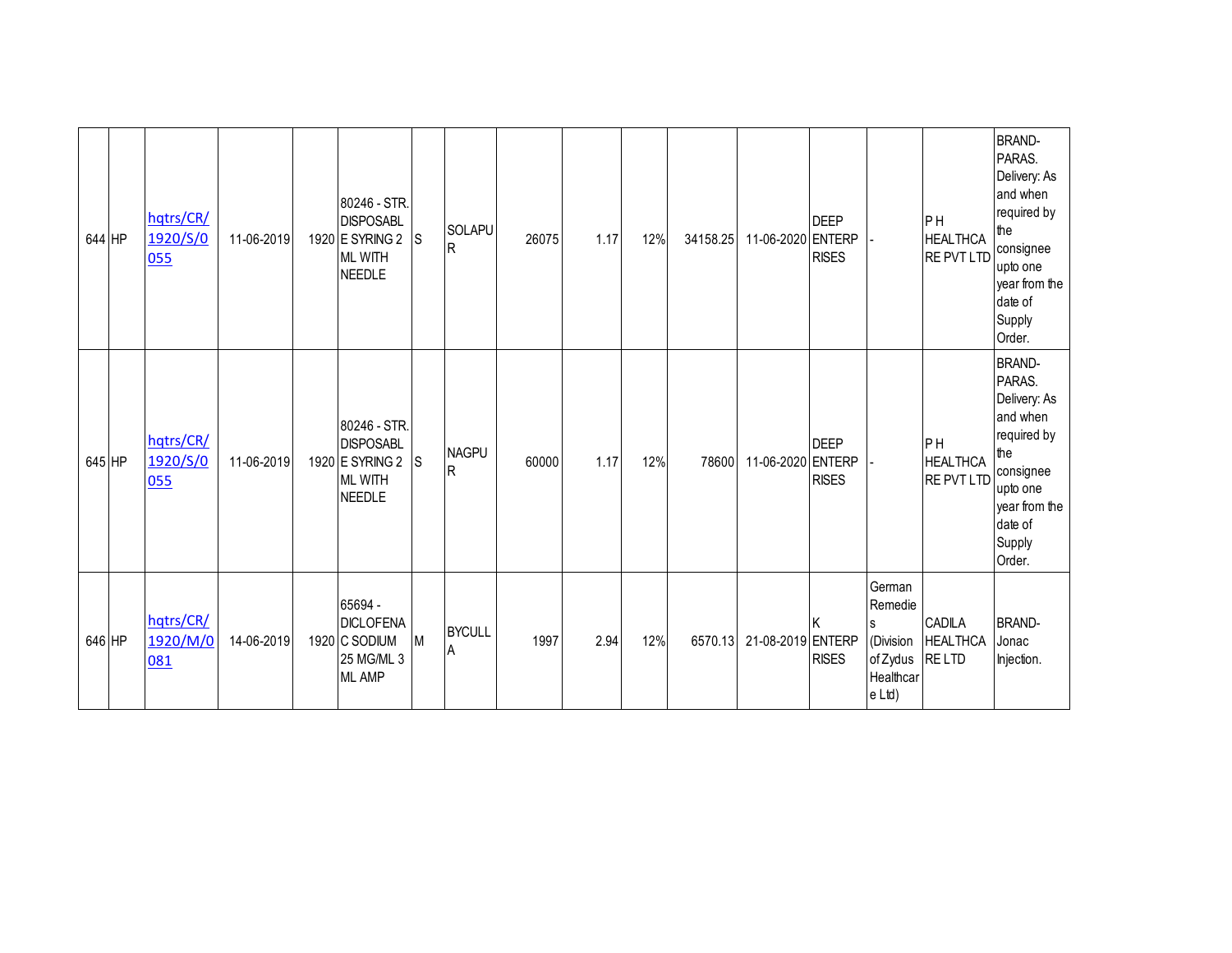| 647 HP |        | hqtrs/CR/<br>1920/M/0<br>081 | 14-06-2019 | 65694 -<br><b>DICLOFENA</b><br>1920 C SODIUM<br>25 MG/ML 3<br><b>ML AMP</b> | Iм | <b>BHUSA</b><br><b>WAL</b> | 2400  | 2.94 | 12% | 7896    | 21-08-2019 ENTERP | <b>RISES</b> | German<br>Remedie<br>l S<br>(Division<br>of Zydus<br>Healthcar<br>e Ltd) | CADILA<br><b>HEALTHCA</b><br><b>RELTD</b>        | <b>BRAND-</b><br>Jonac<br>Injection. |
|--------|--------|------------------------------|------------|-----------------------------------------------------------------------------|----|----------------------------|-------|------|-----|---------|-------------------|--------------|--------------------------------------------------------------------------|--------------------------------------------------|--------------------------------------|
|        | 648 HP | hqtrs/CR/<br>1920/M/0<br>081 | 14-06-2019 | 65694 -<br><b>DICLOFENA</b><br>1920 C SODIUM<br>25 MG/ML 3<br><b>ML AMP</b> | Iм | <b>PUNE</b>                | 3170  | 2.94 | 12% | 10429.3 | 21-08-2019 ENTERP | <b>RISES</b> | German<br>Remedie<br>ls<br>(Division<br>of Zydus<br>Healthcar<br>e Ltd)  | <b>CADILA</b><br><b>HEALTHCA</b><br><b>RELTD</b> | <b>BRAND-</b><br>Jonac<br>Injection. |
|        | 649 HP | hqtrs/CR/<br>1920/M/0<br>081 | 14-06-2019 | 65694 -<br><b>DICLOFENA</b><br>1920 C SODIUM<br>25 MG/ML 3<br><b>ML AMP</b> | M  | <b>KALYAN</b>              | 18860 | 2.94 | 12% | 62049.4 | 21-08-2019 ENTERP | <b>RISES</b> | German<br>Remedie<br>S<br>(Division<br>of Zydus<br>Healthcar<br>e Ltd)   | CADILA<br><b>HEALTHCA</b><br>RE LTD              | <b>BRAND-</b><br>Jonac<br>Injection. |
| 650 HP |        | hqtrs/CR/<br>1920/M/0<br>081 | 14-06-2019 | 65694 -<br><b>DICLOFENA</b><br>1920 C SODIUM<br>25 MG/ML 3<br><b>ML AMP</b> | M  | SOLAPU<br>R                | 10000 | 2.94 | 12% | 32900   | 21-08-2019 ENTERP | <b>RISES</b> | German<br>Remedie<br>l S<br>(Division<br>of Zydus<br>Healthcar<br>e Ltd) | CADILA<br><b>HEALTHCA</b><br><b>RELTD</b>        | <b>BRAND-</b><br>Jonac<br>Injection. |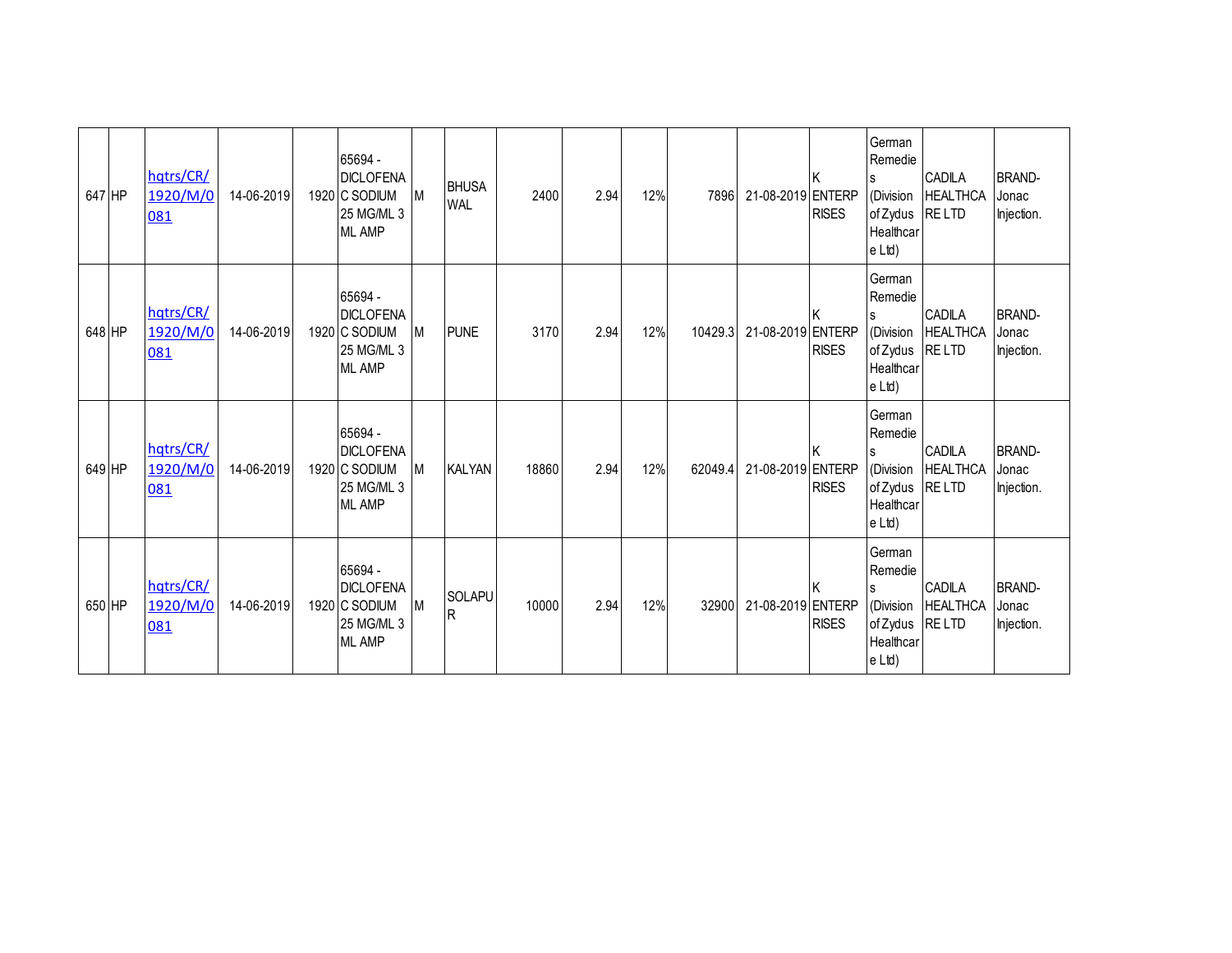| 651 HP | hqtrs/CR/<br>1920/M/0<br>081 | 14-06-2019 |      | 65694 -<br><b>DICLOFENA</b><br>1920 C SODIUM<br>25 MG/ML 3<br><b>ML AMP</b>              | M        | <b>NAGPU</b><br>lR. | 12260 | 2.94 | 12% | 40335.4 | 21-08-2019 ENTERP | <b>RISES</b> | German<br>Remedie<br>(Division<br>of Zydus<br>Healthcar<br>e Ltd) | CADILA<br><b>HEALTHCA</b><br><b>RELTD</b> | <b>BRAND-</b><br>Jonac<br>Injection.                                    |
|--------|------------------------------|------------|------|------------------------------------------------------------------------------------------|----------|---------------------|-------|------|-----|---------|-------------------|--------------|-------------------------------------------------------------------|-------------------------------------------|-------------------------------------------------------------------------|
| 652 HP | hqtrs/CR/<br>1920/M/0<br>082 | 14-06-2019 | 1920 | 13006 -<br><b>KETOCONA</b><br>ZOLE 2%+<br><b>ZINC</b><br><b>PYRITHIONE</b><br>1% LOTION  | <b>M</b> | <b>BYCULL</b><br>A  | 780   | 47.5 | 12% | 41496   | 21-08-2019 ENTERP | <b>RISES</b> | Mankind<br>Pharma<br>Ltd                                          | Om Sai<br>Pharma<br>Pack,<br>Haridwar     | <b>BRAND-</b><br><b>KETOSTAR</b><br>ANTI-<br><b>DANDRUFF</b><br>LOTION. |
| 653 HP | hqtrs/CR/<br>1920/M/0<br>082 | 14-06-2019 | 1920 | 13006 -<br><b>KETOCONA</b><br>ZOLE 2% +<br><b>ZINC</b><br><b>PYRITHIONE</b><br>1% LOTION | M        | <b>PUNE</b>         | 45    | 47.5 | 12% | 2394    | 21-08-2019 ENTERP | <b>RISES</b> | Mankind<br>Pharma<br>Ltd                                          | Om Sai<br>Pharma<br>Pack,<br>Haridwar     | <b>BRAND-</b><br><b>KETOSTAR</b><br>ANTI-<br><b>DANDRUFF</b><br>LOTION. |
| 654 HP | hqtrs/CR/<br>1920/M/0<br>082 | 14-06-2019 | 1920 | 13006 -<br><b>KETOCONA</b><br>ZOLE 2% +<br><b>ZINC</b><br><b>PYRITHIONE</b><br>1% LOTION | <b>M</b> | SOLAPU<br><b>R</b>  | 100   | 47.5 | 12% | 5320    | 21-08-2019 ENTERP | <b>RISES</b> | Mankind<br>Pharma<br>Ltd                                          | Om Sai<br>Pharma<br>Pack,<br>Haridwar     | <b>BRAND-</b><br><b>KETOSTAR</b><br>ANTI-<br><b>DANDRUFF</b><br>LOTION. |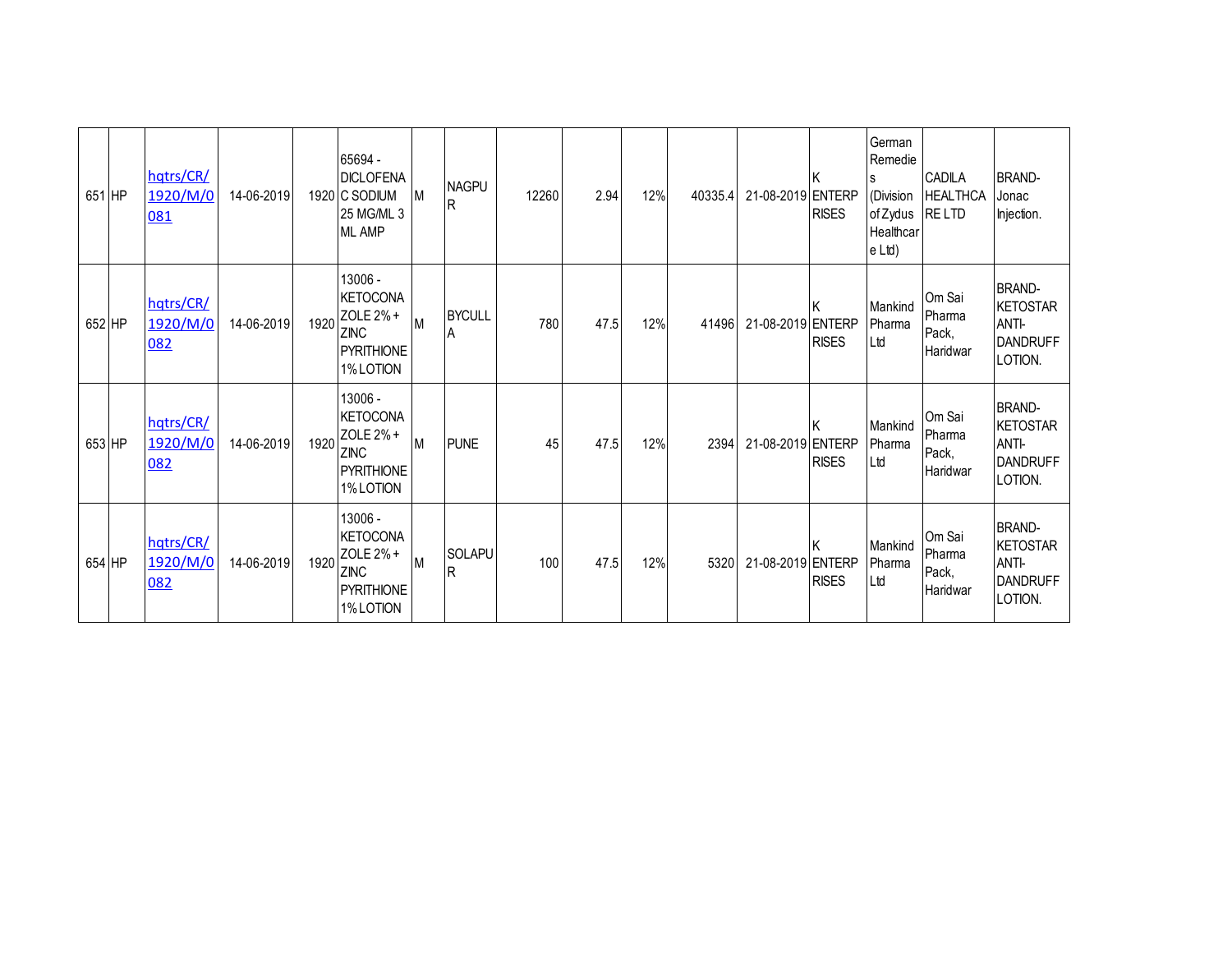| 655 HP | hqtrs/CR/<br>1920/M/0<br>083 | 21-06-2019 | $91043 -$<br>1920 TENECTEPL M<br>ASE 40 MG | <b>BYCULL</b><br>ΙA        | 8  | 23169 | 12% | 207594.24 | 20-06-2020 ENTERP | <b>RISES</b> | Boehring<br>ler<br>India Pvt<br>Ltd | Boehringer<br>Ingelheim<br>Pharma<br>Ingelheim<br>Gmbh &<br>Co.KG.,<br>Germany | BRAND-lnj.<br>Metalyse<br>40mg, Packin<br>g-1 Vial.<br>DELIVERY:A<br>S AND<br><b>WHEN</b><br><b>REQUIRED</b><br>BY<br>CONSIGNEE<br>UPTO <sub>1</sub><br>YEAR FROM<br>PO DATE.        |
|--------|------------------------------|------------|--------------------------------------------|----------------------------|----|-------|-----|-----------|-------------------|--------------|-------------------------------------|--------------------------------------------------------------------------------|--------------------------------------------------------------------------------------------------------------------------------------------------------------------------------------|
| 656 HP | hqtrs/CR/<br>1920/M/0<br>083 | 21-06-2019 | $91043 -$<br>1920 TENECTEPL M<br>ASE 40 MG | <b>BHUSA</b><br><b>WAL</b> | 50 | 23169 | 12% | 1297464   | 20-06-2020 ENTERP | <b>RISES</b> | Boehring<br>ler<br>India Pvt<br>Ltd | Boehringer<br>Ingelheim<br>Pharma<br>Ingelheim Gmbh &<br>Co.KG.,<br>Germany    | BRAND-lnj.<br>Metalyse<br>40mg, Packin<br>g-1 Vial.<br>DELIVERY:A<br>S AND<br><b>WHEN</b><br><b>REQUIRED</b><br>BY<br><b>CONSIGNEE</b><br>UPTO <sub>1</sub><br>YEAR FROM<br>PO DATE. |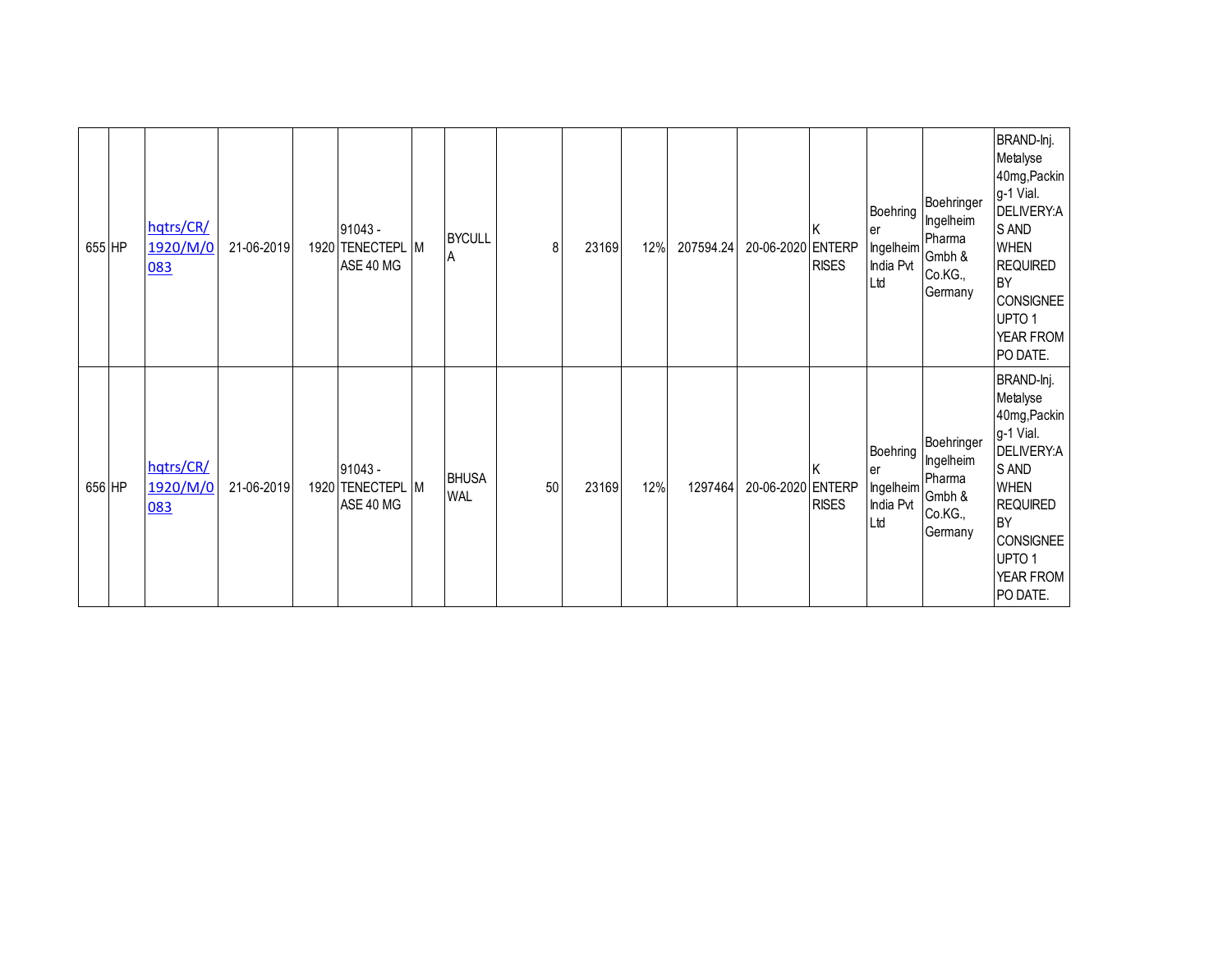| 657 HP | hqtrs/CR/<br>1920/M/0<br>083 | 21-06-2019 | 91043 -<br>1920 TENECTEPL M<br>ASE 40 MG                                                       | <b>KALYAN</b>                   | 22 | 23169 | 12% | 570884.16 | 20-06-2020 ENTERP    | <b>RISES</b>               | Boehring<br>ler<br>Ingelheim<br>India Pvt<br>Ltd | Boehringer<br>Ingelheim<br>Pharma<br>Gmbh &<br>Co.KG.,<br>Germany | BRAND-Inj.<br>Metalyse<br>40mg, Packin<br>g-1 Vial.<br>DELIVERY:A<br>S AND<br><b>WHEN</b><br><b>REQUIRED</b><br><b>BY</b><br>CONSIGNEE<br>UPTO <sub>1</sub><br>YEAR FROM<br>PO DATE. |
|--------|------------------------------|------------|------------------------------------------------------------------------------------------------|---------------------------------|----|-------|-----|-----------|----------------------|----------------------------|--------------------------------------------------|-------------------------------------------------------------------|--------------------------------------------------------------------------------------------------------------------------------------------------------------------------------------|
| 658 HP | hqtrs/CR/<br>1920/M/0<br>083 | 21-06-2019 | 91043 -<br>1920 TENECTEPL M<br>ASE 40 MG                                                       | <b>SOLAPU</b><br>$\overline{R}$ | 15 | 23169 | 12% | 389239.2  | 20-06-2020 ENTERP    | <b>RISES</b>               | Boehring<br>er<br>Ingelheim<br>India Pvt<br>Ltd  | Boehringer<br>Ingelheim<br>Pharma<br>Gmbh &<br>Co.KG.,<br>Germany | BRAND-lnj.<br>Metalyse<br>40mg, Packin<br>g-1 Vial.<br>DELIVERY:A<br>S AND<br><b>WHEN</b><br><b>REQUIRED</b><br><b>BY</b><br>CONSIGNEE<br>UPTO <sub>1</sub><br>YEAR FROM<br>PO DATE. |
| 659 HP | hqtrs/CR/<br>1920/S/0<br>056 | 14-06-2019 | $30057 -$<br>LAPAROSC<br><b>OPIC</b><br>1920 INSTRUMEN S<br>Τ.<br><b>CUPFORCE</b><br>PS (10mm) | <b>BYCULL</b><br>A              | 6  | 3200  | 12% | 21504     | 21-08-2019 MARKETI - | <b>AKSHAR</b><br><b>NG</b> |                                                  | FAIRDEAL                                                          | <b>BRAND OF</b><br><b>FAIRDEAL.</b>                                                                                                                                                  |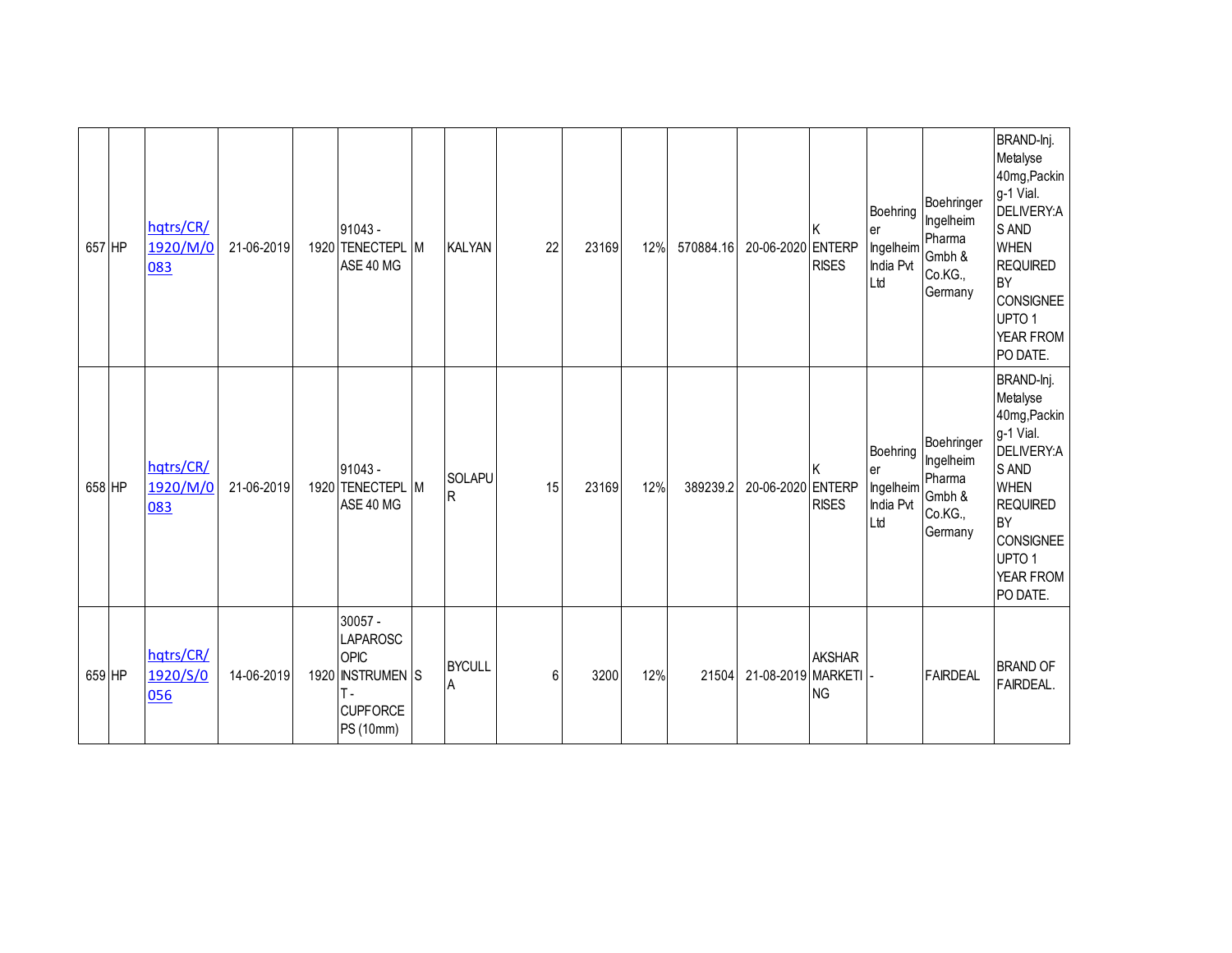| 660 HP | hqtrs/CR/<br>1920/S/0<br>057 | 14-06-2019 | 1920 | 12510 -<br><b>DENGUE</b><br>IgG / IgM/<br><b>NSi TEST</b><br><b>STRIPS OR</b><br>CARD, WHO<br><b>APPROVED</b><br><b>ONLY</b> | S            | <b>BYCULL</b><br>$\overline{A}$ | 1600 | 71.25 | 5% | 119696 | 14-06-2020 | <b>APEX</b><br><b>DIAGNOS</b><br>TICS, | <b>ZHEJIANG</b><br><b>ORIENT</b><br><b>GENE</b><br><b>BIOTECH</b><br>CO.LTD  | <b>BRAND OF</b><br>ZHEJIANG.<br>Delivery: As<br>and when<br>required by<br>the<br>consignee<br>upto one<br>year from the<br>date of<br>Supply<br>Order. |
|--------|------------------------------|------------|------|------------------------------------------------------------------------------------------------------------------------------|--------------|---------------------------------|------|-------|----|--------|------------|----------------------------------------|------------------------------------------------------------------------------|---------------------------------------------------------------------------------------------------------------------------------------------------------|
| 661 HP | hqtrs/CR/<br>1920/S/0<br>057 | 14-06-2019 |      | 12510 -<br><b>DENGUE</b><br>IgG / IgM/<br>$1920$ NSi TEST<br><b>STRIPS OR</b><br>CARD, WHO<br><b>APPROVED</b><br><b>ONLY</b> | $\mathsf{s}$ | <b>BHUSA</b><br><b>WAL</b>      | 200  | 71.25 | 5% | 14962  | 14-06-2020 | <b>APEX</b><br><b>DIAGNOS</b><br>TICS, | <b>ZHEJIANG</b><br><b>ORIENT</b><br><b>GENE</b><br><b>BIOTECH</b><br>CO. LTD | <b>BRAND OF</b><br>ZHEJIANG.<br>Delivery: As<br>and when<br>required by<br>the<br>consignee<br>upto one<br>year from the<br>date of<br>Supply<br>Order. |
| 662 HP | hatrs/CR/<br>1920/S/0<br>057 | 14-06-2019 |      | 12510 -<br><b>DENGUE</b><br>IgG / IgM/<br>1920 NSi TEST<br><b>STRIPS OR</b><br>CARD, WHO<br>APPROVED<br><b>ONLY</b>          | S            | <b>PUNE</b>                     | 700  | 71.25 | 5% | 52367  | 14-06-2020 | <b>APEX</b><br><b>DIAGNOS</b><br>TICS, | <b>ZHEJIANG</b><br><b>ORIENT</b><br><b>GENE</b><br><b>BIOTECH</b><br>CO.LTD  | <b>BRAND OF</b><br>ZHEJIANG.<br>Delivery: As<br>and when<br>required by<br>the<br>consignee<br>upto one<br>year from the<br>date of<br>Supply<br>Order. |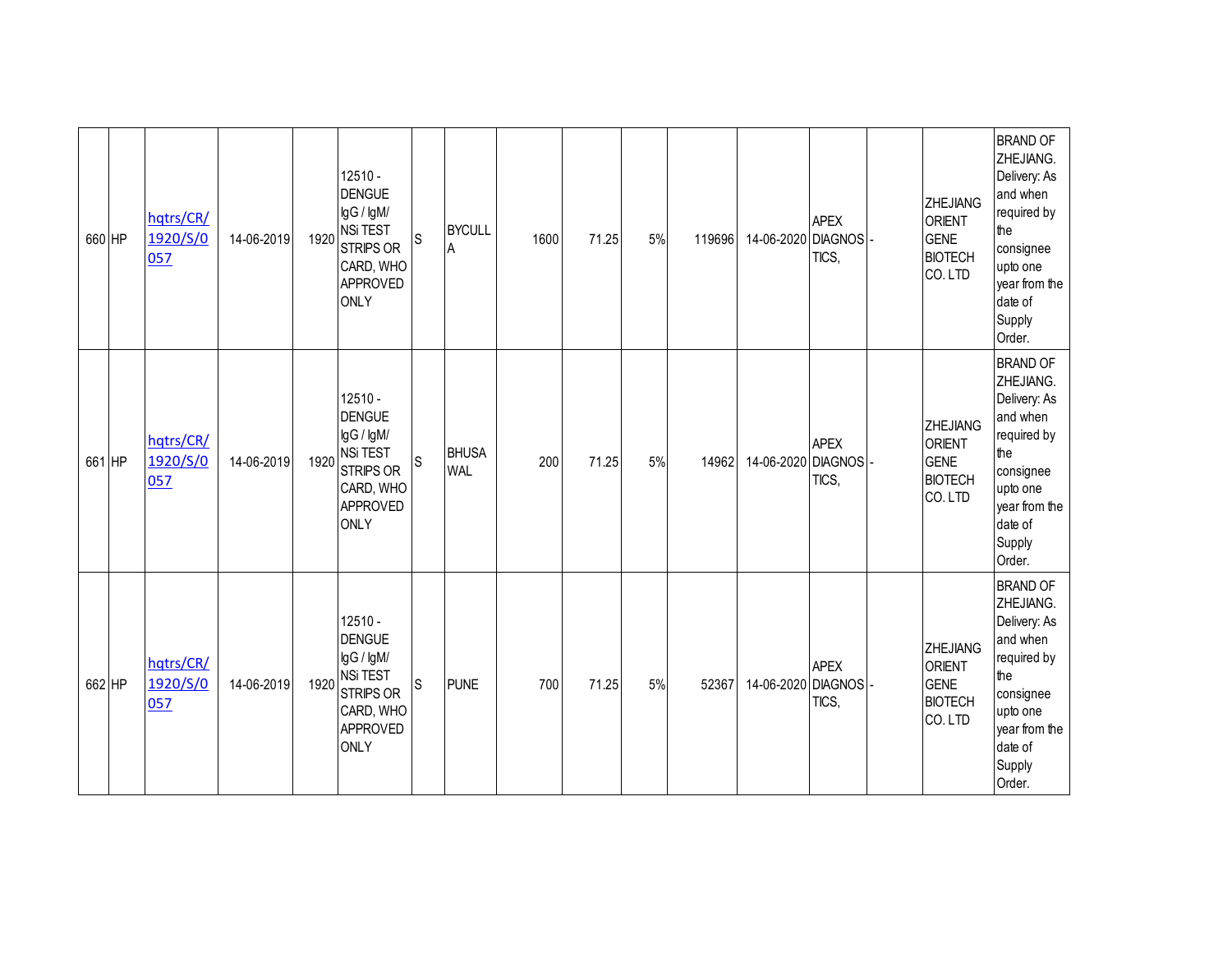| 663 HP | hqtrs/CR/<br>1920/S/0<br>057 | 14-06-2019 | 1920 | 12510 -<br><b>DENGUE</b><br>IgG / IgM/<br><b>NSi TEST</b><br><b>STRIPS OR</b><br>CARD, WHO<br><b>APPROVED</b><br><b>ONLY</b> | $\mathsf S$ | <b>KALYAN</b>            | 2000 | 71.25 | 5% | 149620 | 14-06-2020 | <b>APEX</b><br><b>DIAGNOS</b><br>TICS, | <b>ZHEJIANG</b><br><b>ORIENT</b><br><b>GENE</b><br><b>BIOTECH</b><br>CO.LTD | <b>BRAND OF</b><br>ZHEJIANG.<br>Delivery: As<br>and when<br>required by<br>the<br>consignee<br>upto one<br>year from the<br>date of<br>Supply<br>Order. |
|--------|------------------------------|------------|------|------------------------------------------------------------------------------------------------------------------------------|-------------|--------------------------|------|-------|----|--------|------------|----------------------------------------|-----------------------------------------------------------------------------|---------------------------------------------------------------------------------------------------------------------------------------------------------|
| 664 HP | hqtrs/CR/<br>1920/S/0<br>057 | 14-06-2019 |      | 12510 -<br><b>DENGUE</b><br>IgG / IgM/<br>$1920$ NSi TEST<br><b>STRIPS OR</b><br>CARD, WHO<br>APPROVED<br><b>ONLY</b>        | $\mathsf S$ | SOLAPU<br>IR.            | 300  | 71.25 | 5% | 22443  | 14-06-2020 | <b>APEX</b><br><b>DIAGNOS</b><br>TICS, | <b>ZHEJIANG</b><br><b>ORIENT</b><br><b>GENE</b><br><b>BIOTECH</b><br>CO.LTD | <b>BRAND OF</b><br>ZHEJIANG.<br>Delivery: As<br>and when<br>required by<br>the<br>consignee<br>upto one<br>year from the<br>date of<br>Supply<br>Order. |
| 665 HP | hqtrs/CR/<br>1920/S/0<br>057 | 14-06-2019 |      | 12510 -<br><b>DENGUE</b><br>IgG / IgM/<br>1920 NSi TEST<br><b>STRIPS OR</b><br>CARD, WHO<br>APPROVED<br><b>ONLY</b>          | S           | <b>NAGPU</b><br><b>R</b> | 200  | 71.25 | 5% | 14962  | 14-06-2020 | <b>APEX</b><br><b>DIAGNOS</b><br>TICS, | ZHEJIANG<br><b>ORIENT</b><br><b>GENE</b><br><b>BIOTECH</b><br>CO.LTD        | <b>BRAND OF</b><br>ZHEJIANG.<br>Delivery: As<br>and when<br>required by<br>the<br>consignee<br>upto one<br>year from the<br>date of<br>Supply<br>Order. |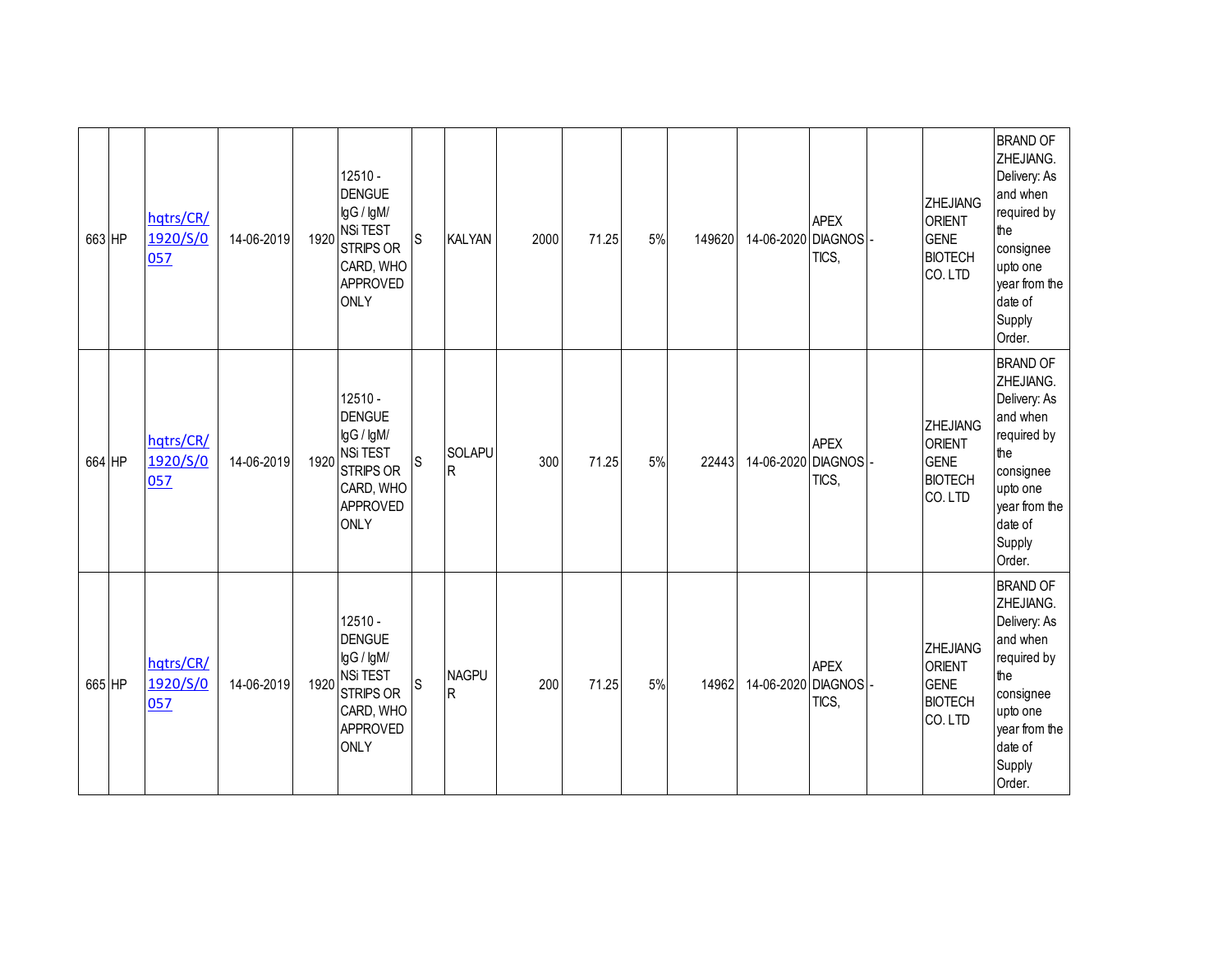| 666 HP | hqtrs/CR/<br>1920/M/0<br>084 | 20-06-2019 | 1920 600 | 10463 -<br><b>TINIDAZOLE</b><br>MG+NORFL<br>OX 400 MG                                                                                   | <b>IM</b> | <b>PUNE</b>                  | 16000 | 2.25 | 12% | 40320   | 28-08-2019        | <b>SHREE</b><br><b>PHARMA</b> | Alkem<br>Laborator<br>ies Ltd | M/S SHIVA<br><b>BIOGENETI</b><br>C<br>PHARMACE<br><b>UTICALS</b><br><b>PVTI TD</b>        | <b>BRAND-</b><br>NORFLOKE<br>M TZ<br>TAB.PACKIN<br>G-10 S.                                                                                                                           |
|--------|------------------------------|------------|----------|-----------------------------------------------------------------------------------------------------------------------------------------|-----------|------------------------------|-------|------|-----|---------|-------------------|-------------------------------|-------------------------------|-------------------------------------------------------------------------------------------|--------------------------------------------------------------------------------------------------------------------------------------------------------------------------------------|
| 667 HP | hqtrs/CR/<br>1920/M/0<br>084 | 20-06-2019 | 1920 600 | 10463 -<br><b>TINIDAZOLE</b><br>MG+NORFL<br>OX 400 MG                                                                                   | M         | <b>KALYAN</b>                | 27800 | 2.25 | 12% | 70056   | 28-08-2019        | <b>SHREE</b><br>PHARMA        | Alkem<br>Laborator<br>ies Ltd | M/S SHIVA<br><b>BIOGENETI</b><br>C<br><b>PHARMACE</b><br><b>UTICALS</b><br><b>PVTI TD</b> | <b>BRAND-</b><br>NORFLOKE<br>M <sub>TZ</sub><br>TAB.PACKIN<br>G-10 S.                                                                                                                |
| 668 HP | hqtrs/CR/<br>1920/M/0<br>084 | 20-06-2019 | 1920 600 | 10463 -<br><b>TINIDAZOLE</b><br>MG+NORFL<br>OX 400 MG                                                                                   | M         | <b>NAGPU</b><br>$\mathsf{R}$ | 4160  | 2.25 | 12% | 10483.2 | 28-08-2019        | <b>SHREE</b><br><b>PHARMA</b> | Alkem<br>Laborator<br>ies Ltd | M/S SHIVA<br><b>BIOGENETI</b><br><b>PHARMACE</b><br><b>UTICALS</b><br>PVT I TD            | <b>BRAND-</b><br>NORFLOKE<br>M <sub>TZ</sub><br>TAB.PACKIN<br>G-10 S.                                                                                                                |
| 669 HP | hqtrs/CR/<br>1920/S/0<br>058 | 20-06-2019 |          | 20030 -<br><b>ROLLER</b><br><b>BANDAGE</b><br>7.5 CM X 4<br>1920 MTR IN<br><b>POLYTHENE</b><br>PK FOR<br><b>FIRST AID</b><br><b>BOX</b> | lS        | <b>BHUSA</b><br><b>WAL</b>   | 3500  | 3.5  | 12% | 13720   | 20-06-2020 ENTERP | <b>DEEP</b><br><b>RISES</b>   |                               | M/S<br><b>SUNDARAA</b><br>M CARE<br><b>PRODUCT</b>                                        | <b>BRAND-</b><br><b>SUNDARAA</b><br>M<br>.DELIVERY<br>:AS AND<br><b>WHEN</b><br><b>REQUIRED</b><br>BY THE<br><b>CONSIGNEE</b><br><b>UPTO ONE</b><br>YEAR FROM<br>THE DATE<br>OF P.O. |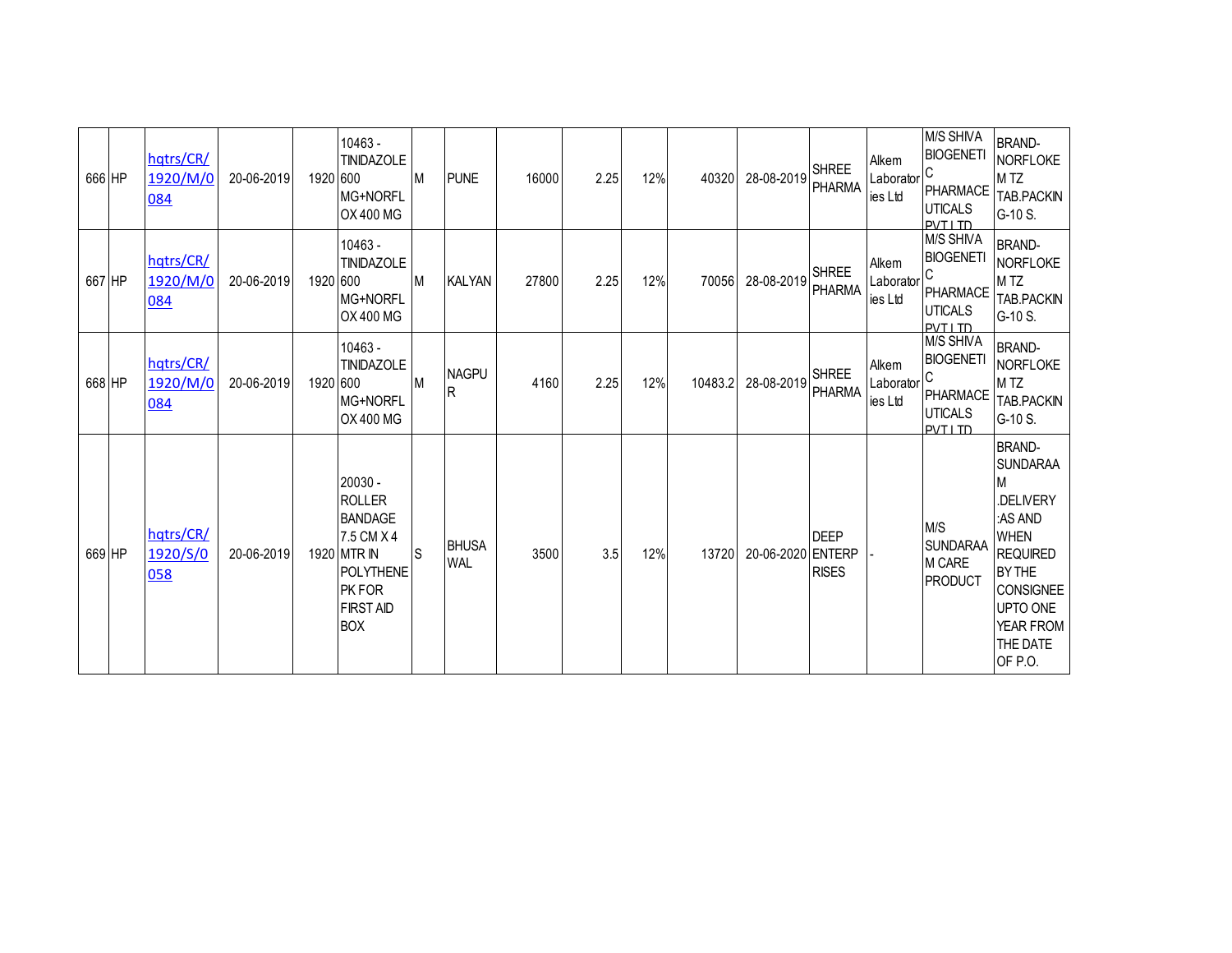|        | 670 HP | hqtrs/CR/<br>1920/S/0<br>058 | 20-06-2019 | 20030 -<br><b>ROLLER</b><br><b>BANDAGE</b><br>7.5 CM X 4<br>1920 MTR IN<br><b>POLYTHENE</b><br>PK FOR<br><b>FIRST AID</b><br><b>BOX</b>       | ls. | <b>PUNE</b>   | 2000 | 3.5 | 12% | 7840    | 20-06-2020 ENTERP | <b>DEEP</b><br><b>RISES</b> | M/S<br><b>SUNDARAA</b><br>M CARE<br><b>PRODUCT</b> | <b>BRAND-</b><br><b>SUNDARAA</b><br>M<br>.DELIVERY<br>:AS AND<br><b>WHEN</b><br><b>REQUIRED</b><br><b>BY THE</b><br><b>CONSIGNEE</b><br>UPTO ONE<br>YEAR FROM<br>THE DATE<br>OF P.O. |
|--------|--------|------------------------------|------------|-----------------------------------------------------------------------------------------------------------------------------------------------|-----|---------------|------|-----|-----|---------|-------------------|-----------------------------|----------------------------------------------------|--------------------------------------------------------------------------------------------------------------------------------------------------------------------------------------|
| 671 HP |        | hqtrs/CR/<br>1920/S/0<br>058 | 20-06-2019 | 20030 -<br><b>ROLLER</b><br><b>BANDAGE</b><br>7.5 CM X 4<br>1920 MTR IN<br><b>POLYTHENE</b><br><b>PKFOR</b><br><b>FIRST AID</b><br><b>BOX</b> | Is. | <b>KALYAN</b> | 8060 | 3.5 | 12% | 31595.2 | 20-06-2020 ENTERP | <b>DEEP</b><br><b>RISES</b> | M/S<br><b>SUNDARAA</b><br>M CARE<br><b>PRODUCT</b> | <b>BRAND-</b><br><b>SUNDARAA</b><br>M<br>.DELIVERY<br>:AS AND<br><b>WHEN</b><br><b>REQUIRED</b><br><b>BY THE</b><br><b>CONSIGNEE</b><br>UPTO ONE<br>YEAR FROM<br>THE DATE<br>OF P.O. |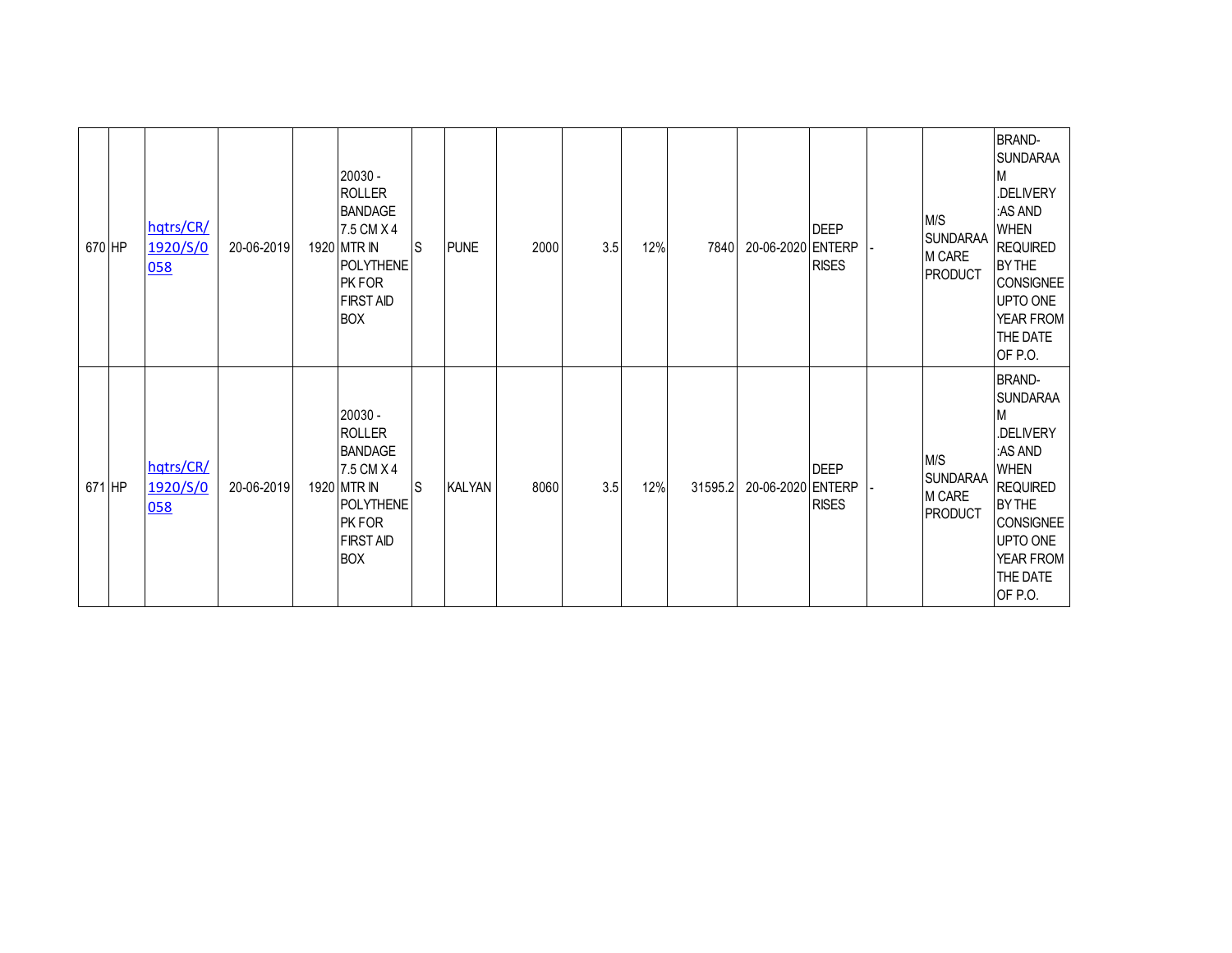| 672 HP | hqtrs/CR/<br>1920/S/0<br>058 | 20-06-2019 |      | 20030 -<br><b>ROLLER</b><br><b>BANDAGE</b><br>7.5 CM X 4<br>1920 MTR IN<br><b>POLYTHENE</b><br>PK FOR<br><b>FIRST AID</b><br><b>BOX</b> | lS. | <b>SOLAPU</b><br>R | 8000 | 3.5  | 12% | 31360  | 20-06-2020 ENTERP  | <b>DEEP</b><br><b>RISES</b> | M/S<br><b>SUNDARAA</b><br>M CARE<br><b>PRODUCT</b> | <b>BRAND-</b><br><b>SUNDARAA</b><br>M<br>.DELIVERY<br>:AS AND<br><b>WHEN</b><br><b>REQUIRED</b><br>BY THE<br><b>CONSIGNEE</b><br>UPTO ONE<br>YEAR FROM<br>THE DATE<br>OF P.O. |
|--------|------------------------------|------------|------|-----------------------------------------------------------------------------------------------------------------------------------------|-----|--------------------|------|------|-----|--------|--------------------|-----------------------------|----------------------------------------------------|-------------------------------------------------------------------------------------------------------------------------------------------------------------------------------|
| 673 HP | hqtrs/CR/<br>1920/S/0<br>059 | 20-06-2019 | 1920 | 17259 -<br><b>INSTRUMEN</b><br>T ENT FESS<br>120<br><b>DEGREE</b><br><b>STRAIGHT</b><br><b>SINUS</b><br><b>BLADES</b>                   | ls  | <b>BYCULL</b><br>A | 15   | 6700 | 12% | 112560 | 20-06-2020 MEDITEC | <b>RADHA</b><br>Н           | M/S<br><b>MEDTRONI</b><br>IС                       | <b>BRAND-</b><br><b>MEDTRONIC</b><br>DELIVERY:<br>AS AND<br><b>WHEN</b><br><b>REQUIRED</b><br><b>BY</b><br>CONSIGNEE<br>UPTO ONE<br>YEAR FROM<br>THE DATE<br>OF P.O.          |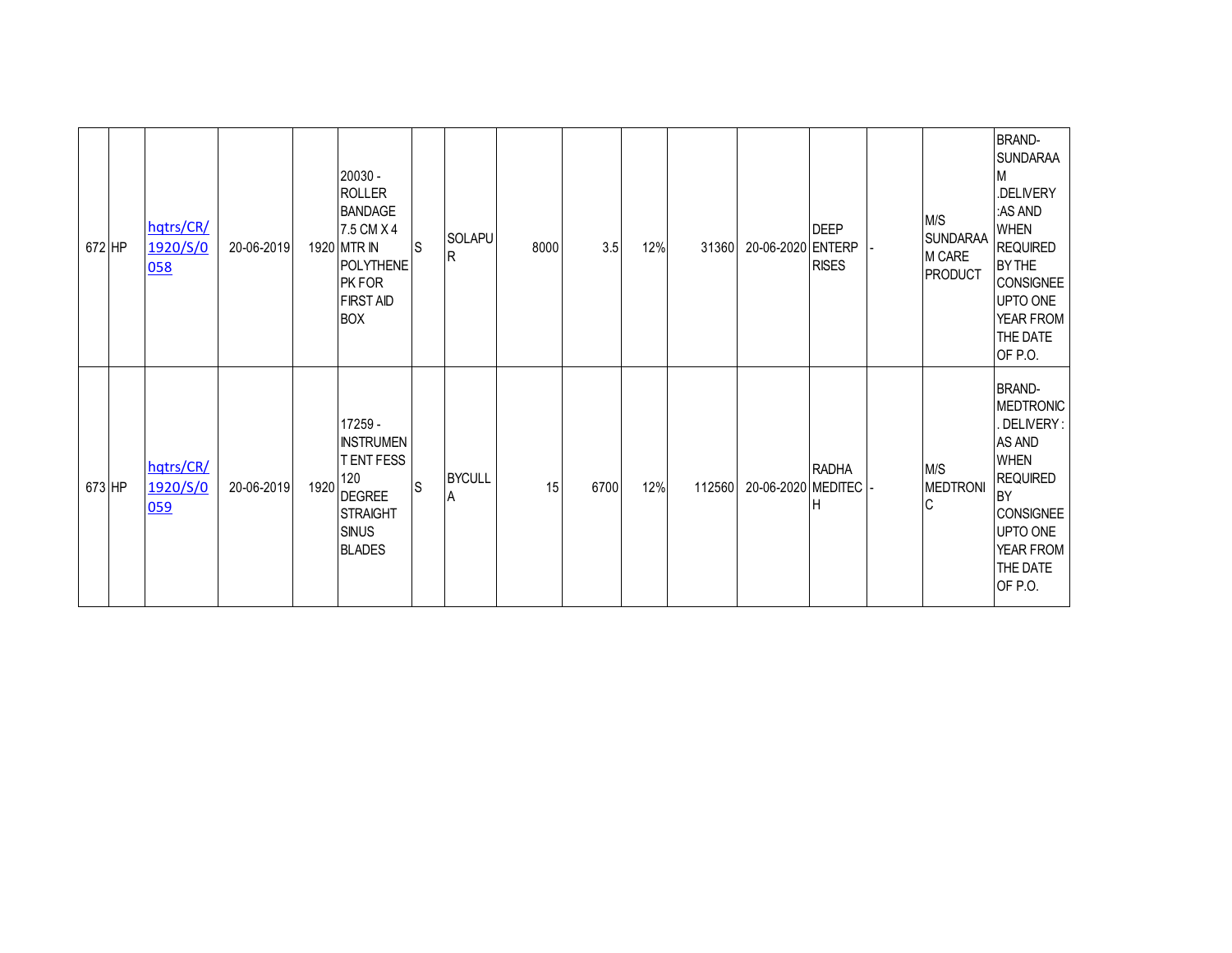| 674 HP | hqtrs/CR/<br>1920/S/0<br>060 | 20-06-2019 | 15498 -<br><b>TRINGULAR</b><br>1920 BANDAGE<br>90 X 90 X 90<br><b>CMS</b> | S  | <b>BHUSA</b><br><b>WAL</b> | 2400 | 12.3 | 12% | 33072 | 20-06-2020 | <b>NANDAN</b><br><b>SURGICA</b><br><b>LS</b> | M/S THE<br><b>STERLING</b><br><b>SURGICAL</b><br>COMPANY        | <b>BRAND-</b><br>STERLING.D<br>ELIVERY:AS<br>AND WHEN<br><b>REQUIRED</b><br><b>BY THE</b><br><b>CONSIGNEE</b><br>UPTO ONE<br>YEAR FROM<br>THE DATE<br>OF P.O. |
|--------|------------------------------|------------|---------------------------------------------------------------------------|----|----------------------------|------|------|-----|-------|------------|----------------------------------------------|-----------------------------------------------------------------|---------------------------------------------------------------------------------------------------------------------------------------------------------------|
| 675 HP | hqtrs/CR/<br>1920/S/0<br>060 | 20-06-2019 | 15498 -<br><b>TRINGULAR</b><br>1920 BANDAGE<br>90 X 90 X 90<br>CMS        | ls | <b>PUNE</b>                | 1100 | 12.3 | 12% | 15158 | 20-06-2020 | <b>NANDAN</b><br><b>SURGICA</b><br><b>LS</b> | M/S THE<br>STERLING<br><b>SURGICAL</b><br><b>COMPANY</b>        | <b>BRAND-</b><br>STERLING.D<br>ELIVERY:AS<br>AND WHEN<br><b>REQUIRED</b><br>BY THE<br><b>CONSIGNEE</b><br>UPTO ONE<br>YEAR FROM<br>THE DATE<br>OF P.O.        |
| 676 HP | hqtrs/CR/<br>1920/S/0<br>060 | 20-06-2019 | 15498 -<br><b>TRINGULAR</b><br>1920 BANDAGE<br>90 X 90 X 90<br>CMS        | ls | <b>KALYAN</b>              | 3200 | 12.3 | 12% | 44096 | 20-06-2020 | <b>NANDAN</b><br><b>SURGICA</b><br><b>LS</b> | M/S THE<br><b>STERLING</b><br><b>SURGICAL</b><br><b>COMPANY</b> | <b>BRAND-</b><br>STERLING.D<br><b>ELIVERY:AS</b><br>AND WHEN<br><b>REQUIRED</b><br>BY THE<br><b>CONSIGNEE</b><br>UPTO ONE<br>YEAR FROM<br>THE DATE<br>OF P.O. |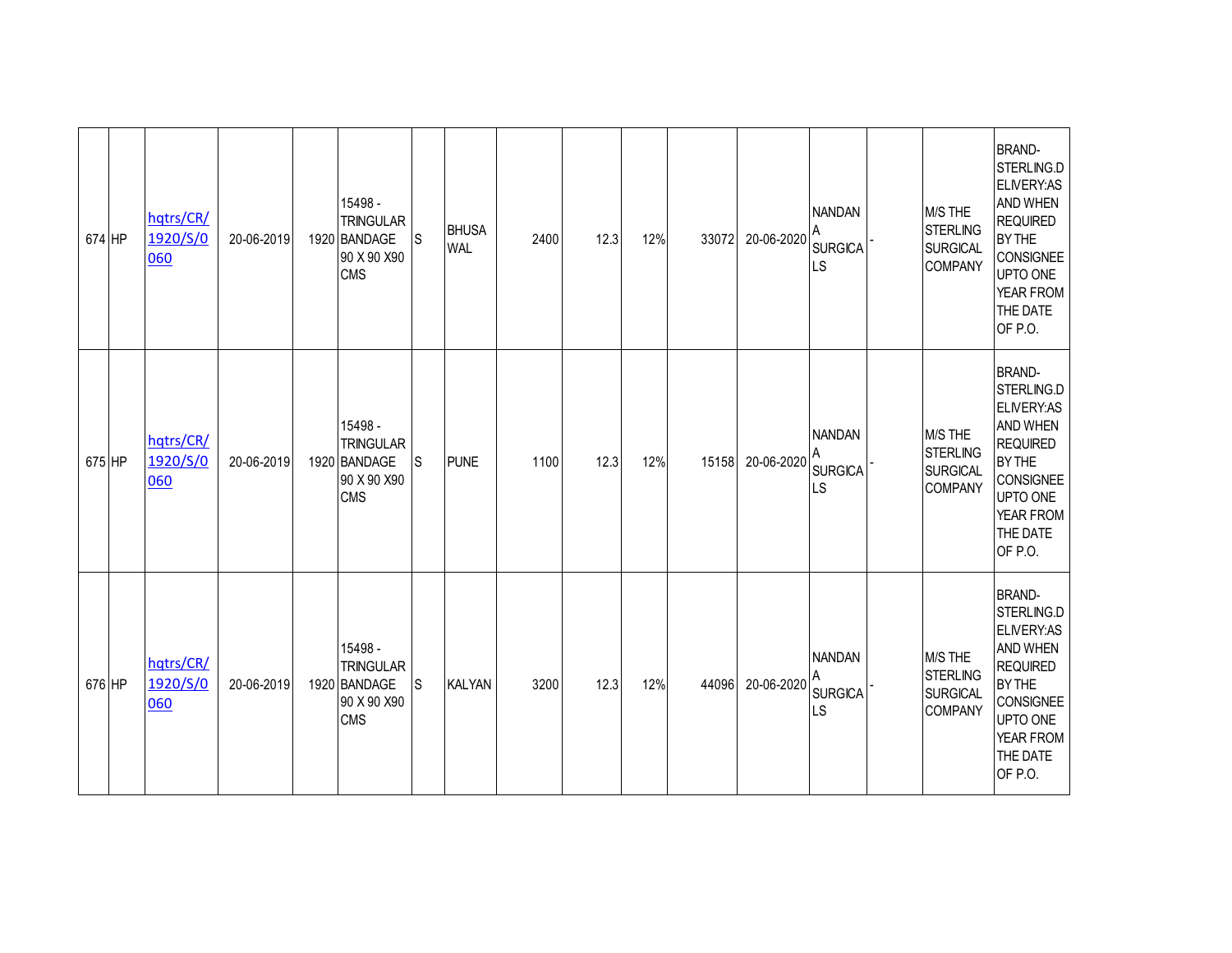| 677 HP |        | hqtrs/CR/<br>1920/S/0<br>060 | 20-06-2019 | 15498 -<br><b>TRINGULAR</b><br>1920 BANDAGE<br>90 X 90 X 90<br><b>CMS</b>                                           | <b>S</b> | SOLAPU<br>R        | 3000 | 12.3 | 12% | 41340 | 20-06-2020   | <b>NANDAN</b><br><b>SURGICA</b><br>LS                | M/S THE<br><b>STERLING</b><br><b>SURGICAL</b><br><b>COMPANY</b> | <b>BRAND-</b><br>STERLING.D<br><b>ELIVERY:AS</b><br>AND WHEN<br><b>REQUIRED</b><br>BY THE<br>CONSIGNEE<br>UPTO ONE<br><b>YEAR FROM</b><br>THE DATE<br>OF P.O.                         |
|--------|--------|------------------------------|------------|---------------------------------------------------------------------------------------------------------------------|----------|--------------------|------|------|-----|-------|--------------|------------------------------------------------------|-----------------------------------------------------------------|---------------------------------------------------------------------------------------------------------------------------------------------------------------------------------------|
|        | 678 HP | hqtrs/CR/<br>1920/S/0<br>061 | 20-06-2019 | 17236 -<br><b>INSTRUMEN</b><br><b>TENTFESS</b><br>1920 60 DEGREE S<br><b>CURVED</b><br><b>SINUS</b><br><b>BLADE</b> |          | <b>BYCULL</b><br>A | 10   | 8175 | 12% | 91560 | 20-06-2020 S | <b>TRENT</b><br><b>MEDICAL</b><br><b>SYSTEM</b><br>S | <b>M/S INDIA</b><br><b>MEDTRONI</b><br>C PVT LTD                | <b>BRAND-</b><br><b>MEDTRONIC</b><br>XOMED.DELI<br>VERY:AS<br><b>AND WHEN</b><br><b>REQUIRED</b><br><b>BY THE</b><br><b>CONSIGNEE</b><br>UPTO ONE<br>YEAR FROM<br>THE DATE<br>OF P.O. |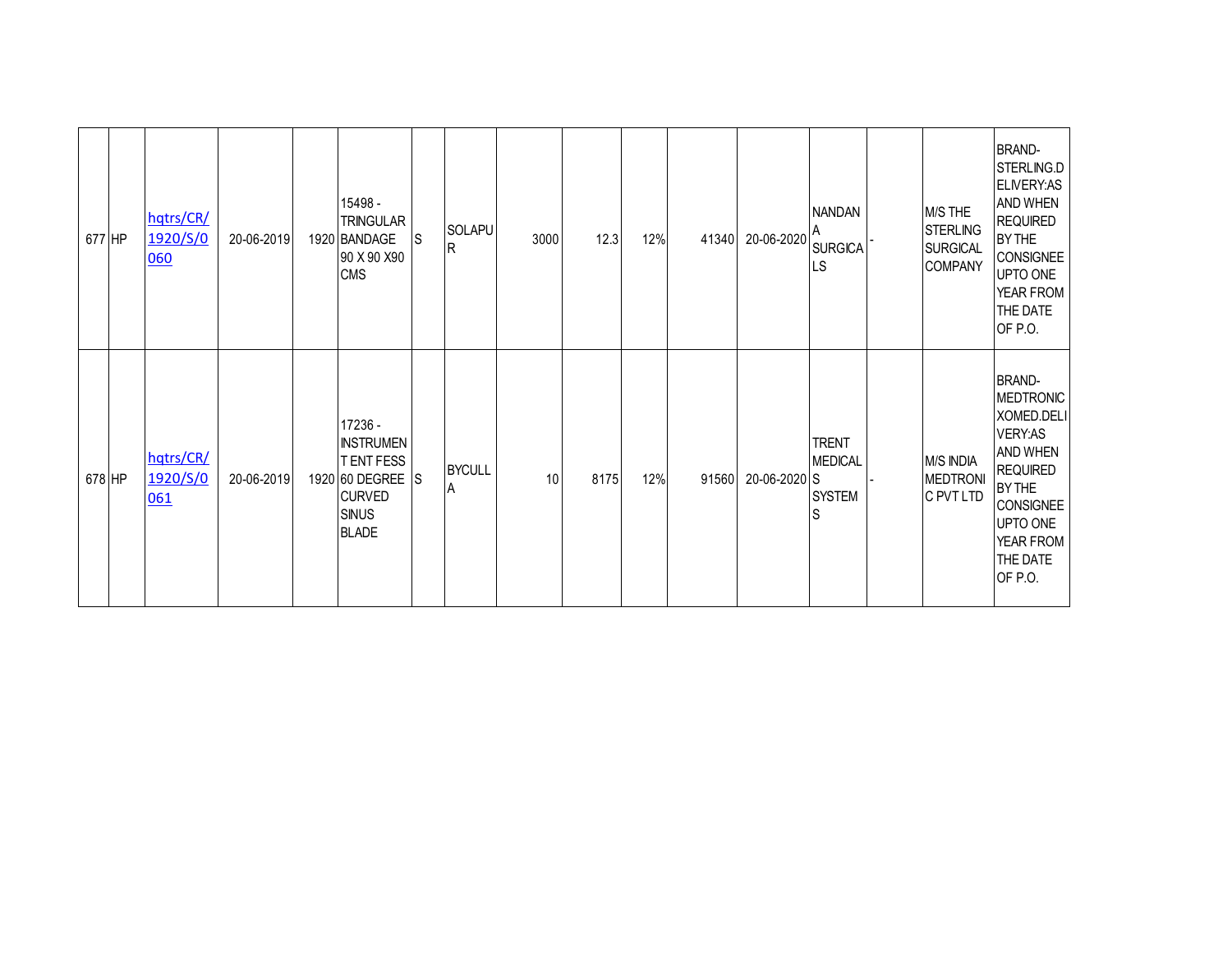| 679 HP | hqtrs/CR/<br>1920/S/0<br>062 | 20-06-2019 | 16813 -<br><b>TITANIUM</b><br><b>TIBIAL</b><br><b>INTERLOCKI</b><br><b>NG NAIL</b><br>ANY<br>1920 SIZE, WITH<br><b>FOUR</b><br><b>LOCKING</b><br><b>BOLTS (OR</b><br>AS PER<br><b>SPECIFICATI</b><br>ON) | ls. | <b>BYCULL</b><br>Α | 6 | 24786 | 5% | 156151.8 | 20-06-2020 | <b>OZONE</b><br>INDIA, | <b>DEPUY</b><br>SYNTHES (J the<br>& J) | <b>BRAND:DEP</b><br>UY<br>Synthes(JNJ)<br>Delivery: As<br>and when<br>required by<br>consignee<br>upto one<br>year from the<br>date of<br>Supply<br>Order.          |
|--------|------------------------------|------------|----------------------------------------------------------------------------------------------------------------------------------------------------------------------------------------------------------|-----|--------------------|---|-------|----|----------|------------|------------------------|----------------------------------------|---------------------------------------------------------------------------------------------------------------------------------------------------------------------|
| 680 HP | hqtrs/CR/<br>1920/S/0<br>062 | 20-06-2019 | 16813 -<br><b>TITANIUM</b><br><b>TIBIAL</b><br><b>INTERLOCKI</b><br><b>NG NAIL</b><br>ANY<br>1920 SIZE, WITH<br>FOUR<br><b>LOCKING</b><br><b>BOLTS (OR</b><br>AS PER<br><b>SPECIFICATI</b><br>ON)        | ls. | <b>KALYAN</b>      | 4 | 24786 | 5% | 104101.2 | 20-06-2020 | <b>OZONE</b><br>INDIA, | <b>DEPUY</b><br>SYNTHES (J the<br>& J) | <b>BRAND:DEP</b><br><b>UY</b><br>Synthes(JNJ)<br>. Delivery: As<br>and when<br>required by<br>consignee<br>upto one<br>year from the<br>date of<br>Supply<br>Order. |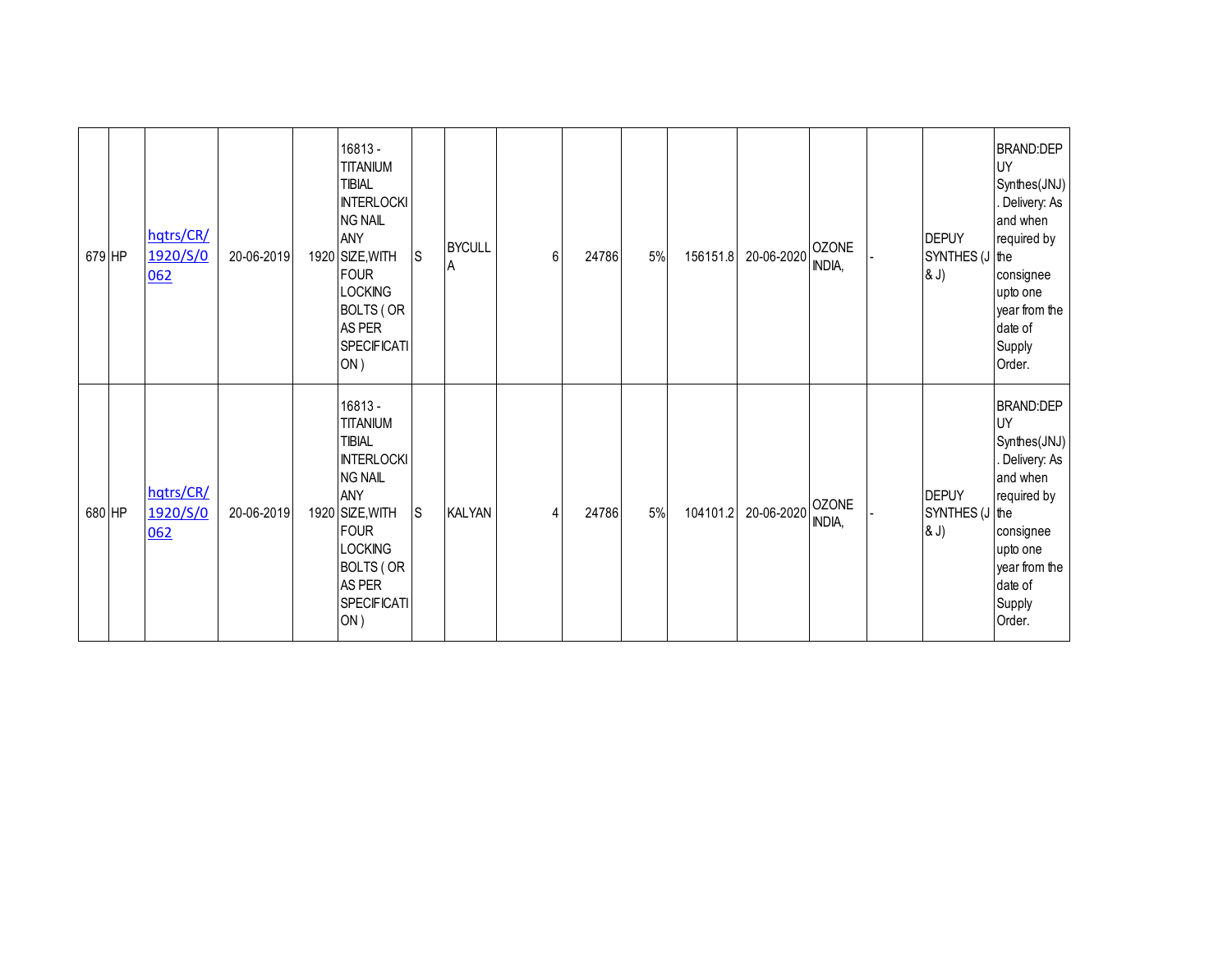| 681 HP | hqtrs/CR/<br>1920/M/0<br>085 | 20-06-2019 | 1920 | 13339 -<br><b>CLOBETAS</b><br><b>OL</b><br><b>PROPIONAT</b><br>E0.05%+<br><b>SALICYLIC</b><br><b>ACID 3%20</b><br><b>GM TUBES</b>     | M | <b>BYCULL</b><br>A | 2800 | 13.98 | 12% | 43848    | 28-08-2019               | <b>SHREE</b><br>PHARMA      | <b>ZYDUS</b><br><b>HEALTH</b><br><b>CARE</b><br><b>LTD</b>                                                      | <b>SKYMAP</b><br><b>UTICALS</b><br><b>PVT LTD</b>                             | <b>BRAND-</b><br>PHARMACE BLOSALIC F.<br>PACK -<br>20GM TUBE.                                                                                                                                         |
|--------|------------------------------|------------|------|---------------------------------------------------------------------------------------------------------------------------------------|---|--------------------|------|-------|-----|----------|--------------------------|-----------------------------|-----------------------------------------------------------------------------------------------------------------|-------------------------------------------------------------------------------|-------------------------------------------------------------------------------------------------------------------------------------------------------------------------------------------------------|
| 682 HP | hqtrs/CR/<br>1920/M/0<br>085 | 20-06-2019 | 1920 | 13339 -<br><b>CLOBETAS</b><br><b>OL</b><br><b>PROPIONAT</b><br>$E 0.05% +$<br><b>SALICYLIC</b><br><b>ACID 3%20</b><br><b>GM TUBES</b> | M | <b>KALYAN</b>      | 1600 | 13.98 | 12% | 25056    | 28-08-2019               | <b>SHREE</b><br>PHARMA CARE | <b>ZYDUS</b><br><b>HEALTH</b><br><b>LTD</b>                                                                     | <b>SKYMAP</b><br><b>UTICALS</b><br><b>PVT LTD</b>                             | <b>BRAND-</b><br>PHARMACE BLOSALIC F.<br>PACK -<br>20GM TUBE.                                                                                                                                         |
| 683 HP | hqtrs/CR/<br>1920/M/0<br>087 | 26-06-2019 | 1920 | 91058 -<br><b>ELTROMOP</b><br>AG<br>OLAMINE (<br>REVOLADE)<br><b>25 MG</b>                                                            | M | <b>BYCULL</b><br>A | 497  | 730   | 12% | 406347.2 | 25-06-2020 MARKETI D FOR | <b>ASHISH</b><br><b>NG</b>  | <b>Novartis</b><br>Healthcar<br>e Private<br>Limited<br>(MARKE<br>N AS<br><b>DUPLICA</b><br><b>TE</b><br>ENTRY) | M/S<br><b>NOVARTIS</b><br>PHARMA<br><b>DELETIO STEIN AG-</b><br><b>BASEL.</b> | <b>BRAND-</b><br><b>REVOLADE</b><br>25MG. STRIP<br>OF 7 TABS.<br>DELIVERY:A<br>S AND<br><b>WHEN</b><br><b>REQUIRED</b><br><b>BY</b><br><b>CONSIGNEE</b><br>UPTO <sub>1</sub><br>YEAR FROM<br>PO DATE. |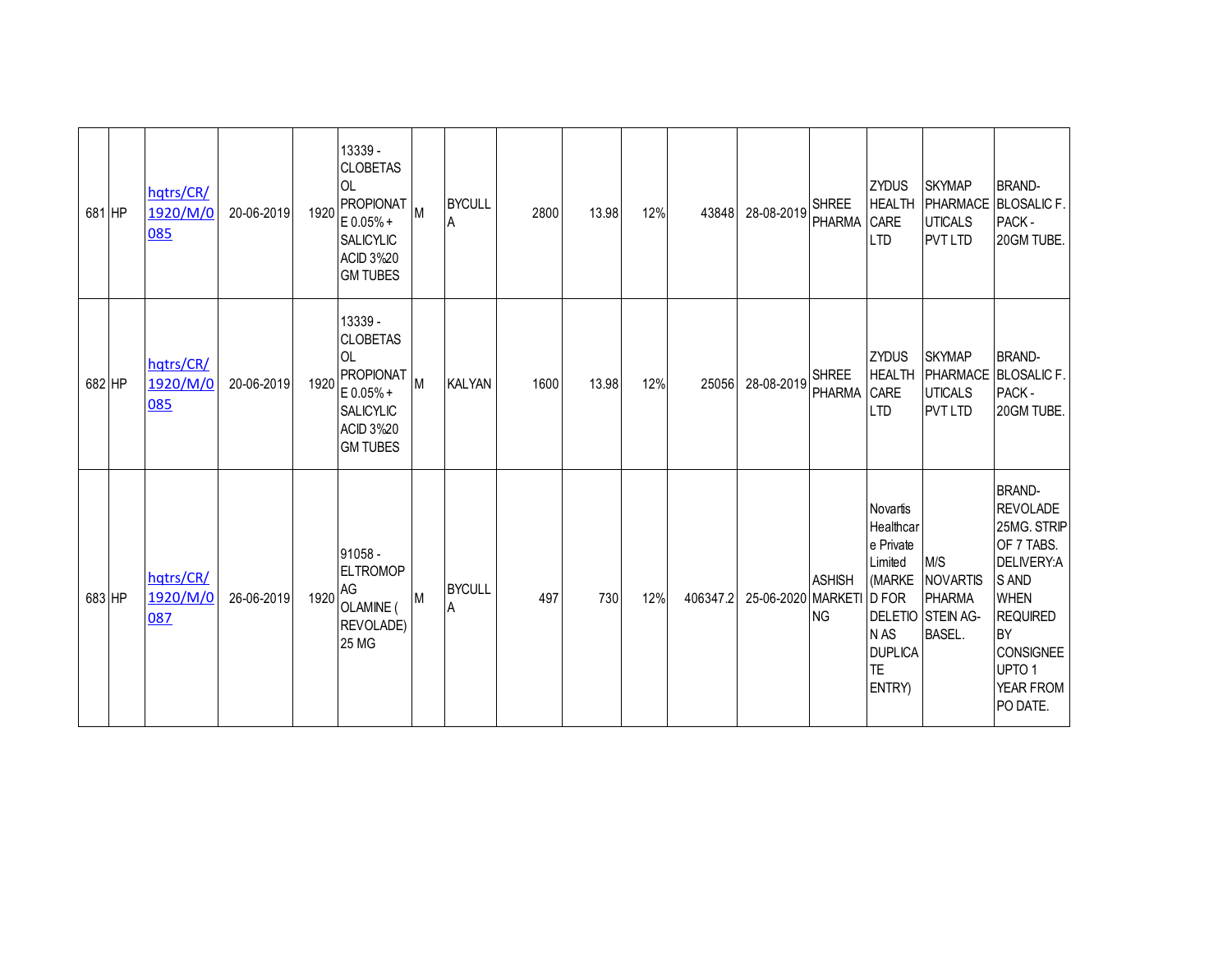| 684 HP | hqtrs/CR/<br>1920/M/0<br>087 | 26-06-2019 | 1920 | 91058 -<br><b>ELTROMOP</b><br>AG<br>OLAMINE (<br>REVOLADE)<br>25 MG                                                                     | M   | <b>KALYAN</b>      | 497 | 730  | 12% | 406347.2 | 25-06-2020 MARKETI D FOR | <b>ASHISH</b><br><b>NG</b> | Novartis<br>Healthcar<br>e Private<br>Limited<br>(MARKE<br>N AS<br><b>DUPLICA</b><br>TE.<br>ENTRY) | M/S<br><b>NOVARTIS</b><br><b>PHARMA</b><br><b>DELETIO STEIN AG-</b><br><b>BASEL.</b> | <b>BRAND-</b><br><b>REVOLADE</b><br>25MG. STRIP<br>OF 7 TABS.<br>DELIVERY:A<br><b>SAND</b><br><b>WHEN</b><br><b>REQUIRED</b><br><b>BY</b><br><b>CONSIGNEE</b><br>UPTO <sub>1</sub><br>YEAR FROM<br>PO DATE. |
|--------|------------------------------|------------|------|-----------------------------------------------------------------------------------------------------------------------------------------|-----|--------------------|-----|------|-----|----------|--------------------------|----------------------------|----------------------------------------------------------------------------------------------------|--------------------------------------------------------------------------------------|-------------------------------------------------------------------------------------------------------------------------------------------------------------------------------------------------------------|
| 685 HP | hqtrs/CR/<br>1920/S/0<br>065 | 21-06-2019 |      | 91809 -<br><b>VACUME</b><br><b>DRESSING</b><br>(CANIST+<br>1920 TUBBING +<br><b>FOAM</b><br>DRESSING)<br><b>PK OF 1000</b><br><b>ML</b> | lS. | <b>BYCULL</b><br>A | 25  | 7300 | 12% | 204400   | 20-06-2020               | <b>SHREE</b><br>PHARMA     |                                                                                                    | <b>DATTA</b><br><b>MEDI</b><br>PRODUCTS BY                                           | <b>BRAND-VEL</b><br>NeXT.<br>DELIVERY:A<br>S AND<br><b>WHEN</b><br><b>REQUIRED</b><br>CONSIGNEE<br>UPTO <sub>1</sub><br>YEAR FROM<br>PO DATE.                                                               |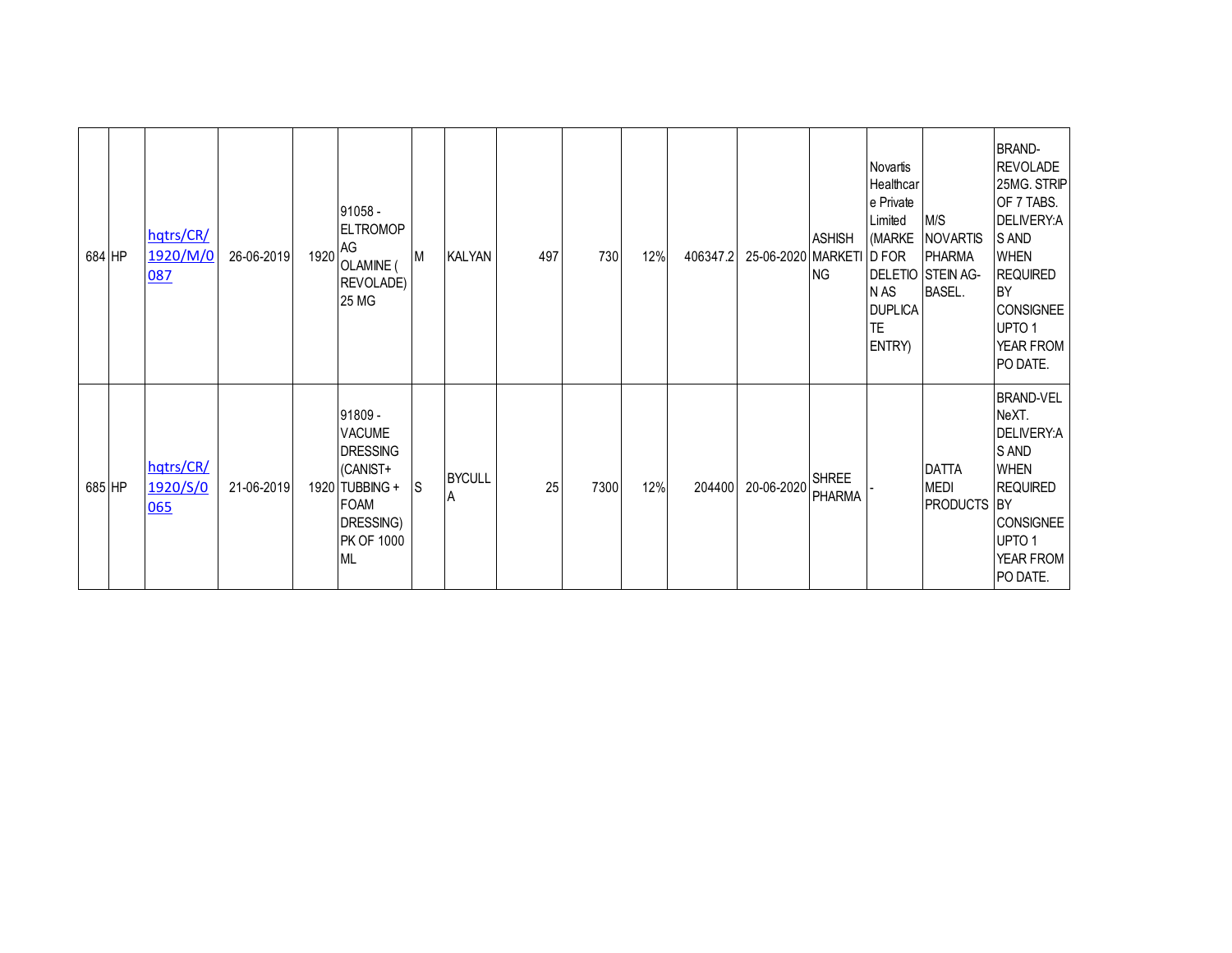| 686 HP | hqtrs/CR/<br>1920/S/0<br>066 | 21-06-2019 |      | 16791 -<br><b>MESH</b><br><b>INTRAPERIT</b><br>1920 ONEAL<br><b>DUAL MESH</b><br>SIZE 10 X 15<br><b>CMS</b>            | ls | <b>BYCULL</b><br>A         | 16   | 14072.76 | 12% | 252183.84 | 20-06-2020         | HEM &<br>CO.     |                              | <b>JOHNSON &amp; WHEN</b><br><b>JOHNSON</b> | <b>BRAND-</b><br><b>JOHNSON &amp;</b><br>JOHNSON.<br>DELIVERY:A<br>S AND<br><b>REQUIRED</b><br><b>BY</b><br><b>CONSIGNEE</b><br>UPTO 1<br>YEAR FROM<br>PO DATE. |
|--------|------------------------------|------------|------|------------------------------------------------------------------------------------------------------------------------|----|----------------------------|------|----------|-----|-----------|--------------------|------------------|------------------------------|---------------------------------------------|-----------------------------------------------------------------------------------------------------------------------------------------------------------------|
| 687 HP | hqtrs/CR/<br>1920/M/0<br>088 | 21-06-2019 | 1920 | $12719 -$<br><b>CALICUM</b><br>POLYSTYER<br><b>ENE</b><br><b>SULPHONA</b><br>TE(K-BIND<br><b>OR SIMILER</b><br>15 GMS) | M  | <b>BYCULL</b><br>A         | 3600 | 26.75    | 12% | 107856    | 28-08-2019 MA PVT. | I.B.PHAR<br>LTD. | Panacea<br><b>Biotec Ltd</b> | Tirupati<br>Medicare<br>Ltd                 | <b>BRAND-K-</b><br>Bait PACK-<br>15 <sub>gm</sub><br>SACHET.                                                                                                    |
| 688 HP | hqtrs/CR/<br>1920/M/0<br>088 | 21-06-2019 | 1920 | 12719 -<br>CALICUM<br><b>POLYSTYER</b><br><b>ENE</b><br><b>SULPHONA</b><br>TE(K-BIND<br><b>OR SIMILER</b><br>15 GMS)   | M  | <b>BHUSA</b><br><b>WAL</b> | 500  | 26.75    | 12% | 14980     | 28-08-2019 MA PVT. | I.B.PHAR<br>LTD. | Panacea<br>Biotec Ltd        | Tirupati<br>Medicare<br>Ltd                 | <b>BRAND-K-</b><br>Bait PACK-<br>15 <sub>gm</sub><br>SACHET.                                                                                                    |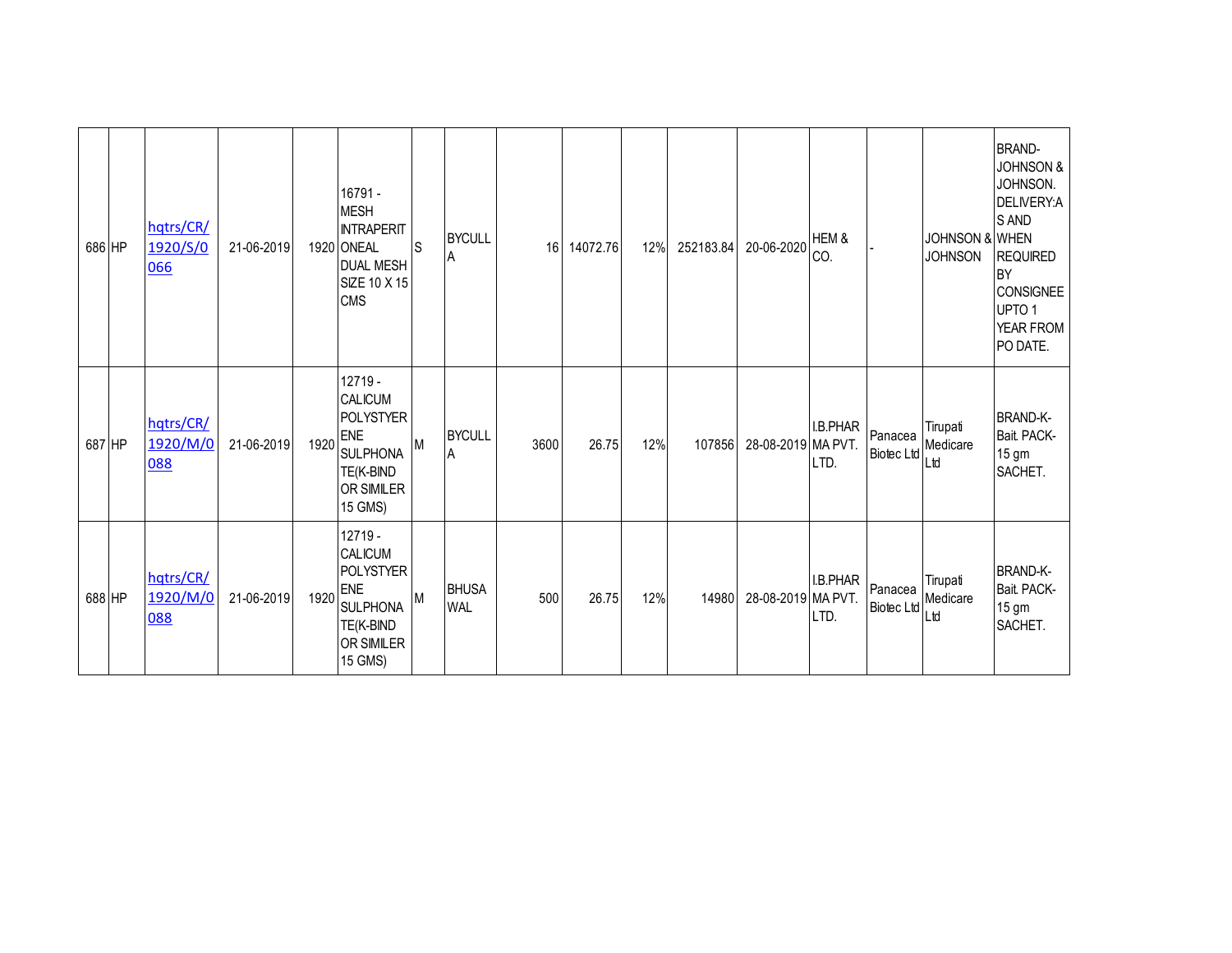| 689 HP | hqtrs/CR/<br>1920/M/0<br>088 | 21-06-2019 | 1920 | $12719 -$<br>CALICUM<br><b>POLYSTYER</b><br>ENE<br><b>SULPHONA</b><br>TE(K-BIND<br><b>OR SIMILER</b><br>15 GMS)             | M  | <b>PUNE</b>        | 540 | 26.75    | 12% | 16178.4 | 28-08-2019 MA PVT. | I.B.PHAR<br>LTD.                            | Panacea                                   | Tirupati<br>Panacea<br>Biotec Ltd<br>Ltd<br>Ltd                             | <b>BRAND-K-</b><br>Bait PACK-<br>15 gm<br>SACHET.                                                                                                                                  |
|--------|------------------------------|------------|------|-----------------------------------------------------------------------------------------------------------------------------|----|--------------------|-----|----------|-----|---------|--------------------|---------------------------------------------|-------------------------------------------|-----------------------------------------------------------------------------|------------------------------------------------------------------------------------------------------------------------------------------------------------------------------------|
| 690 HP | hqtrs/CR/<br>1920/M/0<br>088 | 21-06-2019 | 1920 | 12719 -<br><b>CALICUM</b><br><b>POLYSTYER</b><br><b>ENE</b><br><b>SULPHONA</b><br>TE(K-BIND<br><b>OR SIMILER</b><br>15 GMS) | M  | <b>KALYAN</b>      | 300 | 26.75    | 12% | 8988    | 28-08-2019 MA PVT. | I.B.PHAR<br>LTD.                            | Biotec Ltd Ltd                            | Tirupati<br>Panacea Medicare                                                | <b>BRAND-K-</b><br>Bait PACK-<br>15 gm<br>SACHET.                                                                                                                                  |
| 691 HP | hqtrs/CR/<br>1920/M/0<br>089 | 26-06-2019 |      | 13665 -<br>DARATUMU<br>1920 MAB 400<br><b>MG</b><br>(DARZALEX)                                                              | Iм | <b>BYCULL</b><br>A | 25  | 56356.64 | 12% | 1577986 | 25-06-2020         | Candaur<br>Pharmac<br>euticals<br>Pvt. Ltd. | Johnson<br>&<br>Johnson<br><b>Pvt Ltd</b> | <b>CILAG AG</b><br>HOCHSTRA BRAND-<br>SSE,<br>SWITZERLA 400MG.<br><b>ND</b> | <b>DARZALEX</b>                                                                                                                                                                    |
| 692 HP | hqtrs/CR/<br>1920/S/0<br>067 | 21-06-2019 | 1920 | 13223 -<br><b>DRILL BITS</b><br>2.5MM Q.C<br>110/85                                                                         | S  | <b>BYCULL</b><br>A | 6   | 1900     | 5%  | 11970   | 20-06-2020         | <b>RADHA</b><br><b>MEDITEC</b><br>н         |                                           | Mahe<br>Medical<br>GmbH<br>Germany                                          | <b>BRAND OF</b><br>Mahe<br>Medical.<br><b>DELIVERY:A</b><br>S AND<br><b>WHEN</b><br><b>REQUIRED</b><br><b>BY</b><br><b>CONSIGNEE</b><br>UPTO <sub>1</sub><br>YEAR FROM<br>PO DATE. |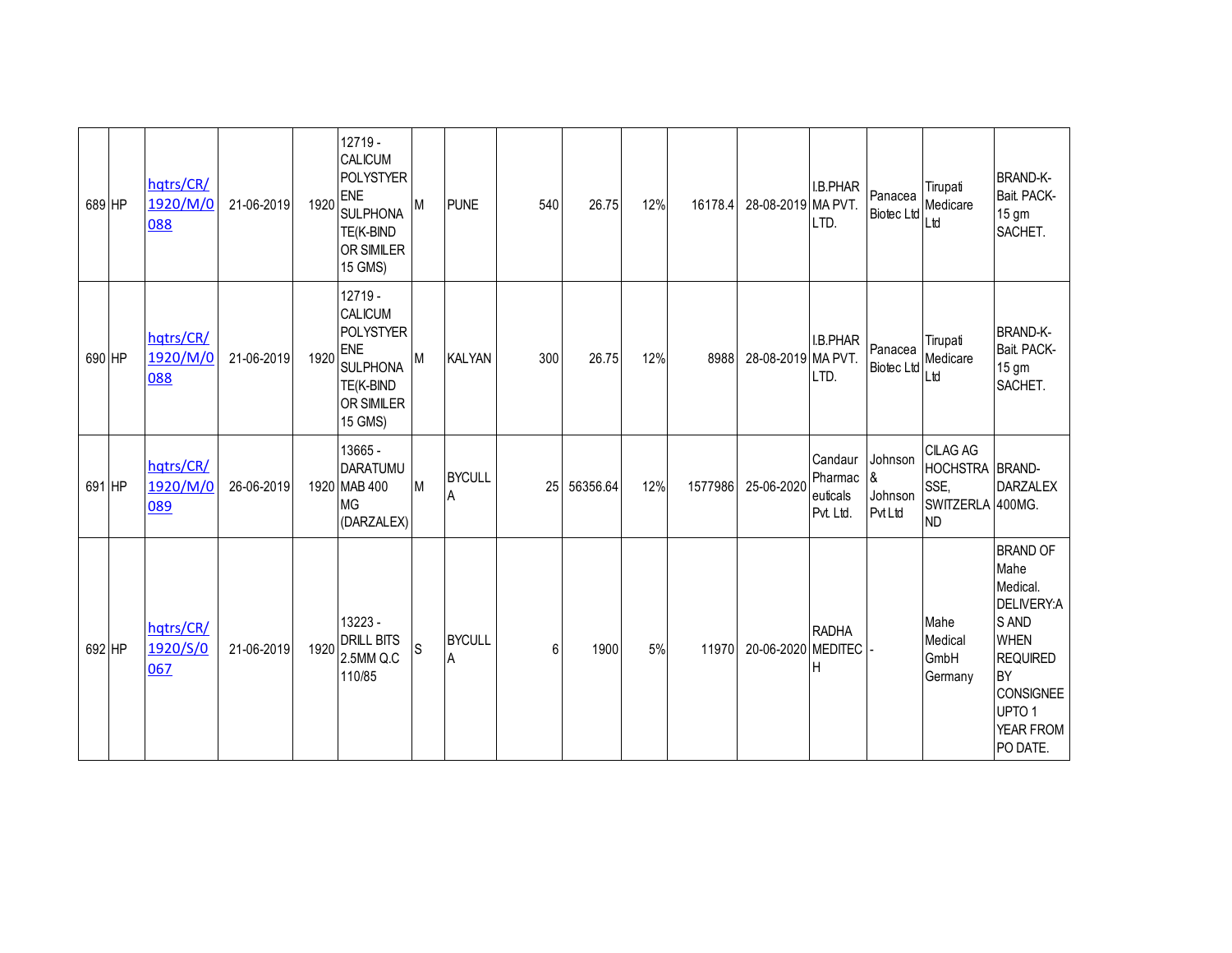| 693 HP | hqtrs/CR/<br>1920/S/0<br>067 | 21-06-2019 | 1920 | 13223 -<br><b>DRILL BITS</b><br>2.5MM Q.C<br>110/85                                        | S | <b>KALYAN</b>              | 12    | 1900 | 5%  | 23940  | 20-06-2020 MEDITEC | <b>RADHA</b><br>Н           |                                               | Mahe<br>Medical<br>GmbH<br>Germany                                                                            | <b>BRAND OF</b><br>Mahe<br>Medical.<br>DELIVERY:A<br>S AND<br><b>WHEN</b><br><b>REQUIRED</b><br><b>BY</b><br><b>CONSIGNEE</b><br>UPTO <sub>1</sub><br>YEAR FROM<br>PO DATE. |
|--------|------------------------------|------------|------|--------------------------------------------------------------------------------------------|---|----------------------------|-------|------|-----|--------|--------------------|-----------------------------|-----------------------------------------------|---------------------------------------------------------------------------------------------------------------|-----------------------------------------------------------------------------------------------------------------------------------------------------------------------------|
| 694 HP | hqtrs/CR/<br>1920/M/0<br>090 | 24-06-2019 |      | 11432 -<br><b>DIOSMINE</b><br>450<br>1920 MG+HESPE M<br>RIDENE 50<br><b>MG</b><br>(DAFLON) |   | <b>BHUSA</b><br><b>WAL</b> | 1190  | 8.93 | 12% | 11900  | 23-06-2020 ENTERP  | <b>SPAN</b><br><b>RISES</b> | Serdia<br>Pharmac<br>euticals<br>$(I)$ P.Ltd. | M/S SERDIA MG. STRIP<br><b>UTICALS</b><br>(INDIA)<br>Pvt.Ltd.<br>AURANGAB Consignee<br>AD-431133. upto 1 year | <b>BRAND-</b><br>DAFLON 500<br>PHARMACE OF 10 Tabs.<br>DELIVERY:A<br>s and When<br>required by<br>from P.O<br>Date.                                                         |
| 695 HP | hqtrs/CR/<br>1920/M/0<br>090 | 24-06-2019 |      | 11432 -<br><b>DIOSMINE</b><br>450<br>1920 MG+HESPE<br>RIDENE 50<br><b>MG</b><br>(DAFLON)   | M | <b>KALYAN</b>              | 24420 | 8.93 | 12% | 244200 | 23-06-2020 ENTERP  | <b>SPAN</b><br><b>RISES</b> | Serdia<br>Pharmac<br>euticals<br>$(I)$ P.Ltd. | M/S SERDIA MG. STRIP<br><b>UTICALS</b><br>(INDIA)<br>Pvt.Ltd.<br>AURANGAB Consignee<br>AD-431133. upto 1 year | <b>BRAND-</b><br>DAFLON 500<br>PHARMACE OF 10 Tabs.<br>DELIVERY:A<br>s and When<br>required by<br>from P.O<br>Date.                                                         |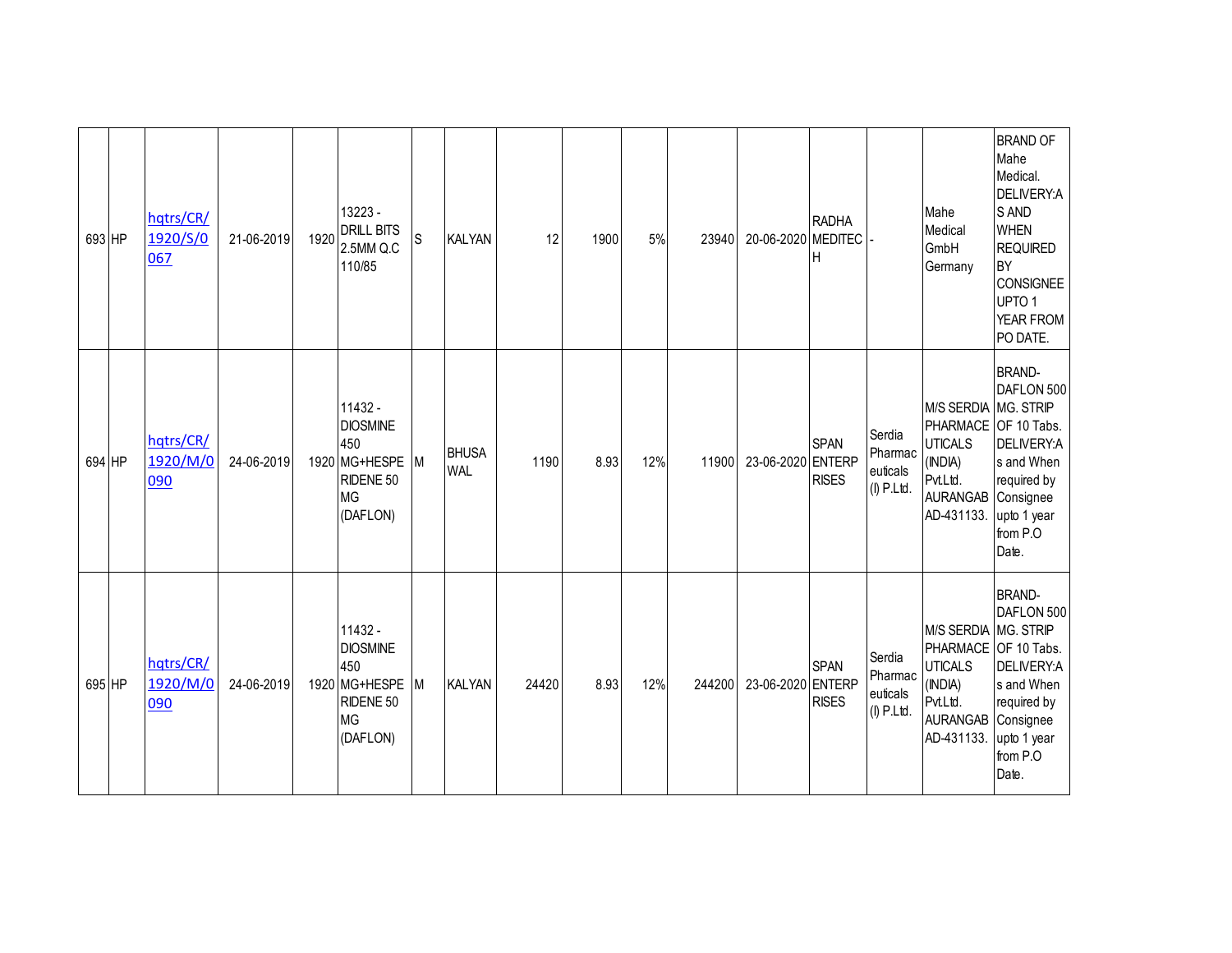| 696 HP | hqtrs/CR/<br>1920/M/0<br>090 | 24-06-2019 |      | 11432 -<br><b>DIOSMINE</b><br>450<br>1920 MG+HESPE M<br>RIDENE 50<br><b>MG</b><br>(DAFLON)                                                                                        |   | <b>NAGPU</b><br>R  | 8050 | 8.93  | 12% | 80500  | 23-06-2020 ENTERP | <b>SPAN</b><br><b>RISES</b>            | Serdia<br>Pharmac<br>euticals<br>$(I)$ P.Ltd. | M/S SERDIA MG. STRIP<br><b>UTICALS</b><br>(INDIA)<br>Pvt.Ltd.<br>AURANGAB Consignee<br>AD-431133. upto 1 year | <b>BRAND-</b><br>DAFLON 500<br>PHARMACE OF 10 Tabs.<br>DELIVERY:A<br>s and When<br>required by<br>from P.O<br>Date.                                                      |
|--------|------------------------------|------------|------|-----------------------------------------------------------------------------------------------------------------------------------------------------------------------------------|---|--------------------|------|-------|-----|--------|-------------------|----------------------------------------|-----------------------------------------------|---------------------------------------------------------------------------------------------------------------|--------------------------------------------------------------------------------------------------------------------------------------------------------------------------|
| 697 HP | hqtrs/CR/<br>1920/M/0<br>092 | 24-06-2019 | 1920 | 13569 -<br>(NOVOMIX<br>30 PENFILL)<br>- 30%<br><b>SOLUBLE</b><br><b>INSULIN</b><br>ASPART+<br>70% INSULIN<br><b>ASPART</b><br><b>PROTAMINE</b><br><b>SULPHATE-</b><br>100 IU / ML | M | <b>BYCULL</b><br>A | 1200 | 466.4 | 5%  | 587664 | 23-06-2020        | NANDAN Novo<br>SURGICA India Pvt<br>LS | Nordisk<br>Ltd                                | <b>M/S NOVA</b><br><b>NORDISK</b><br><b>PRODUCAO</b><br><b>FARMACEU</b><br>TICA DO<br><b>BRAZIL</b><br>LTDA.  | <b>BRAND-</b><br>Novomix 30<br>Penfill.<br>DELIVERY:A<br>S AND<br><b>WHEN</b><br><b>REQUIRED</b><br><b>BY</b><br>CONSIGNEE<br>UPTO <sub>1</sub><br>YEAR FROM<br>PO DATE. |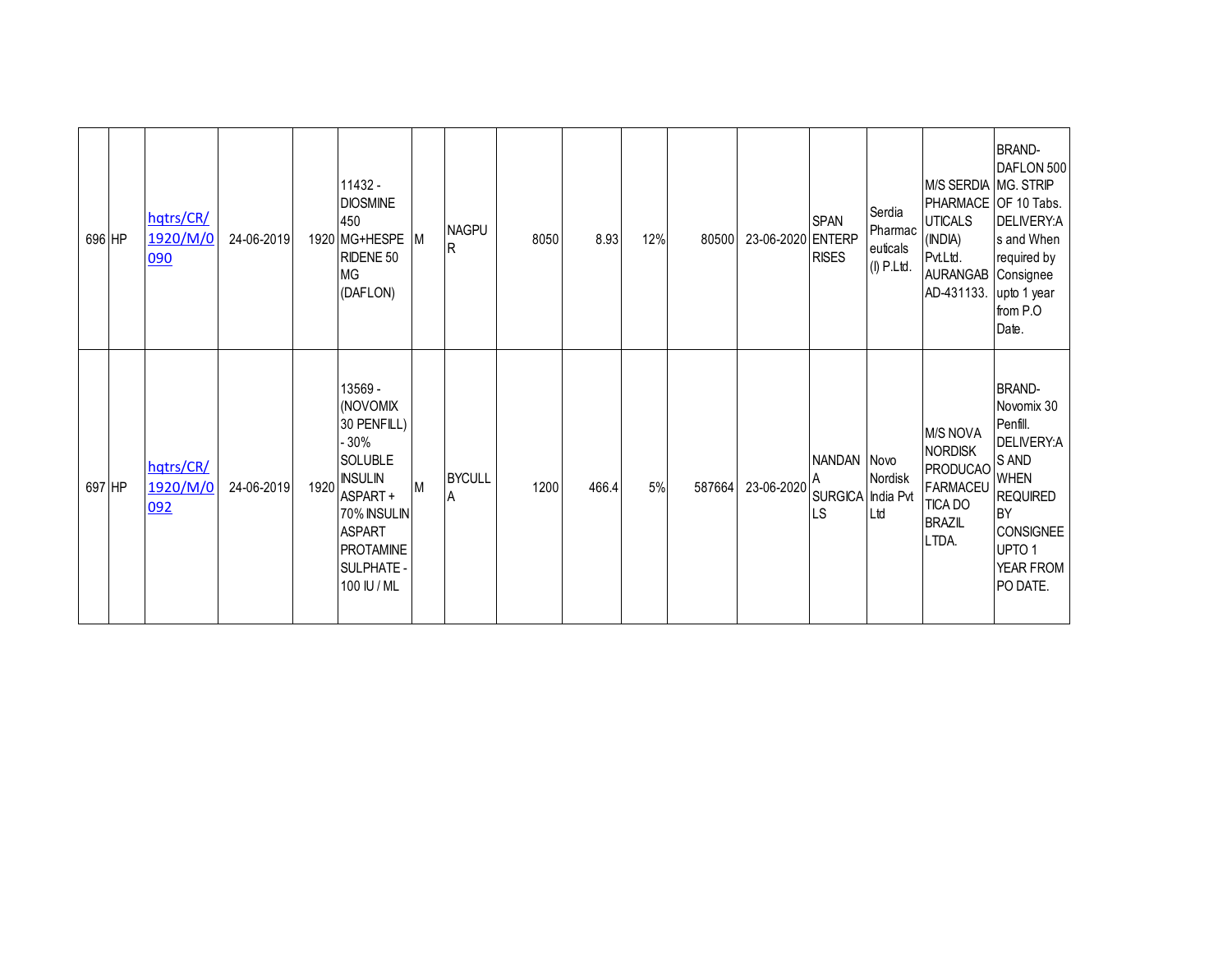| 698 HP | hqtrs/CR/<br>1920/M/0<br>092 | 24-06-2019 | 1920 | 13569 -<br>(NOVOMIX<br>30 PENFILL)<br>- 30%<br><b>SOLUBLE</b><br><b>INSULIN</b><br>ASPART+<br>70% INSULIN<br><b>ASPART</b><br><b>PROTAMINE</b><br><b>SULPHATE</b><br>100 IU / ML  | M | <b>BHUSA</b><br><b>WAL</b> | 100 | 466.4 | 5% | 48972   | 23-06-2020 | NANDAN Novo<br>SURGICA India Pvt<br><b>LS</b> | Nordisk<br>Ltd | <b>M/S NOVA</b><br><b>NORDISK</b><br>IPRODUCAO SAND<br><b>FARMACEU</b><br>TICA DO<br><b>BRAZIL</b><br>LTDA.        | <b>BRAND-</b><br>Novomix 30<br>Penfill.<br>DELIVERY:A<br><b>REQUIRED</b><br><b>BY</b><br><b>CONSIGNEE</b><br>UPTO <sub>1</sub><br>YEAR FROM<br>PO DATE. |
|--------|------------------------------|------------|------|-----------------------------------------------------------------------------------------------------------------------------------------------------------------------------------|---|----------------------------|-----|-------|----|---------|------------|-----------------------------------------------|----------------|--------------------------------------------------------------------------------------------------------------------|---------------------------------------------------------------------------------------------------------------------------------------------------------|
| 699 HP | hqtrs/CR/<br>1920/M/0<br>092 | 24-06-2019 | 1920 | 13569 -<br>(NOVOMIX<br>30 PENFILL)<br>$-30%$<br><b>SOLUBLE</b><br><b>INSULIN</b><br>ASPART+<br>70% INSULIN<br><b>ASPART</b><br><b>PROTAMINE</b><br><b>SULPHATE</b><br>100 IU / ML | M | <b>KALYAN</b>              | 160 | 466.4 | 5% | 78355.2 | 23-06-2020 | NANDAN Novo<br>SURGICA India Pvt<br><b>LS</b> | Nordisk<br>Ltd | <b>M/S NOVA</b><br><b>NORDISK</b><br><b>PRODUCAO</b> S AND<br><b>FARMACEU</b><br>TICA DO<br><b>BRAZIL</b><br>LTDA. | <b>BRAND-</b><br>Novomix 30<br>Penfill.<br>DELIVERY:A<br><b>REQUIRED</b><br><b>BY</b><br><b>CONSIGNEE</b><br>UPTO <sub>1</sub><br>YEAR FROM<br>PO DATE. |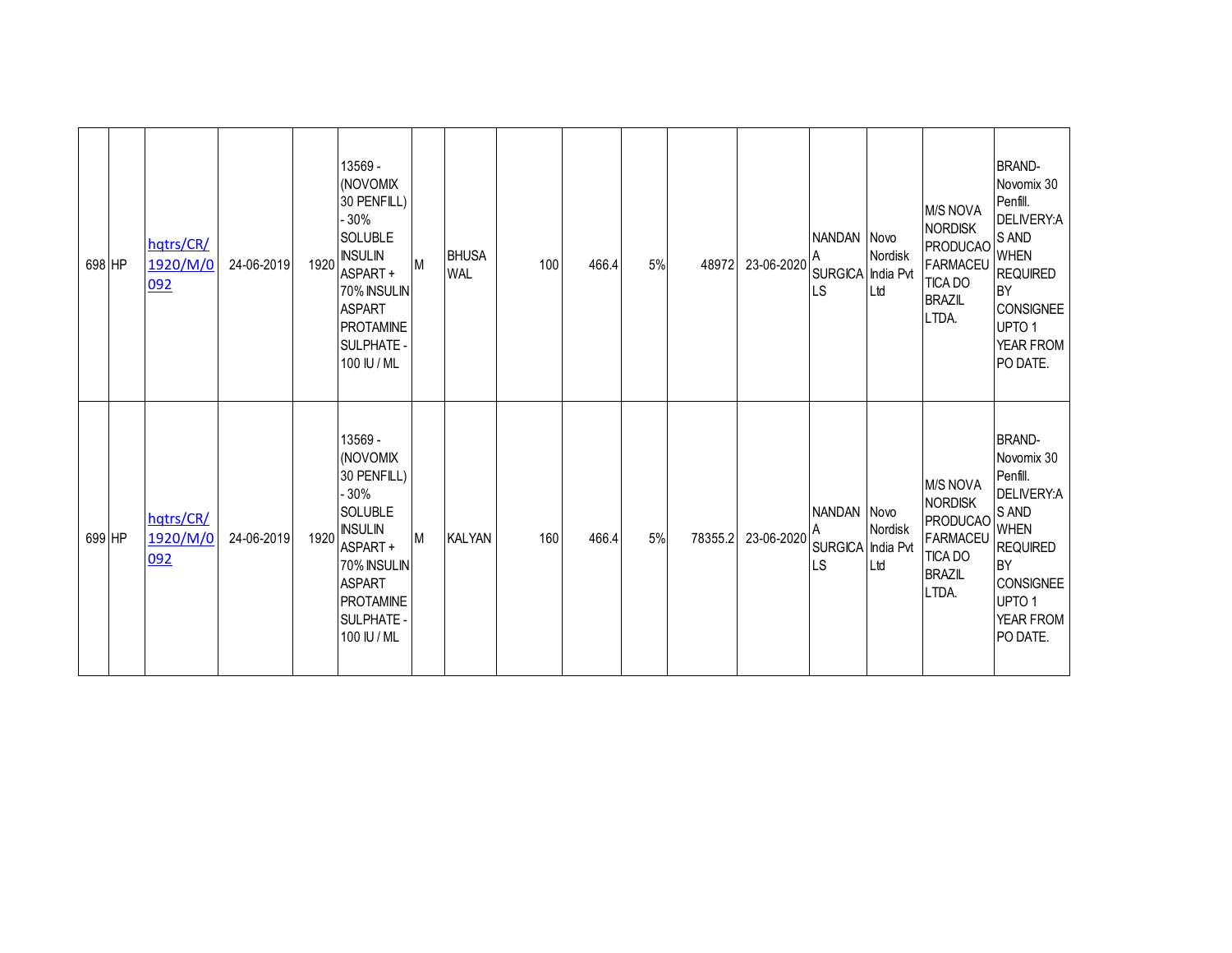| 700 HP | hqtrs/CR/<br>1920/M/0<br>093 | 24-06-2019 | 13485 -<br>1920 RON<br><b>SURCOSE</b><br>100 MG | M | <b>BYCULL</b><br>A | 300 | 37.4 | 12% | 12567    | 31-08-2019 ENTERP | <b>SPAN</b><br><b>RISES</b> | Aristo<br>euticals<br>pvt.Ltd. | Pharmac   PHARMACE   M/s Aristo<br><b>UTICALS</b><br>PVT LTD.              | <b>BRAND-IMAX</b><br>S INJ.PK OF<br>5ML<br>AMPOUL.S.D<br>M/SARISTO submitted by<br>vide cheque-<br>/sr.no<br>178299,dt18<br>.6.19 drawn<br>on state bank<br>of India |
|--------|------------------------------|------------|-------------------------------------------------|---|--------------------|-----|------|-----|----------|-------------------|-----------------------------|--------------------------------|----------------------------------------------------------------------------|----------------------------------------------------------------------------------------------------------------------------------------------------------------------|
| 701 HP | hqtrs/CR/<br>1920/M/0<br>093 | 24-06-2019 | 13485 -<br>1920 RON<br><b>SURCOSE</b><br>100 MG | M | <b>PUNE</b>        | 525 | 37.4 | 12% | 21992.25 | 31-08-2019 ENTERP | <b>SPAN</b><br><b>RISES</b> | Aristo<br>euticals<br>pvt.Ltd. | M/SARISTO<br>Pharmac   PHARMACE   M/s Aristo<br><b>UTICALS</b><br>PVT LTD. | <b>BRAND-IMAX</b><br>S INJ.PK OF<br>5ML<br>AMPOUL.S.D<br>submitted by<br>vide cheque-<br>/sr.no<br>178299,dt18<br>.6.19 drawn<br>on state bank<br>of India           |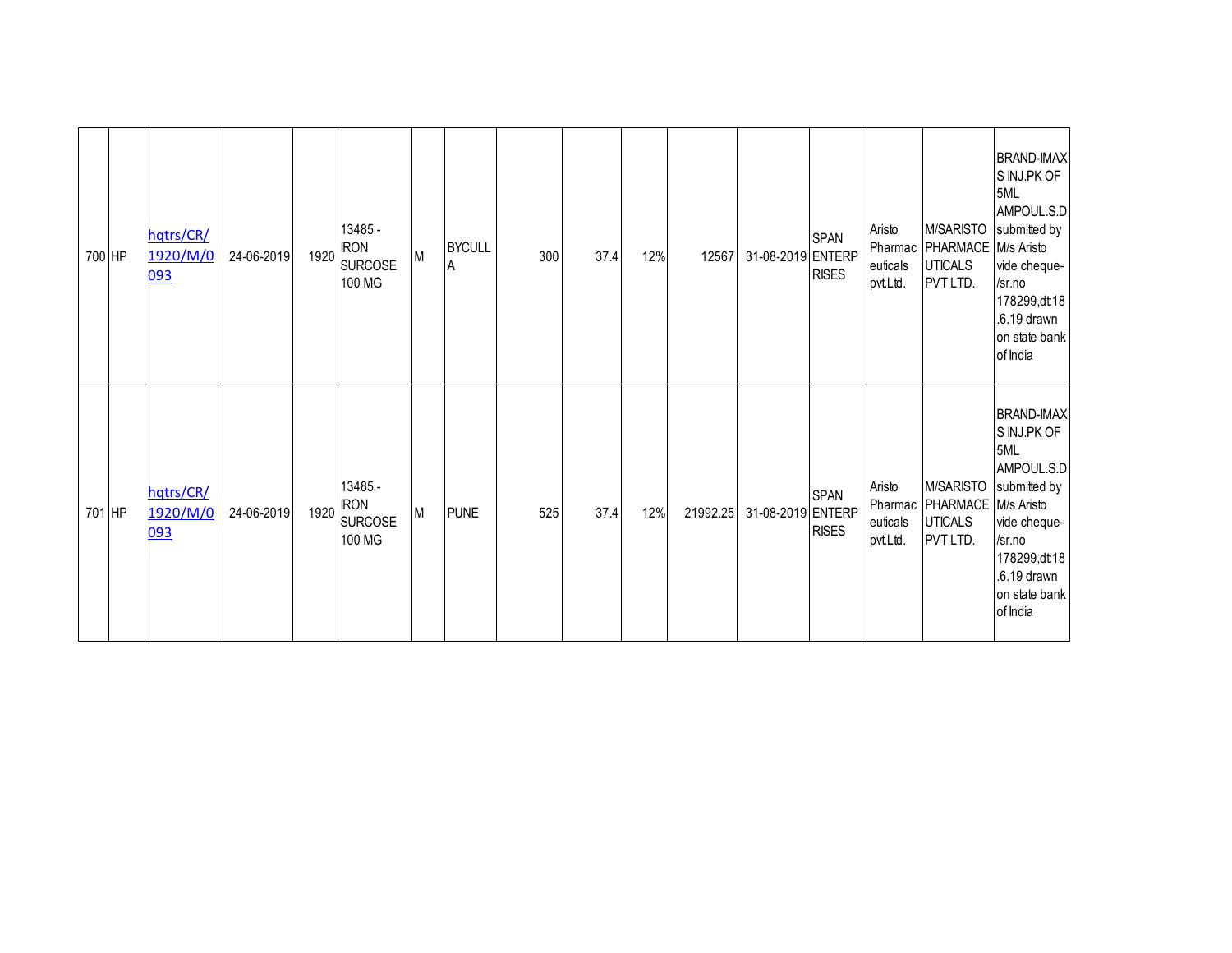| 702 HP | hqtrs/CR/<br>1920/M/0<br>093 | 24-06-2019 | 13485 -<br>1920 RON<br><b>SURCOSE</b><br>100 MG | M | <b>KALYAN</b>            | 2818 | 37.4 | 12% | 118046.02 | 31-08-2019 ENTERP | <b>SPAN</b><br><b>RISES</b> | Aristo<br>euticals<br>pvt.Ltd. | Pharmac   PHARMACE   M/s Aristo<br><b>UTICALS</b><br>PVT LTD.              | <b>BRAND-IMAX</b><br>S INJ.PK OF<br>5ML<br>AMPOUL.S.D<br>M/SARISTO submitted by<br>vide cheque-<br>/sr.no<br>178299,dt18<br>.6.19 drawn<br>on state bank<br>of India |
|--------|------------------------------|------------|-------------------------------------------------|---|--------------------------|------|------|-----|-----------|-------------------|-----------------------------|--------------------------------|----------------------------------------------------------------------------|----------------------------------------------------------------------------------------------------------------------------------------------------------------------|
| 703 HP | hqtrs/CR/<br>1920/M/0<br>093 | 24-06-2019 | 13485 -<br>1920 RON<br><b>SURCOSE</b><br>100 MG | M | SOLAPU<br>$\overline{R}$ | 250  | 37.4 | 12% | 10472.5   | 31-08-2019 ENTERP | <b>SPAN</b><br><b>RISES</b> | Aristo<br>euticals<br>pvt.Ltd. | M/SARISTO<br>Pharmac   PHARMACE   M/s Aristo<br><b>UTICALS</b><br>PVT LTD. | <b>BRAND-IMAX</b><br>S INJ.PK OF<br>5ML<br>AMPOUL.S.D<br>submitted by<br>vide cheque-<br>/sr.no<br>178299,dt18<br>.6.19 drawn<br>on state bank<br>of India           |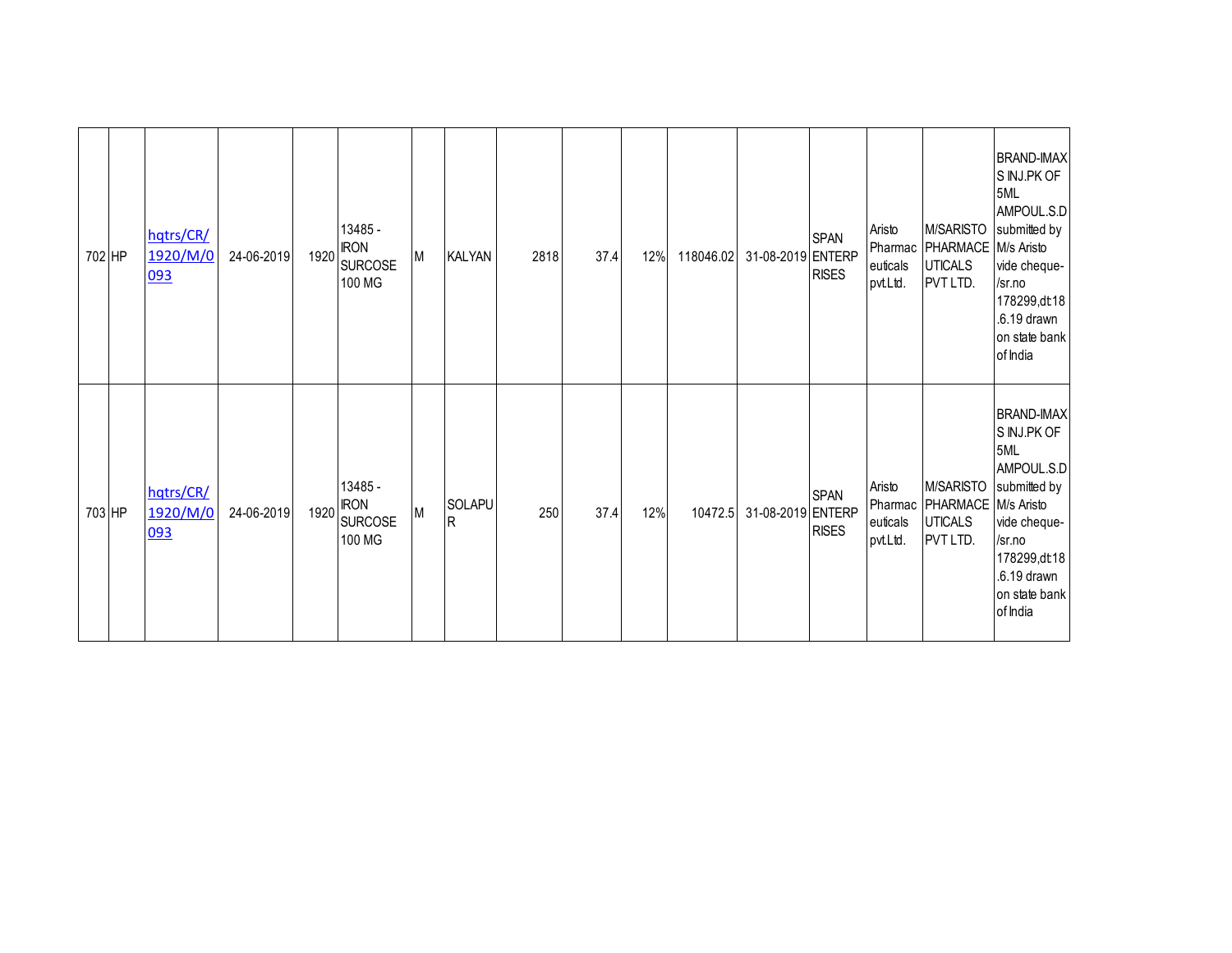| 704 HP | hqtrs/CR/<br>1920/M/0<br>093 | 24-06-2019 | 13485 -<br>1920 RON<br><b>SURCOSE</b><br>100 MG                             | M | <b>NAGPU</b><br>lR. | 500  | 37.4  | 12% | 20945    | 31-08-2019 ENTERP | <b>SPAN</b><br><b>RISES</b> | Aristo<br>euticals<br>pvt.Ltd.    | Pharmac   PHARMACE   M/s Aristo<br><b>UTICALS</b><br>PVT LTD.     | <b>BRAND-IMAX</b><br>S INJ.PK OF<br>5ML<br>AMPOUL.S.D<br>M/SARISTO submitted by<br>vide cheque-<br>/sr.no<br>178299,dt18<br>.6.19 drawn<br>on state bank<br>of India                                                |
|--------|------------------------------|------------|-----------------------------------------------------------------------------|---|---------------------|------|-------|-----|----------|-------------------|-----------------------------|-----------------------------------|-------------------------------------------------------------------|---------------------------------------------------------------------------------------------------------------------------------------------------------------------------------------------------------------------|
| 705 HP | hqtrs/CR/<br>1920/M/0<br>094 | 24-06-2019 | 13565 -<br>CANAGLIFL<br>1920 OZIN 100<br><b>MG BRAND</b><br><b>INVOKANA</b> | M | <b>PUNE</b>         | 3990 | 35.19 | 12% | 157245.9 | 23-06-2020 ENTERP | <b>RISES</b>                | Johnson<br>&<br>Johnson<br>PvtLtd | M/S<br>Janssen<br>Cilag<br>SpA.Via<br>C.Janssen,<br><b>ITALY.</b> | <b>BRAND-</b><br><b>INVOKANA</b><br>100MG.<br>DELIVERY:A<br>S AND<br><b>WHEN</b><br><b>REQUIRED</b><br><b>BY</b><br><b>CONSIGNEE</b><br>UPTO <sub>1</sub><br>YEAR FROM<br>P <sub>O</sub><br>DATE.PACK<br>3X10 TABS. |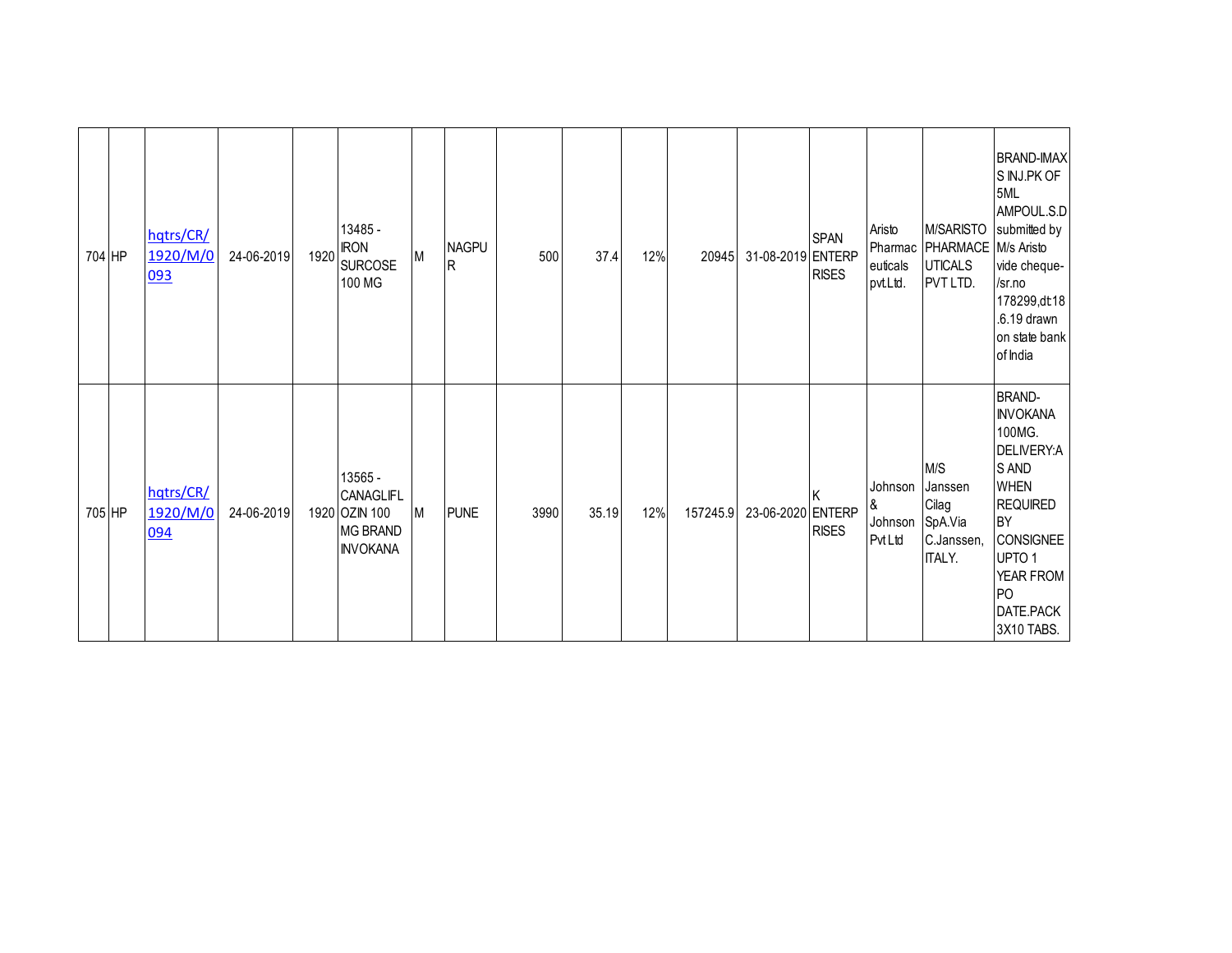| 706 HP | hqtrs/CR/<br>1920/M/0<br>094 | 24-06-2019 | 13565 -<br><b>CANAGLIFL</b><br>1920 OZIN 100<br><b>MG BRAND</b><br><b>INVOKANA</b> | M   | <b>KALYAN</b>       | 4980 | 35.19 | 12% | 196261.8 | 23-06-2020 ENTERP | <b>RISES</b>                  | Johnson<br>ا8<br>Johnson<br><b>Pvt Ltd</b> | M/S<br>Janssen<br>Cilag<br>SpA.Via<br>C.Janssen,<br><b>ITALY.</b> | <b>BRAND-</b><br><b>INVOKANA</b><br>100MG.<br>DELIVERY:A<br>S AND<br><b>WHEN</b><br><b>REQUIRED</b><br><b>BY</b><br><b>CONSIGNEE</b><br>UPTO <sub>1</sub><br>YEAR FROM<br>P <sub>O</sub><br>DATE.PACK<br>3X10 TABS. |
|--------|------------------------------|------------|------------------------------------------------------------------------------------|-----|---------------------|------|-------|-----|----------|-------------------|-------------------------------|--------------------------------------------|-------------------------------------------------------------------|---------------------------------------------------------------------------------------------------------------------------------------------------------------------------------------------------------------------|
| 707 HP | hqtrs/CR/<br>1920/S/0<br>068 | 25-06-2019 | 80268 -<br><b>BANDAGE</b><br>1920 PLASTER<br>OF PARIS<br>(POP)10CM                 | Is. | <b>BYCULL</b><br>ΙA | 1900 | 23.4  | 12% | 49799    | 24-06-2020        | <b>SHREE</b><br>PHARMA MEDICA | GOLDWI M/S<br>ΙN<br><b>RELTD</b>           | GOLDWIN<br><b>MEDICARE</b><br>LTD.                                | <b>BRAND-</b><br>Generic per<br>piece.<br>DELIVERY:A<br>S AND<br><b>WHEN</b><br><b>REQUIRED</b><br><b>BY</b><br><b>CONSIGNEE</b><br>UPTO <sub>1</sub><br>YEAR FROM<br>PO DATE.                                      |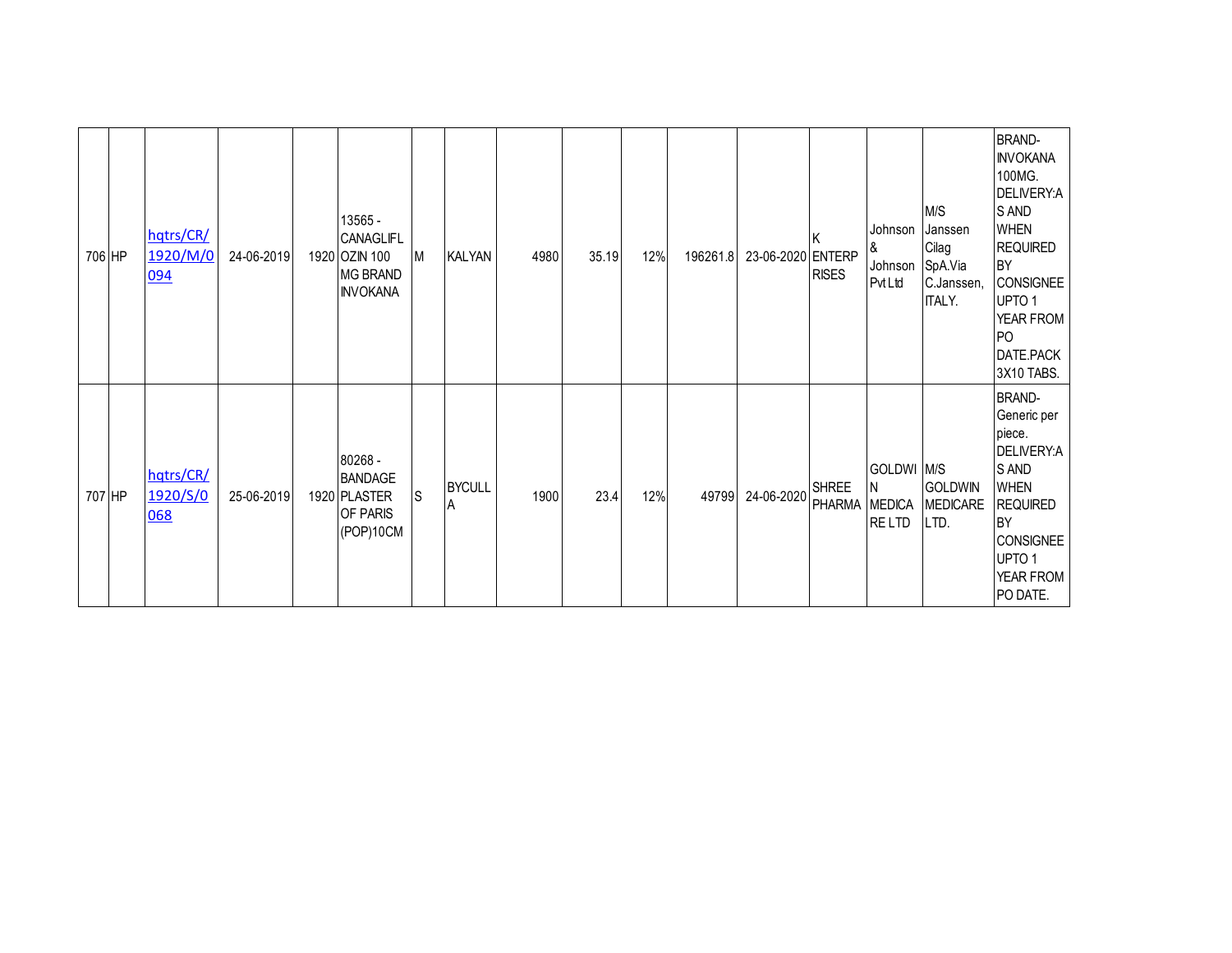| 708 HP | hqtrs/CR/<br>1920/S/0<br>068 | 25-06-2019 | 80268 -<br><b>BANDAGE</b><br>1920 PLASTER<br>OF PARIS<br>(POP)10CM | ls. | <b>BHUSA</b><br><b>WAL</b> | 1068 | 23.4 | 12% | 27992.28 | 24-06-2020 | <b>SHREE</b><br>PHARMA        | GOLDWI M/S<br>N<br>MEDICA<br><b>RELTD</b>        | <b>GOLDWIN</b><br>MEDICARE<br>LTD.        | <b>BRAND-</b><br>Generic per<br>piece.<br>DELIVERY:A<br>S AND<br><b>WHEN</b><br><b>REQUIRED</b><br><b>BY</b><br><b>CONSIGNEE</b><br>UPTO 1<br>YEAR FROM<br>PO DATE.                   |
|--------|------------------------------|------------|--------------------------------------------------------------------|-----|----------------------------|------|------|-----|----------|------------|-------------------------------|--------------------------------------------------|-------------------------------------------|---------------------------------------------------------------------------------------------------------------------------------------------------------------------------------------|
| 709 HP | hqtrs/CR/<br>1920/S/0<br>068 | 25-06-2019 | 80268 -<br><b>BANDAGE</b><br>1920 PLASTER<br>OF PARIS<br>(POP)10CM | lS. | <b>PUNE</b>                | 377  | 23.4 | 12% | 9881.17  | 24-06-2020 | <b>SHREE</b><br>PHARMA        | GOLDWI M/S<br>N<br><b>MEDICA</b><br><b>RELTD</b> | <b>GOLDWIN</b><br><b>MEDICARE</b><br>LTD. | <b>BRAND-</b><br>Generic per<br>piece.<br>DELIVERY:A<br>S AND<br><b>WHEN</b><br><b>REQUIRED</b><br><b>BY</b><br><b>CONSIGNEE</b><br>UPTO <sub>1</sub><br>YEAR FROM<br>PO DATE.        |
| 710 HP | hqtrs/CR/<br>1920/S/0<br>068 | 25-06-2019 | 80268 -<br><b>BANDAGE</b><br>1920 PLASTER<br>OF PARIS<br>(POP)10CM | lS. | <b>KALYAN</b>              | 700  | 23.4 | 12% | 18347    | 24-06-2020 | <b>SHREE</b><br><b>PHARMA</b> | GOLDWI M/S<br>N<br>MEDICA<br><b>RELTD</b>        | <b>GOLDWIN</b><br>MEDICARE<br>LTD.        | <b>BRAND-</b><br>Generic per<br>piece.<br><b>DELIVERY:A</b><br>S AND<br><b>WHEN</b><br><b>REQUIRED</b><br><b>BY</b><br><b>CONSIGNEE</b><br>UPTO <sub>1</sub><br>YEAR FROM<br>PO DATE. |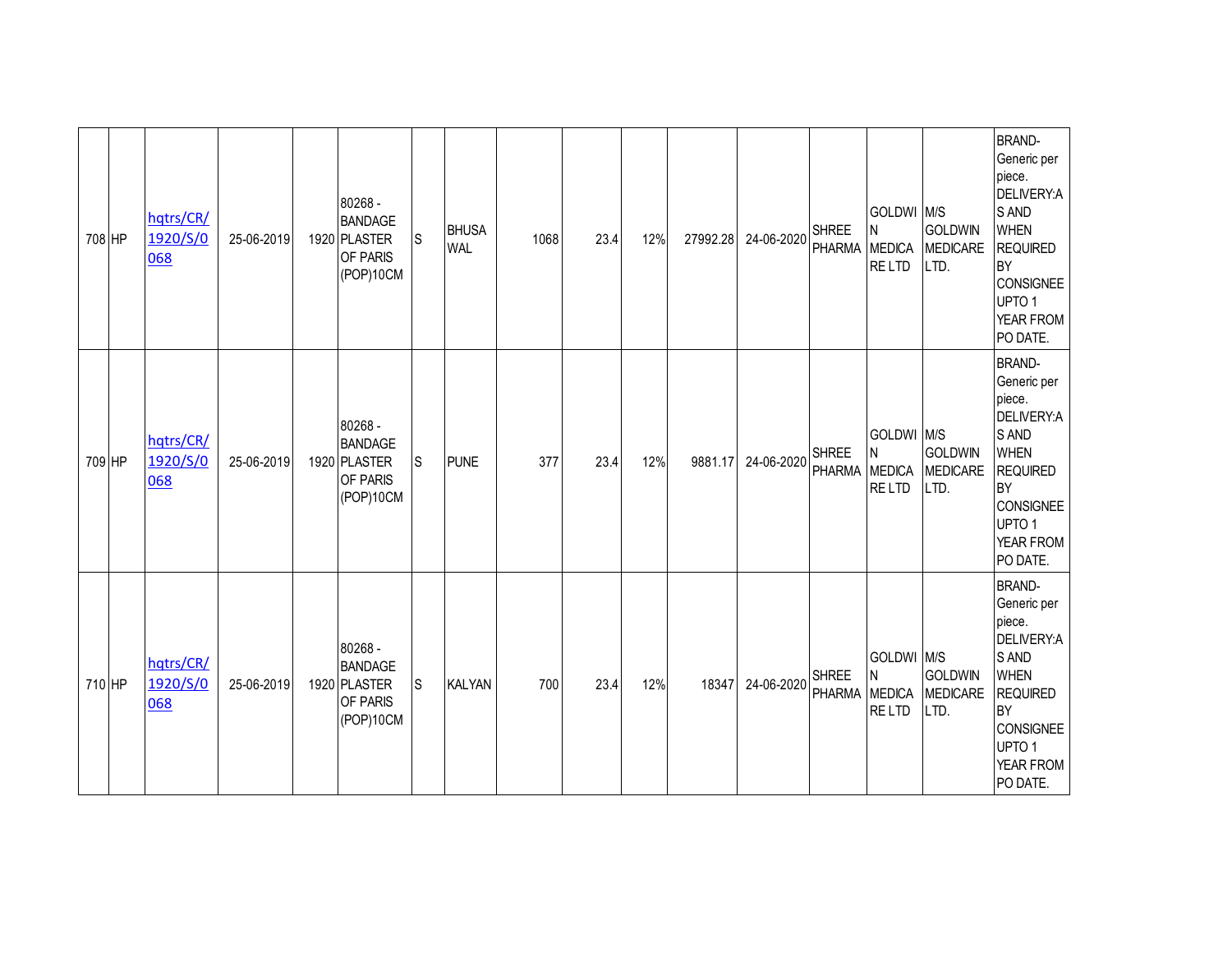| 711 HP | hqtrs/CR/<br>1920/S/0<br>068 | 25-06-2019 | 80268 -<br><b>BANDAGE</b><br>1920 PLASTER<br>OF PARIS<br>(POP)10CM        | lS. | SOLAPU<br>lR.       | 206 | 23.4 | 12% | 5399.26 | 24-06-2020 | <b>SHREE</b><br>PHARMA MEDICA | GOLDWI M/S<br>IN.<br><b>RELTD</b> | <b>GOLDWIN</b><br><b>MEDICARE</b><br>LTD. | <b>BRAND-</b><br>Generic per<br>piece.<br>DELIVERY:A<br>S AND<br><b>WHEN</b><br><b>REQUIRED</b><br><b>BY</b><br><b>CONSIGNEE</b><br>UPTO <sub>1</sub><br>YEAR FROM<br>PO DATE. |
|--------|------------------------------|------------|---------------------------------------------------------------------------|-----|---------------------|-----|------|-----|---------|------------|-------------------------------|-----------------------------------|-------------------------------------------|--------------------------------------------------------------------------------------------------------------------------------------------------------------------------------|
| 712 HP | hqtrs/CR/<br>1920/S/0<br>068 | 25-06-2019 | 80268 -<br><b>BANDAGE</b><br>1920 PLASTER<br><b>OF PARIS</b><br>(POP)10CM | lS. | <b>NAGPU</b><br>lR. | 40  | 23.4 | 12% | 1048.4  | 24-06-2020 | <b>SHREE</b><br>PHARMA MEDICA | GOLDWI M/S<br>ΙN<br>RE LTD        | <b>GOLDWIN</b><br><b>MEDICARE</b><br>LTD. | <b>BRAND-</b><br>Generic per<br>piece.<br>DELIVERY:A<br>S AND<br><b>WHEN</b><br><b>REQUIRED</b><br><b>BY</b><br><b>CONSIGNEE</b><br>UPTO 1<br>YEAR FROM<br>PO DATE.            |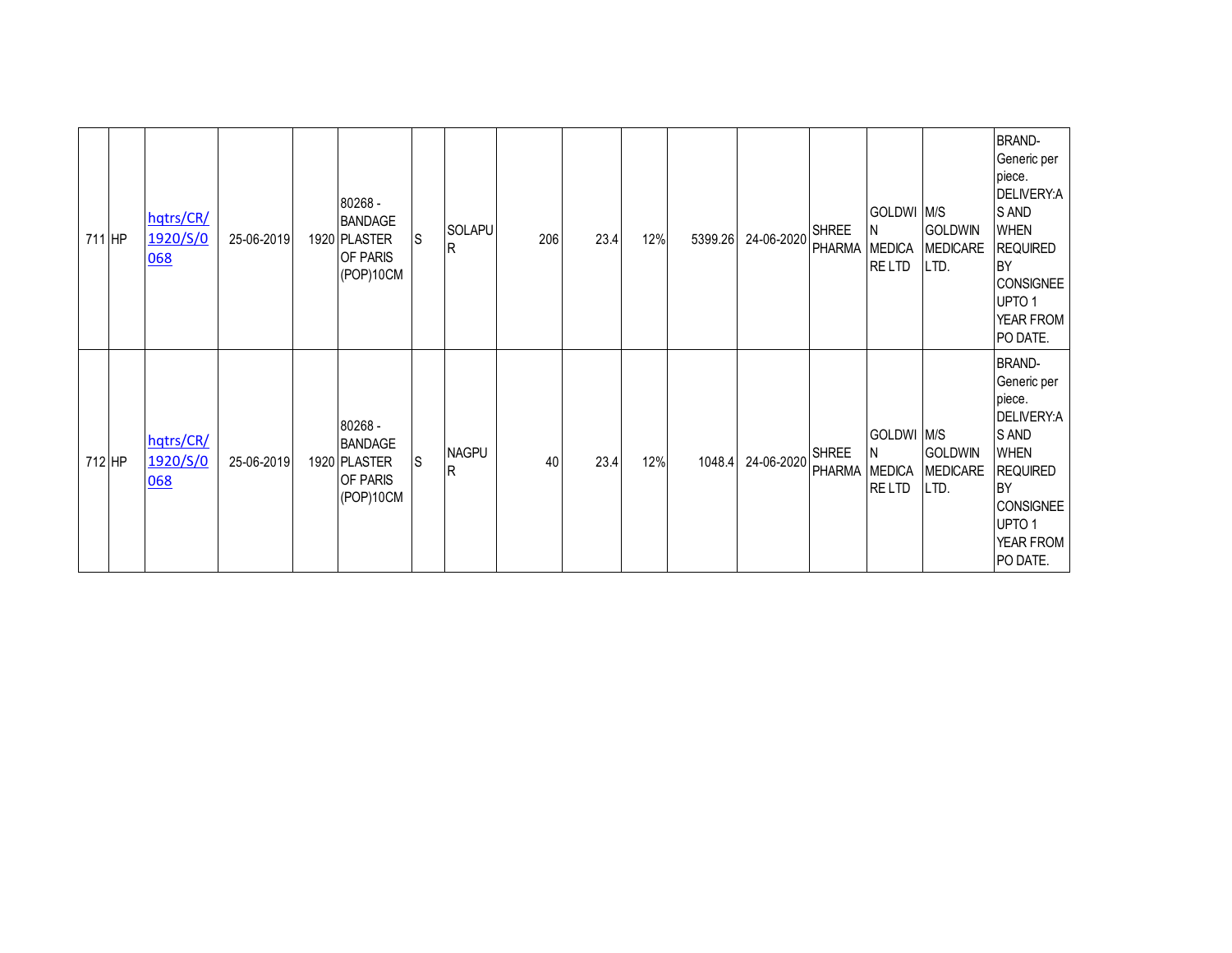| 713 HP | hqtrs/CR/<br>1920/S/0<br>069 | 25-06-2019 | 1920 | 13654 -<br><b>VACUITAINE</b><br>R CLOT<br><b>ACTIVATOR</b><br><b>CE MARK</b><br><b>OR</b><br><b>EQUIVALEN</b><br>T 10 CM<br><b>LENGTH</b><br>5/6ML<br><b>DRAW</b><br><b>VOLUME</b><br><b>BD/GRIENIE</b><br>R WITH<br><b>CERTIFICAT</b><br>E OF | <sub>S</sub> | <b>BYCULL</b><br>A         | 43000 | 2.5 | 12% | 120400 | 24-06-2020 MEDITEC | <b>ARIHANT</b><br>H | M/S<br><b>LEVRAM</b><br>LIFESCIENC REQUIRED<br><b>ES PVT</b><br>LTD. | <b>BRAND-</b><br>LEVAC.<br>DELIVERY:A<br>S AND<br><b>WHEN</b><br><b>BY</b><br><b>CONSIGNEE</b><br>UPTO <sub>1</sub><br>YEAR FROM<br>PO DATE. |
|--------|------------------------------|------------|------|------------------------------------------------------------------------------------------------------------------------------------------------------------------------------------------------------------------------------------------------|--------------|----------------------------|-------|-----|-----|--------|--------------------|---------------------|----------------------------------------------------------------------|----------------------------------------------------------------------------------------------------------------------------------------------|
| 714 HP | hqtrs/CR/<br>1920/S/0<br>069 | 25-06-2019 | 1920 | 13654 -<br><b>VACUITAINE</b><br>R CLOT<br><b>ACTIVATOR</b><br><b>CE MARK</b><br><b>OR</b><br><b>EQUIVALEN</b><br>T 10 CM<br><b>LENGTH</b><br>5/6ML<br><b>DRAW</b><br><b>VOLUME</b><br><b>BD/GRIENIE</b><br>R WITH<br><b>CERTIFICAT</b><br>E OF | S            | <b>BHUSA</b><br><b>WAL</b> | 20000 | 2.5 | 12% | 56000  | 24-06-2020 MEDITEC | <b>ARIHANT</b><br>н | M/S<br><b>LEVRAM</b><br>LIFESCIENC REQUIRED<br><b>ES PVT</b><br>LTD. | <b>BRAND-</b><br>LEVAC.<br>DELIVERY:A<br>S AND<br><b>WHEN</b><br><b>BY</b><br>CONSIGNEE<br>UPTO <sub>1</sub><br>YEAR FROM<br>PO DATE.        |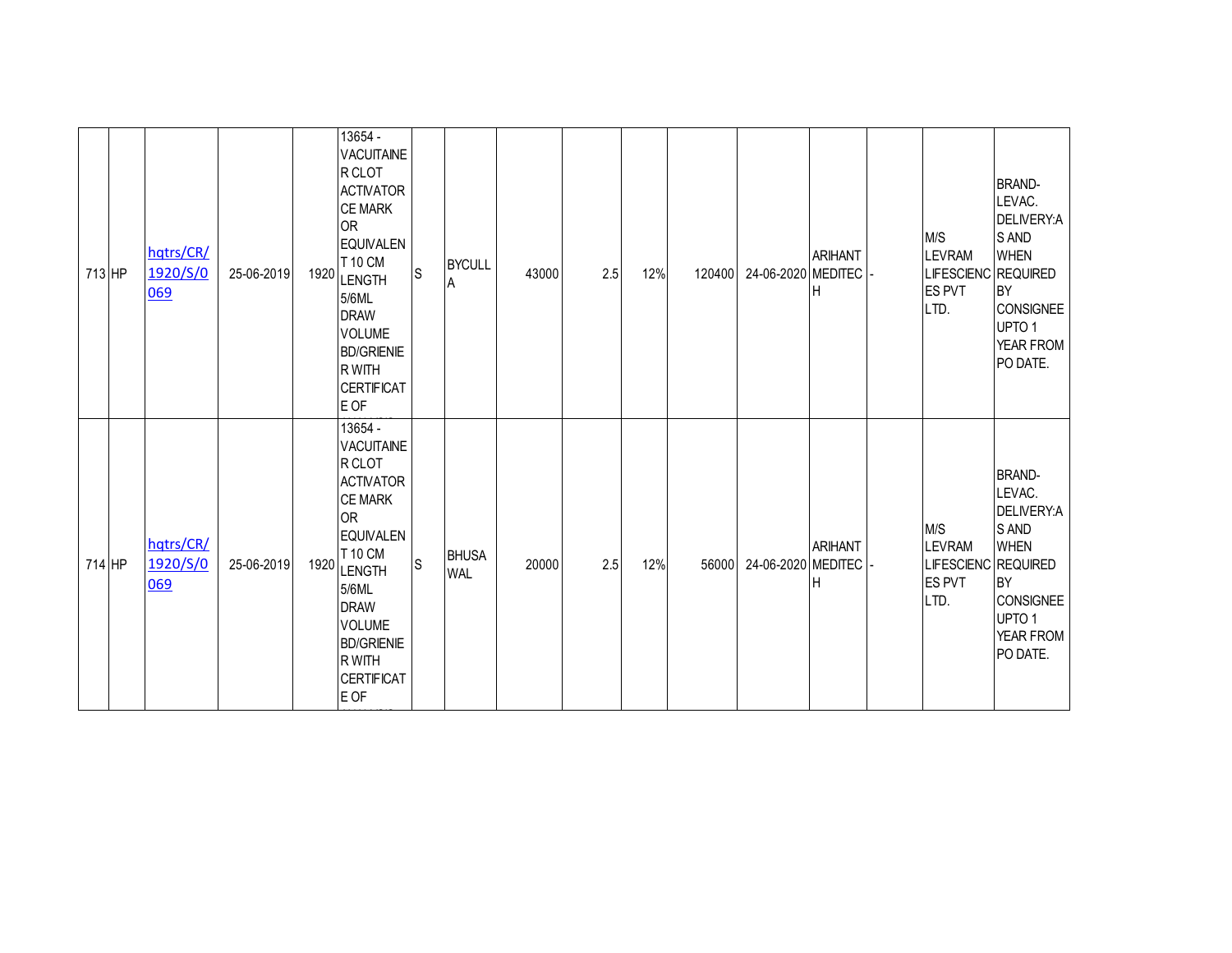| 715 HP | hqtrs/CR/<br>1920/S/0<br>069 | 25-06-2019 | 1920 | 13654 -<br><b>VACUITAINE</b><br>R CLOT<br><b>ACTIVATOR</b><br><b>CE MARK</b><br><b>OR</b><br><b>EQUIVALEN</b><br>T 10 CM<br><b>LENGTH</b><br>5/6ML<br><b>DRAW</b><br><b>VOLUME</b><br><b>BD/GRIENIE</b><br>R WITH<br><b>CERTIFICAT</b><br>E OF | lS | <b>KALYAN</b>       | 36000 | 2.5 | 12% | 100800 | 24-06-2020 MEDITEC | <b>ARIHANT</b><br>H | M/S<br><b>LEVRAM</b><br>LIFESCIENC REQUIRED<br><b>ES PVT</b><br>LTD. | <b>BRAND-</b><br>LEVAC.<br>DELIVERY:A<br>S AND<br><b>WHEN</b><br><b>BY</b><br><b>CONSIGNEE</b><br>UPTO <sub>1</sub><br>YEAR FROM<br>PO DATE. |
|--------|------------------------------|------------|------|------------------------------------------------------------------------------------------------------------------------------------------------------------------------------------------------------------------------------------------------|----|---------------------|-------|-----|-----|--------|--------------------|---------------------|----------------------------------------------------------------------|----------------------------------------------------------------------------------------------------------------------------------------------|
| 716 HP | hqtrs/CR/<br>1920/S/0<br>069 | 25-06-2019 | 1920 | 13654 -<br><b>VACUITAINE</b><br>R CLOT<br><b>ACTIVATOR</b><br><b>CE MARK</b><br><b>OR</b><br><b>EQUIVALEN</b><br>T 10 CM<br><b>LENGTH</b><br>5/6ML<br><b>DRAW</b><br><b>VOLUME</b><br><b>BD/GRIENIE</b><br>R WITH<br><b>CERTIFICAT</b><br>E OF | S  | SOLAPU<br>${\sf R}$ | 11000 | 2.5 | 12% | 30800  | 24-06-2020 MEDITEC | <b>ARIHANT</b><br>н | M/S<br><b>LEVRAM</b><br>LIFESCIENC REQUIRED<br><b>ES PVT</b><br>LTD. | <b>BRAND-</b><br>LEVAC.<br>DELIVERY:A<br>S AND<br><b>WHEN</b><br><b>BY</b><br>CONSIGNEE<br>UPTO <sub>1</sub><br>YEAR FROM<br>PO DATE.        |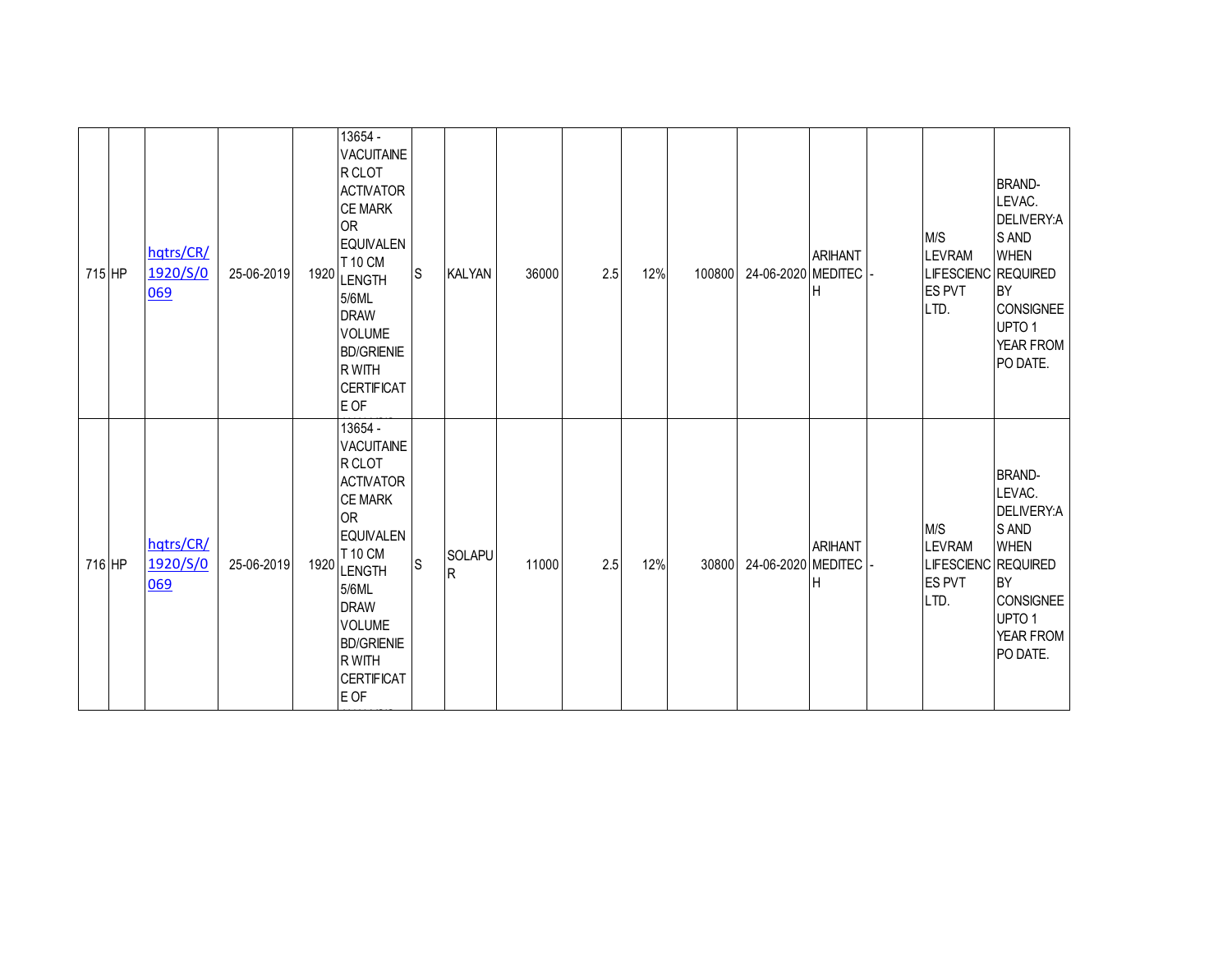| 717 HP | hqtrs/CR/<br>1920/S/0<br>070 | 25-06-2019 | 14067 -<br><b>GLUCOSE</b><br><b>STRIPS</b><br><b>WITH</b><br><b>GLUCOMET</b><br>1920 ER(GLUCO<br><b>METER</b><br><b>SHOULD</b><br><b>HAVE US</b><br><b>FDA</b><br>APPROVAL) | ls | <b>BYCULL</b><br>Α         | 47118 | 4.7 | 12% | 247840.68 | 24-06-2020 NTERNA  | <b>IMPEX</b><br><b>TIONAL</b> | <b>M/S TYSON</b><br><b>BIOSEARAC</b><br>H, INC. TAIW<br>AN. | <b>BRAND-</b><br>EVOLVE.<br>DELIVERY:A<br>S AND<br><b>WHEN</b><br><b>REQUIRED</b><br><b>BY</b><br><b>CONSIGNEE</b><br>UPTO <sub>1</sub><br>YEAR FROM<br>PO DATE. |
|--------|------------------------------|------------|-----------------------------------------------------------------------------------------------------------------------------------------------------------------------------|----|----------------------------|-------|-----|-----|-----------|--------------------|-------------------------------|-------------------------------------------------------------|------------------------------------------------------------------------------------------------------------------------------------------------------------------|
| 718 HP | hqtrs/CR/<br>1920/S/0<br>070 | 25-06-2019 | 14067 -<br><b>GLUCOSE</b><br><b>STRIPS</b><br><b>WITH</b><br><b>GLUCOMET</b><br>1920 ER(GLUCO<br><b>METER</b><br><b>SHOULD</b><br><b>HAVE US</b><br><b>FDA</b><br>APPROVAL) | ls | <b>BHUSA</b><br><b>WAL</b> | 8698  | 4.7 | 12% | 45751.48  | 24-06-2020 INTERNA | <b>IMPEX</b><br><b>TIONAL</b> | <b>M/S TYSON</b><br><b>BIOSEARAC</b><br>H, INC. TAIW<br>AN. | <b>BRAND-</b><br>EVOLVE.<br>DELIVERY:A<br>S AND<br><b>WHEN</b><br><b>REQUIRED</b><br><b>BY</b><br><b>CONSIGNEE</b><br>UPTO 1<br>YEAR FROM<br>PO DATE.            |
| 719 HP | hqtrs/CR/<br>1920/S/0<br>070 | 25-06-2019 | 14067 -<br><b>GLUCOSE</b><br><b>STRIPS</b><br><b>WITH</b><br><b>GLUCOMET</b><br>1920 ER(GLUCO<br><b>METER</b><br><b>SHOULD</b><br><b>HAVE US</b><br><b>FDA</b><br>APPROVAL) | ls | <b>PUNE</b>                | 11177 | 4.7 | 12% | 58791.02  | 24-06-2020 NTERNA  | <b>IMPEX</b><br><b>TIONAL</b> | <b>M/S TYSON</b><br><b>BIOSEARAC</b><br>H, INC. TAIW<br>AN. | <b>BRAND-</b><br>EVOLVE.<br>DELIVERY:A<br>S AND<br><b>WHEN</b><br><b>REQUIRED</b><br><b>BY</b><br><b>CONSIGNEE</b><br>UPTO 1<br>YEAR FROM<br>PO DATE.            |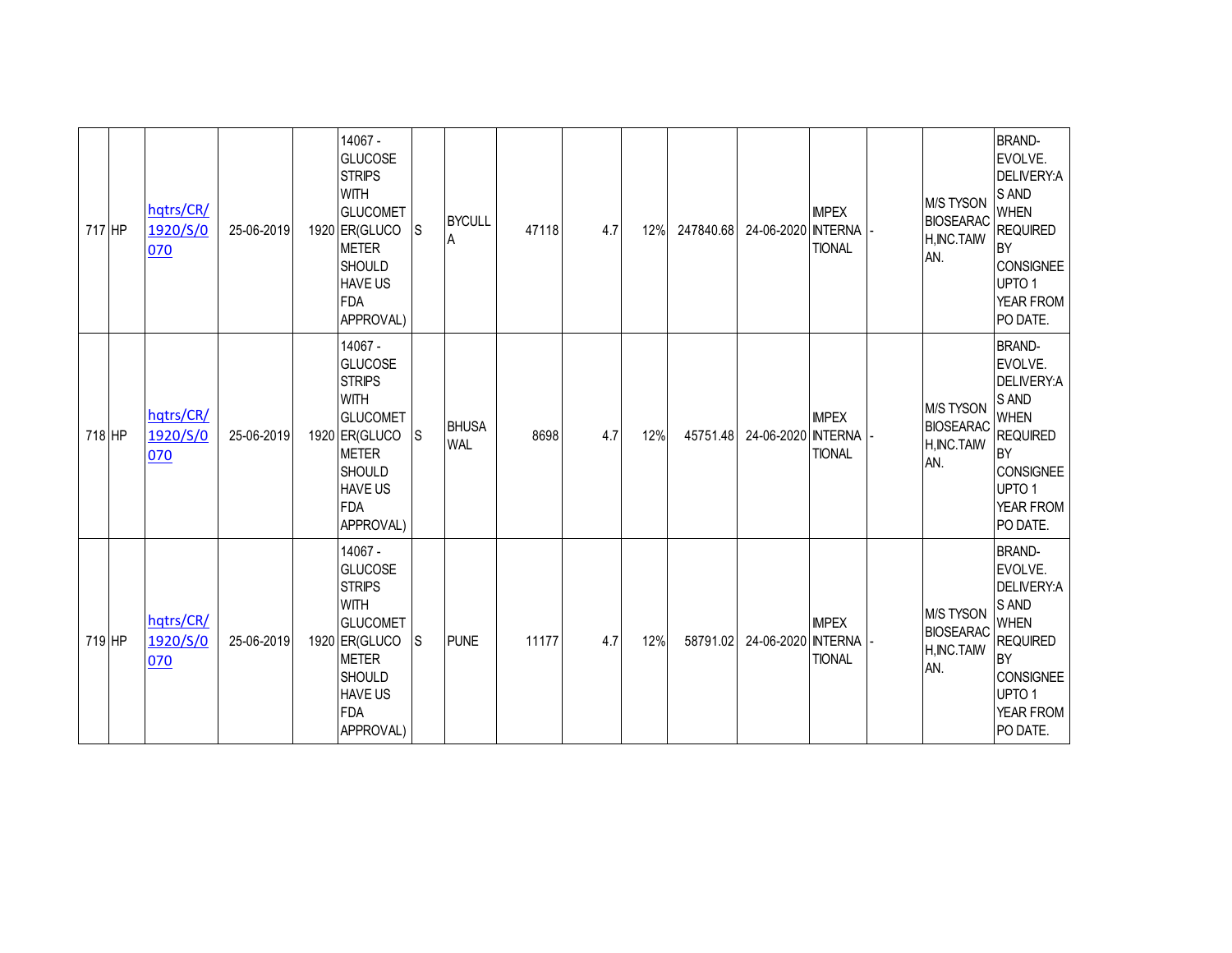| 720 HP |        | hqtrs/CR/<br>1920/S/0<br>070 | 25-06-2019 | 14067 -<br><b>GLUCOSE</b><br><b>STRIPS</b><br><b>WITH</b><br><b>GLUCOMET</b><br>1920 ER(GLUCO<br><b>METER</b><br><b>SHOULD</b><br><b>HAVE US</b><br><b>FDA</b><br>APPROVAL) | lS. | <b>KALYAN</b>        | 56469 | 4.7 | 12% | 297026.94 | 24-06-2020 NTERNA | <b>IMPEX</b><br><b>TIONAL</b> | <b>M/S TYSON</b><br><b>BIOSEARAC</b><br>H, INC. TAIW<br>AN. | <b>BRAND-</b><br>EVOLVE.<br>DELIVERY:A<br>S AND<br><b>WHEN</b><br><b>REQUIRED</b><br>BY<br><b>CONSIGNEE</b><br>UPTO <sub>1</sub><br>YEAR FROM<br>PO DATE.        |
|--------|--------|------------------------------|------------|-----------------------------------------------------------------------------------------------------------------------------------------------------------------------------|-----|----------------------|-------|-----|-----|-----------|-------------------|-------------------------------|-------------------------------------------------------------|------------------------------------------------------------------------------------------------------------------------------------------------------------------|
| 721 HP |        | hqtrs/CR/<br>1920/S/0<br>070 | 25-06-2019 | 14067 -<br><b>GLUCOSE</b><br><b>STRIPS</b><br><b>WITH</b><br><b>GLUCOMET</b><br>1920 ER(GLUCO<br><b>METER</b><br><b>SHOULD</b><br><b>HAVE US</b><br><b>FDA</b><br>APPROVAL) | ls  | <b>SOLAPU</b><br>IR. | 6741  | 4.7 | 12% | 35457.66  | 24-06-2020 NTERNA | <b>IMPEX</b><br><b>TIONAL</b> | <b>M/S TYSON</b><br><b>BIOSEARAC</b><br>H, INC. TAIW<br>AN. | <b>BRAND-</b><br>EVOLVE.<br>DELIVERY:A<br>S AND<br><b>WHEN</b><br><b>REQUIRED</b><br><b>BY</b><br><b>CONSIGNEE</b><br>UPTO <sub>1</sub><br>YEAR FROM<br>PO DATE. |
|        | 722 HP | hqtrs/CR/<br>1920/S/0<br>070 | 25-06-2019 | 14067 -<br><b>GLUCOSE</b><br><b>STRIPS</b><br><b>WITH</b><br><b>GLUCOMET</b><br>1920 ER(GLUCO<br><b>METER</b><br><b>SHOULD</b><br><b>HAVE US</b><br><b>FDA</b><br>APPROVAL) | ls  | <b>NAGPU</b><br>R    | 9786  | 4.7 | 12% | 51474.36  | 24-06-2020 NTERNA | <b>IMPEX</b><br><b>TIONAL</b> | M/S TYSON<br><b>BIOSEARAC</b><br>H, INC. TAIW<br>AN.        | <b>BRAND-</b><br>EVOLVE.<br>DELIVERY:A<br>S AND<br><b>WHEN</b><br><b>REQUIRED</b><br>BY<br><b>CONSIGNEE</b><br>UPTO 1<br>YEAR FROM<br>PO DATE.                   |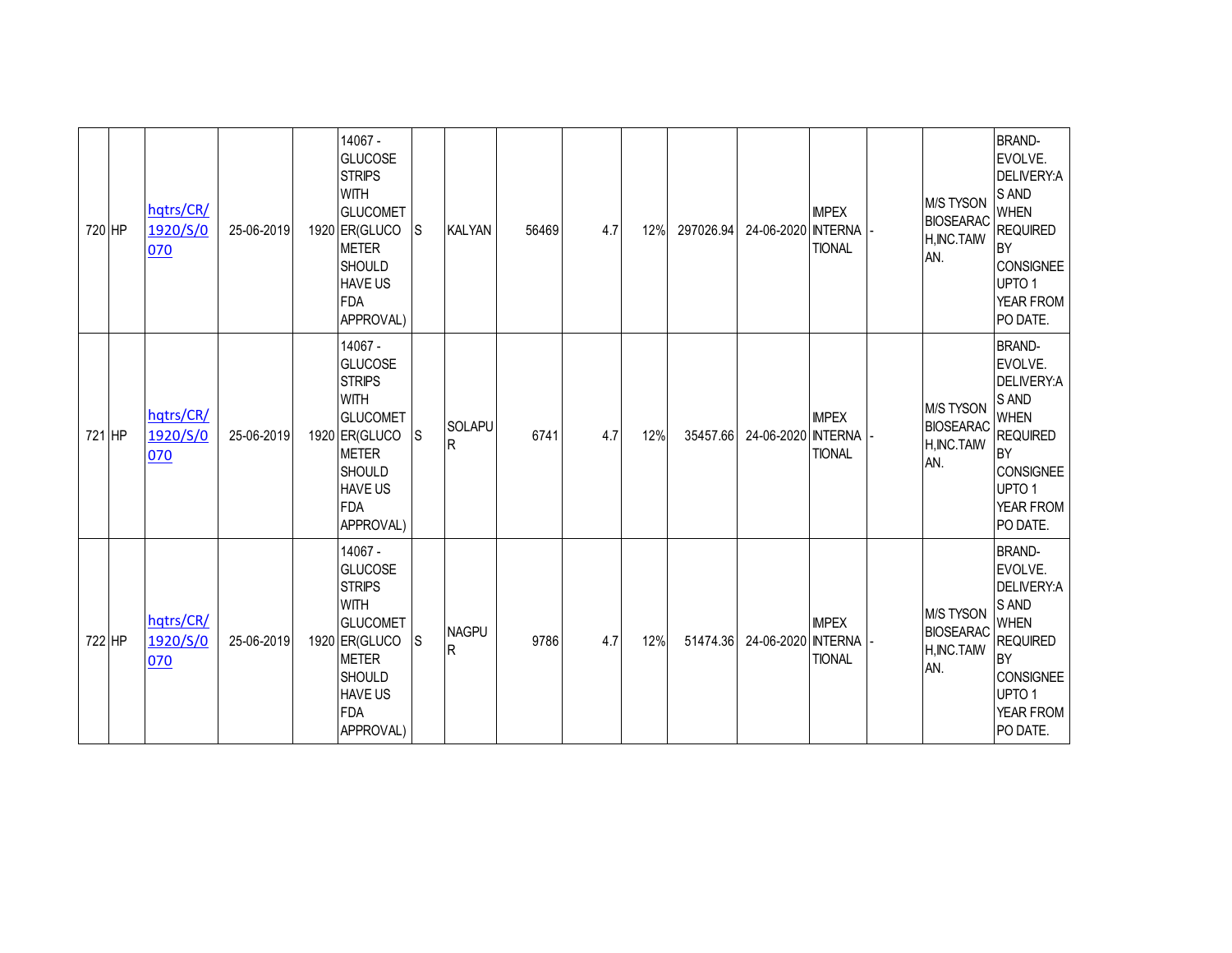| 723 HP | hqtrs/CR/<br>1920/S/0<br>071 | 25-06-2019 | 11024 - KIT<br>HIV 1 AND 2<br>PACK OF<br>100 CARDS<br><b>WITH</b><br><b>SEPARATE</b><br>1920 CONJUGAT S<br>E AND<br><b>BUFFER</b><br><b>MAKE OF</b><br><b>J.MITRA</b><br>/TULIP/MERI<br>L/ABOTT        | <b>BYCULL</b><br>Α         | 12000 | 16 | $5%$ | 201600 | 24-06-2020 DIAGNOS - | <b>APEX</b><br>TICS, | <b>M/S BIOLAB</b><br><b>DIAGNOSTI</b><br>CS (I) PVT<br>LTD. | <b>BRAND-</b><br><b>RAPID TEST</b><br>1&2.DELIVE<br>RY: AS AND<br><b>WHEN</b><br><b>REQUIRED</b><br><b>BY</b><br><b>CONSIGNEE</b><br>UPTO <sub>1</sub><br>YEAR FROM<br>PO DATE. |
|--------|------------------------------|------------|--------------------------------------------------------------------------------------------------------------------------------------------------------------------------------------------------------|----------------------------|-------|----|------|--------|----------------------|----------------------|-------------------------------------------------------------|---------------------------------------------------------------------------------------------------------------------------------------------------------------------------------|
| 724 HP | hqtrs/CR/<br>1920/S/0<br>071 | 25-06-2019 | 11024 - KIT<br>HIV 1 AND 2<br>PACK OF<br>100 CARDS<br><b>WITH</b><br><b>SEPARATE</b><br>1920 CONJUGAT S<br>E AND<br><b>BUFFER</b><br><b>MAKE OF</b><br><b>J.MITRA</b><br><b>/TULIP/MERI</b><br>L/ABOTT | <b>BHUSA</b><br><b>WAL</b> | 1750  | 16 | 5%   | 29400  | 24-06-2020 DIAGNOS - | <b>APEX</b><br>TICS, | <b>M/S BIOLAB</b><br><b>DIAGNOSTI</b><br>CS (I) PVT<br>LTD. | <b>BRAND-</b><br><b>RAPID TEST</b><br>1&2.DELIVE<br>RY: AS AND<br><b>WHEN</b><br><b>REQUIRED</b><br><b>BY</b><br><b>CONSIGNEE</b><br>UPTO <sub>1</sub><br>YEAR FROM<br>PO DATE. |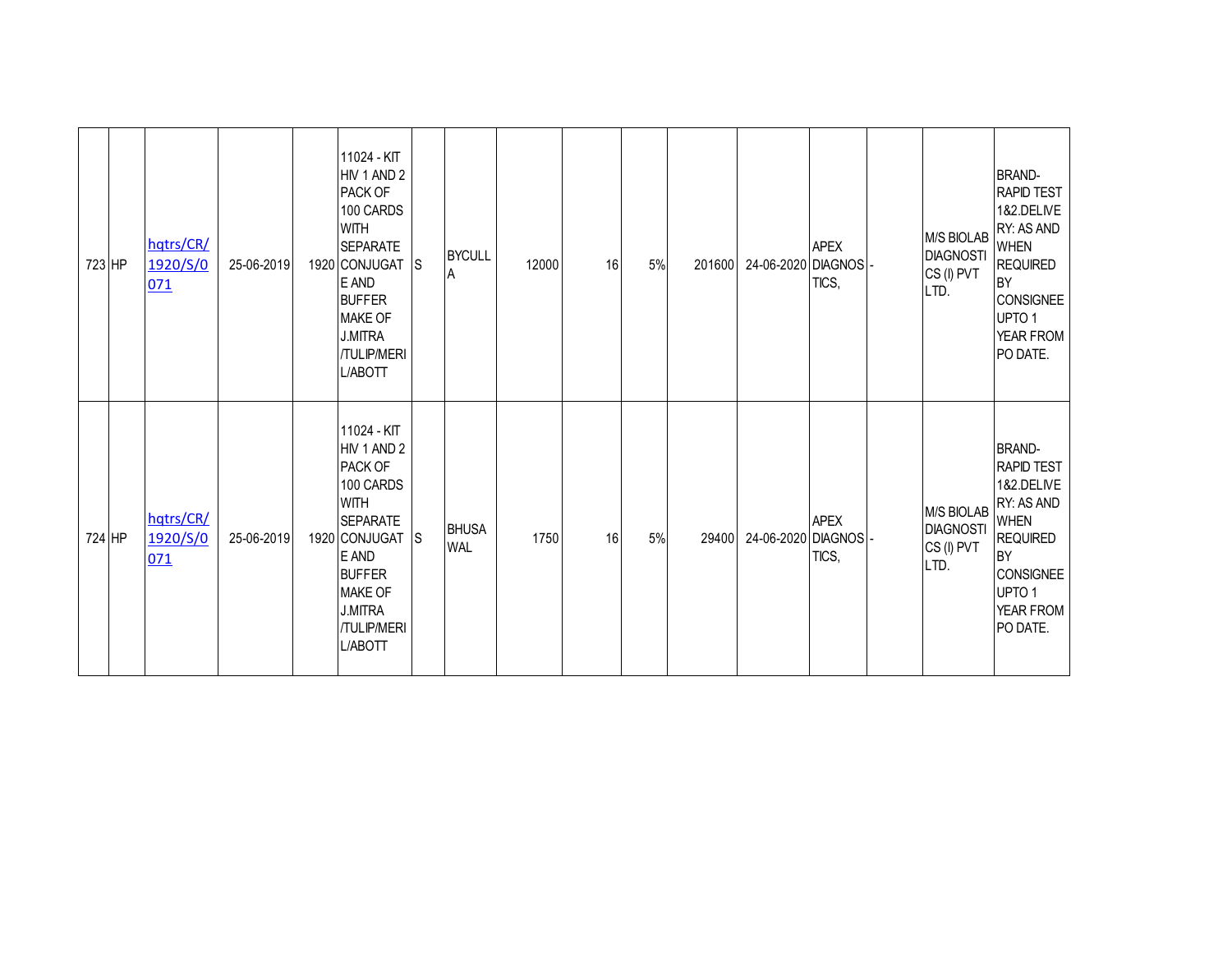| 725 HP | hqtrs/CR/<br>1920/S/0<br>071 | 25-06-2019 | 11024 - KIT<br>HIV 1 AND 2<br>PACK OF<br>100 CARDS<br><b>WITH</b><br><b>SEPARATE</b><br>1920 CONJUGAT S<br>E AND<br><b>BUFFER</b><br><b>MAKE OF</b><br><b>J.MITRA</b><br>/TULIP/MERI<br>L/ABOTT      |              | <b>PUNE</b>   | 890  | 16 | 5% | 14952  | 24-06-2020 DIAGNOS - | <b>APEX</b><br>TICS, | <b>M/S BIOLAB</b><br><b>DIAGNOSTI</b><br>CS (I) PVT<br>LTD. | <b>BRAND-</b><br><b>RAPID TEST</b><br>1&2.DELIVE<br>RY: AS AND<br><b>WHEN</b><br><b>REQUIRED</b><br><b>BY</b><br><b>CONSIGNEE</b><br>UPTO <sub>1</sub><br>YEAR FROM<br>PO DATE. |
|--------|------------------------------|------------|------------------------------------------------------------------------------------------------------------------------------------------------------------------------------------------------------|--------------|---------------|------|----|----|--------|----------------------|----------------------|-------------------------------------------------------------|---------------------------------------------------------------------------------------------------------------------------------------------------------------------------------|
| 726 HP | hqtrs/CR/<br>1920/S/0<br>071 | 25-06-2019 | 11024 - KIT<br>HIV 1 AND 2<br>PACK OF<br>100 CARDS<br><b>WITH</b><br><b>SEPARATE</b><br>1920 CONJUGAT<br>E AND<br><b>BUFFER</b><br><b>MAKE OF</b><br><b>J.MITRA</b><br><b>/TULIP/MERI</b><br>L/ABOTT | <sub>S</sub> | <b>KALYAN</b> | 7760 | 16 | 5% | 130368 | 24-06-2020 DIAGNOS - | <b>APEX</b><br>TICS, | <b>M/S BIOLAB</b><br><b>DIAGNOSTI</b><br>CS (I) PVT<br>LTD. | <b>BRAND-</b><br><b>RAPID TEST</b><br>1&2.DELIVE<br>RY: AS AND<br><b>WHEN</b><br><b>REQUIRED</b><br><b>BY</b><br><b>CONSIGNEE</b><br>UPTO <sub>1</sub><br>YEAR FROM<br>PO DATE. |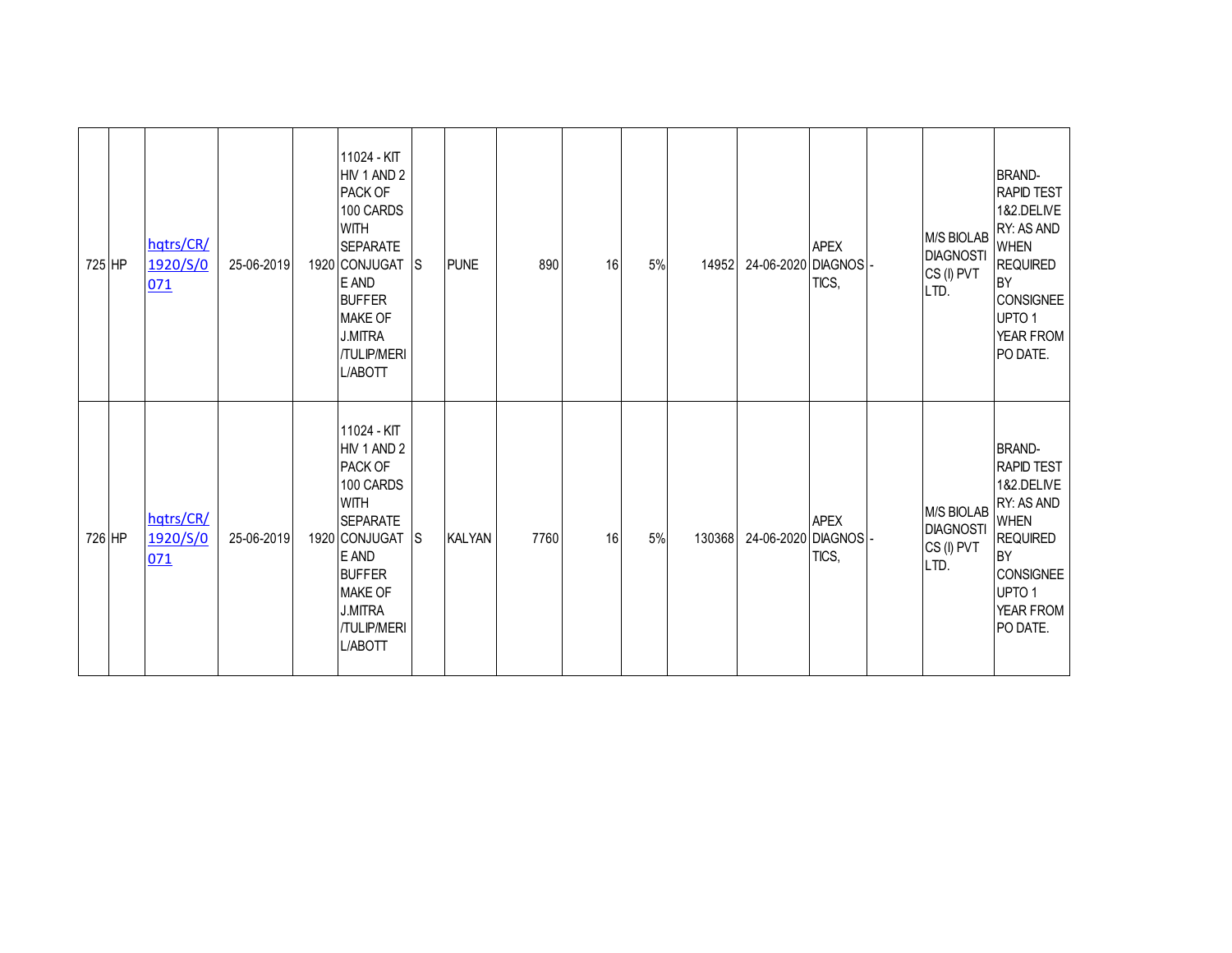| 727 HP | hqtrs/CR/<br>1920/S/0<br>071 | 25-06-2019 | 11024 - KIT<br>HIV 1 AND 2<br>PACK OF<br>100 CARDS<br><b>WITH</b><br><b>SEPARATE</b><br>1920 CONJUGAT S<br>E AND<br><b>BUFFER</b><br><b>MAKE OF</b><br><b>J.MITRA</b><br>/TULIP/MERI<br>L/ABOTT | <b>SOLAPU</b><br>R           | 1350 | 16 | 5% | 22680 | 24-06-2020 DIAGNOS - | <b>APEX</b><br>TICS, | <b>M/S BIOLAB</b><br><b>DIAGNOSTI</b><br>CS (I) PVT<br>LTD. | <b>BRAND-</b><br><b>RAPID TEST</b><br>1&2.DELIVE<br>RY: AS AND<br><b>WHEN</b><br><b>REQUIRED</b><br><b>BY</b><br><b>CONSIGNEE</b><br>UPTO <sub>1</sub><br>YEAR FROM<br>PO DATE. |
|--------|------------------------------|------------|-------------------------------------------------------------------------------------------------------------------------------------------------------------------------------------------------|------------------------------|------|----|----|-------|----------------------|----------------------|-------------------------------------------------------------|---------------------------------------------------------------------------------------------------------------------------------------------------------------------------------|
| 728 HP | hqtrs/CR/<br>1920/S/0<br>071 | 25-06-2019 | 11024 - KIT<br>HIV 1 AND 2<br>PACK OF<br>100 CARDS<br><b>WITH</b><br><b>SEPARATE</b><br>1920 CONJUGAT S<br>E AND<br><b>BUFFER</b><br><b>MAKE OF</b><br><b>J.MITRA</b><br>/TULIP/MERI<br>L/ABOTT | <b>NAGPU</b><br>$\mathsf{R}$ | 2250 | 16 | 5% | 37800 | 24-06-2020 DIAGNOS - | <b>APEX</b><br>TICS, | <b>M/S BIOLAB</b><br><b>DIAGNOSTI</b><br>CS (I) PVT<br>LTD. | <b>BRAND-</b><br><b>RAPID TEST</b><br>1&2.DELIVE<br>RY: AS AND<br><b>WHEN</b><br><b>REQUIRED</b><br><b>BY</b><br><b>CONSIGNEE</b><br>UPTO <sub>1</sub><br>YEAR FROM<br>PO DATE. |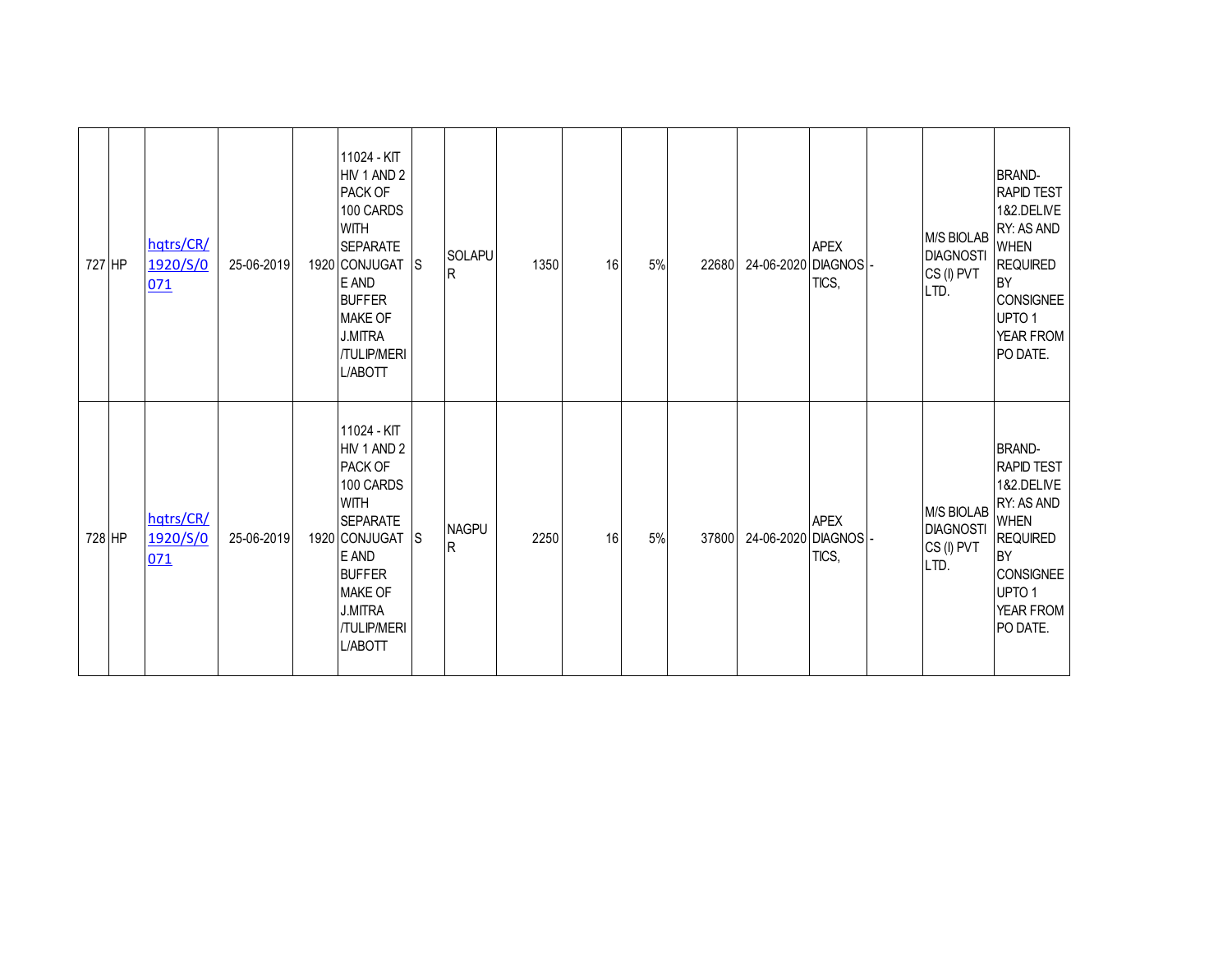| 729 HP | hqtrs/CR/<br>1920/S/0<br>072 | 25-06-2019 |      | 1920 16915 --                                                                                                                    | <sub>S</sub> | <b>BYCULL</b><br>A         | 3     | 80676 | 12% | 271071.36 | 24-06-2020 MEDITEC | <b>RADHA</b><br>Н         | M/S<br>NOVABONE REQUIRED<br><b>LLC</b>                           | <b>BRAND-</b><br>NOVABONE.<br>DELIVERY:<br>AS AND<br><b>WHEN</b><br><b>BY</b><br><b>CONSIGNEE</b><br>UPTO <sub>1</sub><br>YEAR FROM<br>PO DATE.                  |
|--------|------------------------------|------------|------|----------------------------------------------------------------------------------------------------------------------------------|--------------|----------------------------|-------|-------|-----|-----------|--------------------|---------------------------|------------------------------------------------------------------|------------------------------------------------------------------------------------------------------------------------------------------------------------------|
| 730 HP | hqtrs/CR/<br>1920/S/0<br>073 | 25-06-2019 | 1920 | 10904 - KIT -<br><b>CREATININE</b><br>2 X 500 ML<br><b>MAKE OF</b><br>RANDOX/SIE <sup>S</sup><br><b>MENS/DIASY</b><br>S/SPINREAC |              | <b>BYCULL</b><br>A         | 15000 | 0.55  | 12% | 9300      | 24-06-2020 HOSPICA | <b>DOSHI</b><br><b>RE</b> | M/S<br><b>MELROSE</b><br><b>HEALTHCA</b><br><b>REPVT</b><br>LTD. | <b>BRAND-</b><br>VIRGIN.<br>DELIVERY:A<br>S AND<br><b>WHEN</b><br><b>REQUIRED</b><br><b>BY</b><br><b>CONSIGNEE</b><br>UPTO <sub>1</sub><br>YEAR FROM<br>PO DATE. |
| 731 HP | hqtrs/CR/<br>1920/S/0<br>073 | 25-06-2019 | 1920 | 10904 - KIT -<br><b>CREATININE</b><br>2 X 500 ML<br><b>MAKE OF</b><br>$ $ RANDOX/SIE $ $ S<br><b>MENS/DIASY</b><br>S/SPINREAC    |              | <b>BHUSA</b><br><b>WAL</b> | 12000 | 0.55  | 12% | 7440      | 24-06-2020 HOSPICA | <b>DOSHI</b><br><b>RE</b> | M/S<br><b>MELROSE</b><br><b>HEALTHCA</b><br><b>REPVT</b><br>LTD. | <b>BRAND-</b><br>VIRGIN.<br>DELIVERY:A<br>S AND<br><b>WHEN</b><br><b>REQUIRED</b><br><b>BY</b><br><b>CONSIGNEE</b><br>UPTO <sub>1</sub><br>YEAR FROM<br>PO DATE. |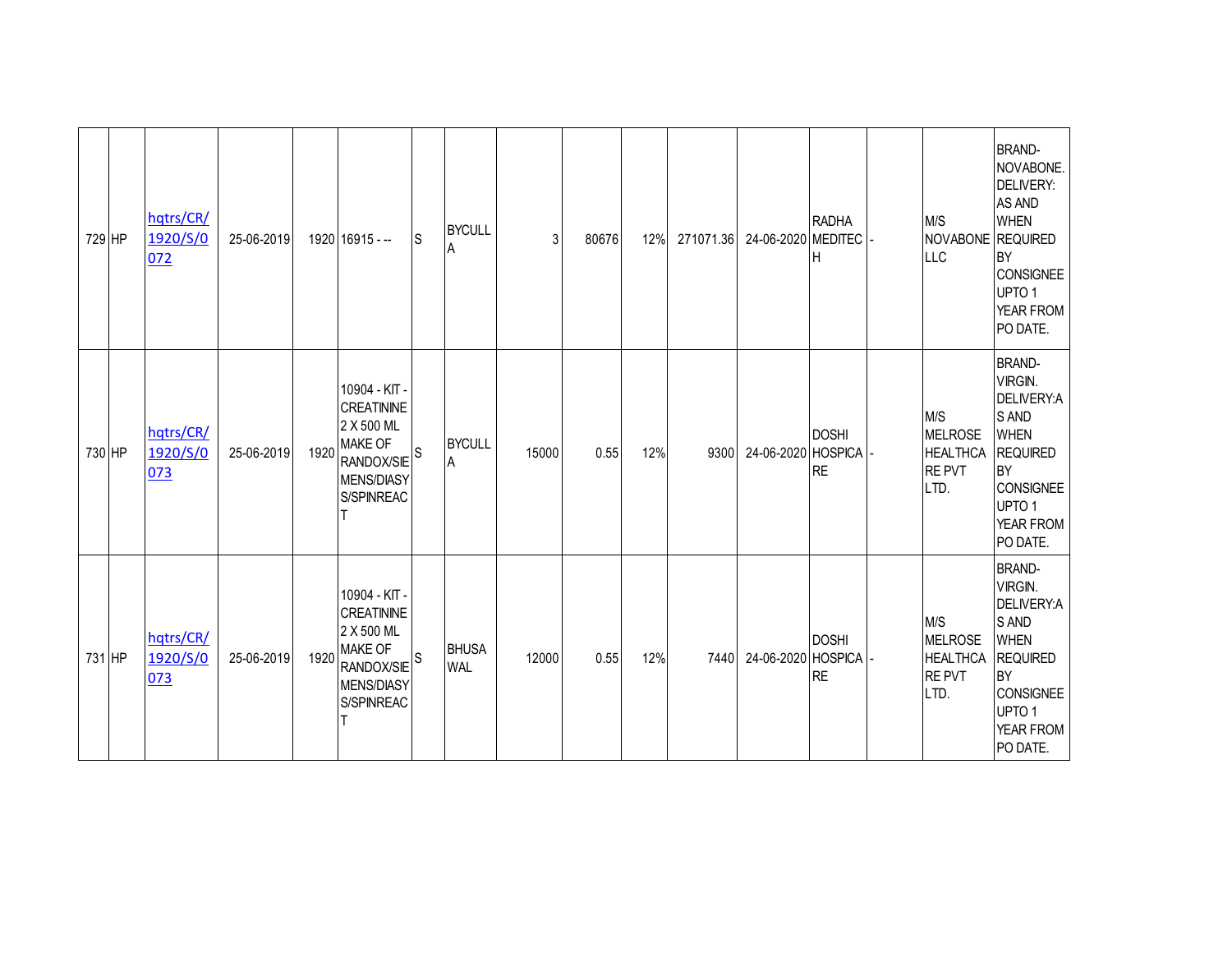| 732 HP | hqtrs/CR/<br>1920/S/0<br>073 | 25-06-2019 | 1920 | 10904 - KIT -<br><b>CREATININE</b><br>2 X 500 ML<br><b>MAKE OF</b><br>RANDOX/SIE <sup>S</sup><br><b>MENS/DIASY</b><br>S/SPINREAC | <b>PUNE</b>       | 1443 | 0.55 | 12% | 894.66 | 24-06-2020 HOSPICA | <b>DOSHI</b><br><b>RE</b> | M/S<br><b>MELROSE</b><br><b>HEALTHCA</b><br><b>REPVT</b><br>LTD. | <b>BRAND-</b><br>VIRGIN.<br>DELIVERY:A<br>S AND<br><b>WHEN</b><br><b>REQUIRED</b><br><b>BY</b><br><b>CONSIGNEE</b><br>UPTO <sub>1</sub><br>YEAR FROM<br>PO DATE. |
|--------|------------------------------|------------|------|----------------------------------------------------------------------------------------------------------------------------------|-------------------|------|------|-----|--------|--------------------|---------------------------|------------------------------------------------------------------|------------------------------------------------------------------------------------------------------------------------------------------------------------------|
| 733 HP | hqtrs/CR/<br>1920/S/0<br>073 | 25-06-2019 | 1920 | 10904 - KIT -<br><b>CREATININE</b><br>2 X 500 ML<br><b>MAKE OF</b><br>RANDOX/SIE <sup>S</sup><br><b>MENS/DIASY</b><br>S/SPINREAC | <b>KALYAN</b>     | 2860 | 0.55 | 12% | 1773.2 | 24-06-2020 HOSPICA | <b>DOSHI</b><br><b>RE</b> | M/S<br><b>MELROSE</b><br><b>HEALTHCA</b><br><b>REPVT</b><br>LTD. | <b>BRAND-</b><br>VIRGIN.<br>DELIVERY:A<br>S AND<br><b>WHEN</b><br><b>REQUIRED</b><br><b>BY</b><br><b>CONSIGNEE</b><br>UPTO <sub>1</sub><br>YEAR FROM<br>PO DATE. |
| 734 HP | hqtrs/CR/<br>1920/S/0<br>073 | 25-06-2019 | 1920 | 10904 - KIT -<br><b>CREATININE</b><br>2 X 500 ML<br><b>MAKE OF</b><br>RANDOX/SIE <sup>S</sup><br><b>MENS/DIASY</b><br>S/SPINREAC | <b>NAGPU</b><br>R | 2000 | 0.55 | 12% | 1240   | 24-06-2020 HOSPICA | <b>DOSHI</b><br><b>RE</b> | M/S<br><b>MELROSE</b><br><b>HEALTHCA</b><br><b>REPVT</b><br>LTD. | <b>BRAND-</b><br>VIRGIN.<br>DELIVERY:A<br>S AND<br><b>WHEN</b><br><b>REQUIRED</b><br><b>BY</b><br><b>CONSIGNEE</b><br>UPTO <sub>1</sub><br>YEAR FROM<br>PO DATE. |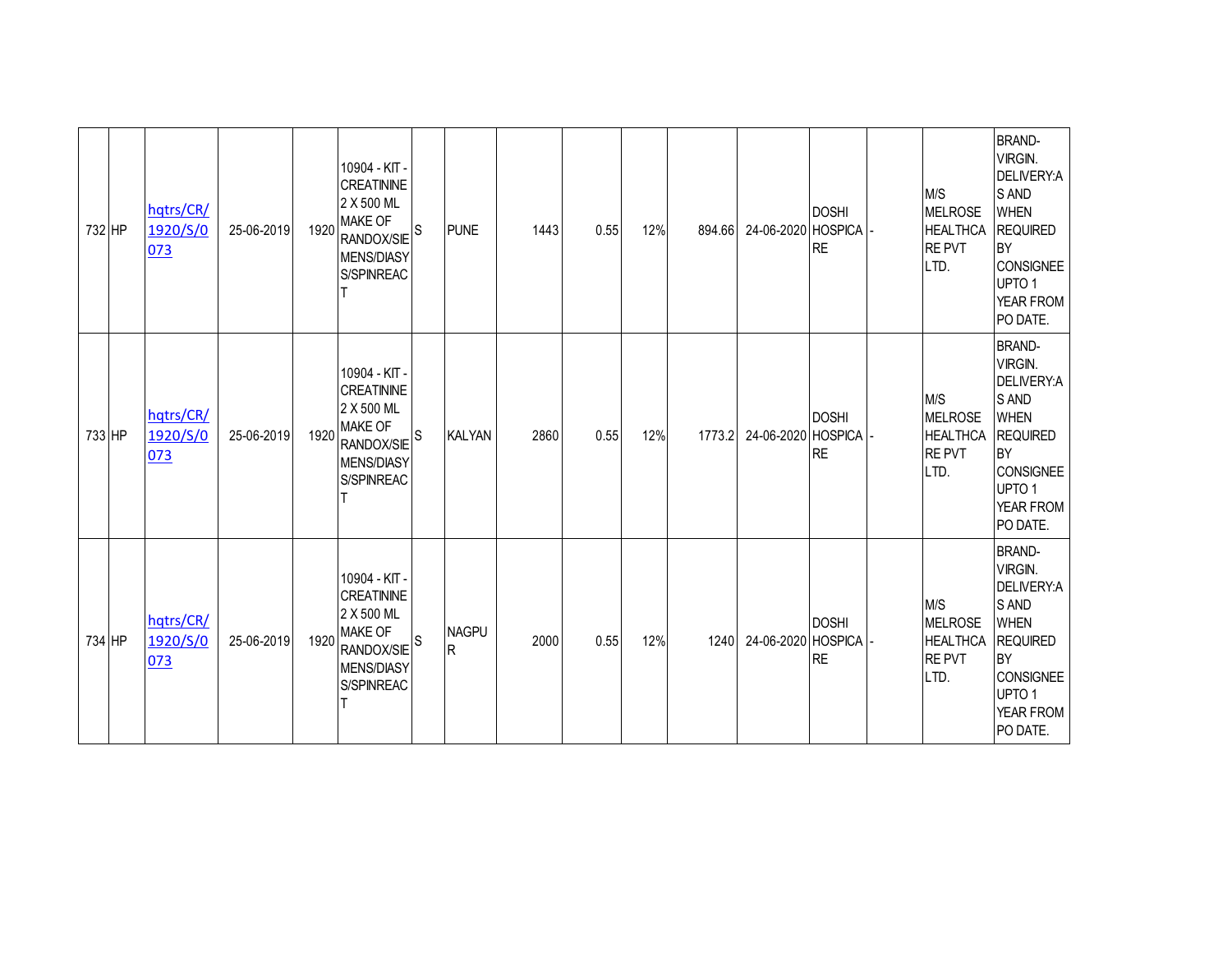| 735 HP | hqtrs/CR/<br>1920/S/0<br>074 | 28-06-2019 |      | 16053 -<br><b>CEMENTED</b><br><b>BIPOLAR</b><br>1920 SET (AS<br><b>PER</b><br><b>SPECIFICATI</b><br>ON) | S            | <b>BYCULL</b><br>Α | 10    | 40372 | 5%  | 423906   | 27-06-2020 | <b>OZONE</b><br>INDIA,                                       | <b>DEPUY</b><br>(J&J) | <b>BRAND-</b><br>DEPUY(JNJ).<br>DELIVERY:A<br>S AND<br><b>WHEN</b><br><b>REQUIRED</b><br><b>BY</b><br><b>CONSIGNEE</b><br>UPTO <sub>1</sub><br>YEAR FROM<br>PO DATE. |
|--------|------------------------------|------------|------|---------------------------------------------------------------------------------------------------------|--------------|--------------------|-------|-------|-----|----------|------------|--------------------------------------------------------------|-----------------------|----------------------------------------------------------------------------------------------------------------------------------------------------------------------|
| 736 HP | hqtrs/CR/<br>1920/S/0<br>074 | 28-06-2019 |      | 16053 -<br><b>CEMENTED</b><br><b>BIPOLAR</b><br>1920 SET (AS<br><b>PER</b><br><b>SPECIFICATI</b><br>ON) | $\mathsf{S}$ | <b>KALYAN</b>      | 5     | 40372 | 5%  | 211953   | 27-06-2020 | <b>OZONE</b><br>INDIA,                                       | <b>DEPUY</b><br>(J&J) | <b>BRAND-</b><br>DEPUY(JNJ).<br>DELIVERY:A<br>S AND<br><b>WHEN</b><br><b>REQUIRED</b><br><b>BY</b><br><b>CONSIGNEE</b><br>UPTO <sub>1</sub><br>YEAR FROM<br>PO DATE. |
| 737 HP | hqtrs/CR/<br>1920/S/0<br>075 | 28-06-2019 | 1920 | 80243 -<br><b>INSULIN</b><br>SYRING 40<br>IU 1 ML<br><b>WITH</b><br><b>NEEDLE</b>                       | S            | <b>KALYAN</b>      | 64725 | 1.95  | 12% | 141100.5 | 27-06-2020 | <b>SEVEN</b><br><b>SEAS</b><br><b>ENTERP</b><br><b>RISES</b> | <b>SPM</b>            | <b>BRAND-</b><br>SPM.<br>DELIVERY:A<br>S AND<br><b>WHEN</b><br>REQUIRED<br><b>BY</b><br><b>CONSIGNEE</b><br>UPTO <sub>1</sub><br>YEAR FROM<br>PO DATE.               |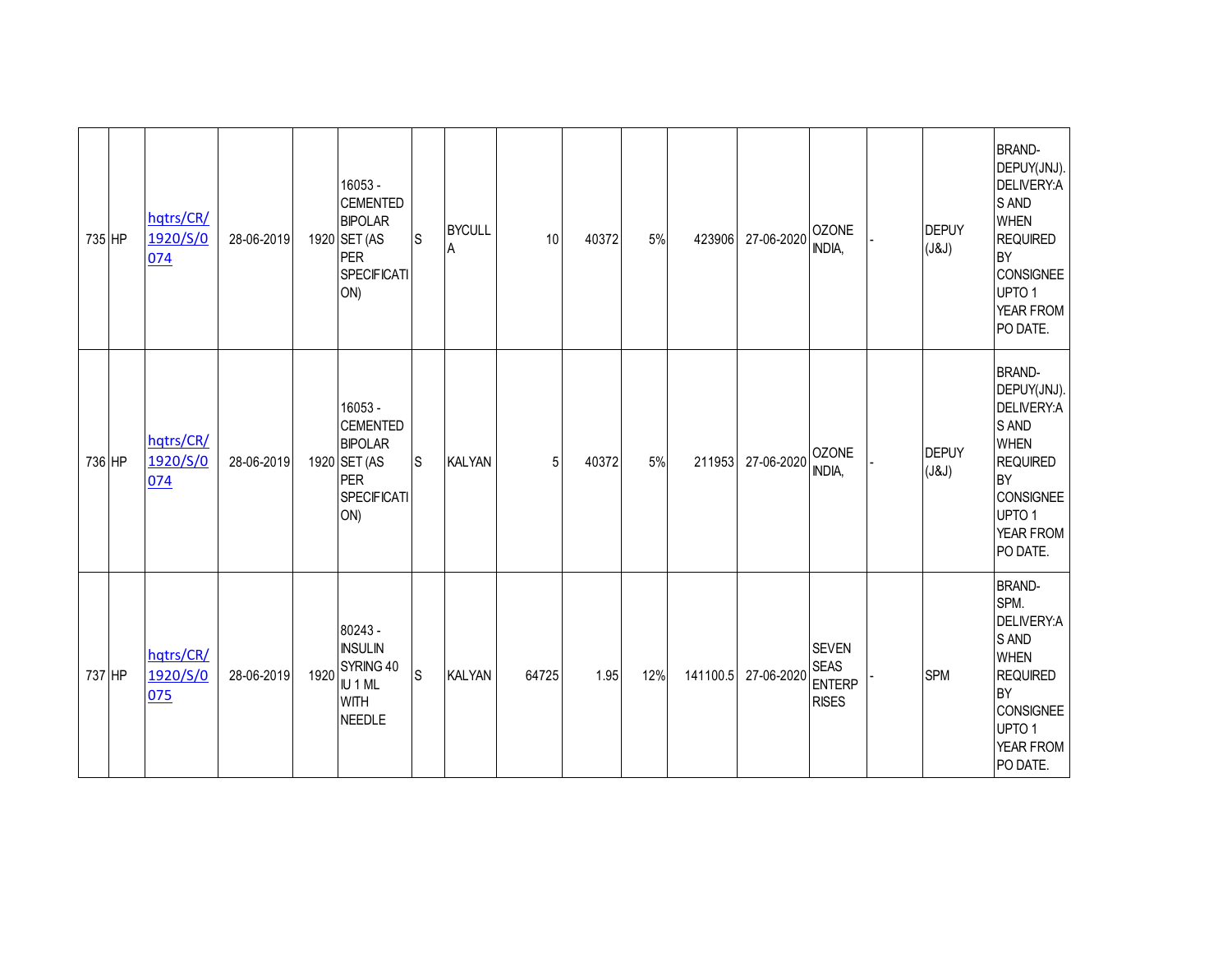| 738 HP | hqtrs/CR/<br>1920/S/0<br>075 | 28-06-2019 | 1920 | $80243 -$<br><b>INSULIN</b><br>SYRING 40<br>IU 1 ML<br><b>WITH</b><br><b>NEEDLE</b>                                                                                     | <b>S</b> | <b>NAGPU</b><br>R  | 5315 | 1.95  | 12% | 11586.7 | 27-06-2020         | <b>SEVEN</b><br><b>SEAS</b><br><b>ENTERP</b><br><b>RISES</b> | <b>SPM</b>                                           | <b>BRAND-</b><br>SPM.<br>DELIVERY:A<br>S AND<br><b>WHEN</b><br><b>REQUIRED</b><br><b>BY</b><br><b>CONSIGNEE</b><br>UPTO <sub>1</sub><br>YEAR FROM<br>PO DATE.        |
|--------|------------------------------|------------|------|-------------------------------------------------------------------------------------------------------------------------------------------------------------------------|----------|--------------------|------|-------|-----|---------|--------------------|--------------------------------------------------------------|------------------------------------------------------|----------------------------------------------------------------------------------------------------------------------------------------------------------------------|
| 739 HP | hqtrs/CR/<br>1920/S/0<br>077 | 28-06-2019 |      | 14045 -<br><b>KNEE</b><br>1920 BRACE AT 0 S<br><b>IMMOBILISA</b><br><b>TION</b>                                                                                         |          | <b>BYCULL</b><br>A | 300  | 339.9 | 5%  | 107070  | 03-09-2019         | <b>KEPS</b><br>PHARMA,                                       | M/S TMT<br>E.                                        | <b>BRAND-TMT</b><br>MEDSOURC MEDSOURC<br>E.                                                                                                                          |
| 740 HP | hqtrs/CR/<br>1920/S/0<br>078 | 28-06-2019 | 1920 | 13270 - HCV<br>CARD (PK<br>OF 10<br><b>TESTS</b><br>)WITH<br><b>SAPERATE</b><br><b>CONJUGAT</b><br>E AND<br><b>BUFFER</b><br>MAKE OF J.<br><b>MITRA/TULIP</b><br>/MERIL | S        | <b>BYCULL</b><br>A | 3000 | 19    | 5%  | 59850   | 27-06-2020 DIAGNOS | <b>APEX</b><br>TICS,                                         | M/S BIOLAB<br><b>DIAGNOSTI</b><br>CS (I) PVT<br>LTD. | <b>BRAND-</b><br>RAPID TEST.<br>DELIVERY:A<br>S AND<br><b>WHEN</b><br><b>REQUIRED</b><br><b>BY</b><br><b>CONSIGNEE</b><br>UPTO <sub>1</sub><br>YEAR FROM<br>PO DATE. |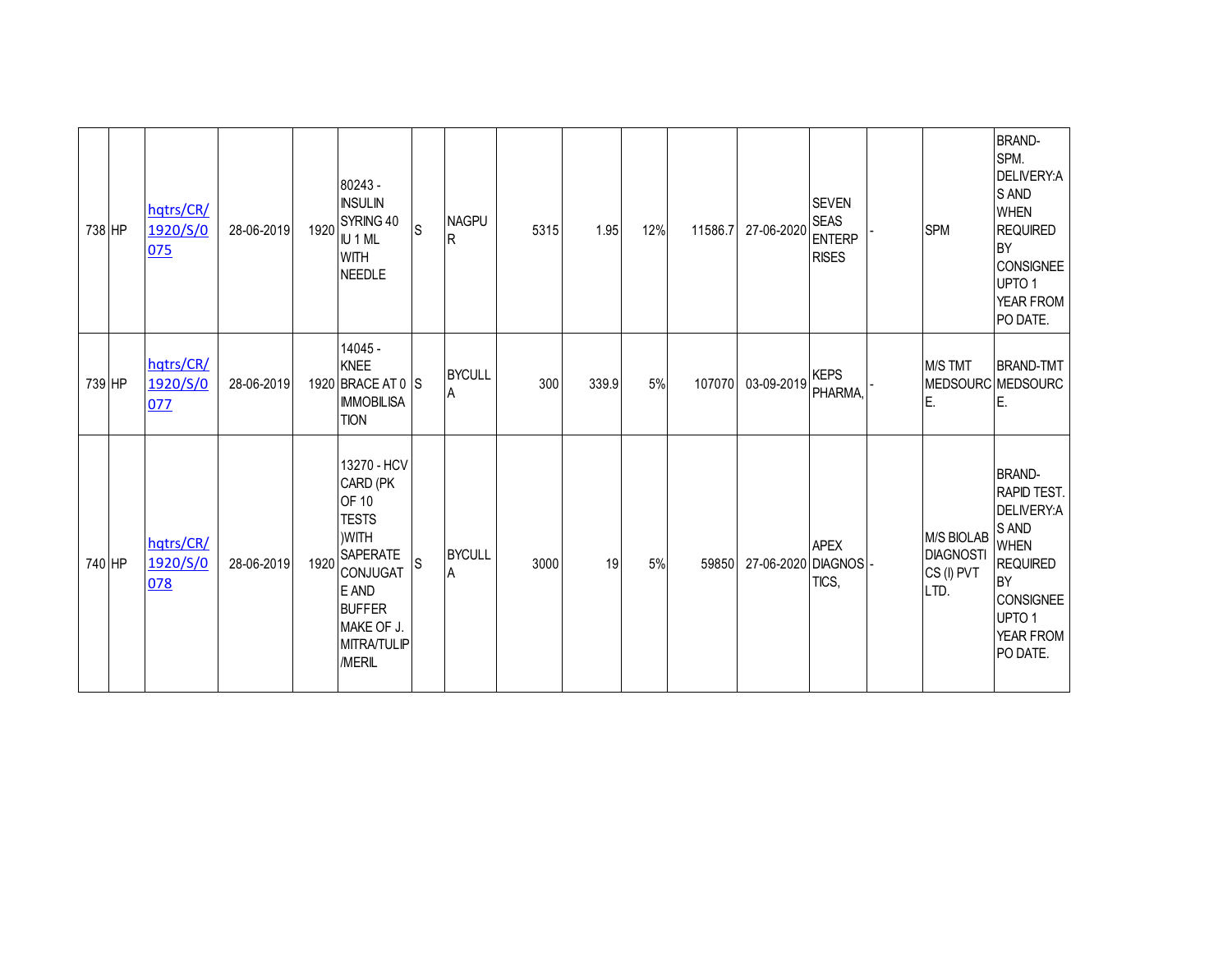| 741 HP | hqtrs/CR/<br>1920/S/0<br>078        | 28-06-2019 | 1920 | 13270 - HCV<br>CARD (PK<br>OF 10<br><b>TESTS</b><br>)WITH<br><b>SAPERATE</b><br>CONJUGAT<br>E AND<br><b>BUFFER</b><br>MAKE OF J.<br><b>MITRA/TULIP</b><br>/MERIL | ls. | <b>BHUSA</b><br><b>WAL</b>      | 400 | 19   | 5%  | 7980     | 27-06-2020 DIAGNOS | <b>APEX</b><br>TICS,                            |                                        | M/S BIOLAB<br><b>DIAGNOSTI</b><br>CS (I) PVT<br>LTD.    | <b>BRAND-</b><br>RAPID TEST.<br>DELIVERY:A<br>S AND<br><b>WHEN</b><br><b>REQUIRED</b><br><b>BY</b><br><b>CONSIGNEE</b><br>UPTO <sub>1</sub><br>YEAR FROM<br>PO DATE.                       |
|--------|-------------------------------------|------------|------|------------------------------------------------------------------------------------------------------------------------------------------------------------------|-----|---------------------------------|-----|------|-----|----------|--------------------|-------------------------------------------------|----------------------------------------|---------------------------------------------------------|--------------------------------------------------------------------------------------------------------------------------------------------------------------------------------------------|
| 742 HP | hqtrs/CR/<br>1920/M/0<br><b>100</b> | 28-06-2019 | 1920 | $17771 -$<br><b>DIGARELIX</b><br>80 MG<br>(FIRMAGON)                                                                                                             | M   | <b>BYCULL</b><br>$\overline{A}$ | 16  | 6785 | 12% | 121587.2 | 27-06-2020         | Vardhma<br>n Health<br>Specialitie<br>s Pvt Ltd | Glenmar<br>Pharmac<br>euticals<br>Ltd, | M/S BDR<br>PHARMACE S AND<br><b>UTICALS</b><br>PVT Ltd. | <b>FIRM</b><br><b>OFFERED</b><br><b>BRAND-</b><br>DEGHOR-80<br>MG.<br>DELIVERY:A<br><b>WHEN</b><br><b>REQUIRED</b><br>BY<br><b>CONSIGNEE</b><br>UPTO <sub>1</sub><br>YEAR FROM<br>PO DATE. |